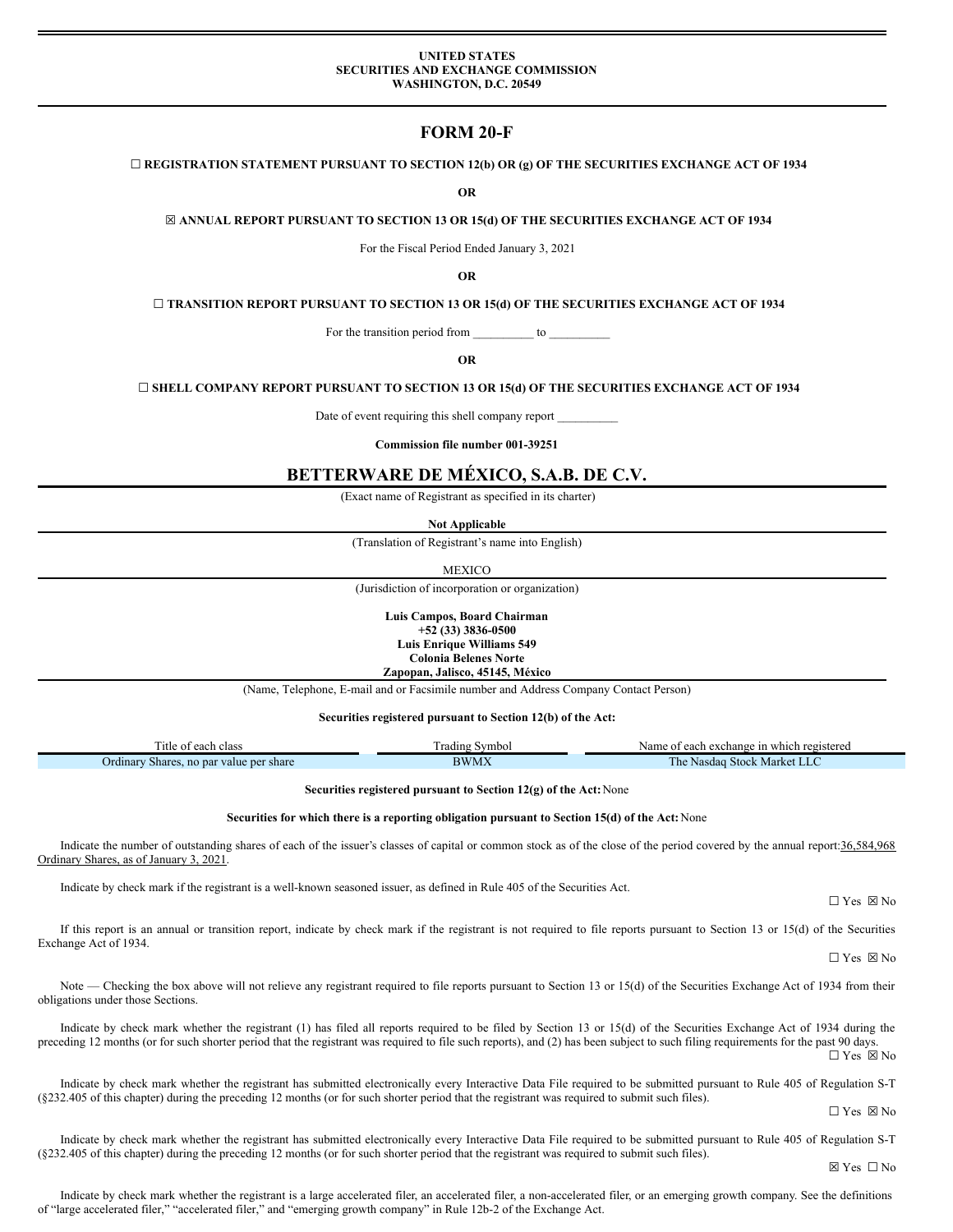If an emerging growth company that prepares its financial statements in accordance with U.S. GAAP, indicate by check mark if the registrant has elected not to use the extended transition period for complying with any new or revised financial accounting standards† provided pursuant to Section 13(a) of the Exchange Act. □

† The term "new or revised financial accounting standard" refers to any update issued by the Financial Accounting Standards Board to its Accounting Standards Codification after April 5, 2012.

Indicate by check mark which basis of accounting the registrant has used to prepare the financial statements included in this filing:

U.S. GAAP □ International Financial Reporting Standards as issued by the International Accounting Standards Board  $\boxtimes$ 

If "Other" has been checked in response to the previous question, indicate by check mark which financial statement item the registrant has elected to follow.

☐ Item 17 ☐ Item 18

☐ Yes ☒ No

Other □

If this is an annual report, indicate by check mark whether the registrant is a shell company (as defined in Rule 12b-2 of the Exchange Act).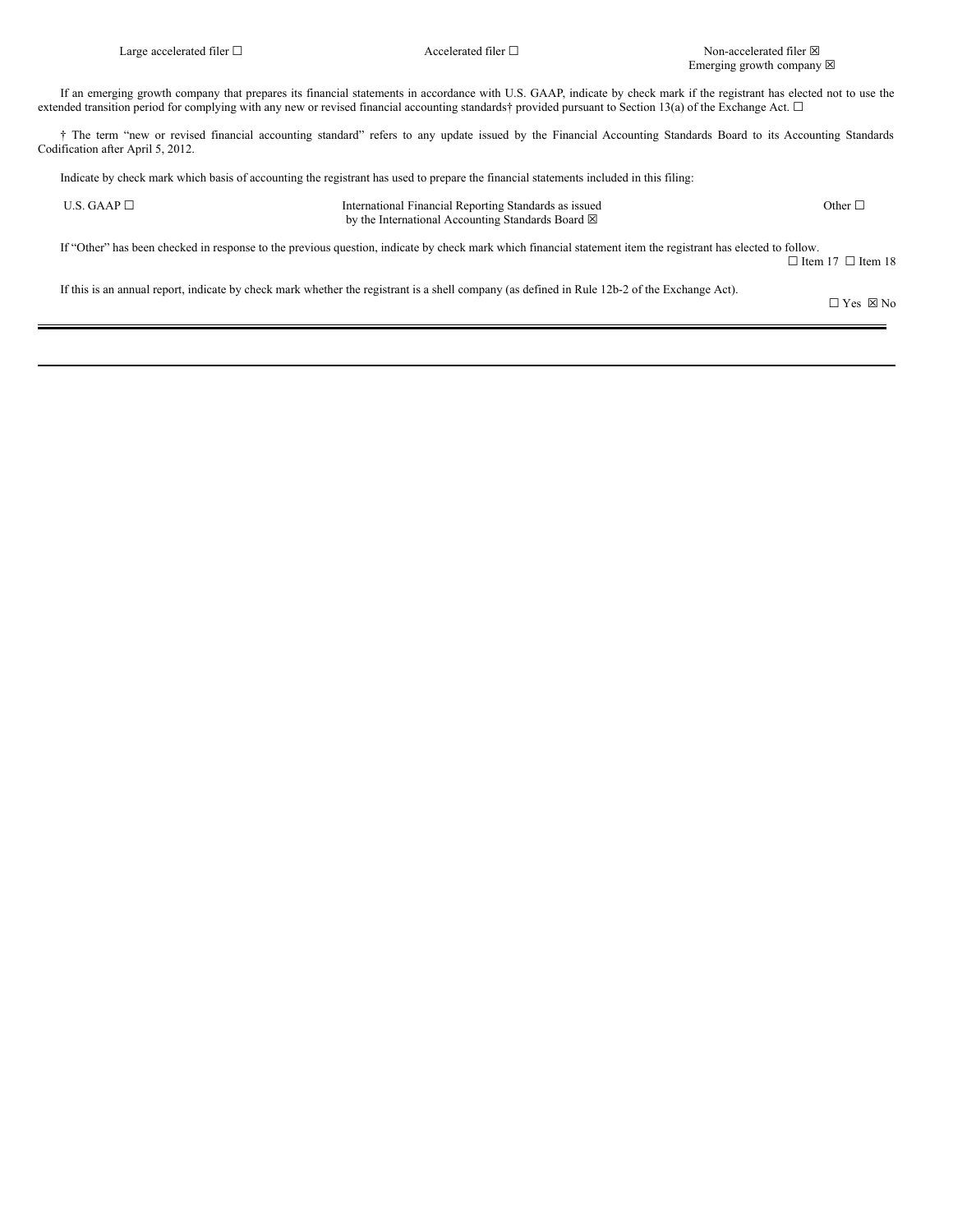# TABLE OF CONTENTS

|                |                 | CAUTIONARY NOTE REGARDING FORWARD-LOOKING STATEMENTS                         | iii          |
|----------------|-----------------|------------------------------------------------------------------------------|--------------|
|                |                 | <b>CERTAIN CONVENTIONS</b>                                                   | iii          |
|                |                 | <b>CURRENCY PRESENTATION</b>                                                 | iv           |
|                |                 | PRESENTATION OF FINANCIAL INFORMATION                                        | iv           |
|                |                 | PRESENTATION OF INDUSTRY AND MARKET DATA                                     | vii          |
| <b>PART I</b>  |                 |                                                                              | $\mathbf{1}$ |
|                | ITEM 1.         | <b>IDENTITY OF DIRECTORS, SENIOR MANAGEMENT AND ADVISERS</b>                 | $\mathbf{1}$ |
|                | ITEM 2.         | OFFER STATISTICS AND EXPECTED TIMETABLE                                      | $\mathbf{1}$ |
|                | ITEM 3.         | <b>KEY INFORMATION</b>                                                       | $\mathbf{1}$ |
|                | ITEM 4.         | <b>COMPANY INFORMATION</b>                                                   | 15           |
|                | ITEM 4A.        | <b>UNRESOLVED SEC STAFF COMMENTS</b>                                         | 20           |
|                | ITEM 5.         | OPERATING AND FINANCIAL REVIEW AND PROSPECTS                                 | 20           |
|                | ITEM 6.         | DIRECTORS, SENIOR MANAGEMENT AND EMPLOYEES                                   | 28           |
|                | ITEM 7.         | MAJOR SHAREHOLDERS AND RELATED PARTY TRANSACTIONS                            | 33           |
|                | ITEM 8.         | <b>FINANCIAL INFORMATION</b>                                                 | 35           |
|                |                 |                                                                              |              |
|                | ITEM 9.         | THE OFFER AND LISTING                                                        | 36           |
|                | <b>ITEM 10.</b> | <b>ADDITIONAL INFORMATION</b>                                                | 36           |
|                | <b>ITEM 11.</b> | <b>QUANTITATIVE AND QUALITATIVE DISCLOSURES REGARDING MARKET RISK</b>        | 44           |
|                | <b>ITEM 12.</b> | DESCRIPTION OF SECURITIES OTHER THAN EQUITY SECURITIES                       | 46           |
| <b>PART II</b> |                 | <b>CONTROLS AND PROCEDURES</b>                                               | 47           |
|                | <b>ITEM 13.</b> | DEFAULTS, DIVIDEND ARREARAGES AND DELINQUENCIES                              | 47           |
|                | <b>ITEM 14.</b> | MATERIAL MODIFICATIONS TO THE RIGHTS OF SECURITY HOLDERS AND USE OF PROCEEDS | 47           |
|                | <b>ITEM 15.</b> | <b>CONTROLS AND PROCEDURES</b>                                               | 47           |
|                | <b>ITEM 16.</b> | Reserved                                                                     | 49           |
|                |                 |                                                                              |              |

## i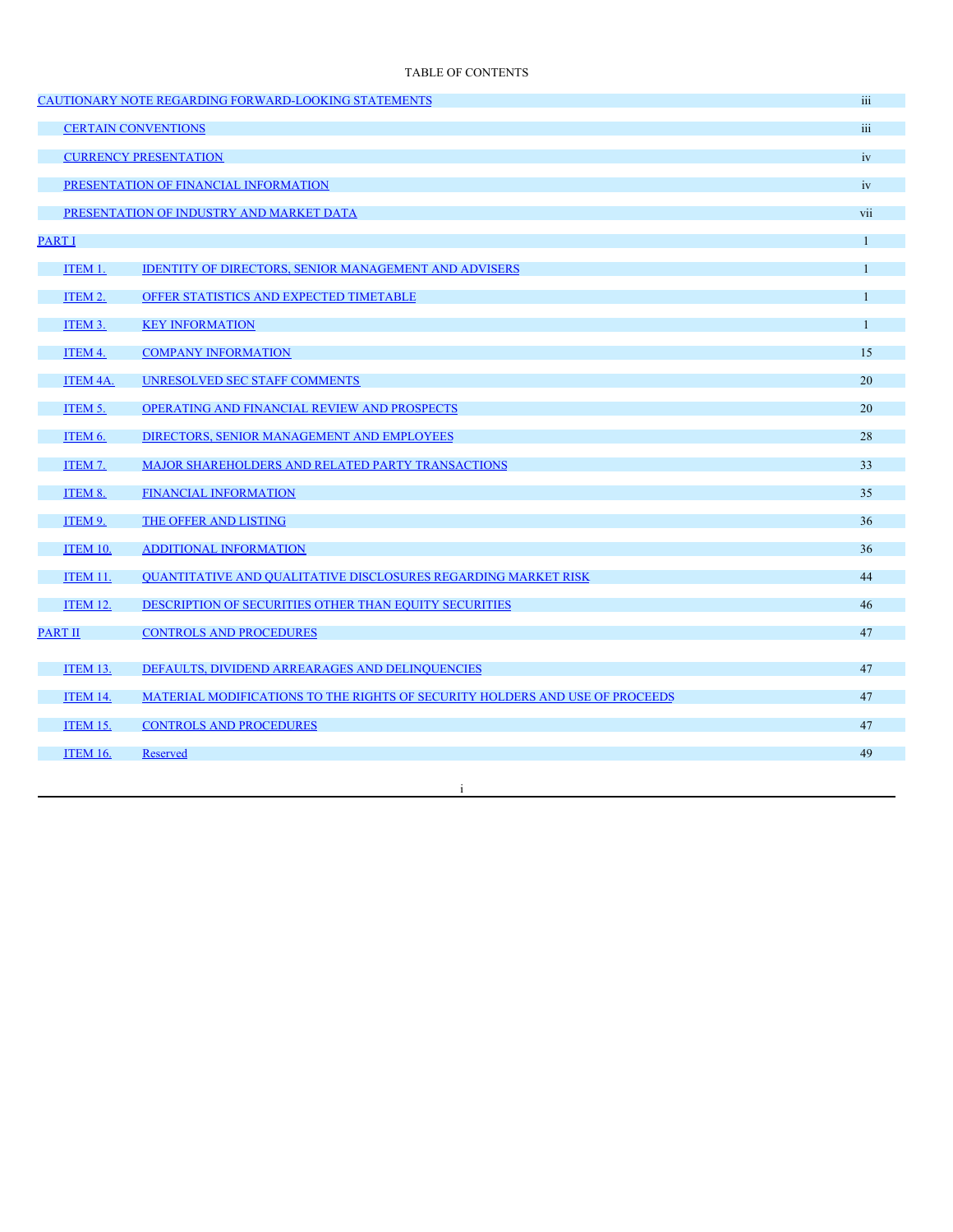| ITEM 16A.         | AUDIT COMMITTEE FINANCIAL EXPERT                                       | 49 |
|-------------------|------------------------------------------------------------------------|----|
| ITEM 16B.         | <b>CODE OF ETHICS</b>                                                  | 49 |
| <b>ITEM 16C.</b>  | PRINCIPAL ACCOUNTANT FEES AND SERVICES                                 | 50 |
| ITEM 16D.         | <b>EXEMPTIONS FROM THE LISTING STANDARDS FOR AUDIT COMMITTEES</b>      | 51 |
| <b>ITEM 16E.</b>  | PURCHASES OF EQUITY SECURITIES BY THE ISSUER AND AFFILIATED PURCHASERS | 51 |
| ITEM 16F.         | CHANGE IN REGISTRANT'S CERTIFYING ACCOUNTANT                           | 51 |
| <b>ITEM 16G.</b>  | <b>CORPORATE GOVERNANCE</b>                                            | 51 |
| ITEM 16H.         | <b>MINE SAFETY DISCLOSURE</b>                                          | 51 |
| <b>PART III</b>   |                                                                        | 52 |
| <b>ITEM 17.</b>   | <b>FINANCIAL STATEMENTS</b>                                            | 52 |
| <b>ITEM 18.</b>   | <b>FINANCIAL STATEMENTS</b>                                            | 52 |
| <b>ITEM 19.</b>   | <b>EXHIBITS</b>                                                        | 52 |
| <b>SIGNATURES</b> |                                                                        | 53 |
|                   | ii.                                                                    |    |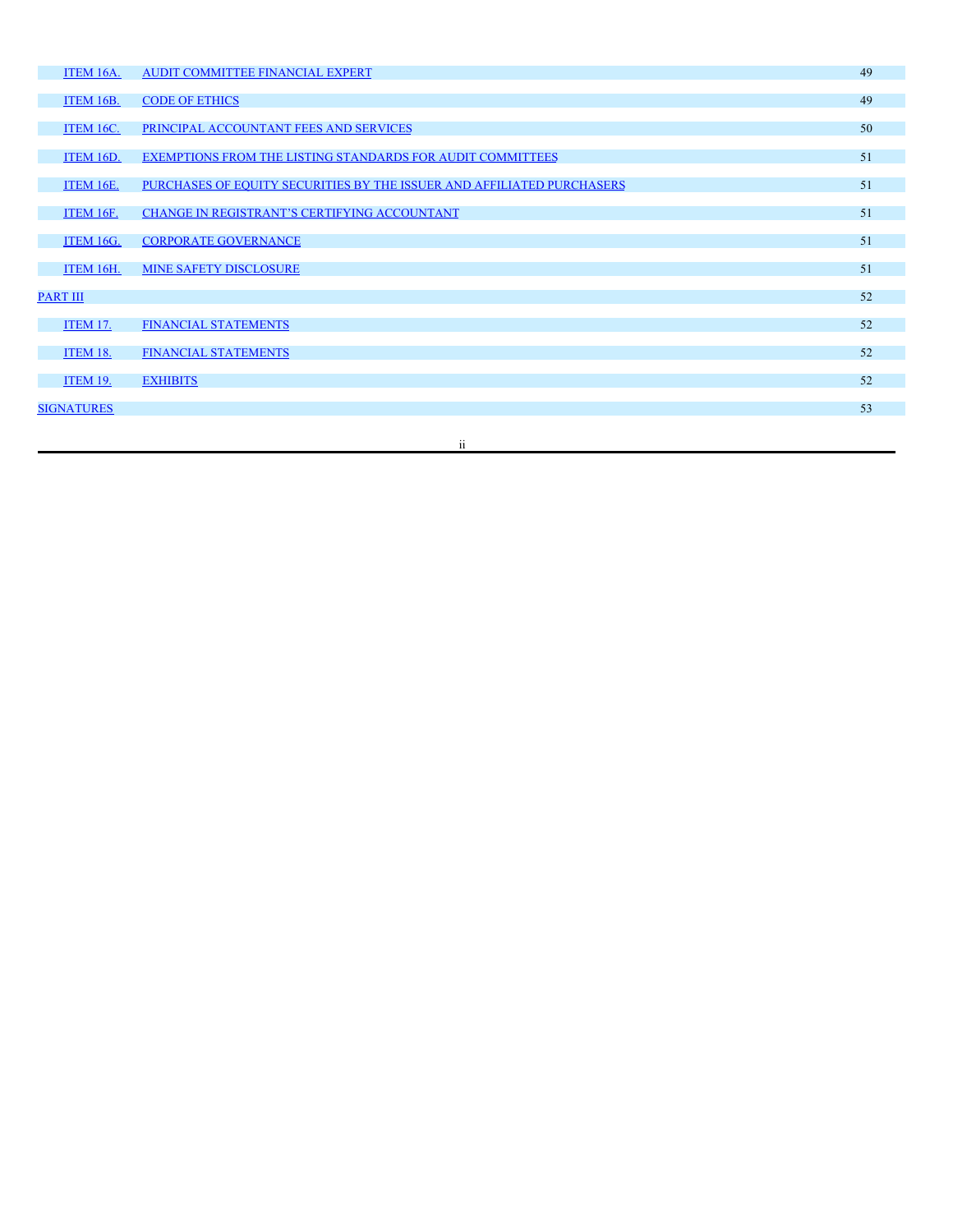### <span id="page-4-0"></span>**CAUTIONARY NOTE REGARDING FORWARD-LOOKING STATEMENTS**

This annual report contains a number of forward-looking statements, including statements about the financial conditions, results of operations, earnings outlook and prospects and may include statements for the period following the date of this annual report. In addition, any statements that refer to projections, forecasts or other characterizations of future events or circumstances, including any underlying assumptions, are forward-looking statements. Forward-looking statements are typically identified by words such as "plan," "believe," "expect," "anticipate," "intend," "outlook," "estimate," "forecast," "project," "continue," "could," "may," "might," "possible," "potential," "predict," "should," "would" and other similar words and expressions, but the absence of these words does not mean that a statement is not forward-looking.

The forward-looking statements are based on the current expectations of the management of Betterware, as applicable, and are inherently subject to uncertainties and changes in circumstance and their potential effects and speak only as of the date of such statement. There can be no assurance that future developments will be those that have been anticipated. These forward-looking statements involve a number of risks, uncertainties or other assumptions that may cause actual results or performance to be materially different from those expressed or implied by these forward-looking statements. Given these uncertainties, you should not rely upon forward looking statements as predictions of future events. These risks and uncertainties include, but are not limited to, those factors described in "Risk Factors," those discussed and identified in public filings made with the Securities and Exchange Commission ("SEC") by Betterware and the following:

- geopolitical risk and changes in applicable laws or regulations;
- the inability to profitably expand into new markets;
- the possibility that Betterware may be adversely affected by other economic, business and/ or competitive factors;
- financial performance;
- operational risk;
- litigation and regulatory enforcement risks, including the diversion of management time and attention and the additional costs and demands on Betterware's resources;
- changes in our investment commitments or our ability to meet our obligations thereunder;
- natural disaster-related losses which may not be fully insurable;
- epidemics, pandemics and other public health crises, particularly the COVID-19 virus;
- fluctuations in exchange rates between the Mexican peso and the United States dollar; and
- changes in interest rates or foreign exchange rates.

Should one or more of these risks or uncertainties materialize or should any of the assumptions made by the management of Betterware prove incorrect, actual results may vary in material respects from those projected in these forward-looking statements. Except to the extent required by applicable law or regulation, Betterware undertakes no obligation to update these forward-looking statements to reflect events or circumstances after the date of this annual report or to reflect the occurrence of unanticipated events.

## <span id="page-4-1"></span>**CERTAIN CONVENTIONS**

Betterware de México, S.A.B. de C.V. (formerly Betterware de México, S.A.P.I. de C.V.) was incorporated under the laws of Mexico in 1995. Unless otherwise stated or unless the context otherwise requires, the terms "we," "us," "our," "Company," the "Group" "Betterware," "BTW," "BWM" and "BW" refer to Betterware de México, S.A.B. de C.V. and BLSM Latino América Servicios, S.A. de C.V., a Mexican *sociedad anónima de capital variable*.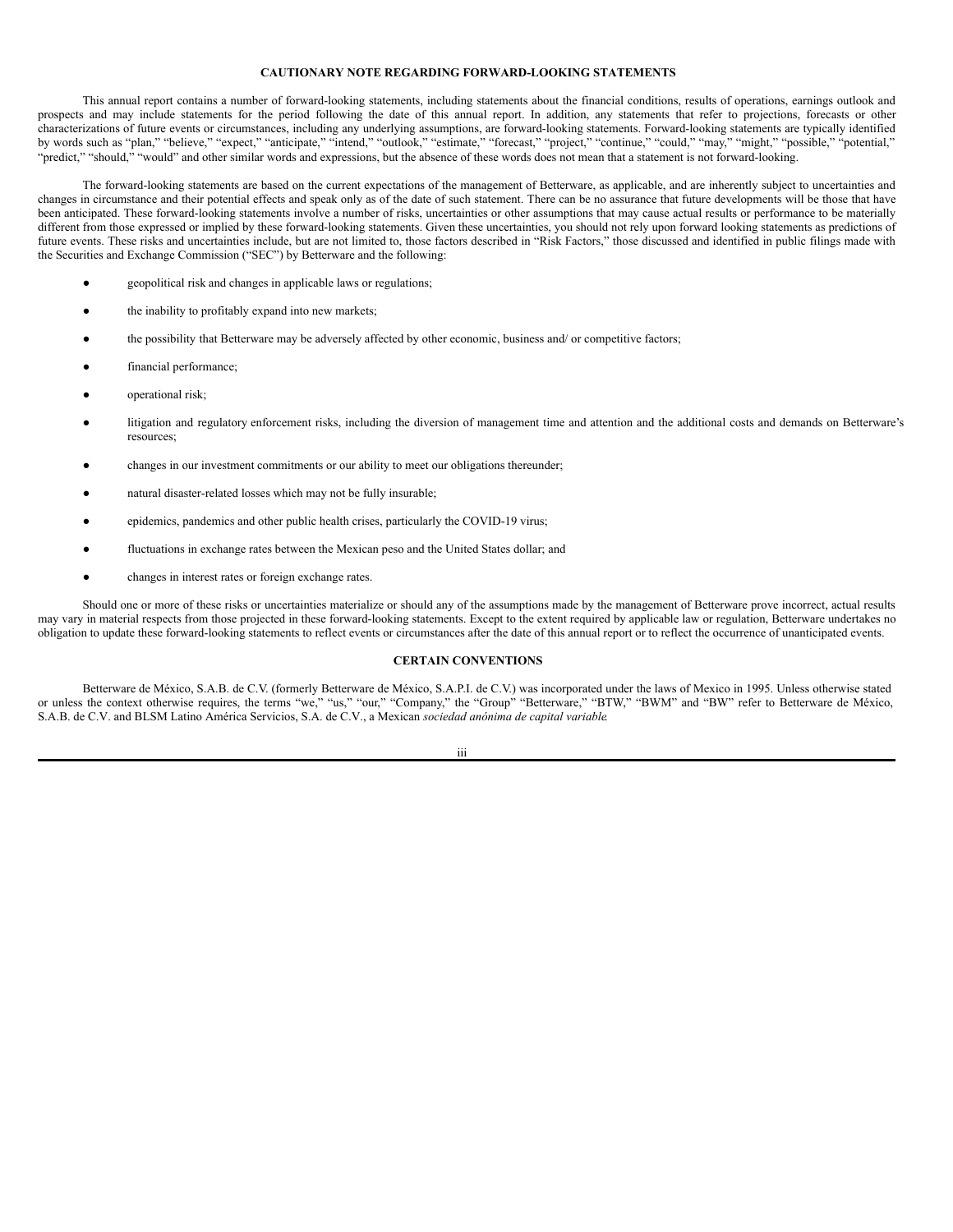#### <span id="page-5-0"></span>**CURRENCY PRESENTATION**

In this annual report, unless otherwise specified or the context otherwise requires:

- "\$," "US\$" and "U.S. dollar" each refer to the United States dollar; and
- "MX\$," "Ps." and "peso" each refer to the Mexican peso.

Certain numbers and percentages included in this annual report have been subject to rounding adjustments. Accordingly, figures shown for the same category presented in various tables or other sections of this annual report may vary slightly, and figures shown as totals in certain tables may not be the arithmetic aggregation of the figures that precede them.

### <span id="page-5-1"></span>**PRESENTATION OF FINANCIAL INFORMATION**

This annual report contains our Audited Consolidated and Combined Financial Statements as of January 3, 2021 and December 31, 2019 and for the 53 weeks ended January 3, 2021 (referred to as the "2020 period"), the 52 weeks ended December 31, 2019 (referred to as the "2019 period") and the 52 weeks ended December 31, 2018 (referred to as the "2018 period") (our "Audited Consolidated and Combined Financial Statements").

Our financial year consists of a 52- or 53-week period ending on the Sunday nearest to, either before or after, December 31. For purposes of this annual report, the term fiscal year is synonymous with financial year and refers to the periods covered by our Audited Consolidated and Combined Financial Statements.

We prepare our Audited Consolidated and Combined Financial Statements in accordance with International Financial Reporting Standards ("IFRS"), as issued by the International Accounting Standards Board ("IASB"). We have applied all IFRS issued by the IASB effective at the time of preparing our Audited Consolidated and Combined Financial Statements. Our Audited Consolidated and Combined Financial Statements as of January 3, 2021 and December 31, 2019, and for the 2020 period and the 2019 period, have been audited by Galaz, Yamazaki, Ruiz Urquiza, S.C. member of Deloitte Touche Tohmatsu Limited ("Deloitte"), an independent registered public accounting firm, whose report dated March 25, 2021, is also included in this annual report. Our Audited Combined Financial Statements for the 2018 period, were audited by KPMG Cárdenas Dosal, S.C. a member firm of KPMG International Coperative ("KPMG"), an independent registered public accounting firm, whose report dated September 27, 2019, is also included in this annual report.

Prior to BLSM Latino América Servicios, S.A. de C.V., a Mexican *sociedad anónima de capital variable* ("BLSM"), becoming a subsidiary of Betterware, we prepared combined financial statements because it provided more meaningful information to the reader as Betterware and BLSM were subsidiaries under the common control of Campalier, operating under common management; Considering the foregoing, combined financial statements of these entities were prepared as of December 31, 2019 and 2018. On March 10, 2020, BLSM became a subsidiary of Betterware and thus included in our consolidated financial statements as of such date. As a result, the combined statement of changes in stockholders' equity for the 2019 and 2018 periods present the net parent investment gross by including contributed capital and retained earnings (rather than net as presented in prior years), as management believes it is a preferable presentation for comparability purposes with the share structure and presentation for the 2020 period. Our Audited Consolidated and Combined Financial Statements are presented in thousands of Mexican Pesos (Ps).

### **Non-IFRS Measures**

We define "EBITDA" as profit for the year adding back the depreciation of property, plant and equipment and right of use assets, amortization of intangible assets, financing cost, net and total income taxes. Adjusted EBITDA also excludes the effects of gains or losses on sale of fixed assets and adds back other non-recurring expenses. EBITDA and Adjusted EBITDA are not measures required by or presented in accordance with IFRS. The use of EBITDA and Adjusted EBITDA has limitations as an analytical tool, and you should not consider it in isolation from, or as a substitute for analysis of, our results of operations or financial condition as reported under IFRS.

Betterware believes that these non-IFRS financial measures are useful to investors because (i) Betterware uses these measures to analyze its financial results internally and believes they represent a measure of operating profitability and (ii) these measures will serve investors to understand and evaluate Betterware's EBITDA and provide more tools for their analysis as it makes Betterware's results comparable to industry peers that also prepare these measures.

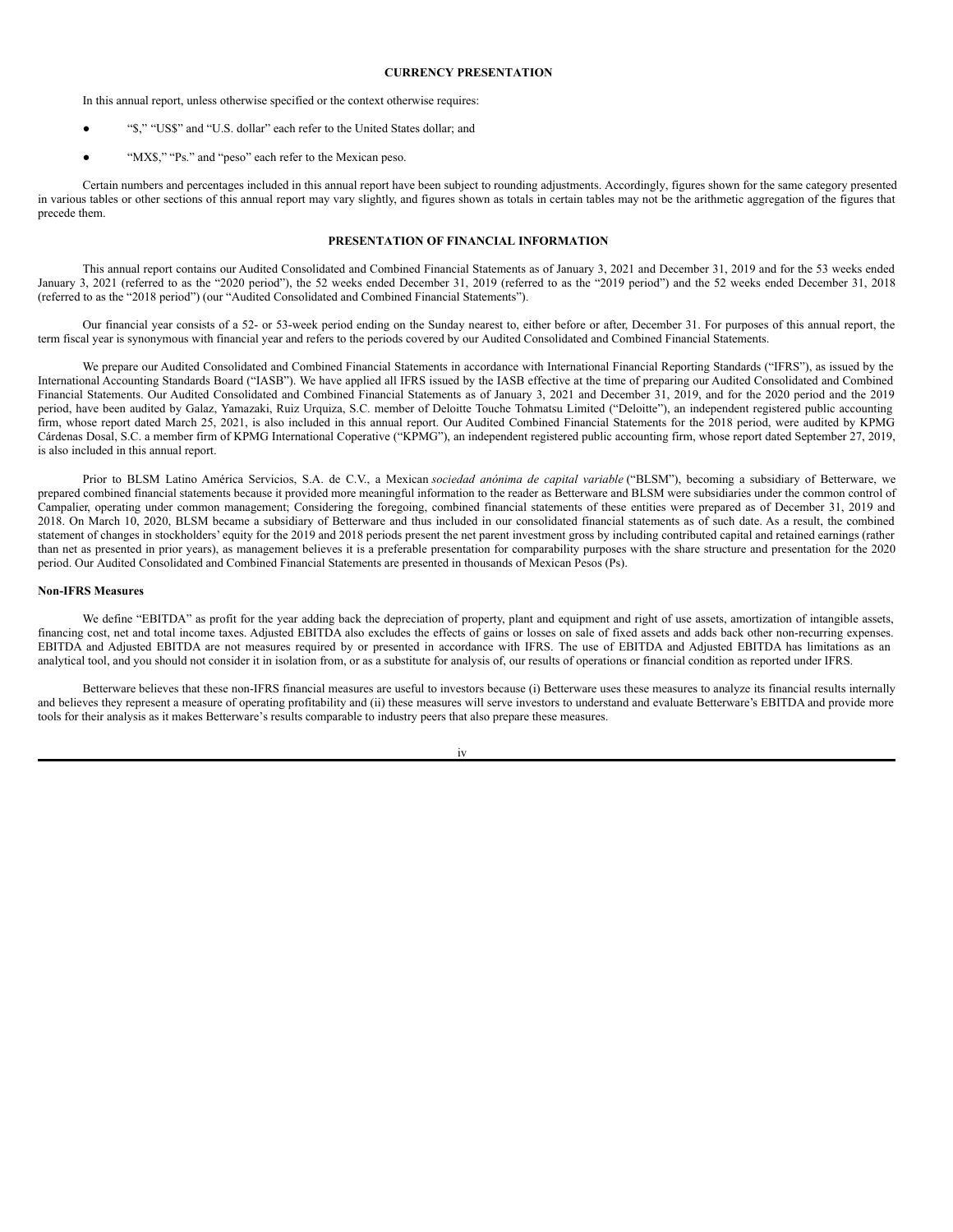#### **The Business Combination**

### *The Initial Public Of ering*

On October 16, 2018, DD3 Acquisition Corp., a British Virgin Islands company ("DD3"), consummated its initial public offering of 5,000,000 units and on October 23, 2018, the underwriters for DD3's initial public offering purchased an additional 565,000 units pursuant to the partial exercise of their over-allotment option. The units in DD3's initial public offering were sold at an offering price of U.S.\$10.00 per unit, generating total gross proceeds of U.S.\$55,650,000.

#### *The Merger*

On August 2, 2019, DD3 entered into a Combination and Stock Purchase Agreement (as amended, the "Combination and Stock Purchase Agreement") with Campalier, S.A. de C.V., a Mexican sociedad anónima de capital variable ("Campalier"), Promotora Forteza, S.A. de C.V., a Mexican sociedad anónima de capital variable ("Forteza"), Strevo, S.A. de C.V., a Mexican *sociedad anónima de capital variable* ("Strevo", and together with Campalier and Forteza, "Sellers"), Betterware, BLSM, and, solely for the purposes of Article XI therein, DD3 Mex Acquisition Corp, S.A. de C.V., pursuant to which DD3 agreed to merge with and into Betterware (the "Merger") in a Business Combination that resulted in Betterware surviving the Merger and BLSM becoming a wholly-owned subsidiary of Betterware.

As part of the Combination and Stock Purchase Agreement, and prior to the closing of the Merger, DD3 was redomiciled out of the British Virgin Islands and continued as a Mexican corporation pursuant to Section 184 of the Companies Act and Article 2 of the Mexican General Corporations Law.

#### *The Company Restructure*

Following the execution of the Combination and Stock Purchase Agreement, on February 21, 2020, the Company's shareholders approved, a corporate restructure in the Company (the "Company Restructure") which implied, among other things (i) the Company's by-laws amendment in order to issue Series C and Series D non-voting shares, and (ii) a redistribution of the Company's capital stock as follows: (a) fixed portion of the Company's capital stock represented by 3,075,946, Series A, ordinary voting shares, and (b) the variable portion of the Company's capital stock represented by (x) 1,961,993, Series B, ordinary voting shares, (y) 897,261, Series C, ordinary non-voting shares ("Series C Shares"), and (z) 168,734, Series D, ordinary non-voting shares ("Series D Shares"). In addition, Strevo transferred one, Series A, ordinary voting share of Betterware to Campalier (the "Campalier Share"), which remained under certain Share Pledge Agreement, dated July 28, 2017, entered between Strevo, as pledgor, MCRF P, S.A. de C.V. SOFOM, E.N.R. ("CS"), as pledgee, and Betterware.

Immediately after the Company's Restructure and the transfer of the Campalier Share to Campalier, Forteza indirectly owned, through Banco Invex, S.A., Invex Grupo Financiero ("Invex"), as trustee of the irrevocable management and security trust No. 2397 (the "Invex Security Trust"), executed on March 26, 2016, as amended, with CS, as beneficiary, approximately 38.94% of the outstanding common stock of Betterware, and Campalier indirectly owned, through the Invex Security Trust, approximately 61.06% of the outstanding common stock of Betterware.

On March 9, 2020, the Invex Security Trust released the Series C Shares and the Series D Shares to Campalier and Forteza, respectively, that were held under the Invex Security Trust.

On March 10, 2020, CS, as pledgee, entered into a Termination of the Share Pledge Agreement over the Campalier Share with Campalier, as pledgor, and Betterware. In addition, CS, as beneficiary, Invex, as trustee, and Campalier, as settlor, entered into a Transfer Agreement, where Campalier transferred the Campalier Share to the Invex Security Trust.

Upon such transfer to the Invex Security Trust, the Company's shareholders approved (i) the sale of all or a portion of such Company's Series C and Series D shares to DD3 Acquisition Corp., S.A. de C.V. (the "DD3 Acquisition"), (ii) the Merger, (iii) the amendment of the Company's by-laws to become a *sociedad anónima promotora de inversion de capital variable*, (iv) the increase of the Company's capital stock by MX\$94,311,438.00, through the issuance of 2,211,075 ordinary shares, without nominal value, subscribed by the shareholders of DD3 Acquisition Corp., S.A. de C.V., and (v) the increase of the Company's capital stock by MX\$872,878,500.00 through the issuance of 4,500,000 ordinary treasury shares without nominal value, offered for subscription and payment under the Company's public offering in the U.S. completed and filed with the SEC under our Registration Statement on Form F-1, which became effective on January 22, 2020.

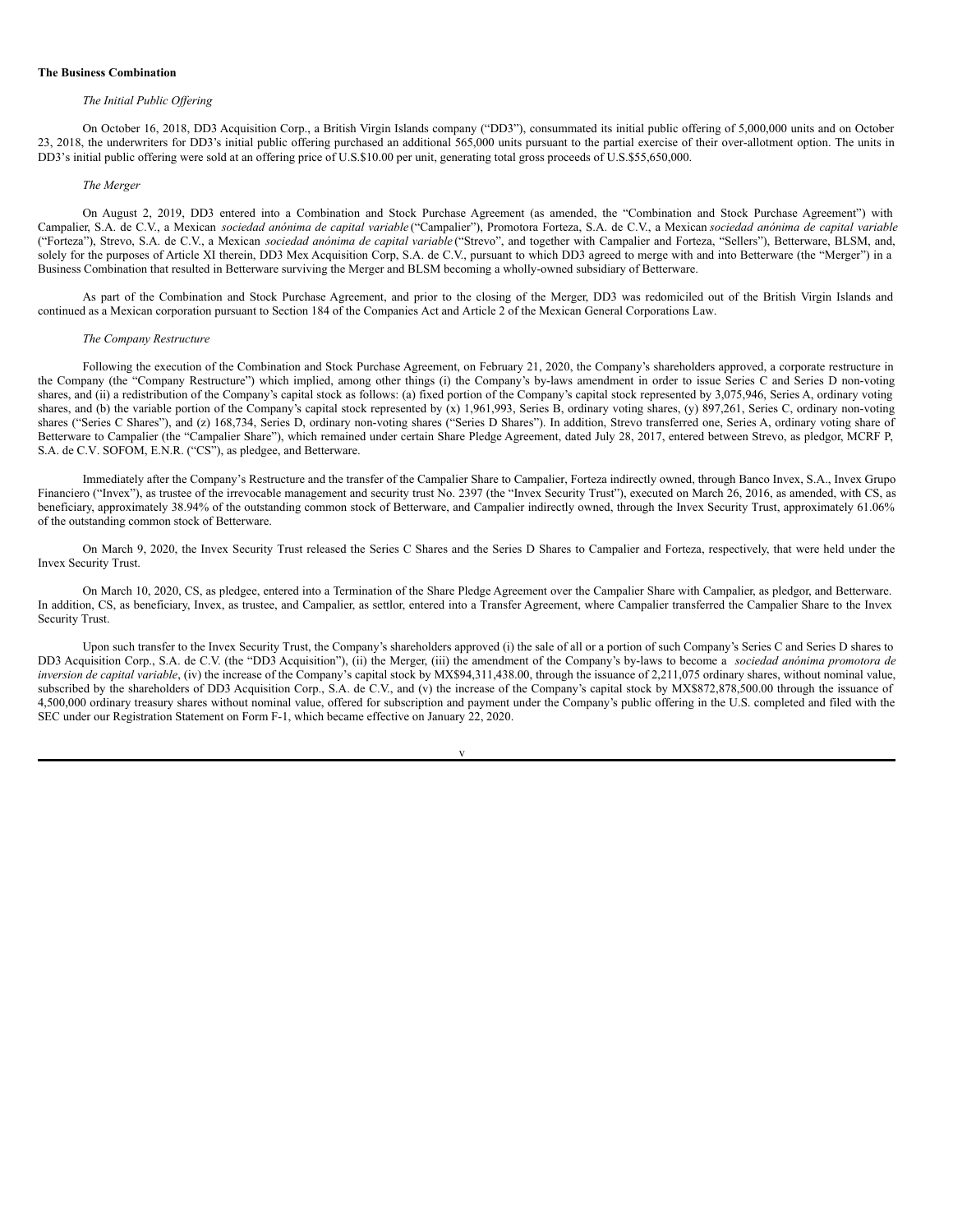On March 10, 2020, Betterware's corporate name changed from Betterware de México, S.A. de C.V. to Betterware de México, S.A.P.I. de C.V.

The DD3 Acquisition was closed on March 13, 2020, and as a result, all of Betterware shares that were issued and outstanding immediately prior to the closing date were canceled and new shares were issued. The DD3 Acquisition was accounted as a capital reorganization, whereby Betterware issued shares to the DD3 shareholders and obtained US\$22,767 (Ps.498,445) in cash through the acquisition of DD3 and, simultaneously settled liabilities and related transaction costs on that date, for net cash earnings of US\$7,519 (Ps.181,734) on such date. In addition, Betterware assumed the obligation of the warrants issued by DD3, a liability inherent to the transaction, equivalent to the fair value of Ps.55,810 of the warrants. No other assets or liabilities were transferred as part of the transaction that required adjustment to fair value as a result of the acquisition.

On the same date, a total of 2,040,000 of Betterware shares, that were offered for subscription and payment under its public offering on Nasdaq Capital Market ("Nasdaq"), were subscribed and paid for by various investors.

On July 14, 2020, Betterware's corporate name changed from Betterware de México, S.A.P.I. de C.V. to Betterware de México, S.A.B. de C.V. For purposes of this annual report, the Merger, the Company Restructure and all related actions undertaken in connection thereto are referred to as the "Business Combination."

#### *The Business Combination*

Upon satisfaction of certain conditions and covenants as set forth under the Combination and Stock Purchase Agreement, the Business Combination was consummated and closed on March 13, 2020 (the "Closing"). At Closing, the following actions occurred:

- (i) DD3 issued to the Sellers as consideration for the purchase of a portion of the Series C and Series D shares and the BLSM shares outstanding as of December 31, 2019, a debt acknowledgement in an amount equal to \$15,000,546.00;
- (ii) all of Betterware shares issued and outstanding immediately prior to the Closing were canceled and, Campalier and Forteza received, directly and indirectly (through the Invex Security Trust), 18,438,770 and 11,761,175, respectively, of Betterware's shares; and
- (iii) all of DD3's ordinary shares issued and outstanding immediately prior to the Closing were canceled and exchanged for Betterware shares on a one-for-one basis.

Immediately after the Closing, on the same day, 2,040,000 shares of the Company offered for subscription and payment under the Company's public offering in the U.S. on the Nasdaq were subscribed and paid for by various investors.

As a result of the Business Combination and the additional shares issued in the public offering, Betterware had 34,451,020 issued and outstanding shares, distributed as follows:

- (i) 25,669,956 shares, representing 74.5% of the total capital stock, are held by Invex Security Trust, as trustee and for the benefit of CS, as first place beneficiary thereunder;
- (ii) 1,764,175 shares, representing 5.1% of the total capital stock, are owned by Forteza;
- (iii) 2,765,814 shares, representing 8.0% of the total capital stock, are owned by Campalier;
- (iv) 2,211,075 shares, representing 6.4% of the total capital stock, are owned by former DD3 Shareholders as a result of the cancellation of DD3's ordinary shares and exchange for Betterware shares on a one-for-one basis; and
- (v) 2,040,000 shares, representing 5.9% of the total capital stock, are owned by the F-1 Investors.

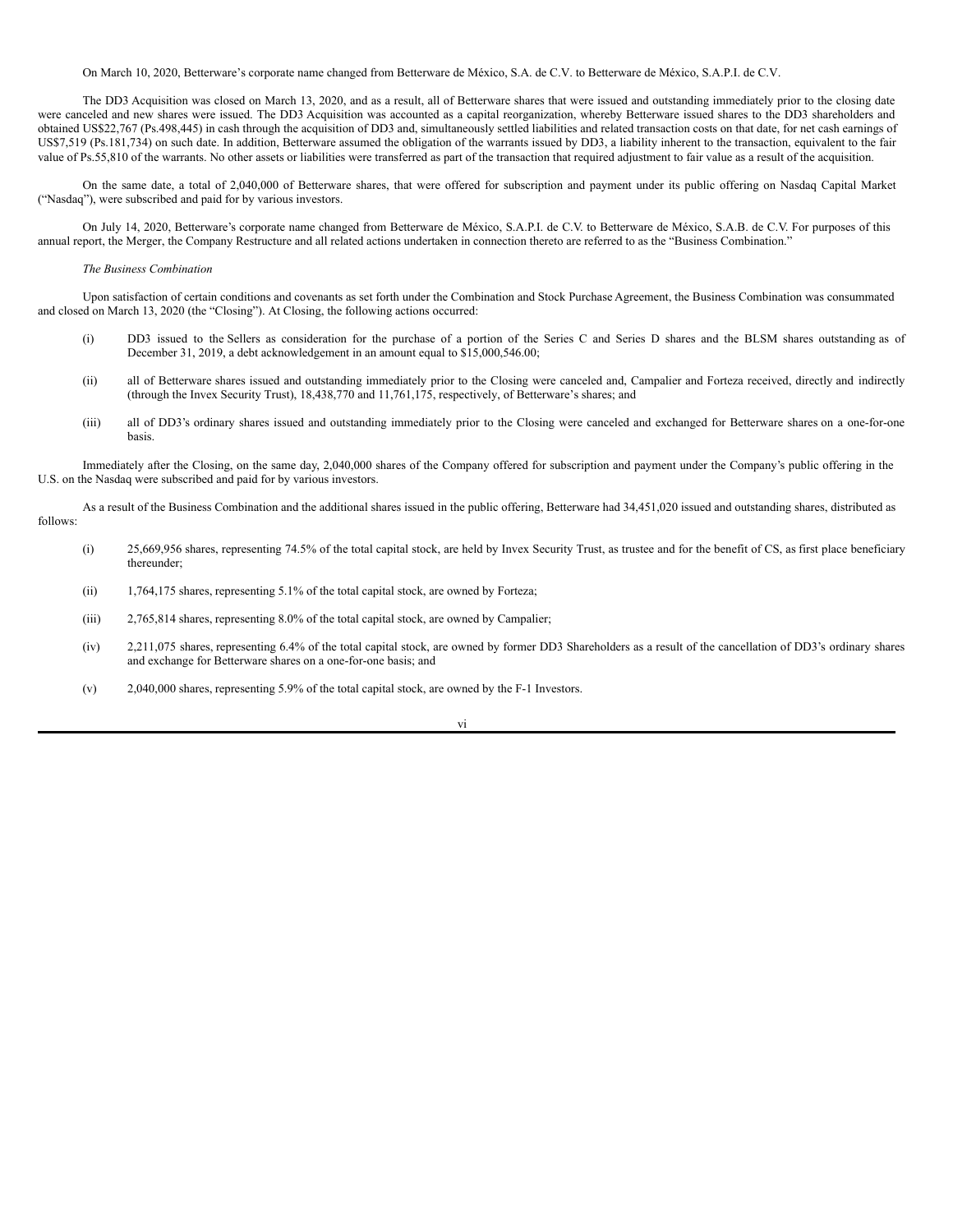As part of the Merger, Betterware assumed an obligation that granted existing warrant holders the option to purchase (i) a total of 5,804,125 Betterware shares at a price of US\$11.50 per share that would expire on or before March 25, 2025, and (ii) a total of 250,000 units that automatically became an option to issue 250,000 Betterware shares and warrants to buy 250,000 additional Betterware shares. The Company registered the warrants to be traded on OTC Markets, which had an observable fair value. The following events occurred in 2020 as part of the warrants agreement:

- (i) During July and August 2020, the Group repurchased 1,573,888 warrants. During August and October, 2020, 895,597 warrants were exchanged for 621,098 shares, of which, 462,130 warrants were settled on a cash basis by exchanging 1 warrant for 1 share at a price of US\$11.44 for share, which resulted in receiving cash by an amount of Ps.116,419. The remaining 433,467 warrants were exchanged on a cashless basis by exchanging 1 warrant for 0.37 shares.
- (ii) in September 2020, the purchase option of units was exercised by their holders on a cashless basis, which resulted in the issuance of 214,020 Betterware shares.
- (iii) Additionally, in October, 2020, and as part of the terms of the warrant agreement, the Company exercised the redemption of the warrants on a cashless basis by exchanging 3,087,022 warrants for 1,142,325 of the Company's shares. A total of 8,493 public warrants were not exercised by their holders during the redemption period that expired on November 9, 2020, therefore, they were paid by the Company for a price of US\$0.01 per warrant.
- (iv) In December, 2020, holders exercised a total of 239,125 private warrants on a cashless basis and exchanged for 156,505 of the Company's shares.
- (v) As of the date of this annual report, the warrant holders had redeemed all of the outstanding warrants and purchase option of units and the Company recognized a loss for the increase in the fair value of the warrants of Ps.851,520, which is recognized under the heading "Loss in valuation of warrants" in the consolidated and combined statement of profit or loss.

As of the date of this annual report and as consequence of the transactions described before, the total number of outstanding shares of the Company is 36,584,968.

## <span id="page-8-0"></span>**PRESENTATION OF INDUSTRY AND MARKET DATA**

In this annual report, we rely on, and refer to, information regarding our business and the markets in which we operate and compete. The market data and certain economic and industry data and forecasts used in this annual report were obtained from internal surveys, market research, governmental and other publicly available information and independent industry publications. Industry publications, surveys and forecasts generally state that the information contained therein has been obtained from sources believed to be reliable, but that the accuracy and completeness of such information is not guaranteed. We believe that these industry publications, surveys and forecasts are reliable, but we have not independently verified them and cannot guarantee their accuracy or completeness.

Certain market share information and other statements presented herein regarding our position relative to our competitors are not based on published statistical data or information obtained from independent third parties, but reflects our best estimates. We have based these estimates upon information obtained from publicly available information from our competitors in the industry in which we operate.

vii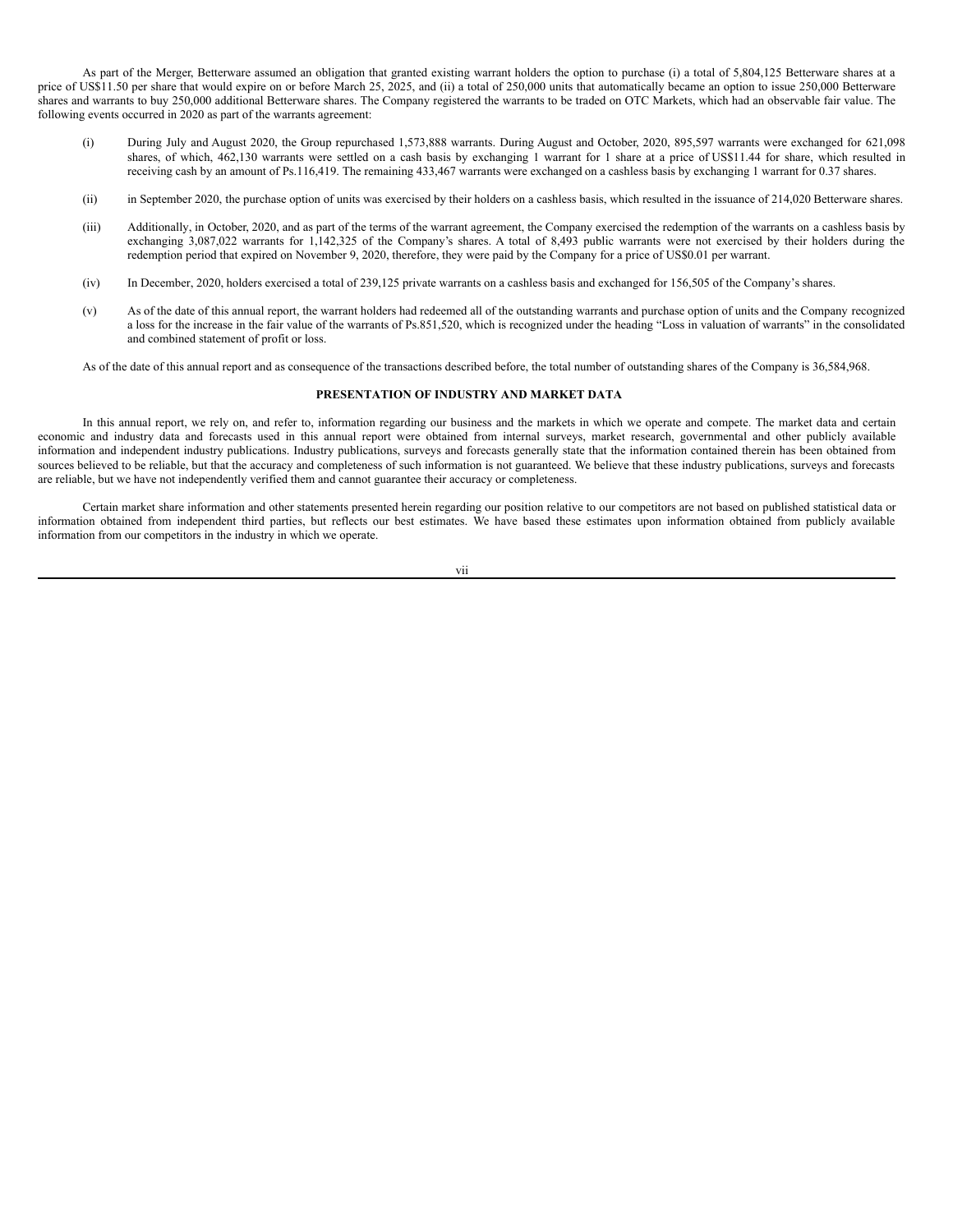#### <span id="page-9-0"></span>**PART I**

## <span id="page-9-1"></span>**ITEM 1. IDENTITY OF DIRECTORS, SENIOR MANAGEMENT AND ADVISERS**

Not applicable.

## <span id="page-9-2"></span>**ITEM 2. OFFER STATISTICS AND EXPECTED TIMETABLE**

Not applicable.

### <span id="page-9-3"></span>**ITEM 3. KEY INFORMATION**

## **A. SELECTED FINANCIAL DATA**

The following selected consolidated and combined financial information and other data of the Company should be read in conjunction with, and are qualified by reference to, "Item 5. Operating and Financial Review and Prospects" and our Audited Consolidated and Combined Financial Statements and the notes thereto included elsewhere in this annual report. Our financial information is presented in thousands of Mexican pesos unless otherwise instructed.

The selected consolidated and combined statement of financial position data and the selected consolidated and combined statement of income, comprehensive income and cash flow data for the 2020, 2019 and 2018 periods, respectively have been derived from our Audited Consolidated and Combined Financial Statements included elsewhere in this annual report.

We prepare our Audited Consolidated and Combined Financial Statements in accordance with IFRS as issued by the IASB. We have applied all IFRS issued by the IASB effective at the time of preparing our Audited Consolidated and Combined Financial Statements.

### **Selected Statement of Financial Position Data as of January 3, 2021, December 31, 2019 and 2018 (In thousands of Mexican pesos "Ps.")**

|                                         | As of<br>January 3,<br>2021 | As of<br>December 31,<br>2019 | As of<br>December 31,<br>2018 |
|-----------------------------------------|-----------------------------|-------------------------------|-------------------------------|
| Assets                                  |                             |                               |                               |
| Current assets:                         |                             |                               |                               |
| Cash and cash equivalents               | Ps.<br>649,820              | 213,697                       | 177,383                       |
| Trade accounts receivable, net          | 757,806                     | 247,087                       | 198,776                       |
| Inventories                             | 1,274,026                   | 345,554                       | 302,206                       |
| Other current assets $^{(1)}$           | 224,918                     | 74,368                        | 51,485                        |
| Total current assets                    | 2,906,570                   | 880,706                       | 729,851                       |
| Property, plant and equipment, net      | 791,127                     | 207,350                       | 42,972                        |
| Intangible assets, net                  | 319,361                     | 310,965                       | 312,099                       |
| Goodwill                                | 348,441                     | 348,441                       | 348,441                       |
| Other non-current assets <sup>(2)</sup> | 48,261                      | 42,264                        | 24,235                        |
| Total non-current assets                | 1,507,190                   | 909,020                       | 727,748                       |
|                                         | 4,413,760<br>Ps.            | 1,789,726                     | 1,457,598                     |

<sup>(1)</sup> Includes also prepaid expenses.

<sup>(2)</sup> Includes also right of use assets, net, and deferred income tax.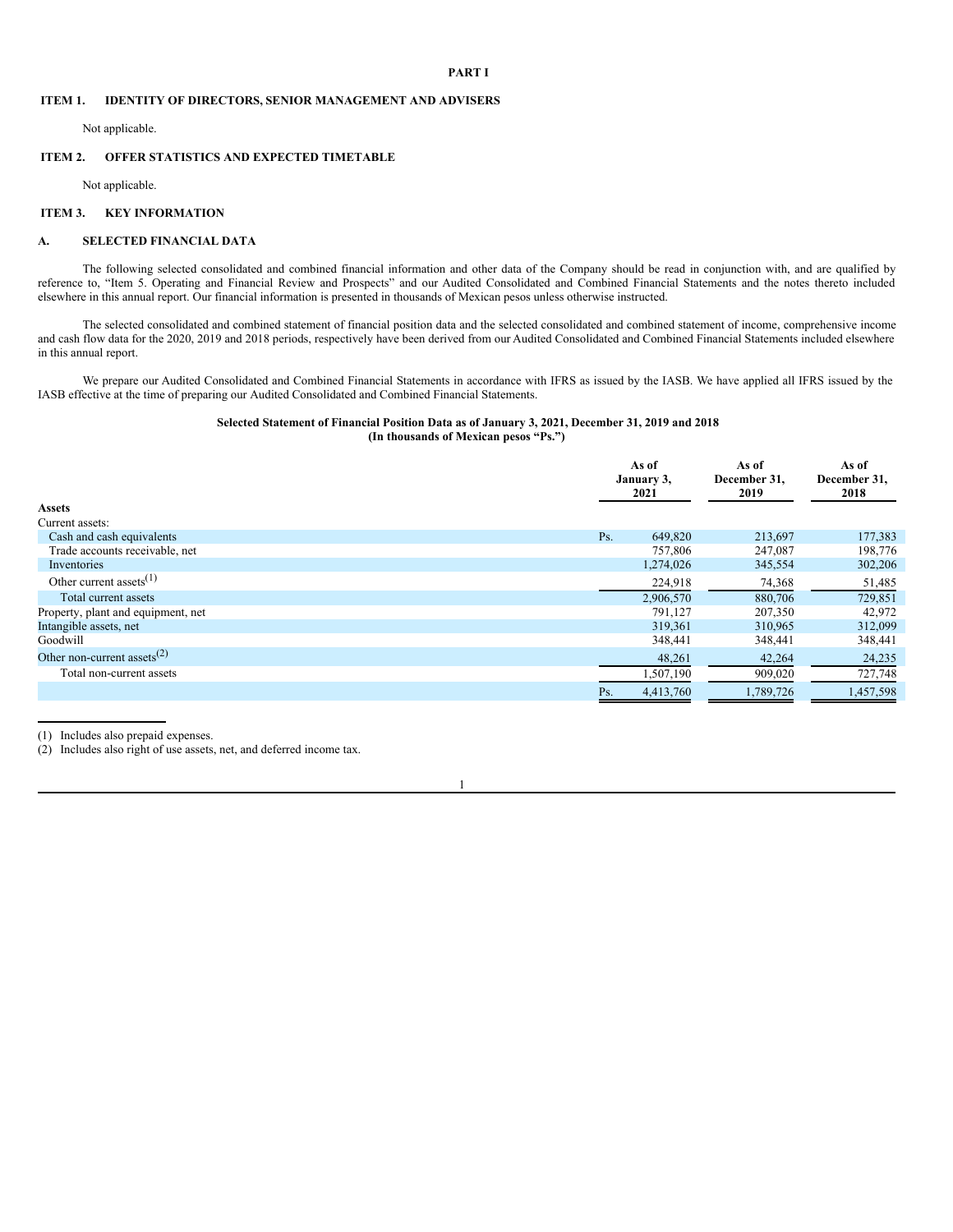### **Selected Statement of Financial Position Data as of January 3, 2021, December 31, 2019 and 2018 (In thousands of Mexican pesos "Ps.")**

|                                                           | As of<br>January 3,<br>2021 | As of<br>December 31.<br>2019 | As of<br>December 31,<br>2018 |  |
|-----------------------------------------------------------|-----------------------------|-------------------------------|-------------------------------|--|
| Liabilities and Stockholders' equity                      |                             |                               |                               |  |
| <b>Current Liabilities:</b>                               |                             |                               |                               |  |
| <b>Borrowings</b>                                         | Ps.<br>105,910              | 148,070                       | 90,691                        |  |
| Accounts payable to suppliers                             | 2,078,628                   | 529,348                       | 445,241                       |  |
| Other current liabilities <sup><math>(1)</math></sup>     | 682,859                     | 200,940                       | 198,512                       |  |
| Total current liabilities                                 | 2,867,397                   | 878,358                       | 734,444                       |  |
| Non-current Liabilities:                                  |                             |                               |                               |  |
| Deferred Income tax                                       | 56,959                      | 78,501                        | 70,627                        |  |
| <b>Borrowings</b>                                         | 523,967                     | 529,643                       | 562,788                       |  |
| Other non-current liabilities <sup><math>(2)</math></sup> | 43,544                      | 28,742                        | 9,475                         |  |
| Total non-current liabilities                             | 624,470                     | 636,886                       | 642,890                       |  |
| Total liabilities                                         | 3,491,867                   | 1,515,244                     | 1,377,334                     |  |
| <b>Stockholders' equity</b>                               | 921,893                     | 274,482                       | 80,264                        |  |
|                                                           | 4,413,760<br>Ps.            | 1,789,726                     | 1,457,598                     |  |

(1) Includes accrued expenses, provisions, income tax and value added tax payable, employee profit sharing payable, lease liability and derivative financial instruments.

(2) Includes statutory employee benefits, derivative financial instruments and lease liability.

**Selected Statement of Profit or Loss Data for the 2020 period, the 2019 period and the 2018 period (In thousands of Mexican pesos "Ps.")**

|                            | January 3,<br>2021 | December 31,<br>2019 | December 31,<br>2018 |
|----------------------------|--------------------|----------------------|----------------------|
| Net revenue                | 7,260,408<br>Ps.   | 3,084,662            | 2,316,716            |
| Cost of sales              | 3,290,994          | 1,280,829            | 958,469              |
| Gross profit               | 3,969,414          | 1,803,833            | 1,358,247            |
| Administrative expenses    | 664,677            | 319,133              | 249,148              |
| Selling expenses           | 853,355            | 551,300              | 454,016              |
| Distribution expenses      | 331,023            | 121,155              | 103,336              |
| Operating income           | 2,120,359          | 812,245              | 551,747              |
| Financing cost, $net(1)$   | (1,239,230)        | (107, 411)           | (102, 301)           |
| Income before income taxes | 881,129            | 704,834              | 449,446              |
| Total income taxes         | 542,768            | 232,692              | 150,179              |
| Net income for the year    | 338,361<br>Ps.     | 472.142              | 299.267              |

 $\overline{2}$ 

(1) Includes interest expense, interest income, unrealized loss/gain in valuation of derivative financial instruments and foreign exchange loss/gain.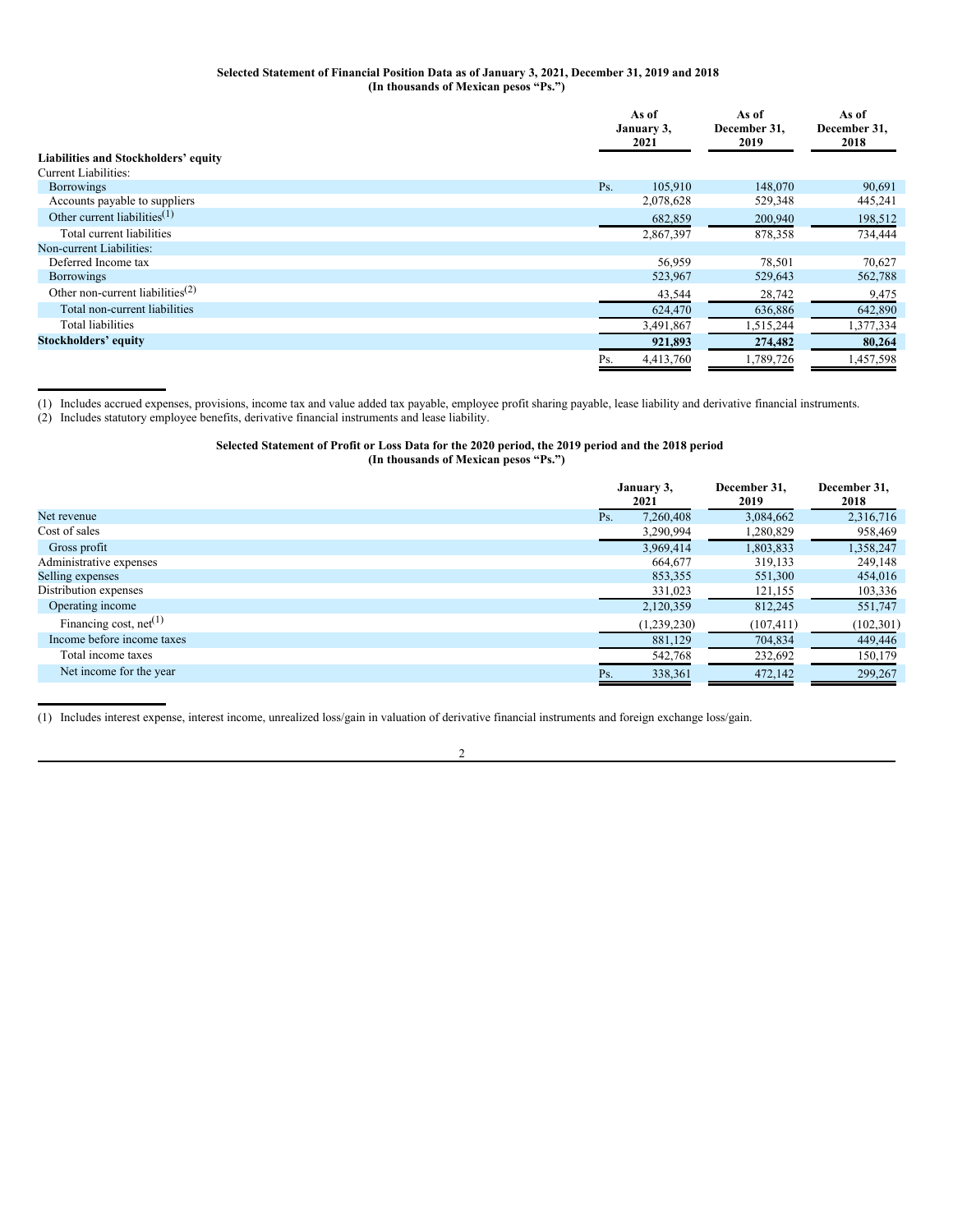The following table shows the income and share data used in the calculation of basic and diluted earnings per share for the 2020, 2019 and 2018 periods, respectively:

| Net income (in thousands of pesos)           |     |         |         |         |
|----------------------------------------------|-----|---------|---------|---------|
| Attributable to shareholders                 | Ps. | 338.361 | 472,142 | 299,267 |
|                                              |     |         |         |         |
| Shares (in thousands of shares)              |     |         |         |         |
| Weighted average of outstanding shares       |     |         |         |         |
| <b>Basic</b>                                 |     | 34.083  | 30,200  | 30,200  |
| Diluted                                      |     | 34,383  | 30,200  | 30,200  |
|                                              |     |         |         |         |
| Basic and diluted earnings per share:        |     |         |         |         |
| Basic earnings per share (pesos per share)   | Ps. | 9.93    | 15.63   | 9.91    |
| Diluted earnings per share (pesos per share) |     | 9.84    | 15.63   | 9.91    |

Please see Note 23 of the Audited Consolidated and Combined Financial Statements elsewhere in this annual report for details of the transactions impacting basic and diluted earnings per share for the 2020, 2019 and 2018 periods.

#### **RECONCILIATION OF NON-IFRS MEASURES**

## **Non IFRS Financial Measures**

We define "EBITDA" as profit for the year adding back the depreciation of property, plant and equipment and right of use assets, amortization of intangible assets, financing cost, net and total income taxes. Adjusted EBITDA also excludes the effects of gains or losses on sale of fixed assets and adds back other non-recurring expenses. EBITDA and Adjusted EBITDA are not measures required by, or presented in accordance with IFRS. The use of EBITDA and Adjusted EBITDA has limitations as an analytical tool, and you should not consider it in isolation from, or as a substitute for analysis of, our results of operations or financial condition as reported under IFRS.

Betterware believes that these non-IFRS financial measures are useful to investors because (i) Betterware uses these measures to analyze its financial results internally and believes they represent a measure of operating profitability and (ii) these measures will serve investors to understand and evaluate Betterware's EBITDA and provide more tools for their analysis as it makes Betterware's results comparable to industry peers that also prepare these measures.

## **Betterware's EBITDA and Adjusted EBITDA Reconciliation**

|                                                         |     | January 3, | December 31, |                          | December 31, |  |
|---------------------------------------------------------|-----|------------|--------------|--------------------------|--------------|--|
| In thousands of Mexican Pesos                           |     | 2021       |              | 2019                     | 2018         |  |
| Net Income for the period                               | Ps. | 338,361    |              | 472,142                  | 299,267      |  |
| Add: Total Income Taxes                                 |     | 542,768    |              | 232,692                  | 150,179      |  |
| Add: Financing Cost, net                                |     | 1,239,230  |              | 107.411                  | 102,301      |  |
| Add: Depreciation and Amortization                      |     | 43,688     |              | 38.394                   | 25,960       |  |
| <b>EBITDA</b>                                           | Ps. | 2,164,047  |              | 850,639                  | 577,707      |  |
| Other Adjustments                                       |     |            |              |                          |              |  |
| Less: Gain on sale of Fixed Assets <sup>(1)</sup>       |     | -          |              | $\overline{\phantom{0}}$ | (11,820)     |  |
| Add: Non-recurring Expenses <sup><math>(2)</math></sup> |     |            |              |                          | 7,667        |  |
| <b>Adjusted EBITDA</b>                                  | Ps. | 2,164,047  | Ps.          | 850,639                  | 573,554      |  |
|                                                         |     |            |              |                          |              |  |

(1) Gain on sale of transportation equipment.

(2) Expenses incurred in the year including market penetration analysis, liquidation payment to former employees and licensing implementation of SAS software.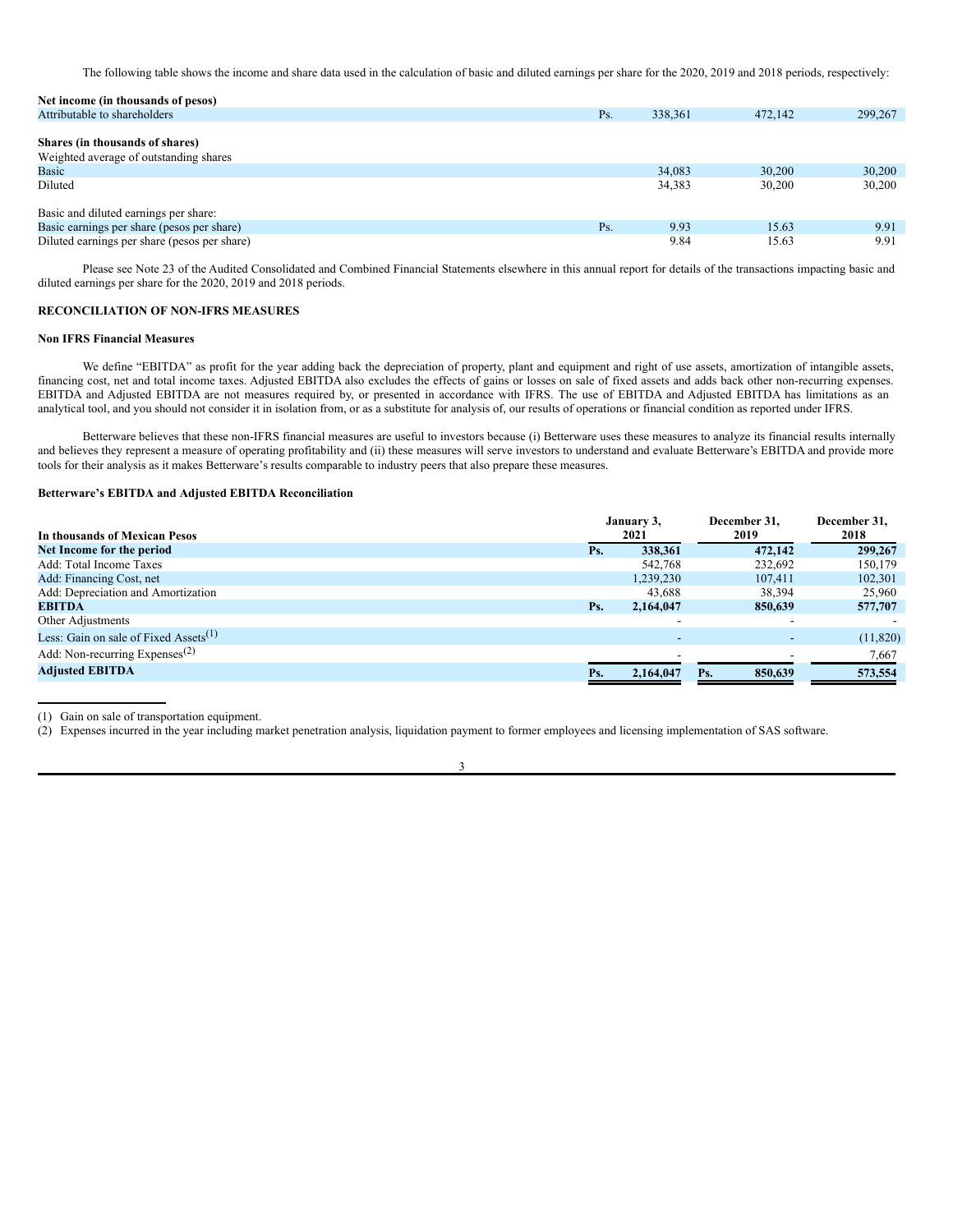### **B. CAPITALIZATION AND INDEBTEDNESS**

Not applicable.

## **C. REASONS FOR THE OFFER AND USE OF PROCEEDS**

Not applicable.

## **D. RISK FACTORS**

An investment in our ordinary shares carries a significant degree of risk. You should carefully consider the following risk factors, together with all of the other information included in this annual report, before making a decision to invest in our ordinary shares. The risks described below are those which Betterware believes are the material risks that it faces. Some statements in this annual report, including such statements in the following risk factors, constitute forward-looking statements. See the section entitled "Cautionary Note Regarding Forward-Looking Statements." If any of the following events occur, our business, financial condition and operating results may be materially adversely affected. In that event, the trading price of our securities could decline, and you could lose all or part of your investment.

### **Risks Related to Betterware's Business**

## If we are unable to retain our existing independent distributors and recruit additional distributors, our results of operations could be negatively affected.

We distribute almost all of our products through our independent distributors and it depends on them directly for the sale of our products. BWM experiences high turnover among distributors from year to year since they terminate their services at any time. As a result, it needs to continue to retain existing and recruit additional independent distributors. To increase its revenue, BWM must increase the number and/or the productivity of our distributors. The number and productivity of BWM's distributors also depends on several additional factors, including:

- adverse publicity regarding BWM, our products, our distribution channel or its competitors;
- failure to motivate BWM's distributors with new products;
- the public's perception of BWM's products;
- competition for distributors from other direct selling companies;
- the public's perception of BWM's distributors and direct selling businesses in general; and
- general economic and business conditions.

BWM's operations would be harmed if we fail to generate continued interest and enthusiasm among our distributors or we fail to attract new distributors, or if BWM's distributors are unable to operate due to internal or external factors.

The number of our active distributors, including those at the manager and district director level, may not increase and could decline in the future. BWM's operating results could be harmed if existing and new business opportunities and products do not generate sufficient interest to retain existing distributors and attract new distributors.

## *The loss of key high-level distributors could negatively impact Betterware's consultant growth and our revenue.*

As of January 3, 2021, BWM had approximately 1,230,699 active associates and approximately 59,713 distributors, district managers and district directors. The district directors, together with their extensive networks of downline distributors, account for an important part of our net revenue. As a result, the loss of a high-level consultant or a group of leading distributors in the consultant's network of downline distributors, whether by their own choice or through disciplinary actions by BWM for violations of our policies and procedures, could negatively impact our consultant growth and our net revenue.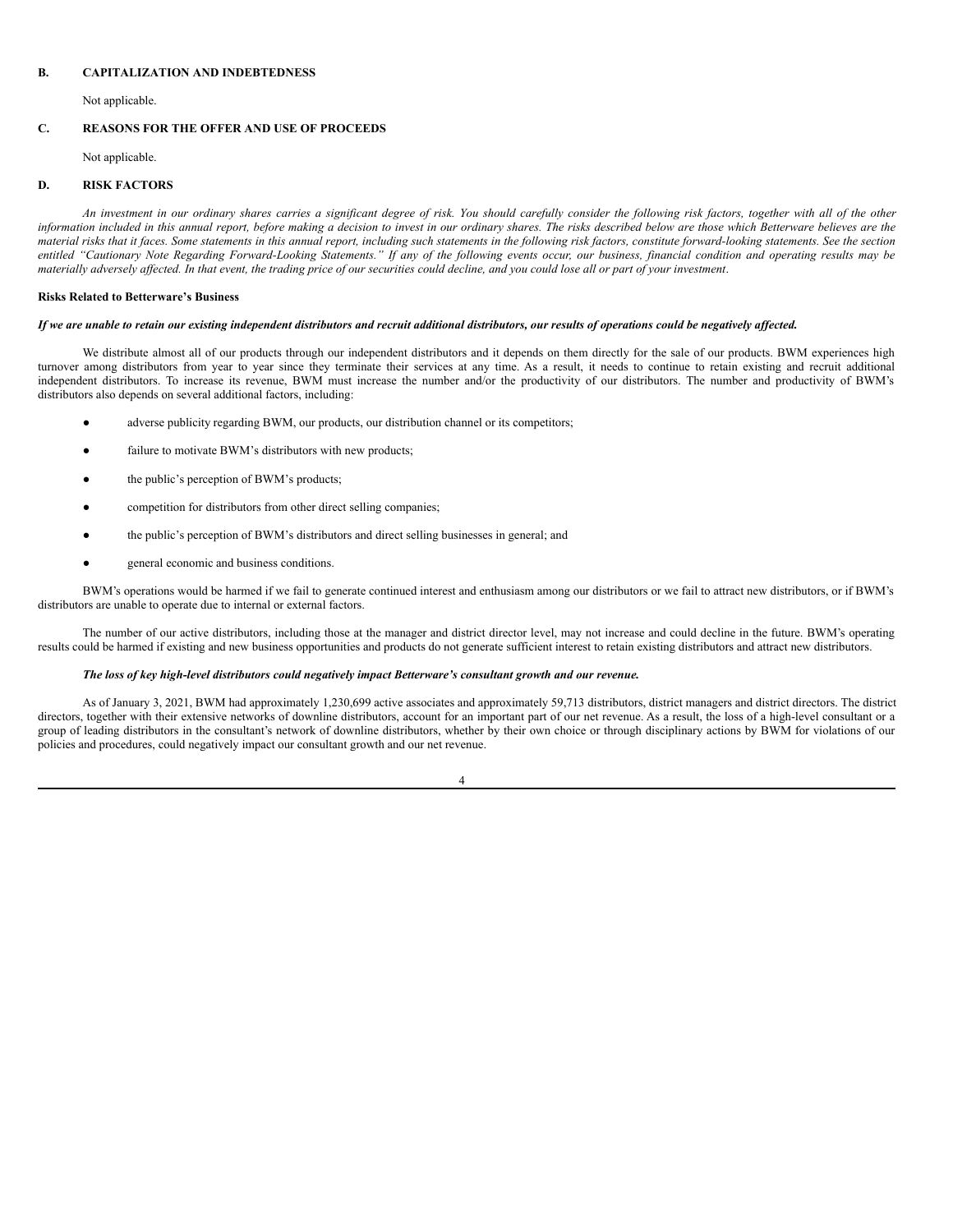## A decline in our customers' purchasing power or consumer confidence or in customers' financial condition and willingness to spend could materially and adversely affect *our business.*

The sale of home organization products correlates strongly to the level of consumer spending generally, and thus is significantly affected by the general state of the economy and the ability and willingness of consumers to spend on discretionary items. Reduced consumer confidence and spending generally may result in reduced demand for BWM's products and limitations on our ability to maintain or increase prices. A decline in economic conditions or general consumer spending in any of our major markets could have a material adverse effect on our business, financial condition and results of operations.

## *Failure of new products to gain distributors and market acceptance could harm Betterware's business.*

An important component of BWM's business is our ability to develop new products that create enthusiasm among our customers. If we fail to introduce new products planned for the future, our distributors' productivity could be harmed. In addition, if any new products fail to gain market acceptance, are restricted by regulatory requirements, or have quality problems, this would harm our results of operations. Factors that could affect our ability to continue to introduce new products include, among others, government regulations, proprietary protections of competitors that may limit our ability to offer comparable products and any failure to anticipate changes in consumer tastes and buying preferences.

### Betterware's markets are competitive, and market conditions and the strengths of competitors may harm our business.

The market for BWM's products is competitive. Our results of operations may be harmed by market conditions and competition in the future. Many competitors have much greater name recognition and financial resources than BWM has, which may give them a competitive advantage. For example, BWM's products compete directly with branded, premium retail products. BWM currently does not has significant patent or other proprietary protection, and competitors may introduce products with the same ingredients that BWM uses in its products.

Betterware also competes with other companies for distributors. Some of these competitors have a longer operating history, better name recognition and greater financial resources than we do. Some of our competitors have also adopted and could continue to adopt some of BWM's business strategies. Consequently, to successfully compete in this market and attract and retain distributors, We must ensure that our business opportunities and compensation plans are financially rewarding. BWM may not be able to continue to successfully compete in this market for distributors, which would ultimately, affect our business operations.

## If Betterware's industry, business or our products are subject to adverse publicity, our business may suffer.

Betterware is very dependent upon our distributors' and the general public's perception of the overall integrity of our business, as well as the safety and quality of our products and similar products distributed by other companies. The number and motivation of our distributors and the acceptance by the general public of our products may be negatively affected by adverse publicity regarding:

- the legality of network-marketing systems in general or Betterware's network-marketing system specifically;
- the safety and quality of our products;
- regulatory investigations of our products;
- the actions of our distributors;
- management of our distributors; and
- the direct selling industry.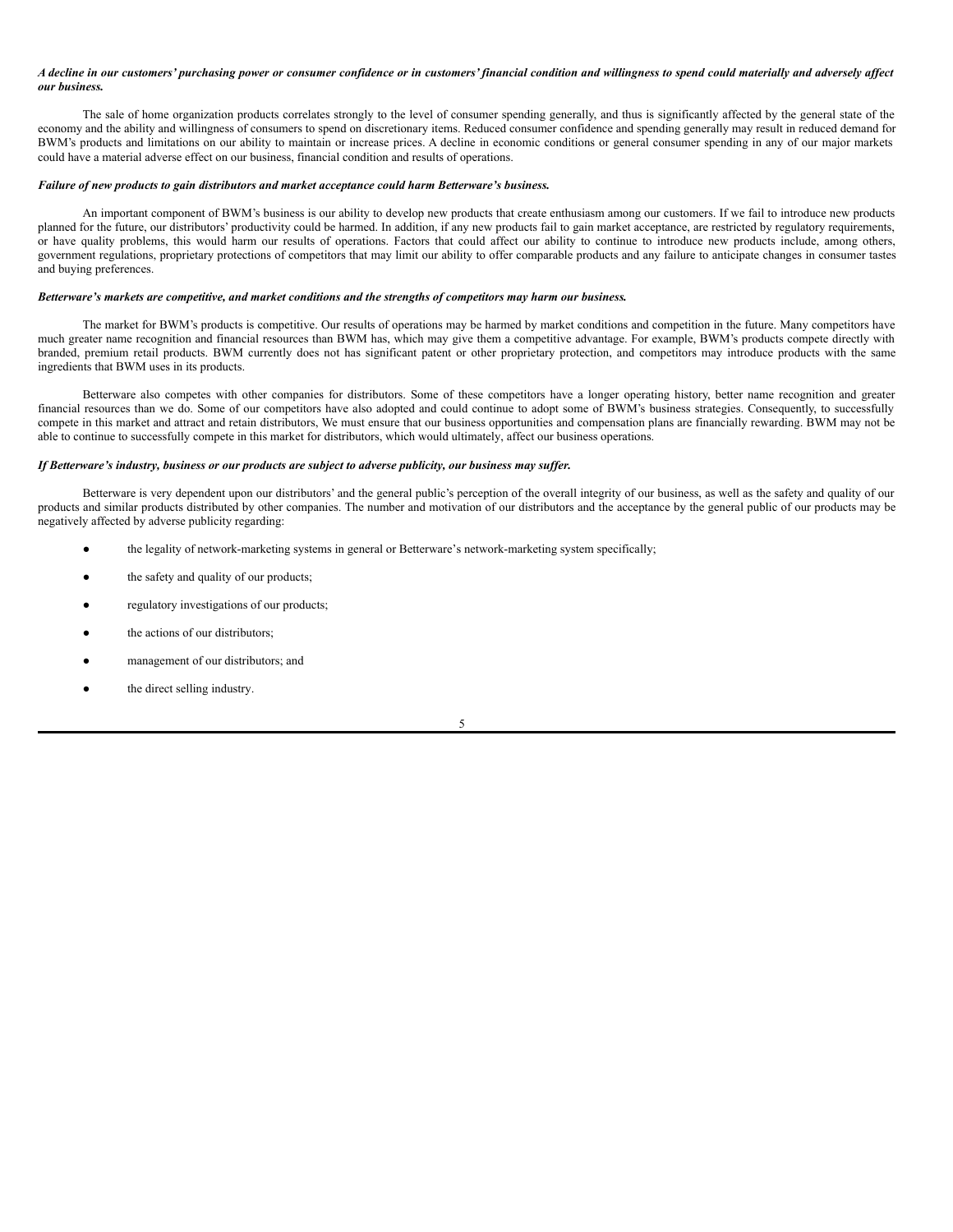## Failure of Betterware's internet and our other technology initiatives to create sustained consultant enthusiasm and incremental cost savings could negatively impact our *business.*

We have been developing and implementing a strategy to use the internet to sign up distributors and take orders for our products. In certain demographic markets it has experienced some success using BWM's internet strategy to improve our operating efficiency. However, any cost savings from our internet strategy may not prove to be significant, or we may not be successful in adapting and implementing the strategy to other markets in which BWM operates. This could result in our inability to service our distributors in the manner they expect.

### We are dependent on information and communication technologies, and our systems and infrastructures face certain risks, including cybersecurity risks.

We are dependent on information and communication technologies, and our systems and infrastructures face certain risks, including cybersecurity risks.

The operation of complex infrastructures and the coordination of the many actors involved in our operation require the use of several highly specialized information systems, including both our own information technology systems and those of third-party service providers, such as systems that monitor our operations or the status of our facilities, communication systems to inform the public, access control systems and closed circuit television security systems, infrastructure monitoring systems and radio and voice communication systems used by our personnel. In addition, our accounting and fixed assets, payroll, budgeting, human resources, supplier and commercial, hiring, payments and billing systems and our websites are key to our functioning. The proper functioning of these systems is critical to our operations and business management. These systems may, from time to time, require modifications or improvements as a result of changes in technology, the growth of our business and the functioning of each of these systems.

The risk of cyber-crime continues to augment across all industries and geographies as infiltrating technology is becoming increasingly sophisticated. If we are unable to prevent a significant cyber-attack, such attack could materially disrupt our operations, damage our reputation and lead to regulatory penalties and financial losses. To prevent such disruptions to our operations we have implemented a multi-layer security framework, from strategic corporate policies to operational procedures and controls. To support this framework, we use sophisticated technologies to secure our perimeter, computing equipment, networks, servers, storage and databases.

Information technology systems cannot be completely protected against certain events such as natural disasters, fraud, computer viruses, hacking, communication failures, equipment breakdown, software errors and other technical problems. However, our security framework allows us to minimize and manage these risks through the use of enabling technologies such as, but not limited to, firewalls, mail  $\&$  web filtering, endpoint protection, antivirus and antimalware, access lists, encryption and hardening.

In addition, our business operations routine involves gathering personal information about vendors, distributors, customers and employees among others, through the use of information technologies. Breaches of our systems or those of our third-party contractors, or other failures to protect such information, could expose such people's personal information to unauthorized use. Any such event could give rise to a significant potential liability and reputational harm.

During 2020 and 2019, we encountered an increased number of non-material phishing attempts which consisted on fake e-mails requesting minor payments and/or confidential information. As mentioned, none of these attempts were material nor had any major consequences for our operations or our customers. However, we cannot guarantee any future events will not affect our operations or customers.

### Because of the costs and difficulties inherent in managing cross-border business operations, the Company's results of operations may be negatively impacted.

Managing a business, operations, personnel or assets in another country is challenging and costly. Management may be inexperienced in cross-border business practices and unaware of significant differences in accounting rules, legal regimes and labor practices. Even with a seasoned and experienced management team, the costs and difficulties inherent in managing cross-border business operations, personnel and assets can be significant (and much higher than in a purely domestic business) and may negatively impact the Company's financial and operational performance.

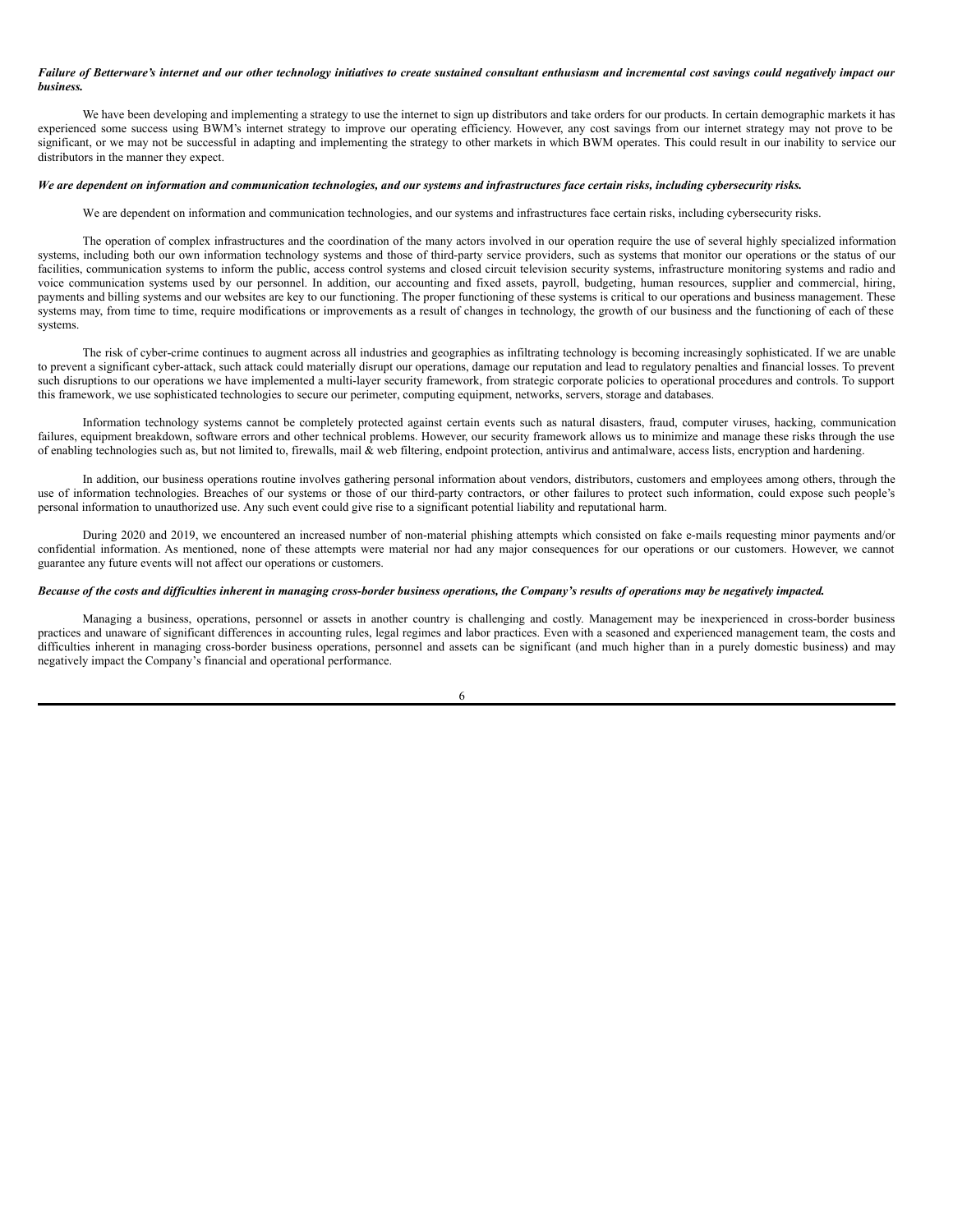### BWM's distributors are independent contractors and not employees. If regulatory authorities were to determine, however, that our distributors are legally BWM employees, *BWM could have significant liability under social benefit laws.*

BWM's distributors are self-employed and are not our employees. Periodically, the question of the legal status of our distributors has arisen, usually with regard to possible coverage under social benefit laws that would require BWM to make regular contributions to social benefit funds. We cannot guarantee there will not be a future determination adverse to this criteria, which would substantial and materially adversely affect our business and financial condition.

### BWM depends on multiple contract manufacturers mostly located in China, and the loss of the services provided by any of our manufacturers could harm our business and *results of operations.*

BWM has outsourced product manufacturing functions to third-party contractors mainly located in China. In 2020, products supplied by Chinese manufacturers accounted for approximately 90% of BWM's revenues.

If these suppliers have unscheduled downtime or are unable to fulfill their obligations under these manufacturing agreements because of political or regulatory restrictions, equipment breakdowns, natural disasters, health diseases or health epidemics, such as the COVID-19 virus, or any other cause, this could adversely affect BWM's overall operations and financial condition.

Also, although BWM provides all of the formulations used to manufacture our products, BWM has limited control over the manufacturing process itself. As a result, any difficulties encountered by the third-party manufacturer that result in product defects, production delays, cost overruns, or the inability to fulfill orders on a timely basis could have a material adverse effect on our business, financial condition and operating results.

## Goodwill, property, plant and equipment and intangible assets represent a significant portion of Betterware's statement of financial position and our operating results may *suf er from possible impairments.*

Goodwill, property, plant and equipment and intangible assets in Betterware's statement of financial position derived from past business combinations carried out by BWM, are further explained in the notes to the consolidated and combined financial statements located elsewhere in this annual report. Goodwill and intangible assets with indefinite useful lives are tested for impairment at least annually. Property, plant and equipment and intangible assets with definite useful lives are tested for impairment whenever there is an indication that these assets may be impaired. In the case of an impairment, we will recognize charges to our operating results based on the impairment assessment processes. In addition, future acquisitions may be made by BWM and a portion of the purchase price of these acquisitions may be allocated to acquired goodwill, property, plant and equipment and intangible assets. An impairment on property, plant and equipment or goodwill of acquired businesses could have a material adverse effect on our financial condition and results of operations.

## The COVID-19 virus (nCoV), as well as any other public health crises that may arise in the future, is having and will likely continue to have a negative impact on our gross *margins and in our results of operation.*

In late December 2019, a notice of pneumonia of unknown cause originating from Wuhan, Hubei province of China was reported to the World Health Organization. A novel COVID-19 virus (nCoV) was identified, with cases soon confirmed in multiple provinces in China, as well as in several other countries. The Chinese government placed Wuhan and multiple other cities in Hubei province under quarantine, with approximately 60 million people affected. On March 11, 2020, the World Health Organization declared the coronavirus outbreak a pandemic. The ongoing COVID-19 has resulted in several cities be placed under quarantine, increased travel restrictions from and to several countries, such as the U.S., China, Italy, Spain and Mexico which had forced extended shutdowns of certain businesses in certain regions.

The COVID-19 pandemic continues to impact worldwide economic activity and pose the risk that we or our employees, contractors, suppliers, customers and other business partners may be prevented from conducting certain business activities for an indefinite period of time, including due to shutdowns that may be requested or mandated by governmental authorities or otherwise elected by companies as a preventive measure. In addition, mandated government authority measures or other measures elected by companies as a preventive measure may lead to our consumers being unable to complete purchases or other activities. Its impact on the global and local economies may also adversely impact consumer discretionary spending.

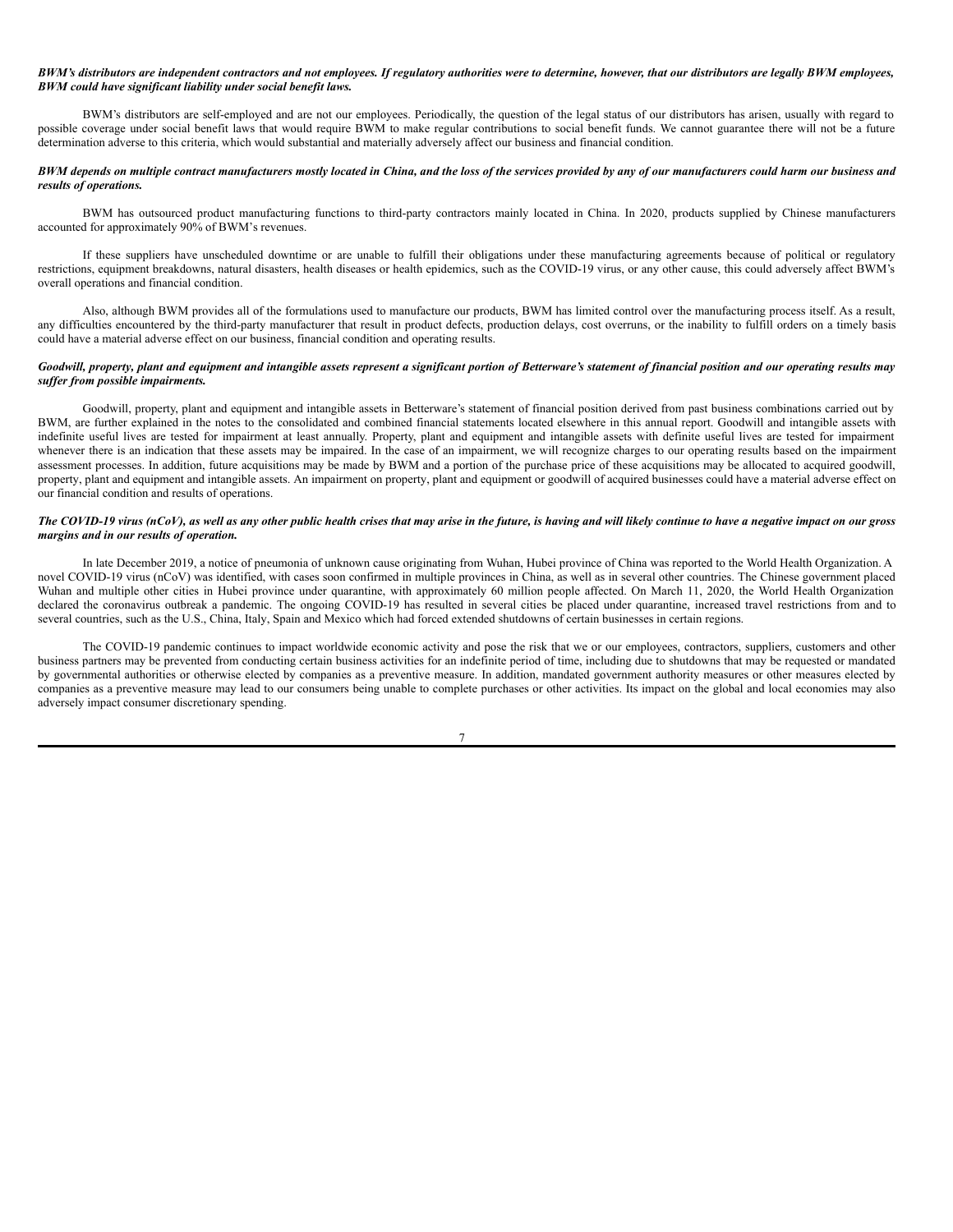Although our operations were not interrupted as a result of the COVID-19 pandemic, our gross margin was negatively affected by the depreciation of the Mexican peso compared to the US dollar, as we acquire most of our products in US dollars. This affected and will likely continue affecting our results of operations for so long as the COVID-19 pandemic continues to impact global and local economies.

### Material weaknesses have been identified in Betterware's internal control over financial reporting, and if we fail to establish and maintain proper and effective internal controls over financial reporting, our results of operations and our ability to operate our business may be harmed.

We are in the process of implementing *Internal Control—Integrated Framework* (2013 Framework) issued by the Committee of Sponsoring Organizations of the Treadway Commission (COSO) and as of January 3, 2021 management has identified material weaknesses associated with the components of COSO. See "Disclosure Controls and Procedures—Control and Procedures."

### *Betterware's controlling shareholder may have interests that conflict with your interests.*

As of January 3, 2021, Campalier owns approximately 51.57% of the outstanding common stock of Betterware. As the controlling shareholder, Campalier may take actions that are not in the best interests of the Company's other shareholders. These actions may be taken in many cases even if they are opposed by the Company's other shareholders. In addition, this concentration of ownership may discourage, delay or prevent a change in control which could deprive you of an opportunity to receive a premium for your Ordinary Shares as part of a sale of the Company.

### Our business and results of operations may be adversely affected by the increased strain on our resources from complying with the reporting, disclosure and other requirements applicable to public companies in the United States promulgated by the U.S. Government, Nasdaq or other relevant regulatory authorities.

Compliance with existing, new and changing corporate governance and public disclosure requirements adds uncertainty to our compliance policies and increases our costs of compliance. Changing laws, regulations and standards include those relating to accounting, corporate governance and public disclosure, including the Dodd-Frank Wall Street Reform and Consumer Protection Act, the Sarbanes-Oxley Act of 2002, new SEC regulations and the Nasdaq listing guidelines. These laws, regulations and guidelines may lack specificity and are subject to varying interpretations. Their application in practice may evolve over time as new guidance is provided by regulatory and governing bodies. In particular, compliance with Section 404 of the Sarbanes-Oxley Act of 2002 ("Section 404") and related regulations regarding required assessment of internal controls over financial reporting and our external auditor's audit of that assessment, requires the commitment of significant financial and managerial resources. We also expect the regulations to increase our legal and financial compliance costs, making it more difficult to attract and retain qualified officers and members of our board of directors, particularly to serve on our audit committee, and make some activities more difficult, time-consuming and costly.

Existing, new and changing corporate governance and public disclosure requirements could result in continuing uncertainty regarding compliance matters and higher costs of compliance as a result of ongoing revisions to such governance standards. Our efforts to comply with evolving laws, regulations and standards have resulted in, and are likely to continue to result in, increased general and administrative expenses. In addition, new laws, regulations and standards regarding corporate governance may make it more difficult for our company to obtain director and officer liability insurance. Further, our board members and senior management could face an increased risk of personal liability in connection with their performance of duties. As a result, we may face difficulties attracting and retaining qualified board members and senior management, which could harm our business. If we fail to comply with new or changed laws or regulations and standards differ, our business and reputation may be harmed.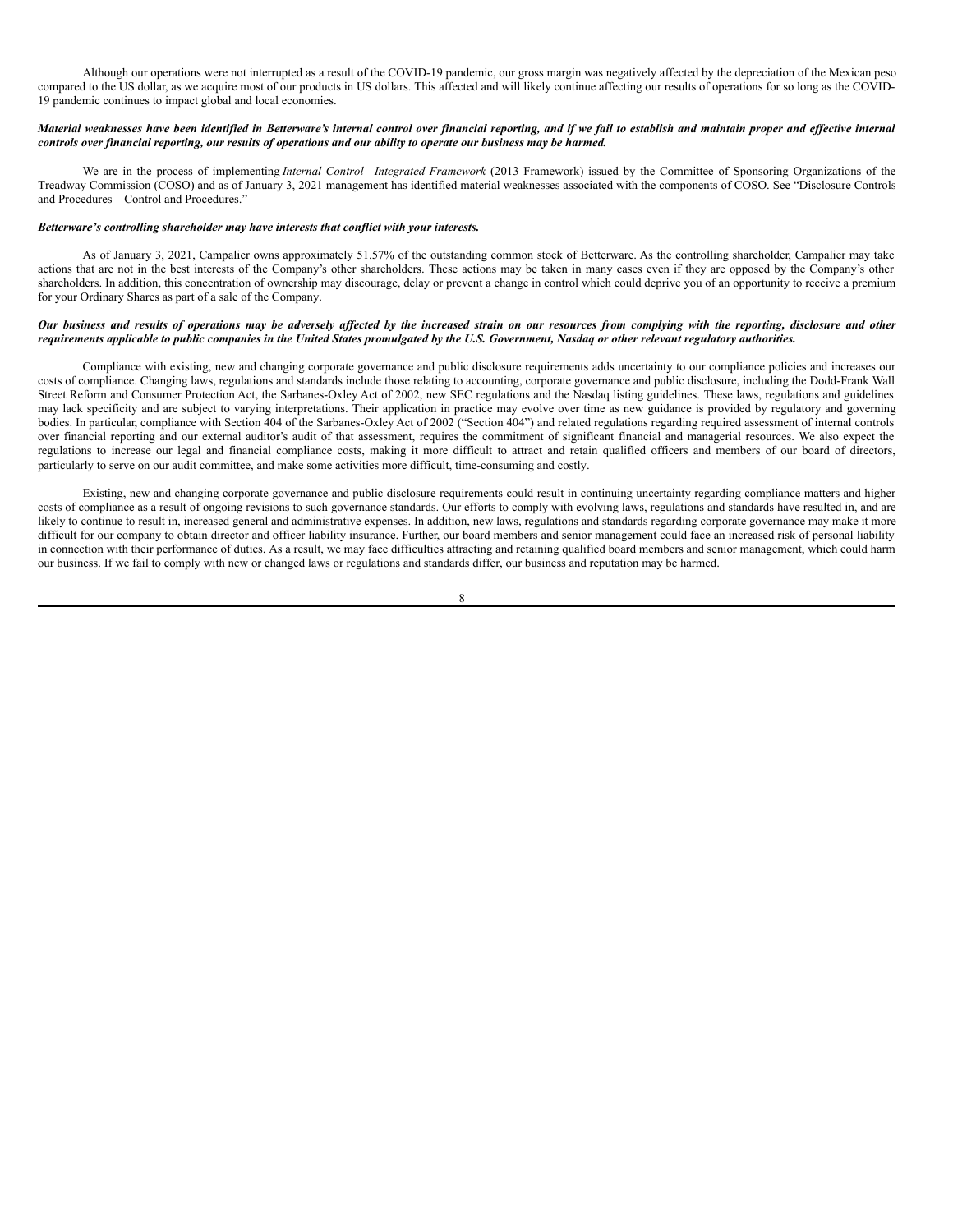#### **Risks Related to Mexico**

### Currency exchange rate fluctuations, particularly with respect to the US dollar/Mexican peso exchange rate, could lower margins.

The value of the Mexican peso has been subject to significant fluctuations with respect to the U.S. dollar in the past and may be subject to significant fluctuations in the future. Historically, BWM has been able to raise their prices generally in line with local inflation, thereby helping to mitigate the effects of devaluations of the Mexican peso. However, BWM may not be able to maintain this pricing policy in the future, or future exchange rate fluctuations may have a material adverse effect on our ability to pay suppliers.

Given Betterware's inability to predict the degree of exchange rate fluctuations, it cannot estimate the effect these fluctuations may have upon future reported results, product pricing or our overall financial condition. Although we attempt to reduce our exposure to short-term exchange rate fluctuations by using foreign currency exchange contracts, it cannot be certain that these contracts or any other hedging activity will effectively reduce exchange rate exposure. In particular, BWM currently employs a hedging strategy comprised of forwards U.S. dollar–Mexican peso derivatives that are designed to protect us against devaluations of the Mexican peso. As of the date of this annual report, the hedging contracts cover 100% of the product needs as of November 2021. In addition, We generally purchase our hedging instruments on a rolling twelve-month basis; instruments protecting it to the same or a similar extent may not be available in the future on reasonable terms. Unprotected declines in the value of the Mexican peso against the U.S. dollar will adversely affect our ability to pay our dollar-denominated expenses, including our supplier obligations.

#### Any adverse changes in BWM's business operations in Mexico would adversely affect our revenue and profitability.

BWM's revenue is generated in Mexico. Various factors could harm BWM's business in Mexico. These factors include, among others:

- worsening economic conditions, including a prolonged recession in Mexico;
- fluctuations in currency exchange rates and inflation;
- longer collection cycles;
- potential adverse changes in tax laws;
- changes in labor conditions;
- burdens and costs of compliance with a variety of laws;
- political, social and economic instability;
- increases in taxation; and
- outbreaks of disease and health epidemics, such as the COVID-19 virus.

#### Economic and political developments in Mexico and the United States may adversely affect Mexican economic policy.

Economic conditions in Mexico are highly correlated with economic conditions in the United States due to the physical proximity and the high degree of economic activity between the two countries generally, including the trade facilitated by USMCA, the successor agreement to NAFTA. As a result, political developments in the United States, including changes in the administration and governmental policies, can also have an impact on the exchange rate between the U.S. dollar and the Mexican peso, economic conditions in Mexico and the global capital markets.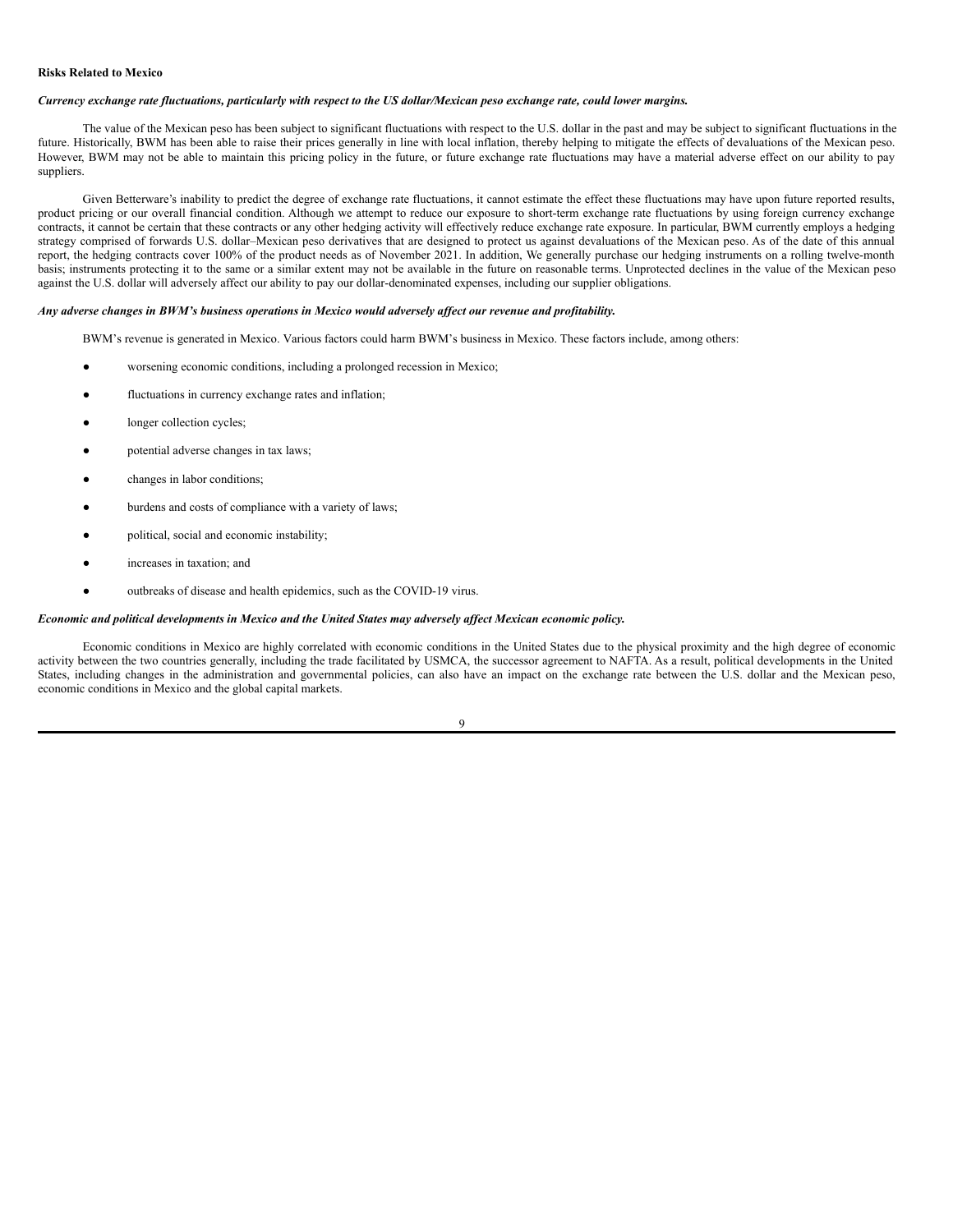#### Mexico is an emerging market economy, with attendant risks to BWM's results of operations and financial condition.

The Mexican government has exercised, and continues to exercise, significant influence over the Mexican economy. Accordingly, Mexican governmental actions concerning the economy and state-owned enterprises could have a significant impact on Mexican private sector entities in general, as well as on market conditions, prices and returns on Mexican securities. The national elections held on July 2, 2018 ended six years of rule by the Institutional Revolutionary Party or PRI with the election of President Andres Manuel Lopez Obrador, a member of the Morena Party, and resulted in the increased representation of opposition parties in the Mexican Congress and in mayoral and gubernatorial positions. Multiparty rule is still relatively new in Mexico and could result in economic or political conditions that could materially and adversely affect BWM's operations. BWM cannot predict the impact that this new political landscape will have on the Mexican economy. Furthermore, BWM's financial condition, results of operations and prospects and, consequently, the market price for our shares, may be affected by currency fluctuations, inflation, interest rates, regulation, taxation, social instability and other political, social and economic developments in or affecting Mexico.

The Mexican economy in the past has suffered balance of payment deficits and shortages in foreign exchange reserves. There are currently no exchange controls in Mexico; however, Mexico has imposed foreign exchange controls in the past. Pursuant to the provisions of the United States-Mexico-Canada Agreement, if Mexico experiences serious balance of payment difficulties or the threat thereof in the future, Mexico would have the right to impose foreign exchange controls on investments made in Mexico, including those made by U.S. and Canadian investors.

Securities of companies in emerging market countries tend to be influenced by economic and market conditions in other emerging market countries. Emerging market countries, including Argentina and Venezuela, have recently been experiencing significant economic downturns and market volatility. These events could have adverse effects on the economic conditions and securities markets of other emerging market countries, including Mexico.

#### *Political and social events in Mexico could adversely af ect our business.*

Mexico will hold federal and local intermediate elections on June 6, 2021. Due to the fact that the Partido Movimiento Regeneración Nacional (Morena), has majority in both houses of congress, the Party, and therefore the President of Mexico, has substantial power to approve new laws, amend existing ones and freely determine the policies and governmental actions including those related to the country's economy and therefore affect or impact the operations and financial results of Mexican companies. We cannot predict what the result of the elections will bring regarding the integration of congress and the ruling party's ability to maintain its current ability to dictate and implement public policies. The uncertainty associated with the result of the election and the result itself may adversely affect our operations and financial condition.

## Investments in Mexican companies entail substantial risk; the Mexican government has exercised, and continues to exercise, an important influence on the Mexican *economy*

Investments in Mexico carry significant risks, including the risk of expropriation or nationalization laws being enacted or imposing exchange controls, taxes, inflationary, hyperinflationary, exchange rate risk, credit risk, among other governmental or political restrictions. We are incorporated under the laws of Mexico and most of our operations and assets are located in Mexico. As a consequence of the foregoing, our financial situation and operating results could be negatively affected.

The Mexican government has exercised, and continues to exercise, a strong influence on the country's economy. Consequently, Mexican federal government actions and policies related to the economy, state-owned and controlled companies, and financial institutions financed or influenced, could have a significant impact on private sector entities in general, including us, in particular and on market conditions, prices and returns on Mexican securities, including counterparty risk. The Mexican federal government has made major policy and regulatory changes and may do so again in the future. Actions to control inflation and other regulations and policies have involved, among other measures, an increase in interest rates, changes in fiscal policies, price controls, currency devaluations, capital controls and limits on imports. Tax and labor legislation, in particular, in Mexico is subject to continuous change, and we cannot guarantee that the Mexican government will maintain current economic or other policies in force or if any the changes to such laws and policies would have a material adverse effect on us or on our financial performance. The measures adopted by the government could have a significant effect on private sector entities in general, as well as on the market situation and on the price of our shares.

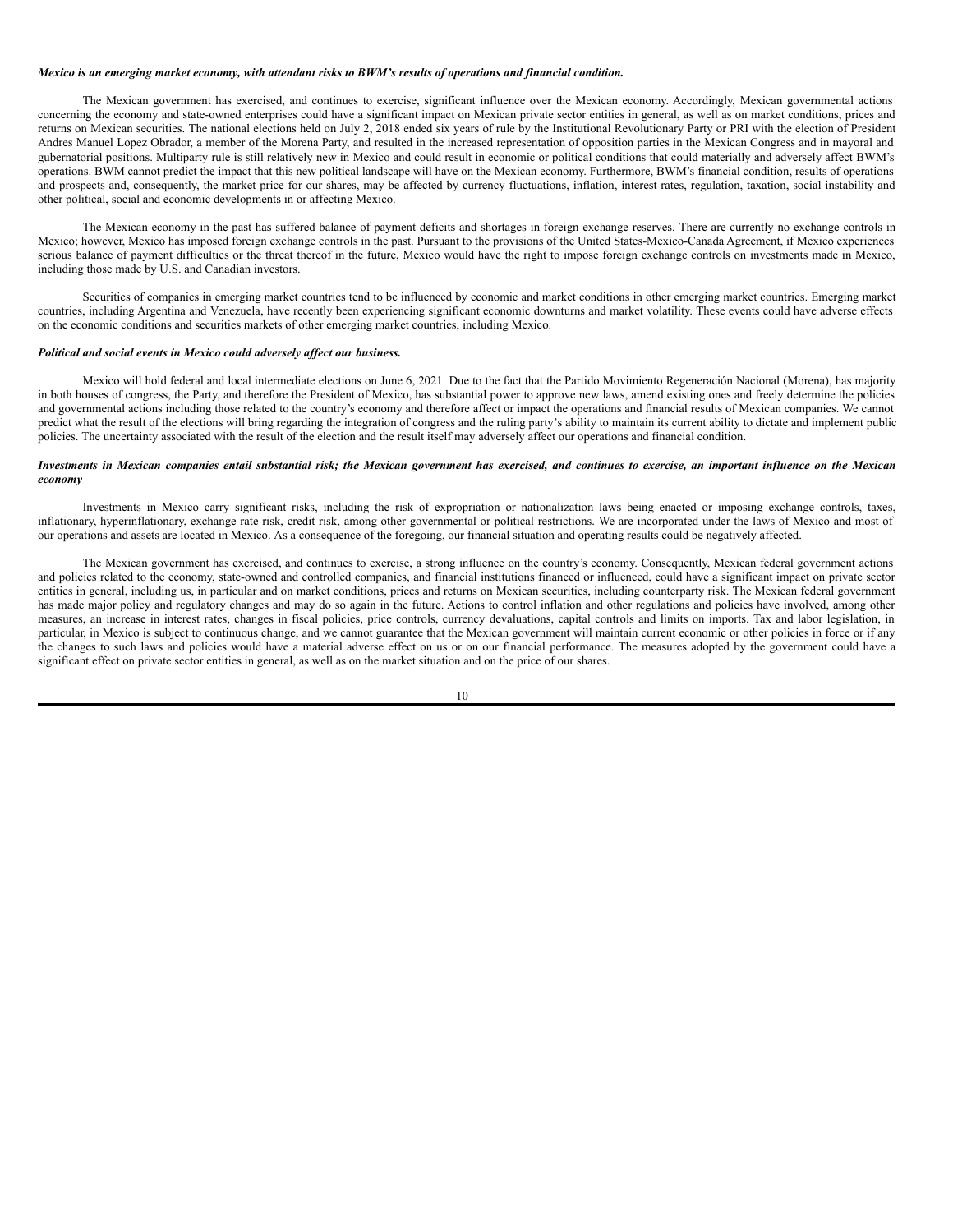Additionally, the Mexican federal government has implemented protectionist policies in the past and could implement certain national policies in the future that could restrict our operations, including restrictions on imports from certain countries.

### Mexico may experience high levels of inflation in the future, which could affect BWM's results of operations.

During most of the 1980s and during the mid- and late-1990s, Mexico experienced periods of high levels of inflation, although the country has had stable inflation during the last five years. The annual rates of inflation for the last five years as measured by changes in the National Consumer Price Index, as provided by Banco de Mexico, were:

| 2020 | 3.1% |
|------|------|
| 2019 | 2.8% |
| 2018 | 4.8% |

A substantial increase in the Mexican inflation rate would have the effect of increasing some of BWM's costs, which could adversely affect our results of operations and financial condition.

## *Mexico has experienced a period of increasing criminal activity, which could af ect the Company's operations.*

In recent years, Mexico has experienced a period of increasing criminal activity, primarily due to the activities of drug cartels and related criminal organizations. In response, the Mexican Government has implemented various security measures and has strengthened its military and police forces aimed at decreasing incidents of theft and other criminal activity. Despite these efforts, criminal activity continues to exist in Mexico. These activities, their possible escalation and the violence associated with them, in an extreme case, may have a negative impact on the Company's financial condition and results of operations.

### The regulatory environment in which Betterware operates is evolving, and our operations may be modified or otherwise harmed by regulatory changes, subjective *interpretations of laws or an inability to work ef ectively with national and local government agencies.*

Although BWM reviews applicable local laws in developing our plans, our efforts to comply with them may be harmed by an evolving regulatory climate and subjective interpretation of laws by the authorities. Any determination that BWM's operations or activities are not in compliance with applicable regulations could negatively impact our business and our reputation with regulators in the markets in which we operate.

#### *Laws and regulations may restrict Betterware's direct sales ef orts and harm our revenue and profitability.*

Various government agencies throughout the world regulate direct sales practices. These laws and regulations are generally intended to prevent fraudulent or deceptive schemes, often referred to as "pyramid" schemes, that compensate participants for recruiting additional participants irrespective of product sales and/or which do not involve legitimate products. The laws and regulations in BWM's current markets often:

- impose on it order cancellations, product returns, inventory buy-backs and cooling-off rights for consumers and distributors;
- require us or our distributors to register with governmental agencies;
- impose on it reporting requirements to regulatory agencies; and/or
- require it to ensure that distributors are not being compensated solely based upon the recruitment of new distributors.

Complying with these sometimes inconsistent rules and regulations can be difficult and requires the devotion of significant resources on BWM's part.

In addition, Mexico could change its laws or regulations to negatively affect or prohibit completely network or direct sales efforts. Government agencies and courts in Mexico may also use their powers and discretion in interpreting and applying laws in a manner that limits BWM's ability to operate or otherwise harms our business. If any governmental authority were to bring a regulatory enforcement action against BWM that interrupts BWM's business, our revenue and earnings would likely suffer.

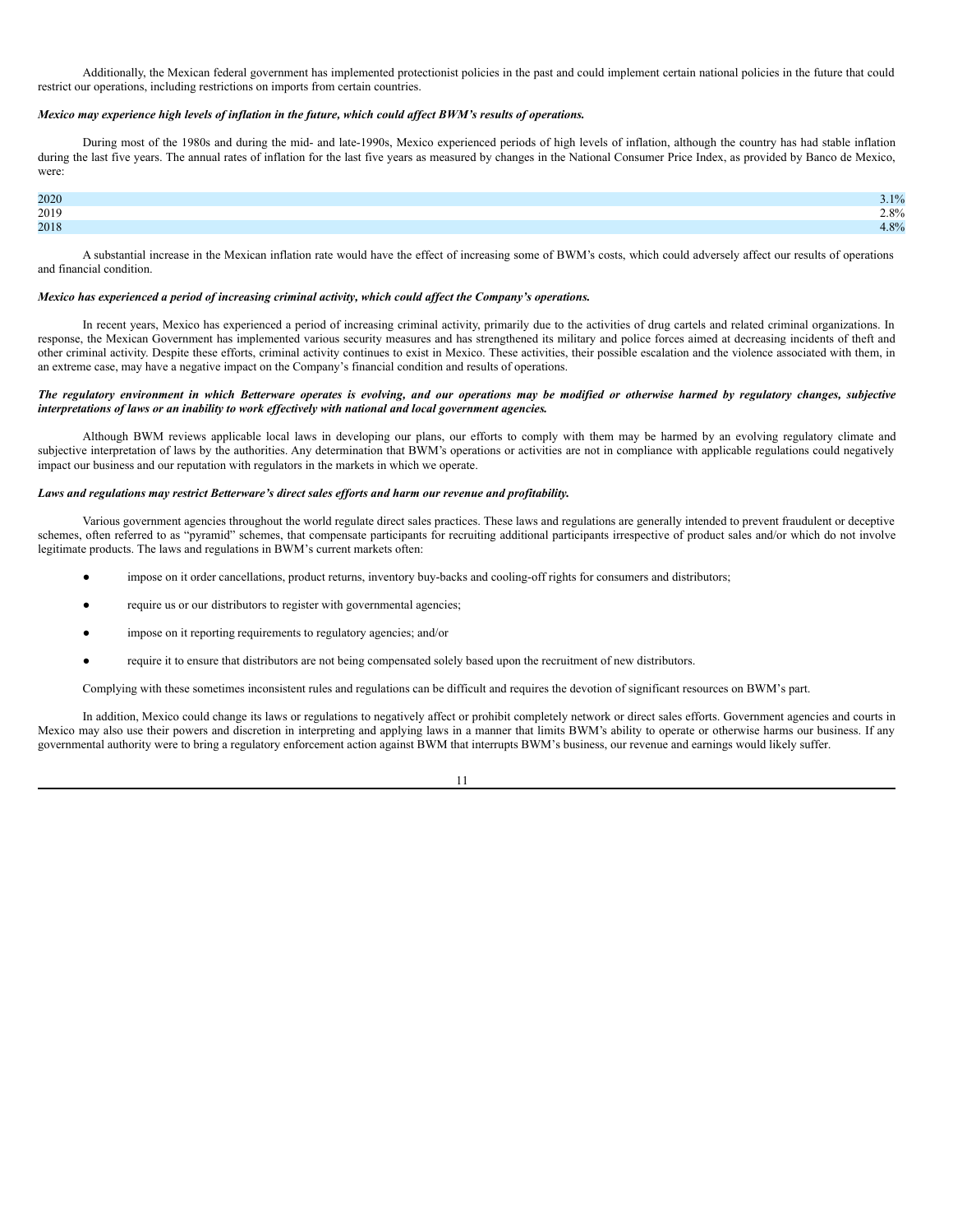#### You may have difficulty enforcing your rights against Betterware and our directors and executive officers.

Betterware is a company incorporated in Mexico. All our directors and executive officers are non-residents of the U.S. You may be unable to effectservice of process within the U.S. on Betterware, its directors and executive officers. In addition, as all of our assets and substantially all of the assets of our directors and executive officers are located outside of the U.S., you may be unable to enforce against BWM and our directors and executive officers judgments obtained in the U.S. courts, including judgments predicated upon civil liability provisions of the U.S. federal securities laws or state securities laws. There is also doubt as to the enforceability, in original actions in Mexican courts, of liabilities including those predicated solely on U.S. federal securities laws and as to the enforceability in Mexican courts of judgments of U.S. courts obtained in actions, including those predicated upon the civil liability provisions of U.S. federal securities laws. There is no bilateral treaty currently in effect between the United States and Mexico that covers the reciprocal enforcement of civil foreign judgments. In the past, Mexican courts have enforced judgments rendered in the United States by virtue of the legal principles of reciprocity and comity, consisting of the review in Mexico of the United States judgment, in order to ascertain, among other matters, whether Mexican legal principles of due process and public policy (*orden público*) have been complied with, without reviewing the merits of the subject matter of the case.

### **Risks Related to Ownership of our Ordinary Shares**

## As a "foreign private issuer" under the rules and regulations of the SEC, Betterware is permitted to, and is expected to, file less or different information with the SEC than a company incorporated in the United States or otherwise subject to these rules, and is expected to follow certain home country corporate governance practices in lieu of *certain Nasdaq requirements applicable to U.S. issuers.*

Betterware is considered a "foreign private issuer" under the Exchange Act and therefore exempt from certain rules under the Exchange Act, including the proxy rules, which impose certain disclosure and procedural requirements for proxy solicitations for U.S. and other issuers. Moreover, the Company is not required to file periodic reports and financial statements with the SEC as frequently or within the same time frames as U.S. companies with securities registered under the Exchange Act. We currently prepare our financial statements in accordance with IFRS. The Company is not required to file financial statements prepared in accordance with or reconciled to U.S. GAAP so long as our financial statements are prepared in accordance with IFRS. The Company is not required to comply with Regulation FD, which imposes restrictions on the selective disclosure of material information to shareholders. In addition, the Company's officers, directors and principal shareholders are exempt from the reporting and short-swing profit recovery provisions of Section 16 of the Exchange Act and the rules under the Exchange Act with respect to their purchases and sales of Company securities.

In addition, as a "foreign private issuer" whose shares are listed on Nasdaq, the Company is permitted to, and is expected to, follow certain home country corporate governance practices in lieu of certain Nasdaq requirements. A foreign private issuer must disclose in its annual reports filed with the SEC each Nasdaq requirement with which it does not comply followed by a description of its applicable home country practice. As a Mexican corporation listed on Nasdaq, the Company is expected to follow our home country practice with respect to the composition of the board of directors and nominations committee and executive sessions. Unlike the requirements of Nasdaq, the corporate governance practices and requirements in Mexico do not require the Company to have a majority of its board of directors to be independent; do not require the Company to establish a nominations committee; and do not require the Company to hold regular executive sessions where only independent directors shall be present. Such home country practices of Mexico may afford less protection to holders of Company shares.

The Company could lose its status as a "foreign private issuer" under current SEC rules and regulations if more than 50% of the Company's outstanding voting securities become directly or indirectly held of record by U.S. holders and one of the following is true: (i) the majority of the Company's directors or executive officers are U.S. citizens or residents; (ii) more than 50% of the Company's assets are located in the United States; or (iii) the Company's business is administered principally in the United States. If the Company loses its status as a foreign private issuer in the future, it will no longer be exempt from the rules described above and, among other things, will be required to file periodic reports and annual and quarterly financial statements as if it were a company incorporated in the United States. If this were to happen, the Company would likely incur substantial costs in fulfilling these additional regulatory requirements and members of the Company's management would likely have to divert time and resources from other responsibilities to ensuring these additional regulatory requirements are fulfilled.

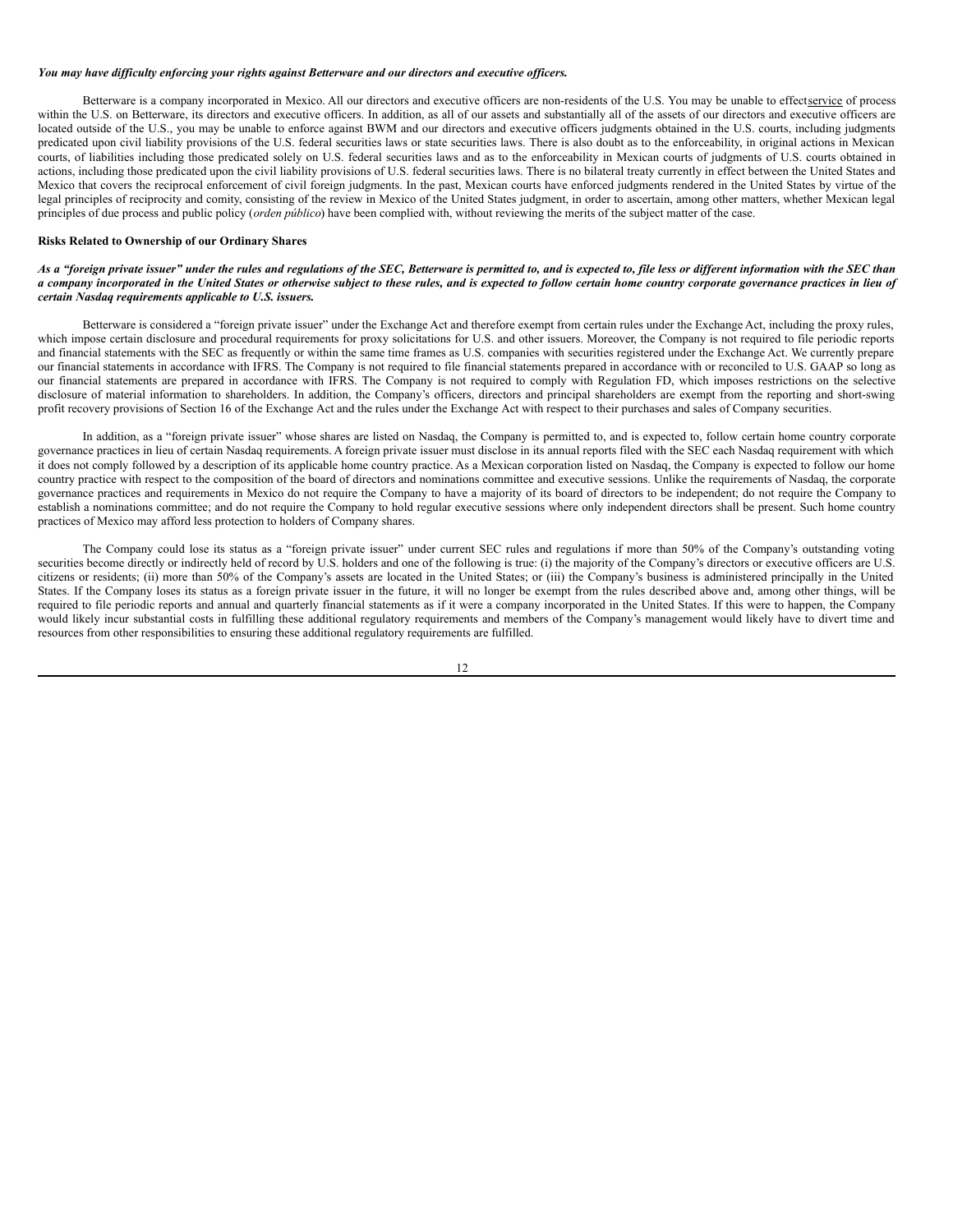### Betterware qualifies as an emerging growth company within the meaning of the Securities Act, and if it takes advantage of certain exemptions from disclosure requirements available to emerging growth companies, which could make the Company's securities less attractive to investors and may make it more difficult to compare *the Company's performance to the performance of other public companies.*

Betterware qualifies as an "emerging growth company" as defined in Section 2(a)(19) of the Securities Act, as modified by the JOBS Act. As such, the Company is eligible for and intends to take advantage of certain exemptions from various reporting requirements applicable to other public companies that are not emerging growth companies for as long as it continues to be an emerging growth company, including (i) the exemption from the auditor attestation requirements with respect to internal control over financial reporting under Section 404(b) of the Sarbanes-Oxley Act, (ii) the exemptions from say-on-pay, say-on-frequency and say-on-golden parachute voting requirements and (iii) reduced disclosure obligations regarding executive compensation in its periodic reports and proxy statements. The Company will remain an emerging growth company until the earliest of (i) the last day of the fiscal year in which the market value of our ordinary shares that are held by non-affiliates exceeds \$700 million as of June 30 of that fiscal year, (ii) the last day of the fiscal year in which it has total annual gross revenue of \$1.07 billion or more during such fiscal year (as indexed for inflation), (iii) the date on which it has issued more than \$1 billion in non-convertible debt in the prior three-year period or (iv) the last day of the fiscal year following the fifth anniversary of the date of the first sale of DD3's ordinary shares in its initial public offering. In addition, Section 107 of the JOBS Act also provides that an emerging growth company can take advantage of the exemption from complying with new or revised accounting standards provided in Section  $7(a)(2)(B)$  of the Securities Act as long as the Company is an emerging growth company. An emerging growth company can therefore delay the adoption of certain accounting standards until those standards would otherwise apply to private companies. DD3 has elected not to opt out of such extended transition period and, therefore, the Company may not be subject to the same new or revised accounting standards as other public companies that are not emerging growth companies. Investors may find the Company shares less attractive because the Company will rely on these exemptions, which may result in a less active trading market for the Company shares and their price may be more volatile.

#### If securities or industry analysts do not publish or cease publishing research or reports about Betterware, our business, or markets, or if they change their recommendations regarding the Company shares adversely, the price and trading volume of the Company shares could decline.

The trading market for the Company shares is influenced by the research and reports that industry or securities analysts may publish about the Company, our business, market or competitors. Securities and industry analysts do not currently, and may never, publish research on the Company. If no securities or industry analysts commence coverage of the Company, the price and trading volume of the Company shares would likely be negatively impacted. If any of the analysts who may cover the Company change their recommendation regarding the Company shares adversely, or provide more favorable relative recommendations about the Company's competitors, the price of the Company shares would likely decline. If any analyst who may cover the Company were to cease coverage of the Company or fail to regularly publish reports on it, the Company could lose visibility in the financial markets, which in turn could cause our share price or trading volume to decline.

### There can be no assurance that Betterware will be able to comply with the continued listing standards of Nasdaq.

Betterware's shares are listed on Nasdaq under the symbol "BWMX." If Nasdaq delists the Company's securities from trading on its exchange for failure to meet the listing standards, the Company and its shareholders could face significant material adverse consequences including:

- a limited availability of market quotations for the Company's securities;
- a determination that the Company shares are "penny stock" which will require brokers trading in the Company shares to adhere to more stringent rules, possibly resulting in a reduced level of trading activity in the secondary trading market for the Company shares;
- a limited amount of analyst coverage; and
- a decreased ability to issue additional securities or obtain additional financing in the future.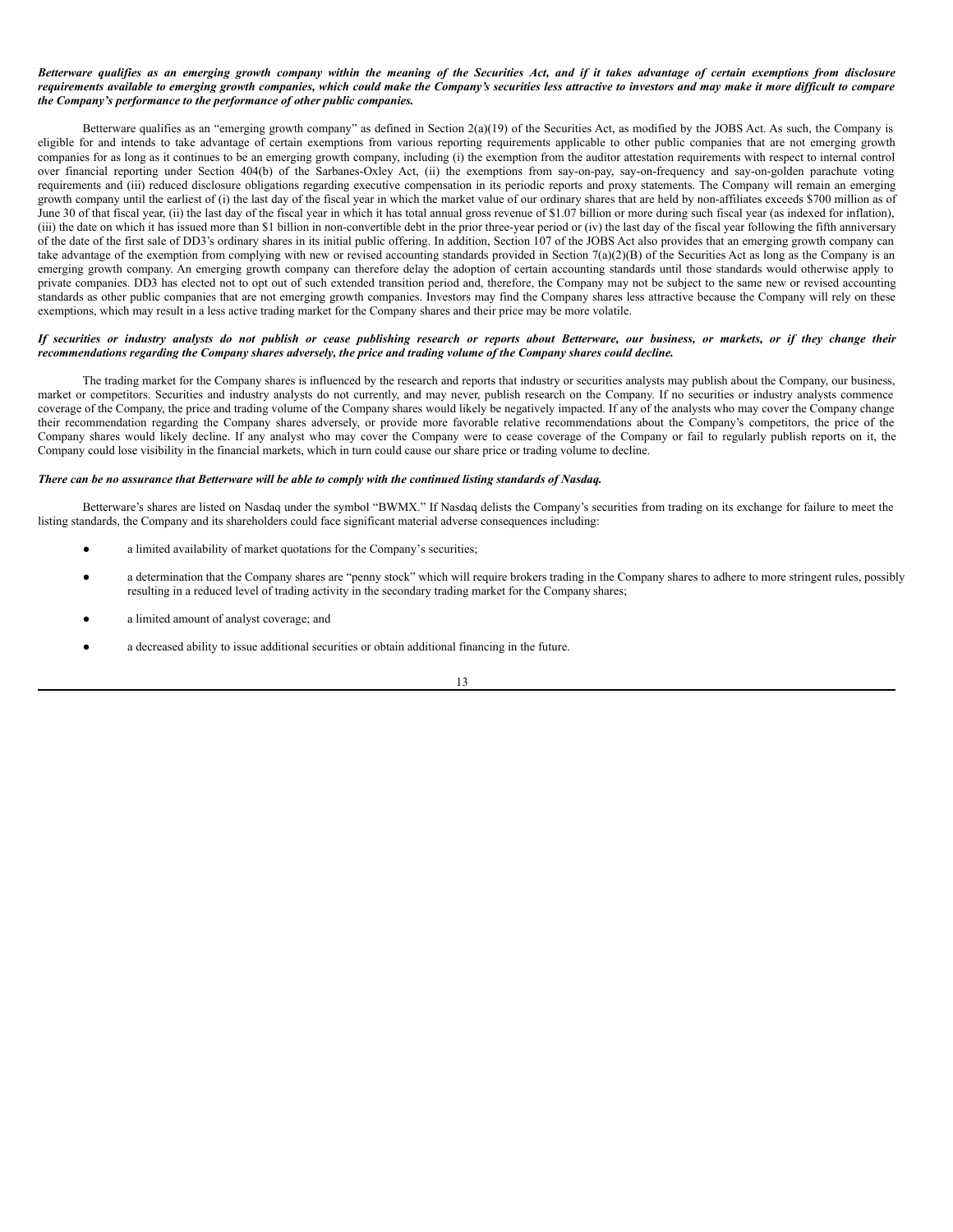### If Betterware is characterized as a passive foreign investment company, or a PFIC, adverse U.S. federal income tax consequences may result for U.S. holders of Company *shares.*

Based on the projected composition of our income and assets, including goodwill, it is not expected that the Company will be a PFIC for its taxable year that includes the date of the Merger or in the foreseeable future. However, the tests for determining PFIC status are applied annually after the close of the taxable year, and it is difficult to predict accurately future income and assets relevant to this determination. Accordingly, there can be no assurance that the Company will not be considered a PFIC for any taxable year.

If the Company is a PFIC for any year during which a U.S. holder holds Company shares, a U.S. holder generally would be subject to additional taxes (including taxation at ordinary income rates and an interest charge) on any gain realized from a sale or other disposition of the Company shares and on any "excess distributions" received from the Company. Certain elections may be available that would result in alternative treatments of the Company shares.

We urge U.S. holders to consult their own tax advisors regarding the possible application of the PFIC rules to the ownership of Company shares.

#### An investor may be subject to adverse U.S. federal income tax consequences in the event the IRS were to disagree with the U.S. federal income tax consequences described *herein.*

The Tax Cuts and Jobs Act of 2017, or the TCJA, and was signed into law on December 22, 2017. The TCJA changes many of the U.S. corporate and international tax provisions, and certain of the provisions are unclear. No ruling has been or will be requested from the IRS as to any U.S. federal income tax consequences described herein. The IRS may disagree with the descriptions of U.S. federal income tax consequences contained herein, and its determination may be upheld by a court. Any such determination could subject an investor or the Company to adverse U.S. federal income tax consequences that would be different than those described herein. Accordingly, each prospective investor is urged to consult a tax advisor with respect to the specific tax consequences of the acquisition, ownership and disposition of DD3's or the Company's securities, including the applicability and effect of state, local or non-U.S. tax laws, as well as U.S. federal tax laws.

### The Amended and Restated Charter of Betterware provides for the exclusive jurisdiction of the federal courts in Mexico City, Mexico for substantially all disputes between the Company and its shareholders, which could limit Company shareholders' ability to obtain a favorable judicial forum for disputes with the Company or its directors, *of icers, other employees or shareholders.*

The Amended and Restated Charter of the Company provides for the exclusive jurisdiction of the federal courts located in Mexico City, Mexico for the following civil actions:

- any action between the Company and its shareholders; and
- any action between two or more shareholders or groups of shareholders of the Company regarding any matters relating to the Company.

This exclusive jurisdiction provision may limit a shareholder's ability to bring a claim in a judicial forum that it finds favorable for disputes with the Company or any of its directors, officers, other employees or shareholders, which may discourage lawsuits with respect to such claims, although the Company's shareholders will not be deemed to have waived the Company's compliance with U.S. federal securities laws and the rules and regulations thereunder applicable to foreign private issuers. Alternatively, if a court were to find the exclusive jurisdiction provision contained in the Amended and Restated Charter to be inapplicable or unenforceable in an action, the Company may incur additional costs associated with resolving such action in other jurisdictions, which could harm the Company's business, operating results and financial condition. The exclusive jurisdiction provision would not prevent derivative shareholder actions based on claims arising under U.S. federal securities laws from being raised in a U.S. court and would not prevent a U.S. court from asserting jurisdiction over such claims. However, there is uncertainty whether a U.S. court would enforce the exclusive jurisdiction provision for actions for breach of fiduciary duty and other claims.

#### The anti-takeover protections included in our Bylaws and others provided under Mexican Law may deter potential acquirors

Our bylaws provide that, subject to certain exceptions as explained below, prior written approval from the board of directors shall be required for any person, or group of persons to acquire, directly or indirectly, any of our common shares or rights to our common shares, by any means or under any title whether in a single event or in a set of consecutive events, such that its total shares or rights to shares would represent 20% or more of our outstanding shares.

These provisions could make it substantially more difficult for a third party to acquire control of us. These provisions in our bylaws may discourage certain types of transactions involving the acquisition of our securities. These provisions could discourage transactions in which our shareholders might otherwise receive a premium for their shares over the then current market price. Holders of our securities who acquire shares in violation of these provisions will not be able to vote, or receive dividends, distributions or other rights in respect of, these securities and would be obligated to pay us a penalty. For a description of these provisions, see "Item 10. Additional Information—Bylaws Anti-takeover Protections."

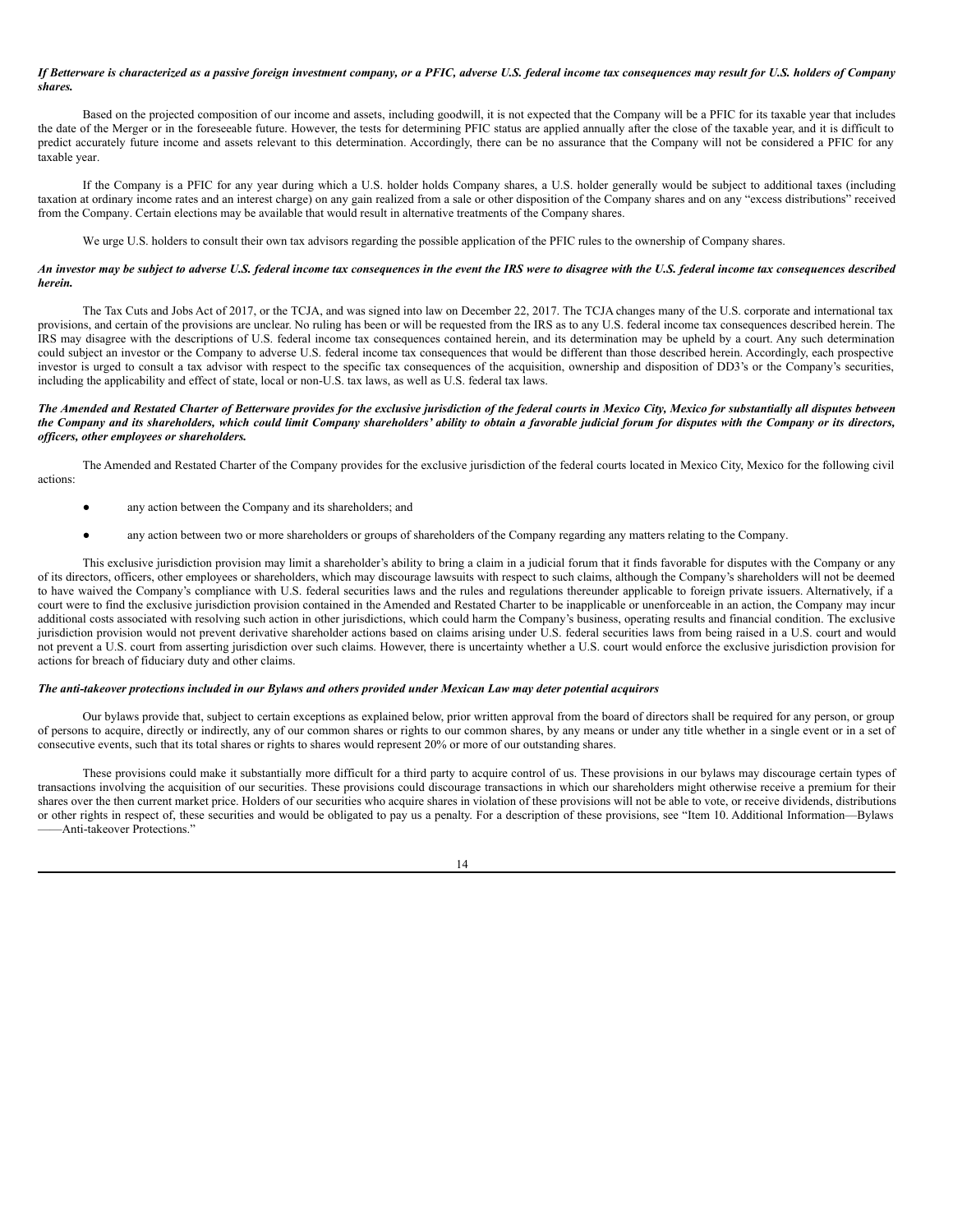#### <span id="page-23-0"></span>**ITEM 4. COMPANY INFORMATION**

The Company makes its filings in electronic form under the EDGAR filing system of the SEC. Its filings are available through the EDGAR system at www.sec.gov. The Company's filings are also available to the public through the Internet at the Company's website at http://ri.betterware.com.mx/.

## **A. HISTORY AND DEVELOPMENT OF THE COMPANY**

- Founded in 1995, Betterware is a leading direct-to-costumer company in Mexico. The Company is focused on the home organization segment, with a wide product portfolio including home solutions, kitchen and food preservation, technology and mobility, among other categories.
- On July 28, 2017, Betterware entered into a merger agreement with Betterware Controladora, S.A. de C.V. ("BWC") and Strevo Holding, S.A. de C.V. (controlling company of BWC and in turn, subsidiary of Campalier). Betterware was the surviving entity to such merger and the merged companies ceased to exist.
- On August 2, 2019, DD3 entered into a Combination and Stock Purchase Agreement with Sellers, Betterware, BLSM, pursuant to which DD3 agreed to merge with and into Betterware in a Business Combination. See "The Business Combination."
- On March 13, 2020, the Merger with DD3 was closed and consummated.
- On July 14, 2020, Betterware's corporate name changed from Betterware de México, S.A.P.I. de C.V. to Betterware de México, S.A.B. de C.V.
- On December 14, 2020, Betterware and Forteza, (Betterware's shareholder), entered into a merger agreement pursuant to which Forteza agreed to merge with and into Betterware, surviving Betterware as the acquiror. On December 16, 2020, the merger was completed. Consequently, shares in Betterware were delivered to Forteza's shareholders in proportion to their shareholding in Betterware, without implying an increase in Betterware's share capital or in the total number of outstanding shares of the Company.

## **B. BUSINESS OVERVIEW**

#### *Company Overview*

Founded in 1995, Betterware is a leading direct-to-customer company in Mexico. BWM is focused on the home organization segment, with a wide product portfolio including home solutions, kitchen and food preservation, technology and mobility, among other categories.

BWM sells its products through nine catalogues published throughout the year (approximately six weeks outstanding each) with an offer of approximately 380 products per catalogue. BWM constantly innovates introducing approximately 300 products every year, representing 10% – 15% of the products in a catalogue. All of the products are Betterware branded with unique characteristics and manufactured by +300 certified producers in Mexico and China, and then delivered to BWM's warehouses in Guadalajara, Jalisco where they process and pack the products.

Betterware sells its products through a unique two-tier sales model that is comprised of more than 1,290,412 Distributors and Associates across Mexico, that serve + 20% Household Penetration in Mexico, and 82% of Distributors place orders every week. The Distributors and Associates are monitored tightly through an in-house developed business intelligence platform that tracks weekly performance and has a detailed mapping system of the country to identify potential areas to penetrate and increase the network.

BWM's business model is tailored to Mexico's unique geographic, demographic and economic dynamics, where communities are small and scattered across the country, with very low retail penetration and difficult to fulfill last mile logistics, middle-income consumers are emerging, and historic high consumer confidence was present during 2020. Additionally, the business model is resilient to economic downturns given low average sales price to consumers and also because being a Distributor or Associate represents an additional source of income for households. As a result, BWM's operations are not subject to significant seasonal fluctuations.

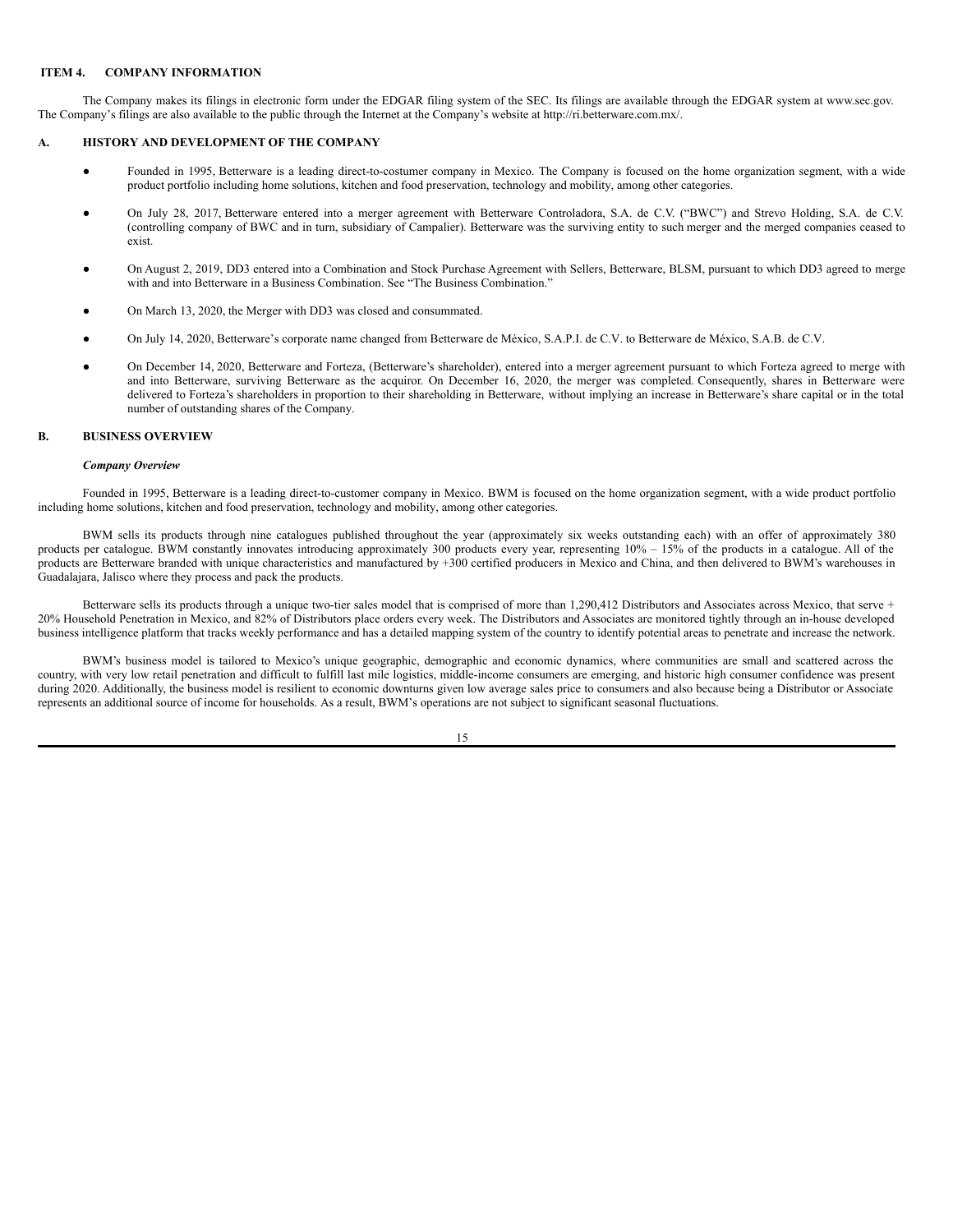Betterware has a zero last mile cost, with its Distributors and Associates delivering the products to the final consumers.

Betterware has shown long term sustainable double-digit growth rates in revenue and adjusted EBITDA. For the 2020 period, Betterware had triple-digit growth and has built a platform that management believes can grow domestically in Mexico and in other markets.

#### *Industry Overview*

Direct selling is a retail channel used by top global brands, the market serves all types of goods and services, including healthcare, jewelry, cookware, nutritionals, cosmetics, housewares, energy and insurance, among others. The direct selling channel differs from broader retail in an important way mainly due to the avenue where entrepreneurial-minded individuals can work independently to build a business with low start-up and overhead costs.

17 Direct selling representatives work on their own but are affiliated with a company that uses the channel, retaining the freedom to run a business and have other sources of income.

An important number of representatives join direct selling companies because they enjoy their products or services and want to purchase them at a discount. Some others decide to market these offerings to friends, family and others and earn discounts from their sales.

#### *Competitive Strengths*

#### *Unique Business Intelligence and Data Analytics Unit*

Betterware's in-house business intelligence unit plays a crucial role within the operations and strategy of the company. The unit's team is comprised of geographers, anthropologists, actuaries, and more, in order to diversify the way of thinking and create the best analyses and business strategies.

The main functions of the business intelligence unit are:

- 1. Clear strategy development
- 2. Tight Monitoring
- 3. Product Intelligence

## *Product Development and Innovation Program*

- The Company offers a product portfolio with great depth in the home organization segment through six different categories; kitchen and food preservation, home solutions, bathroom, laundry & cleaning, tech and mobility and bedroom
- Constant product innovation is engaged by Betterware through refreshing its catalogue content and attracting clients' repeated purchases
- The Company has a team focused solely in performing industry analyses and product development and monitoring backed by the data analytics unit's commercial strategy

### *Distributors and Associates Network & Loyalty and Reward Programs*

- Betterware has a unique two-tier sales model and one of the most robust networks with more than 59,713 Distributors and 1,230,699 Associates as of January 3, 2021.
- The Company's Distributors and Associates serve around 20% Household Penetration in Mexico and 82% of Distributors place orders every week.
- The Company has a remarkable rewards program that attracts, retains, and motivates Distributors and Associates through product discounts, Betterware Points, trips, gifts and more.

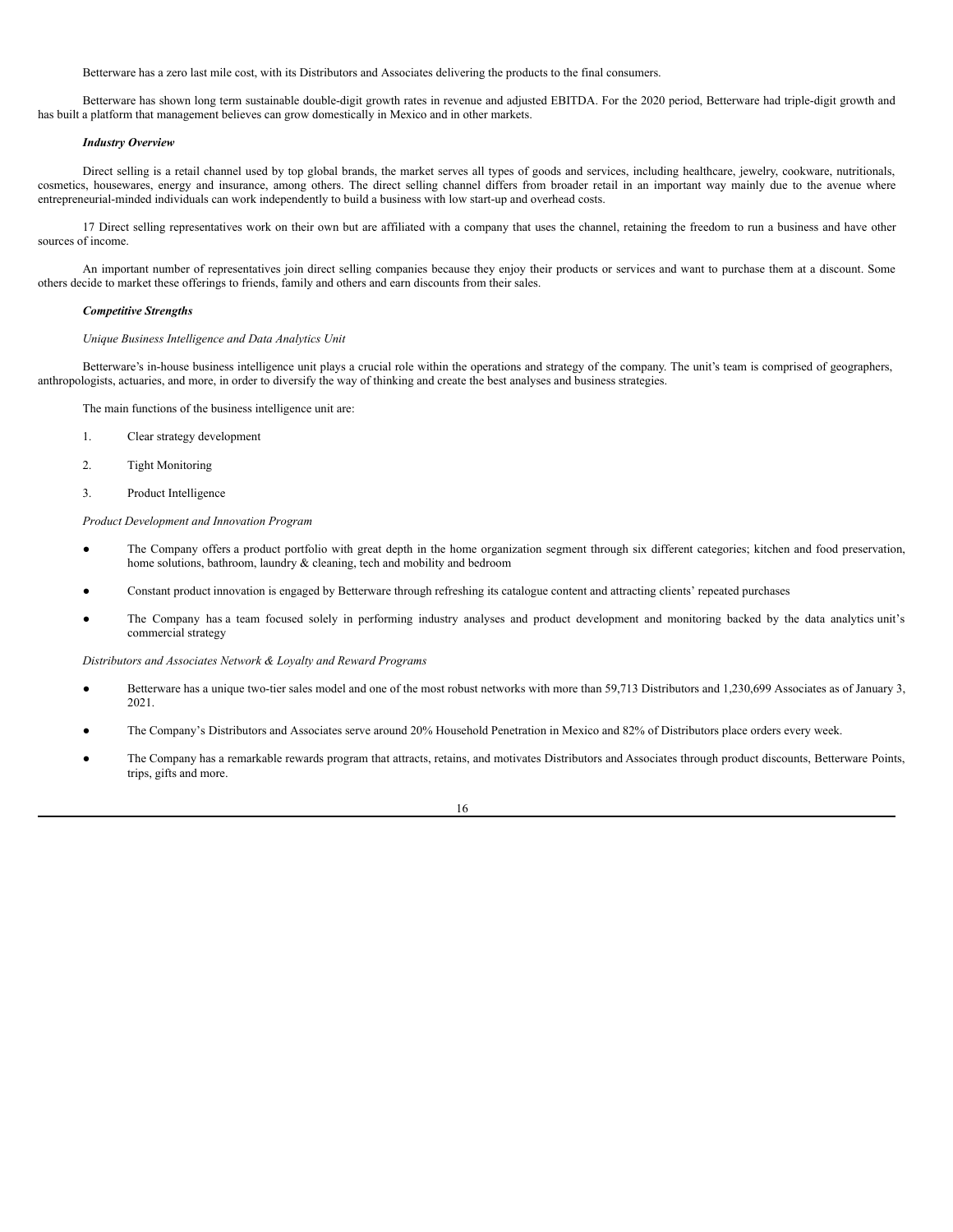## *Unparalleled Logistics and Supply Chain Platform*

All of Betterware's products are manufactured by more than 300 third party factories certified under the Company's quality standards.

### *Growth Strategies*

- The Company's warehousing practices includes a 80-day service level inventory.
- Betterware distributes all products from its distribution center in Guadalajara, Mexico.
- Distributors personally deliver orders to each of its associates, thus eliminating last mile costs for the Company

### *Experienced Management & Meritocratic Culture*

- Betterware's president has more than 25 years of experience in the direct-to-consumer selling sector across the Americas and a strong track record of delivering value to its shareholders with commitment to excellence
- Top management has been with the Company six years on average
- The company's culture is based on the following principles
	- 1. Result driven management:
		- Incentives based on results
		- Highly professional operation and no bureaucracy
	- 2. Meritocratic culture:
		- Culture focused on solutions, delivery, discipline and commitment
	- 3. Closeness to salesforce:
		- Management are close and visible to Distributors and Associates
		- Open office spaces for efficient flow of information and data allows fast decision making

The company has a clear and executable plan for growth, which includes organic and inorganic initiatives. The main strategies divided by timeline are the following:

- Short Term
	- 1. Web marketing/E-commerce
	- 2. Increase Service Capacity
		- Construction of new headquarters campus
- Medium Term
	- 1. New Product Line
	- 2. International Expansion to Latin America
	- 3. Strategic Acquisitions

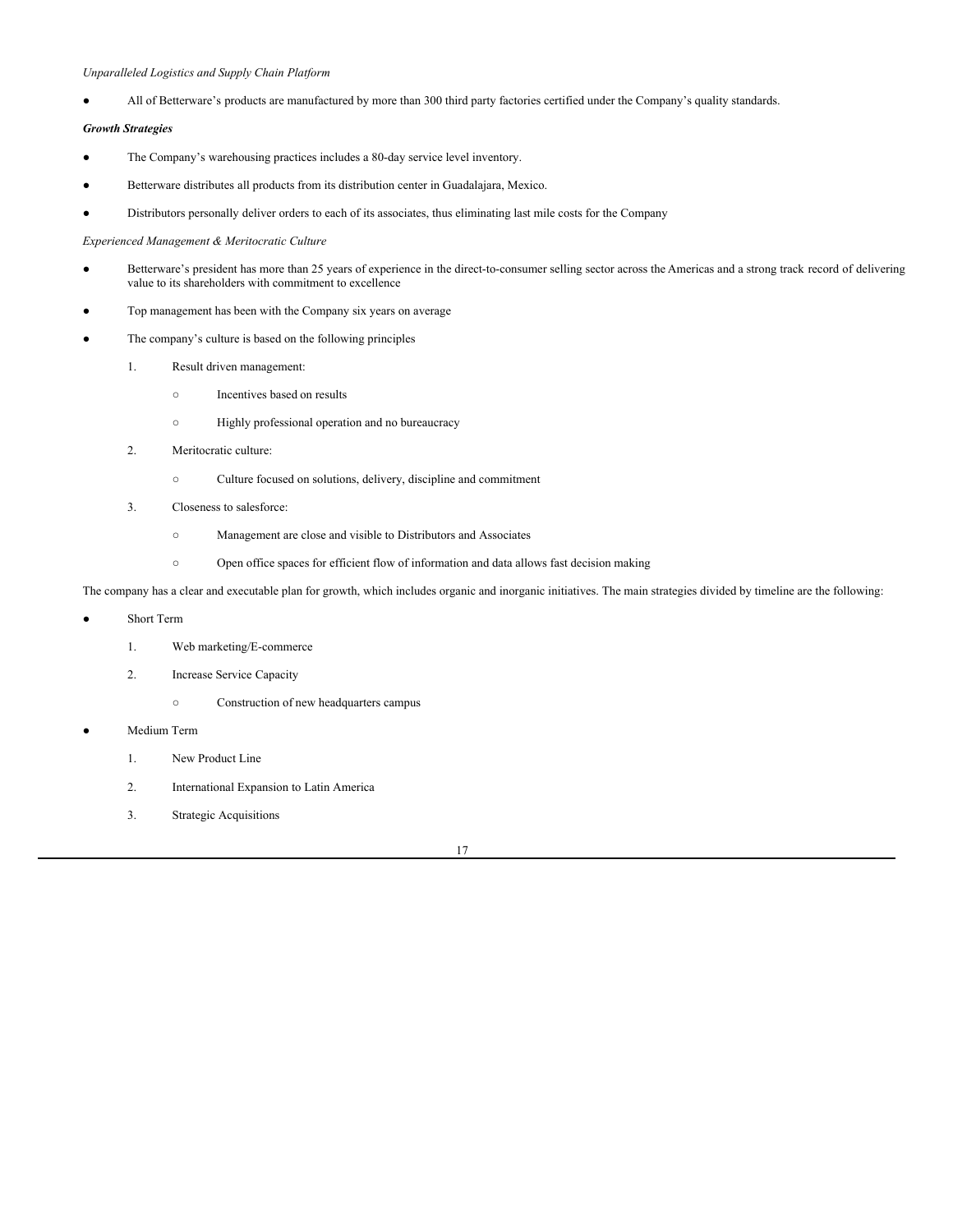## *Of erings*

The living spaces in our target communities are on a decreasing size trend. Hence it is becoming more and more important to optimize the organization within our living spaces and hectic lifestyles. The Company offers a unique and innovative product portfolio with great depth in the home organization segment focused on providing everyday solutions for modern spaces.

- The company offers its products through 8 different categories; including kitchen and food preservation, home solutions, bathroom, laundry and cleaning, tech and mobility and bedroom
- Products are sold through catalogues that offer approximately 380 products. Each catalogue has extensive consumer reading behavior analysis to ensure that the content is distributed in the most efficient way and purchase potential is maximized
- Constant product innovation introducing approximately 300 new products every year and development is conducted where the focus is on refreshing catalogue content and attracting repeated purchases from clients
- The Company employs an efficient pricing strategy focused in maximizing revenue and margins and minimizing inventory losses
- The Company has a team focused solely on performing industry analyses and monitoring backed by the data analytics unit commercial market strategy

#### *Logistics Infrastructure and Supply Chain*

### *Customers*

- Betterware is 100% committed to provide products to its customers that serve as everyday solutions for modern space organization. Betterware also has the objective of providing products that are accessible to anyone. With these objectives in mind, the Company's target market is all households in Mexico.
- Most of the Company's end customers are adult men and women with the desire of optimizing their homes organization

### *Sales & Marketing*

Betterware does not rely on significant traditional advertising expenditures to drive net sales since Distributors and Associates distribute its catalogues directly to customers, thus making the sales catalog design and printing an important selling expense representing 3.4% of net revenue. Some of the main advertising costs incurred by the Company include social media and transit advertising in bus lines and subways that represent 0.2% of net revenue.

Betterware establishes and maintains credibility primarily through the quality of their products, their customer service and the attractiveness of their pricing.

#### *Research & Development*

- The Company performs constant product innovation with the objectives of refreshing its catalogue content and attracting clients' repeated purchases
- The Company has a team focused solely on performing industry analyses, product development and monitoring of products
- Product development is backed by the data analytics unit's commercial strategy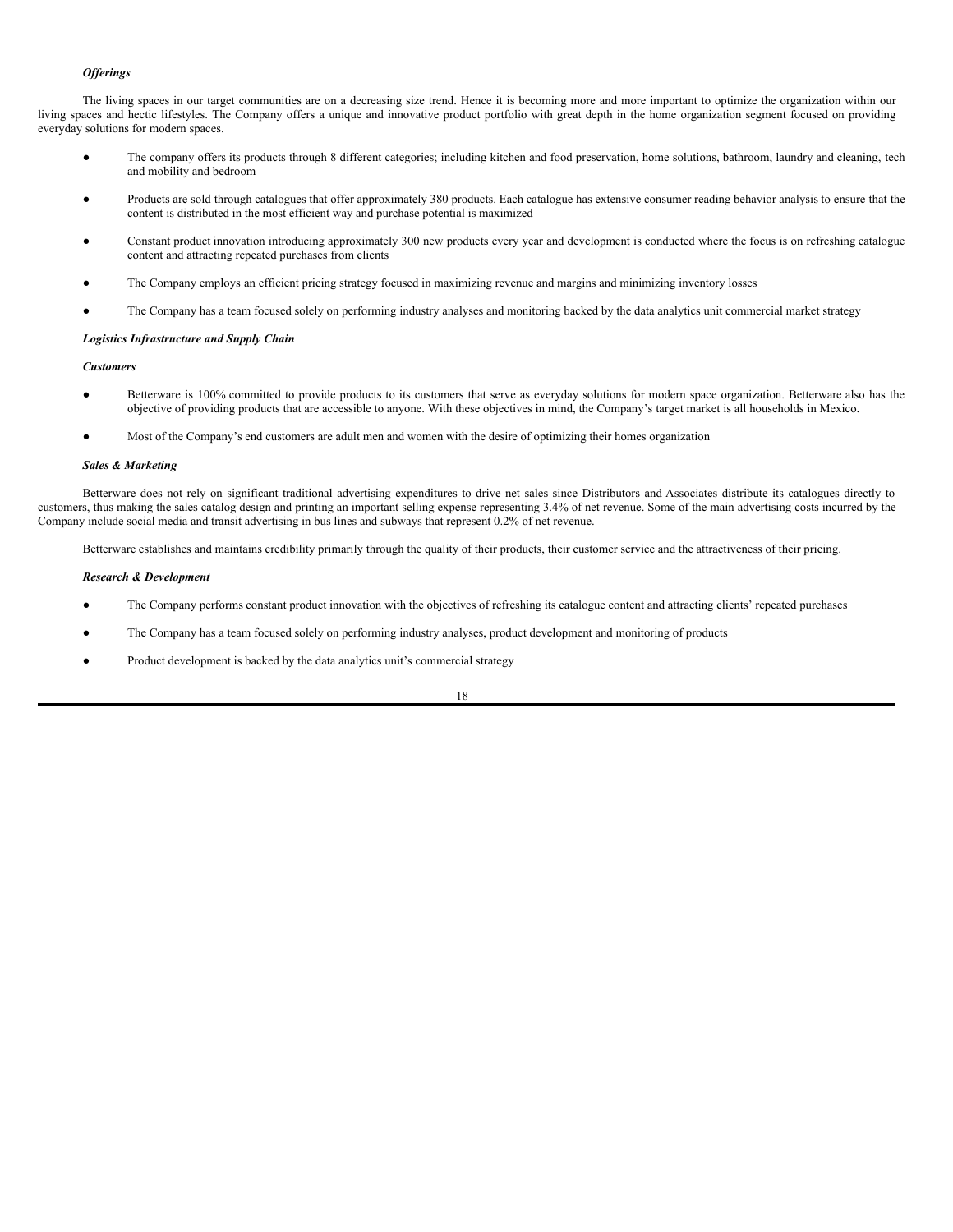## **C. ORGANIZATIONAL STRUCTURE**

The following diagram depicts the current organizational structure of Betterware:



## **D. PROPERTY, PLANT AND EQUIPMENT**

Our principal executive offices are located in Guadalajara, Mexico. As of January 3, 2021, we leased premises of approximately 26,318 square meters. We also lease offices in Mexico City, with an aggregate area of approximately 384 square meters. We lease our premises from unrelated third parties. Below is a summary of the terms of each of our current leases. We do not plan to renew most of these leases when they expire as in the first quarter of 2021, we completed the construction of a distribution center in Guadalajara, Mexico. As of January 3, 2021, the total amount of investment capital expenditures related to this construction was Ps.674 million.

|                             |                    | Area            |
|-----------------------------|--------------------|-----------------|
| <b>Leased properties</b>    | Term               | (square meters) |
| Distribution center – CEDIS | April 30, 2021     | 12,657          |
| Warehouse CEREC I           | February 28, 2021  | 6,921           |
| Warehouse CEREC III         | February 28, 2021  | 4.717           |
| Warehouse CEREC II          | September 30, 2020 | 2,023           |
| Mexico City – Casa Better   | April 30, 2022     | 384             |
| Total                       |                    | 26,702          |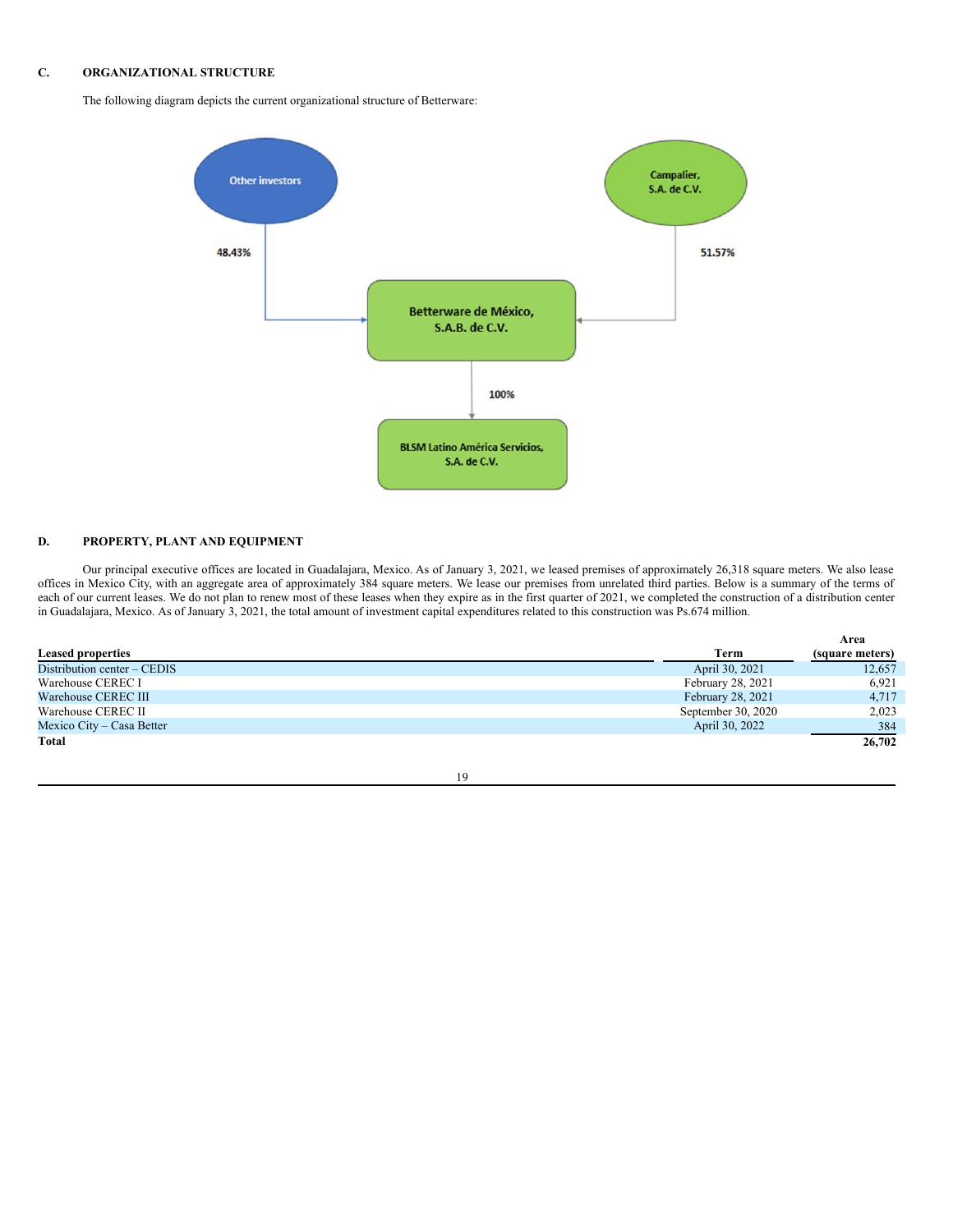#### <span id="page-28-0"></span>**ITEM 4A. UNRESOLVED SEC STAFF COMMENTS**

The Company has no unresolved comments from the staff of the SEC with respect to its periodic reports under the Exchange Act.

## <span id="page-28-1"></span>**ITEM 5. OPERATING AND FINANCIAL REVIEW AND PROSPECTS**

Our discussion and analysis of our results of operations and financial condition are based upon our Audited Consolidated and Combined Financial Statements, which have been prepared in accordance with IFRS. Our operating and financial review and prospects should be read in conjunction with our Audited Consolidated and Combined Financial Statements, the accompanying notes thereto and other financial information appearing elsewhere in this annual report.

#### **A. Operating Results**

### **Factors Affecting Our Results of Operations**

A number of factors have a significant impact on our business and results of operations, the most important of which are regulations, fluctuations in exchange rates in the currencies in which we operate, external factors, such as the COVID-19 pandemic, See "—Operating and Financial Review and Prospects—Liquidity and Capital Resources —The COVID-19 Impact," and our capital investment plans.

### *Distributors and Associates*

Betterware sells its products through a unique two-tier sales model that is comprised of Distributors and Associates. Distributors are the link between the Company and the Associates. The Company distributes products in a weekly basis to the Distributors domicile, who in turn delivers to each Associate. To cover for the associated payment cycle, the Company provides to Distributors a two-- week credit line for them to make the payment back to the Company.

#### *Net Revenue*

BWM primarily generates its revenue through selling products focused on the home organization segment under the Betterware® brand. Some of the categories through which the Company offers its product line include Kitchen and Food Preservation, Bathroom, Bedroom, Home Solutions, among others. BWM's products are sold through catalogues and are distributed to the end customer by its network of Distributors and Associates. BWM sells its products to a wide array of customers but focuses on the C and D segments of the socioeconomic pyramid in Mexico.

BWM's revenues are driven by the increase in volume of products sold, the price of its products and by the increase in its network of Distributors and Associates. Factors that impact unit pricing and sales volume include promotional campaigns, marketing campaigns, the Company's business intelligence unit, increase in variable costs, and macroeconomic factors.

BWM reports net revenue, which represents its gross revenue less sales discounts, adjustments and allowances, also the Company has a deferred revenue due to undelivered performance obligations related to the promotional points, so the revenue is determined in a five-step model:

- Identify the contract with client (verbal or written).
- Identify the performance obligations committed in the contract.
- Consider the contractual terms and the business model of the Company in order to determine the transaction price. The transaction price is the amount of consideration to which an entity expects to be entitled in exchange for transferring goods or services to a customer, excluding amounts collected on behalf of third parties. In determining the transaction price, the Company considers the variable considerations.

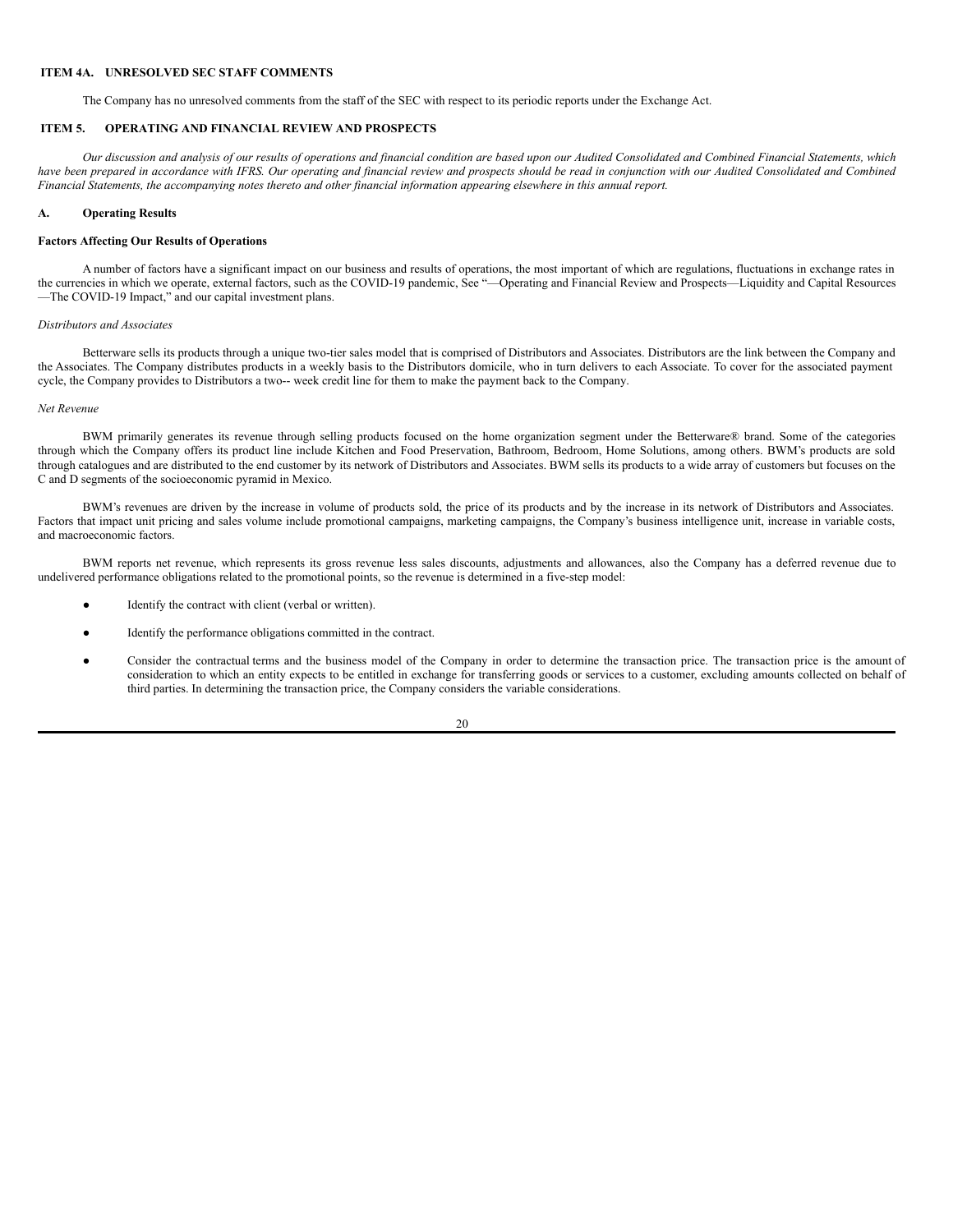- Allocate the transaction price to the performance obligations identified in the contract (generally each distinct good or service), to depict the amount of consideration to which an entity expects to be entitled in exchange for transferring the promised goods or services to the customer.
- Recognition of revenue when or as it satisfies a performance obligation by transferring a good or service to a customer, either at a point in time (when) or over time (as).

## *Cost of Sales*

Cost of goods sold consists of the purchase of finished goods, maritime freight costs, land freight costs, customs costs, provisions for defective inventory, among others. The cost of finished goods and maritime and land freight costs represent the majority of BWM total costs of goods sold.

#### *Selling Expenses*

Selling expenses include all costs related to the sale of products, such as printing and design of sales catalog, packing material costs, events, marketing and advertising, a part of promotional points products expenses, among others. Costs related to sales catalog and rewards program products account for most of the weight of total selling expenses.

#### *Administrative Expenses*

Administrative expenses primarily include employee salaries and related expenses of all departments of the company´s operations, such as accounting, planning, customer service, legal, and human resources. Also included are corporate operations, research and development, leases, professional services relating to BWM's statutory corporate audit and tax advisory fees, legal fees, outsourcing fees relating to information technology, and corporate site and insurance costs.

## *Financing Income/Cost*

Financing income/costs consists primarily of: (i) interest expense and charges in connection with financings, (ii) income derived from investments of excess cash, (iii) loss/gains from foreign exchange changes, and (iv) loss /gains in valuation of derivative financial instruments (including the fair value effects of the warrants).

### *Income Taxes*

The Company is subject to a 30% Corporate Income Tax rate provided by the Mexican Income Tax Law.

## *Fluctuations in Exchange Rates in the Currencies in which We Operate*

Our primary foreign currency exposure gives rise to market risks associated with exchange rate movements of the, Mexican Peso against the U.S. dollar See "— Quantitative and Qualitative Disclosure about Market Risk—Exchange Rate Risk."

## **Results of Operations — 2020 period compared with the 2019 period**

*All amounts discussed are in thousands of Mexican pesos unless otherwise noted*

### *Net Revenue*

|                    | January<br>2021 |           | December 31.<br>2019 |  |
|--------------------|-----------------|-----------|----------------------|--|
| <b>Net Revenue</b> | Ps.             | 7.260.408 | 3,084,662            |  |

Net revenue increased by 135.4%, or MX\$ 4,175,746, to MX\$7,260,408 for the 2020 period compared to MX\$3,084,662 for the 2019 period, primarily due to: (i) an increase in volume of units sold, mainly as a consequence of an increase in the distribution network, including distributors and associates (for the 2020 period the Company had a Distributors and Associates network of 1,290,412 and 133.7 million units compared to 437,872 Distributors and Associates network and 42.3 million units for the 2019 period), and (ii) an increase of the average unit price of our products.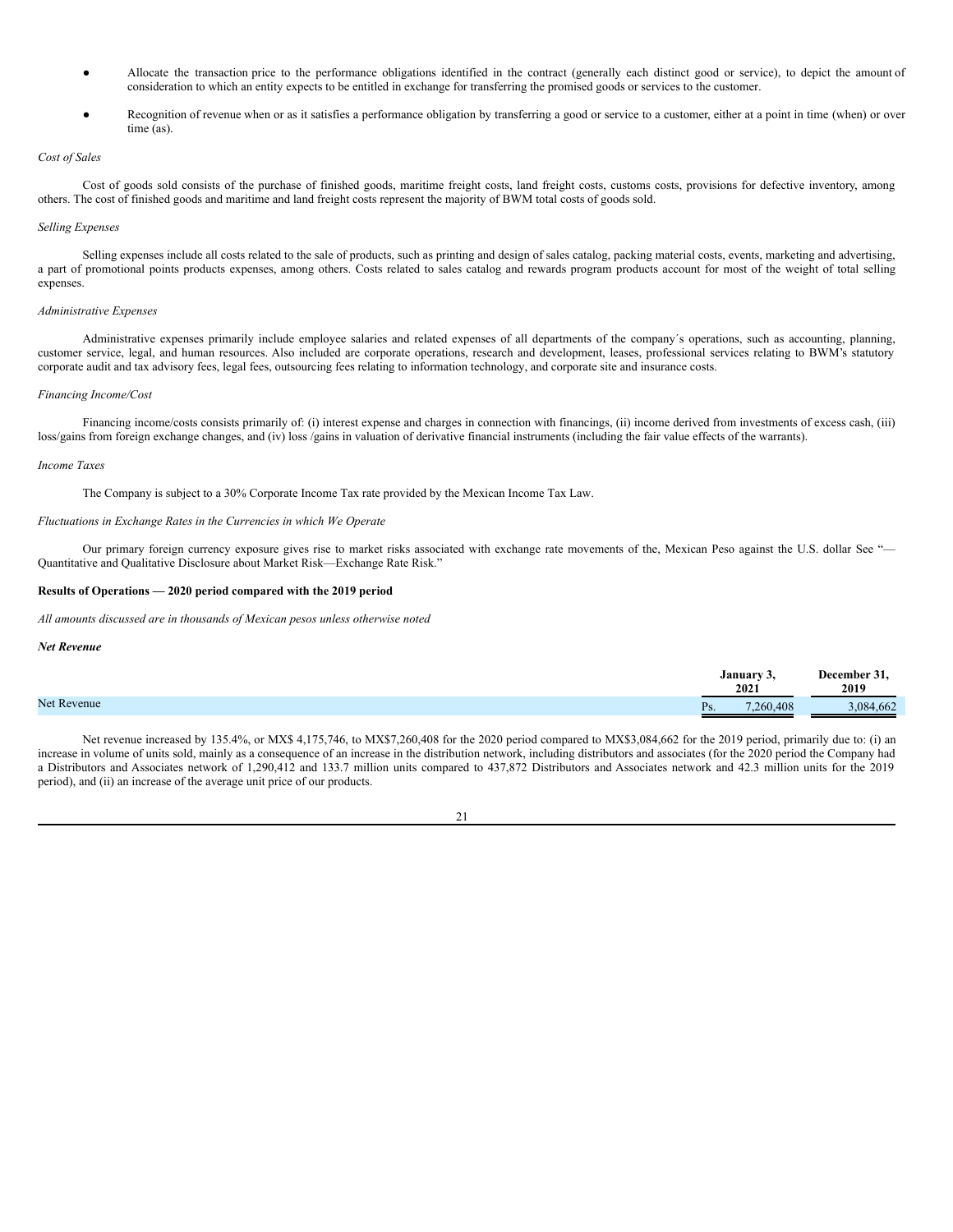|               | Januarv<br>◡<br>2021 |                | December 31<br>2019 |  |
|---------------|----------------------|----------------|---------------------|--|
| Cost of Sales | Ps.                  | 200.004<br>--- | .280,829            |  |

Cost of goods sold increased 156.9%, or MX\$2,010,165, to MX\$3,290,994 for the 2020 period compared to MX\$1,280,829 for the 2019 period as a result of increased revenue, resulting in a gross profit of MX\$3,969,414 for the 2020 period compared to MX\$1,803,833 for the 2019 period. As a percentage of net revenues, cost of goods sold was 45.3% for the 2020 period and 41.5% for the 2019 period. The increase of cost of goods sold as a percentage of net revenues was primarily because of the impact of the increase in air freight costs to meet the surge in demand, and lesser extent due to the depreciation of the Mexican peso compared to the US dollar, (approximately 90% of our purchases are imported from China).

### *Administrative Expenses*

|                                |     | January<br>J.<br>2021     | December 31,<br>2019 |
|--------------------------------|-----|---------------------------|----------------------|
| <b>Administrative Expenses</b> | Ps. | $\sqrt{2}$<br>664<br>l.б. | 319,133              |
|                                |     |                           |                      |

Administrative expenses increased 108.3%, or MX\$345,544, to MX\$664,677 for the 2020 period compared to MX\$319,133 for the 2019 period, primarily due to increases in the number of employees to support operation growth and one-time consulting services fee payments. As a percentage of net revenues, these expenses represented 9.2% and 10.4% for the 2020 and 2019 periods, respectively. Decrease in percentage is due to operating leverage.

Administrative expenses by department are as follows:

|              | January 3, | December 31, |         |               |
|--------------|------------|--------------|---------|---------------|
|              | 2021       | 2019         | Var. \$ | <b>Var.</b> % |
| Operations   | 406,856    | 164,336      | 242,520 | 147.6%        |
| Finance      | 94,886     | 51,374       | 43,512  | 84.7%         |
| IT           | 45,355     | 27,765       | 17,590  | 63.4%         |
| Depreciation | 43,612     | 38,394       | 5,218   | 13.6%         |
| Quality      | 25,383     | 15,909       | 9,474   | 59.6%         |
| Marketing    | 24,936     | 19,085       | 5,851   | 30.7%         |
| Others       | 23,649     | 2,270        | 21,379  | 941.8%        |
| <b>Total</b> | 664,677    | 319,133      | 345,544 | 108.3%        |

*Selling Expenses*

|                         |     | Januarv<br>◡<br>2021 | December 31.<br>2019 |
|-------------------------|-----|----------------------|----------------------|
| <b>Selling Expenses</b> | Ps. | 0.52.25              | 1,300                |
|                         |     |                      |                      |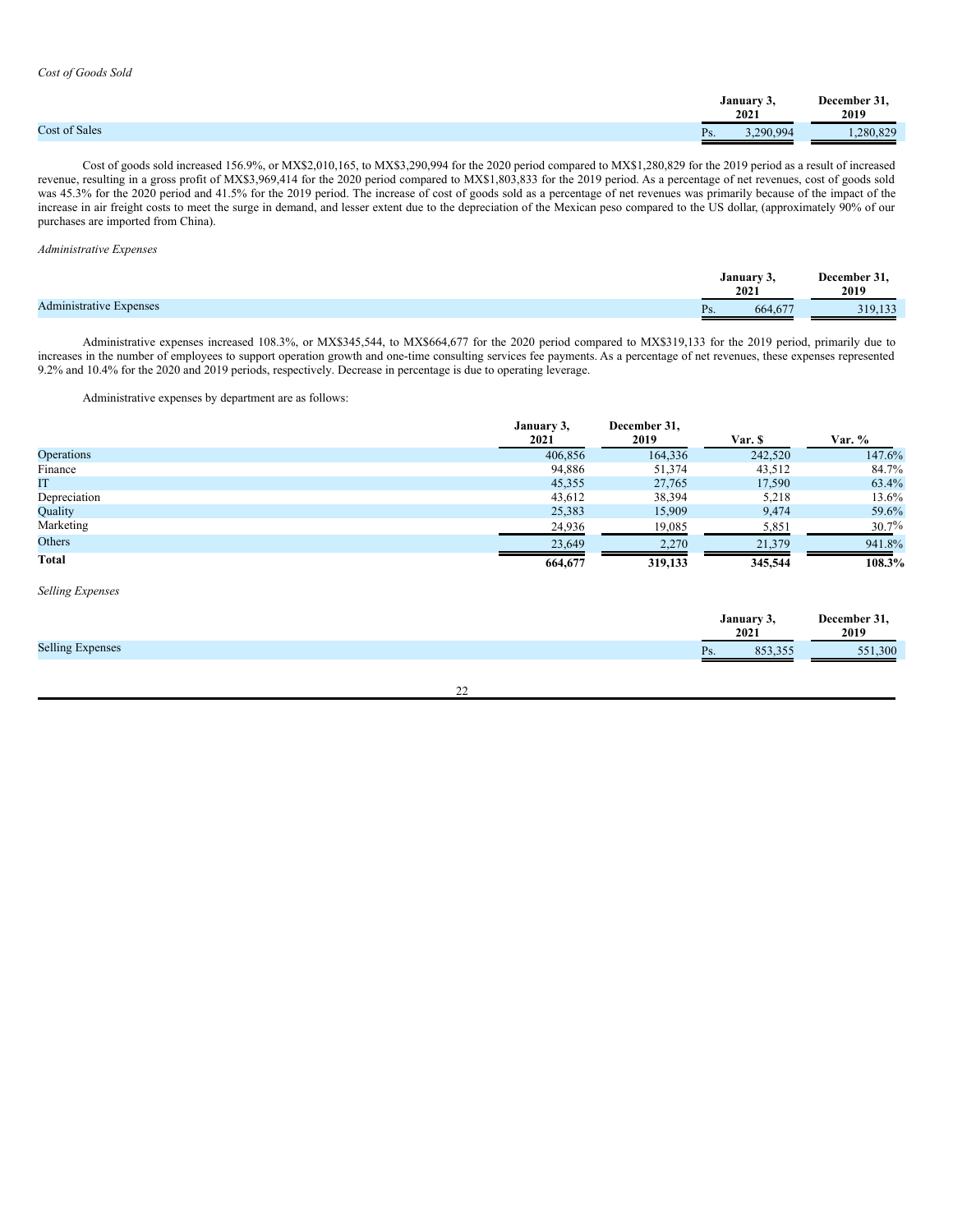Selling expenses increased 54.8%, or MX\$302,055, to MX\$853,355 for the 2020 period compared to MX\$551,300 for the 2019 period, primarily due to an increase in our rewards program and expenses incurred in the volume of sales catalogues printed in order to have enough copies to provide for the increased number of Distributors and Associates. The Company's selling expenses were 11.8% of net revenue for the 2020 period compared to 17.9% of net revenue for the 2019 period. This decrease was mainly a combination of maintaining the same expenses related to employees during 2020 and 2019 and the increase in sales during 2020. The selling expenses major line items include:

|                         | January 3,<br>2021 | December 31,<br>2019 | Var. \$  | Var. %     |
|-------------------------|--------------------|----------------------|----------|------------|
| Sales Bonuses and Wages | 288,658            | 281,259              | 7,399    | 2.6%       |
| Sales Catalogue         | 247,250            | 128,687              | 118,563  | 92.1%      |
| Rewards Program         | 172,177            | 26,311               | 145,866  | 554.4%     |
| Events and Conventions  | 19,237             | 37,848               | (18,611) | $(49.2\%)$ |
| Others                  | 126,033            | 77,195               | 48,838   | 63.3%      |
| Total                   | 853,355            | 551,300              | 302,055  | 54.8%      |

*Distribution Expenses*

|                              |     | Januarv<br>$\cdot$ .<br>2021 | $\sim$<br>December 31.<br>2019 |
|------------------------------|-----|------------------------------|--------------------------------|
| <b>Distribution Expenses</b> | Ps. | 1,023<br>331                 | $\bigcap$ 1<br>155<br>121, 133 |

Distribution expenses increased 173.2%, or MX\$209,868 to MX\$331,023 for the 2020 period compared to MX\$121,155 for the 2019 period. This increase relates to the fact that distribution expenses are driven primarily by sales volume, which increased 135.4% for the 2020 period, compared to the 2019 period.

### *Financing Income/Costs*

| Financing Income (Cost)                                                         |     | January 3,<br>2021 | December 31,<br>2019 |
|---------------------------------------------------------------------------------|-----|--------------------|----------------------|
| Interest Expense $(1)$                                                          | Ps. | (80, 253)          | (85, 429)            |
| Interest Income                                                                 |     | 10.930             | 7,028                |
| Unrealized Loss in Valuation of Financial Derivative Instruments <sup>(2)</sup> |     | (287,985)          | (15,680)             |
| Changes in fair value of warrants <sup>(3)</sup>                                |     | (851,520)          |                      |
| Foreign Exchange Loss, $Net(4)$                                                 |     | (30, 402)          | (13,330)             |
| Financing Cost, Net                                                             |     | (1,239,230)        | (107, 411)           |

(1) Interest expenses decreased 6.1% or MX\$5,176, to MX\$80,253 for the 2020 period compared to MX\$85,429 for the 2019 period. Interest expenses decreased as a result of lower outstanding debt balances in 2020, as compared to 2019, due to repayment of principal amounts in certain financing agreements. See—"Indebtedness."

(2) In connection with the secured line of credit for up to Ps.400,000 contracted with Banamex (see —"Indebtedness—Banamex Term Loans"), and in order to mitigate the risk of future increases in interest rates, the Group entered into a derivatives contract with Banamex, which consists of an interest rate swap. By using this interest rate swap, the Group converts its variable interest rates into fixed rates. In addition, to reduce the risks related to fluctuations in the exchange rate of the US dollar, the Group uses derivative financial instruments such as forwards to mitigate foreign currency exposure resulting from inventory purchases made in US dollars.

(3) Betterware assumed the obligation associated with outstanding warrants upon the Merger with DD3. Changes in the fair value of the warrant obligation, which increased during the year in direct correlation with the increase in our share price, was recognized in financing income/costs.

(4) Company exposure to currency exchange rate fluctuations and how it mitigates this risk can be found in the section entitled "Risk Factors—Risks Related to Mexico, See— Currency exchange rate fluctuations, particularly with respect to the US dollar/Mexican peso exchange rate, could lower margins."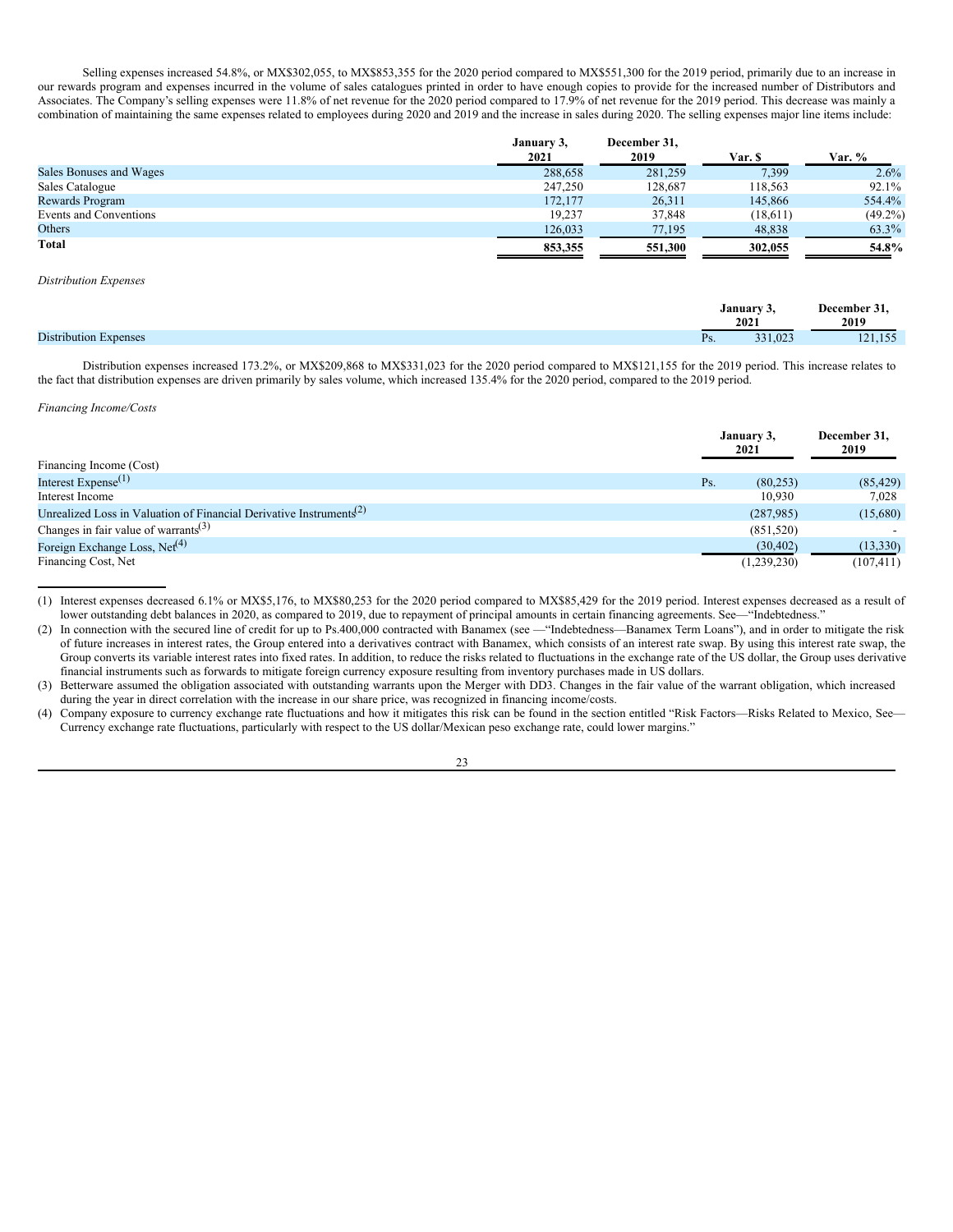|                                 | January 3,<br>2021 | December 31.<br>2019 |
|---------------------------------|--------------------|----------------------|
| Current                         | 576,834<br>Ps      | 229,900              |
| Deferred                        | (34.066)           | 2,792                |
| <b>Total Income Tax Expense</b> | 542.768            | 232,692              |

Income taxes increased 133.3% or MX\$310,076 to MX\$542,768 for the 2020 period compared to MX\$232,692 for the 2019 period due to higher pre-tax profits. The effective income tax rate increased as a result of an increase in, mainly, the tax effect of inflation and non-deductible expenses.

*Capital Expenditures*

Our capital expenditures for the 2020 period, were mainly related to the construction of our new headquarters and distribution center in Guadalajara, Mexico. Our capital expenditures for the 2020 and 2019 periods amounted to MX\$617.7 million and MX\$182.6 million, respectively.

### **Results of Operations — 2019 period compared with the 2018 period**

The results of operations comparison between the 2019 and 2018 periods has been omitted from this annual report, but may be found in "Management's Discussion and Analysis of Financial Condition and Results of Operations" of our Form 20-F filed with the SEC on May 4, 2020.

## **B. LIQUIDITY AND CAPITAL RESOURCES**

BWM's primary source of liquidity is from cash flow generated from operations. BWM has an efficient working capital structure where its seller supplier financing matches the Company requirements to serve their clients and inventory supplemented by lines of credit. Additionally, the Company capex requirements to sustain its growth is levered on the existing platform with minimum increased investment in technology. Due to these low capital requirements and closed working capital cycle, the Company has high cash conversion rate enabling it to annually serve their shareholders through dividends.

In order to maintain sufficient liquidity, the Company establishes maintaining a minimum cash and cash equivalent monthly balance to equal approximately Ps.200,000 in order to cover its Selling, General and Administrative expenses. For the 2020 period, cash and cash equivalents of the Company was Ps.649,820, above its minimum internal policy.

#### **2020 period compared with the 2019 period**

#### *Cash Flows from Operating Activities*

Cash flow provided by operating activities was MX\$1,822,256 and MX\$605,446 for the 2020 and 2019 periods, respectively. The cash flow from operations increased primarily due to an increase in cash received from sales. Inventory management increased from 88 days during the 2019 period, to 90 during the 2020 period, Days of Payables increased from 135 during the 2019 period to 145 during the 2020 period, and Days of Receivables increased from 20 during the 2019 period to 25 during the 2020 period.

### *Cash Flows from Investing Activities*

Cash flows (used in) provided by investing activities were MX\$(631,401) and MX\$(175,597) for the 2020 and 2019 periods, respectively. Cash outflows from investing activities include investment in technological platform, product innovation, equipment, and property. The increase in investing activities was mainly due to the construction of a distribution center in Guadalajara. See "Property, Plants and Equipment."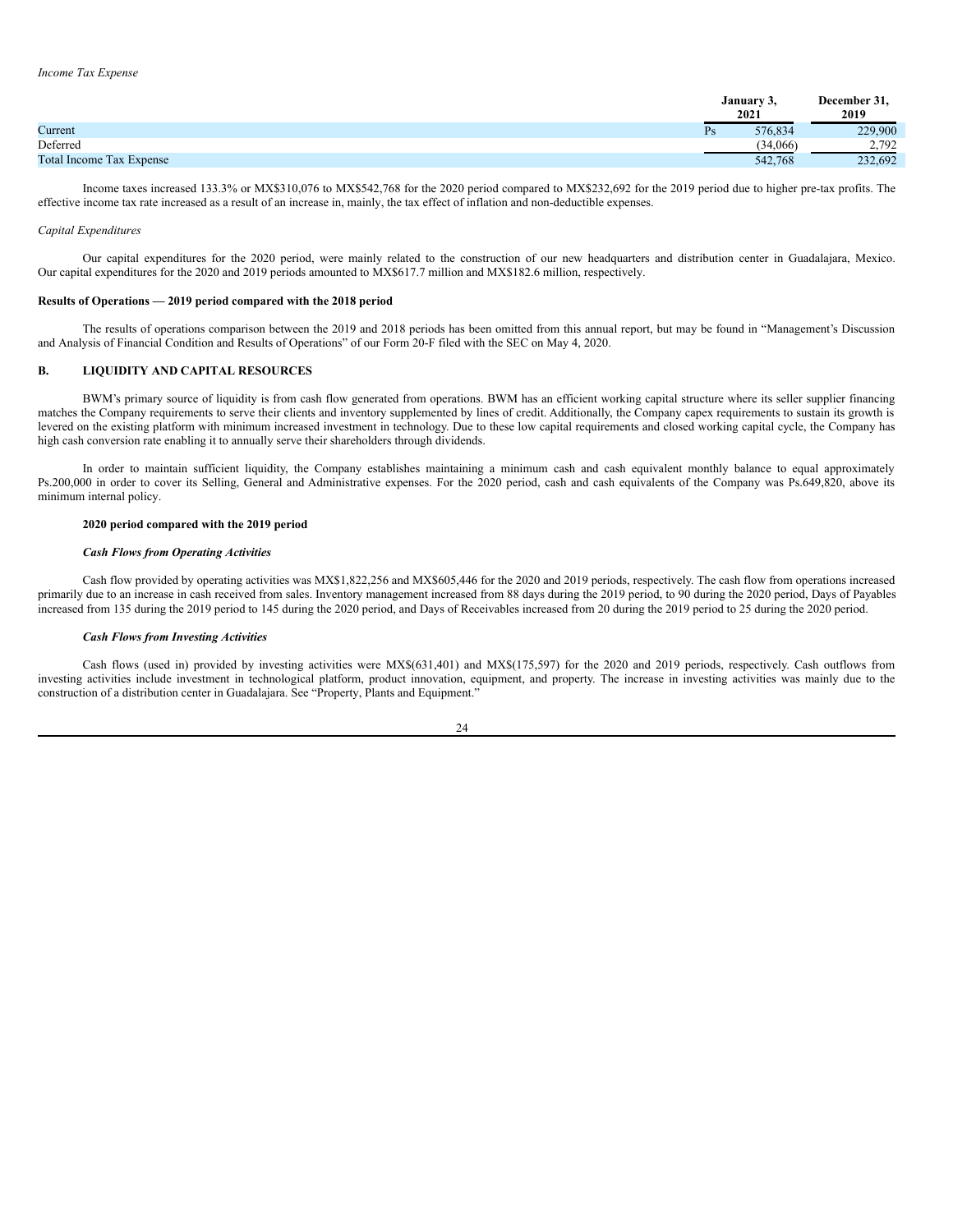#### *Cash Flows from Financing Activities*

Cash flows used in financing activities were MX\$754,732 and MX\$393,535 for the 2020 and 2019 periods, respectively. For the 2020 period, the Company made repayments in the amount of MX\$692,113 under its long-term financing agreements, of which: (i) MX\$521,250 was repaid to Credit Suisse, (ii) MX\$168,376 to Banamex, and (iii) MX\$2,487 to BBVA. Also, the Company made a repayments in the amount of MX\$1,064,999 under its short-term financing agreements, of which: (i) MX\$434,999 was paid to Banamex, and (ii) MX\$630,000 was paid to HSBC. Additionally, we received an additional disbursement under the existing long-term financing agreements for the total amount of MX\$195,000. For the 2020 and 2019 periods, the Company paid dividends in the amounts of MX\$830,000 and MX\$342,955, respectively. Interests paid for the 2020 period of MX\$121,297, a 46.7% increase compared to MX\$82,654 paid for the 2019 period; mainly due to prepaid commission paid to MCRF P, S.A. de C.V. SOFOM, E.N.R for Ps.45,000.

#### **2019 Period and 2018 Period**

A cash flow comparison of the 2019 and 2018 periods has been omitted from this annual report but may be found in "Management's Discussion and Analysis of Financial Condition and Results of Operations" of our Form 20-F filed with the SEC on May 4, 2020.

#### **Indebtedness**

#### *Banamex Term Loans*

On December 18, 2018, Betterware, as borrower, and BLSM, as guarantor (*fiador*), entered into a secured credit facility agreement with Banco Nacional de México, S.A., Integrante de Grupo Financiero Banamex for an aggregate principal amount of MX\$400 million. The loan is secured by (i) a first priority mortgage over a 49,756.47 m<sup>2</sup> property located in Jalisco, Mexico property of BWM and (ii) a bond (*fianza*) granted by BLSM.

Under this facility, Betterware and BLSM must observe certain restrictive covenants, which require BWM and BLSM (i) continuing to perform the same type of activities and businesses, maintaining their legal existence, (ii) complying with all applicable laws, (ii) having audited its consolidated and combined financial statements by internationally recognized auditors authorized by the financial institution, (iii) paying all applicable taxes, (iv) obtaining all licenses and permits required by government to operate, (v) keeping assets and businesses insured against loss or damage, (vi) not to incur liens on BWM and BLSM's assets, and (vii) not giving or selling any rights of financial documents.

The line of credit agreement with Banamex contains the following financial covenants:

a) To maintain a short-term debt coverage ratio not lower than 1.5.

b) To maintain a total debt coverage ratio not greater than 3.0.

c) To maintain a leverage ratio not greater than 7.0.

d) To maintain a minimum cash and cash equivalents balance of MX\$40,000.

On January 30, 2020, the Group renegotiated the interest rate of the secured line of credit with Banamex, which changed from the TIIE rate plus 317 basis points to the TIIE rate plus 260 basis points. In addition, withdrawals from this line of credit were extended to August 2020, and are payable on a quarterly basis from September 2020 up to December 18, 2025.

On March 25, 2020 and April 13, 2020, the Group withdrew Ps.74,000 and Ps.100,000, respectively, from its secured line of credit with Banamex.

As of the date of this annual report, the Company is in compliance with all covenants under this facility. In connection with the Merger, Banamex granted the Company the required permission from Banamex to consummate the transaction under the Business Combination

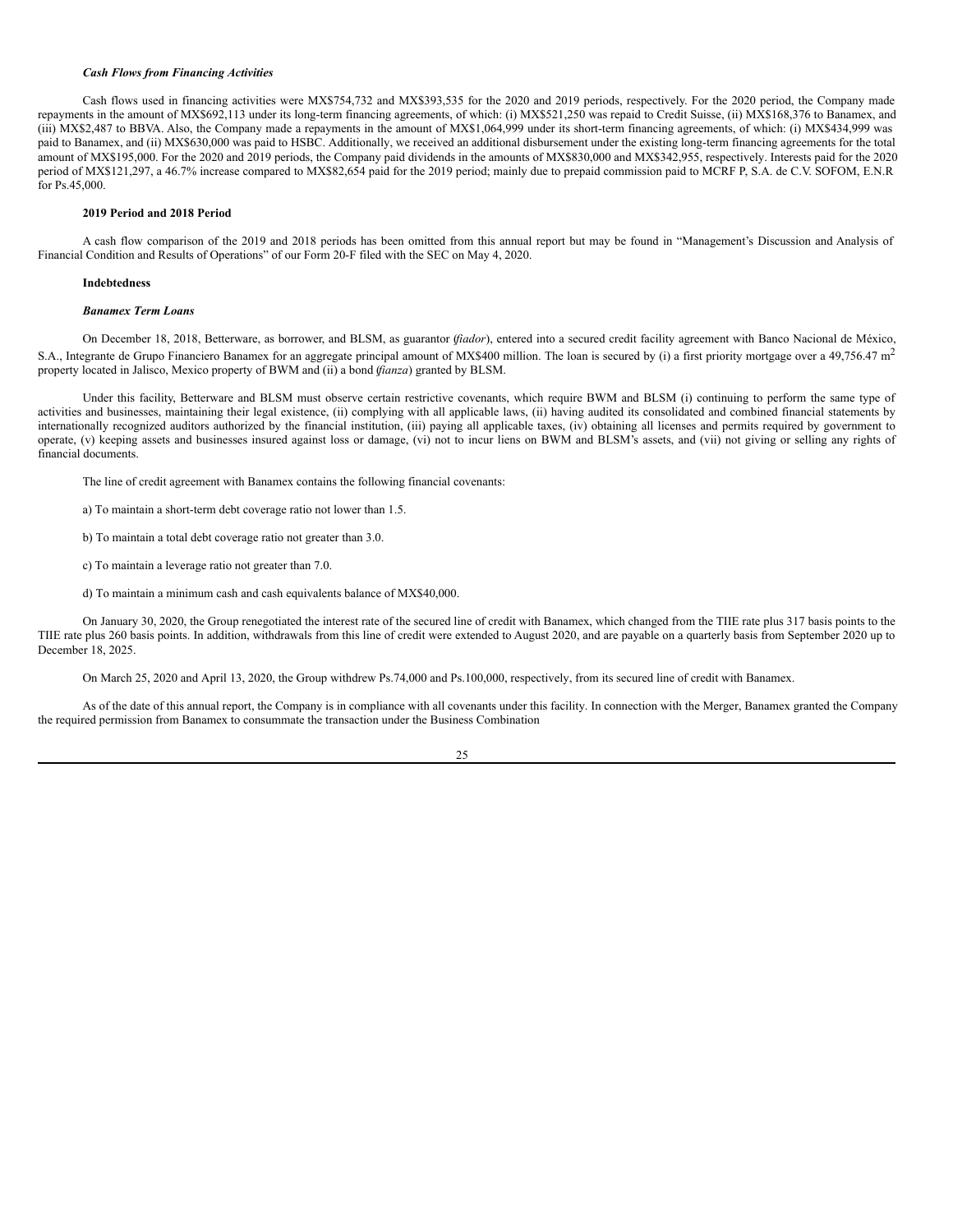#### *Supplemental Banamex Term Loan*

On July 30, 2020 a total amount of Ps.195,000 was withdrawn from a credit agreement signed on June 3, 2020 with Banamex. This loan bears interest at the TIIE rate plus 295 basis points maturing on December 30, 2025.

Under this facility, Betterware and BLSM must observe certain restrictive covenants, which require BWM and BLSM (i) continuing to perform the same type of activities and businesses, maintaining their legal existence, (ii) complying with all applicable laws, (ii) having audited its consolidated and combined financial statements by internationally recognized auditors authorized by the financial institution, (iii) paying all applicable taxes, (iv) obtaining all licenses and permits required by government to operate, (v) keeping assets and businesses insured against loss or damage, (vi) not to incur liens on BWM and BLSM's assets, and (vii) not giving or selling any rights of financial documents.

#### *Banamex Revolving Facility*

On April 30, 2019, Betterware, as borrower, and BLSM, as guarantor (*fiador*), entered into a revolving facility agreement with Banco Nacional de México, S.A., a member of Grupo Financiero Banamex for an aggregate principal amount of MX\$80 million. As of January 3, 2021, the interest rate amounted to TIIE plus 285 basis points. As of December 31, 2019, the interest rate was TIIE plus 275 basis points. The credit is renewable on yearly basis.

Under this facility, Betterware and BLSM must observe certain restrictive covenants, which require BWM and BLSM (i) continuing to perform the same type of activities and businesses, maintaining their legal existence, (ii) complying with all applicable laws, (ii) having audited its consolidated and combined financial statements by internationally recognized auditors authorized by the financial institution, (iii) paying all applicable taxes, (iv) obtaining all licenses and permits required by government to operate, (v) keeping assets and businesses insured against loss or damage, (vi) not incurring liens on BWM and BLSM's assets, and (vii) not to give or sell any rights of financial documents. Under this facility, Betterware and BLSM shall maintain a short-term debt coverage ratio not lower than 1.0.

#### *HSBC*

On March 10, 2020, Betterware entered into a current account credit agreement with HSBC México, S.A., for an amount of Ps.50,000, with provisions by means of promissory notes specifying payment of principal and interest. BLSM is jointly liable for this credit. On May 4, 2020, an amendment to this agreement was signed, in which the amount of the line of credit was increased to Ps.150,000. The maturity date of this line of credit is March 10, 2022, and it bears interest at the TIIE rate plus 350 basis points. During 2020, the Group utilized Ps.115,000 of which as of January 3, 2021 the entire amount has been repaid.

#### *BBVA*

On September 20, 2020, Betterware entered into a line of credit with BBVA for up to Ps.75,000 bearing interest at 7.5%, payable monthly. The line of credit has racks in the Group's distribution center pledged as collateral for an amount of Ps.80,901.

### **COVID-19 Virus Impact**

As a result of the coronavirus (COVID-19) outbreak and its recent global spread to a large number of countries, the World Health Organization classified the viral outbreak as a pandemic on March 11, 2020. See Risk Factors—The COVID-19 virus (nCoV), as well as any other public health crises that may arise in the future, is having and will likely continue to have a negative impact on the retail industry and in our results of operations."

Our operations were not interrupted as a result of the COVID-19 pandemic, as its product lines include hygiene and cleaning solutions, which qualify as an essential activity in Mexico. Our gross margin was negatively affected by the depreciation of the Mexican peso compared to the US dollar, as it acquires most of its products in US dollars. To mitigate this risk, we enter into derivative forward contracts to fix the exchange rate for future purchases in US dollars, which has allowed it to partially reduce the effects of the increase in the exchange rate between the Mexican peso and US dollar due to the COVID-19 pandemic.

We have a proven track record of performance and a clear and executable growth plan, which includes expansion in current geographies and categories, as well as the addition of new markets and product extensions, all supported by a strong infrastructure deeply rooted in business intelligence.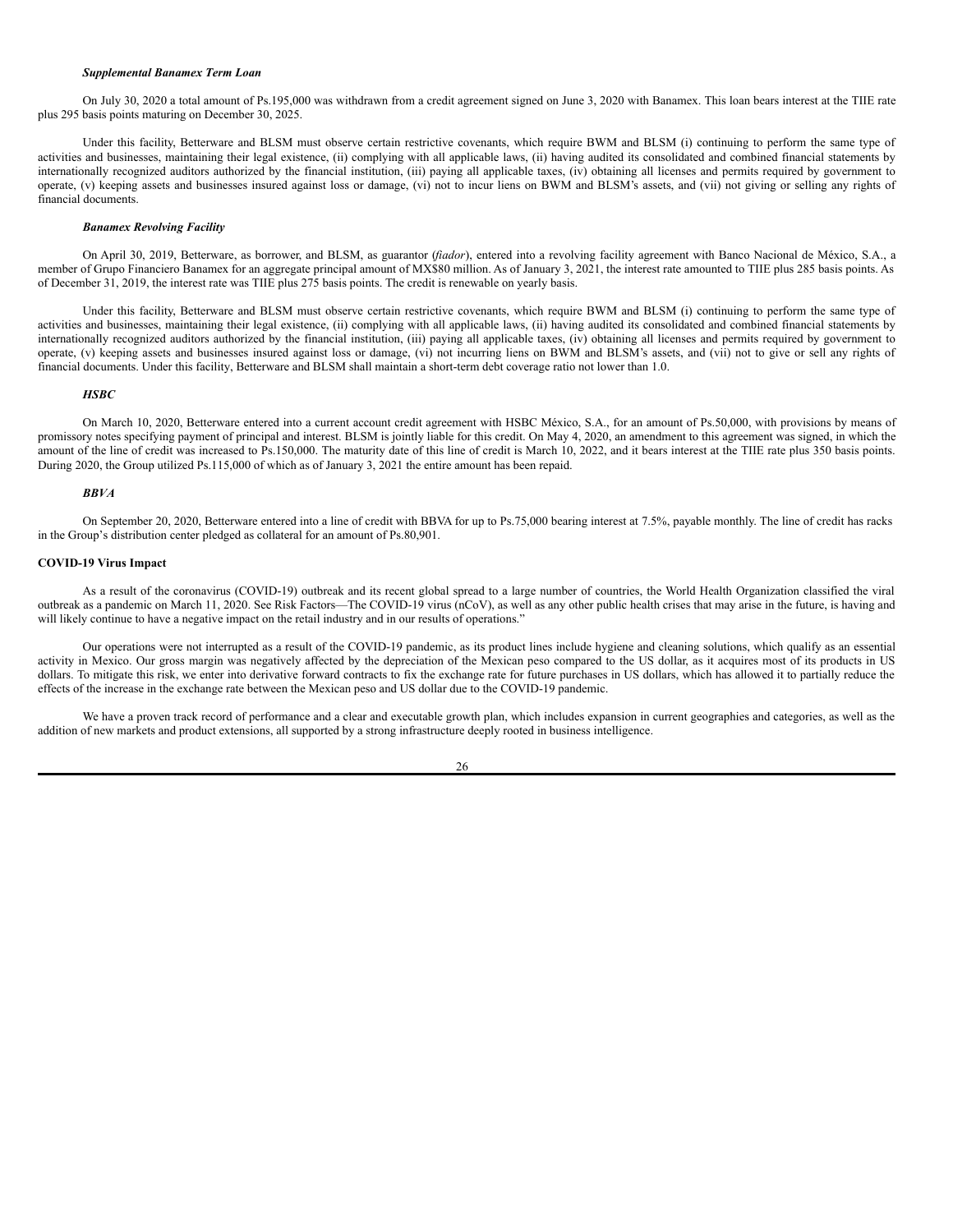The Company maintains sufficient liquidity to comply with its contractual obligations as a result of having financing sources, in addition, the payment conditions of its clients are maintained between 14 and 28 days, while the payment conditions to its suppliers are 120 days.

### **C. RESEARCH AND DEVELOPMENT, PATENTS AND LICENSES, ETC.**

Our research and development efforts consist of constant product innovation with the objectives of refreshing our catalogue content and attracting clients' repeated purchases and data analytics unit technology in order to improve product development processes. For further details, see "Item 4.B. Information on the Company-Business Overview-Research and Development.".

## **D. TREND INFORMATION**

The COVID-19 pandemic had no adverse impacts on our financial performance for the 2020 period. However, our gross margin was negatively affected by promotions aimed at gaining market share and the appreciation of the U.S. dollar compared to the Mexican peso impact on inventory costs as we purchase most of our products in U.S. dollars, which might continue throughout 2021. In order to mitigate this risk, the Company enters into forward contracts to fix the exchange rate for future purchases in U.S. dollars, which has allowed us to partially reduce the exchange rate effects of the COVID-19 pandemic. In addition, management is working on plans to increase the introduction of products with higher profit margins and therefore reduce the negative effects that impact our profit margin. We will continue to monitor the impacts that COVID-19 might have on our financial performance during 2021 and beyond.

Other than as disclosed elsewhere in this annual report, we are not aware of any trends, uncertainties, demands, commitments or events, that are reasonably likely to have a material adverse effect in our revenues, income, profitability, liquidity or capital resources, or that would cause the reported financial information in this annual report to be not necessarily indicative of future operating results or financial conditions.

#### **E. OFF-BALANCE SHEET ARRANGEMENTS.**

BWM does not engage in any off-balance sheet financing activities, nor does it have any interest in entities referred to as variable interest entities.

## **F. DISCLOSURE OF CONTRACTUAL OBLIGATIONS**

## **Our Contractual Obligations**

Set forth below is a tabular presentation of our contractual obligations as of January 3, 2021, for the next five years, presented by type and nature of contractual obligation. The table details the Company's remaining contractual maturity for its financial liabilities with agreed repayment periods. The maturity analysis has been drawn up based on the undiscounted cash flows of financial liabilities based on the earliest date on which the Company can be required to pay. The table includes both interest and principal cash flows:

|                                  | As of January 3, 2021 |                 |                          |           |
|----------------------------------|-----------------------|-----------------|--------------------------|-----------|
|                                  |                       | Over 1 year and |                          |           |
|                                  | Less than             | less than       | Over                     |           |
|                                  | i vear                | 5 years         | 5 years                  | Total     |
| Accounts payable to suppliers    | 2,078,628             |                 |                          | 2,078,628 |
| Lease liability                  | 8,727                 | 19.243          | $\overline{\phantom{a}}$ | 27,970    |
| Derivative financial instruments | 46,667                | 306,667         | $\overline{\phantom{0}}$ | 353,334   |
| Long-term debt                   | 126,736               | 503,458         |                          | 630,194   |
|                                  | 2,260,758<br>Ps.      | 829,368         |                          | 3,090,126 |

## **G. SAFE HARBOR**

See the disclaimer with respect to Cautionary Note Regarding Forward-Looking Statements.

27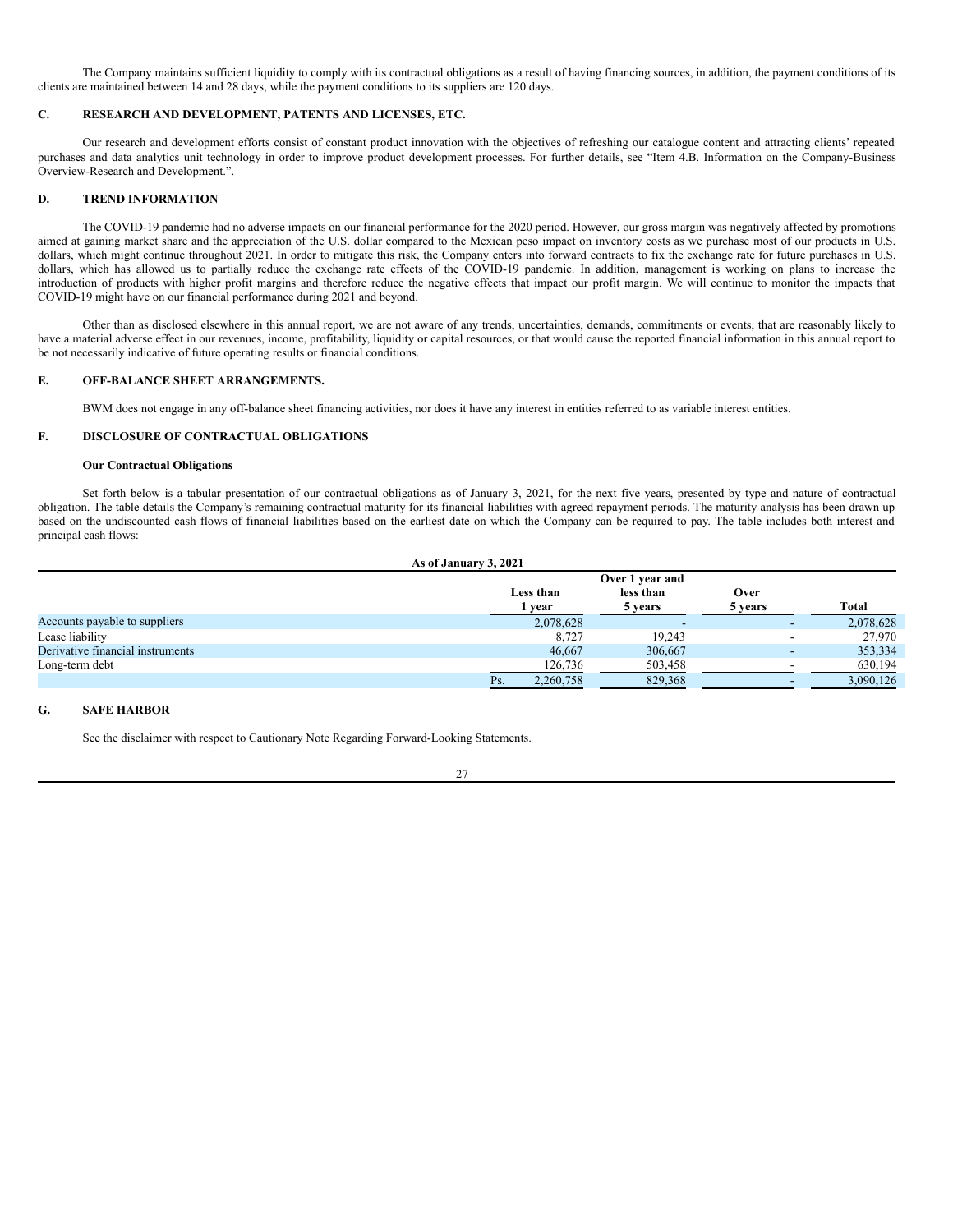## **ITEM 6. DIRECTORS, SENIOR MANAGEMENT AND EMPLOYEES**

# **A. DIRECTORS AND SENIOR MANAGEMENT**

Set forth below is information concerning our officers and directors. Our executive officers are appointed by the board of directors to serve in their roles. Each executive officer is appointed for such term as may be prescribed by the board of directors or until a successor has been chosen and qualified or until such officer's death, resignation or removal. Unless otherwise indicated, the business address of all of our executive officers and directors is Luis Enrique Williams, 549 Colonia Belenes Norte, Zapopan, Jalisco, 45145, México.

| Name                 | Age | <b>Position Held</b>                     |
|----------------------|-----|------------------------------------------|
| Luis Campos          | 68  | Chairman of the Board                    |
| Andres Campos        | 38  | Chief Executive Officer and Board Member |
| Diana Jones          | 39  | Chief Financial Officer                  |
| Luis Lozada          | 39  | Chief Strategy Officer                   |
| Santiago Campos      | 29  | <b>Board Member</b>                      |
| Jose de Jesus Valdez | 68  | Independent Board Member                 |
| Federico Clariond    | 47  | Independent Board Member                 |
| Mauricio Morales     | 60  | Independent Board Member                 |
| Joaquin Gandara      | 50  | Independent Board Member                 |
| Dr. Martín M. Werner | 58  | Independent Board Member                 |
| Dr. Guillermo Ortiz  | 72  | Independent Board Member                 |
| José Alberto Terán   | 67  | <b>Board Member</b>                      |
| Reynaldo Vizcarra    | 55  | Secretary                                |

## **Background of Our Officers and Directors**

Betterware's board of directors is composed of the following members and a non-member Secretary:

- Luis Campos has been in the direct to consumer business for almost 25 years. He has been chairman of Betterware de México since he bought the Company in 2001. Prior to Betterware, Mr. Campos served as Chairman of Tupperware Americas (1994 – 1999), Chairman of Sara Lee — House of Fuller Mexico (1991 – 1993), and Chairman of Hasbro Mexico (1984 – 1990). Mr. Luis Campos is an active member of the "Consejo Nacional de Comunicación", an active member of the "Consejo Consultivo" of Banamex and he was an active member of the Direct Selling Association, The Latin America Regional Managers' Club, The Conference Board, and a board member of the Economic Development Commission of Mid Florida, Casa Alianza-Covenant House, The Metro Orlando International Affairs Commission, SunTrust Bank and Casa de Mexico de la Florida Central, Inc. Mr. Campos was selected to serve on Betterware's board of directors due to his extensive experience in consumer product companies, especially in the direct sales, as well as his relevant top-level experience in American public multinational companies. Luis Campos is the father of Andres and Santiago Campos.
- **Andres Campos** has been CEO of Betterware de México since 2018. Prior to becoming CEO, within the Company, Andres Campos served as Commercial Director (2014 – 2018) and Strategy and New Businesses Director (2012 – 2014). Prior to Betterware, Mr. Campos worked in Banamex Corporate Banking area (2012 – 2014) and in KPMG as an Auditor (2004 – 2005). Andres holds a bachelor's degree in Business Administration from Instituto Tecnológico y de Estudios Superiores de Monterrey and an MBA from Cornell University. Andres Campos is son of Luis Campos and brother of Santiago Campos.
- **Diana Jones** has served as Betterware CFO since 2020. Mrs. Jones previously performed as Betterware's Director of Comptroller (2018-2019) and Director of Finance Planning (2019-2020). Prior joining the Company, she worked as Director of External Audit in KPMG Cardenas Dosal, S.C., (2003-2018), including a term at New York City from 2008 to 2010. Mrs. Jones holds a degree in Public Accounting and Finance from the Monterrey Institute of Technology and Higher Education (ITESM), as well as an MBA with specialty in Finance from Tecmilenio University. She is also a Certified Public Accountant on behalf of the Mexican Institute of Public Accountants.
- Luis Lozada joined Betterware in January 2021, as Chief Strategy Officer. Prior to joining Betterware, Mr. Lozada was an Associate Partner with Bain & Company, where he worked for almost fifteen years (2006 – 2020) advising senior executives of multi-multinational companies on a variety of management topics. Mr. Lozada's area of expertise resides in business strategy and performance improvement, with retail and consumer-goods companies Mr. Lozada holds a bachelor's degree in Chemical Engineering from the Monterrey Institute of Technology and Higher Education (Instituto Tecnologico y de Estudios Superiores de Monterrey – "ITESM") and an MBA from Cornell University.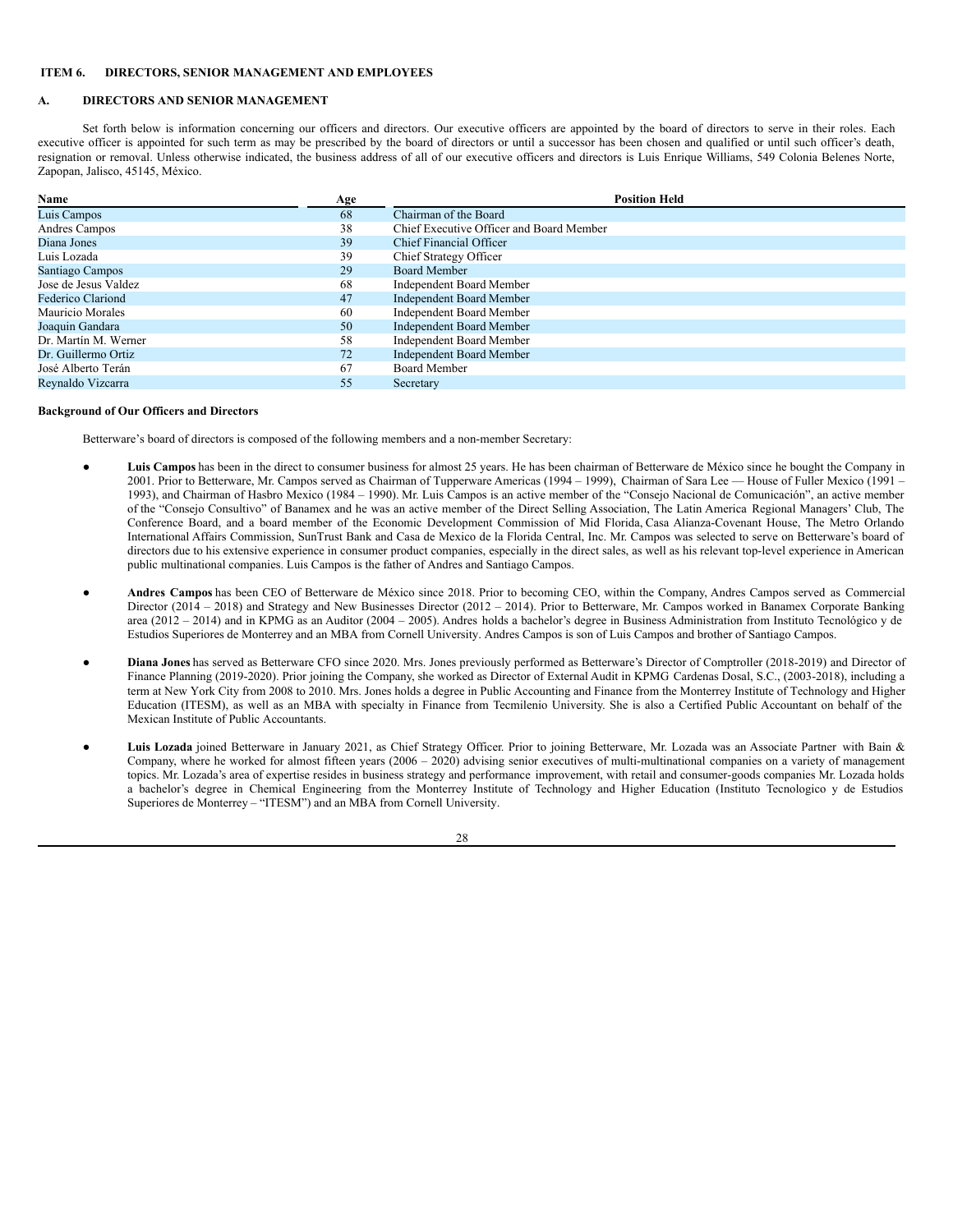- Santiago Campos has served as Director of Innovation and Communication at Betterware since 2018. Prior to joining Betterware, Santiago Campos served as Commercial Director at EPI Desarrollos, a Real Estate Development company, coordinating efforts between marketing, sales, finance and also taking care of administration, he was involved in achieving successful projects in a span of 2.5 years where 100% sales were accomplished before finishing construction. Santiago holds a bachelor's degree in public accounting and finance from Instituto Tecnológico y de Estudios Superiores de Monterrey. Mr. Campos was selected to serve on Betterware's board of directors due to his natural instinct in product innovation and household needs in BWM market target group. Santiago Campos is son of Luis Campos and brother of Andres Campos.
- **Jose de Jesus Valdez** serves as CEO of Alpek since 1988. Mr. Valdez joined Alpek in 1976 and has held several senior management positions such as CEO of Petrocel, Indelpro and Polioles. He was also president of the "Asociación Nacional de la Industria Química" (ANIQ), of the "Comisión Energética de la Confederación de Cámaras Industriales de los Estados Unidos Mexicanos" (CONCAMIN) and of the "Cámara de la Industria de Transformación de Nuevo León" (CANAINTRA). Mr. Valdez is a mechanical engineer and has an MBA from Tecnológico de Monterrey (ITESM) and a master's degree in industrial engineering from Stanford University. Mr. Valdez was selected to serve on the Company's board of directors due to his vast experience in Mexican, US and Latin American business and market economy.
- Federico Clariond has served as CEO of Valores Aldabra, a single-family office with investments in financial services, aluminum, packaging and consumer goods companies, since 2011, and as CEO of Buro Inmobiliario Nacional, a Real Estate investment vehicle with holdings in the hospitality, industrial, office, and commercial spaces throughout Mexico, since 2015. Prior to Valores Aldabra and Buro Inmobiliario Nacional, from 2007 to 2011, Mr. Clariond served as CEO of Stabilit Mexico, a manufacturer of fiber glass reinforced plastics with operations in Mexico, the United States and Europe, and from 2004 to 2007, as Commercial VP of IMSA Acero. Additionally, he is board member of several companies ranging from the financial services, aluminum, packaging and consumer goods industries. Mr. Clariond is a mechanical engineer and has an MBA from Stanford University. Mr. Clariond was selected to serve on Betterware's board of directors due to his vast business experience in Mexico's private investment matters.
- **Mauricio Morales** is a founding partner at MG Capital. Before his 21-year tenure at the firm, he worked at different financial institutions in Mexico, specializing in wealth management, with a focus on exchange-traded instruments. Mauricio hold a B.S. in Mechanical Engineering, from the Instituto Tecnológico y de Estudios Superiores de Monterrey. Mauricio participates as a board member at one private firm, and one private charity group. Mr. Morales was selected to serve on Betterware's board of directors due to his vast experience in Mexico and USA capital markets.
- Joaquin Gandara serves as CEO of Stone Financial Awareness since 2017. Prior to Stone Financial Awareness, he worked at Scotiabank for 24 years where he held several positions in different departments such as Credit, Consumer Banking, Branch Operations and Corporate Banking. Mr. Gandara was selected to serve on the Company's board of directors due to his extensive knowledge in the financial and banking field.
- **Dr. Martín M. Werner**, who has served as DD3's Chief Executive Officer and Chairman of the Board since inception, is a founding partner of DD3 Capital. Prior to founding DD3 Capital in 2016, Dr. Werner worked at Goldman Sachs for 16 years (2000 – 2016) becoming a Managing Director in 2000 and a Partner in 2006. He was co-head of the Investment Banking Division for Latin America and the country head of the Mexico office. Dr. Werner continues to serve as the Chairman of the board of directors of Red de Carreteras de Occidente (RCO), which is one of Mexico's largest private concessionaires and operates more than 760 kilometers of toll roads and is owned by Goldman Sachs Infrastructure Partners. Prior to his time with Goldman Sachs, Dr. Werner served in the Mexican Treasury Department as the General Director of Public Credit from 1995 to 1997, and as Deputy Minister from 1997 to 1999. Among his numerous activities, he was in charge of restructuring Mexico's Public debt after the financial crisis of 1994 and 1995. Dr. Werner is the second largest investor of Banca Mifel, a leading mid-market Mexican bank with \$3.3 billion in assets and a credit portfolio of \$2.0 billion; he is also member of the Board of Directors of Grupo Comercial Chedraui, a leading supermarket chain in Mexico and the United States; the Board of Directors of Grupo Aeroportuario Centro Norte, one of Mexico's largest airport operators; and he is a member of Yale University's School of Management Advisory Board. Dr. Werner holds a bachelor degree in economics from Instituto Tecnológico Autónomo de Mexico (ITAM) and a Ph.D. in economics from Yale University.
- **Dr. Guillermo Ortiz** has served as Chairman of BTG Pactual Latin America ex-Brazil, a leading Brazilian financial services company with operations throughout Latin America, the U.S. and Europe, since 2015. Prior to joining BTG, from 2010 to 2015, he was Chairman of the Board of Grupo Financiero Banorte-Ixe, the largest independent Mexican financial institution. Dr. Ortiz also served two consecutive six-year terms as Governor of Mexico's Central Bank from 1998 to 2009. From 1994 to 1997, Dr. Ortiz served as Secretary of Finance and Public Credit in the Mexican Federal Government where he guided Mexico through the "Tequila" crisis and contributed to the stabilization of the Mexican economy, helping return the nation to growth in 1996. He has served on the Board of Directors of the International Monetary Fund, the World Bank and the Interamerican Development Bank. Dr. Ortiz is Chairman of the Pe Jacobsson Foundation, a member of Group of Thirty, Board of Directors of the Center for Financial Stability, Board of Directors of the Globalization and Monetary Policy Institute, Board of Directors in the Federal Reserve Bank of Dallas and Board of Directors of the China's International Finance Forum. He is also an Officer of Zurich Insurance Group Ltd. and a Member of the Board of Directors of Wetherford International, a leading company in the oil and equipment industry, as well as of a number of Mexican companies, including Aeropuertos del Sureste, one of Mexico's largest airport operators, Mexichem, a global leading petrochemical group, and Vitro, a leading glass manufacturer company in Mexico. Dr. Ortiz is also a member of the Quality of Life Advisory board of the Government of Mexico City. Dr. Ortiz holds a bachelor's degree in economics from Universidad Nacional Autónoma de México (UNAM), a master's degree and a Ph.D. in economics from Stanford University. Dr. Ortiz was selected to serve on our board of directors due to his significant government service and finance experience.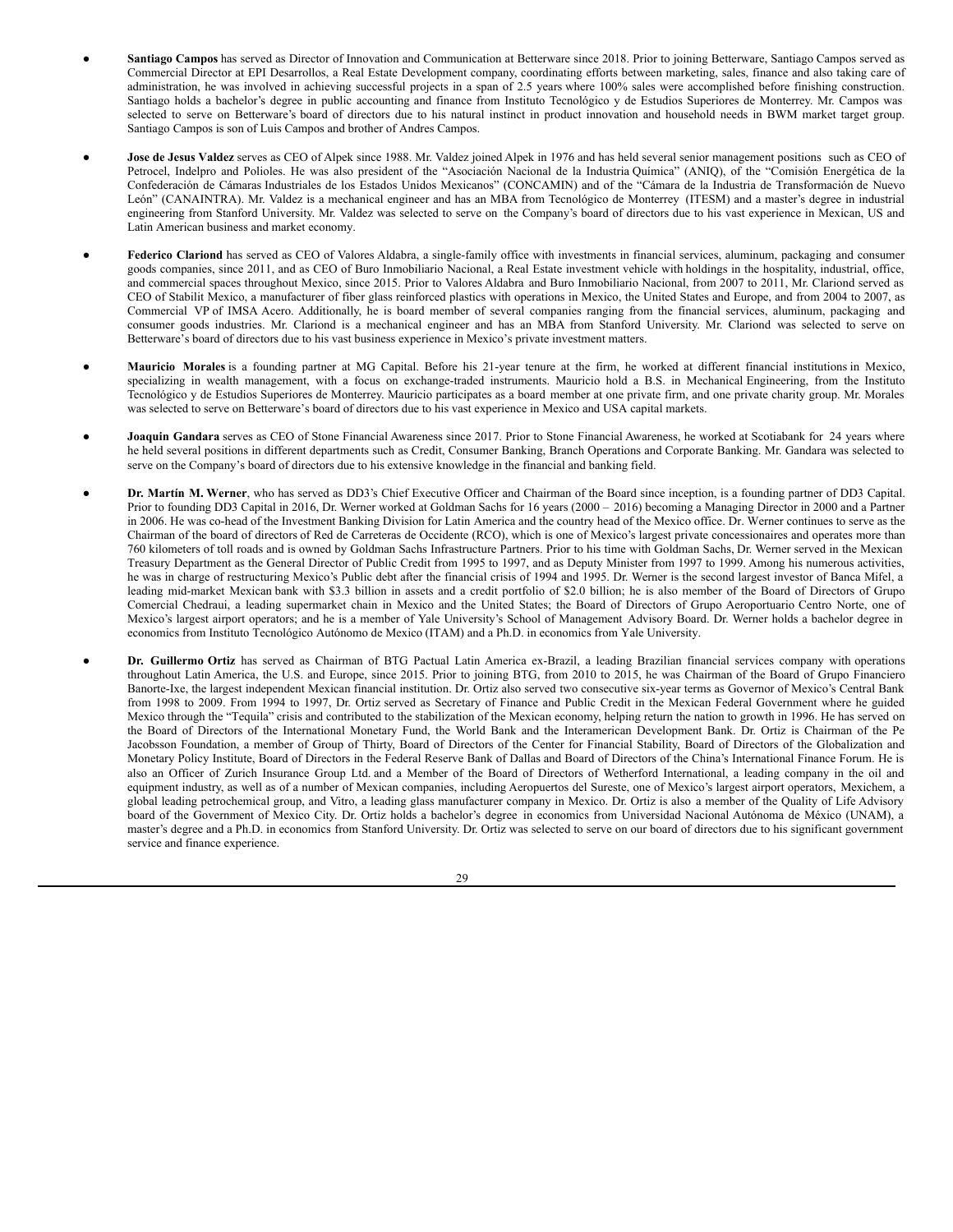- **José Alberto Terán Vázquez** was born in Mexico City in 1953. He studied administration at the Instituto Tecnológico Autónomo de México, he worked 2 years at the bancking sectory and in 1978 he joined to Terán Publicity; The dvertising agency was founded in 1947 by his father; In 1988 he was named as CEO of Terán Publicity. In 1995, Terán Publicity become part of OMNICOM group, thus joining the TBWA network and the agency was again named as TERAN / TBWA. Some of its clients are leading local and global brands operating in Mexico, such as Apple, Bachoco, BBVA, Domino's, El Palacio de Hierro, GNP Seguros, Tequila Herradura, Jack Daniel's, Kleen Bebe, Nissan, FUD, Yoplait and Volaris. José Alberto has been an active leader in the Mexican advertising industry and has served as President of the Mexican Association of Advertising Agencies (AMAP) in 1995, 200 and 2017. He has also been Vice President of the National Advertising Council. In 2000 he founded the EFFIE awards in Mexico, which are sponsored by the American Marketing Association and served as its president for 7 years.
- **Reynaldo Vizcarra** (non-member Secretary) is a member of Baker & McKenzie's Corporate and Transactional Practice Group. He is a professor at the University Anáhuac del Norte where he teaches foreign investment as part of the master of laws program, and an instructor at Universidad Panamericana's Baker McKenzie Seminar. He joined Baker & McKenzie's Mexico City office in 1986, handling foreign investments, banking and finance matters and international agreements. He also worked in the Chicago office's Latin America Practice Group, advising on investments and acquisitions in Latin America (1996 – 1997). In 2000, Mr. Vizcarra co-founded Baker & McKenzie's Guadalajara office, where he led the Banking & Finance Practice Group. In August 2005, he transferred to Baker McKenzie's Cancun office as a founding member and director mainly handling tourism and real estate projects. In 2009, he transferred back to the Mexico City office, where he was local managing partner for four years and thereafter became National Managing Partner of the Firm in Mexico until August 2018.

## **B. COMPENSATION**

For the 2020 period, we paid our top management for services in all capacities an aggregate compensation of approximately MX\$31,917,000 and a variable aggregate compensation for bonuses of approximately MX\$5,796,000. The amounts payable under the performance bonus depend on the results achieved and include certain qualitative and/or quantitative objectives that can be operative and financial. Hence, the total executive compensation for the 2020 period was MX\$37,713,000.

On July 30, 2020, Betterware's Board of Directors awarded certain officers and directors a long-term share-based incentive plan (the "Incentive Plan"). The purpose of the Incentive Plan is to provide eligible officers and directors with the opportunity to receive share-based incentives to encourage them to contribute significantly to the growth of the Group and to align the economic interests of those individuals with those of the shareholders. The Incentive Plan is aligned with the shareholders' interest in terms of the management capacity to obtain operating results that potentially benefit the share price; if the established results are achieved, it will cause a gradual delivery of shares over a period of 4 to 5 years (see Note 22 of the Audited Consolidated and Combined Financial Statements elsewhere in this annual report).

# **C. BOARD PRACTICES**

## **Board Committees**

The Company's Audit and Corporate Practices Committee has the following specifications:

*Composition*

- The Audit and Corporate Practices Committee of the Company consists of three members appointed by the board itself, in accordance with the provisions of Nasdaq, the Company's bylaws and other legal provisions, in the understanding, however, that the chairman of the Audit and Corporate Practices Committee will be elected by the General Assembly of Shareholders of the Company.
- The members of the Audit and Corporate Practices Committee are independent as under Nasdaq requirements.

$$
30\,
$$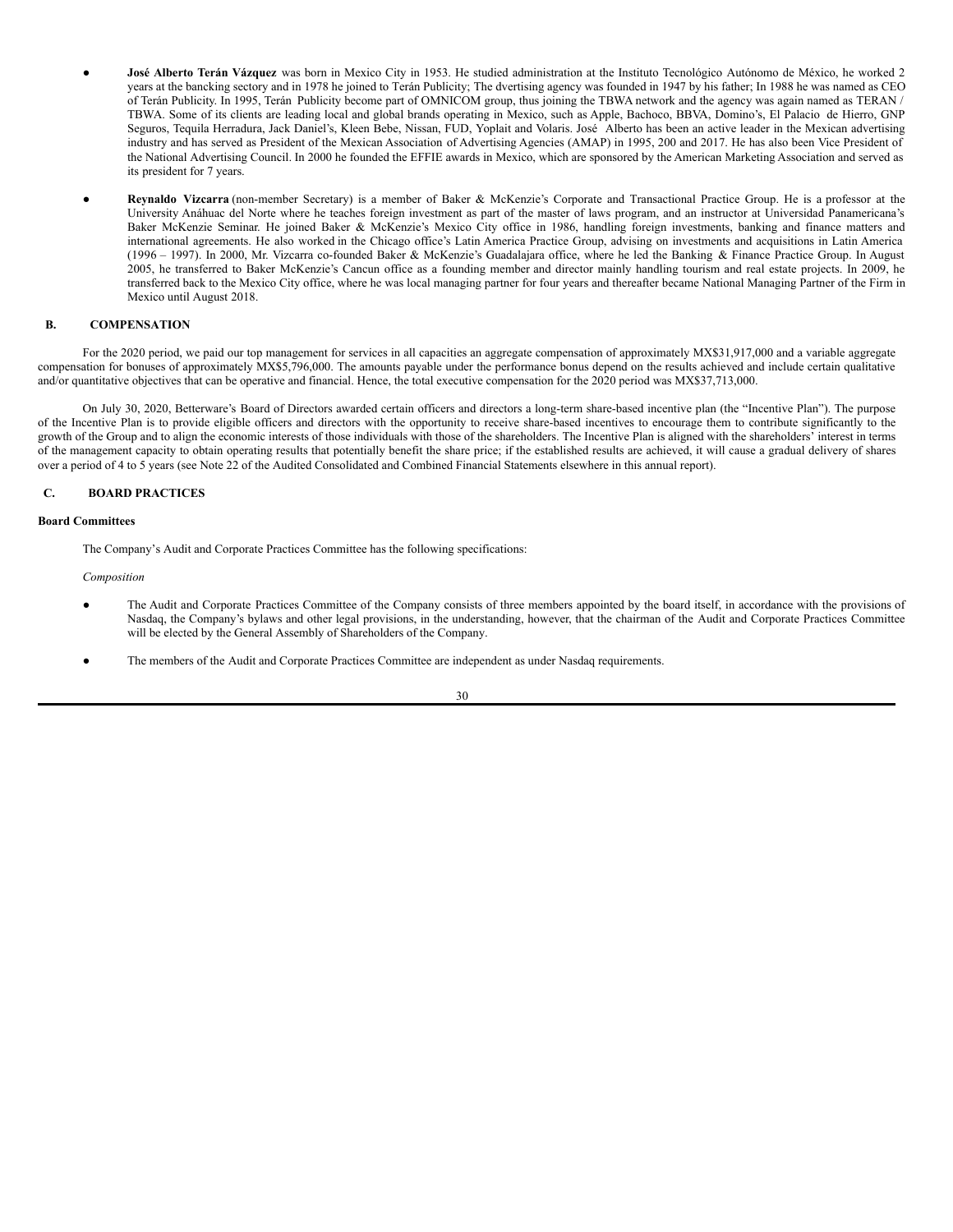- The Audit and Corporate Practices Committee may create one or more sub-committees, to receive support in the performance of its functions. The Audit and Corporate Practices Committee is empowered to designate and remove the members of said sub-committees and to determine their powers.
- As of the date of this annual report, the members of the Audit and Corporate Practices Committee are:
	- i. Joaquin Gandara Ruiz Esparza Chairman Mr. Gandara serves as CEO of Stone Financial Awareness since 2017. Prior to Stone Financial Awareness, he worked at Scotiabank for 24 years where he held several positions in different departments such as Credit, Consumer Banking, Branch Operations and Corporate Banking.
	- ii. America Taracido serves as Managing Partner at Consultores en Alta Direccion y Gestión de Empresas, S.C. and, she joined Desarrolladora de Ciudad as CFO. Mrs. Taracido served in various positions in countries such as Peru, the United States and Mexico and worked in important positions in companies such as "Ernst & Young México, Avon Cosmetics, Finanzas & CFO at Smurfit Kappa Group México", and others. She is an active member of the Council of Americas and was a president of "Instituto Mexicano de Ejecutivos de Finanzas". Mrs. Taracido holds a master degree in Administration in "Tecnológico Autonómo de México (ITAM)". Since April 2020 she is part of the Audit Committee for Betterware Mexico.
	- iv. Federico Clariond has served as CEO of Valores Aldabra, since 2011, and as CEO of Buro Inmobiliario Nacional. Prior to Valores Aldabra and Buro Inmobiliario Nacional, from 2007 to 2011, Mr. Clariond served as CEO of Stabilit Mexico, a manufacturer of fiber glass reinforced plastics with operations in Mexico, the United States and Europe, and from 2004 to 2007, as Commercial VP of IMSAAcero. Additionally, he is board member of several companies. Mr. Clariond is a mechanical engineer and has an MBA from Stanford University. Mr. Clariond was selected to serve on Betterware's board of directors due to his vast business experience in Mexico's private investment matters.

## *Sessions Frequency*

- The Audit and Corporate Practices Committee and its sub-committees meet with the necessary frequency for the performance of their duties, at the request of any of its members, the Board of Directors or its Executive President or the General Assembly of Shareholders; in the understanding that it must meet at least 4 (four) times during a calendar year.
- The sessions of the Audit and Corporate Practices Committee and its sub-committees may be held by telephone or videoconference, with the understanding that the Secretary of the respective session must take the corresponding minutes, which must in any case be signed by the Executive President and the respective Secretary, and collect the signatures of the members who participated in the session.

## *Functions*

- Regarding Corporate Practices, the Audit and Corporate Practices Committee will have the functions referred to in the Securities Market Law, especially the provisions of section I (first) of its Article 42 (forty-two), and other applicable legal provisions, as well as those determined by the General Assembly of Shareholders. They will also perform all those functions of which they must render a report in accordance with the provisions of the Securities Market Law. In an enunciative way, but not limited to, it will have the following functions:
	- Provide opinions regarding transactions between related parties to the General Assembly of Shareholders and the Board of Directors.
	- Develop, recommend and review corporate governance guidelines and guidelines of the Company and its subsidiary.

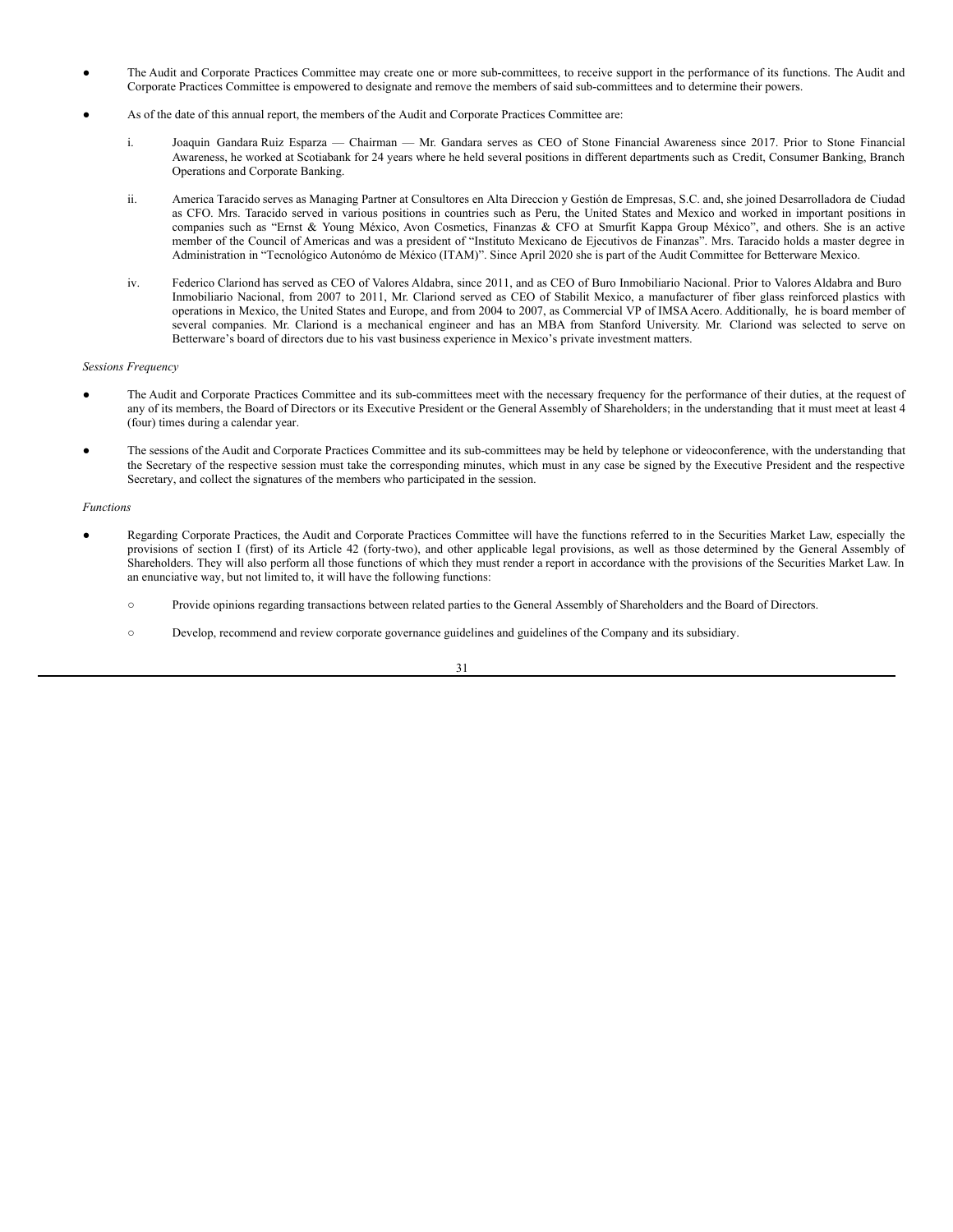- Recommend modifications to the bylaws of the Company and its subsidiary.
- Analyze and review all legislative, regulatory and corporate governance developments that may affect the operations of the Company, and make recommendations in this regard to the Board of Directors.
- Prepare and propose the different manuals necessary for the corporate governance of the Company or for compliance with the applicable provisions.
- Define the compensation and performance evaluation policies of the senior executives of the Company.
- Use the best compensation practices to align the interests of the Shareholders and the senior executives of the Company, being able to hire any independent expert necessary for the development of this function.
- Ensure access to market data and best corporate practices through external consultants specialized in the field.
- Develop a plan for the succession of senior executives of the Company.
- In matters of Audit, the Audit and Corporate Practices Committee will have the functions referred to in the Securities Market Law especially the provisions of section II of its Article 42 (forty-two), and other applicable legal provisions, as well as those determined by the General Assembly of Shareholders. They will also perform all those functions of which they must render a report in accordance with the provisions of the Securities Market Law. In an enunciative way, but not limited to, it will have the following functions:
	- Determine the need and viability of the fiscal and financial structures of the Company.
	- Comment on the financial and fiscal structure of the international expansion of the Company.
	- Comment on the financial reports, accounting policies, control and information technology systems of the Company.
	- Evaluate and recommend the external auditor of the Company.
	- Ensure the independence and efficiency of the internal and external audits of the Company.
	- Evaluate the transactions between related parties of the Company, as well as identify possible conflicts of interest derived from them.
	- Analyze the financial structure of the Company, in the short, medium and long term, including any financing and refinancing transactions.
	- Review and comment on the management of the Company's treasury, risk and exposure to fluctuations in exchange rates and hedging instruments of the Company, whatever their nature or denomination.
	- Evaluate the processes and selection of insurance brokers, as well as the coverage and premiums of the Company's insurance policies.

# **D. EMPLOYEES**

The following table provides information regarding the number of our employees for the 2020, 2019 and 2018 periods, respectively:

|                                              | <b>Number of Employees</b> |                      |                      |  |
|----------------------------------------------|----------------------------|----------------------|----------------------|--|
|                                              | January 3.<br>2021         | December 31,<br>2019 | December 31,<br>2018 |  |
| Operations                                   | 962                        | 296                  | 283                  |  |
| Sales and marketing                          | 148                        | 263                  | 289                  |  |
| Finance, administration, human resources, IT | 184                        |                      | 108                  |  |
| Total                                        | 1,294                      | 674                  | 680                  |  |

# **E. SHARE OWNERSHIP**

Not applicable.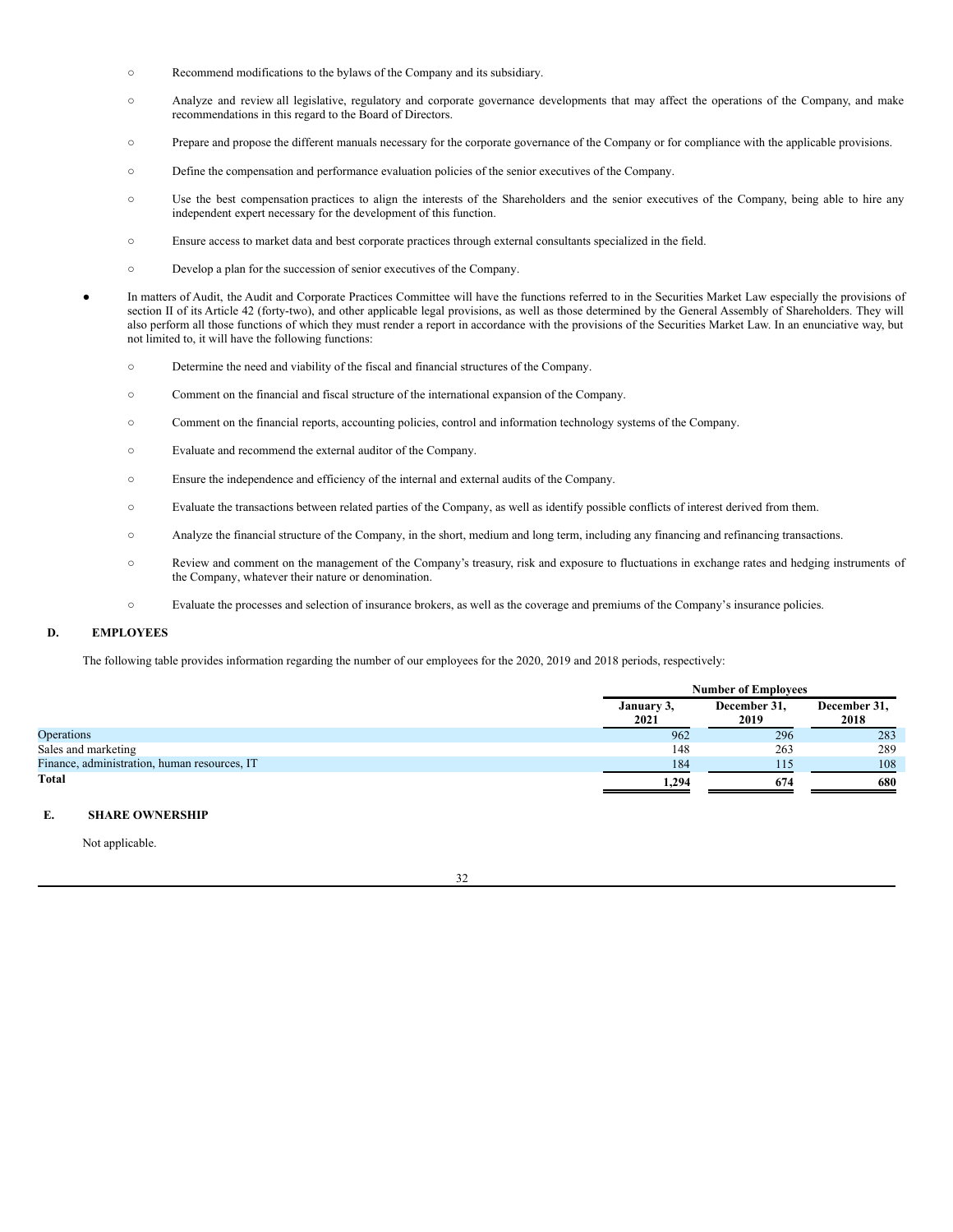## **ITEM 7. MAJOR SHAREHOLDERS AND RELATED PARTY TRANSACTIONS**

# **A. MAJOR SHAREHOLDERS**

The following table sets forth information with respect to the beneficial ownership of our shares as of the filing date of this annual report:

- each shareholder, or group of affiliated shareholders, who we know beneficially owns more than 5% of our outstanding shares;
- each of our directors and executive officers individually; and
- all directors and executive officers as a group.

As of the filing date of this annual report, we had 36,584,968 issued and outstanding ordinary shares. Beneficial ownership is determined in accordance with the rules of the SEC and generally includes any shares over which a person exercises sole or shared voting and/or investment power. Shares subject to options and warrants currently exercisable or exercisable within 60 days are deemed outstanding for computing the percentage ownership of the person holding the options but are not deemed outstanding for computing the percentage ownership of any other person. Except as otherwise indicated, we believe the beneficial owners of the shares listed below, based on information furnished by them, have sole voting and investment power with respect to the number of shares listed opposite their names. The address for Campalier is Luis Enrique Williams 549, Colonia Belenes Norte, Zapopan, Jalisco, 45145, Mexico.

|                                                                        | <b>Ordinary shares Beneficially</b><br>Owned as of the filing date of<br>this annual report |        |
|------------------------------------------------------------------------|---------------------------------------------------------------------------------------------|--------|
|                                                                        | <b>Ordinary Shares</b>                                                                      |        |
|                                                                        | Number                                                                                      | $\%$   |
| <b>Five Percent or More Holders</b>                                    |                                                                                             |        |
| Campalier, S.A. de C.V                                                 | 18,866,160                                                                                  | 51.57% |
| Cede & Co.                                                             | 17,672,376                                                                                  | 48.31% |
| Our executive officers and directors:                                  |                                                                                             |        |
| Luis Campos                                                            |                                                                                             |        |
| Andres Campos                                                          |                                                                                             |        |
| Diana Jones                                                            | _                                                                                           |        |
| Luis Lozada                                                            |                                                                                             |        |
| Santiago Campos                                                        |                                                                                             |        |
| Jose de Jesus Valdez                                                   |                                                                                             |        |
| Federico Clariond                                                      |                                                                                             |        |
| Mauricio Morales                                                       |                                                                                             |        |
| Joaquin Gandara                                                        | $\sim$                                                                                      |        |
| Dr. Martín M. Werner                                                   |                                                                                             |        |
| Dr. Guillermo Ortiz                                                    | _                                                                                           |        |
| José Alberto Terán                                                     |                                                                                             |        |
| Reynaldo Vizcarra                                                      |                                                                                             |        |
| All directors and executive officers as a group (thirteen individuals) |                                                                                             |        |

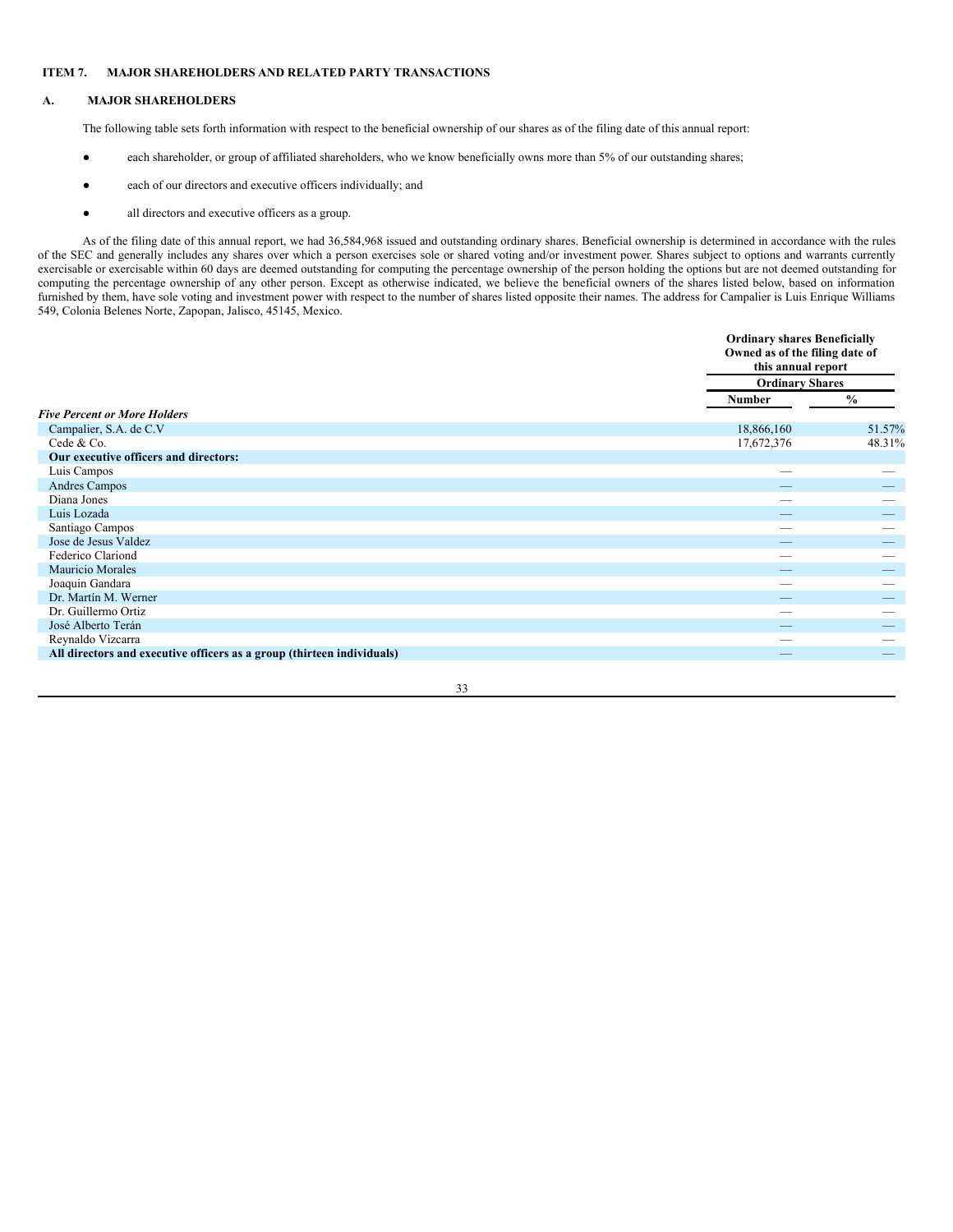## **B. RELATED PARTY TRANSACTIONS**

## *Registration Rights Agreement*

In connection with the Business Combination, the Company, DD3 and the Holders entered into the Registration Rights Agreement on March 11, 2020. Pursuant to the terms of the Registration Rights Agreement, the Company is obligated to file a shelf registration statement to register the resale of certain Company securities held by the Holders. The Registration Rights Agreement also provides the Holders with demand, "piggy-back" and Form F-3 registration rights, subject to certain minimum requirements and customary conditions.

### *Lock-Up Agreements*

In connection with the Business Combination, (i) the Company, DD3 and certain security holders of the Company (the "Members") entered into the Member Lock-Up Agreement, dated as of March 11, 2020, and (ii) the Company, DD3 and certain members of the Company's management team ("Management"), entered into the Management Lock-Up Agreement, dated as of March 11, 2020, pursuant to which the Members and Management agreed not to transfer any of the Company's shares held by them for a period of six or twelve months, as applicable, after the closing of the Business Combination, subject to certain limited exceptions.

### *Merger Agreements*

In connection with the Business Combination, the Company and DD3 entered into the Merger Agreement, dated as of March 10, 2020 (the "Merger Agreement"). Pursuant to the terms of the Merger Agreement, DD3 merged with and into the Company with the Company surviving the Merger, the separate corporate existence of DD3 ceased and BLSM became a wholly-owned subsidiary of the Company. At Closing, pursuant to the Merger Agreement, (i) all of the Betterware shares issued and outstanding immediately prior to the Closing were canceled, and Campalier and Forteza received, directly and indirectly (through the Invex Security Trust), 18,438,770 and 11,761,175, respectively, of Betterware's shares and (ii) all of DD3's ordinary shares issued and outstanding immediately prior to the Closing were canceled and exchanged for Betterware shares on a one-for-one basis. See "The Business Combination."

In connection with the Business Combination and as a result of the merger transaction thereunder, which closed on March 13, 2020, all of Betterware shares issued and outstanding immediately prior to the closing date were canceled and new shares were issued. As a result of the Business Combination and the subscription and payment of 2,040,000 Betterware shares on Nasdaq, Betterware's original shareholders held 87.7% of the total outstanding shares, DD3 shareholders held a 6.4% stake, and investors under the Nasdaq listing held a 5.9% stake. After the closing date, Betterware had 34,451,020 issued and outstanding shares. See "The Business Combination."

On December 14, 2020, Betterware and Forteza (Betterware's shareholder), entered into a merger agreement pursuant to which Forteza agreed to merge with and into Betterware, surviving Betterware as the acquiror. On December 16, 2020, the merger was completed. Consequently, shares in Betterware were delivered to Forteza's shareholders in proportion to their shareholding in Betterware, without implying an increase in Betterware's share capital or in the total number of outstanding shares of the Company. The net effects of the merger resulted in an increase in equity of Ps.4,724.

## *Warrant Amendment*

In connection with the Business Combination, the Company, DD3 and Continental Stock Transfer & Trust Company ("Continental") entered into the Assignment, Assumption and Amendment Agreement, dated as of March 13, 2020 (the "Warrant Amendment"), pursuant to which DD3 assigned to the Company, and the Company assumed, all of DD3's right, title and interest in and to the Warrant Agreement, dated as of October 11, 2018, by and between DD3 and Continental (as amended pursuant to the Warrant Amendment, the "Warrant Agreement"), and the parties thereto agreed to certain amendments to reflect the fact that DD3's warrants that were outstanding immediately prior to the Closing are, as a result of the Merger, exercisable for Betterware shares.

As part of the Merger, Betterware assumed an obligation that granted existing warrant holders the option to purchase (i) a total of 5,804,125 Betterware shares at a price of US\$11.50 per share that will expire on or before March 25, 2025, and (ii) a total of 250,000 units that automatically became an option to issue 250,000 Betterware shares and warrants to buy 250,000 additional Betterware shares. The Company registered the warrants to be traded on OTC Markets, which had an observable fair value.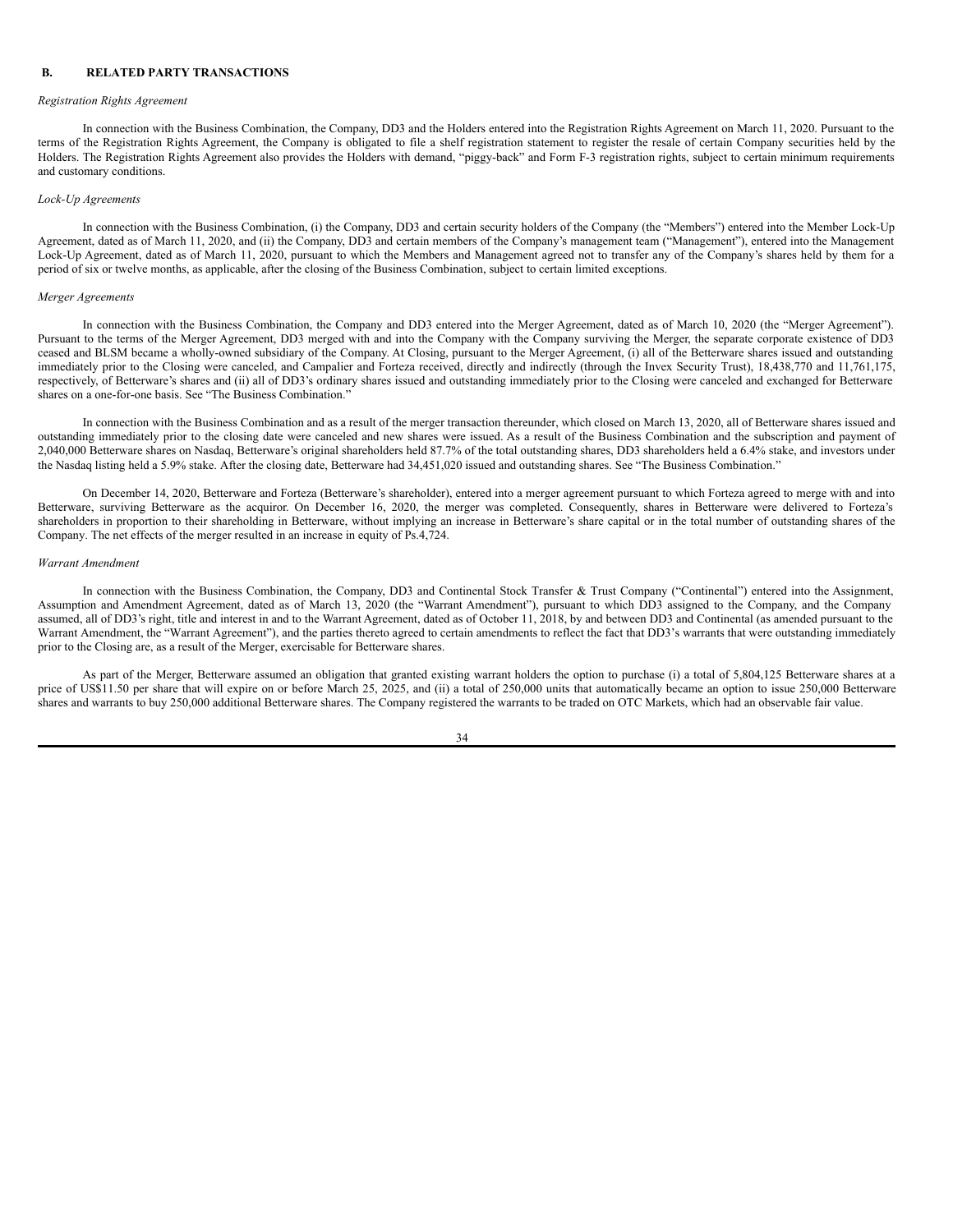During July and August 2020, the Group repurchased 1,573,888 warrants. During August and October, 2020, 895,597 warrants were exchanged for 621,098 shares, of which, 462,130 warrants were settled on a cash basis by exchanging 1 warrant for 1 share at a price of US\$11.44 for share, which resulted in receiving cash by an amount of Ps.116,419. The remaining 433,467 warrants were exchanged on a cashless basis by exchanging 1 warrant for 0.37 shares.

In September 2020, the purchase option of units was exercised by their holders on a cashless basis, which resulted in the issuance of 214,020 Betterware shares.

Additionally, in October, 2020, and as part of the terms of the warrant agreement, the Company exercised the redemption of the warrants on a cashless basis by exchanging 3,087,022 warrants for 1,142,325 of the Company's shares. A total of 8,493 public warrants were not exercised by their holders during the redemption period that expired on November 9, 2020, therefore, they were paid by the Company for a price of US\$0.01 per warrant.

Finally, on December 23, 2020, 239,125 private warrants were exercised on a cashless basis by their holders and exchanged for 156,505 of the Company's shares.

As of the date of this annual report, the warrant holders had redeemed all of the outstanding warrants and purchase option of units and the Company recognized a loss for the increase in the fair value of the warrants of Ps.851,520, which is recognized under the heading "Changes in fair value of warrants" in the consolidated and combined statement of profit or loss.

## **C. INTERESTS OF EXPERTS AND COUNSEL**

Not applicable.

## **ITEM 8. FINANCIAL INFORMATION**

# **A. CONSOLIDATED AND COMBINED STATEMENTS AND OTHER FINANCIAL INFORMATION**

The Company's Audited Consolidated and Combined Financial Statements are included in Item 18.

# **Legal Proceedings**

Betterware is a party to various legal actions in the normal course of its business. The Company is not involved in or threatened by proceedings for which the Company believes it is not adequately insured or indemnified or which, if determined adversely, would have a material adverse effect on its consolidated and combined financial position, results of operations and cash flows.

Additional taxes payable could arise in transactions with related parties if the tax authority, during a review, believes that prices and amounts used by the Company are not similar to those used with or between independent parties in comparable transactions.

In accordance with the current tax legislation, the authorities have the power to review up to five fiscal years prior to the last income tax return filed.

On August 12, 2014, the International Inspection Administration "4" (AFI), under the Central Administration of International Control, attached to the General Administration of Large Taxpayers of the Tax Administration Service ("SAT"), requested that Betterware provide, with respect to 2010 year, information regarding income tax, which was provided at the time. On February 20, 2017, the final agreement was signed with the Taxpayer Advocacy Office ("PRODECON") regarding this SAT review. On March 2, 2017, the SAT notified Betteware about certain issues on which an agreement was not reached. As a result, Betterware filed a lawsuit for annulment before the SAT's resolution, which is still in progress'. Based on the evaluation of the Group's Management, tax liabilities are not expected to arise as a result of this matter. As of January 3, 2021, the maximum exposure of the contingent liability on this matter was estimated to amount Ps.20,086.

### **Dividend Distribution Policy**

The Company's board of directors will consider whether or not to institute a dividend policy. As of the date of this annual report, we have not implemented a dividend policy.

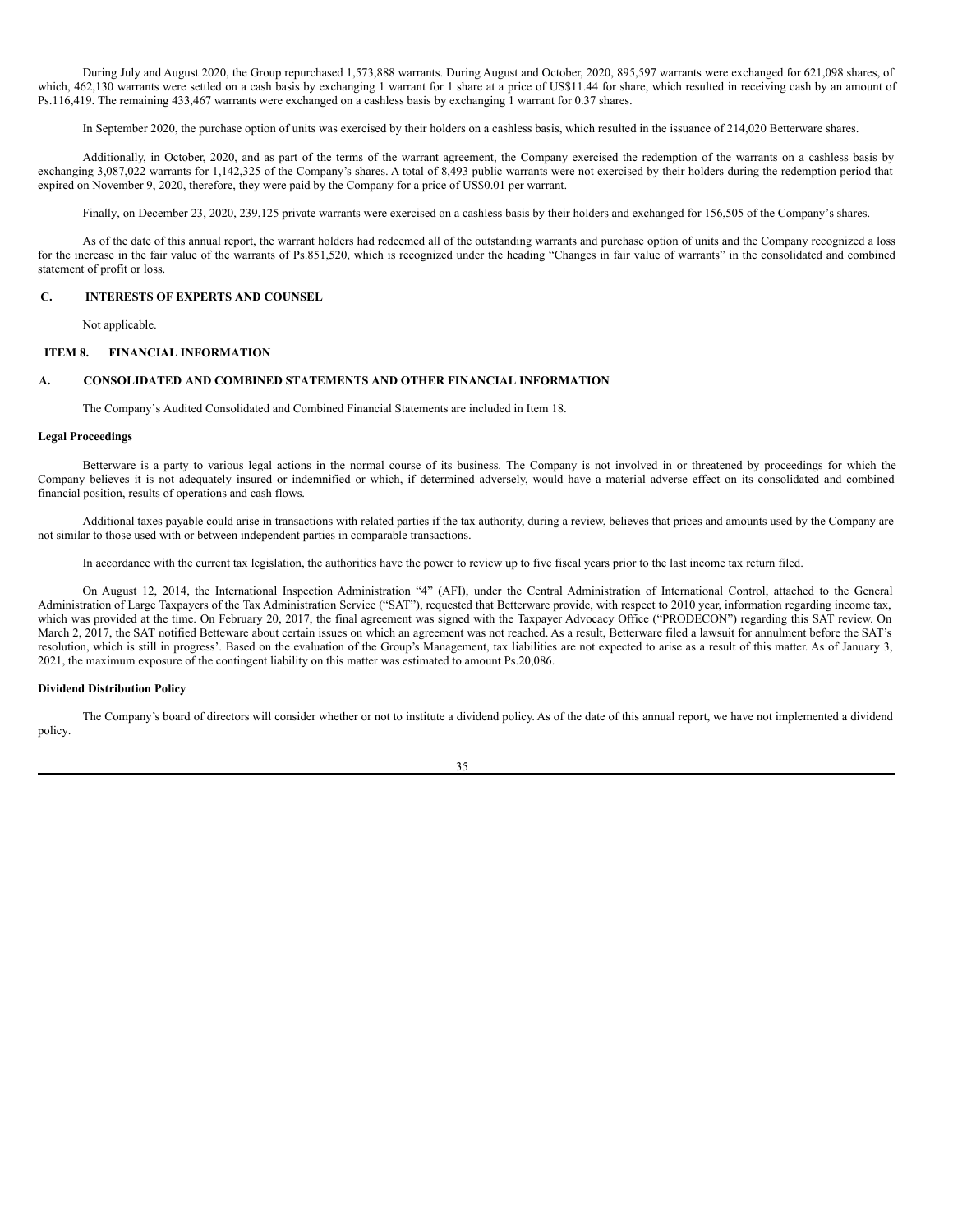## **B. SIGNIFICANT CHANGES**

As a result of the outbreak of the COVID-19 pandemic and its recent global expansion to a large number of countries, sanitary measures have been taken in Mexico to limit the spread of this virus, which include among others, social isolation and the closure of educational centers (schools and universities), commercial establishments and nonessential businesses. Our operations were not interrupted as a result of the COVID-19 pandemic due to our product lines include hygiene and cleaning solutions, which qualify as an essential activity in Mexico.

There have been no significant changes since the approval date of the financial statements included elsewhere in this annual report. Please see Note 29 of the Consolidated and Combined Financial Statements elsewhere in this annual report for details of events after the reporting period.

# **ITEM 9. THE OFFER AND LISTING**

# **A. OFFER AND LISTING DETAILS**

Our ordinary shares are listed on Nasdaq under the symbol "BWMX."

## **B. DISTRIBUTION PLAN**

Not applicable.

## **C. MARKETS**

Our ordinary shares began trading on Nasdaq under the symbol "BWMX," in connection with our initial public offering, on March 13, 2020.

# **D. SELLING SHAREHOLDERS**

Not applicable.

### **E. DILUTION**

Not applicable.

# **F. EXPENSES OF THE ISSUE**

Not applicable.

# **ITEM 10. ADDITIONAL INFORMATION**

# **A. SHARE CAPITAL**

Not applicable.

# **B. MEMORANDUM AND ARTICLES OF ASSOCIATION**

The following is a summary of some of the terms of our ordinary shares, based on our articles of association in place. The following summary is not complete and is subject to, and is qualified in its entirety by reference to, the provisions of our articles of association, and applicable Mexican law, including Mexican corporate law.

## **General**

Betterware is a company incorporated under the General Corporations Law. As Betterware is a Mexican corporation, the rights of holders of Betterware's shares will be governed directly by Mexican law and the Amended and Restated Charter.

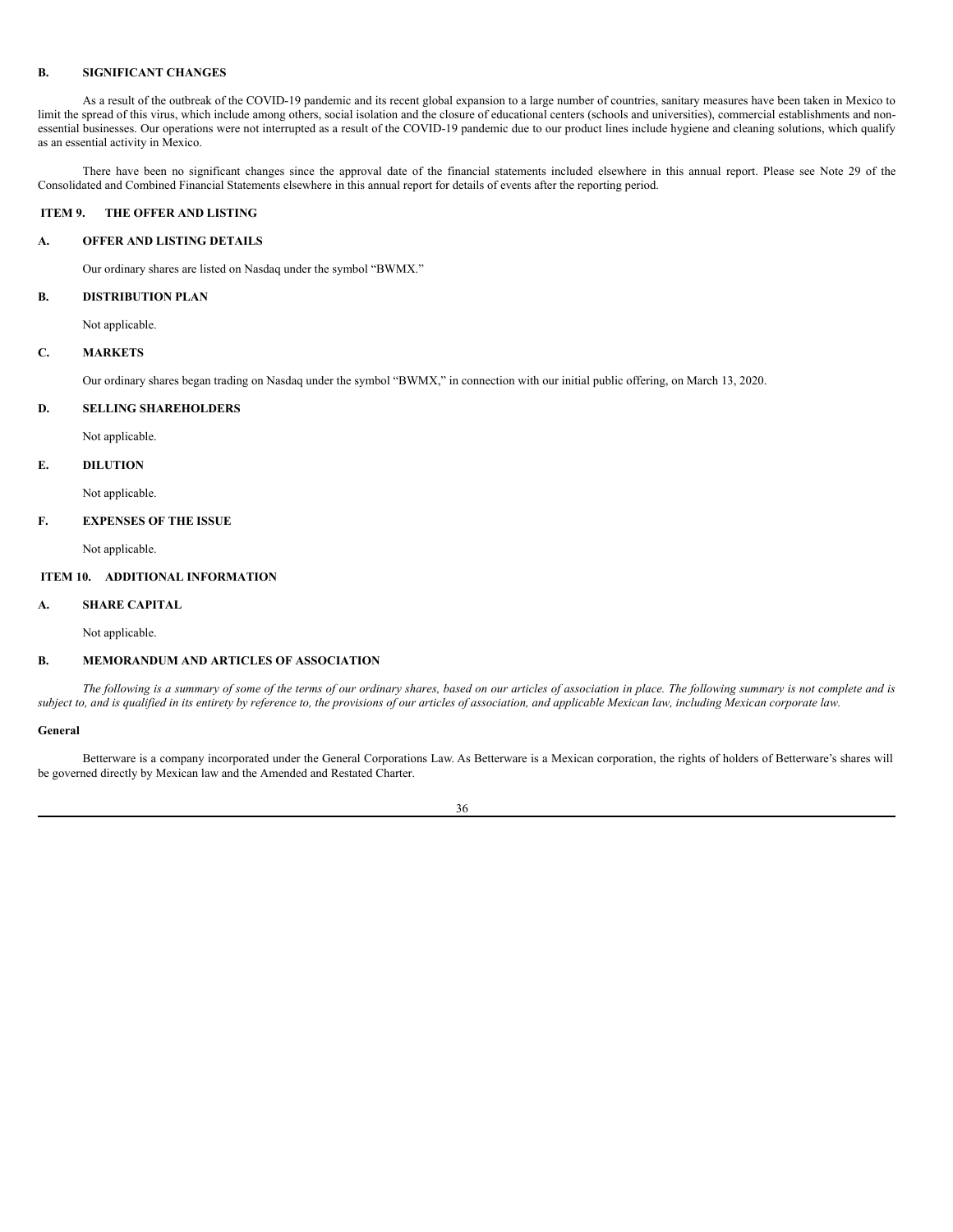## **Shareholder Meetings**

- Held at the corporate domicile of the company or, in the case of unanimous resolutions, the place where the shareholders are met.
- Notice:
	- A copy of the notice of any shareholders' meeting shall be published not fewer than fifteen (15) calendar days prior to the date of the proposed meeting in the electronic system of the Corporations Publications of the Mexican Ministry of Economy.

## **Shareholders' Voting Rights**

- Any person authorized to vote may be represented at a meeting by a proxy who may speak and vote on behalf of the member.
- Depending on the matter that requires shareholders' approval, the by-laws and Mexican law provide a fixed quorum.
- The annual ordinary shareholders' meeting must have a quorum of at least 50% plus one of the outstanding shares of the company's capital stock and all resolutions shall be approved with the affirmative vote of at least the majority of the present shares. In the event of a second or subsequent call, the general ordinary stockholders' meeting may be validly held regardless of the number of shares represented, and its resolutions shall be valid when adopted by majority vote of the shares represented at the meeting.
- The extraordinary shareholders' meetings must have a quorum of at least 75% of the outstanding shares of the company's capital stock and all resolutions must be approved with the affirmative vote of at least 50% of the outstanding voting shares of the company. In the event of a second or subsequent call, extraordinary general stockholders' meetings may be validly held if 50% of the outstanding voting shares of the company is represented, and their resolutions will be valid if adopted by the favorable vote of shares representing at least 50% of the outstanding voting shares of the company.
- Notwithstanding the provisions of the preceding paragraph, the favorable vote of shares with or without voting rights representing (i) 75% (seventy-five percent) of the Company's outstanding capital stock shall be required to amend the Company's by-laws and (ii) 95% (ninety-five percent) of the capital stock of the Company to resolve and request from the National Banking and Securities Commission the cancellation of the registration of the shares of the Company in the National Securities Registry, under the terms provided in the Securities Market Law and other applicable provisions.
- For special meetings, the rules provided for general extraordinary meetings shall apply considering only the shares of the applicable series or class.
- The annual ordinary shareholders' meeting shall:
	- approve the chief executive officer and board of directors' annual reports; the appointment of the members of the board of directors and statutory examiners; and if applicable, the members of the board or statutory examiners' fees.
	- discuss, approve or modify the reports of the chairman of the corporate practices and audit committees, if necessary;
	- discuss and approve on the re-appointment, revocation and/or appointment, if any, of one third of the proprietary members and respective alternates of the board of directors that the annual general ordinary meeting resolves to re-appoint, revoke and/or appoint;
	- evaluate the independence of independent directors;

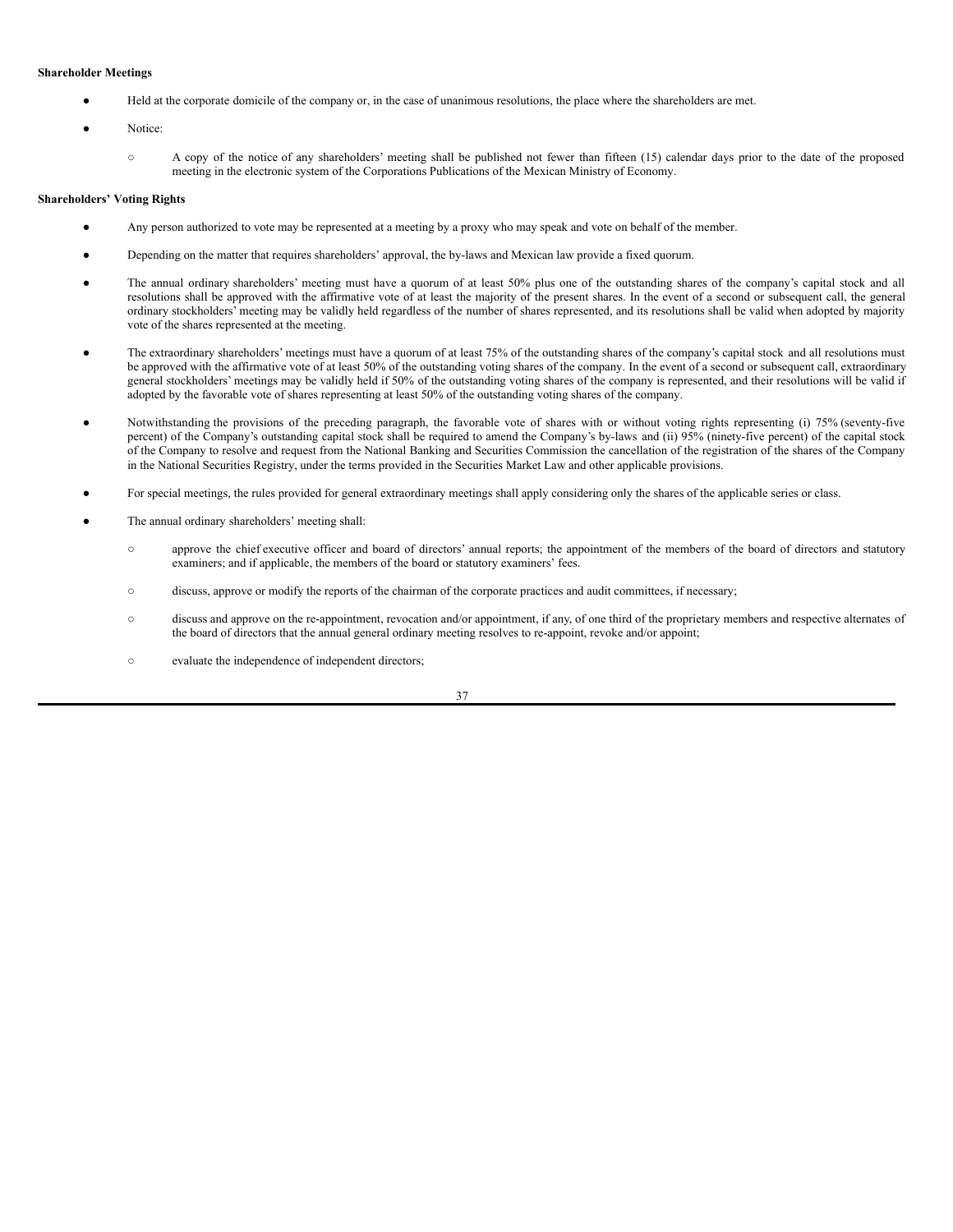- appoint the chairmen of the corporate practices and audit committees;
- decide on the use of the company's profit, if any;
- if applicable, determine the maximum amount of resources that may be used for the acquisition of its own shares;
- approve the execution of transactions whether simultaneously or subsequently by the company or the legal entities it controls within the same fiscal year that may be considered as one and the same transaction that the company when they represent 20% or more of the consolidated assets of the company, based on figures corresponding to the close of the immediately preceding quarter, regardless of the way in which they are applied. Stockholders holding shares with limited or restricted voting rights may vote at such meetings; and
- any other matter that shall be convened with by the general ordinary meeting in accordance with applicable law or that is not specifically reserved for an extraordinary meeting.
- An extraordinary shareholders' meeting shall approve:
	- extension of the company's term;
	- anticipated dissolution of the company;
	- any increase or decrease in the capital stock of the company;
	- any amendment in the company's corporate purpose;
	- any change in the company's nationality;
	- the company's change in any other type of entity or company;
	- any merger;
	- issuance of shares different than ordinary shares and bonds;
	- redemption of shares; and
	- any amendment to the company's by-laws.

#### **Directors**

- The board of directors shall have a minimum of 9 and a maximum of 21 members.
- Any shareholder, or group of shareholders, that have 10% or more of the capital stock of the Company has the right to appoint one member of the board of directors.
- The members of the board shall hold office for one year or until the shareholders that have appointed them revoke such appointment. The directors may be reelected as many times as deemed convenient and shall continue in office until their successors have been appointed and taken office.

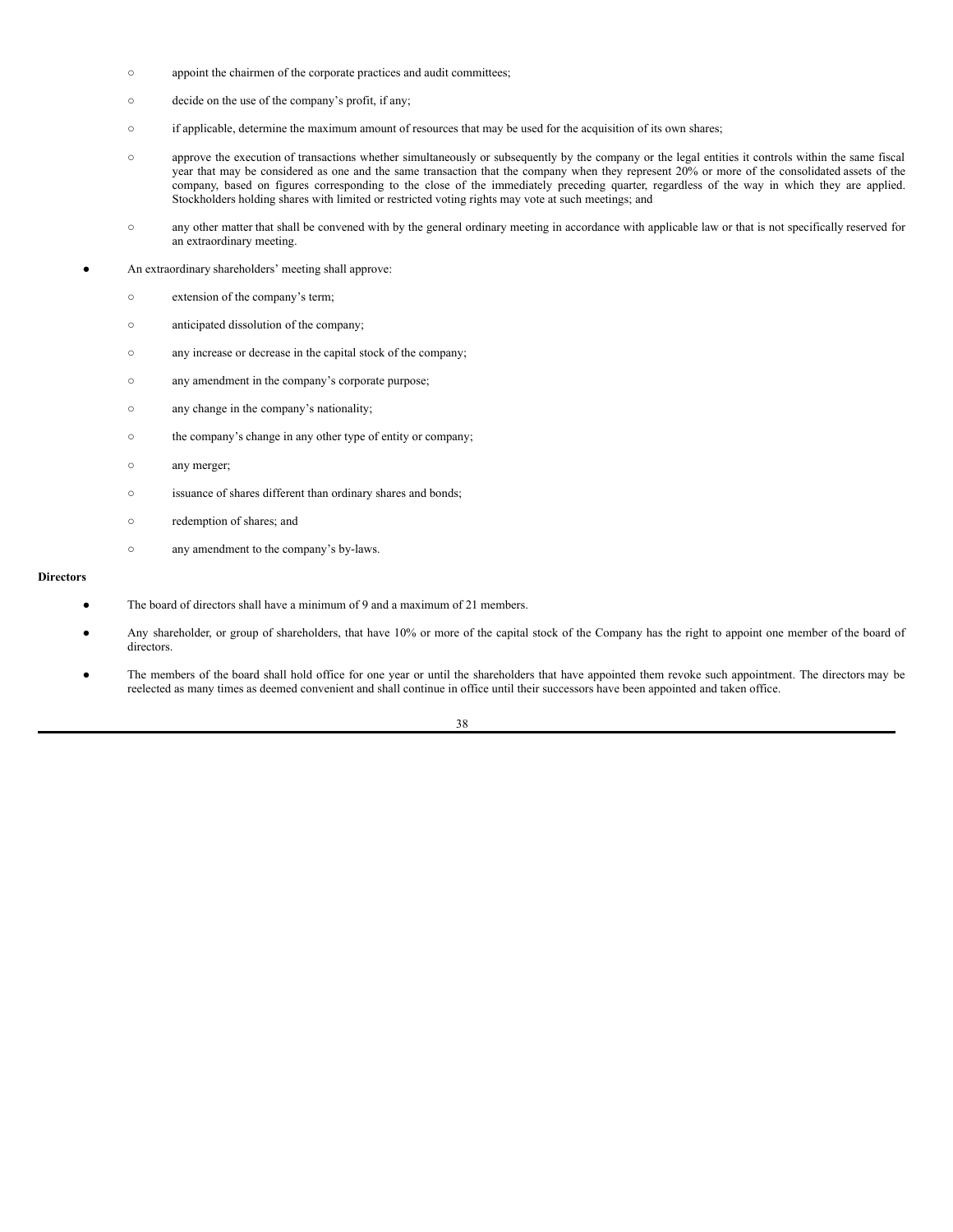### **Fiduciary Duties**

- Members of the board owe fiduciary duties in accordance with the Securities Market Law and in the applicable provisions of the stock exchange in which the shares are listed as follows:
	- The members of the board of directors must act in accordance with the duty of loyalty provided under Mexican law and in the applicable provisions of the stock exchange in which the shares are listed. The directors and the secretary, in the event they have a conflict of interest, must abstain from participating in the relevant matter and from being present in the deliberation and voting of said matter, without it affecting the quorum required for the installation of the board.
	- The members of the board of directors must act in accordance with the duty of care. For such purposes, they shall have the right to request, at any time and in accordance with the terms they deem appropriate, information from the company's officers and the legal entities controlled by the company.
	- The breach of any director to his duty of care shall make him jointly and severally liable with other directors who have breached their duty of care or are responsible, for the damages and losses caused to the company, which shall be limited to direct damages and losses, but not punitive or consequential, caused to the company and to the events in which such director acted fraudulently, in bad faith, with gross negligence or unlawfully.

## **Shareholders' Derivative Actions**

- The liability resulting from the breach of the duty of care or the duty of loyalty shall be exclusively in favor of the company or of the legal entity controlled by it or over which it has a significant influence and may be exercised by the company or by the stockholders who, individually or jointly, hold ordinary shares or shares with limited voting rights, restricted or without voting rights, representing 5% or more of the corporate capital in accordance with the provisions of Article 16 of the Securities Market Law.
- The members of the board of directors shall not incur in liability for damages caused to the company or to the legal entities it controls, when a director acts in good faith.

## **Indemnification of Directors and Officers**

The company shall indemnify and hold harmless the members and the secretary of the board of directors, any of the members of the company's committees, and the relevant officers of the company, in connection with any liability arising from the performance of their duties, including any indemnification for any damage or injury, the necessary amounts to reach any settlement, and any fees and expenses incurred by such persons in connection with the above. Such indemnity shall not apply if any of such persons incurred or committed fraudulent acts, unlawful acts or omissions, or acted in bad faith.

### **Inspection of Books and Records**

- Members of the general public, on payment of a nominal fee, can obtain copies of the public records of the company available at the Public Registry of Commerce, which will include an extract of the company's articles of incorporation with the initial capital stock and any increase in its fixed portion, the initial stockholders and members of the Board, as well as any merger, dissolution or liquidation provision.
- Any person that is registered as a stockholder in the company's stockholder registry book can inspect, with prior written notice to the company, any of the company's books or records.

# **Anti-takeover Protections**

The Board of Directors needs to approve, with at least 66% of its Members present in a duly conveyed meeting and with at least 66% of its Members favorable vote, any change in Control of the Betterware or the transfer of the 20% or more of Betterware's shares. Such change of Control or transfer must be notified to Betterware and Betterware's shareholders.

The Board of Directors must approve the transfer within the following 90 calendar days after having all documentation the Board deems necessary for its consideration and approval.

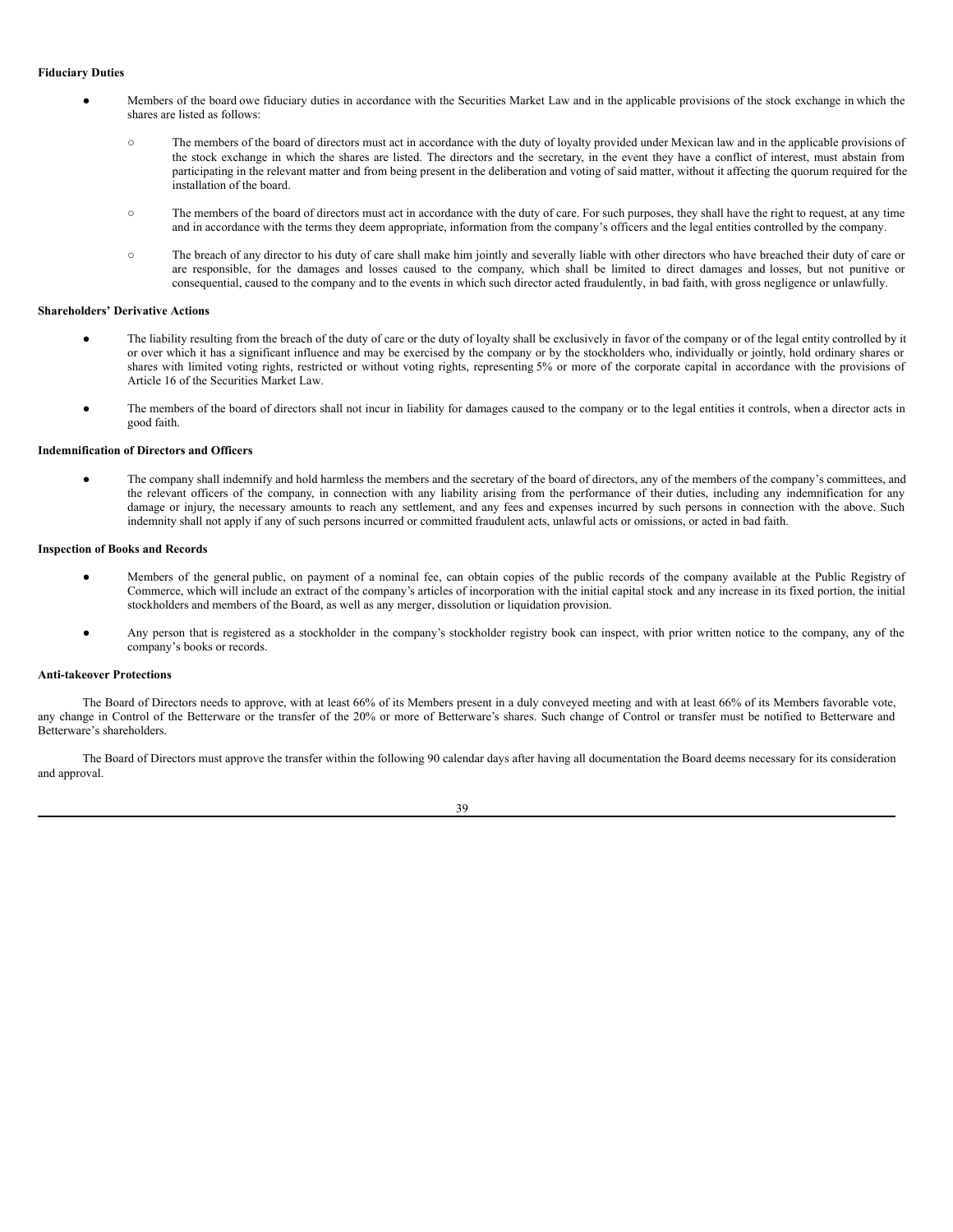In the event the Board of Directors authorizes the transaction, in addition to the Board approval, prior to the closing of the transaction, the person asking for the Board's approval shall make a tender offer for 100% of the outstanding capital stock of the Company, at a price payable in cash not less than the highest of the following:

- the book value per share, in accordance with the latest quarterly financial statements approved by the Board of Directors and presented to the National Banking and Securities Commission or to the applicable securities exchange; or
- the highest closing price per share with respect to transactions in the securities exchange where the shares are placed, published in any of the 365 days prior to the date of the application filed or the authorization granted by the Board of Directors; or
- the highest price paid with respect to the purchase of any shares, during the 365 days immediately before sending of the request or the authorization granted by the Board of Directors.

In each of these cases (items (i) to (iii) above), a premium equal to or greater than 15% shall be paid in respect of the price per share payable in connection with the requested transaction, it the understanding that the Board of Directors may modify, upwards or downwards, the amount of such premium, taking into account the opinion of a reputable investment bank.

The public tender offer must be completed within 90 days of the date of the Board of Directors' authorization, on the understanding that such term may be extended for an additional period of 60 days if the applicable governmental authorizations continues to be pending on the date of expiration of the initial term referred to above.

In the event that the Board of Directors receives on or before closing, an offer from a third party, requesting to make the acquisition of at least the same number of shares, on better terms for the stockholders or holders of shares of Betterware, the Board of Directors shall have the capacity to consider and, if applicable, authorize such second request, revoking the authorization previously granted.

If the transaction is not (i) an acquisition representing the 20% of the capital stock of Betterware, or (ii) a change of Control, it shall be registered in Betterware's Shares Registry Book once authorized by the Board of Directors.

In the event the Board of Directors rejects the transaction, the Secretary of the Board shall summon, within a period of 10 calendar days following such rejection (or within 20 calendar days prior to the termination of the term for the Board of Directors to decide on such request), to a General Ordinary Stockholders' Meeting at which the shareholders may, by the simple majority of the votes of the outstanding shares, ratify the decision of the Board of Directors or revoke such decision. In such case, the shareholders' resolution shall be deemed as final and shall replace any prior rejection by the Board of Directors.

"*Control*" means in respect of any person, through a person or group of persons, (i) the power to impose, directly or indirectly, by any means, resolutions or decisions, or to veto or prevent such resolutions or decisions from being taken, in any sense, at General Shareholders Meetings, or to appoint or remove the majority of the directors, administrators, managers or their equivalents of said person; (ii) maintain the ownership of any class of shares or rights related thereto which permit, directly or indirectly, the exercise of voting rights in respect of more than 50% of the shares, of whatever nature, with voting rights of such person, and/or (iii) the power to direct, determine, influence, veto or impede, directly or indirectly, the policies and/or decisions of the Board of Directors or of the management, strategy, activities, operations or principal policies of such person, whether through ownership of shares, by contract or agreement, written or oral, or by any other means, regardless of whether such control is apparent or implied.

A copy of the Articles of Association, as amended, is furnished under Item 19. "Exhibits".

# **C. MATERIAL CONTRACTS**

With the exception of the material agreements described in "Item 7.B Related Party Transactions-Agreements with Major Shareholders" and those executed in connection with the Business Combination, explained elsewhere in this annual report, all contracts concluded by the Company during the two years preceding the date of this annual report were entered into in the ordinary course of business.

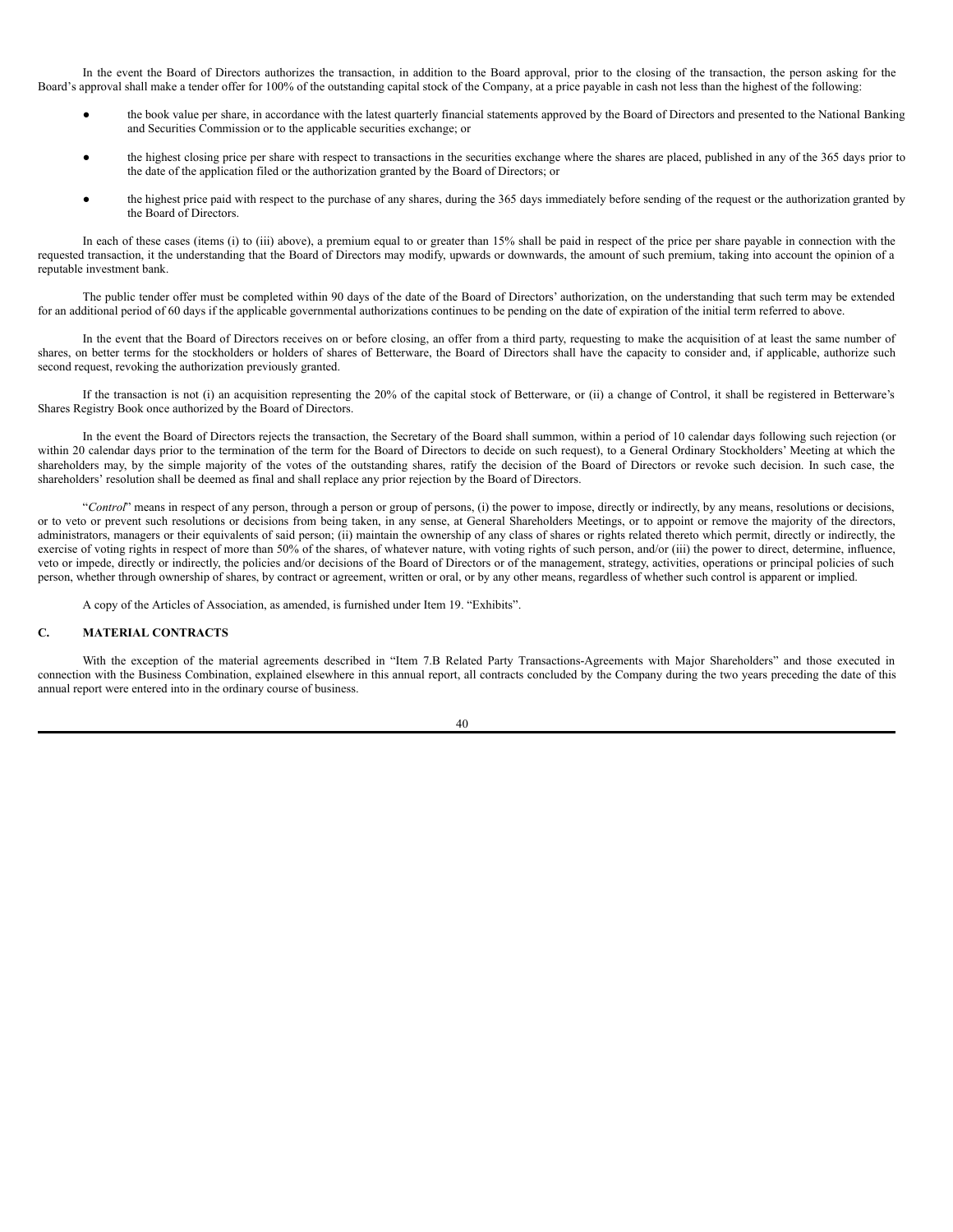## **D. EXCHANGE CONTROLS**

None.

# **E. TAXATION**

# **Material U.S. Federal Income Tax Considerations**

The following is a summary of the material U.S. federal income tax consequences to U.S. Holders (as defined below) of the ownership and disposition of our ordinary shares. This summary is based upon U.S. federal income tax laws (including the U.S. Internal Revenue Code of 1986, as amended (the "Code") final, temporary and proposed Treasury regulations, rulings, judicial decisions and administrative pronouncements), all as of the date hereof and such authorities may be repealed, revoked or modified, possibly with retroactive effect, so as to result in United States federal income tax consequences different from those discussed below.

As used herein, the term U.S. Holder means a beneficial owner of one or more of our ordinary shares:

- that is for U.S. federal income tax purposes one of the following:
	- an individual citizen or resident of the United States,
	- a corporation created or organized in or under the laws of the United States or any political subdivision thereof, or
	- an estate the income of which is subject to U.S. federal income taxation regardless of its source; or
	- trust if (1) a court within the United States can exercise primary supervision over it, and one or more United States persons have the authority to control all substantial decisions of the trust, or (2) the trust has a valid election in effect under applicable U.S. Treasury regulations to be treated as a United States person;
- who holds the ordinary shares as capital assets for U.S. federal income tax purposes;
- who owns, directly, indirectly or by attribution, less than 10% of the share capital or voting shares of the Company; and
- whose holding is not effectively connected with a business carried on through a permanent establishment in Mexico.

The discussion does not cover all aspects of U.S. federal income taxation that may be relevant to, or the actual tax effect that any of the matters described herein will have on, the acquisition, ownership or disposition of our ordinary shares by particular investors (including consequences under the alternative minimum tax or net investment income tax), and does not address state, local, non-U.S. or other tax laws.

This summary also does not address all of the tax considerations that may apply to holders that are subject to special tax rules, such as U.S. expatriates or former longterm residents of the United States, insurance companies, individual retirement accounts and other tax-deferred accounts, tax-exempt organizations, certain financial institutions, dealers and certain traders in securities, persons holding ordinary shares as part of a straddle, hedging, conversion or other integrated transaction, controlled foreign corporations or passive foreign investment companies, persons who are required to accelerate the recognition of any item of gross income with respect to the shares of the Company as a result of such income being recognized on an applicable financial statement; persons who acquired their ordinary shares pursuant to the exercise of employee shares options or otherwise as compensation, entities or arrangements classified as partnerships for U.S. federal income tax purposes or persons whose functional currency is not the U.S. dollar. Such holders may be subject to U.S. federal income tax consequences different from those set forth below.

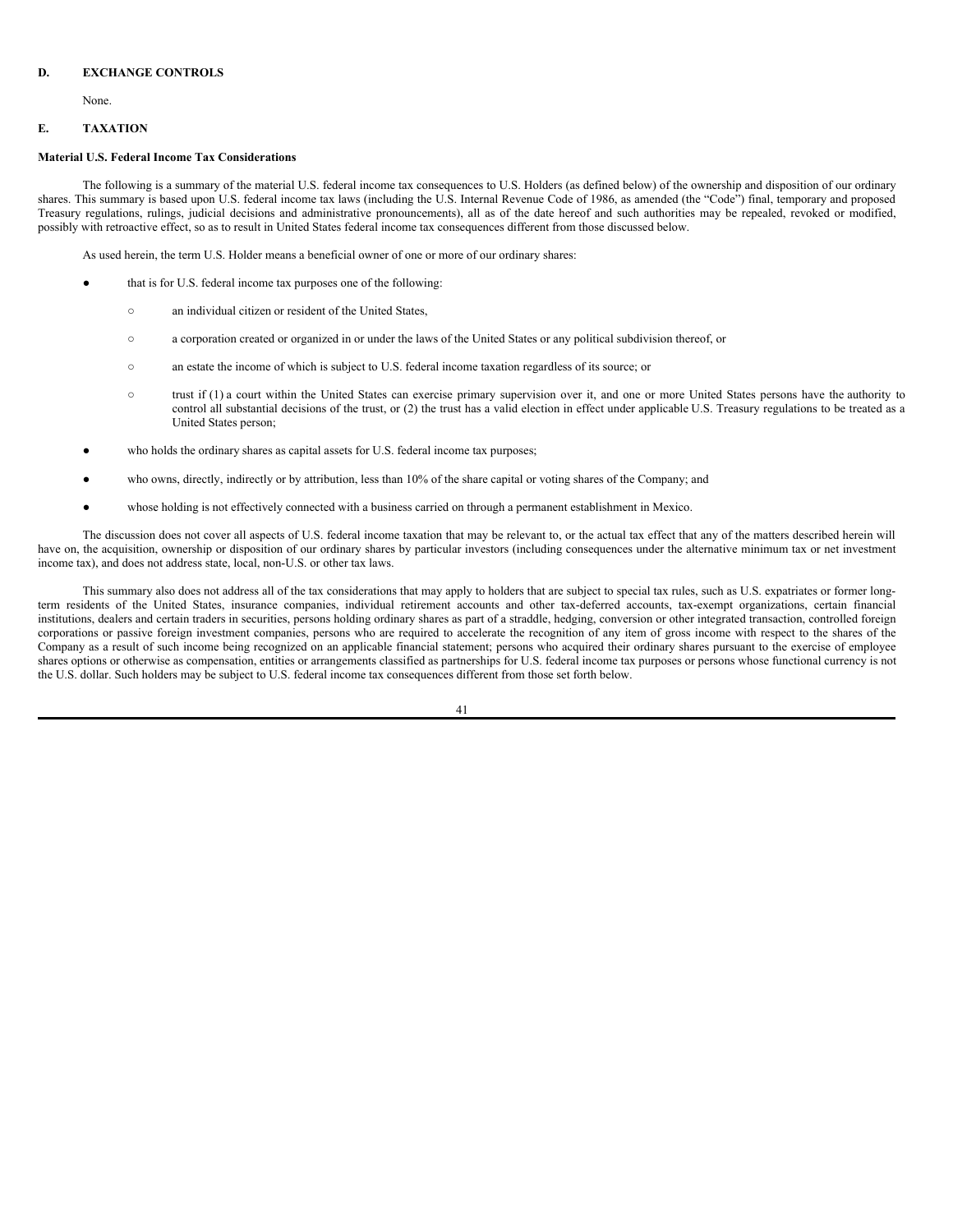If an entity or arrangement treated as a partnership for U.S. federal income tax purposes holds ordinary shares, the tax treatment of a partner generally will depend upon the status of the partner and the activities of the partnership. An entity or arrangement treated as a partnership for U.S. federal income tax purposes, or partner in a partnership, is urged to consult its own tax advisor regarding the specific tax consequences of owning and disposing of the ordinary shares.

Except as otherwise noted, this summary assumes that the Company is not a passive foreign investment company (a "PFIC") for U.S. federal income tax purposes, which the Company believes to be the case. The Company's possible status as a PFIC must be determined annually and therefore may be subject to change. If the Company were to be a PFIC in any year, materially adverse consequences could result for U.S. Holders.

Potential investors in our ordinary shares should consult their own tax advisors concerning the specific U.S. federal, state and local tax consequences of the ownership and disposition of our ordinary shares in light of their particular situations as well as any consequences arising under the laws of any other taxing jurisdiction.

## *Taxation of distributions*

Distributions received by a U.S. Holder on ordinary shares, including the amount of any Mexican taxes withheld, generally will constitute foreign source dividend income to the extent paid out of the Company's current or accumulated earnings and profits (as determined for U.S. federal income tax purposes). Distributions in excess of current and accumulated earnings and profits will be treated as a non-taxable return of capital to the extent of the U.S. Holder's basis in the ordinary shares and thereafter as capital gain. Because the Company does not maintain calculations of its earnings and profits under U.S. federal income tax principles, it is expected that such distributions (including any Mexican taxes withheld) will be reported to U.S. Holders as dividends. U.S. Holders should consult their own tax advisers with respect to the appropriate U.S. federal income tax treatment of any distribution received from the Company. A non-corporate recipient of dividend income will generally be subject to tax on dividend income from a "qualified foreign corporation" at a reduced capital gains rate rather than the marginal tax rates generally applicable to ordinary income provided that the holding period requirement is met. A non-U.S. corporation (other than a corporation that is classified as a PFIC (defined below) for the taxable year in which the dividend is paid or the preceding taxable year) generally will be considered to be a qualified foreign corporation with respect to any dividend it pays on stock which is readily tradable on an established securities market in the United States. The ordinary shares are listed on Nasdaq, and should qualify as readily tradable on an established securities market in the United States so long as they are so listed. Therefore, the Company believes that it will be a qualified foreign corporation for purposes of the reduced tax rate, although no assurance can be given that it will continue to be treated as a qualified foreign corporation in the future. Non-corporate U.S. Holders should consult their own tax advisors to determine whether they are subject to any special rules that limit their ability to be taxed at this favorable rate.

Dividends received on ordinary shares will be treated, for United States foreign tax credit purposes, as foreign source income. A U.S. Holder may be eligible, subject to a number of complex limitations, to claim a foreign tax credit in respect of any non-United States withholding taxes imposed on dividends received on ordinary shares. Instead of claiming a credit, a U.S. Holder may elect to deduct foreign taxes (including any Mexican taxes) in computing its taxable income, subject to generally applicable limitations. An election to deduct foreign taxes (instead of claiming foreign tax credits) applies to all taxes paid or accrued in the taxable year to foreign countries and possessions of the United States. The limitations on foreign taxes eligible for credit is calculated separately with respect to specific classes of income. The rules governing foreign tax credits are complex. Therefore, U.S. Holders should consult their own tax advisors regarding the availability of foreign tax credits in their particular circumstances.

## *Taxation upon sale or other disposition of ordinary shares*

A U.S. Holder generally will recognize U.S. source capital gain or loss on the sale or other disposition of ordinary shares, which will be long-term capital gain or loss if the U.S. Holder has held such ordinary shares for more than one year. The amount of the U.S. Holder's gain or loss will be equal to the difference between such U.S. Holder's tax basis in the ordinary shares sold or otherwise disposed of and the amount realized on the sale or other disposition.

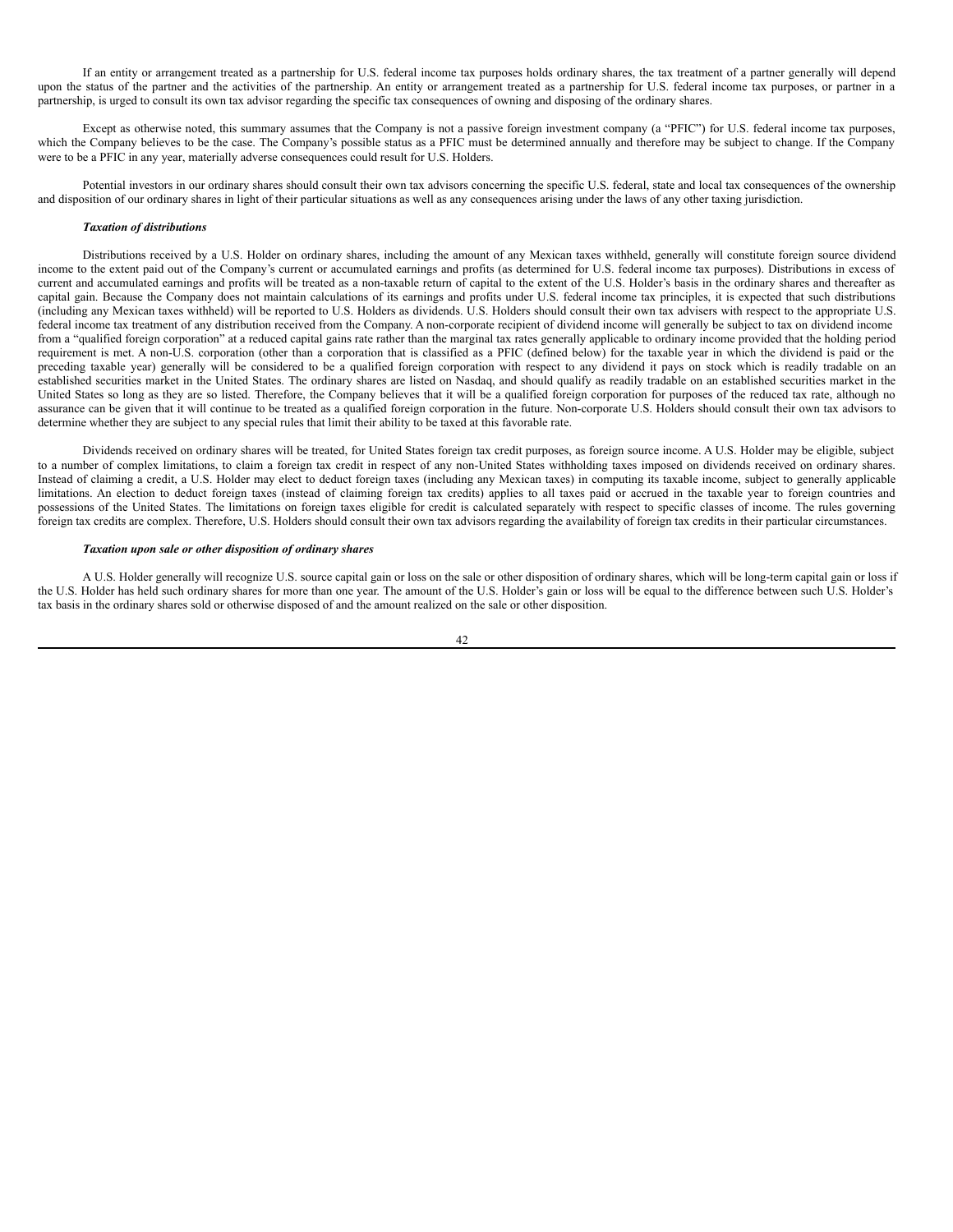#### *Passive foreign investment company rules*

The Company believes that it was not a PFIC for its 2018 taxable year and does not expect to be a PFIC for its 2019 taxable year or in the foreseeable future. A non-U.S. corporation will be a PFIC in any taxable year in which, after taking into account the income and assets of the corporation and certain subsidiaries pursuant to applicable "look-through rules," either (i) at least 75% of its gross income is "passive income" or (ii) at least 50% of the average value of its assets is attributable to assets which produce passive income or are held for the production of passive income. However, because PFIC status depends upon the composition of the Company's income and assets and the market value of its assets (including, among others, less than 25% owned equity investments) from time to time, there can be no assurance that the Company will not be considered a PFIC for any taxable year.

If the Company were a PFIC for any taxable year during which a U.S. Holder held ordinary shares, gain recognized by a U.S. Holder on a sale or other disposition of an ordinary shares would be allocated ratably over the U.S. Holder's holding period for the ordinary shares. The amounts allocated to the taxable year of the sale or other disposition and to any year before the Company became a PFIC would be taxed as ordinary income. The amount allocated to each other taxable year would be subject to tax at the highest rate in effect for individuals or corporations, as appropriate, and an interest charge at the rates generally applicable to underpayments of tax payable in those years would be imposed on the resulting tax liability. The same treatment would apply to any distribution in respect of ordinary shares to the extent such distribution exceeds 125% of the average of the annual distributions on ordinary shares received by the U.S. Holder during the preceding three years or the U.S. Holder's holding period, whichever is shorter. Certain elections may be available that would result in alternative treatments (such as mark-to-market treatment) of the ordinary shares.

In addition, if the Company were treated as a PFIC in a taxable year in which it pays a dividend or in the prior taxable year, the reduced rate discussed above with respect to dividends paid to certain non-corporate U.S. Holders would not apply.

A U.S. Holder who owns, or is treated as owning, PFIC stock during any taxable year in which the Company is a PFIC would generally be required to file IRS Form 8621 annually. Prospective purchasers should consult their tax advisors regarding the requirement to file IRS Form 8621 and the potential application of the PFIC regime.

## *Information reporting and backup withholding*

Under U.S. federal income tax law and the Treasury regulations, certain categories of U.S. Holders must file information returns with respect to their investment in, or involvement in, a foreign corporation. For example, U.S. Holders that hold certain specified foreign financial assets in excess of \$50,000 are subject to U.S. return disclosure obligations (and related penalties). The definition of specified foreign financial assets includes not only financial accounts maintained in foreign financial institutions, but also, unless held in accounts maintained by a financial institution, any stock or security issued by a non-U.S. person, any financial instrument or contract held for investment that has an issuer or counterparty other than a U.S. person and any interest in a foreign entity. U.S. Holders may be subject to these reporting requirements unless their ordinary shares are held in an account at a domestic financial institution. Penalties for failure to file certain of these information returns are substantial.

Payments of dividends and sales proceeds with respect to ordinary shares by a U.S. paying agent or other U.S. intermediary will be reported to the IRS and to the U.S. Holder as may be required under applicable regulations. Backup withholding may apply to these payments if the U.S. Holder fails to provide a correct taxpayer identification number or certification that it is not subject to backup withholding. Certain U.S. Holders are not subject to backup withholding. The amount of any backup withholding from a payment to a U.S. Holder will be allowed as a credit against the U.S. Holder's U.S. federal income tax liability and may entitle such U.S. Holder to a refund, provided that the required information is timely furnished to the Internal Revenue Service. U.S. Holders should consult their tax advisors about these rules and any other reporting obligations that may apply to the ownership or disposition of ordinary shares, including requirements related to the holding of certain foreign financial assets.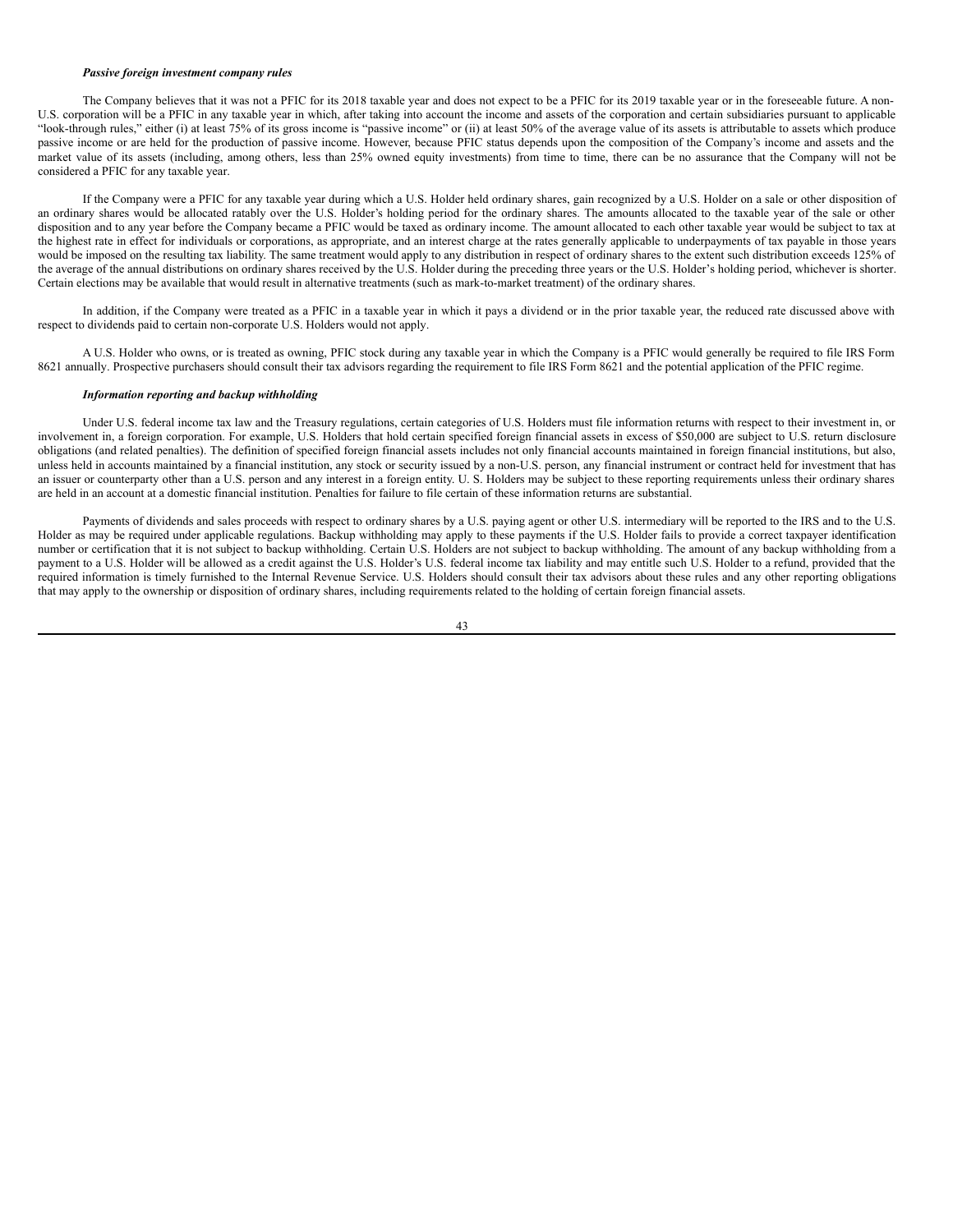## **F. DIVIDENDS AND PAYING AGENTS.**

Not applicable.

# **G. STATEMENT BY EXPERTS**

Not applicable.

## **H. DOCUMENTS ON DISPLAY**

The Company makes its filings in electronic form under the EDGAR filing system of the SEC. Its filings are available through the EDGAR system at www.sec.gov. The Company's filings are also available to the public through the Internet at the Company's website at http://ri.betterware.com.mx/. Such filings and other information on its website are not incorporated by reference in this annual report. Interested parties may request a copy of this filing, and any other report, at no cost, by writing to the Company at the following email address: ir@better.com.mx.

# **I. SUBSIDIARY INFORMATION**

Not applicable.

# **ITEM 11. QUANTITATIVE AND QUALITATIVE DISCLOSURES REGARDING MARKET RISK**

We are exposed to market risks arising from our normal business activities, which mainly consists of exchange rate risk and interest rate risk. These market risks principally involve the possibility that fluctuations in exchange rates and interest rates will adversely affect the value of our financial assets and liabilities, or future cash flows and earnings. Market risk is the potential loss arising from adverse changes in market rates and prices.

The Group's activities expose it primarily to the financial risks of changes in exchange rates and interest rates (see below). The Group enters into a variety of derivative financial instruments to manage its exposure to interest rate and foreign currency risk, including:

- In order to reduce the risks related to fluctuations in the exchange rate of foreign currency, the Group uses derivative financial instruments such as forwards to adjust exposures resulting from foreign exchange currency.
- Additionally, the Group occasionally uses interest rate swaps to adjust its exposure to the variability of the interest rates or to reduce their financing costs. The Group's practices vary from time to time depending on judgments about the level of risk, expectations of change in the movements of interest rates and the costs of using derivatives.

## *Exchange Rate Risk*

We undertake transactions denominated in foreign currencies, mainly U.S. dollars; consequently, exposures to exchange rate fluctuations arise from movements of the Mexican peso against the U.S. dollar. Exchange rate exposures are managed within approved policy parameters utilizing forward foreign exchange contracts.

The carrying amounts of U.S. dollars denominated financial assets and financial liabilities as of January 3, 2021 is as follows:

|                                   | January 3,<br>2021 |           |
|-----------------------------------|--------------------|-----------|
| Financial assets                  | US\$               | 29,559    |
| Financial liabilities             |                    | (49, 570) |
| Net position                      | US\$               | (20,011)  |
| Closing exchange rate of the year |                    | 19.9352   |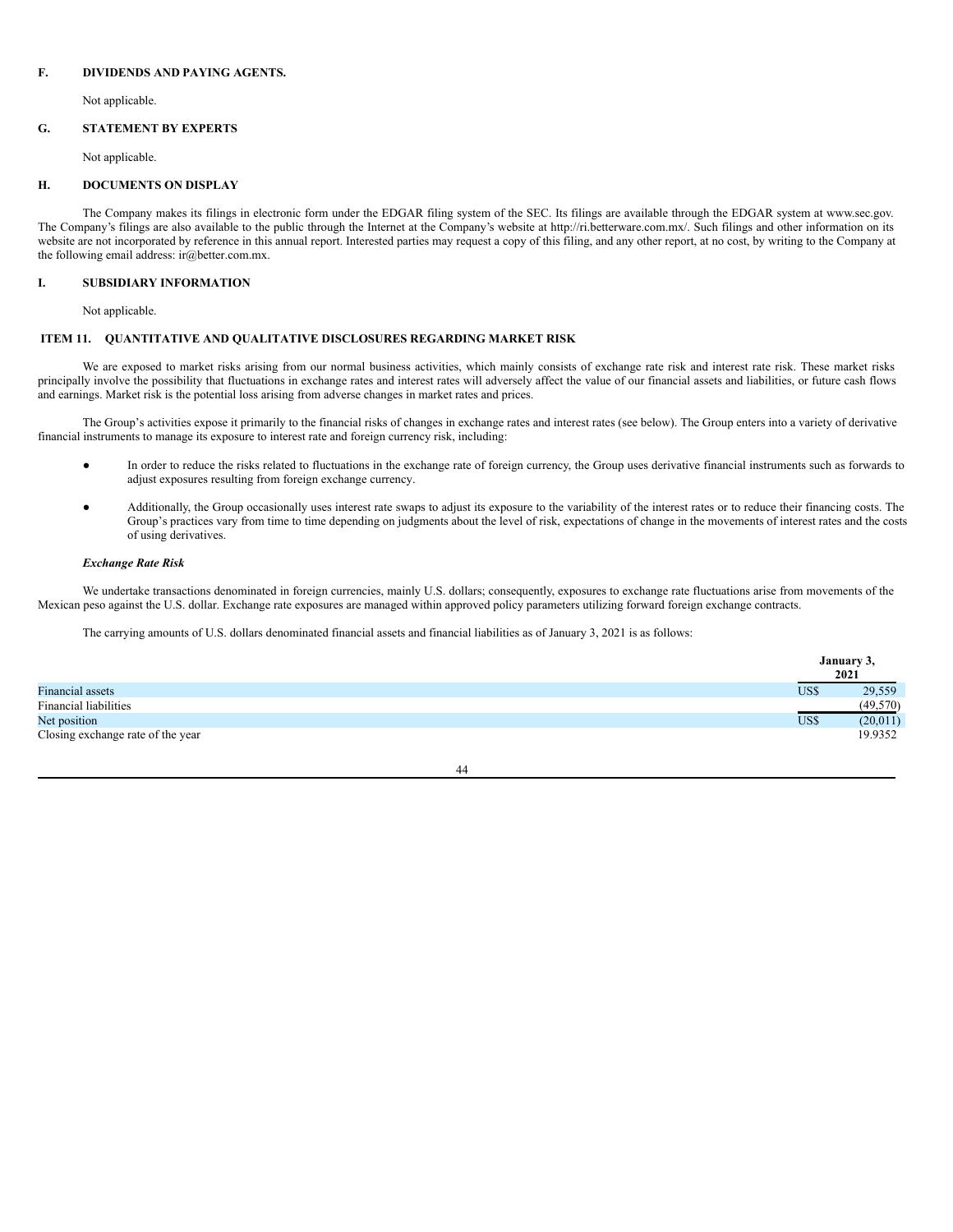#### *Exchange rate sensitivity analysis*

The Group is mainly exposed to variations in the Mexican Peso / the U.S. Dollar exchange rate. For sensitivity analysis purposes, the Group has determined a 10% increase and decrease in Ps. currency units against the U.S. dollar ("relevant currency"). A 10% is the sensitivity rate used when reporting foreign currency risk internally to key management personnel and represents management's assessment of the reasonably possible change in foreign exchange rates. The sensitivity analysis includes only outstanding foreign currency denominated financial assets/liabilities and adjusts their translation at the year-end for a 10% change in foreign currency rates. Given that the foreign exchange currency net position results in a liability, a positive number below indicates an increase in profit where currency units strengthen 10% against the relevant currency. For a 10% weakening of currency units against the relevant currency, there would be a comparable impact on the net income, and the balances below would be negative.

|                      | Januarv<br>2021 |        |
|----------------------|-----------------|--------|
| Impact on net income | US\$            | 39.982 |

### *Foreign exchange forward contracts*

To reduce the risks related to fluctuations in the exchange rate of the US dollar, the Group uses derivative financial instruments such as forwards to mitigate foreign currency exposure resulting from inventory purchases made in US dollars from suppliers in China.

See Note 18 to our Audited Consolidated and Combined Financial Statements for details on foreign currency forward contracts outstanding at the end of the reporting period. Foreign currency forward contract liabilities are disclosed in the line item 'Derivative financial instruments' within the consolidated and combined statement of financial position.

#### *Interest Rate Risk*

Our interest rate risk arises from our financial borrowings. Borrowings issued at variable rates expose us to fair value interest rate risk and increases in interest expense when market interest rates increase, while the borrowings issued at a fixed rate expose us to fair value interest rate risk. We analyze our interest rate exposure on a dynamic basis, maintaining, pursuant to our general policy, an appropriate balance between fixed and variable rate borrowings, and by the use of interest rate swap contracts. Hedging activities are evaluated regularly to align with interest rate views and defined risk appetite; ensuring the most cost-effective hedging strategies are applied. We believe that a variation in the interest rates would not affect our results of operation significantly.

As of January 3, 2021, we had no foreign currency-denominated borrowings.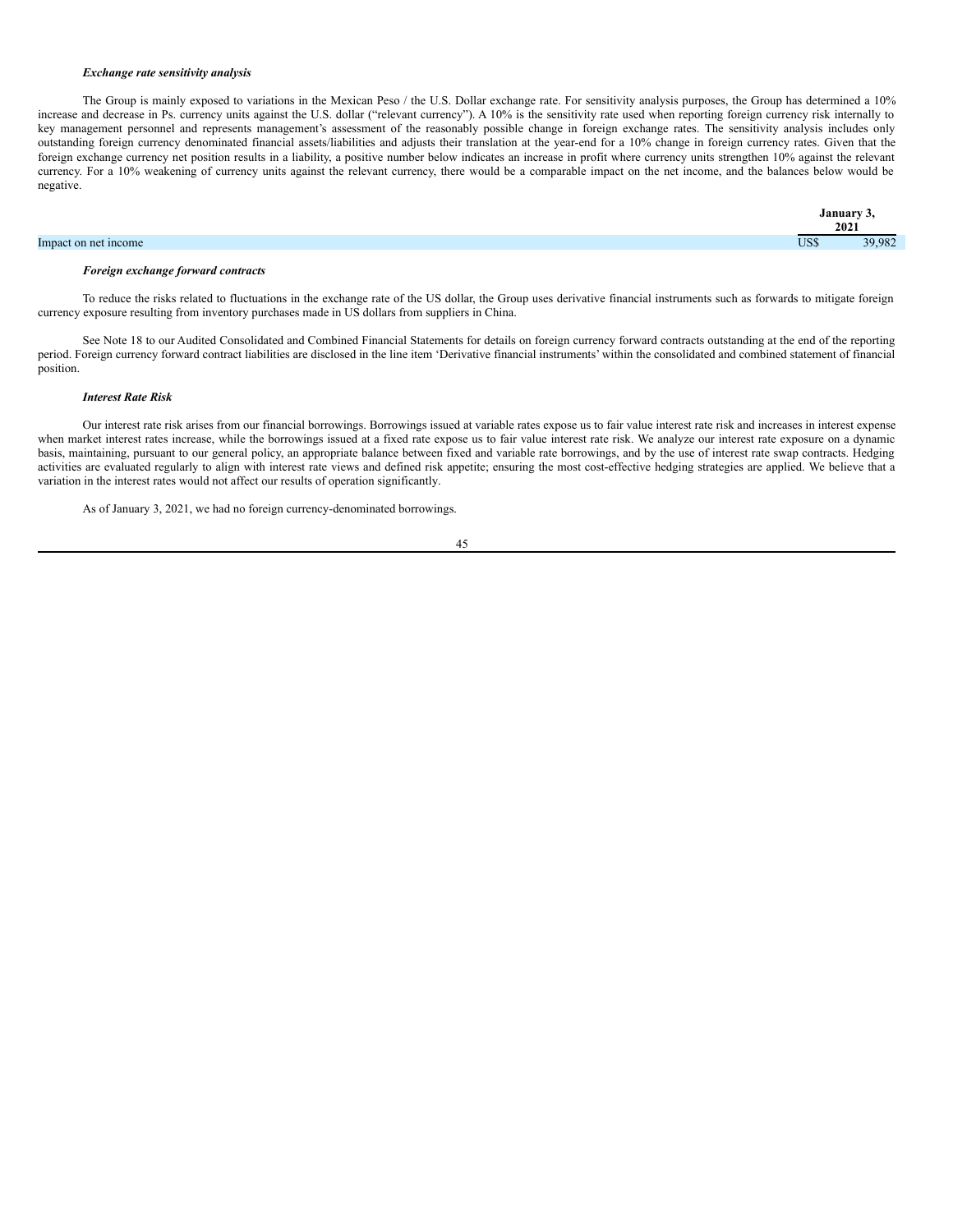# **ITEM 12. DESCRIPTION OF SECURITIES OTHER THAN EQUITY SECURITIES**

# **A. DEBT SECURITIES**

Not applicable.

# **B. WARRANTS AND RIGHTS**

On November 9, 2020, the Company redeemed all of its outstanding public warrants to purchase shares of the Company's ordinary shares, no par value per share, that were issued under the Warrant Agreement, dated as of October 11, 2018 (as amended from time to time), by and between the Company (as successor of DD3 Acquisition Corp.) and Continental, as warrant agent, for a redemption price of USD\$0.01 per Public Warrant. See "Related-Party Transactions–Warrants Amendment." Also, on December 23, 2020, 239,125 private warrants were exercised on a cashless basis by their holders and exchanged for 156,505 of the Company's shares. As of the date of this annual report, the Company or the warrant holders had redeemed all of the outstanding warrants and purchase option of units and the Company recognized a loss for the increase in the fair value of the warrants of Ps.851,520, which is recognized under the heading "Loss in valuation of warrants" in the consolidated and combined statement of profit or loss.

# **C. OTHER SECURITIES**

Not applicable.

# **D. AMERICAN DEPOSITARY SHARES**

Not applicable.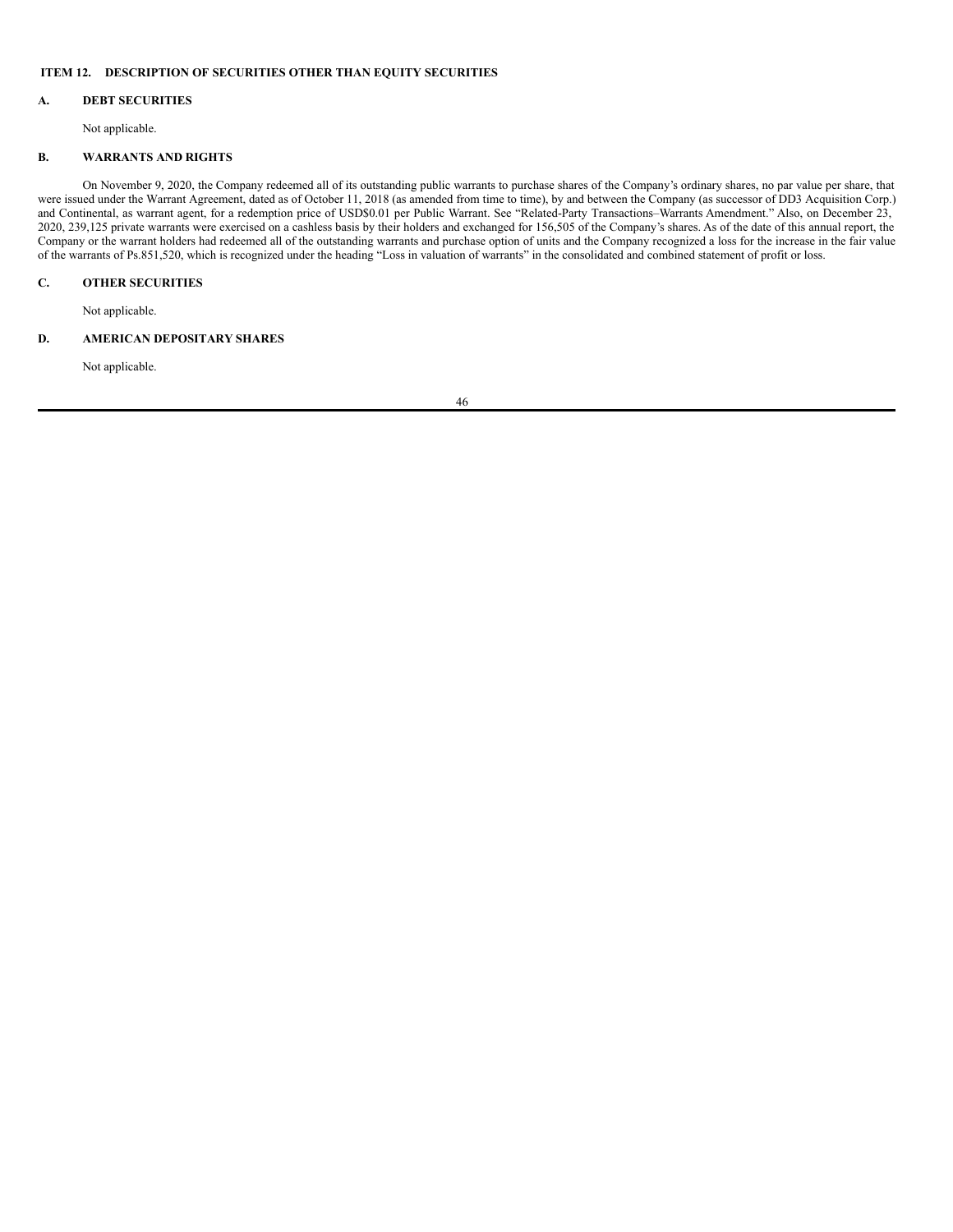#### **PART II**

# **ITEM 13. DEFAULTS, DIVIDEND ARREARAGES AND DELINQUENCIES**

None.

## **ITEM 14. MATERIAL MODIFICATIONS TO THE RIGHTS OF SECURITY HOLDERS AND USE OF PROCEEDS**

Not applicable.

### **ITEM 15. CONTROLS AND PROCEDURES**

## **A. DISCLOSURE CONTROLS AND PROCEDURES**

The Company's Chief Executive Officer (CEO) and Chief Financial Officer (CFO) are responsible for implementing disclosure controls and procedures to ensure that the information required to be disclosed by the Company in the reports that it files or submits under the Exchange Act is recorded, processed, summarized and reported within the time periods specified in SEC rules and forms. Such information is necessary for our officers who certify the Company's financial reports and for other members of senior management and the CEO and CFO as appropriate to allow timely decisions regarding required disclosure. Because of these inherent limitations, our disclosure controls and procedures may not prevent or detect misstatements. Additionally, projections of any evaluation of effectiveness to future periods are subject to the risk that controls may become inadequate because of changes in conditions, or that the degree of compliance with the policies or procedures may deteriorate.

The CEO and CFO oversee and review all materials for which there is a disclosure requirement, together with all data required to support the documents mentioned above. These executives meet at regular intervals in order to review all data. Our CEO and CFO conducted an evaluation of the effectiveness of our disclosure controls and procedures (pursuant to Rule 13a-15(e) under the Exchange Act) as of January 3, 2021. Based on that evaluation, our CEO and CFO have concluded that the Company's disclosure controls and procedures were not effective as of January 3, 2021 due to the existence of material weaknesses in our internal controls over financial reporting.

A material weakness is a deficiency, or a combination of deficiencies, in internal control over financial reporting such that a reasonable possibility exists that a material misstatement of our annual or interim financial statements would not be prevented or detected on a timely basis.

We are in the process of implementing Internal Control—Integrated Framework (2013 Framework) issued by the Committee of Sponsoring Organizations of the Treadway Commission (COSO). The material weaknesses are mainly related with the lack of documentation required to evidence the existence and effectiveness of the associated controls that we are in the process of implementing as follows: (i) we have not completed the design and implementation of an effective risk assessment to identify and communicate appropriate objectives and fraud, and identifying and assessing changes in the business that could affect our system of internal controls, (ii) we did not design and implement effective control activities to adequately select and develop control activities and objectives for information and related technologies (COBIT), (iii) inadequate segregation of duties over system changes management process, lack of analysis of useful lives of assets, lack of management review regarding the identification of significant non-recurring or unusual transactions. Additionally, during our assessment of internal control over financial reporting, we identified deficiencies, and based on their nature, management considers that these deficiencies individually represent significant deficiencies. We determined that the combination of these significant deficiencies represents a material weakness due to their nature and potential magnitude. We have implemented and plan to implement a number of measures to address the material weaknesses that had been identified in connection with our assessment of internal control over financial reporting as of January 3, 2021. We have initiated compensating controls in the near term and are enhancing and revising the design of existing controls and procedures; we have hired additional qualified financial and accounting staff with working experience of IFRS and SEC reporting requirements. We have also established clear roles and responsibilities for accounting and financial reporting staff to address accounting and financial reporting issues. We also intend to hire additional resources to strengthen the financial reporting function and set up a financial and system control framework. The material weaknesses will not be considered remediated until the applicable remedial controls operate for a sufficient period of time and management has concluded, through testing, that these controls are operating effectively.

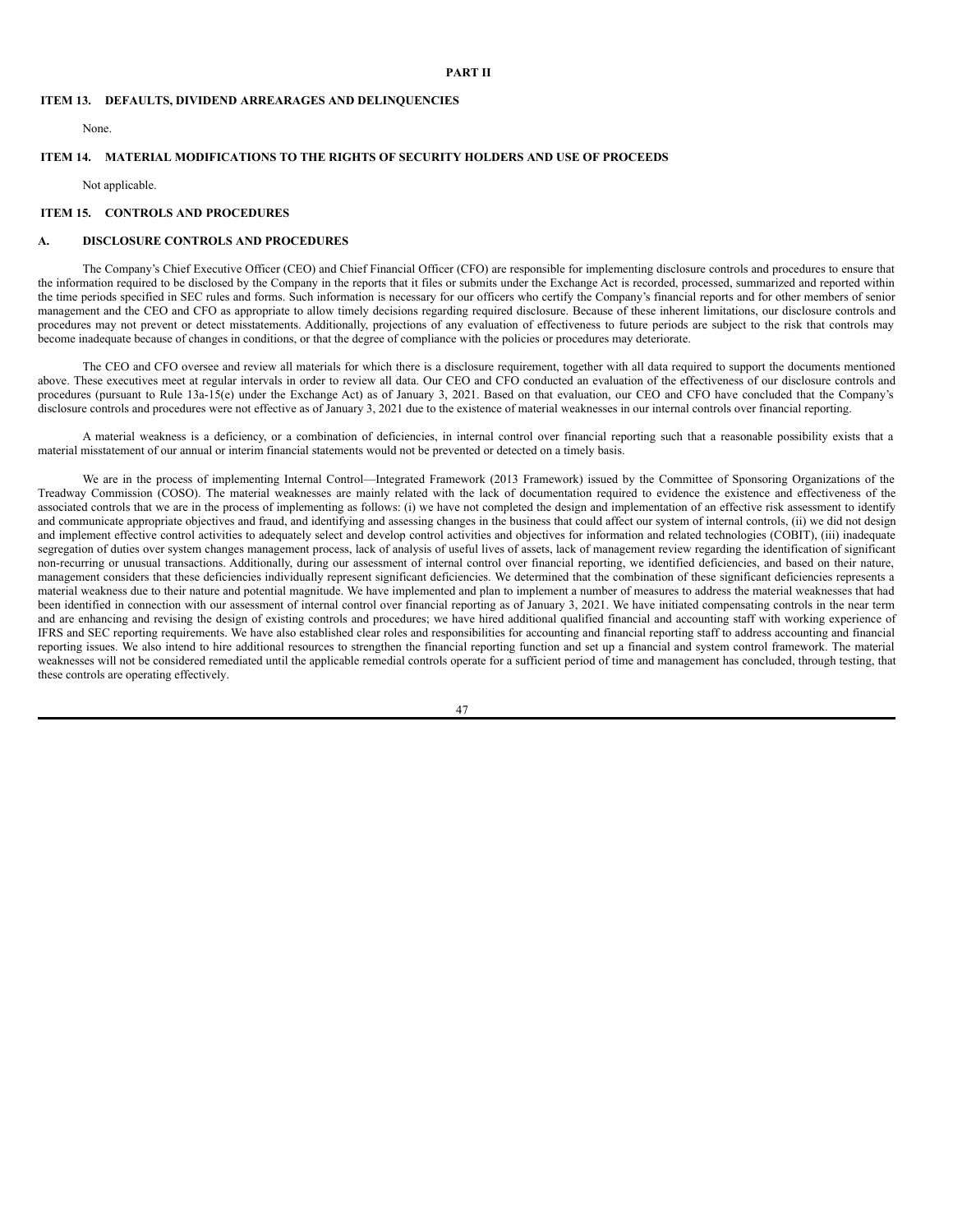While we believe the steps taken to date and those planned for implementation will improve the effectiveness of our internal control over financial reporting, we have not completed all remediation efforts. Accordingly, as we continue to monitor the effectiveness of our internal control over financial reporting in the areas affected by the material weaknesses described above, we have and will continue to perform additional procedures prescribed by management, including the use of manual mitigating control procedures and employing any additional tools and resources deemed necessary to ensure that our consolidated financial statements are fairly stated in all material respects.

Notwithstanding the material weaknesses in our internal control over financial reporting, we have concluded that the Consolidated and Combined Financial Statements included in this annual report on Form 20-F present fairly, in all material respects, our financial position, results of operations and cash flows for the periods presented in conformity with IFRS. Additionally, the material weaknesses did not result in any restatements of our Consolidated and Combined Financial Statements or disclosures for any prior period.

Please see Exhibits 12.1 and 12.2 for the certifications required by this Item.

## **B. MANAGEMENT'S ANNUAL ASSESSMENT ON INTERNAL CONTROL OVER FINANCIAL REPORTING**

Betterware's management is responsible for establishing and maintaining adequate internal control over financial reporting for Betterware as defined in Exchange Act Rule 13a-15(f) and 15d-15(f). Our internal control over financial reporting was designed to provide reasonable assurance regarding the reliability of financial reporting and the preparation of financial statements for external purposes in accordance with International Financial Reporting Standards ("IFRS") as issued by the International Accounting Standards Board. Internal control over financial reporting includes those policies and procedures that:

- pertain to the maintenance of records that in reasonable detail accurately and fairly reflect the transactions and dispositions of the assets of Betterware;
- provide reasonable assurance that transactions are recorded as necessary to permit preparation of financial statements in accordance with IFRS and that receipts and expenditures of Betterware are being made only in accordance with authorizations of Management and directors of Betterware; and
- provide reasonable assurance regarding prevention or timely detection of unauthorized acquisition, use, or disposition of Betterware's assets that could have a material effect on the financial statements.

Because of its inherent limitations, internal control over financial reporting may not prevent or detect misstatements. Also, projections of any evaluation of effectiveness to future periods are subject to the risk that controls may become inadequate because of changes in conditions, or that the degree of compliance with the policies or procedures may deteriorate.

Management conducted an evaluation of the effectiveness of Betterware's internal control over financial reporting based on the framework in Internal Control – Integrated Framework 2013 issued by the Committee of Sponsoring Organizations of the Treadway Commission ("COSO 2013"). Based on its evaluation, Management concluded that Betterware's internal control over financial reporting was not effective as of January 3, 2021.

Guadalajara, Mexico April 19, 2021

Andrés Campos, CEO Diana Jones, CFO

/s/ /s/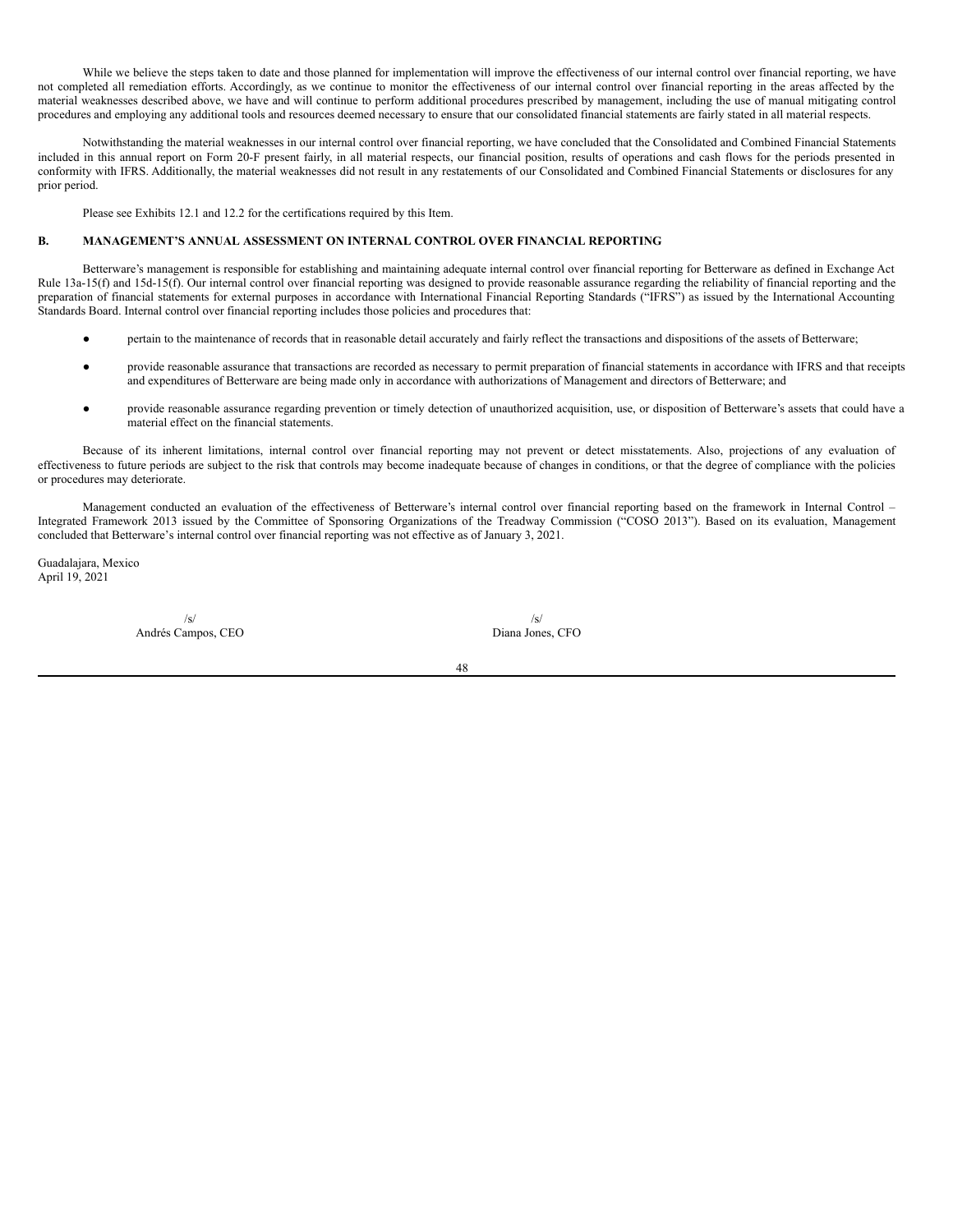## **C. ATTESTATION REPORT OF THE REGISTERED PUBLIC ACCOUNTING FIRM**

This annual report does not include an attestation report of our registered public accounting firm because we qualify as an "emerging growth company" as defined under the JOBS Act. As long as we qualify as an "emerging growth company," our independent registered accounting firm is not required to issue an attestation report on our internal control over financial reporting.

### **D. CHANGES IN INTERNAL CONTROL OVER FINANCIAL REPORTING**

During 2020, we implemented certain changes in our internal control over financial reporting to begin to address our material weaknesses, which include:

- Implemented an Independent Internal Audit Department and designed an effective monitoring program to assess and communicate deficiencies to management and our board of directors enabling them to take remedial actions as deemed necessary.
- Documented standards of conduct and ethical values, the parameters enabling our board of directors to carry out its governance oversight responsibilities; the organizational structure and assignment of authority and responsibility; the process for attracting, developing, and retaining competent individuals; and the rigor regarding reviews of performance measures, incentives, and rewards to drive accountability for performance;
- Documented process and controls, by which transactions are initiated, authorized, recorded, processed, corrected as necessary, transferred to the general ledger and reported in our consolidated financial statements; and
- Documented controls related to internal and external communications, including objectives and responsibilities to support the proper functioning of our internal control; a review process of financial and internal control information with our board of directors was documented and implemented.

# **ITEM 16. Reserved**

### **ITEM 16A. AUDIT COMMITTEE FINANCIAL EXPERT**

See "Directors, Senior Management and Employees—Board Practices—Board Committees—Audit Committee." Our Board of Directors has determined that Joaquin Gandara Ruiz Esparza qualifies as an "audit committee financial expert" under applicable SEC rules.

# **ITEM 16B. CODE OF ETHICS**

We have a Code of Ethics that applies to all directors, officers and employees of Betterware, including our Chief Executive Officer, Chief Financial Officer, principal accounting officer, controller and persons performing similar functions. Our Code of Ethics is included as an exhibit to this annual report on Form 20-F.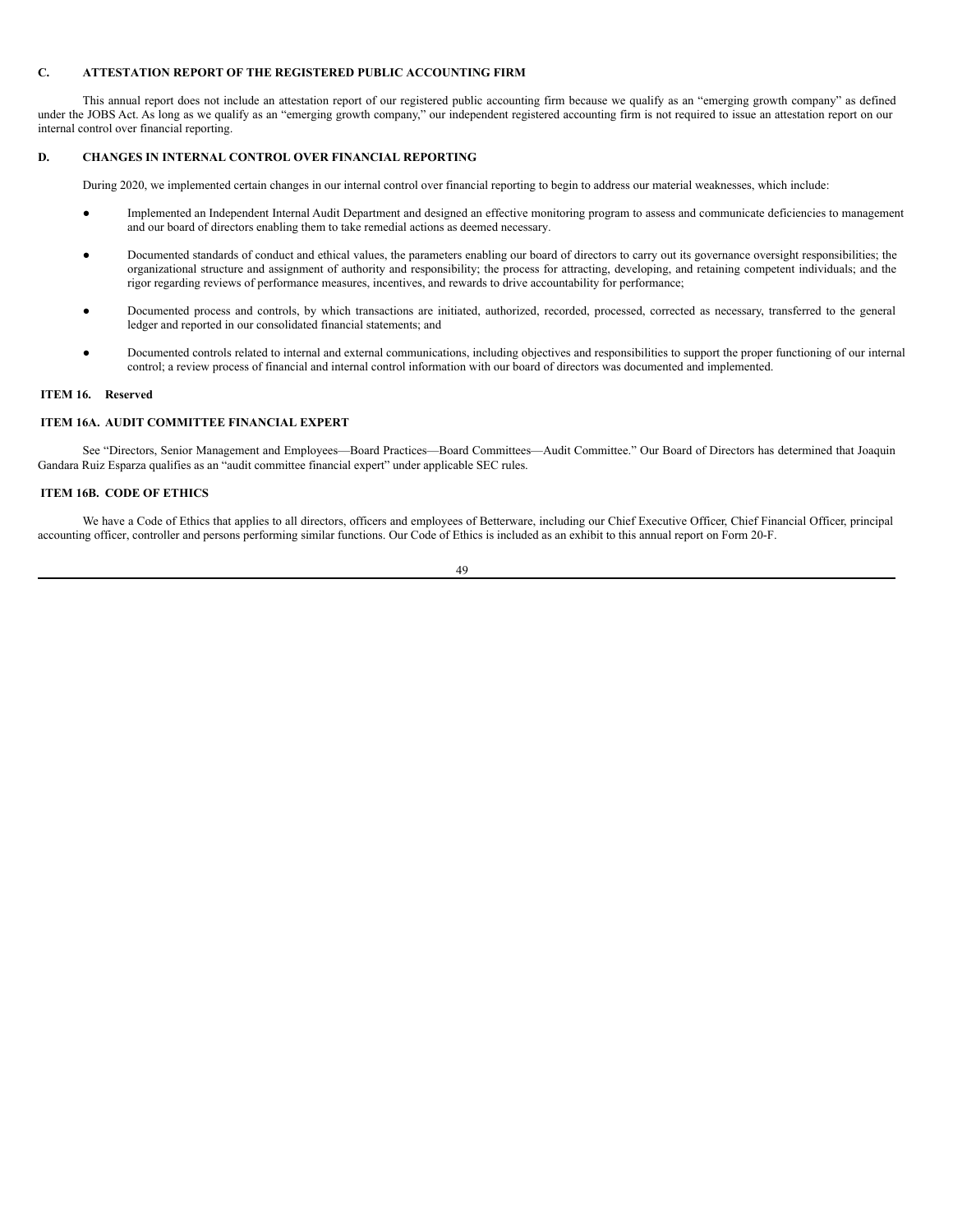### **ITEM 16C. PRINCIPAL ACCOUNTANT FEES AND SERVICES**

*Fees Paid to the Company's Principal Accountant*

The following table sets forth the fees for the 2020 and 2019 periods, respectively:

|                    | For the Year Ended                         |       |
|--------------------|--------------------------------------------|-------|
|                    | December 31,<br>January 3,<br>2021<br>2019 |       |
|                    | (in thousands of MX\$)                     |       |
| Audit fees         | 8,975                                      | 6,246 |
| Audit related fees | 3,811                                      | 1,826 |
| Other fees         | 1,642                                      | 459   |
| <b>Total</b>       | 14,428                                     | 8,531 |

# *Audit Fees*

Audit fees were paid for professional services rendered by the auditors for the audit of the Consolidated and Combined Financial Statements of the Company and the statutory financial statements of the Company and its subsidiary.

#### *Audit-Related Fees*

Audit-related fees are typically services that are reasonably related to the performance of the audit or review of the Consolidated and Combined Financial Statements and are not reported under the audit fee item above. This item includes fees for attestation services on financial information of the Company included in the Company's registration statements on Form F-1 and Form F-4 as well as its listing process in the Bolsa Institucional de Valores ("BIVA", Mexican Stock Exchange).

## *Other Fees*

Other fees were paid for transfer pricing services and social security compliance.

## *Audit Committee's Pre-approval Policies and Procedures*

The Company's audit committee is responsible for, among other things, the oversight of the Company's independent auditors. The audit committee has adopted a policy of pre-approval of audit and permissible non-audit services provided by its independent auditors in its charter.

Under the policy, the audit committee makes its recommendations through the Board of Directors to the shareholders' meeting concerning the continuing appointment or termination of the Company's independent auditors. On a yearly basis, the audit committee reviews together with management and the independent auditor, the audit plan, audit related services and other non-audit services and approves the related fees. Any changes to the approved fees must be reviewed and approved by the audit committee. In addition, the audit committee delegated to its Chairman the authority to consider and approve, on behalf of the Audit Committee, additional non-audit services that were not recognized at the time of engagement, which must be reported to the other members of the audit committee at its next meeting. No services outside the scope of the audit committee's approval can be undertaken by the independent auditor.

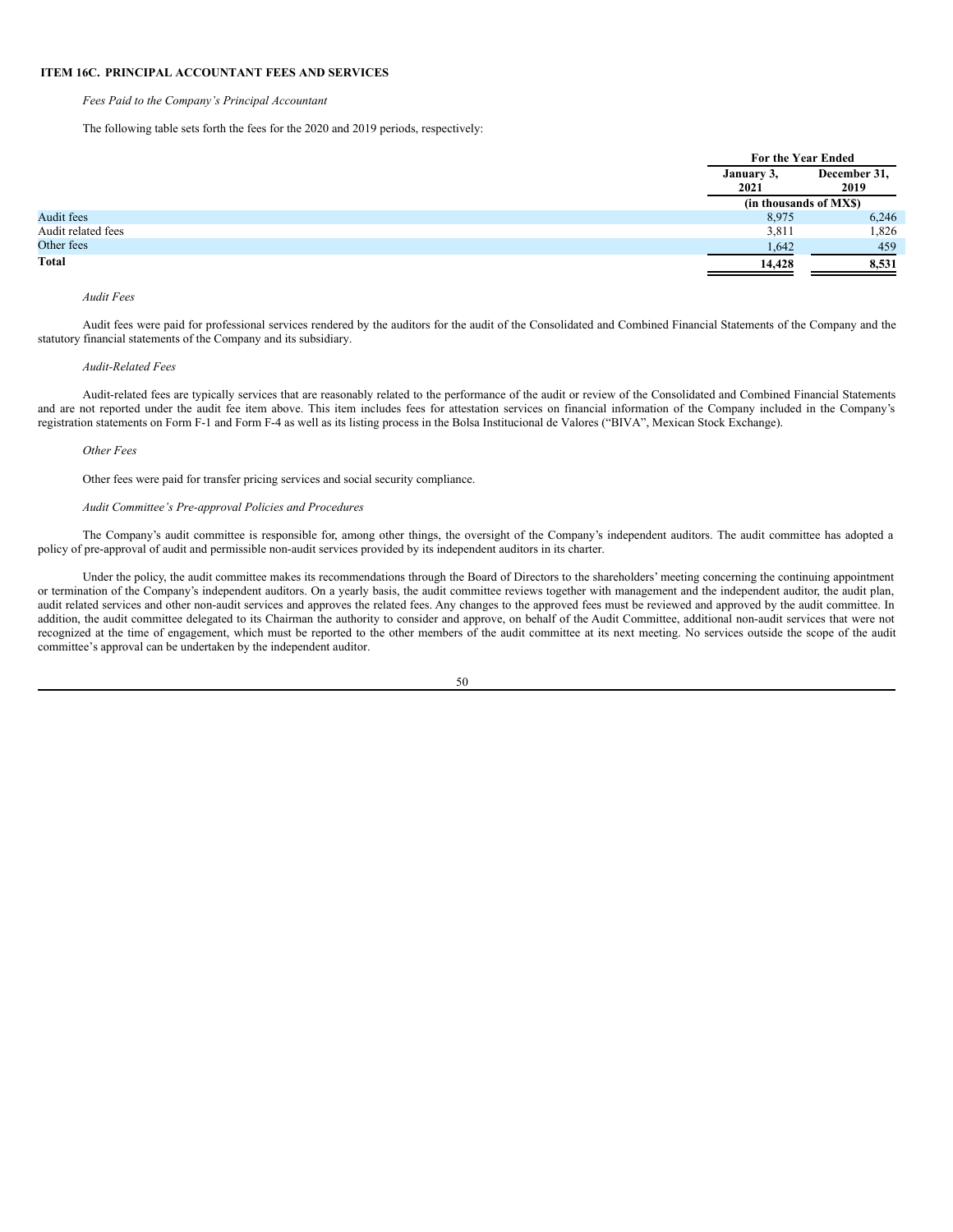# **ITEM 16D. EXEMPTIONS FROM THE LISTING STANDARDS FOR AUDIT COMMITTEES**

Not applicable.

# **ITEM 16E. PURCHASES OF EQUITY SECURITIES BY THE ISSUER AND AFFILIATED PURCHASERS**

None.

## **ITEM 16F. CHANGE IN REGISTRANT'S CERTIFYING ACCOUNTANT.**

On December 23, 2019, we approved the appointment of Galaz, Yamazaki, Ruiz Urquiza, S.C. member of Deloitte Touche Tohmatsu Limited, as our independent registered public accountant.

# **ITEM 16G. CORPORATE GOVERNANCE**

As a Mexican company listed on the Nasdaq, we are subject to the Nasdaq corporate governance listing standards. However, Nasdaq rules permit a foreign private issuer like us to follow the corporate governance practices of its home country. Certain corporate governance practices in Mexico, which is our home country, may differ significantly from the Nasdaq corporate governance listing standards. Currently, we rely on home country practice. As a result, our shareholders could be subject to less protection than they would otherwise enjoy under the Nasdaq corporate governance listing standards applicable to U.S. domestic issuers. See "Risk Factors-As a "foreign private issuer" under the rules and regulations of the SEC, Betterware is permitted to, and is expected to, file less or different information with the SEC than a company incorporated in the United States or otherwise subject to these rules, and is expected to follow certain home country corporate governance practices in lieu of certain Nasdaq requirements applicable to U.S. issuers."

# **ITEM 16H. MINE SAFETY DISCLOSURE**

Not applicable.

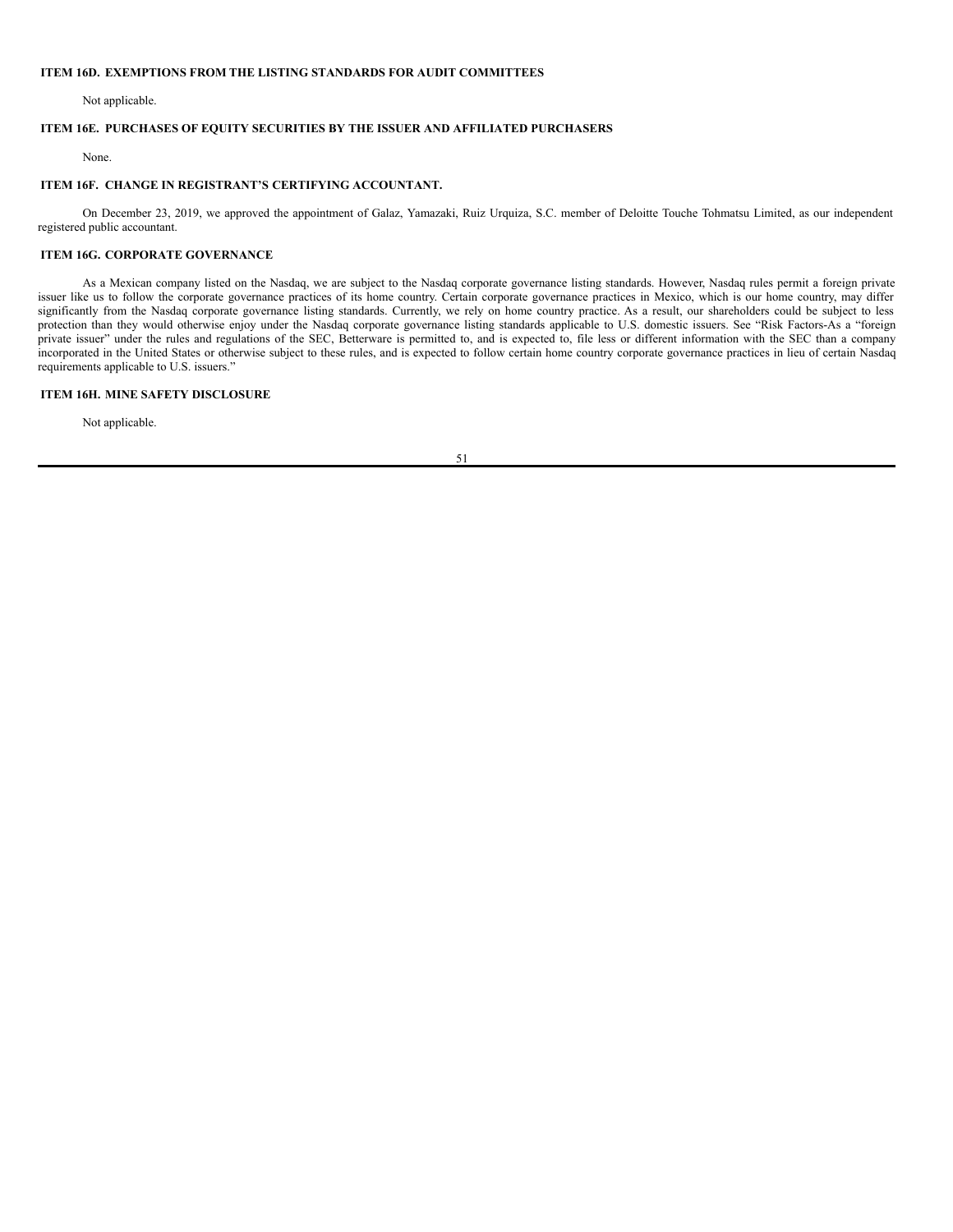# **PART III**

# **ITEM 17. FINANCIAL STATEMENTS**

The Company has responded to Item 18 in lieu of responding to this item.

# **ITEM 18. FINANCIAL STATEMENTS**

# **(a) Financial Statements**

# **Betterware de México, S.A.B. de C.V. (formerly Betterware de México, S.A.P.I. de C.V.)**

# **Audited Consolidated and Combined Financial Statements**

| Report of Independent Registered Public Accounting Firm                                                                                                 | $F-2$  |
|---------------------------------------------------------------------------------------------------------------------------------------------------------|--------|
|                                                                                                                                                         |        |
|                                                                                                                                                         |        |
| Report of Independent Registered Public Accounting Firm                                                                                                 | $F-4$  |
|                                                                                                                                                         |        |
| Consolidated and Combined Statements of Financial Position as of January 3, 2021 and December 31, 2019                                                  | $F-5$  |
|                                                                                                                                                         |        |
| Consolidated and Combined Statements of Profit or Loss and Other Comprehensive Income for the 53-week period ended January 3, 2021, the 52-week period  |        |
| ended December 31, 2019 and the year ended December 31, 2018                                                                                            | $F-7$  |
|                                                                                                                                                         |        |
|                                                                                                                                                         |        |
| Consolidated and Combined Statements of Changes in Stockholders' Equity for the 53-week period ended January 3, 2021, the 52-week period ended December |        |
| 31, 2019 and the year ended December 31, 2018                                                                                                           | $F-8$  |
|                                                                                                                                                         |        |
| Consolidated and Combined Statements of Cash Flows for the 53-week period ended January 3, 2021, the 52-week period ended December 31, 2019 and the     |        |
|                                                                                                                                                         |        |
| year ended December 31, 2018                                                                                                                            | $F-9$  |
|                                                                                                                                                         |        |
| Notes to the Audited Consolidated and Combined Financial Statements                                                                                     | $F-11$ |
|                                                                                                                                                         |        |

# **ITEM 19. EXHIBITS**

# **(b) List of Exhibits**

The following exhibits are filed or incorporated by reference as part of this annual report:

| Exhibit |                                                                                                                                                             |
|---------|-------------------------------------------------------------------------------------------------------------------------------------------------------------|
| Number  | <b>Description</b>                                                                                                                                          |
| 1.1     | Articles of Association of Betterware de México, S.A.B. de C.V.                                                                                             |
| 2.1     | <b>Description of Securities</b>                                                                                                                            |
| 8.1     | List of Subsidiaries.                                                                                                                                       |
| 11.1    | English Translation of the Company's Code of Ethics.                                                                                                        |
| 12.1    | Certification of Andres Campos, Chief Executive Officer of Betterware de México, S.A.B. de C.V., pursuant to Section 302 of the Sarbanes Oxley Act of 2002. |
| 12.2    | Certification of Diana Jones, Chief Financial Officer of Betterware de México, S.A.B. de C.V., pursuant to Section 302 of the Sarbanes Oxley Act of 2002.   |
| 13.1    | Certification of Andres Campos, Chief Executive Officer of Betterware de México, S.A.B. de C.V., pursuant to Section 906 of the Sarbanes Oxley Act of 2002. |
| 13.2    | Certification of Diana Jones, Chief Financial Officer of Betterware de México, S.A.B. de C.V., pursuant to Section 906 of the Sarbanes Oxley Act of 2002.   |
| 101.INS | <b>XBRL</b> Instance Document                                                                                                                               |
| 101.SCH | XBRL Taxonomy Extension Schema                                                                                                                              |
| 101.CAL | XBRL Taxonomy Calculation Linkbase                                                                                                                          |
| 101.DEF | <b>XBRL Definition Linkbase Document</b>                                                                                                                    |
| 101.LAB | XBRL Taxonomy Label Linkbase                                                                                                                                |
| 101.PRE | <b>XBRL Definition Linkbase Document</b>                                                                                                                    |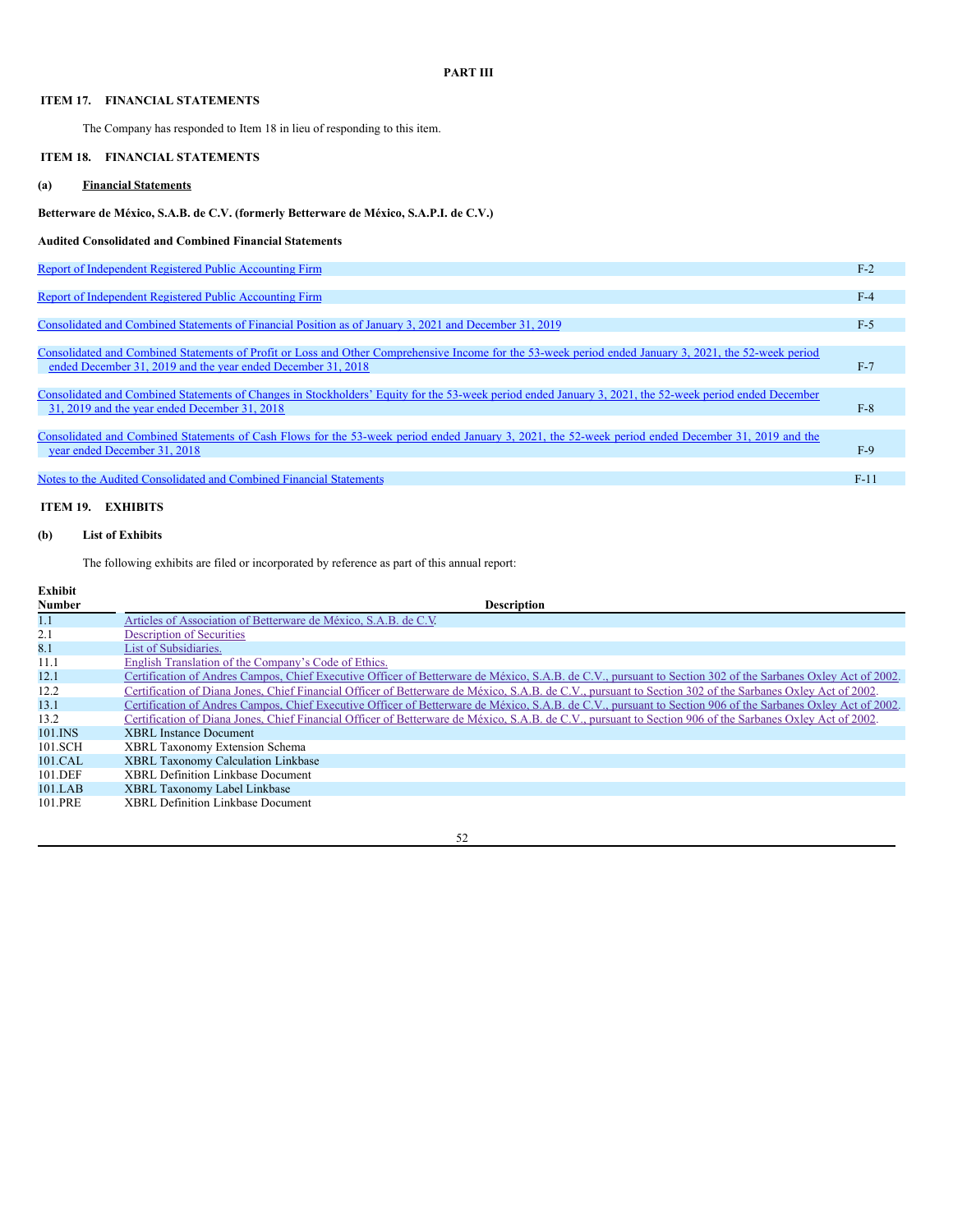## **SIGNATURES**

The registrant hereby certifies that it meets all of the requirements for filing Form 20-F and that it has duly caused and authorized the undersigned to sign this annual report on its behalf.

# **Betterware de México, S.A.B. de C.V.**

By: /s/ Luis Campos Name: Luis Campos Title: Board Chairman

# Betterware de México, S.A.B. de C.V. (formerly Betterware de México, S.A.P.I. de C.V., subsidiary of Campalier, S.A. de C.V.) and **subsidiary**

Consolidated and combined financial statements as of January 3, 2021 and December 31, 2019 and for the 53 weeks ended January 3, 2021, the 52 weeks ended December 31, 2019 and the year ended December 31, 2018 (equivalent to 52 weeks), and Report of Independent Registered Accounting Firm dated March 25, 2021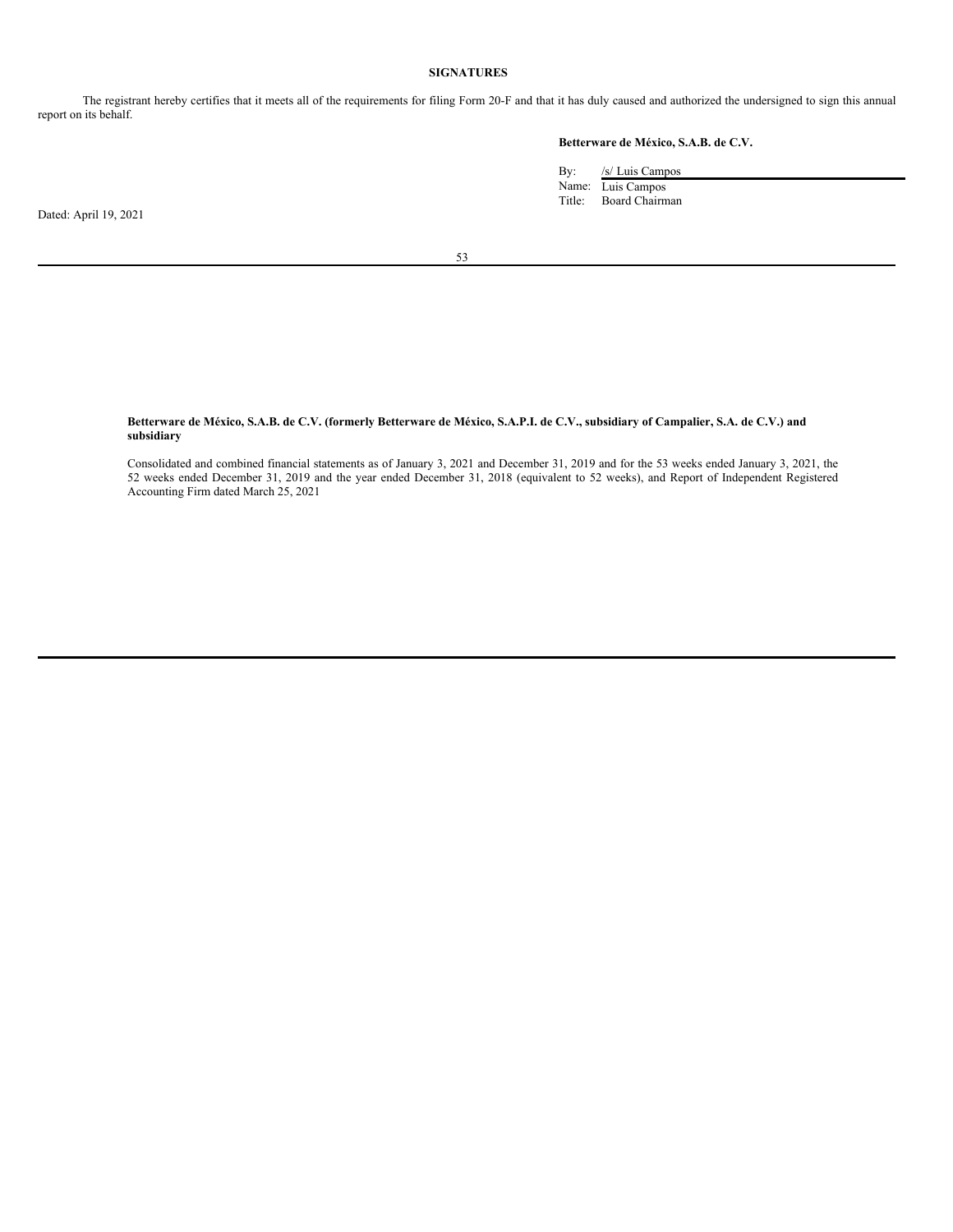### **Betterware de México, S.A.B. de C.V. and subsidiary**

Consolidated and combined financial statements as of January 3, 2021 and December 31, 2019 and for the 53 weeks ended January 3, 2021, the 52 weeks ended December 31, 2019 and the year ended December 31, 2018 (equivalent to 52 weeks) and Report of Independent Registered Accounting Firm

### **Table of Contents**

|                                                                                       | Page   |
|---------------------------------------------------------------------------------------|--------|
| Report of Independent Registered Accounting Firm                                      | $F-2$  |
|                                                                                       |        |
| Consolidated and combined statements of financial position                            | $F-4$  |
| Consolidated and combined statements of profit or loss and other comprehensive income | $F-6$  |
| Consolidated and combined statements of changes in stockholders' equity               | $F-7$  |
| Consolidated and combined statements of cash flows                                    | $F-8$  |
| Notes to the consolidated and combined financial statements                           | $F-10$ |
|                                                                                       |        |
| F-1                                                                                   |        |

## <span id="page-62-0"></span>**Report of Independent Registered Public Accounting Firm To the Shareholders and Board of Directors of Betterware de México, S.A.B. de C.V. and subsidiary**

#### *Opinion on the Consolidated and Combined Financial Statements*

We have audited the accompanying consolidated and combined statements of financial position of Betterware de México, S.A.B. de C.V. and subsidiary (collectively, the "Group") as of January 3, 2021 and December 31, 2019, the related consolidated and combined statements of profit and loss and other comprehensive income, changes in stockholders' equity, and of cash flows, for the 53- and 52- periods then ended, respectively, and the related notes (collectively referred to as the "consolidated and combined financial statements"). In our opinion, the consolidated and combined financial statements present fairly, in all material respects, the financial position of the Group as of January 3, 2021 and December 31, 2019 and the results of its operations and its cash flows for the 53-week and 52-week periods then ended, respectively, in conformity with International Financial Reporting Standards as issued by the International Accounting Standards Board.

The combined financial statements of the Group for the year ended December 31, 2018, before (i) the change in the presentation to the combined statement of changes in stockholders' equity for the year ended December 31, 2018 (presenting the net parent investment gross by including contributed capital and retained earnings separately, rather than net as presented in prior years), and before (ii) the adjustments to retrospectively apply the issuance of shares discussed in Note 23 to the consolidated and combined financial statements, were audited by other auditors whose report, dated September 27, 2019, expressed an unqualified opinion on those statements. We have also audited the adjustments to the 2018 combined financial statements to retrospectively apply the (i) the change in the presentation to the combined statement of changes in stockholders' equity, and (ii) the issuance of shares in 2020 as part of the reorganization on the presentation of earnings per share as discussed in Note 21 and 23 to the financial statements. Our procedures related to these matters included, (i) comparing the amounts in the footnote disclosures for 2018 to the amounts presented in the statement of changes in stockholders' equity, and (ii) (1) comparing the amounts shown in the earnings per share disclosures for 2018 to the Group's underlying accounting analysis, (2) comparing the previously reported shares outstanding and statement of profit and loss amounts per the Group's accounting analysis to the previously issued consolidated and combined financial statements, and (3) recalculating the additional shares to give effect to the stock issuance and testing the mathematical accuracy of the underlying analysis. In our opinion, such retrospective adjustments are appropriate and have been properly applied. However, we were not engaged to audit, review, or apply any procedures to the 2018 combined financial statements of the Group other than with respect to the retrospective adjustments, and accordingly, we do not express an opinion or any other form of assurance on the 2018 consolidated and combined financial statements taken as a whole.

# *Basis of preparation*

As discussed in Note 2.a to the consolidated and combined financial statements, the Group's financial year is a 52- or 53- week period ending on the Sunday nearest to December 31. The financial year of 2020 consisted of 53 weeks and ended on January 3, 2021, and the financial years of 2019 and 2018 consisted of 52 weeks and ended on December 31, 2019 and 2018, respectively. In addition, the financial statements for the financial years of 2019 and 2018 have been presented on a combined basis because both entities were under common control as of such dates.

#### *Basis for Opinion*

These consolidated and combined financial statements are the responsibility of the Group's management. Our responsibility is to express an opinion on the Group's consolidated and combined financial statements based on our audits. We are a public accounting firm registered with the Public Company Accounting Oversight Board (United States) ("PCAOB") and are required to be independent with respect to the Group in accordance with the U.S. federal securities laws and the applicable rules and regulations of the Securities and Exchange Commission and the PCAOB.

We conducted our audit in accordance with the standards of the PCAOB. Those standards require that we plan and perform the audit to obtain reasonable assurance about whether the consolidated financial statements are free of material misstatement, whether due to error or fraud. The Group is not required to have, nor were we engaged to perform, an audit of its internal control over financial reporting. As part of our audit, we are required to obtain an understanding of internal control over financial reporting but not for the purpose of expressing an opinion on the effectiveness of the Group's internal control over financial reporting. Accordingly, we express no such opinion.

Our audit included performing procedures to assess the risks of material misstatement of the financial statements, whether due to error or fraud, and performing procedures that respond to those risks. Such procedures included examining, on a test basis, evidence regarding the amounts and disclosures in the consolidated and combined financial statements. Our audit also included evaluating the accounting principles used and significant estimates made by management, as well as evaluating the overall presentation of the consolidated and combined financial statements. We believe that our audit provides a reasonable basis for our opinion.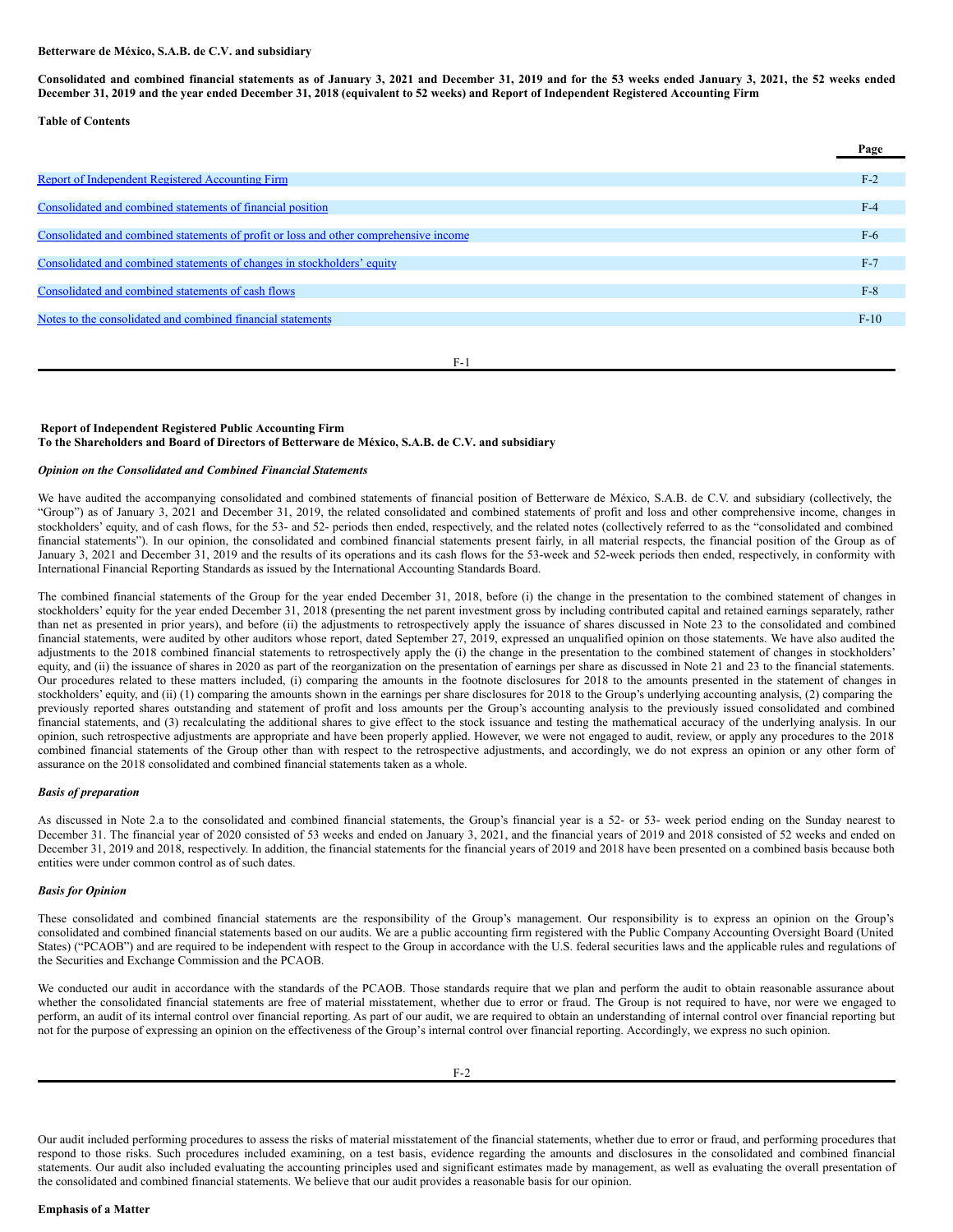We draw attention to Note 1.a of the consolidated and combined financial statements, which describes the effects of the outbreak of coronavirus disease ("COVID-19") as of January 3, 2021 and for 53 weeks then ended.

Galaz, Yamazaki, Ruiz Urquiza, S.C. Member of Deloitte Touche Tohmatsu Limited

/s/

C.P.C. José Gerardo Castillo Morales Guadalajara, Jalisco, Mexico March 25, 2021

We have served as the Company's auditor since 2019.

F-3

### **Report of Independent Registered Public Accounting Firm**

To the Stockholders and Board of Directors Betterware de México, S.A.B. de C.V. (formerly Betterware de México, S.A. de C.V., and Betterware de México, S.A.P.I. de C.V.):

## *Opinion on the Combined Financial Statements*

We have audited, before the effects of the adjustments to retrospectively change the presentation of the combined statement of changes in stockholders' equity for the year ended December 31, 2018 described in Note 2, and before the effects of the adjustments to retrospectively apply the issuance of shares described in Note 23, the combined statements of profit or loss and other comprehensive income, net parent investment, and cash flows of Betterware de México, S.A.B. de C.V. (formerly Betterware de México, S.A. de C.V., and Betterware de México, S.A.P.I. de C.V.) and BLSM Latino América Servicios, S.A. de C.V. (collectively, the Group) for the year ended December 31, 2018, and the related notes (collectively, the combined financial statements). The 2018 combined financial statements before the effects of the adjustments described in Note 2 and Note 23 are not presented herein. In our opinion, the combined financial statements, before the effects of the adjustments to retrospectively change the presentation of the combined statement of changes in stockholders' equity fo the year ended December 31, 2018 described in Note 2, and before the effects of the adjustments to retrospectively apply the issuance of shares described in Note 23, present fairly, in all material respects, the results of operations of the Group and its cash flows for the year ended December 31, 2018, in conformity with International Financial Reporting Standards as issued by the International Accounting Standard Board.

We were not engaged to audit, review, or apply any procedures to (i) the adjustments to retrospectively change the presentation of the combined statement of changes in stockholders' equity for the year ended December 31, 2018 described in Note 2, and (ii) the adjustments to retrospectively apply the issuance of shares described in Note 23, and accordingly, we do not express an opinion or any other form of assurance about whether such adjustments are appropriate and have been properly applied. Those adjustments were audited by other auditors.

#### *Basis of Preparation*

As discussed in Note 2a to the combined financial statements, the financial statements have been presented on a combined basis because both entities are under common control.

#### *Basis for Opinion*

These combined financial statements are the responsibility of the Group's management. Our responsibility is to express an opinion on these combined financial statements based on our audit. We are a public accounting firm registered with the Public Company Accounting Oversight Board (United States) (PCAOB) and are required to be independent with respect to the Group in accordance with the U.S. federal securities laws and the applicable rules and regulations of the Securities and Exchange Commission and the PCAOB.

We conducted our audit in accordance with the standards of the PCAOB. Those standards require that we plan and perform the audit to obtain reasonable assurance about whether the combined financial statements are free of material misstatement, whether due to error or fraud. Our audit included performing procedures to assess the risks of material misstatement of the combined financial statements, whether due to error or fraud, and performing procedures that respond to those risks. Such procedures included examining, on a test basis, evidence regarding the amounts and disclosures in the combined financial statements. Our audit also included evaluating the accounting standards used and significant estimates made by management, as well as evaluating the overall presentation of the combined financial statements. We believe that our audit provides a reasonable basis for our opinion.

We served as the Group's auditor from 2002 to 2019.

/s/ KPMG Cárdenas Dosal, S.C. Guadalajara, México. September 27, 2019.

F-4

<span id="page-63-0"></span>**Betterware de México, S.A.B. de C.V. and subsidiary Consolidated and combined statements of financial position As of January 3, 2021 and December 31, 2019 (In Thousands of Mexican pesos)**

| <b>Assets</b>             | <b>Note</b> | As of<br>January 3,<br>2021 |  | As of<br>December 31,<br>2019 |  |
|---------------------------|-------------|-----------------------------|--|-------------------------------|--|
| Current assets:           |             |                             |  |                               |  |
| Cash and cash equivalents |             | 649,820                     |  | 213,697                       |  |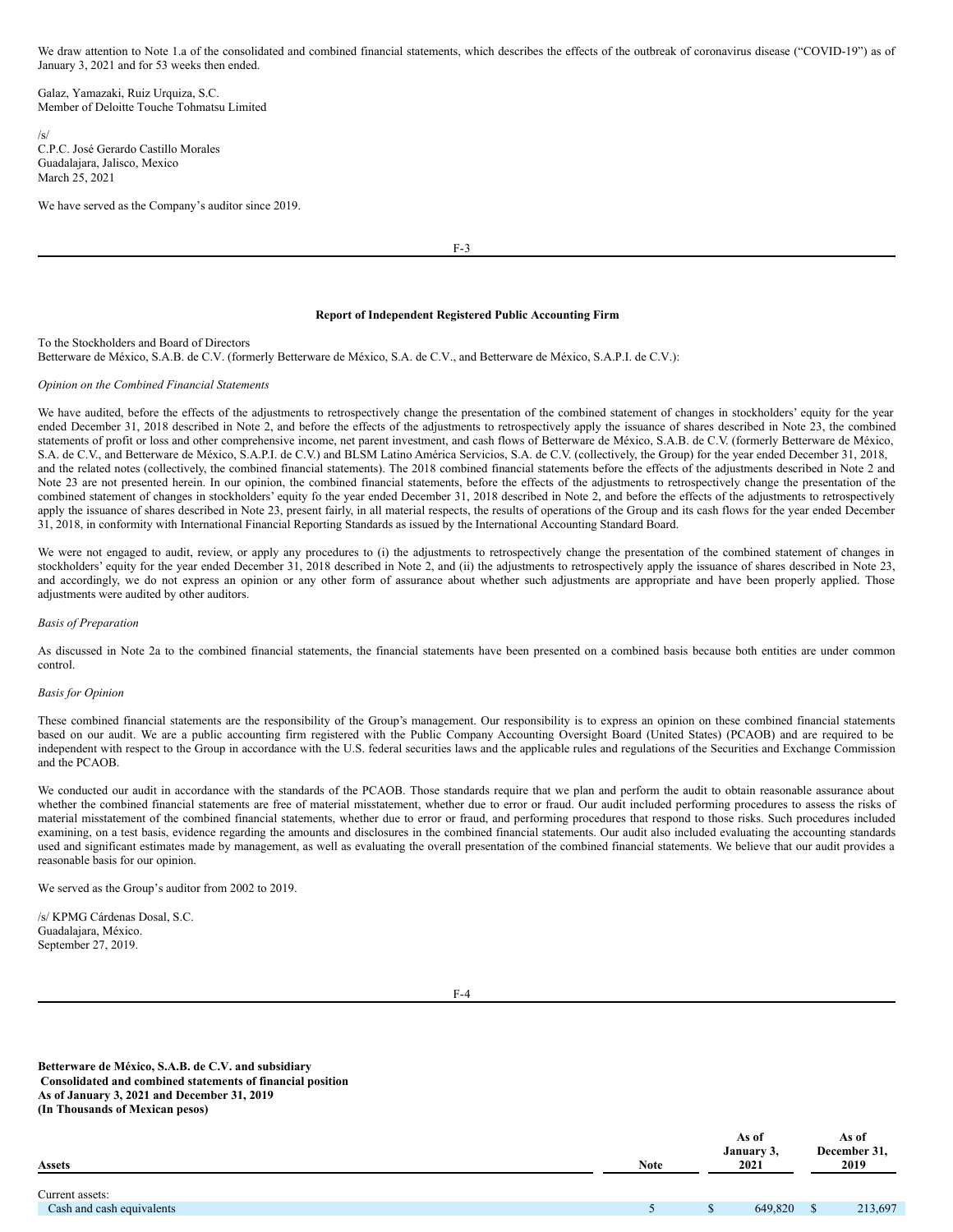| Trade accounts receivable, net           | 6,20 | 757,806   | 247,087   |
|------------------------------------------|------|-----------|-----------|
| Accounts receivable from related parties | 24   |           | 610       |
| Inventories                              |      | 1,274,026 | 345,554   |
| Prepaid expenses                         | 8    | 94,501    | 53,184    |
| Other assets                             | 9    | 130,417   | 20,574    |
| Total current assets                     |      | 2,906,570 | 880,706   |
|                                          |      |           |           |
| Non-current assets:                      |      |           |           |
| Property, plant and equipment, net       | 10   | 791,127   | 207,350   |
| Right of use assets, net                 | 13   | 24,882    | 23,811    |
| Deferred income tax                      | 16   | 17,605    | 5,082     |
| Intangible assets, net                   | 12   | 319,361   | 310,965   |
| Goodwill                                 | 11   | 348,441   | 348,441   |
| Other assets                             | 9    | 5,774     | 13,371    |
| Total non-current assets                 |      | 1,507,190 | 909,020   |
|                                          |      |           |           |
| Total assets                             |      | 4,413,760 | 1,789,726 |
|                                          |      |           |           |
|                                          |      |           |           |

(Continued)

F-5

**Betterware de México, S.A.B. de C.V. and subsidiary Consolidated and combined statements of financial position As of January 3, 2021 and December 31, 2019 (In Thousands of Mexican pesos)**

| Liabilities and stockholders' equity       |    | As of<br>January 3,<br>2021 |            | As of<br>December 31,<br>2019 |             |
|--------------------------------------------|----|-----------------------------|------------|-------------------------------|-------------|
| Current liabilities:                       |    |                             |            |                               |             |
| <b>Borrowings</b>                          | 15 | $\mathbb{S}$                | 105,910    | $\mathbb{S}$                  | 148,070     |
| Accounts payable to suppliers              | 14 |                             | 2,078,628  |                               | 529,348     |
| Accrued expenses                           |    |                             | 109,767    |                               | 54,456      |
| Provisions                                 | 17 |                             | 151,008    |                               | 46,689      |
| Income tax payable                         | 16 |                             | 85,221     |                               | 34,709      |
| Value added tax payable                    |    |                             | 26,703     |                               | 30,299      |
| Employee profit sharing payable            |    |                             | 7,354      |                               | 5,006       |
| Lease liability                            | 13 |                             | 7,691      |                               | 14,226      |
| Derivative financial instruments           | 18 |                             | 295,115    |                               | 15,555      |
| Total current liabilities                  |    | \$                          | 2,867,397  | <sup>\$</sup>                 | 878,358     |
| Non-current liabilities:                   |    |                             |            |                               |             |
| Statutory employee benefits                | 19 | \$                          | 1,678      | \$                            | 1,630       |
| Derivative financial instruments           | 18 |                             | 25,179     |                               | 16,754      |
| Deferred income tax                        | 16 |                             | 56,959     |                               | 78,501      |
| Lease liability                            | 13 |                             | 16,687     |                               | 10,358      |
| <b>Borrowings</b>                          | 15 |                             | 523,967    |                               | 529,643     |
| Total non-current liabilities              |    |                             | 624,470    |                               | 636,886     |
| <b>Total liabilities</b>                   |    |                             | 3,491,867  |                               | 1,515,244   |
| Stockholder's equity                       | 21 |                             |            |                               |             |
| Common stock                               |    |                             | 281,722    |                               | 55,985      |
| Share premium account                      |    |                             | 909,428    |                               |             |
| Retained earnings (deficit)                |    |                             | (268, 539) |                               | 218,376     |
| Other comprehensive income                 |    |                             | (718)      |                               | 121         |
|                                            |    |                             |            |                               |             |
| Total stockholders' equity                 |    |                             | 921,893    |                               | 274,482     |
|                                            |    |                             |            |                               |             |
| Contingencies                              | 28 |                             |            |                               |             |
| Total liabilities and stockholders' equity |    | \$                          | 4,413,760  | \$                            | 1,789,726   |
|                                            |    |                             |            |                               | (Concluded) |

See accompanying notes to consolidated and combined financial statements.

F-6

**Betterware de México, S.A.B. de C.V. and subsidiary**

<span id="page-64-0"></span>**Consolidated and combined statements of profit or loss and other comprehensive income**

For the 53-week period ended January 3, 2021 ("2020"), the 52-week period ended December 31, 2019 ("2019") and the year ended December 31, 2018 ("2018",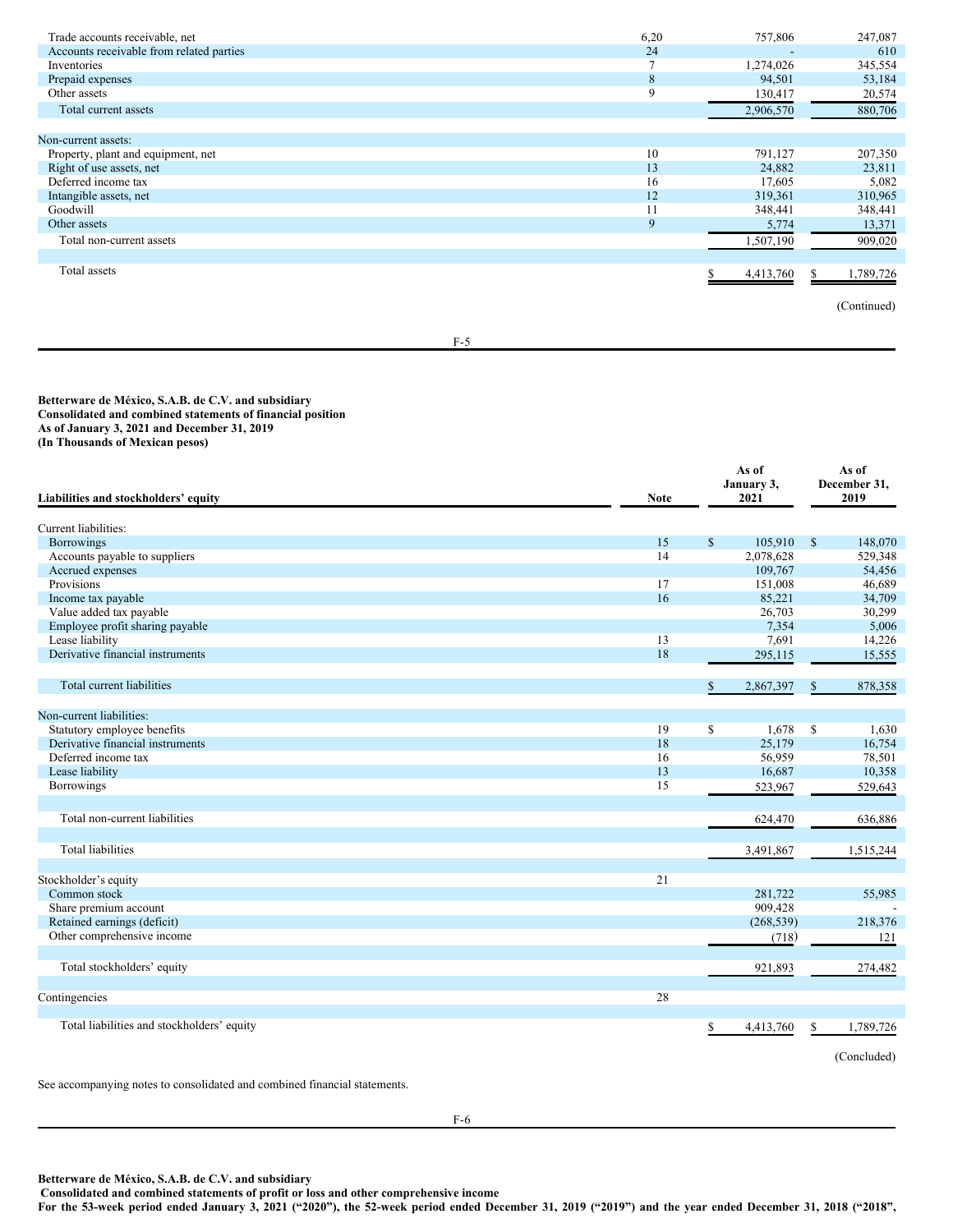# **equivalent to 52 weeks) (Thousands of Mexican pesos, except per share amounts)**

|                                                                  | <b>Note</b>    |              | 2020        |               | 2019       |              | 2018       |
|------------------------------------------------------------------|----------------|--------------|-------------|---------------|------------|--------------|------------|
| Net revenue                                                      | 25             | $\mathbb{S}$ | 7,260,408   | $\mathsf{\$}$ | 3,084,662  | $\mathbf{s}$ | 2,316,716  |
| Cost of sales                                                    | $\overline{7}$ |              | 3,290,994   |               | 1,280,829  |              | 958,469    |
| Gross profit                                                     |                |              | 3,969,414   |               | 1,803,833  |              | 1,358,247  |
| Administrative expenses                                          | 25             |              | 664,677     |               | 319,133    |              | 249,148    |
| Selling expenses                                                 | 25             |              | 853,355     |               | 551,300    |              | 454,016    |
| Distribution expenses                                            | 25             |              | 331,023     |               | 121,155    |              | 103,336    |
|                                                                  |                |              | 1,849,055   |               | 991,588    |              | 806,500    |
| Operating income                                                 |                |              | 2,120,359   |               | 812,245    |              | 551,747    |
| Financing income (cost):                                         |                |              |             |               |            |              |            |
| Interest expense                                                 |                |              | (80, 253)   |               | (85, 429)  |              | (86,343)   |
| Interest income                                                  |                |              | 10,930      |               | 7,028      |              | 6,707      |
| Unrealized loss in valuation of derivative financial instruments | 18             |              | (287,985)   |               | (15,680)   |              | (16,629)   |
| Changes in fair value of warrants                                |                |              | (851, 520)  |               |            |              |            |
| Foreign exchange loss, net                                       |                |              | (30, 402)   |               | (13, 330)  |              | (6,036)    |
|                                                                  |                |              | (1,239,230) |               | (107, 411) |              | (102, 301) |
| Income before income taxes                                       |                |              | 881,129     |               | 704,834    |              | 449,446    |
| Income taxes:                                                    |                |              |             |               |            |              |            |
| Current                                                          | 16             |              | 576,834     |               | 229,900    |              | 158,545    |
| Deferred                                                         | 16             |              | (34,066)    |               | 2,792      |              | (8,366)    |
|                                                                  |                |              | 542,768     |               | 232,692    |              | 150,179    |
| Net income for the year                                          |                |              | 338,361     |               | 472,142    |              | 299,267    |
| Other comprehensive income items:                                |                |              |             |               |            |              |            |
| Remeasurement of defined benefit obligation, net of taxes        | 19             |              | (839)       |               | 76         |              | 165        |
| Total comprehensive income for the year                          |                |              | 337,522     | S             | 472,218    | S            | 299,432    |
| Basic earnings per common share (pesos)                          | 23             | S            | 9.93        | \$            | 15.63      | \$           | 9.91       |
| Diluted earnings per common share (pesos)                        | 23             | \$           | 9.84        | \$            | 15.63      | \$           | 9.91       |

See accompanying notes to consolidated and combined financial statements.

F-7

**Betterware de México, S.A.B. de C.V. and subsidiary**

<span id="page-65-0"></span>**Consolidated and combined statements of changes in stockholders' equity**

For the 53-week period ended January 3, 2021 ("2020"), the 52-week period ended December 31, 2019 ("2019") and the year ended December 31, 2018 ("2018", **equivalent to 52 weeks)**

**(Thousands of Mexican pesos)**

|                                         | Note | Common<br>stock          | Share<br>premium<br>account | Retained<br>earnings<br>(deficit) | Other<br>comprehensive<br>income | Total<br>stockholders'<br>equity |
|-----------------------------------------|------|--------------------------|-----------------------------|-----------------------------------|----------------------------------|----------------------------------|
| Balance as of January 1, 2018           |      | 153,851                  |                             | 25,046                            | (120)                            | 178,777                          |
| Capital decrease                        | 21   | (97, 866)                |                             |                                   |                                  | (97, 866)                        |
| Dividends paid                          | 21   |                          |                             | (300,079)                         |                                  | (300,079)                        |
| Total comprehensive income for the year |      |                          |                             | 299,267                           | 165                              | 299,432                          |
| Balance as of December 31, 2018         |      | 55,985                   |                             | 24,234                            | 45                               | 80,264                           |
| Dividends paid                          | 21   |                          |                             | (278,000)                         |                                  | (278,000)                        |
| Total comprehensive income for the year |      |                          |                             | 472,142                           | 76                               | 472,218                          |
| Balance as of December 31, 2019         |      | 55,985                   |                             | 218,376                           | 121                              | 274,482                          |
| Capital increase                        |      |                          |                             |                                   |                                  |                                  |
|                                         | 21   | 225,737                  | 909,428                     |                                   |                                  | 1,135,165                        |
| Effects of merger with related party    | 21   | $\overline{\phantom{a}}$ |                             | 4,724                             |                                  | 4,724                            |
| Dividends paid                          | 21   | $\sim$                   | $\overline{\phantom{a}}$    | (830,000)                         |                                  | (830,000)                        |
| Total comprehensive income for the year |      |                          |                             | 338,361                           | (839)                            | 337,522                          |
| Balance as of January 3, 2021           |      | 281,722                  | 909,428                     | (268, 539)                        | (718)                            | 921,893                          |

See accompanying notes to consolidated and combined financial statements.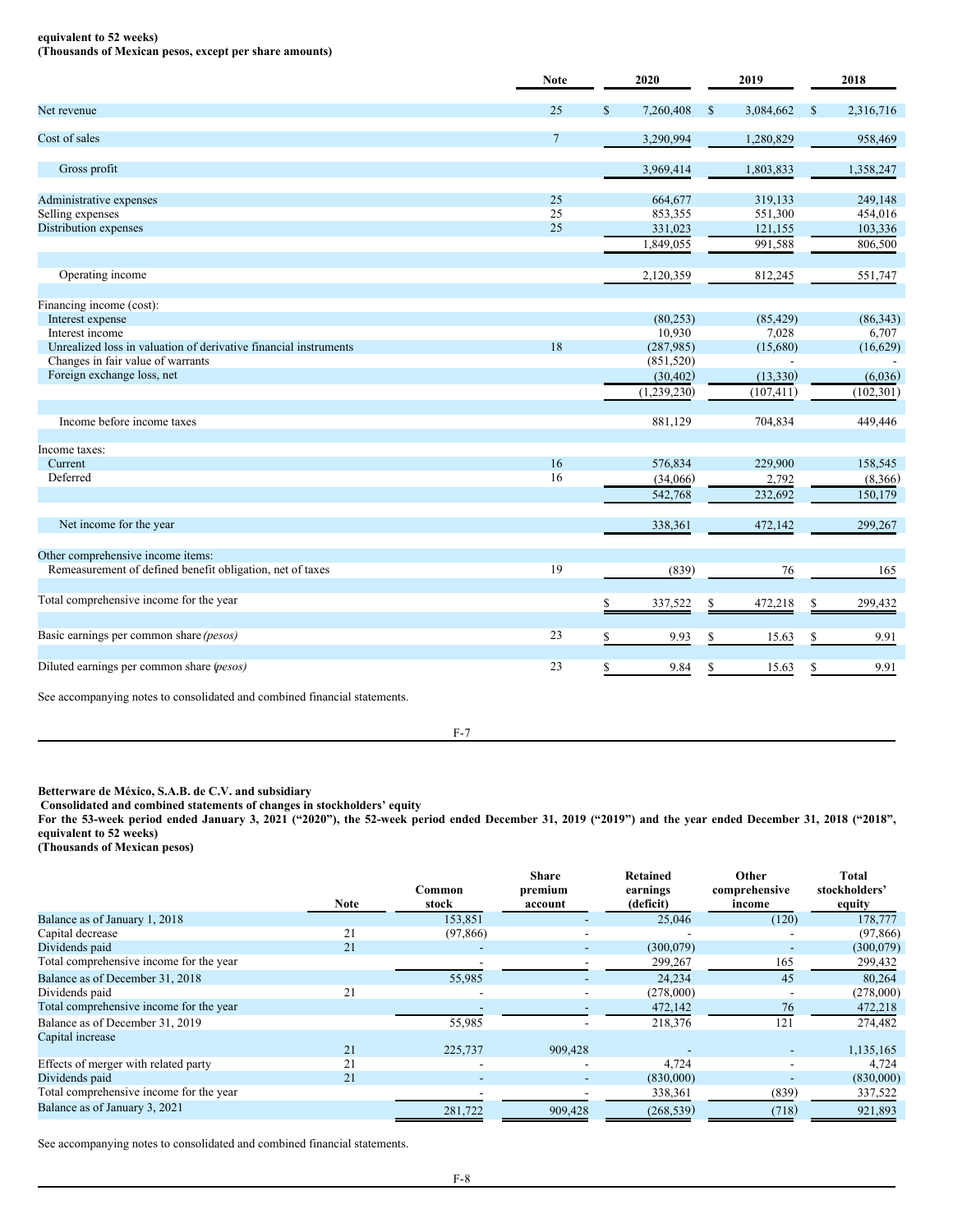# <span id="page-66-0"></span>**Betterware de México, S.A.B. de C.V. and subsidiary**

**Consolidated and combined statements of cash flows**

For the 53-week period ended January 3, 2021 ("2020"), the 52-week period ended December 31, 2019 ("2019") and the year ended December 31, 2018 ("2018", **equivalent to 52 weeks)**

# **(Thousands of Mexican pesos)**

|                                                                             |              | 2020       |              | 2019       | 2018                    |
|-----------------------------------------------------------------------------|--------------|------------|--------------|------------|-------------------------|
| Operating activities:                                                       |              |            |              |            |                         |
| Net income for the year                                                     | $\mathbb{S}$ | 338.361    | $\mathbb{S}$ | 472,142    | 299,267<br><sup>S</sup> |
| Adjustments for:                                                            |              |            |              |            |                         |
| Income tax expense                                                          |              | 542,768    |              | 232,692    | 150,179                 |
| Depreciation and amortization of non-current assets and right of use assets |              | 43.688     |              | 38,394     | 25,962                  |
| Interest expense recognized in profit or loss                               |              | 80.253     |              | 85,429     | 86,343                  |
| Interest income recognized in profit or loss                                |              | (10,930)   |              | (7,028)    | (6,707)                 |
| Loss (gain) on disposal of non-current assets                               |              | 9,216      |              |            | (11,970)                |
| Share-based payment expense                                                 |              | 32,910     |              |            |                         |
| Changes in fair value of warrants                                           |              | 851,520    |              |            |                         |
| Unrealized loss in valuation of derivative financial instruments            |              | 287,985    |              | 15,680     | 16,629                  |
|                                                                             |              | 2,175,771  |              | 837,309    | 559,703                 |
| (Decrease) increase in:                                                     |              |            |              |            |                         |
| Trade accounts receivable                                                   |              | (510, 719) |              | (48,311)   | (50, 843)               |
| Trade accounts receivable from related parties                              |              | 610        |              | (610)      | 22                      |
| Inventory                                                                   |              | (928, 472) |              | (43,348)   | (160, 312)              |
| Prepaid expenses and other assets                                           |              | (95, 532)  |              | (40, 263)  | (31,329)                |
| Accounts payable to suppliers and accrued expenses                          |              | 1.604.591  |              | 101,857    | 238,927                 |
| Provisions                                                                  |              | 104.319    |              | 7.703      | (3, 496)                |
| Value-added tax payable                                                     |              | (3,596)    |              | 12.675     | (2,909)                 |
| Statutory employee profit sharing                                           |              | 2.348      |              | 2.290      | 1.470                   |
| <b>Employee benefits</b>                                                    |              | (743)      |              | 351        | 308                     |
| Income taxes paid                                                           |              | (526, 321) |              | (224, 207) | (213, 327)              |
| Net cash provided by operating activities                                   |              | 1,822,256  |              | 605,446    | 338,214                 |
|                                                                             |              |            |              |            |                         |
| Investing activities:                                                       |              |            |              |            |                         |
| Payments of fixed and intangible assets                                     |              | (617, 686) |              | (182, 625) | (21, 268)               |
| Proceeds from disposal of fixed assets                                      |              | 18,270     |              |            | 28,110                  |
| Interest received                                                           |              | 10,930     |              | 7,028      | 6,707                   |
| Restricted cash                                                             |              | (42, 915)  |              |            |                         |
| Net cash (used in) provided by investing activities                         |              | (631, 401) |              | (175, 597) | 13,549                  |
|                                                                             |              |            |              |            | (Continued)             |

F-9

**Betterware de México, S.A.B. de C.V. and subsidiary**

**Consolidated and combined statements of cash flows**

For the 53-week period ended January 3, 2021 ("2020"), the 52-week period ended December 31, 2019 ("2019") and the year ended December 31, 2018 ("2018", **equivalent to 52 weeks)**

**(Thousands of Mexican pesos)**

|                                                    | 2020        |          | 2019       |              | 2018       |
|----------------------------------------------------|-------------|----------|------------|--------------|------------|
| Financing activities:                              |             |          |            |              |            |
| Proceeds from borrowings                           | 1.712.207   | <b>S</b> | 104,500    | <sup>S</sup> | 50,000     |
| Repayment of borrowings                            | (1,757,112) |          | (83,041)   |              | (35,085)   |
| Interest paid on borrowings                        | (121, 297)  |          | (82, 654)  |              | (85, 159)  |
| Restricted cash                                    |             |          | 22,940     |              | (2,001)    |
| Lease payments                                     | (8,825)     |          | (12, 325)  |              |            |
| Cash received for issuance of shares               | 250,295     |          |            |              |            |
| Dividends paid                                     | (830,000)   |          | (342, 955) |              | (235, 124) |
| Payments made to shareholders                      |             |          |            |              | (97, 866)  |
| Net cash used in financing activities              | (754, 732)  |          | (395, 535) |              | (405, 235) |
|                                                    |             |          |            |              |            |
| Increase (decrease) in cash and cash equivalents   | 436,123     |          | 36,314     |              | (53, 472)  |
| Cash and cash equivalents at the beginning of year | 213,697     |          | 177,383    |              | 230,855    |
| Cash and cash equivalents at the end of year       | 649,820     |          | 213.697    |              | 177,383    |

See accompanying notes to consolidated and combined financial statements.

**Betterware de México, S.A.B. de C.V. and subsidiary Notes to consolidated and combined financial statements**

<span id="page-66-1"></span>As of January 3, 2021 and December 31, 2019 and for the 53 weeks ended January 3, 2021, the 52 weeks ended December 31, 2019 and the year ended December 31, **2018 (("2018", equivalent to 52 weeks)**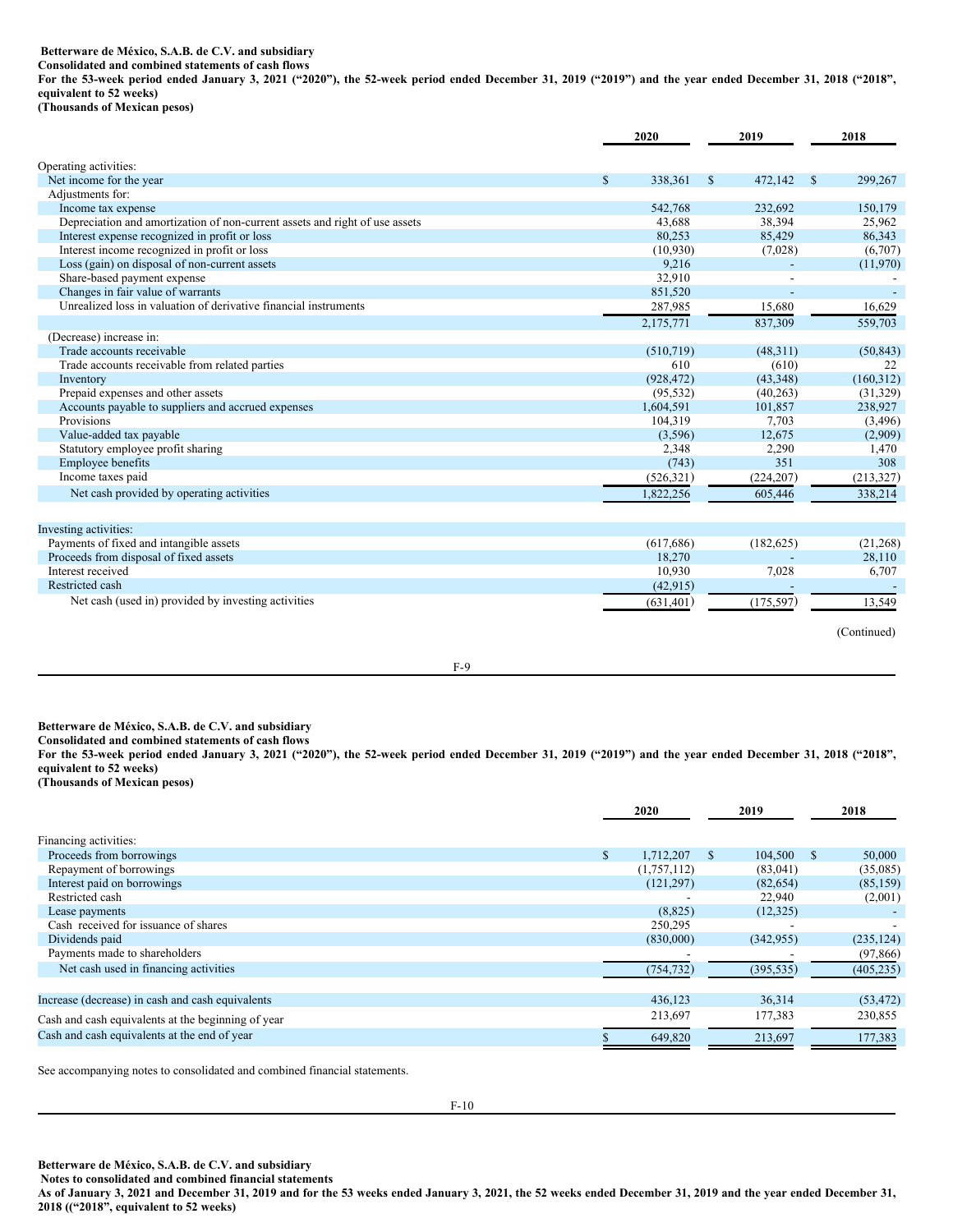### (Thousands of Mexican pesos, except the number of shares and earnings per share expressed in Mexican pesos)

# **1. Nature of business and significant events**

Betterware de México, S.A.B. de C.V. (formerly Betterware de México, S.A.P.I. de C.V.) ("Betterware") is a direct-to-consumer selling company, focused on the home organization sector, whose product portfolio includes home organization products, kitchen utensils and appliances, food containers, and other categories of products ("home organization products"). Betterware purchases these home organization products and sells them in 9 (nine) catalogs published throughout the year. Betterware's controlling shareholder is Campalier, S.A. de C.V. ("Campalier").

BLSM Latino America Servicios, S.A. de C.V., ("BLSM"), which as of March 10, 2020 became a wholly-owned subsidiary of Betterware, provides administrative, technical, and operational services to Betterware (formerly a related party of Betterware).

Betterware and BLSM (hereinafter jointly referred to as the "Group" or the "Company") are entities incorporated in Mexico that carry out their operations in Mexico. The Group's address, registered as its office and primary place of business, is Luis Enrique Williams 549, Parque Industrial Belenes Norte, Zapopan, Jalisco, Mexico, and Zip Code 45150.

#### *Significant events and transactions –*

## **2020**

a) As a result of the coronavirus (COVID-19) outbreak and its recent global spread to a large number of countries, the World Health Organization classified the viral outbreak as a pandemic on March 11, 2020. Public health measures have been taken in Mexico to limit the spread of this virus, including but not limited to, social isolation and the closure of educational centers (schools and universities), commercial establishments and non-essential businesses. There is great deal of uncertainty around how this virus will evolve in Mexico, the time it will take for precautionary and / or containment measures to take effect, and the result it will have on the national economy.

The Group's operations were not interrupted as a result of the COVID-19 pandemic, as its product lines include hygiene and cleaning solutions, which qualify as an essential activity in Mexico. The Group's gross margin was negatively affected by the depreciation of the Mexican peso compared to the US dollar, as it acquires most of its products in US dollars. To mitigate this risk, the Company enters into forwards contracts to fix the exchange rate for future purchases in US dollars, which has allowed it to partially reduce the effects of the exchange rate due to the COVID-19 pandemic.

The Group has a proven track record of performance and a clear and executable growth plan, which includes expansion in current geographies and categories, as well as the addition of new markets and product extensions, all supported by a strong infrastructure deeply rooted in business intelligence.

The Company maintains sufficient liquidity to comply with its contractual obligations as a result of having financing sources, in addition, the payment conditions of its clients are maintained between 14 and 28 days, while the payment conditions to its suppliers are 120 days.

F-11

- b) On March 10, 2020, Betterware's legal name changed from Betterware de México, S.A. de C.V. to Betterware de México, S.A.P.I. de C.V. On August 5, 2019, Betterware and DD3 Acquisition Corp. ("DD3", a publicly listed entity in the US and whose shares traded on the Nasdaq Capital Market ("Nasdaq")), announced they had entered into a business combination agreement. As part of this transaction, DD3 would merge into Betterware through an exchange of shares with their respective shareholders and Betterware would survive as the acquiror. BLSM would become a wholly-owned subsidiary of Betterware. The transaction closed on March 13, 2020, and as a result, all Betterware shares that were issued and outstanding immediately prior to the closing date were canceled and new shares were issued. This transaction was accounted as a capital reorganization, whereby Betterware issued shares to the DD3 shareholders and obtained US\$ 22,767 (Ps. 498,445) in cash through the acquisition of DD3 and, simultaneously settled liabilities and related transaction costs on that date, for net cash earnings of US\$ 7,519 (Ps. 181,734) on such date. In addition, Betterware assumed the obligation of the warrants issued by DD3 (see description below), a liability inherent to the transaction, equivalent to the fair value of Ps. 55,810 of the warrants. No other assets or liabilities were transferred as part of the transaction that required adjustment to fair value as a result of the acquisition. On the same date, 2,040,000 Betterware shares, that were offered for subscription and payment under its initial public offering on Nasdaq, were subscribed and paid for by different investors. As of the closing date, BLSM is a fully-owned subsidiary of Betterware. The acquisition by Betterware of BLSM was considered a common control transaction and accounted for as a pooling of interests, whereby the historical values of BLSM's assets and liabilities where the same before and after. As a result of the transaction, Betterware's original shareholders held 87.7% of the total outstanding shares; DD3 shareholders obtained a 6.4% stake, and investors under the Nasdaq listing, a 5.9% shake. After the closing date, Betterware had 34,451,020 issued and outstanding shares.
- c) On March 10, 2020 and as a result of the aforementioned transaction, the warrants that DD3 had issued were automatically converted into warrants for the purchase of a total of 5,804,125 Betterware shares. Such warrants were exercised in accordance with the terms of the warrant agreement governing those securities, which also considered the option to purchase 250,000 units that automatically became an option to to issue 250,000 Betterware shares and warrants to buy 250,000 additional Betterware shares. This purchase option of units resulted in the issuance of 214,020 Betterware shares, which were excercised on a cashless basis. Warrants could be exercised starting on April 12, 2020 and expired on November 9, 2020 (see Note 1.f). The exercise price of the warrants was US\$ 11.50 per share, adjusted by dividends paid that exceeded US\$ 0.50 per share within a year, resulting in an exercise price of US\$ 11.44.

As warrants and securities purchase options (and underlying securities) were exercised in the 53-week period ended January 3, 2021, additional Betterware shares were issued, resulting in a dilution for Betterware shareholders and increasing the number of Betterware shares eligible for resale in the public market (see Note 23).

- d) On July 30, 2020, Betterware awarded a long-term share-based incentive plan with certain officers and directors ("Incentive Plan"). The purpose of the Incentive Plan is to provide eligible officers and directors with the opportunity to receive share-based incentives to encourage them to contribute significantly to the growth of the Group and to align the economic interests of those individuals with those of the shareholders. The delivery of certain shares to the executives and directors was agreed and approved by the Board of Directors. The Incentive Plan is aligned with the shareholders' interest in terms of the management capacity to obtain operating results that potentially benefit the share price; if the established results are achieved, it will cause a gradual delivery of shares over a period of 4 to 5 years (see Note 22).
- e) On July 14, 2020, Betterware's legal name changed from Betterware de México, S.A.P.I. de C.V. to Betterware de México, S.A.B. de C.V.
- f) On August 28, 2020, the Company filed a Registration Statement on Form F-1 with the SEC in order to (i) register the warrants that were protected under the Registration Rights Agreement, and (ii) modify the Registration Declaration on Form F-4 that had been filed with the SEC on January 22, 2020. In the terms established in the Registration Declaration, it was effective on September 11, 2020. The registration of Form F-1 triggered the investors rights to exercise their warrants on a cash basis.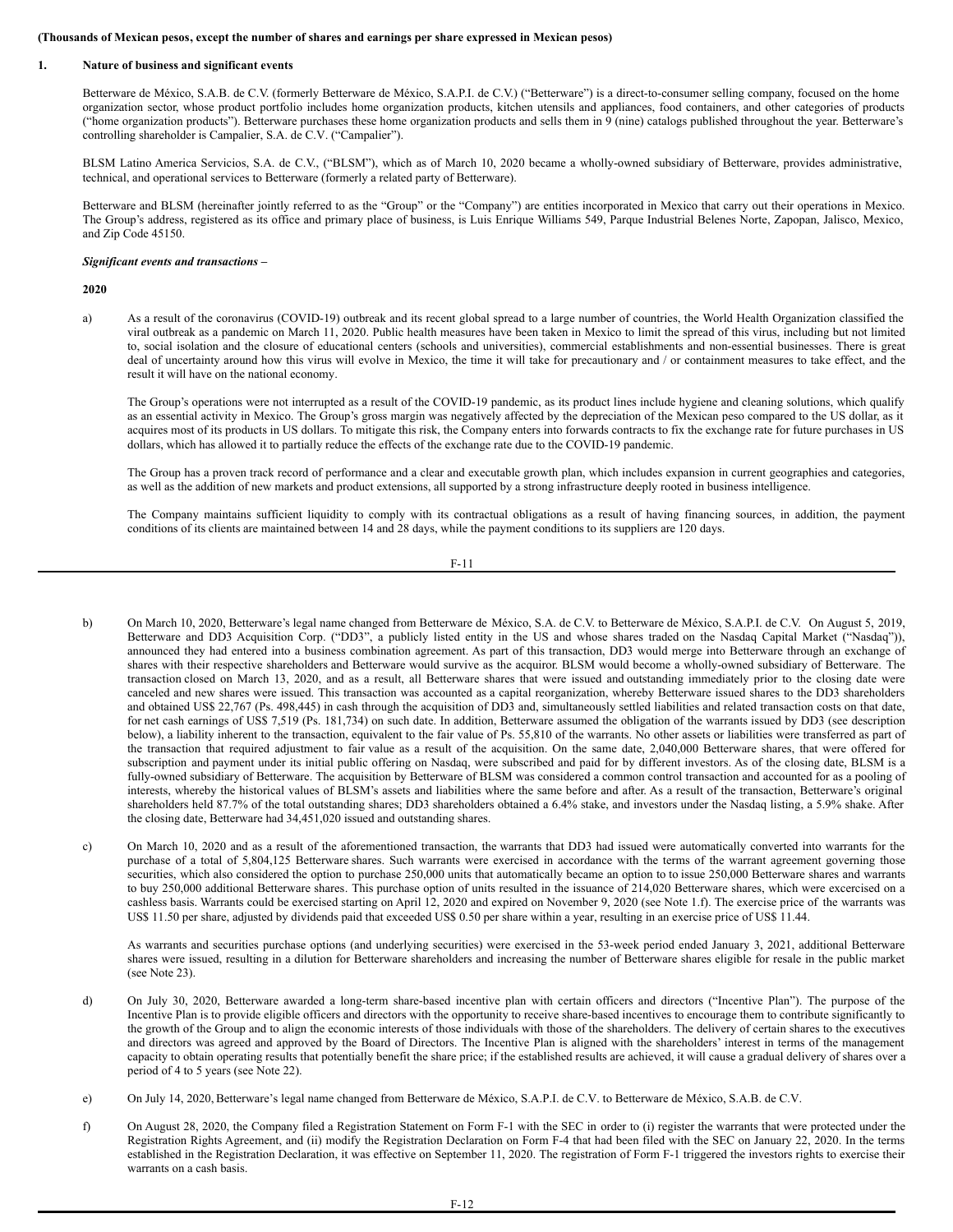- g) On October 8, 2020, the Company announced that, based on the agreements reached at the Ordinary General Shareholders' meeting held on October 2, 2020, it would carry out the redemption of all outstanding warrants for the purchase of shares of the Group. As a result of the redemption, a "cashless" exercise of the warrants was considered for an exercise price of US\$ 11.44 per share, expiring on November 9, 2020, with which the warrant holders would receive 0.37 shares of the Company for each warrant that was redeemed.
- h) On December 14, 2020, Betterware and Promotora Forteza, S.A. de C.V. ("Forteza", and one of Betterware's shareholder), entered into a merger agreement pursuant to which Forteza agreed to merge with and into Betterware, surviving Betterware as the acquiror. On December 16, 2020, the merger was completed. Consequently, considering that Forteza was a Betterware shareholder, the number of Betterware shares were delivered to Forteza's shareholders in proportion to their shareholding in Betterware, without implying an increase in Betterware's share capital or in the total number of outstanding shares of the Company. The net effects of the merger was an increase in equity of Ps. 4,724.

## **2019**

i) During August 2019, the Group started building a distribution center which will be completed in the first quarter of 2021. As of January 3, 2021 and December 31, 2019, payments related to this construction amounted to Ps. 508,958 and Ps. 165,000, respectively. The total investment amounted Ps. 673,958.

## **2. Significant accounting policies**

## *a. Basis of preparation*

The consolidated and combined financial statements include the financial statements of Betterware and BLSM (the "consolidated and combined financial statements"). Prior to the merger transaction disclosed in Note 1.b, Betterware and BLSM were subsidiaries under the common control of Campalier, operating under common management; therefore, combined financial statements of these entities were prepared as of December 31, 2019 and 2018. On March 10, 2020, BLSM became a subsidiary of Betterware resulting in the preparation of its consolidated financial statements as of such date. As a result, the combined statement of changes in stockholders' equity for the 52-week period ended December 31, 2019 and the year ended December 31, 2018 (equivalent to 52 weeks) present the net parent investment gross by including contributed capital and retained earnings (rather than net as presented in prior years), as management believes it is a preferable presentation for comparability purposes with the share structure and presentation as of and for the 53-week period ended January 3, 2021.

Betterware's financial year is a 52- or 53-week period ending on the Sunday nearest to December 31. The financial year of 2020 consisted of 53 weeks and ended on January 3, 2021. The comparative financial year of 2019 and of 2018 consisted of 52 weeks. The financial information as of January 3, 2021 and for the 53-week period ended on such date is also herein referred to the 2020 period (the "2020 period" or the "period of 2020"). The financial information as of December 31, 2019 and for the 52-week period ended on such date is also herein referred to the 2019 period (the "2019 period" or the "period of 2019"). The financial information for the year ended December 31, 2018 (equivalent to a 52-week period) is also herein referred to the 2018 period (the "2018 period" or the "period of 2018").

Transactions among the Betterware and BLSM and the balances and unrealized gains or losses arising from intra-group transactions have been eliminated in the preparation of the consolidated and combined financial statements.

F-13

#### *b. Basis of accounting*

The consolidated and combined financial statements have been prepared in accordance with International Financial Reporting Standards ("IFRS") as issued by the International Accounting Standards Board ("IASB").

#### *c. Basis of measurement*

The consolidated and combined financial statements have been prepared on the historical cost basis except for certain financial instruments measured at fair value.

#### *Functional and presentation currency*

These consolidated and combined financial statements are presented in Mexican pesos ("Ps."), which is the Group's functional currency. All financial information presented in Mexican pesos has been rounded to the nearest thousand (except where otherwise specified). When referring to U.S. dollars ("US\$"), means thousands of United States dollars.

#### *Consolidated and combined statement of profit or loss and other comprehensive income*

The Group opted to present a single consolidated and combined statement of profit or loss and comprehensive income, combining and consolidating the presentation of profit and loss, including an operating profit line item, and comprehensive income in the same statement. Due to the commercial activities of the Group, costs and expenses presented in the consolidated and combined statements of profit or loss and other comprehensive income were classified according to their function. Accordingly, cost of sales and operating expenses were presented separately.

#### *d. Cash and cash equivalents and restricted cash*

Cash and cash equivalents consist mainly of bank deposits and short-term investments in securities, highly liquid and easily convertible into cash in a period no longer than three months. Cash is stated at nominal value and cash equivalents are valued at fair value. Any cash or cash equivalent that cannot be disposed of in less than three months is classified as restricted cash.

As of January 3, 2021, restricted cash by \$42,915 was classified within other current assets (see note 5). This restricted cash was in guarantee for some forwards to be excersiced between May and October 2021.

#### *e. Financial instruments*

Financial assets and financial liabilities are recognized in the Group's consolidated and combined statement of financial position when the Group becomes a party to the contractual provisions of the instrument.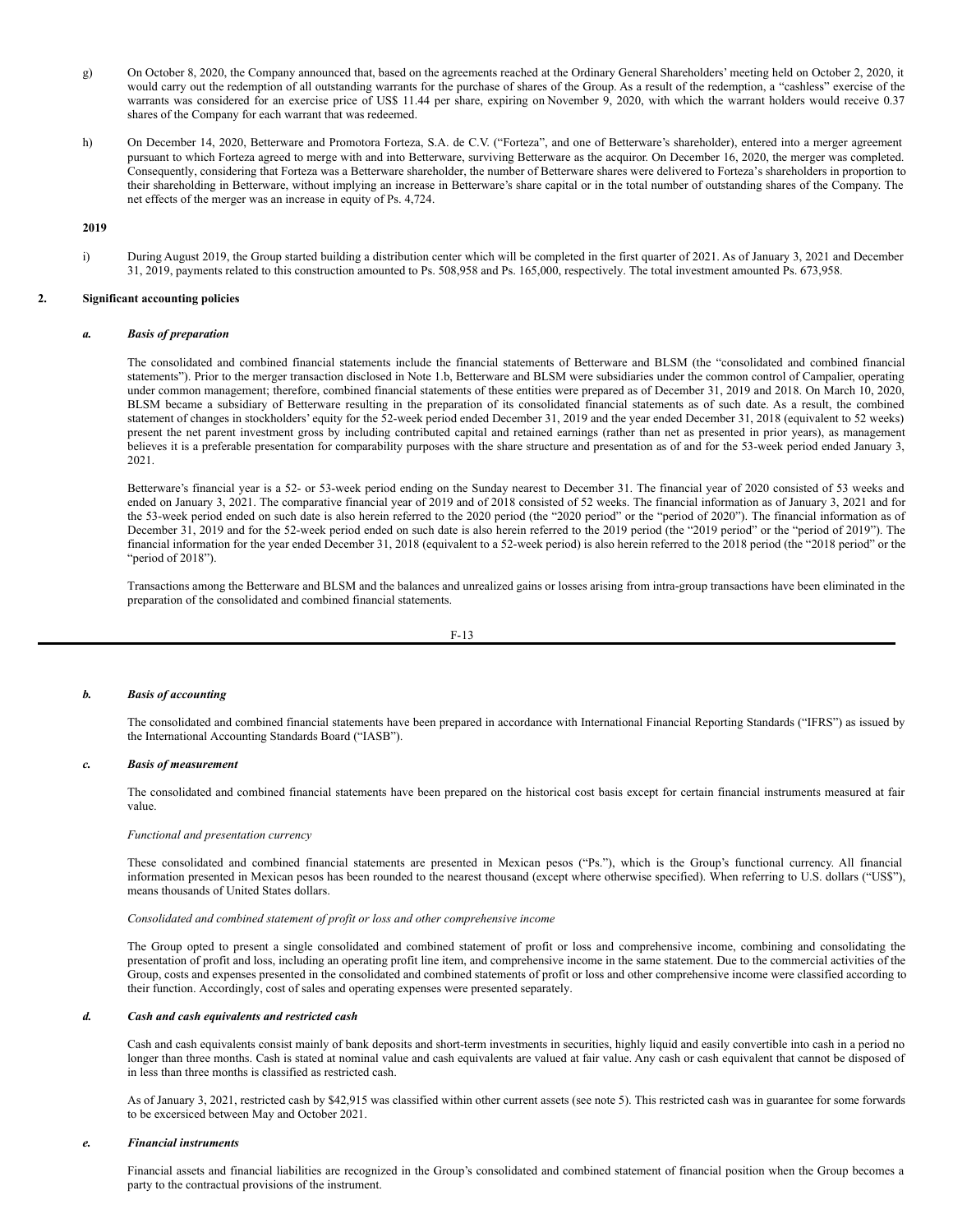Financial assets and financial liabilities are initially measured at fair value. Transaction costs that are directly attributable to the acquisition or issue of financial assets and financial liabilities (other than financial assets and financial liabilities at fair value through profit or loss) are added to or deducted from the fair value of the financial assets or financial liabilities, as appropriate, on initial recognition. Transaction costs directly attributable to the acquisition of financial assets or financial liabilities at fair value through profit or loss are recognized immediately in profit or loss.

### *f. Financial assets*

All recognized financial assets are measured subsequently in their entirety at either amortized cost or fair value, depending on the classification of the financial assets.

#### *Classification of financial assets*

Debt instruments that meet the following conditions are measured subsequently at amortized cost:

- the financial asset is held within a business model whose objective is to hold financial assets in order to collect contractual cash flows; and
- the contractual terms of the financial asset give rise on specified dates to cash flows that are solely payments of principal and interest ("SPPI") on the principal amount outstanding.

Debt instruments that meet the following conditions are measured subsequently at fair value through other comprehensive income (FVTOCI):

- the financial asset is held within a business model whose objective is achieved by both collecting contractual cash flows and selling the financial assets; and
- the contractual terms of the financial asset give rise on specified dates to cash flows that are SPPI on the principal amount outstanding.

By default, all other financial assets are measured subsequently at fair value through profit or loss (FVTPL).

Despite the foregoing, the Group may make the following irrevocable election/designation at initial recognition of a financial asset:

- the Group may irrevocably elect to present subsequent changes in fair value of an equity investment in other comprehensive income if certain criteria are met; and
- the Group may irrevocably designate a debt investment that meets the amortized cost or FVTOCI criteria as measured at FVTPL if doing so eliminates or significantly reduces an accounting mismatch.

#### *Amortized cost and ef ective interest method*

The effective interest method is a method of calculating the amortized cost of a debt instrument and of allocating interest income over the relevant period.

The amortized cost of a financial asset is the amount at which the financial asset is measured at initial recognition minus the principal repayments, plus the cumulative amortization using the effective interest method of any difference between that initial amount and the maturity amount, adjusted for any loss allowance. The gross carrying amount of a financial asset is the amortized cost of a financial asset before adjusting for any loss allowance.

#### *Foreign exchange gains and losses*

The carrying amount of financial assets that are denominated in a foreign currency is determined in that foreign currency and translated at the spot rate at the end of each reporting period. Specifically, for financial assets measured at amortized cost that are not part of a designated hedging relationship, exchange differences are recognized in profit or loss.

### *Impairment of financial assets*

The Group always recognizes lifetime expected credit losses ("ECL") for trade receivables. The expected credit losses on these financial assets are estimated using the simplified approach by using a provision matrix, estimated based on historical credit loss experience based on the past due status of the debtors, adjusted as appropriate to reflect current conditions and estimates of future economic conditions.

## F-15

For all other financial instruments, the Group recognizes lifetime ECL when there has been a significant increase in credit risk since initial recognition. However, if the credit risk on the financial instrument has not increased significantly since initial recognition, the Group measures the loss allowance for that financial instrument at an amount equal to 12-month ECL.

Lifetime ECL represents the expected credit losses that will result from all possible default events over the expected life of a financial instrument. In contrast, 12-month ECL represents the portion of lifetime ECL that is expected to result from default events on a financial instrument that are possible within 12 months after the reporting date.

#### *Write-of policy*

The Group writes off a financial asset when there is information indicating that the debtor is in severe financial difficulty and there is no realistic prospect of recovery, e.g., when the debtor has been placed under liquidation or has entered into bankruptcy proceedings, or in the case of trade receivables, when the amounts are over one year past due, whichever occurs sooner. Financial assets written off may still be subject to enforcement activities under the Group's recovery procedures, taking into account legal advice where appropriate. Any recoveries made are recognized in profit or loss.

## *g. Financial liabilities*

All financial liabilities are measured subsequently at amortized cost using the effective interest method or at FVTPL.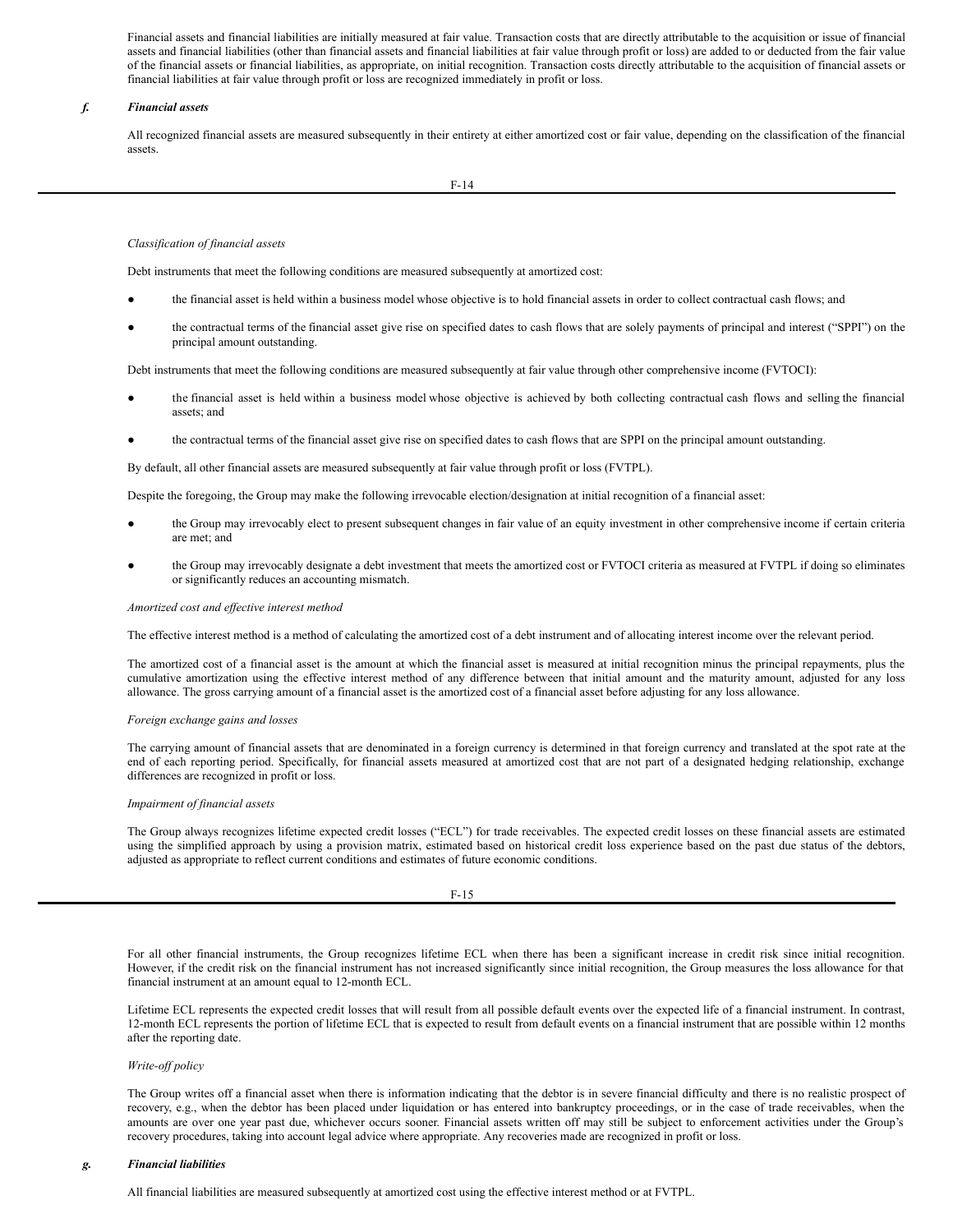Financial liabilities at FVTPL are measured at fair value, with any gains or losses arising on changes in fair value recognized in profit or loss to the extent that they are not part of a designated hedging relationship.

#### *Financial liabilities and equity*

### *Classification as debt or equity*

Debt and equity instruments are classified as either financial liabilities or as equity in accordance with the substance of the contractual arrangements and the definitions of a financial liability and an equity instrument.

#### *Financial liabilities measured subsequently at amortized cost*

Financial liabilities that are not (i) contingent consideration of an acquirer in a business condensation combination and consolidation, (ii) held-for-trading, or (iii) designated as at FVTPL, are measured subsequently at amortized cost using the effective interest method.

The effective interest method is a method of calculating the amortized cost of a financial liability and of allocating interest expense over the relevant period. The effective interest rate is the rate that exactly discounts estimated future cash payments (including all fees and points paid or received that form an integral part of the effective interest rate, transaction costs and other premiums or discounts) through the expected life of the financial liability, or (where appropriate) a shorter period, to the amortized cost of a financial liability.

## F-16

### *Foreign exchange gains and losses*

For financial liabilities that are denominated in a foreign currency and are measured at amortized cost at the end of each reporting period, the foreign exchange gains and losses are determined based on the amortized cost of the instruments. These foreign exchange gains and losses are recognized in the 'Foreign exchange (loss) gain, net' line item in the consolidated and combined Statements of Profit or Loss and Other Comprehensive Income for financial liabilities that are not part of a designated hedging relationship.

The fair value of financial liabilities denominated in a foreign currency is determined in that foreign currency and translated at the spot rate at the end of the reporting period. For financial liabilities that are measured as at FVTPL, the foreign exchange component forms part of the fair value gains or losses and is recognized in profit or loss for financial liabilities that are not part of a designated hedging relationship.

#### *Derecognition of financial liabilities*

The Group derecognizes financial liabilities when, and only when, the Group's obligations are discharged, canceled or have expired. The difference between the carrying amount of the financial liability derecognized and the consideration paid and payable is recognized in profit or loss.

When the Group exchanges with the existing lender one debt instrument into another one with the substantially different terms, such exchange is accounted for as an extinguishment of the original financial liability and the recognition of a new financial liability. Similarly, the Group accounts for substantial modification of terms of an existing liability or part of it as an extinguishment of the original financial liability and the recognition of a new liability. It is assumed that the terms are substantially different if the discounted present value of the cash flows under the new terms, including any fees paid net of any fees received and discounted using the original effective rate is at least 10 per cent different from the discounted present value of the remaining cash flows of the original financial liability. If the modification is not substantial, the difference between (1) the carrying amount of the liability before the modification; and (2) the present value of the cash flows after modification should be recognized in profit or loss as the modification gain or loss within other gains and losses.

#### *h. Derivative financial instruments*

The Group enters into a variety of derivative financial instruments to manage its exposure to interest rate and foreign exchange rate risks, including foreign exchange forward contracts and interest rate swaps. Further details of derivative financial instruments are disclosed in Note 18.

Derivatives are recognized initially at fair value at the date a derivative contract is entered into and are subsequently remeasured to their fair value at each reporting date. The resulting gain or loss is recognized in profit or loss immediately unless the derivative is designated and effective as a hedging instrument, in which event the timing of the recognition in profit or loss depends on the nature of the hedge relationship.

A derivative with a positive fair value is recognized as a financial asset whereas a derivative with a negative fair value is recognized as a financial liability. Derivatives are not offset in the consolidated and combined financial statements unless the Group has both legal right and intention to offset. A derivative is presented as a non-current asset or a non-current liability if the remaining maturity of the instrument is more than 12 months and it is not expected to be realized or settled within 12 months. Other derivatives are presented as current assets or current liabilities.

F-17

## *Accounting for warrants*

The warrants meet the definition of a derivative financial instrument as they represent a written put option that gives the holders of the warrants the right to exchange them for the Group's shares at a fixed price. Although the warrants will be exchanged for the Group's shares based on the terms of the warrant agreement, the warrants were classified as a derivative financial liability measured at FVTPL, and not as an equity instrument, given that the functional currency of the Company (MXN) differs from the strike-price of the warrants, which is fixed in USD. Changes in the fair value of the financial liability are presented in the consolidated and combined statements of profit or loss under the heading "Loss in valuation of warrants".

The Group's operating income and the financial position are not negatively impacted as no outflow of cash is required as the obligation is settled by issuing Betterware's shares. For purposes of the Company's EBITDA, the changes in the fair value of the liability are excluded as they represent non-cash charges.

The exchange of warrants for the Group's shares give rise to the settlement of the obligation associated with the liability with a corresponding increase in equity. The redemption of warrants will result in a net impact in equity resulting from the increase in their fair value is recorded in profit or loss (reducing retained earnings), offset by the equivalent increase in equity as a result of the issuance of shares.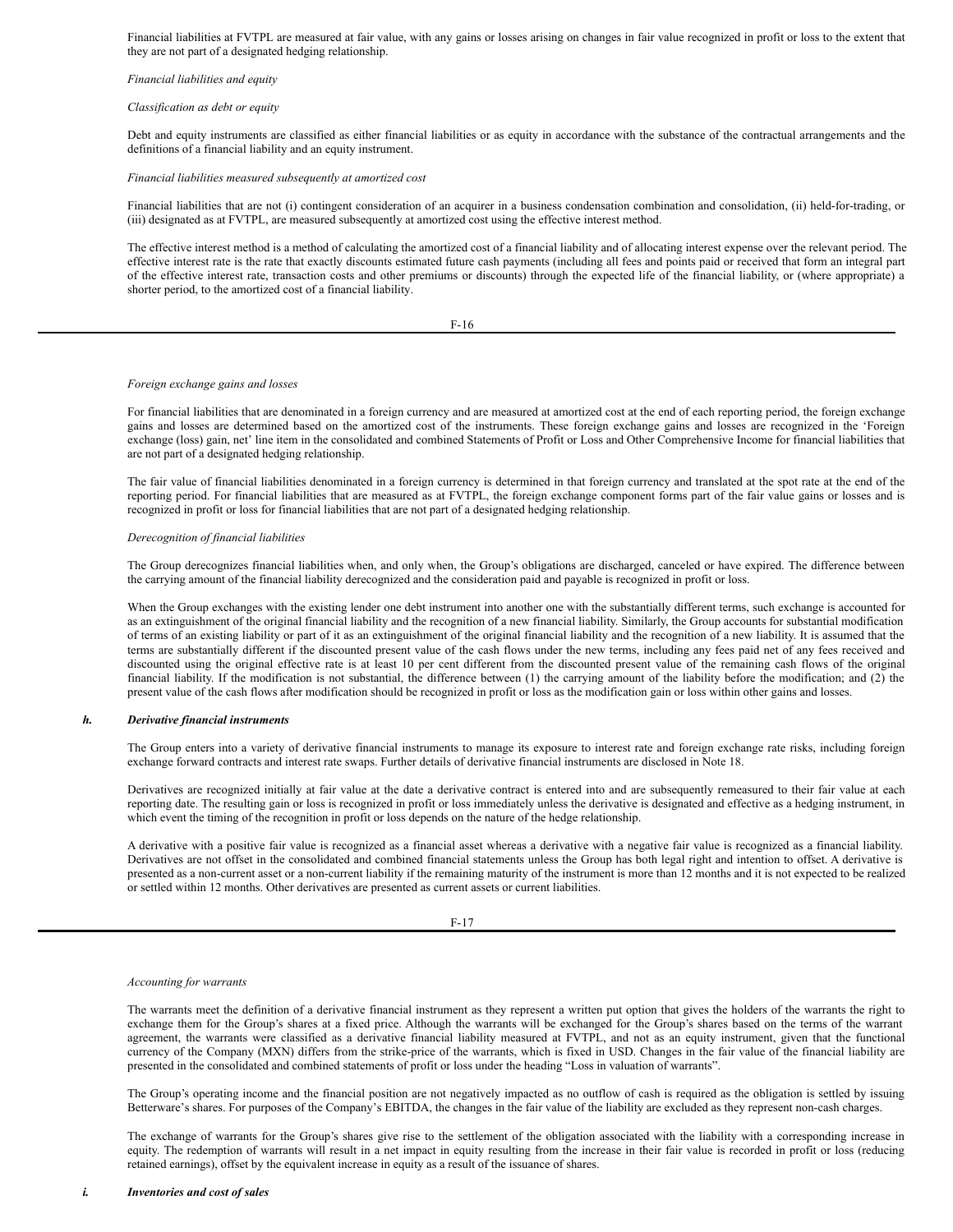Inventories are measured at the lower of cost and net realizable value. The cost of inventories is based on weighted-average. The net realizable value represents the estimated selling price less all estimated costs of completion and costs to be incurred in marketing, selling and distribution.

#### *j. Prepaid expenses*

Prepaid expenses are mainly comprised of advanced payments for printed catalogs, as well as, advanced payments for the purchase of inventories that are received after the date of the consolidated and combined statement of financial position and during the normal course of business, and they are presented in current assets in accordance with the classification of the destination item.

### *k. Other assets*

Other assets mainly include inventory of rewards, restricted cash (see Note 2d) and rent security deposits. They are presented in current or non-current assets in accordance with the classification of the destination item.

Under the reward program, the Group grants reward points to its distributors for the recruitment of associates, while associates receive such points for the referral of new associates within a catalogue. These points are exchangeable for products that Betterware acquires from other suppliers, which are not related to a revenue contract. The points expire based on commercial terms established by the Group that can be modified at management's discretion. Inventory of rewards mainly consist of certain products and items (in the form of rewards) that Betterware acquires with the purpose to encourage sales among the distributors and associates. Such inventory is acquired once the distributors and associates redeem the reward points that are granted by the Group so that the balance of inventory at each reporting period only relates to items already redeemed but not delivered. Inventory of rewards are recognized at cost of acquisition.

# *l. Property, plant and equipment, net*

Items of property, plant and equipment are measured at cost less accumulated depreciation and any accumulated impairment losses.

| F-18                                                                                                                           |
|--------------------------------------------------------------------------------------------------------------------------------|
|                                                                                                                                |
|                                                                                                                                |
| If significant parts of an item have different useful lives, then they are accounted for as separate items (major components). |

Depreciation is recognized using the straight-line method. The estimated useful lives and depreciation method are reviewed at the end of each reporting period, with the effect of any changes in estimate accounted for on a prospective basis.

The following useful lives are used in the calculation of depreciation:

| <b>Buildings</b>        | $20 - 50$ years |
|-------------------------|-----------------|
| Molds                   | 5 years         |
| Vehicles                | 4 years         |
| Computers and equipment | $3 - 10$ years  |
| Leasehold improvements  | 3 years         |

Property, plant and equipment is derecognized upon disposal or when no future economic benefits are expected to arise from the continued use of the asset. Any gain or loss arising on the disposal or retirement is determined as the difference between the sales proceeds and the carrying amount of the asset and is recognized in profit or loss.

Borrowing costs directly attributable to the acquisition or construction of qualifying assets (designated asset), which are assets that necessarily take a substantial period of time before they are available for their intended use, are added to the cost of those assets, until such time as the assets are available for their intended use. If any specific borrowing remains outstanding after the related asset is ready for its intended use or sale, that borrowing becomes part of the funds that an entity borrows generally when calculating the capitalization rate on general borrowings.

Investment income earned on the temporary investment of specific borrowings pending their expenditure on qualifying assets is deducted from the borrowing costs eligible for capitalization. All other borrowing costs are recognized in profit or loss in the period in which they are incurred.

#### *m. Intangible assets*

**Brand** 

This is an intangible asset with an indefinite useful life and corresponds mainly to the value of the "Betterware" brand, which was transmitted to the Group through a merger with Strevo Holding, S.A. de C.V. ("Strevo", an unrelated third party) on July 28, 2017. This intangible asset is subject to annual impairment testing, and whenever there is an indication that the asset may be impaired.

Additionally, the Group has incurred expenditures related to registration of trademark rights, which have a finite life. Such expenditures are amortized on a straight-line basis over their estimated useful lives which range from 10 to 30 years.

### Relationship with customers

This is an intangible asset with a definite useful life of ten years and is being amortized on a straight-line basis and corresponds to the value of the relationships with customers. It was transmitted to the Group through a merger with Strevo on July 28, 2017. This intangible asset is subject to impairment testing whenever there is an indication that the asset may be impaired.

### Derecognition of intangible assets

An intangible asset is derecognized on disposal, or when no future economic benefits are expected from use or disposal. Gains or losses arising from derecognition of an intangible asset, measured as the difference between the net disposal proceeds and the carrying amount of the asset, are recognized in profit or loss when the asset is derecognized.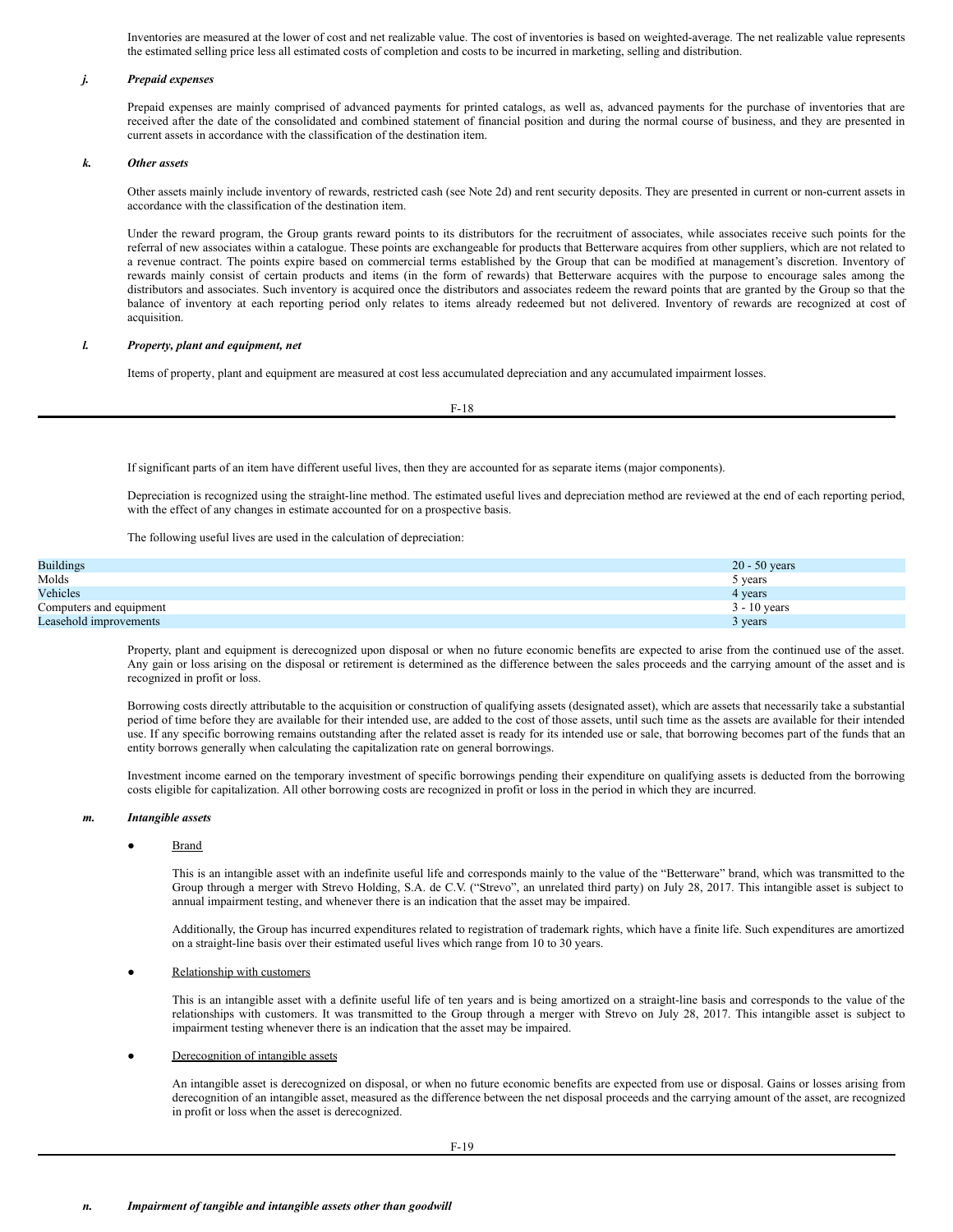At the end of each reporting period, the Group reviews the carrying amounts of its tangible and intangible assets to determine whether there is any indication that those assets have suffered an impairment loss. If any such indication exists, the recoverable amount of the asset is estimated in order to determine the extent of the impairment loss (if any). When it is not possible to estimate the recoverable amount of an individual asset, the Group estimates the recoverable amount of the cash-generating unit to which the asset belongs. When a reasonable and consistent basis of allocation can be identified, corporate assets are also allocated to individual cash-generating units, or otherwise, they are allocated to the smallest group of cash-generating units for which a reasonable and consistent allocation basis can be identified.

Intangible assets with indefinite useful lives and intangible assets not yet available for use are tested for impairment at least annually, and whenever there is an indication that the asset may be impaired.

Recoverable amount is the higher of fair value less costs to sell and value in use. In assessing value in use, the estimated future cash flows are discounted to their present value using a post-tax discount rate that reflects current market assessments of the time value of money and the risks specific to the asset for which the estimates of future cash flows have not been adjusted.

If the recoverable amount of an asset is estimated to be less than its carrying amount, the carrying amount of the asset is reduced to its recoverable amount. Any impairment is recognized immediately in profit or loss.

When an impairment loss subsequently reverses, the carrying amount of the asset is increased to the revised estimate of its recoverable amount, but so that the increased carrying amount does not exceed the carrying amount that would have been determined had no impairment loss been recognized for the asset in prior years. A reversal of an impairment loss is recognized immediately in profit or loss unless the relevant asset is carried at a revalued amount, in which case the reversal of the impairment loss is treated as a revaluation increase.

#### *o. Goodwill*

Goodwill corresponds to the excess resulted between the consideration paid and the fair values of the net assets acquired at the date of acquisition paid by Betterware Latinoamerica Holding México, S.A. de C.V. (BLHM) and Strevo. Goodwill was generated by different legal entities and transmitted to the Group through the mergers carried out on November 30, 2002 and July 28, 2017, respectively (see Note 11).

As disclosed in Note 11, Goodwill was transferred to the Group through mergers carried out on November 30, 2002 and July 28, 2017 with BLHM and Strevo, respectively, which was generated through the acquisition of shares of the Group in November 2002 and March 2015, respectively.

Goodwill is not amortized but is tested annually for impairment. Goodwill arising from a business combination is allocated to the cash generating unit ("CGU") receiving a benefit from the synergies of the combination. An impairment loss is recognized if the carrying amount of an asset or CGU exceeds its recoverable amount. Impairment losses are recognized in profit or loss. They are allocated first to reduce the carrying amount of any goodwill allocated to the CGU, and then to reduce the carrying amounts of the other long-lived assets in the CGU on a pro rata basis. An impairment loss in respect of goodwill is not reversed.

#### *p. Leases*

# **Classification and valuation of leases under IAS 17, in effect through December 31, 2018**

#### *The Group as lessee*

For the year ended December 31, 2018, the classification of leases as finance or operating depended on the substance of the transaction rather than the form of the contract.

Leases in which a significant portion of the risks and rewards relating to the leased property are retained by the lessor were classified as operating leases. Payments made under operating leases (net of incentives received by the lessor) were recognized in the consolidated and combined statement of income based on the straight-line method over the lease period.

Leases where the Group assumes substantially all the risks and rewards of ownership were classified as finance leases. Finance leases were capitalized at the beginning of the lease, at the lower of the fair value of the leased property and the present value of the future minimum lease payments. If its determination was practical, in order to discount the future minimum lease payments to present value, the interest rate implicit in the lease was used; otherwise, the incremental borrowing rate of the lessee was used.

For the year ended December 31, 2018, the Group had only entered into operating leases.

*The Group as lessor*

As of and for the year ended December 31, 2018, the Group did not maintain any leases as lessor.

### **Classification and valuation of leases under IFRS 16, in effect beginning January 1, 2019**

#### *The Group as lessee*

The Group evaluates whether a contract is or contains a lease agreement at inception of a contract. A lease is defined as an agreement or part of an agreement that conveys the right to control the use of an identified asset for a period of time in exchange for a consideration. The Group recognizes an asset for right-of-use and the corresponding lease liability, for all lease agreements in which it acts as lessee, except in the following cases: short-term leases (defined as leases with a lease term of less than 12 months); leases of low-value assets (defined as leases of assets with an individual market value of less than US\$5,000 (five thousand dollars)); and, lease agreements whose payments are variable (without any contractually defined fixed payment). For these agreements, which exempt the recognition of an asset for right-of-use and a lease liability, the Group recognizes the rent payments as an operating expense in a straight-line method over the lease period.

The right-of-use asset comprises all lease payments discounted at present value; the direct costs to obtain a lease; the advance lease payments; and the obligations of dismantling or removal of assets. The Group depreciates the right-of-use asset over the shorter of the lease term or the useful life of the underlying asset; therefore, when the lessee will exercise a purchase option, the lessee shall depreciate the right-of-use asset from the commencement date to the end of the useful life of the underlying asset. Depreciation begins on the lease commencement date.

The lease liability is initially measured at the present value of the future minimum lease payments that have not been paid at that date, using a discount rate that reflects the cost of obtaining funds for an amount similar to the value of the lease payments, for the acquisition of the underlying asset, in the same currency and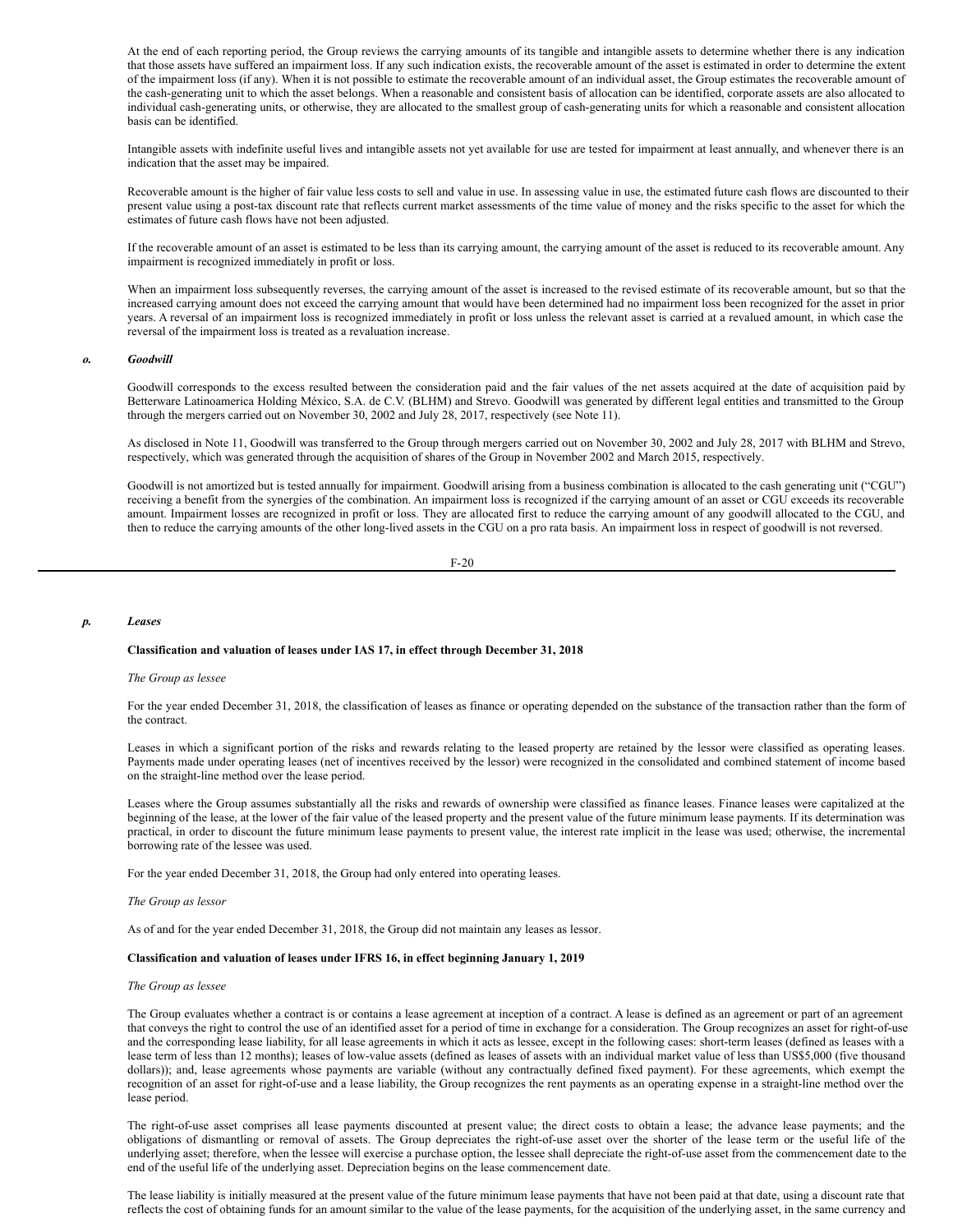for a similar period to the corresponding contract (incremental borrowing rate). To determine the lease term, the Group considers the non-cancellable period, including the probability to exercise any right to extend and/or terminate the agreement.

F-21

Subsequently, the lease liability is measured increasing the carrying amount to reflect interest on the lease liability (using the effective interest method) and reducing the carrying amount to reflect the lease payments made.

When there is a modification in future lease payments resulting from changes in an index or a rate used to determine those payments, the Group remeasures the lease liability when the adjustment to the lease payments takes effect, without reassessing the discount rate. However, if the modifications are related to the lease term or exercising a purchase option, the Group reassesses the discount rate during the liability's remeasurement. Any increase or decrease in the value of the lease liability subsequent to this remeasurement is recognized as an adjustment to the right-of-use asset to the same extent.

Finally, the lease liability is derecognized when the Group fulfills all lease payments. When the Group determines that it is probable that it will exercise an early termination of the contract that leads to a cash disbursement, such disbursement is accounted as part of the liability's remeasurement mentioned in the previous paragraph; however, in cases in which the early termination does not involve a cash disbursement, the Group cancels the lease liability and the corresponding right-of-use asset, recognizing the difference immediately in the consolidated and combined statement of profit or loss and other comprehensive income.

#### *The Group as lessor*

As of January 3, 2021 and December 31, 2019 and for the periods of 2020 and 2019, the Group does not maintain any leases as lessor.

#### *q. Foreign currency*

In preparing the consolidated and combined financial statements, transactions in currencies other than the Mexican Peso, which is the functional currency of the consolidated and combined entities are recognized at the exchange rates at the dates of the transactions. Monetary assets and liabilities denominated in foreign currencies are translated into the functional currency at the exchange rate at the reporting date. Non-monetary items that are measured based on historical cost in a foreign currency are translated at the exchange rate at the date of transaction.

Exchange differences on monetary items are recognized in profit or loss in the period in which they arise.

#### *r. Employee benefits*

## Retirement benefits - Defined benefit obligations

The Group's defined benefit obligations cover seniority premiums which consist of a lump sum payment of 12 day's wage for each year worked, calculated using the most recent salary, not to exceed twice the legal minimum wage established by law. The related liability and annual cost of such benefits are calculated with the assistance of an independent actuary on the basis of formulas defined in the plans using the projected unit credit method at the end of each annual reporting period.

The Group's net obligation with respect to the defined-benefit plan are calculated separately for each plan, estimating the amount of future benefit accrued by employees in return for their services in ongoing and past periods; that benefit is discounted to determine its present value, and the costs for the services that have not been recognized and the fair value of the plan assets are deducted. The discount rate is the yield at the reporting date of the government bonds that have maturity dates approximate to the maturities of the Group's obligations which are denominated in the same currency in which benefits are expected to be paid (Mexican pesos).

F-22

Net interest is calculated by applying the discount rate at the beginning of the period to the net defined benefit liability or asset. Defined benefit costs are categorized as follows:

- Service cost (including current service cost, past service cost, as well as gains and losses on curtailments and settlements);
- Net interest expense or income; and
- Remeasurements.

Remeasurements of the net defined benefit liability, which comprise actuarial gains and losses, the return on plan assets (excluding interest) and the effect of the asset ceiling (if applicable), are recognized immediately in the liability against other comprehensive income in the period in which they occur. Remeasurement recognized in other comprehensive income is never reclassified to profit or loss. Past service cost is recognized in profit or loss in the period in which a plan amendment or curtailment occurs, or when the Group recognizes the related restructuring costs or termination benefits, if earlier.

# Short-term and other long-term employee benefits and statutory employee profit sharing ("PTU")

A liability is recognized for benefits accruing to employees in respect of wages and salaries, annual leave and sick leave in the period the related service is rendered at the undiscounted amount of the benefits expected to be paid in exchange for that service. Likewise, a liability is recognized for the amount expected to be paid if the Group has a present legal or constructive obligation to pay this amount as a result of past service provided by the employee and the obligation can be estimated reliably.Liabilities recognized in respect of short-term employee benefits are measured at the undiscounted amount of the benefits expected to be paid in exchange for the related service.

Liabilities recognized in respect of other long-term employee benefits are measured at the present value of the estimated future cash outflows expected to be made by the Group in respect of services provided by employees up to the reporting date.

#### Statutory employee profit sharing ("PTU")

PTU is recorded in the results of the year in which it is incurred and is presented in operating expenses line item in the consolidated and combined statement of profit or loss and other comprehensive income.

As a result of the 2014 Income Tax Law, PTU is determined based on taxable income, according to Section I of Article 9 of the that Law.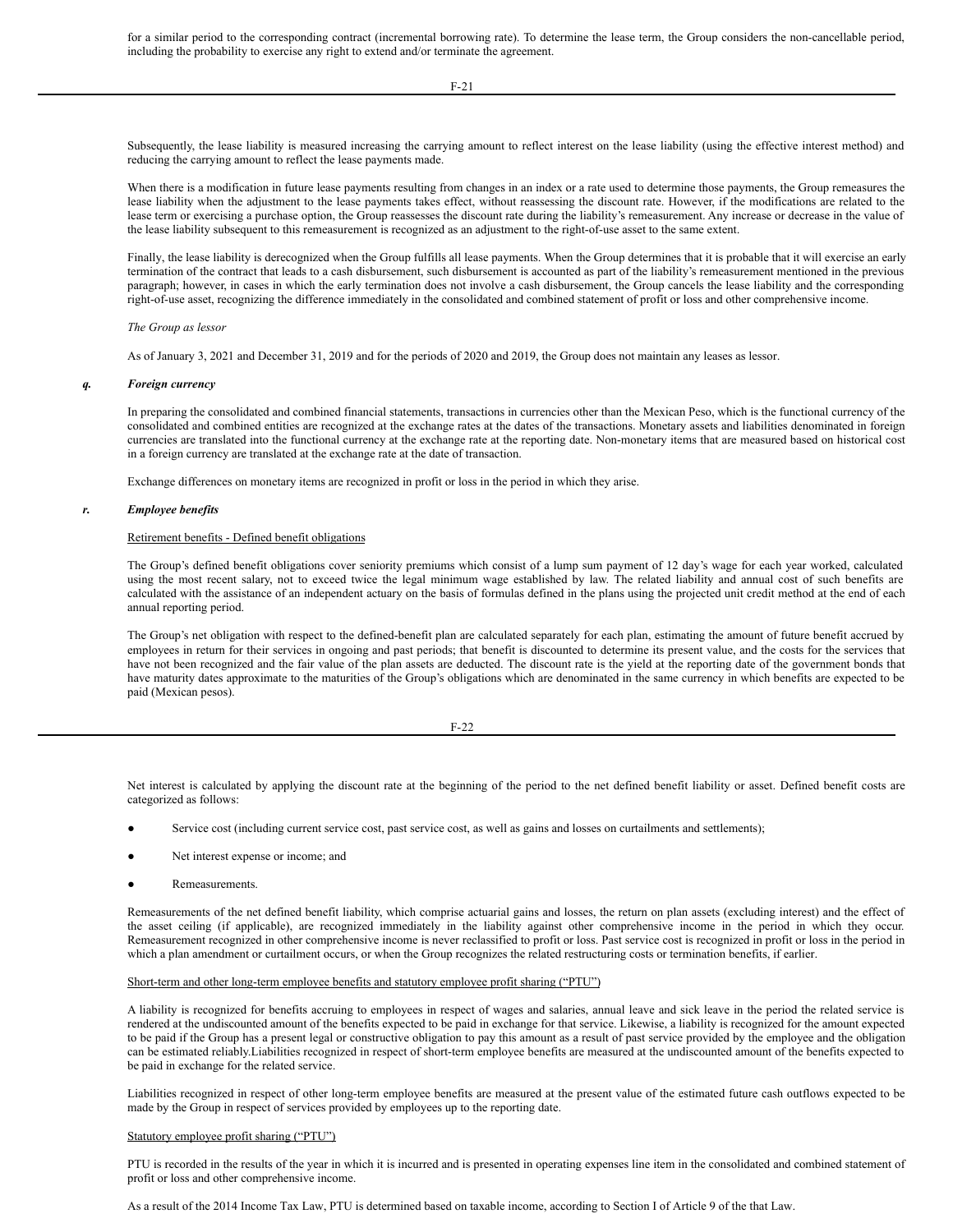#### Termination benefits

Termination benefits are recognized as an expense when the Group's commitment can be evidenced, without real possibility of reversing, with a detailed formal plan either to terminate employment before the normal retirement date, or else, to provide benefits for termination as a result of an offer that is made to encourage voluntary retirement. If the benefits are payable no later than 12 months after the reporting period, then they are discounted at present value.

### *s. Income taxes*

Income tax expense represents the sum of the tax currently payable and deferred tax.

#### Current tax

Current income tax ("ISR") is recognized in the results of the year in which is incurred.

The tax currently payable is based on taxable profit for the year. Taxable profit differs from net profit as reported in profit or loss because it excludes items of income or expense that are taxable or deductible in other years and it further excludes items that are never taxable or deductible. The Group's liability for current tax is calculated using tax rates that have been enacted or substantively enacted by the end of the reporting period.

## F-23

A provision is recognized for those matters for which the tax determination is uncertain but it is considered probable that there will be a future outflow of funds to a tax authority. The provisions are measured at the best estimate of the amount expected to become payable. The assessment is based on the judgment of tax professionals within the Group supported by previous experience in respect of such activities.

#### Deferred income tax

Deferred tax is recognized on temporary differences between the carrying amounts of assets and liabilities in the consolidated and combined financial statements and the corresponding tax bases used in the computation of taxable profit. Deferred tax liabilities are generally recognized for all taxable temporary differences. Deferred tax assets are generally recognized for all deductible temporary differences to the extent that it is probable that taxable profits will be available against which those deductible temporary differences can be utilized. Such deferred tax assets and liabilities are not recognized if the temporary difference arises from the initial recognition (other than in a business combination) of assets and liabilities in a transaction that affects neither the taxable profit nor the accounting profit. In addition, deferred tax liabilities are not recognized if the temporary difference arises from the initial recognition of goodwill.

The carrying amount of deferred tax assets is reviewed at the end of each reporting period and reduced to the extent that it is no longer probable that sufficient taxable profits will be available to allow all or part of the asset to be recovered.Deferred tax liabilities and assets are measured at the tax rates that are expected to apply in the period in which the liability is settled or the asset realized, based on tax rates (and tax laws) that have been enacted or substantively enacted by the end of the reporting date.

The measurement of deferred tax liabilities and assets reflects the tax consequences that would follow from the manner in which the Group expects, at the end of the reporting period, to recover or settle the carrying amount of its assets and liabilities.

## Current and deferred tax for the year

Current and deferred tax are recognized in profit or loss, except when they relate to items that are recognized in other comprehensive income or directly in equity, in which case, the current and deferred tax are also recognized in other comprehensive income or directly in equity respectively.

### *t. Provisions*

Provisions are recognized when the Group has a present obligation (legal or constructive) as a result of a past event, it is probable that the Group will be required to settle the obligation, and a reliable estimate can be made of the amount of the obligation.

Provisions mainly include incentives granted to distributors and associates in the form of reward points, discounts and others such as compensations to employees (bonuses) not paid at the reporting date, professional services fees, among others.

The amount recognized as a provision is the best estimate of the consideration required to settle the present obligation at the end of the reporting period, taking into account the risks and uncertainties surrounding the obligation. When a provision is measured using the cash flows estimated to settle the present obligation, its carrying amount is the present value of those cash flows (when the effect of the time value of money is material).

When some or all of the economic benefits required to settle a provision are expected to be recovered from a third party, a receivable is recognized as an asset if it is virtually certain that reimbursement will be received and the amount of the receivable can be measured reliably.

F-24

# *Warranties*

When the Group grants assurance-type warranties in contracts with customers, those rights to the customer are recognized in profit or loss in the cost of sales line item against a provision in the statement of financial position; however, when the Group provides its customers with service-type warranties, those are treated under the revenue recognition model as a performance obligation. The Group has not granted any service-type warranties to its customers.

#### *Reward Points*

Through its loyalty program (see note 2u), the Group also grants reward points to its distributors for the recruitment of associates, while associates receive such points for the referral of new associates within a catalogue. The loyalty program allows the Group's distributors and associates to accumulate sales points which are exchangeable for products that are purchased from other retailers. Since these types of points also provide a benefit to distributors and associates that they would not receive without purchasing the Group's products, this loyalty program represents a separate performance obligation, which is recognized as described in Note 2u.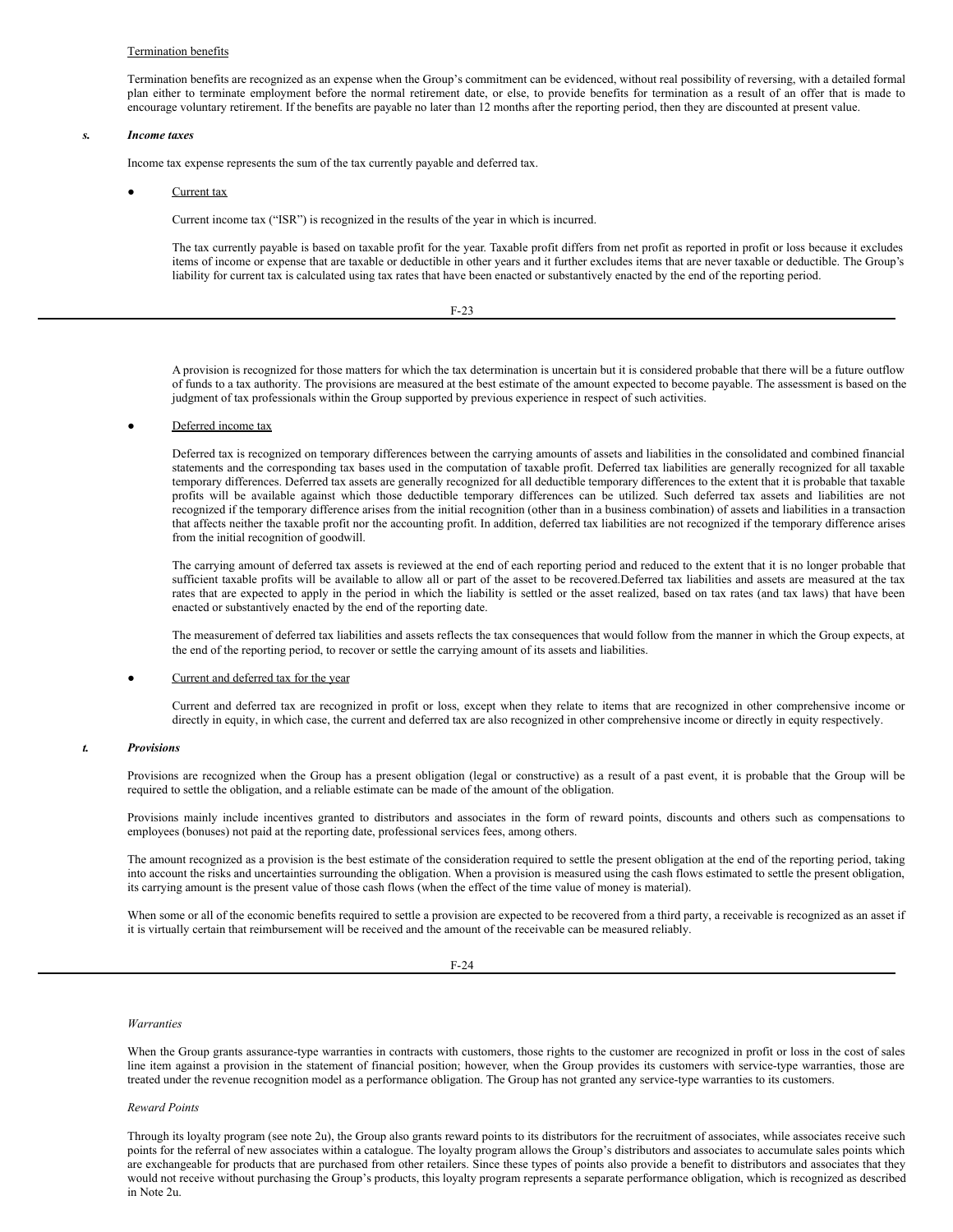#### *u. Revenue recognition*

Revenues comprise the fair value of the consideration received or to receive for the sale of goods and services in the ordinary course of the transactions, and are presented in the consolidated and combined statement of profit or loss, net of the amount of variable considerations (discounts and product returns). To recognize revenues from contracts with its customers, the Group applies a comprehensive model, which is based on a five-step approach consisting of the following: (1) identify the contract (verbal or written); (2) identify performance obligations in the contract; (3) determine the transaction price; (4) allocate the transaction price to each performance obligation in the contract; and (5) recognize revenue when the Group satisfies a performance obligation. The Group recognizes revenue at a point in time, when it transfers control over a product to a customer, which occurs when the customers take delivery of the products and formally accepts them.

The Group invoices its customers at the shipment date with payment terms between 15 and 30 days; customers are allowed to request for a product return only if the product has technical issues or physical damages. However, this right qualifies as an assurance-type warranty (and not a performance obligation) related to the functionality of the products sold, and therefore, it is recognized in accordance with the policy disclosed in Note 2t.

Discounts to distributors and associates are included in the invoice price and are presented in the net sales line item from the moment in which the customer acquires control of the products sold; thus, management does not perform estimates over discounts to be taken by the customers.

#### *Loyalty program*

The Group operates a loyalty program through which its distributors and associates accumulate points on sales of Betterware goods that entitle them to exchange the points for products the Group acquires from different suppliers. Since these points provide a benefit to distributors and associates that they would not receive without purchasing the Betterware products, this loyalty program represents a separate performance obligation.

Therefore, the transaction price is allocated between the product and the points on a relative stand-alone selling price basis. The stand-alone selling price per point is estimated based on the fair value of the product to be given when the points are redeemed by the distributors and associates and the likelihood of redemption, as evidenced by the Group's historical experience. Additionally, a contract liability is recognized for revenue relating to the loyalty points at the time of the initial sales transaction, reducing the revenue recognized upon the initial sale of the goods. Revenue from the loyalty points is recognized when the points are redeemed by the customer and exchanged for the related products. Revenue for points that are not expected to be redeemed is recognized in proportion to the pattern of rights exercised by customers.

F-25

#### *Variable considerations*

The Group adjusts the transaction price according to the estimations that may result in a variable consideration. These estimates are determined according to the terms and conditions of the contracts with the customer, the history or the customer's performance.

#### *Contract costs*

The Group capitalizes incremental costs to obtain a contract with a customer if it expects to recover those costs. However, the Group does not capitalize incremental costs if the amortization period for the asset is one year or less. For any other costs related to the fulfillment of a contract with a customer, that is not part of the revenue recognition, it is considered as an asset including all the costs incurred, only if such costs are directly related to an existing contract or specific anticipated contract and if those costs generate or enhance resources that will be used to satisfy performance obligations in the future and are expected to be recovered. The Group amortizes the asset recognized for the costs to obtain and/or fulfill a contract on a systematic basis, consistent with the pattern of transfer of the good to which the asset relates.

#### *v. Share-based payments*

The share-based compensation plans to eligible executives and directors settled by providing Betterware shares are measured at their fair value as of the grant date and are subject to compliance with certain business performance metrics of the business and their continuance at the Company for an established period.

The fair value determined at the grant date is recorded as an expense based on the vesting period and the graded vesting method, which consists of recognizing the expense from the grant date over the period the executives or directors render the service and earn the benefits stipulated according to the plan, with a corresponding increase in equity. At the end of each period, the Company reviews its estimates of the number of equity instruments that are expected to be awarded.

#### *w. Financing income and cost*

Financing income (cost) are comprised of interest income, interest expense, the foreign currency gain (loss) on financial assets and financial liabilities; and gain (loss) in valuation of financial derivative instruments. Those are recognized in the consolidated and combined statement of profit or loss and other comprehensive income when accrued.

### *x. Contingencies*

Significant obligations or losses related to contingencies are recognized when it is probable that their effects will materialize and there are reasonable elements for their quantification. If these reasonable elements do not exist, their disclosure is included qualitatively in the notes to the consolidated and combined financial statements. Income, profits or contingent assets are recognized until such time as there is certainty of their realization.

# **3. Changes in significant accounting policies**

# a. Application of new and revised International Financing Reporting Standards ("IFRSs" or "IAS") that are mandatorily effective for the current year

In the current year, the Group has applied a number of new and amended IFRS and interpretations issued by the International Accounting Standards Board ("IASB") that are mandatorily effective for an accounting period that begins on or after January 1, 2020. The conclusions related to their adoption are described as follows: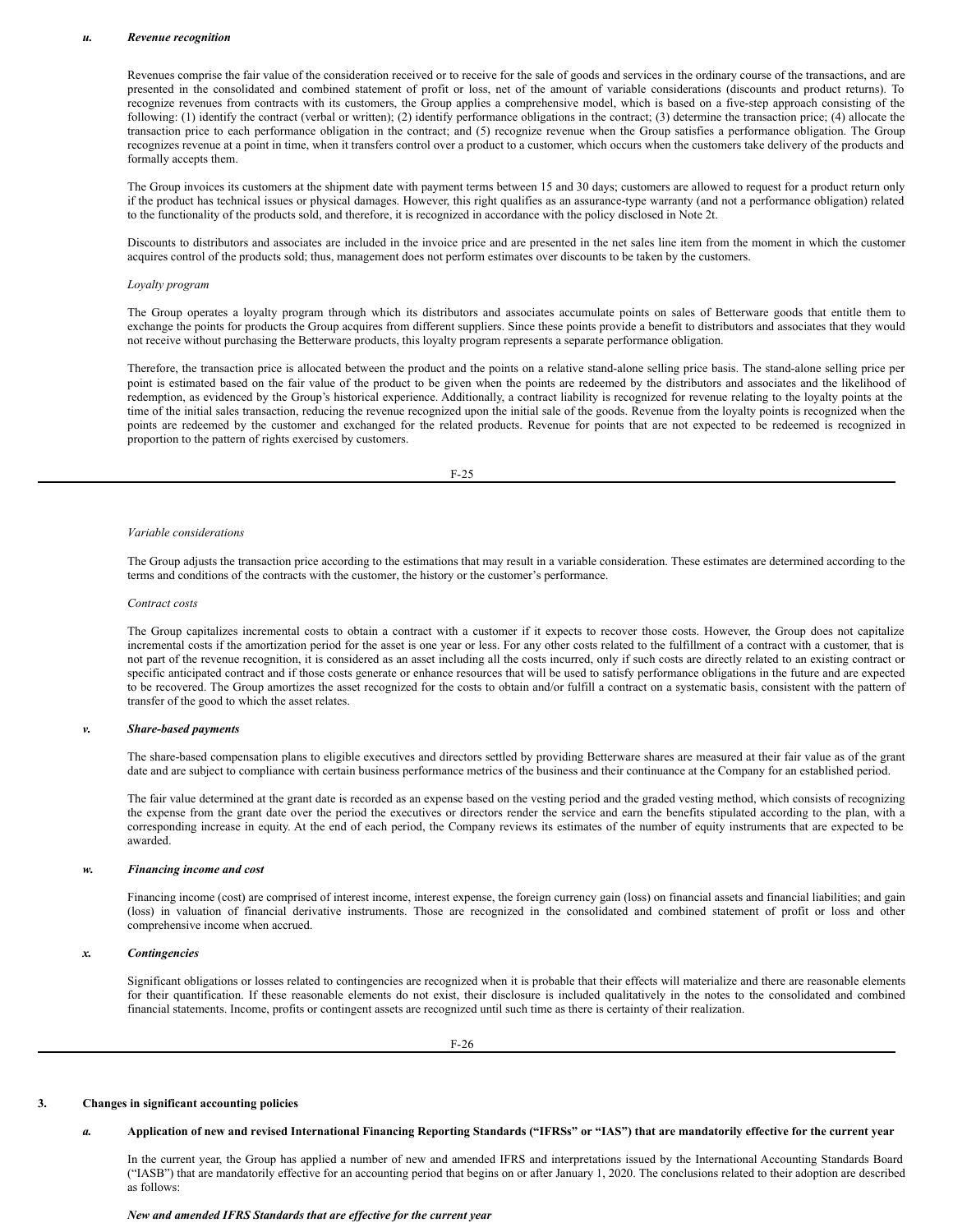The amendments introduce a practical expedient that provides lessees the option not to assess whether a rent concession that meets certain conditions is a lease modification. The practical expedient is applicable to rent concessions occurring as a direct consequence of the Covid-19 pandemic and only if all of the following conditions are met:

- a) The change in the lease payments results in revised consideration for the lease that is substantially the same as, or less than, the consideration for the lease immediately preceding the change;
- b) Any reduction in lease payments affects only payments originally due on or before June 30, 2021; and
- c) There is no substantive change to other terms and conditions of the lease.

The Group determined there were no impacts on the adoption of these amendments, considering that it did not enter into rental concessions for the leases that it maintains as a lessee.

Additionally, the Group adopted the following amendments, which did not have any effects on the financial statements in the current year:

- Amendments to IAS 1 and IAS 8, Definition of material
- Amendments to IFRS 3, Definition of a business
- Amendments to IFRS 4, Insurance Contracts in the application of IFRS 9, Financial Instruments
- Amendments to IFRS 9, IAS 39 and IFRS 7, Interest rate benchmark reform Phase 1
- Amendments to the IFRS's conceptual framework

### *New and revised IFRS Standards in issue but not yet ef ective*

At the issuance date of these financial statements, the Group has not applied the following new and revised IFRS that have been issued but are not yet effective. Based on management's analysis, the Group does not expect that the adoption of the following standards will have a material impact on the financial statements in future periods:

- Amendments to IAS 1, Classification of liabilities as current or non-current(1)
- Amendments to IAS 16, Property, plant and equipment proceeds before intended use $(1)$
- Amendments to IAS 37, Cost of fulfilling an onerous contract $(1)$
- Amendments to IAS 41, Biological Assets $(1)$
- Amendments to IFRS 1, First time adoption of International Financial Reporting Standards(1)
- Amendments to IFRS 9, Financial instruments $(1)$
- IFRS 17, Insurance Contracts(2)

*(1) Ef ective for annual reporting periods beginning on January 1, 2022*

*(2) Ef ective for annual reporting periods beginning on January 1, 2023*

F-27

Additionally, the Company is continuously monitoring the progress of the reference interest rate reform project that modifies the regulations as mentioned below:

# Phase 2 of the benchmark interest rate reform (IBOR- Amendments to IFRS 9, IAS 39, IFRS 7, IFRS 4 and IFRS 16)

Interbank benchmark rates such as LIBOR, EURIBOR and TIBOR, which represent the cost of obtaining unsecured funds, have been questioned about their viability as long-term financing benchmarks. The changes in the reform to the reference interest rates in its phase 2 refer to the modifications of financial assets, financial liabilities and lease liabilities, requirements for accounting coverage and disclosure of financial instruments. These improvements are effective as of January 1, 2021 with retrospective application, without the need to redo the comparative periods.

Regarding the modification of financial assets, financial liabilities and lease liabilities, the IASB introduced a practical expedient that involves updating the effective interest rate.

On the other hand, regarding hedge accounting, the hedge relationships and documentation must reflect the modifications to the hedged item, the hedging instrument and the risk to be hedged. Hedging relationships must meet all criteria for applying hedge accounting, including effectiveness requirements.

Finally, regarding disclosures, entities should disclose how they are managing the transition to alternative reference rates and the risks that may arise from the transition; in addition, they must include quantitative information on financial assets and non-derivative financial liabilities, as well as non-derivative financial instruments, that continue under the reference rates subject to the reform and the changes that have arisen to the risk management strategy.

The Company is in the process of evaluating the impacts arising from the application of these amendments, however it does not expect there will be a material impact on its consolidated financial position or results of operations.

# **4. Critical accounting judgments and key sources of estimation uncertainty**

In the application of the Group's accounting policies, which are described in Note 2, management of the Group is required to make judgments, estimates, and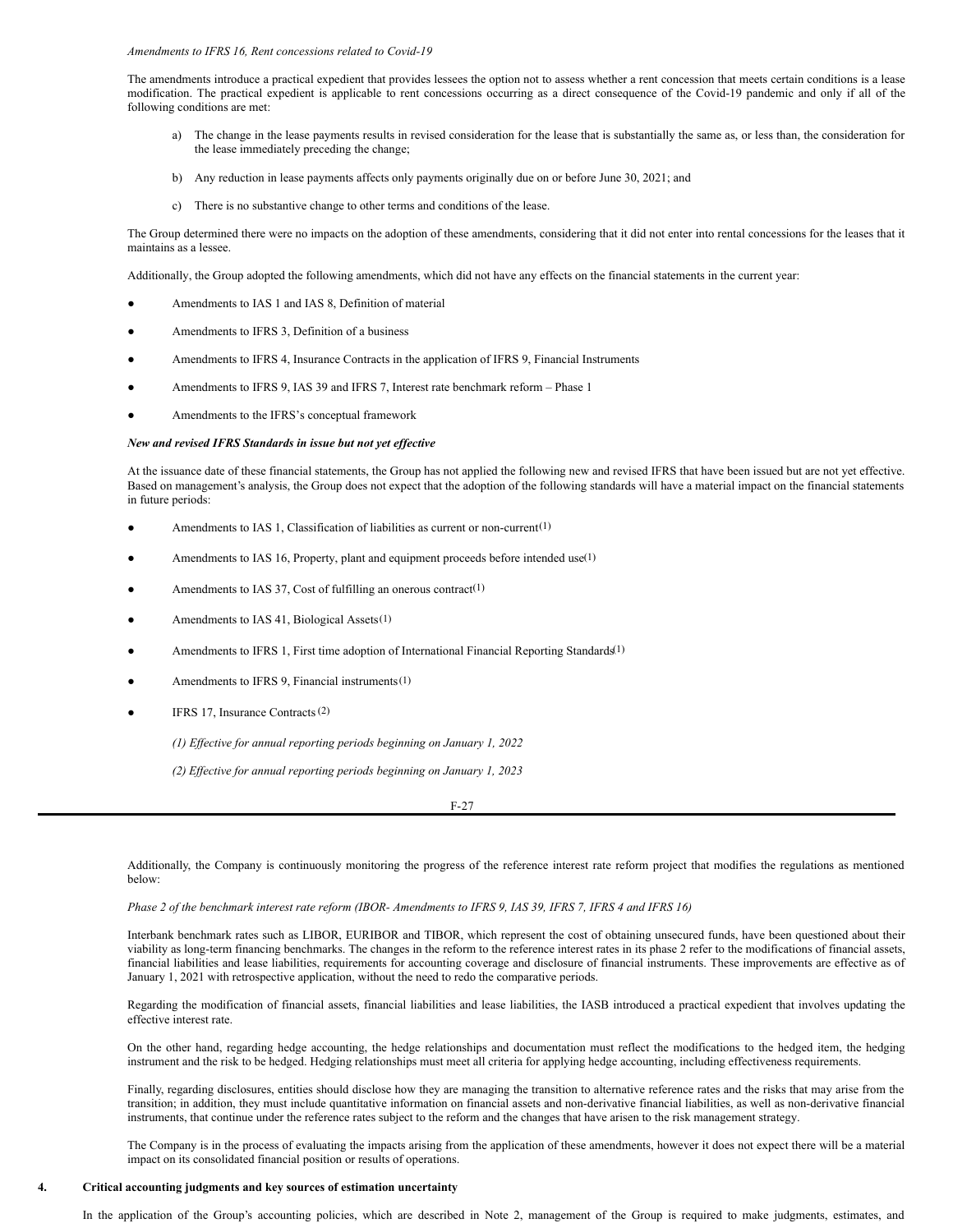assumptions about the carrying amounts of assets and liabilities that are not readily apparent from other sources. The judgments, estimates and associated assumptions are based on historical experience and other factors that are considered to be relevant. Actual results may differ from these estimates.

Management has exercised the following critical judgments in the process of applying its accounting policies, which is considered to have the most significant effect on the amounts recognized in the consolidated and combined financial statements:

### **Contingencies**

Management makes judgments and estimates in recording provisions for matters relating to claims and litigation. Actual costs may vary from estimates for several reasons, such as changes in cost estimates for resolution of complaints and disputes based on different interpretations of the law, opinions and evaluations concerning the amount of loss.

Contingencies are recorded as provisions when it is probable that a liability has been incurred and the amount of the loss is reasonably estimable. It is not practical to estimate sensitivity to potential losses if other assumptions were used to record these provisions, due to the number of underlying assumptions and the range of possible reasonable outcomes regarding potential actions by third parties, such as regulators, both in terms of loss probability and estimates of such loss.

The estimates and underlying assumptions are reviewed on an ongoing basis. Revisions to accounting estimates are recognized in the period in which the estimate is revised if the revision affects only that period, or in the period of the revision and future periods if the revision affects both current and future periods. The significant estimates impacting the Group's consolidated and combined financial statements are as follows:

### Key assumptions used in impairment testing

The Group performs annual impairment testing on long-lived assets, for which key assumptions are used in the calculation of the recoverable amount (see Note 11). For impairment testing, goodwill is allocated to the cash-generating unit ("CGU") from which the Group has considered that economic and operational synergies of business combinations are generated. The recoverable amounts of the CGU have been determined based on the calculations of their value in use, which require the use of estimates. The most significant of these estimates are as follows:

- Estimates of future gross and operating margins, according to the historical performance and industry expectations of the CGU.
- Discount rate based on the weighted average cost of capital (WACC) of the CGU.
- Long-term growth rates.

# Loyalty program and provision for reward points

The Group operates a loyalty program through which its distributors and associates accumulate points on sales of Betterware goods that entitle them to exchange the points for products the Group acquires from different suppliers. Since these points provide a benefit to distributors and associates that they would not receive without purchasing the Betterware products, this loyalty program represents a separate performance obligation.

Therefore, the transaction price is allocated between the product and the points on a relative stand-alone selling price basis. The stand-alone selling price per point is estimated based on the fair value of the product to be given when the points are redeemed by the distributors and associates and the likelihood of redemption, as evidenced by the Group's historical experience. Additionally, a contract liability is recognized for revenue relating to the loyalty points at the time of the initial sales transaction. Revenue from the loyalty points is recognized when the points are redeemed by the customer and exchanged for the related products. Revenue for points that are not expected to be redeemed is recognized in proportion to the pattern of rights exercised by customers.

The Group also grants reward points to its distributors for the recruitment of associates, while associates receive such points for the referral of new associates within a catalogue. Since these points, which are exchangeable for products Betterware acquires from other suppliers are not related to a revenue contract, they are recognized in the statement of profit or loss within the selling expenses line item with the corresponding provision in the statement of financial position, when the distributor or associate earns them. The Group creates a provision for the rewards that are expected to be redeemed by its associates and distributors based on its experience and past history.

#### **5. Cash and cash equivalents**

|                       |     | 2020    | 2019    |
|-----------------------|-----|---------|---------|
| Cash on hand in banks | Ps. | 629,146 | 96,008  |
| Time deposits         |     | 20,674  | 117,689 |
|                       | Ps. | 649,820 | 213,697 |

As of January 3, 2021, cash and cash equivalents balance excluded an amount of Ps. 42,915 of restricted cash derived from the guarantee of some forwards which are due between May and Agust 2021, which is presented as a current asset in the consolidated and combined statement of financial position (see Note 9) and under investing activities in the consolidated and combined statements of cash flows. As of December 31, 2019, there was no restricted cash.

F-29

#### **6. Trade accounts receivable**

|                           |     | 2020    | 2019      |
|---------------------------|-----|---------|-----------|
| Trade account receivables | Ps. | 766,889 | 260,727   |
| Expected credit loss      |     | (9,083) | (13, 640) |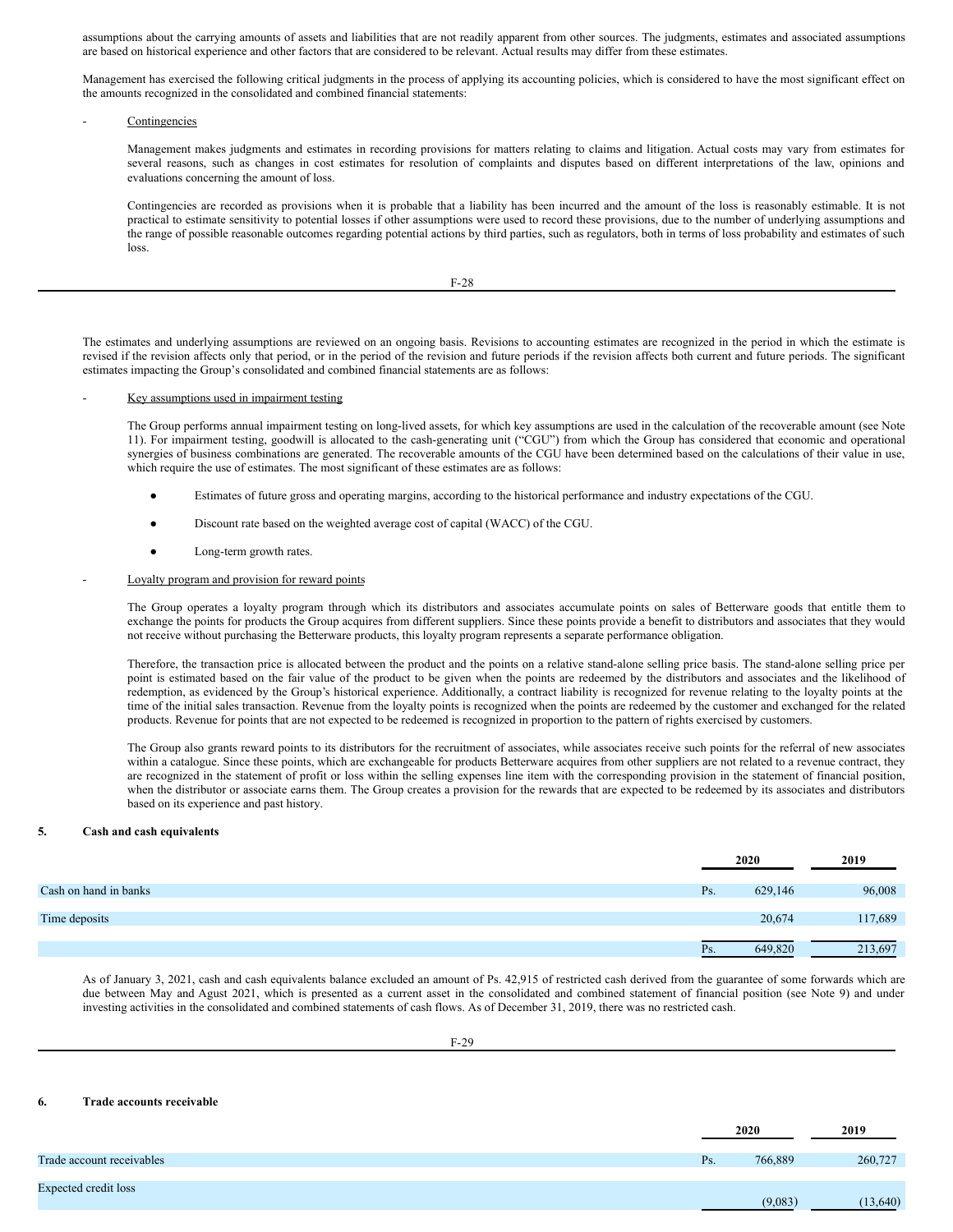| Ps. | 757,806 | 247,087 |
|-----|---------|---------|
|     |         |         |

The clients' accounts receivable detailed above are measured at their amortized cost. The average, with respect to the turnover of accounts receivable, is from 14 to 28 days as of January 3, 2021, and 30 days as of December 31, 2019. No interest is charged on pending accounts receivable.

The Group measures the loss reserve for commercial accounts receivable in an amount equal to the expected lifetime credit loss. Expected credit losses in accounts receivable are estimated using a provisions matrix with reference to the debtor's previous default history and an analysis of the debtor's current financial situation, adjusted for factors specific to the debtors and the general economic conditions of the industry in which the debtors operate, and assessing both current and predicted conditions as of the reporting date.

There have been no changes to the estimation techniques used or significant assumptions made during the current reporting period.

The Group cancels an account receivable when there is information that indicates that the debtor is experiencing serious financial difficulties and there is no realistic prospect of recovery, e.g. when the debtor has been placed in liquidation or has entered bankruptcy proceedings, or when a commercial account receivable is more than one year old, whichever occurs first. None of the commercial accounts receivable that have been canceled are subject to enforcement activities.

The following table shows the expected lifetime credit loss recognized for accounts receivable in accordance with the simplified approach established in IFRS 9.

|                                                  |     | Trade receivables - days past due |           |           |        |              |
|--------------------------------------------------|-----|-----------------------------------|-----------|-----------|--------|--------------|
| As of January 3, 2021                            |     | Not past due                      | $14 - 21$ | $21 - 28$ | >28    | <b>Total</b> |
| Expected credit loss rate                        |     | $2\%$                             | 30%       | 62%       | 33%    |              |
| Estimated total gross carrying amount at default | Ps. | 539,693                           | 31,918    | 17,772    | 53,743 | 643,126      |
| <b>Expected credit loss</b>                      | Ps. | 8,163                             | 9,588     | 10,946    | 17,563 | 46,260       |
|                                                  |     | Trade receivables - days past due |           |           |        |              |
| As of December 31, 2019                          |     | Not past due                      | $14 - 21$ | $21 - 28$ | >28    | <b>Total</b> |
| Expected credit loss rate                        |     | 2%                                | 20%       | 49%       | 42%    |              |
| Estimated total gross carrying amount at default | Ps. | 207,032                           | 12,098    | 7,045     | 29,807 | 255,982      |
| Expected credit loss                             | Ps. | 3,950                             | 2,454     | 3,477     | 12,634 | 22,515       |
|                                                  |     | $F-30$                            |           |           |        |              |

The following table shows the movement in lifetime ECL that has been recognized for trade and other receivables in accordance with the simplified approach set out in IFRS 9.

|                                 |     | Total     |
|---------------------------------|-----|-----------|
| Balance as of January 1, 2019   | Ps. | (9,340)   |
| Expected credit loss            |     | (22, 515) |
| Amounts written off             |     | 18,215    |
| Balance as of December 31, 2019 |     | (13,640)  |
| Expected credit loss            |     | (46,260)  |
| Specific credit loss            |     | (11,367)  |
| Amounts written off             |     | 62,184    |
| Balance as of January 3, 2021   | Ps  | (9,083)   |

# **7. Inventories and cost of sales**

|                        |     | 2020      | 2019    |  |
|------------------------|-----|-----------|---------|--|
|                        |     |           |         |  |
| Finished goods         | Ps. | 904,999   | 224,025 |  |
| Packing material       |     | 26,029    | 4,577   |  |
|                        |     | 931,028   | 228,602 |  |
| Merchandise in transit |     | 342,998   | 116.952 |  |
|                        | Ps. | 1,274,026 | 345,554 |  |

The cost of inventories recognized as an expense in respect of operating income was Ps. 3,290,994, Ps. 1,280,829 and Ps. 958,469 for the periods of 2020, 2019 and 2018.

The cost of inventories recognized as an expense includes Ps. 24,438, Ps. 14,273 and Ps. 7,084 for the periods of 2020, 2019 and 2018, respectively, in respect of writedowns of inventory to net realizable value. Such write-downs have been recognized to account for obsolete inventories.

# **8. Prepaid expenses**

|                                        |     | 2020   | 2019   |  |
|----------------------------------------|-----|--------|--------|--|
|                                        |     |        |        |  |
| Printed catalogs                       | Ps. | 41,920 | 21,692 |  |
| Premiums paid in advance for insurance |     | 10,061 | 9,628  |  |
| Advances to suppliers                  |     | 2,689  | 12,973 |  |
| Other                                  |     | 39,831 | 8,891  |  |
|                                        |     |        |        |  |
|                                        |     |        |        |  |
|                                        | Ps. | 94,501 | 53,184 |  |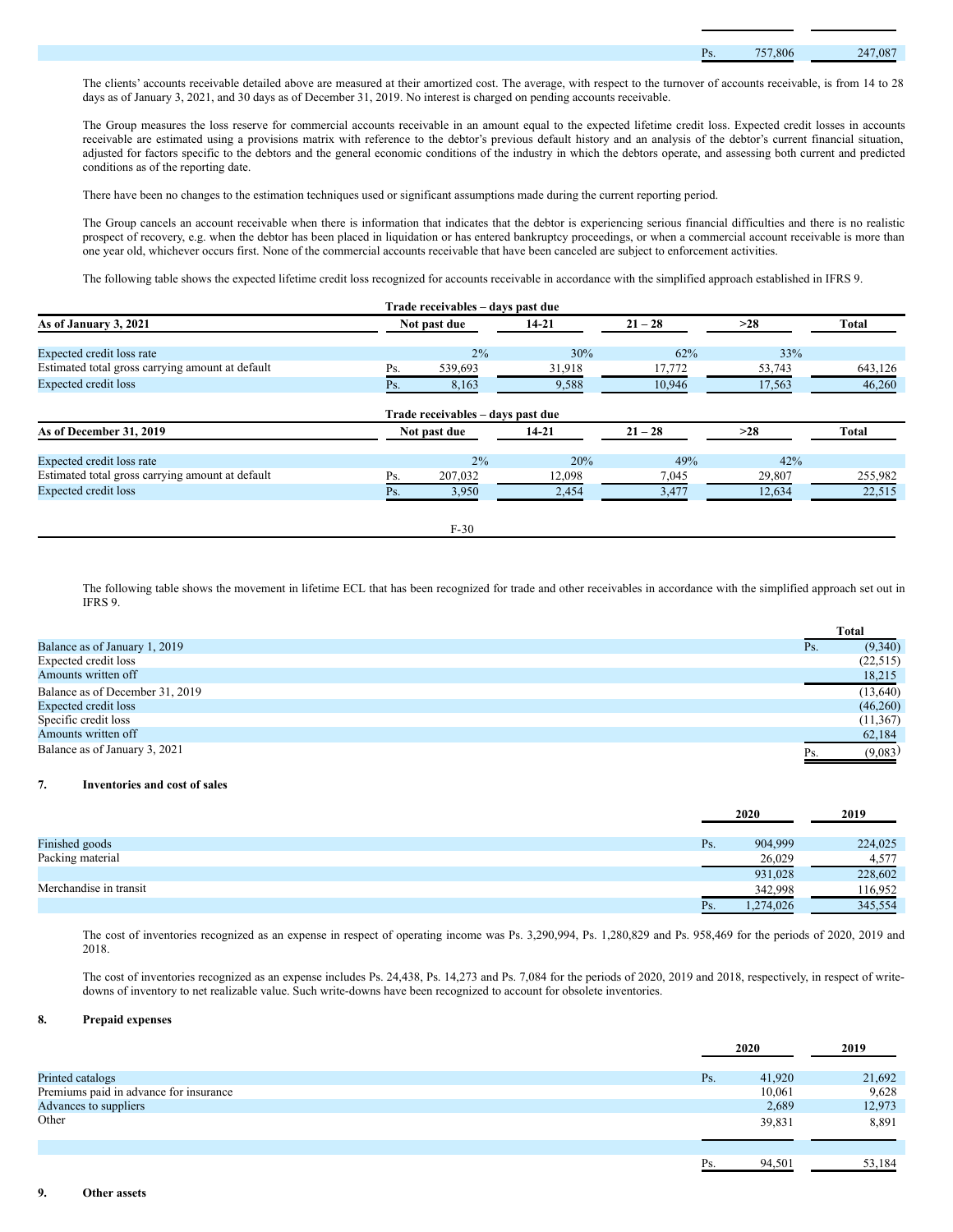|                                 | 2020 |         | 2019   |  |
|---------------------------------|------|---------|--------|--|
|                                 |      |         |        |  |
| Restricted cash                 | Ps.  | 42,915  | ٠.     |  |
| Inventory of rewards            |      | 28,804  | 13,315 |  |
| Rental security deposit         |      | 5,774   | 3,549  |  |
| Transaction costs of the merger |      | ۰       | 9,822  |  |
| Other receivables               |      | 58,698  | 7,259  |  |
|                                 |      |         |        |  |
|                                 |      | 136,191 | 33,945 |  |
|                                 |      |         |        |  |
| Current                         |      | 130,417 | 20,574 |  |
| Non-current                     |      | 5,774   | 13,371 |  |
|                                 |      |         |        |  |
|                                 | Ps.  | 136,191 | 33,945 |  |
|                                 |      |         |        |  |

F-31

# **10. Property, plant and equipment, net**

|                                                   |     |                          |                  | 2020                     | 2019             |
|---------------------------------------------------|-----|--------------------------|------------------|--------------------------|------------------|
| Acquisition cost                                  |     |                          |                  | 905,840<br>Ps.           | 305,874          |
| Accumulated depreciation                          |     |                          |                  | (114,713)                | (98, 524)        |
|                                                   |     |                          |                  |                          |                  |
|                                                   |     |                          |                  | Ps.<br>791,127           | 207,350          |
|                                                   |     | As of                    |                  |                          | As of            |
|                                                   |     | January 1,               |                  |                          | December 31,     |
| <b>Acquisition cost:</b>                          |     | 2019                     | <b>Additions</b> | <b>Disposals</b>         | 2019             |
|                                                   |     |                          |                  |                          |                  |
| Land                                              | Ps. | $\overline{\phantom{a}}$ | 47,124           |                          | 47,124           |
| Molds                                             |     | 37,515                   | 3,754            |                          | 41,269           |
| Vehicles                                          |     | 1,602                    | L.               |                          | 1,602            |
| Computers and equipment<br>Leasehold improvements |     | 59,640<br>24,492         | 7,183<br>5,390   | $\blacksquare$           | 66,823<br>29,882 |
| Construction in progress                          |     |                          | 119,174          |                          | 119,174          |
|                                                   |     |                          |                  |                          |                  |
|                                                   | Ps. | 123,249                  | 182,625          |                          | 305,874          |
|                                                   |     | As of                    |                  |                          | As of            |
|                                                   |     | January 1,               | Depreciation     | <b>Eliminated</b>        | December 31,     |
| <b>Accumulated depreciation:</b>                  |     | 2019                     | expense          | on disposals             | 2019             |
| Molds                                             | Ps. | (22,963)                 | (2,685)          |                          | (25, 648)        |
| Vehicles                                          |     | (1,446)                  | (59)             |                          | (1,505)          |
| Computers and equipment                           |     | (36,500)                 | (11, 503)        |                          | (48,003)         |
| Leasehold improvements                            |     | (19, 368)                | (4,000)          |                          | (23, 368)        |
|                                                   |     |                          |                  |                          |                  |
|                                                   | Ps. | (80, 277)                | (18, 247)        |                          | (98, 524)        |
|                                                   |     | As of                    |                  |                          | As of            |
|                                                   |     | December 31,             |                  |                          | January 3,       |
| <b>Acquisition cost:</b>                          |     | 2019                     | <b>Additions</b> | <b>Disposals</b>         | 2021             |
| Land                                              | Ps. | 47,124                   | 2,132            | $\qquad \qquad -$        | 49,256           |
| Molds                                             |     | 41,269                   | 85,049           | (22)                     | 126,296          |
| Vehicles                                          |     | 1,602                    | 28,740           | (17,235)                 | 13,107           |
| Computers and equipment                           |     | 66,823                   | 3,273            | (2,056)                  | 68,040           |
| Leasehold improvements                            |     | 29,882                   | 4,426            | $\blacksquare$           | 34,308           |
| <b>Buildings</b>                                  |     |                          | 326,644          | $\overline{\phantom{a}}$ | 326,644          |
| Construction in progress                          |     | 119,174                  | 169,015          |                          | 288,189          |
|                                                   | Ps. | 305,874                  | 619,279          | (19,313)                 | 905,840          |
|                                                   |     | As of                    |                  |                          | As of            |
|                                                   |     | December 31,             | Depreciation     | Eliminated               | January 3,       |
| <b>Accumulated depreciation:</b>                  |     | 2019                     | expense          | on disposals             | 2021             |
| Molds                                             | Ps. | (25, 648)                | (3,636)          |                          | (29, 284)        |
| Vehicles                                          |     | (1,505)                  | (633)            |                          | (2, 138)         |
| Computers and equipment                           |     | (48,003)                 | (9, 837)         | 1,043                    | (56, 797)        |
| Leasehold improvements                            |     | (23, 368)                | (1, 856)         | $\overline{\phantom{a}}$ | (25, 224)        |
| <b>Buildings</b>                                  |     |                          | (1,270)          |                          | (1,270)          |
|                                                   |     |                          |                  |                          |                  |
|                                                   | Ps. | (98, 524)                | (17, 232)        | 1,043                    | (114, 713)       |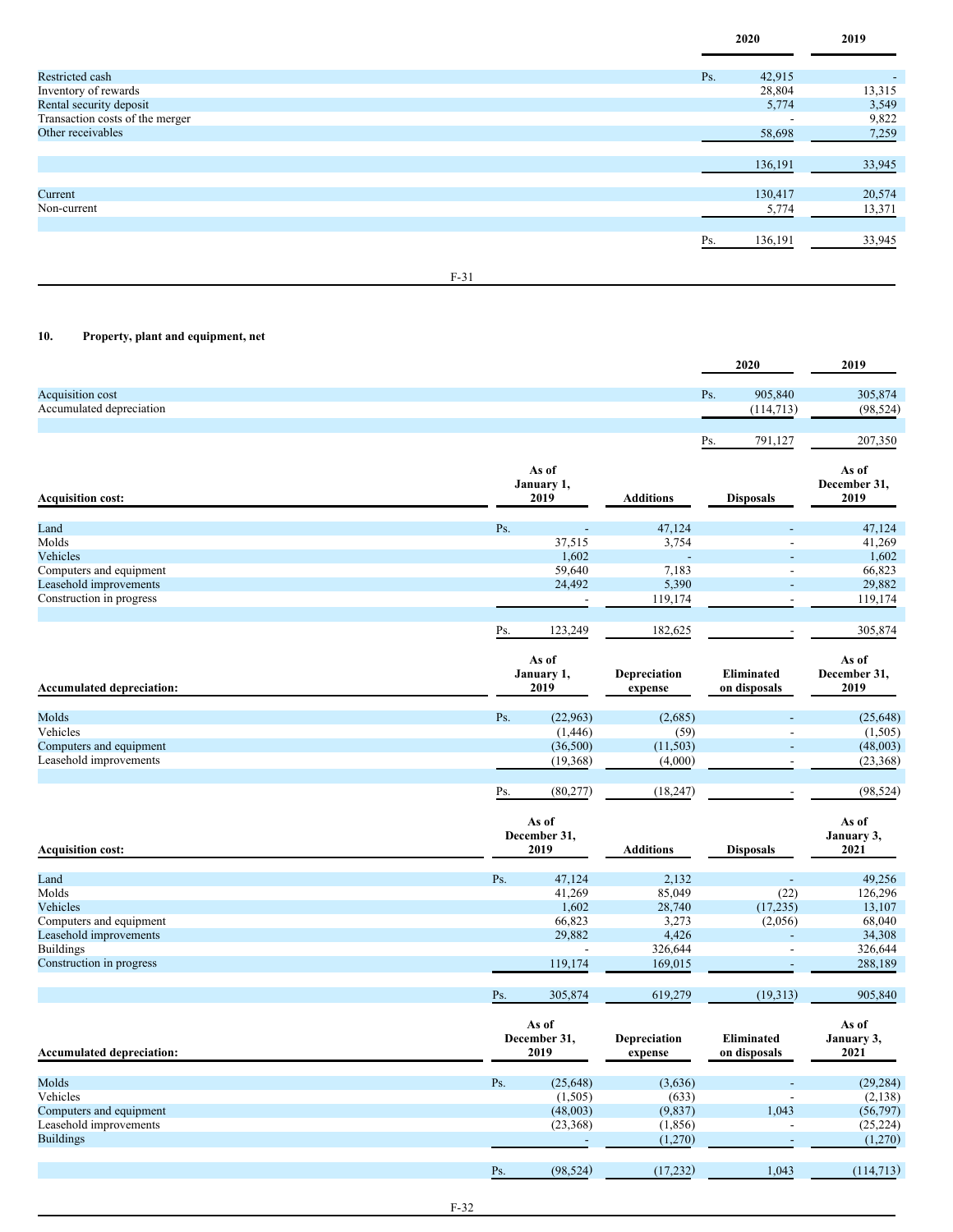Depreciation expense is included in administrative expenses line in the consolidated and combined statement of profit or loss and other comprehensive income. No impairment losses have been determined.

During August 2019, the Group began to build a distribution center, which is going to be completed in the first quarter of 2021. As of January 3, 2021 and December 31, 2019, the total payments related to this construction were Ps. 508,958 and Ps. 165,000, with a total investment of Ps. 673,958.

For the periods of 2020 and 2019, the Group capitalized borrowing costs in the amount of Ps. 33,460 and Ps. 9,284, respectively, directly related to the distribution center that was under construction.

# **11. Goodwill**

|      | As of<br>January 1,<br>2019   | <b>Additions</b> | <b>Disposals</b> | As of<br>December 31,<br>2019 |
|------|-------------------------------|------------------|------------------|-------------------------------|
| Cost | Ps.<br>348,441                |                  |                  | 348,441                       |
|      | As of<br>December 31,<br>2019 | <b>Additions</b> | <b>Disposals</b> | As of<br>January 3,<br>2021   |
| Cost | Ps.<br>348,441                | -                |                  | 348,441                       |

Goodwill corresponds to the resulting excess between the consideration given and the fair values of the net assets acquired on the acquisition date paid by Betterware Latinoamerica Holding México, S.A. de C.V. (BLHM) and Strevo Holding, S.A. de C.V.

For impairment testing purposes, goodwill has been allocated to a CGU. The recoverable value of the CGU was based on the fair value minus disposal costs, estimated using discounted cash flows. The fair value measurement was classified as a Level 3 fair value based on the inputs in the valuation technique used.

The values assigned to the key assumptions represent the administration's assessment of future trends in relevant industries and are based on historical data from external and internal sources.

As of January 3, 2021 and December 31, 2019, the estimated recoverable amount of the CGU exceeded its carrying amount.

The key assumptions used in the estimation of the recoverable amount are set out below. The values assigned to the key assumptions represent management's assessment of future trends in the relevant industries and have been based on historical data from both internal and external sources.

| In percent                         | 2020 | 2019           |
|------------------------------------|------|----------------|
| Discount rate                      | 11.2 | $\sim$<br>12.4 |
| Terminal Value Growth Rate         | ، ز  | 3.0            |
| <b>Budgeted EBITDA Growth Rate</b> | 38.0 | 14.0           |

The discount rate was a post-tax measurement estimated based on the historical industry average, weighted-average cost of capital and a market interest rate of 7.3% and 7.2% as of January 3, 2021 and December 31, 2019, respectively.

The cash flow projections included specific estimates for 5 years and a terminal growth rate thereafter. The terminal growth rate was determined based on management's estimate of the long-term compound annual EBITDA growth rate, consistent with the assumptions that a market participant would make.

Budgeted EBITDA was estimated taking into account past experience and a revenue growth rate projected taking into account the average growth levels experienced over the past 5 years and the estimated sales volume and price growth for the next five years. It was assumed that the sales price would increase in line with forecast inflation over the next five years.

# **12. Intangible assets, net**

| <b>Acquisition cost:</b>         |     | As of<br>January 1,<br>2019 | <b>Additions</b>         | <b>Disposals</b>                  | As of<br>December 31,<br>2019 |
|----------------------------------|-----|-----------------------------|--------------------------|-----------------------------------|-------------------------------|
| <b>Brand</b>                     | Ps. | 253,000                     | $\overline{\phantom{0}}$ | ٠                                 | 253,000                       |
| Customer relationships           |     | 64,000                      | $\overline{\phantom{a}}$ | $\blacksquare$                    | 64,000                        |
| Software                         |     | 17,135                      | 4,516                    | $\overline{\phantom{a}}$          | 21,651                        |
| Brands and logo rights           |     | 6,209                       | 1,399                    |                                   | 7,608                         |
|                                  |     |                             |                          |                                   |                               |
|                                  | Ps. | 340,344                     | 5,915                    |                                   | 346,259                       |
| <b>Accumulated amortization:</b> |     | As of<br>January 1,<br>2019 | Amortization<br>expense  | <b>Eliminated</b><br>on disposals | As of<br>December 31,<br>2019 |
| Customer relationships           | Ps. | (24, 533)                   | (6,400)                  | ٠                                 | (30, 933)                     |
| Software                         |     |                             | (421)                    |                                   | (421)                         |
| Brands and logo rights           |     | (3,712)                     | (228)                    |                                   | (3,940)                       |
|                                  | Ps. | (28, 245)                   | (7,049)                  | $\overline{\phantom{a}}$          | (35,294)                      |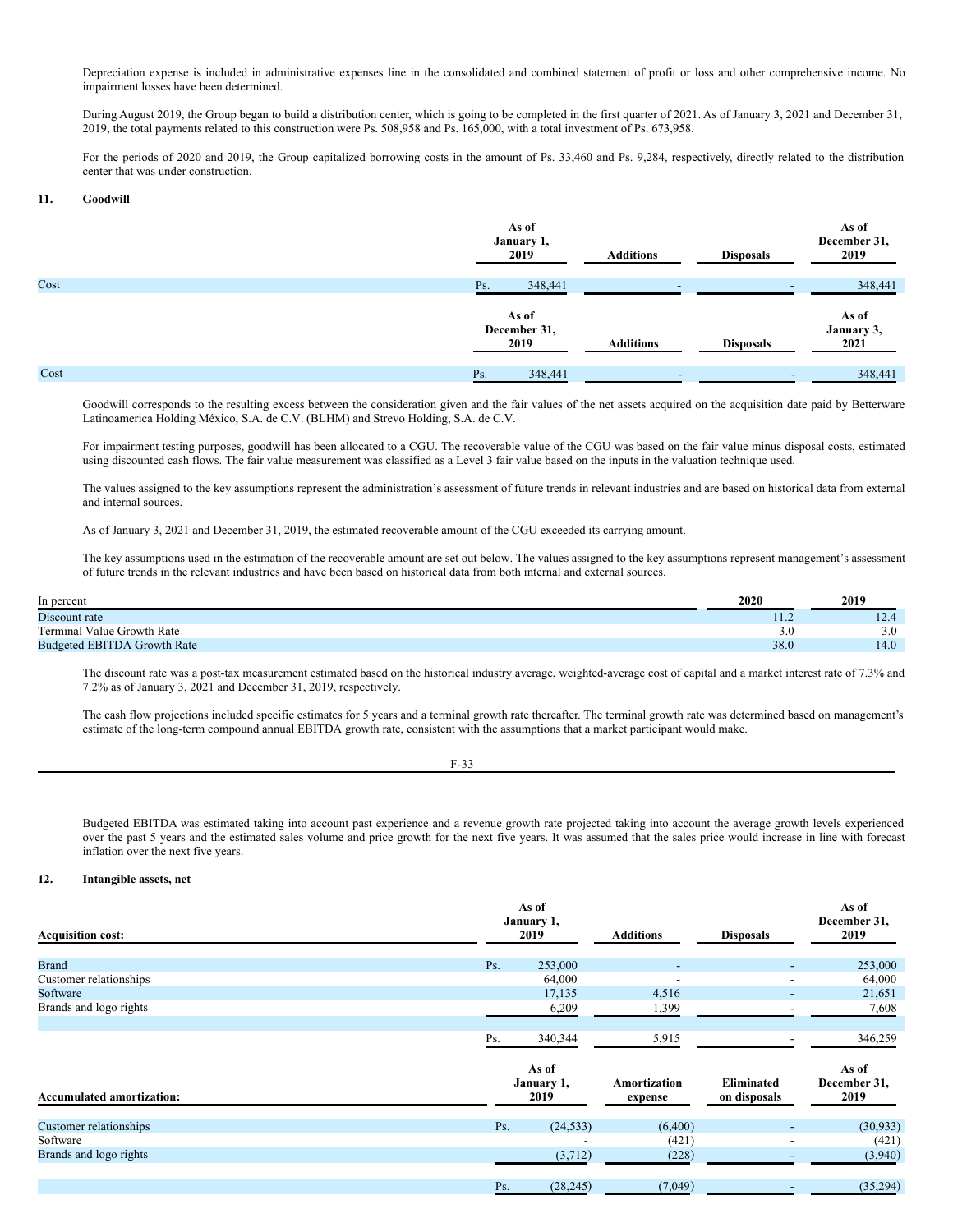|                                  |     | As of<br>December 31,<br>2019 |                          |                            | As of<br>January 3,<br>2021 |
|----------------------------------|-----|-------------------------------|--------------------------|----------------------------|-----------------------------|
| <b>Acquisition cost:</b>         |     |                               | <b>Additions</b>         | <b>Disposals</b>           |                             |
| <b>Brand</b>                     | Ps. | 253,000                       | $\overline{\phantom{a}}$ | $\overline{\phantom{a}}$   | 253,000                     |
| Customer relationships           |     | 64,000                        | $\overline{\phantom{a}}$ | $\overline{\phantom{a}}$   | 64,000                      |
| Software                         |     | 21,651                        | 24,333                   | $\overline{\phantom{a}}$   | 45,984                      |
| Brands and logo rights           |     | 7,608                         | 276                      | (2, 491)                   | 5,393                       |
|                                  |     |                               |                          |                            |                             |
|                                  | Ps. | 346,259                       | 24,609                   | (2, 491)                   | 368,377                     |
| <b>Accumulated amortization:</b> |     | As of<br>December 31,<br>2019 | Amortization<br>expense  | Eliminated<br>on disposals | As of<br>January 3,<br>2021 |
|                                  |     |                               |                          |                            |                             |
| Customer relationships           | Ps. | (30, 933)                     | (6,400)                  | $\overline{\phantom{a}}$   | (37, 333)                   |
| Software                         |     | (421)                         | (6,675)                  | $\overline{\phantom{a}}$   | (7,096)                     |
| Brands and logo rights           |     | (3,940)                       | (647)                    |                            | (4, 587)                    |
|                                  |     |                               |                          |                            |                             |
|                                  | Ps. | (35,294)                      | (13, 722)                |                            | (49,016)                    |

As of January 3, 2021 and December 31, 2019, a carrying amount of Ps. 253,000 for the value of "Betterware" brand is presented in the consolidated and combined statements of financial position. Such brand was transmitted to the Group through a merger carried out on July 28, 2017 with Strevo (a related party, under common control). Strevo obtained such brand when acquiring the majority of the Group's shares in March 2015.

As of January 3, 2021 and December 31, 2019, a carrying amount of Ps. 26,667 and Ps. 33,067, respectively, for the value of the Group's intangible asset comprised of relationships with customers, is presented in the consolidated and combined statements of financial position. Such intangible asset was transmitted to the Group through the merger carried out on July 28, 2017 with Strevo as previously discussed. This intangible asset has a useful life of ten years and is being amortized on a straight-line basis.

Additionally, as of January 3, 2021 and December 31, 2019, the intangible asset line in the consolidated and combined statement of financial position includes Ps. 806 and Ps. 3,668, respectively, corresponding to paid rights related to registration of brands and logos before the intellectual property authorities. Such rights are valid ranging a defined period from 10 to 30 years and therefore, are amortized over such useful lives.

At each reporting date, the Group reviews the carrying amounts of its non-financial assets to determine whether there is any indication of impairment. If any such indication exists, then the asset's recoverable amount is estimated. As of January 3, 2021 and December 31, 2019, no indications of impairment have been identified.

In relation to impairment of intangible assets with indefinite useful life (brand), the Group estimates the recoverable amount of the intangible asset which is based on fair value less costs of disposal, estimated using discounted cash flows. The fair value measurement was categorized as a Level 3 fair value based on the inputs in the valuation technique used. Key assumptions are the same as those used for estimating the recoverable amount for Goodwill. See Note 11.

## **13. Leases**

*Right of use assets, net*

The Group leases a fleet of cars for its sales staff and qualified employees with different expiration dates, as well as computers and servers being the latest expiration date in April 2025. Those leases were recorded as right of use assets as follows:

|                          | As of<br>January 1,<br>2019   | <b>Additions</b>        | <b>Disposals</b>                  | As of<br>December 31,<br>2019 |
|--------------------------|-------------------------------|-------------------------|-----------------------------------|-------------------------------|
| Cost                     | Ps.<br>36,909                 |                         |                                   | 36,909                        |
|                          | As of<br>January 1,<br>2019   | Depreciation<br>expense | Eliminated<br>on disposals        | As of<br>December 31,<br>2019 |
| Accumulated depreciation | Ps.                           | (13,098)                |                                   | (13,098)                      |
|                          | As of<br>December 31,<br>2019 | <b>Additions</b>        | <b>Disposals</b>                  | As of<br>January 3,<br>2021   |
| Cost                     | Ps.<br>36,909                 | 20,531                  | (17, 861)                         | 39,579                        |
|                          | As of<br>December 31,<br>2019 | Depreciation<br>expense | <b>Eliminated</b><br>on disposals | As of<br>January 3,<br>2021   |
| Accumulated depreciation | (13,098)<br>Ps.               | (12, 734)               | 11,135                            | (14,697)                      |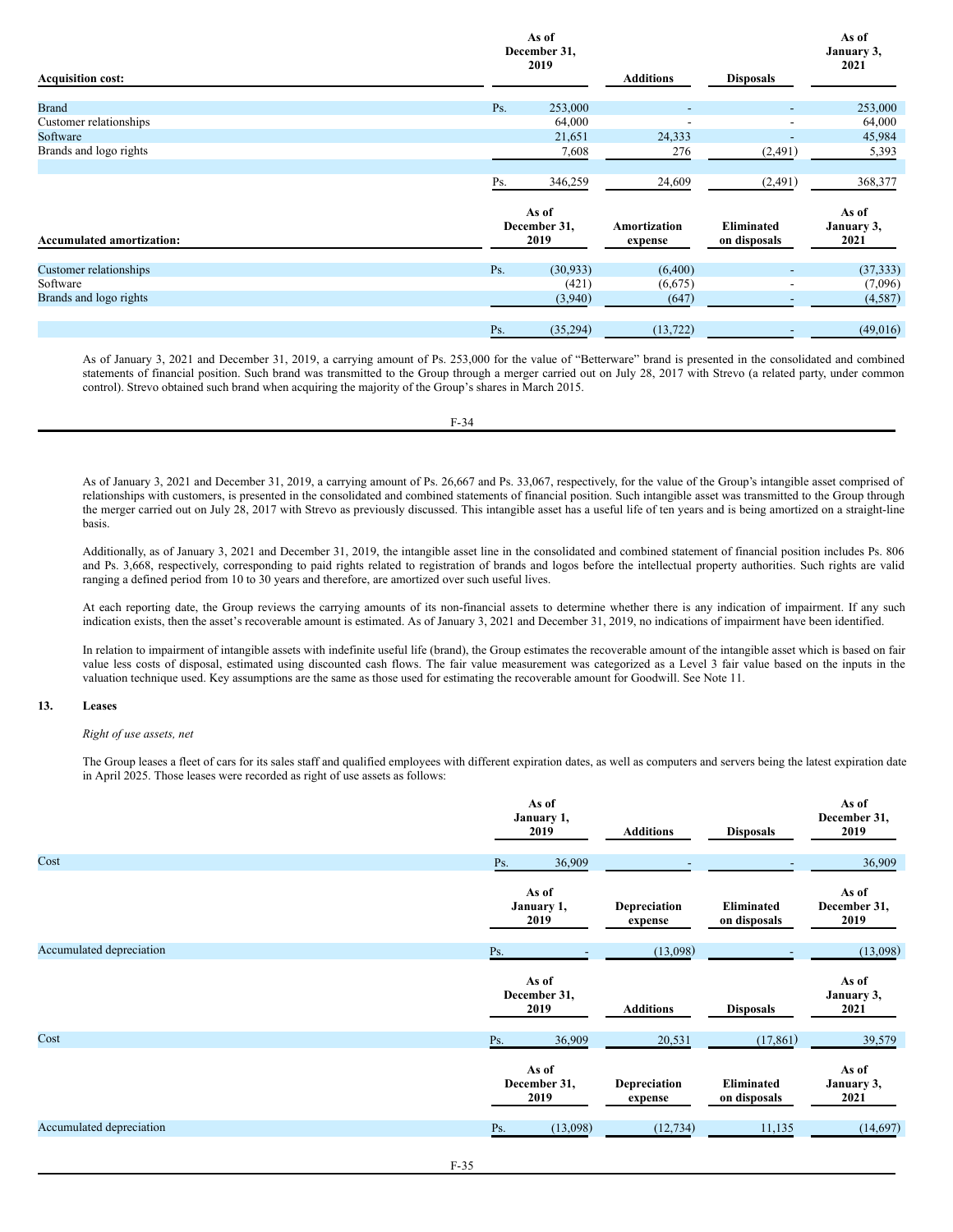As of January 3, 2021 and December 31, 2019, the Group has commitments derived from short-term lease contracts (see Note 27). During 2020, the Group entered into a master lease agreement for 311 computers and servers.

### *Lease liability*

The lease liabilities as of January 3, 2021 and December 31, 2019 amounted Ps. 24,378 and Ps. 24,584.

The maturity analysis of total future minimum lease payments, including non-accrued interest, is as follows:

| Year                 |                | Amount |
|----------------------|----------------|--------|
|                      | $_{\rm Ps}$    | 8.727  |
| 2021<br>2022         |                | 7,880  |
| 2023<br>2024<br>2025 |                | 5,941  |
|                      |                | 2,711  |
|                      |                | 2,711  |
|                      |                |        |
|                      | P <sub>S</sub> | 27,970 |

Interest expense generated from the lease liability amounted to Ps. 2,054 and Ps. 3,765 for the periods of 2020 and 2019, respectively.

# **14. Accounts payable to suppliers**

Trade payables and accruals principally comprise amounts outstanding for trade purchases and ongoing costs.

The average payment period is 4 months, with no interest charged. The Group has financial risk management policies in place to ensure that all payables are paid within the pre-agreed credit terms.

#### **15. Borrowings**

|                                                                                                                                                                                                                                                                                                    |     | 2020    | 2019    |
|----------------------------------------------------------------------------------------------------------------------------------------------------------------------------------------------------------------------------------------------------------------------------------------------------|-----|---------|---------|
| Secured line of credit with Banamex, for up to Ps. 400,000, bearing interest at the TIIE rate plus 260 basis points. Withdrawals from<br>this line of credit can be made during a 10-month period starting December 15, 2018, and are payable on a quarterly basis from                            | Ps. | 373,333 |         |
| December 17, 2019 up to December 18, 2025.                                                                                                                                                                                                                                                         |     |         | 135,209 |
| Secured line of credit with Banamex for up to Ps. 195,000, bearing interest at the TIIE rate plus 295 basis points, payable on a<br>quarterly basis from October 30, 2020 to December 30, 2025.                                                                                                    |     | 188,500 |         |
| Line of credit with BBVA for up to Ps. 75,000 bearing interest at 7.5%, payable monthly from September 20, 2020 to August 31, 2023                                                                                                                                                                 |     | 64,721  |         |
| Line of credit with MCRF P, S.A. de C.V. SOFOM, E.N.R. of Ps. 600,000, bearing interest at a fixed rate of 13.10%. This line of<br>credit is payable on a quarterly basis starting May 15, 2019 through May 15, 2023. BLSM Latino América Servicios, S.A. de C.V.,<br>is a guarantor in this loan. |     |         | 516,597 |
| Unsecured line of credit with Banamex, for up to Ps. 80,000, bearing interest at the TIIE rate plus 285 basis points (renewable on a<br>yearly basis).                                                                                                                                             |     |         | 15,000  |
| Interest payable                                                                                                                                                                                                                                                                                   | Ps. | 3,323   | 10,907  |
| Total debt                                                                                                                                                                                                                                                                                         |     | 629,877 | 677,713 |
| Less: Current portion                                                                                                                                                                                                                                                                              |     | 105,910 | 148,070 |
| Long-term debt                                                                                                                                                                                                                                                                                     | Ps. | 523,967 | 529,643 |

On January 30, 2020, the Group renegotiated the interest rate of the secured line of credit with Banamex, which changed from the TIIE rate plus 317 basis points to the TIIE rate plus 260 basis points. In addition, withdrawals from this line of credit were extended to August 2020, and are payable on a quarterly basis from September 2020 up to December 18, 2025.

On March 10, 2020, Betterware entered into a current account credit agreement with HSBC México, S.A., for an amount of Ps. 50,000, with provisions by means of promissory notes specifying payment of principal and interest. BLSM is jointly liable for this credit. On May 4, 2020, the first ammendment agreement was signed, in which the amount of the line of credit was increased to Ps. 150,000. The maturity date of this line of credit is March 10, 2022, and it bears interest at the TIIE rate plus 350 basis points. During 2020, the Group utilized Ps. 115,000, of which as of January 3, 2021 the entire amount has been repaid.

On March 25, 2020, the Group withdrew Ps. 74,000 from its secured line of credit with Banamex.

On March 27, 2020, the Group made a prepayment to the line of credit with MCRF P, S.A. de C.V. SOFOM, E.N.R of Ps. 258,750. In addition, on April 27, 2020, the Group paid the outstanding amount of the line of credit.

On April 13, 2020, the Group withdrew Ps. 100,000 from its secured line of credit with Banamex.

On July 30, 2020 a total amount of Ps. 195,000 was withdrawn from a credit agreement signed on June 3, 2020 with Banamex. This loan bears interest at the TIIE rate plus 295 basis points maturing on December 30, 2025.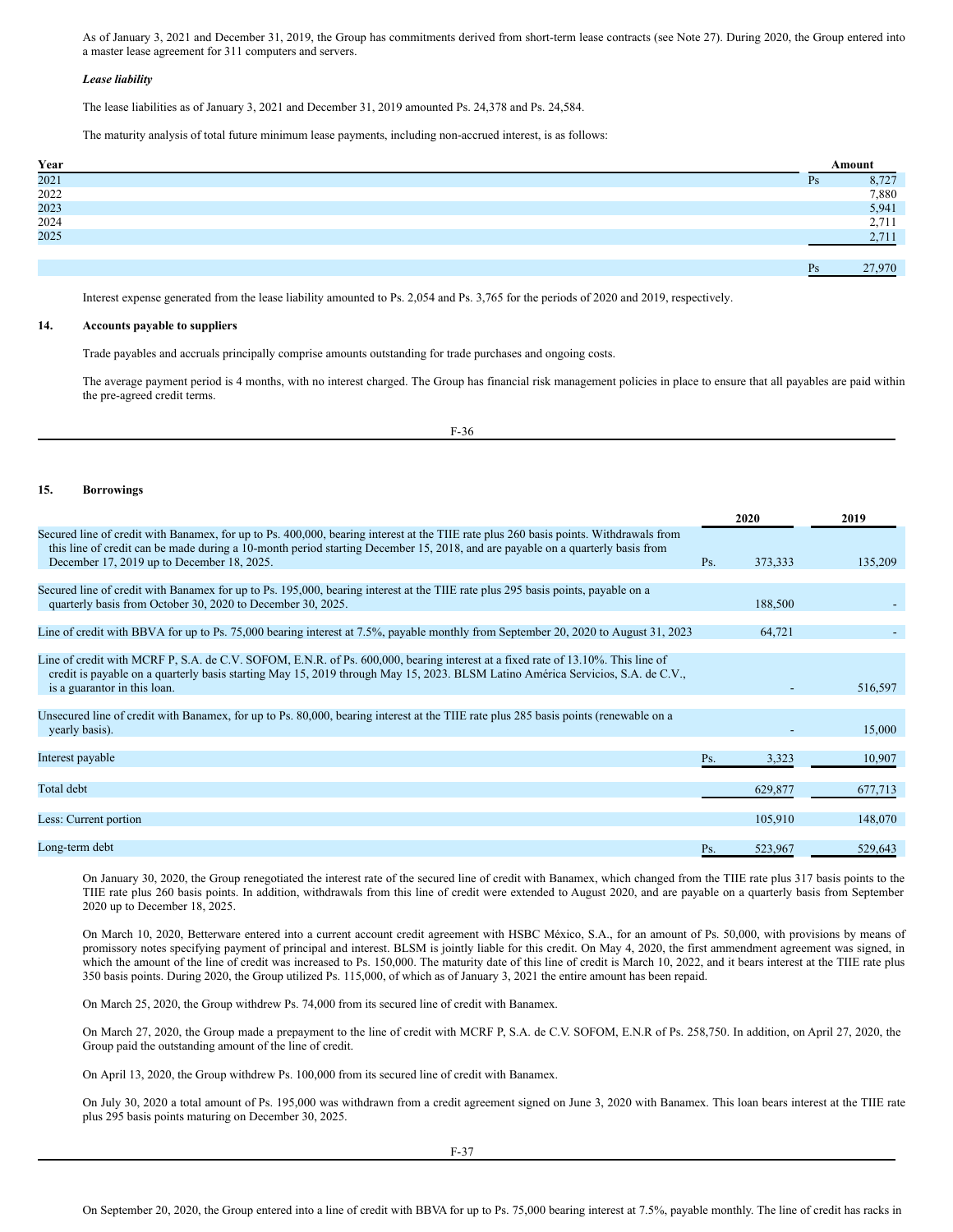the Group's distribution center pledged as collateral for an amount of Ps. 80,901.

As of January 3, 2021 and December 31, 2019, the fair value of the borrowings amounted to Ps. 634,992 and Ps. 679,188, respectively. Fair value was calculated using the discounted cash flow method and the Interbank Equilibrium Interest Rate (TIIE), adjusted for credit risk, and used to discount future cash flows.

As of January 3, 2021, the interest rate spread of the Banamex unsecured credit line of up to Ps. 80,000 amounted to TIIE plus 285 basis points. As of December 31 of 2019, the interest rate was TIIE plus 275 basis points.

Interest expenses related to the borrowings presented above are included in the interest expense item in the consolidated and combined statement of earnings and other comprehensive income.

#### *Reconciliation of movements of liabilities to cash flows arising from financing activities*

The table below details changes in the Group's liabilities arising from financing activities, including both cash and non-cash changes. Liabilities arising from financing activities are those for which cash flows were, or future cash flows will be, classified in the Group's consolidated and combined statement of cash flows as cash flows from financing activities.

|                                                                                              |     | Long-term debt           | Interest payable | <b>Derivative</b><br>financial<br>instruments, net |
|----------------------------------------------------------------------------------------------|-----|--------------------------|------------------|----------------------------------------------------|
| Balances as of January 1, 2019                                                               | Ps. | 620,164                  | 11,227           | 16,629                                             |
| Changes that represent cash flows -                                                          |     |                          |                  |                                                    |
| Loans obtained                                                                               |     | 104,500                  |                  |                                                    |
| Restricted cash <sup>(1)</sup>                                                               |     | 22,940                   |                  |                                                    |
| Payments                                                                                     |     | (82,996)                 | (95,033)         |                                                    |
|                                                                                              |     |                          |                  |                                                    |
| Changes that do not represent cash flows -                                                   |     |                          |                  |                                                    |
| Interest expense                                                                             |     |                          | 85,429           |                                                    |
| Borrowing costs capitalized in PP&E<br>Valuation effects of derivative financial instruments |     |                          | 9,284            | 15,680                                             |
| Amortization of commissions and debt issuance costs                                          |     |                          |                  |                                                    |
|                                                                                              |     | 2,198                    |                  |                                                    |
| Balances as of December 31, 2019                                                             | Ps. | 666,806                  | 10,907           | 32,309                                             |
| Changes that represent cash flows -                                                          |     |                          |                  |                                                    |
| Loans obtained                                                                               |     | 1,712,207                |                  |                                                    |
| Restricted cash $(1)$                                                                        |     | (42, 915)                |                  |                                                    |
| Payments                                                                                     |     | (1,757,112)              | (121, 297)       |                                                    |
| Changes that do not represent cash flows -                                                   |     |                          |                  |                                                    |
| Interest expense                                                                             |     |                          | 80,253           |                                                    |
| Borrowing costs capitalized on PP&E                                                          |     |                          | 33,460           |                                                    |
| Valuation effects of derivative financial instruments                                        |     | $\overline{\phantom{a}}$ |                  | 287,985                                            |
| Amortization of commissions and debt issuance cost                                           |     | 4,653                    |                  |                                                    |
| Balances as of January 3, 2021                                                               | Ps. | 583,639                  | 3,323            | 320,294                                            |
|                                                                                              |     |                          |                  |                                                    |

(1) Balances in column "Long-term debt" in the table above, are netted with restricted cash balances.

F-38

The Group's long-term debt maturities as of January 3, 2021, including non-accrued interest, are as follows:

| Year                 |     | Amount  |
|----------------------|-----|---------|
| 2022                 | Ps. | 126,736 |
| 2023<br>2024<br>2025 |     | 118,915 |
|                      |     | 114,187 |
|                      |     | 270,356 |
|                      | Ps. | 630,194 |

The line of credit agreements with Banamex contain the following financial covenants:

- a) To maintain a short-term debt coverage ratio not lower than 1.5.
- b) To maintain a total debt coverage ratio not greater than 3.0.
- c) To maintain a leverage ratio not greater than 7.0.
- d) To maintain a minimum cash and cash equivalents balance of Ps. 40,000

The Group was in compliance with all covenants as of January 3, 2021 and December 31, 2019. The Group obtained permission from Banamex prior to December 31, 2019 to consummate the merger disclosed in Note 1.b.

#### **16. Income Taxes**

The Group is subject to income taxes ("ISR") in Mexico. Under the ISR Law, the rate for 2020, 2019 and 2018 was 30% and will continue as such in future periods.

Income tax recognized in profit or loss for the periods of 2020, 2019 and 2018 was comprised of the following:

**2020 2019 2018**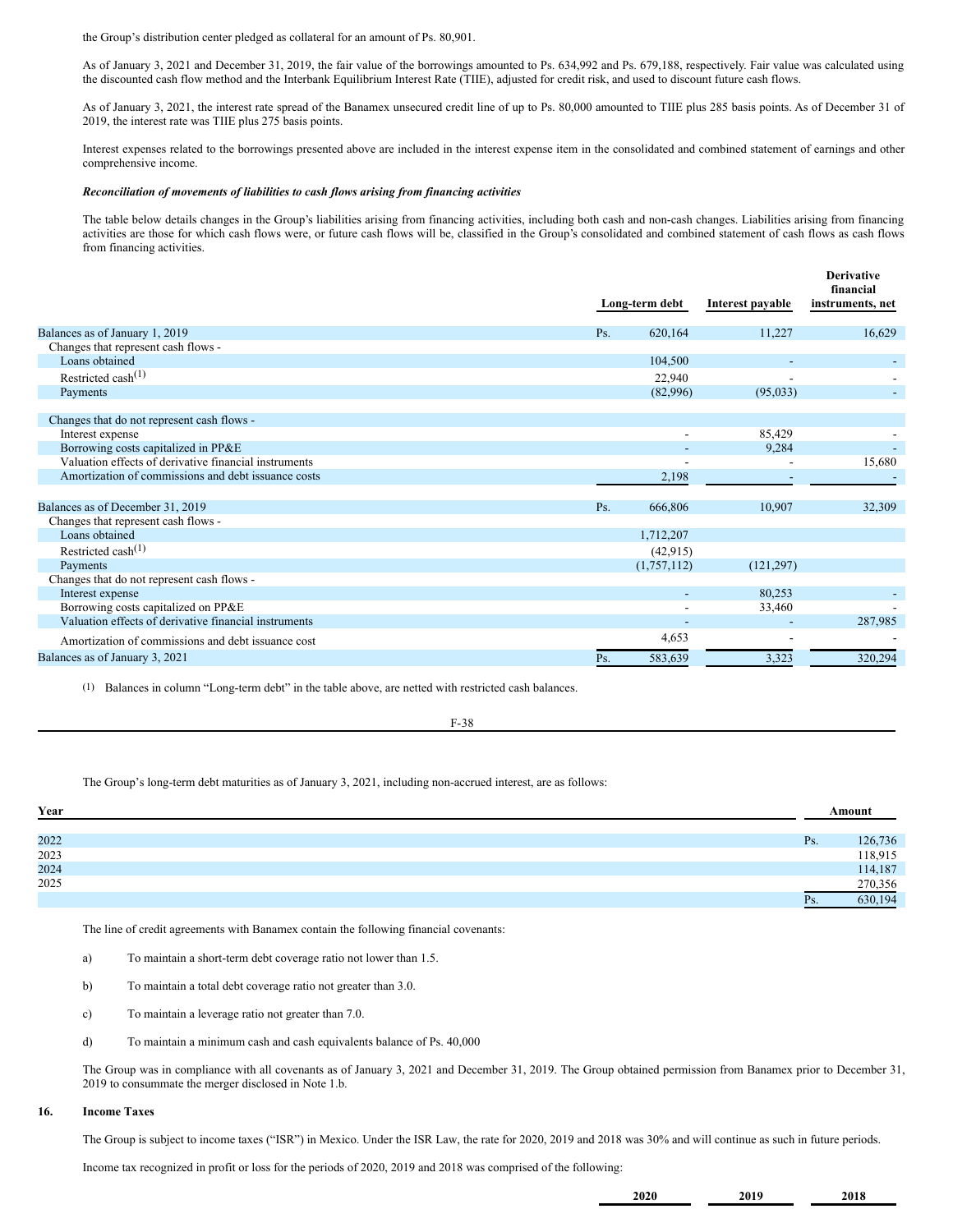| Current tax                    | Ps. | 576.834  | 229,900 | 158,545 |
|--------------------------------|-----|----------|---------|---------|
| Deferred tax expense (benefit) |     | (34.066) | 2.792   | (8,366) |
|                                |     |          |         |         |
|                                | Ps. | 542,768  | 232.692 | 150,179 |

Income tax expense recognized at the effective ISR rate differs from income tax expense at the statutory tax rate. Reconciliation of income tax expense recognized from statutory to effective ISR rate is as follows:

|                                                         |     | 2020    | 2019                     | 2018    |
|---------------------------------------------------------|-----|---------|--------------------------|---------|
|                                                         |     |         |                          |         |
| Profit before income tax                                | Ps. | 881,129 | 704,834                  | 449,447 |
| Tax rate                                                |     | 30%     | 30%                      | 30%     |
| Income tax expense calculated at 30% statutory tax rate |     | 264,339 | 211,450                  | 134,834 |
|                                                         |     |         |                          |         |
| Inflation effects, net                                  |     | 8,333   | 6,278                    | 6,408   |
| Non-deductible expenses                                 |     | 5,493   | 3,202                    | 3,217   |
| Loss on valuation of warrants                           |     | 255,456 | $\overline{\phantom{a}}$ | н.      |
| Share-based payments                                    |     | 8,275   | $\overline{\phantom{a}}$ |         |
| Other items, net                                        |     | 872     | 11,762                   | 5,720   |
|                                                         |     |         |                          |         |
|                                                         | Ps. | 542,768 | 232,692                  | 150,179 |
|                                                         |     |         |                          |         |
| $F-39$                                                  |     |         |                          |         |

Realization of deferred tax assets depends on the future generation of taxable income during the period in which the temporary differences will be deductible. Management considers the reversal of deferred tax liabilities and projections of future taxable income to make its assessment on the realization of deferred tax assets. Based on the results obtained in previous years and in future profit and tax projections, management has concluded that it is probable the deferred tax assets will be realized.

As of January 3, 2021 and December 31, 2019, the Group had no tax loss carryforwards.

Composition of the deferred tax asset (liabilities) as well as the reconciliation of changes in deferred taxes balances as of January 3, 2021 and December 31, 2019 is presented below:

|     | As of<br>2019 | <b>Recognized in</b><br>profit or loss                     | Recognized<br>in OCI               | As of<br>December 31,<br>2019 |
|-----|---------------|------------------------------------------------------------|------------------------------------|-------------------------------|
|     |               |                                                            |                                    |                               |
| Ps. | 2,802         | 2,415                                                      |                                    | 5,217                         |
|     | 26,632        | (668)                                                      | (26)                               | 25,938                        |
|     | 4,989         | (4,989)                                                    | $\blacksquare$                     |                               |
|     | 74            | 4,505                                                      |                                    | 4,579                         |
|     |               |                                                            |                                    |                               |
|     | (87,740)      | 1,920                                                      | $\blacksquare$                     | (85, 820)                     |
|     |               |                                                            |                                    | (9,353)                       |
|     |               |                                                            |                                    | (89)                          |
|     |               | (2,699)                                                    |                                    | (13,891)                      |
| Ps. | (70,627)      | (2,766)                                                    | (26)                               | (73, 419)                     |
|     | As of<br>2019 | Recognized in<br>profit or loss                            | Recognized<br>in OCI               | As of<br>January 3,<br>2021   |
|     |               |                                                            |                                    |                               |
| Ps. | 5,217         | (3,732)                                                    | ÷                                  | 1,485                         |
|     | 25,938        | 42,340                                                     | 360                                | 68,638                        |
|     |               | 35,886                                                     |                                    | 35,886                        |
|     | 4,579         | (4,579)                                                    |                                    |                               |
|     |               |                                                            |                                    |                               |
|     | (85, 820)     | 1,920                                                      |                                    | (83,900)                      |
|     | (9,353)       | (21,687)                                                   |                                    | (31,040)                      |
|     |               |                                                            | $\overline{\phantom{a}}$           |                               |
|     |               |                                                            |                                    | (10, 888)                     |
|     | (13,891)      | (5,644)                                                    |                                    | (19, 535)                     |
| Ps. | (73, 419)     | 33,705                                                     | 360                                | (39, 354)                     |
|     |               | January 1,<br>(6,192)<br>(11, 192)<br>December 31,<br>(89) | (3,161)<br>(89)<br>89<br>(10, 888) |                               |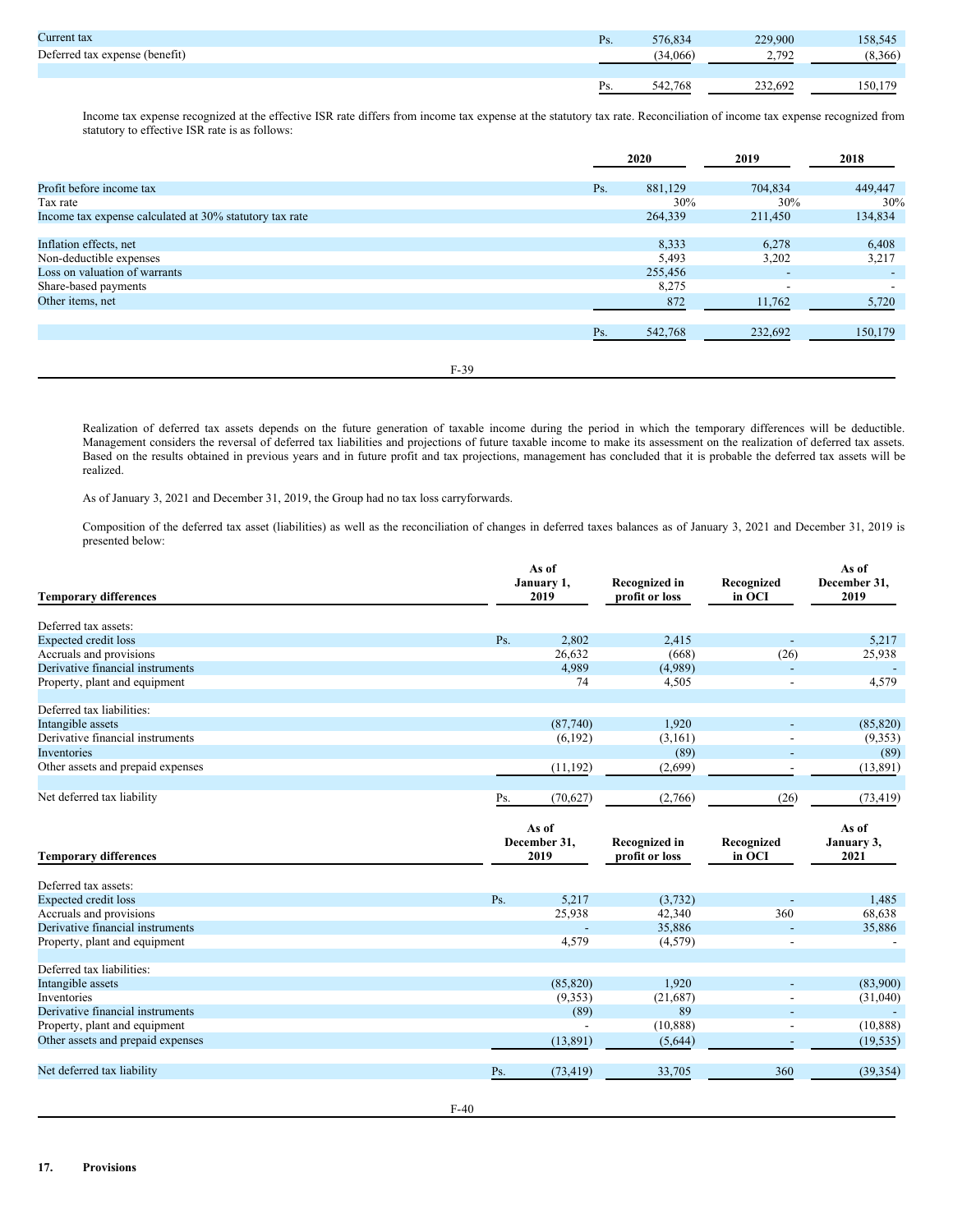|                         |     | Commissions,<br>promotions and<br>other | <b>Bonuses and</b><br>other employee<br>benefits | Professional<br>services fees | <b>Total</b> |
|-------------------------|-----|-----------------------------------------|--------------------------------------------------|-------------------------------|--------------|
| As of January 1, 2019   | Ps. | 35,805                                  | 1,958                                            | 1,223                         | 38,986       |
| Increases               |     | 345,148                                 | 90,843                                           | 2,026                         | 438,017      |
| Payments                |     | (348, 174)                              | (79, 445)                                        | (2,695)                       | (430,314)    |
| As of December 31, 2019 | Ps. | 32,779                                  | 13,356                                           | 554                           | 46,689       |
| Increases               |     | 1,272,651                               | 51,253                                           | 16,947                        | 1,340,851    |
| Payments                |     | (1, 198, 284)                           | (21,039)                                         | (17,209)                      | (1,236,532)  |
| As of January 3, 2021   | Ps. | 107,146                                 | 43,570                                           | 292                           | 151,008      |

#### *Commissions, promotions and other*

Commissions, promotions, and other includes commissions payable to the sales force on the last week of the period, which are paid in the first week of the year or of the following period. Additionally, it includes the provision of reward points obtained by distributors and associates for the sale of products and for expanding the network of registered distributors and associates.

## *Bonuses and other employee benefits*

Bonuses and other employee benefits include annual performance bonuses as well as vacation provisions, vacation bonuses, savings funds, and more.

#### *Fees for professional services*

Fees for professional services includes fees for services such as external audits, legal services, internal audits, and more.

# **18. Derivative financial instruments**

### 18.1 Interest rate and exchange rate derivatives

In connection with the secured line of credit for up to Ps. 400,000 contracted with Banamex, and in order to mitigate the risk of future increases in interest rates, the Group entered into a derivatives contract with Banamex, which consists of an interest rate swap. By using this interest rate swap, the Group converts its variable interest rates into fixed rates.

In addition, to reduce the risks related to fluctuations in the exchange rate of the US dollar, the Group uses derivative financial instruments such as forwards to mitigate foreign currency exposure resulting from inventory purchases made in US dollars.

The details of the derivative financial instrument contracts entered into by the Group as of January 3, 2021 and December 31, 2019, are as follows:

F-41

# **As of January 3, 2021**

| Instrument<br><b>Liabilities:</b> |     | <b>Notional</b><br>amount in<br>thousands | Fair    | Value  | Contract<br>date | <b>Maturity</b><br>date       | Rate<br>received             | Rate<br>paid |
|-----------------------------------|-----|-------------------------------------------|---------|--------|------------------|-------------------------------|------------------------------|--------------|
| Interest rate swap                | Ps. | 353,333                                   | Ps.     | 32,842 | 11/15/2018       | 12/15/2023                    | THE 28 days <sup>(1)</sup>   | 8.33%        |
|                                   |     |                                           |         |        |                  | Average<br>Strike<br>Ps./US\$ | <b>Maturity date</b>         |              |
| Forwards US Dollar / Mexican Peso |     | US\$                                      | 140,325 | Ps.    | 287,452          | 22.36                         | Weekly, through October 2021 |              |
| <b>Total Liabilities</b>          |     |                                           |         | Ps.    | 320,294          |                               |                              |              |
| <b>Non-current liability</b>      |     |                                           |         | Ps.    | 25,179           |                               |                              |              |
| <b>Total current liability</b>    |     |                                           |         | Ps.    | 295,115          |                               |                              |              |

(1) As of January 3, 2021, the 28-day TIIE rate was 4.49%

# **As of December 31, 2019**

| Instrument                        |     | <b>Notional</b><br>amount in<br>thousands |     | Fair<br>Value | Contract<br>date | <b>Maturity</b><br>date              | Rate<br>received             | Rate<br>paid |
|-----------------------------------|-----|-------------------------------------------|-----|---------------|------------------|--------------------------------------|------------------------------|--------------|
| <b>Liabilities:</b>               |     |                                           |     |               |                  |                                      |                              |              |
| Interest rate swap                | Ps. | 50,000                                    | Ps. | 19,614        | 11/15/2018       | 12/15/2023                           | THE 28 days <sup>(1)</sup>   | 8.33%        |
|                                   |     |                                           |     |               |                  | Average<br><b>Strike</b><br>Ps./US\$ | <b>Maturity date</b>         |              |
| Forwards US Dollar / Mexican Peso |     | US\$                                      |     | 47,690<br>Ps. | 12,695           | 19.61                                | Weekly, through October 2020 |              |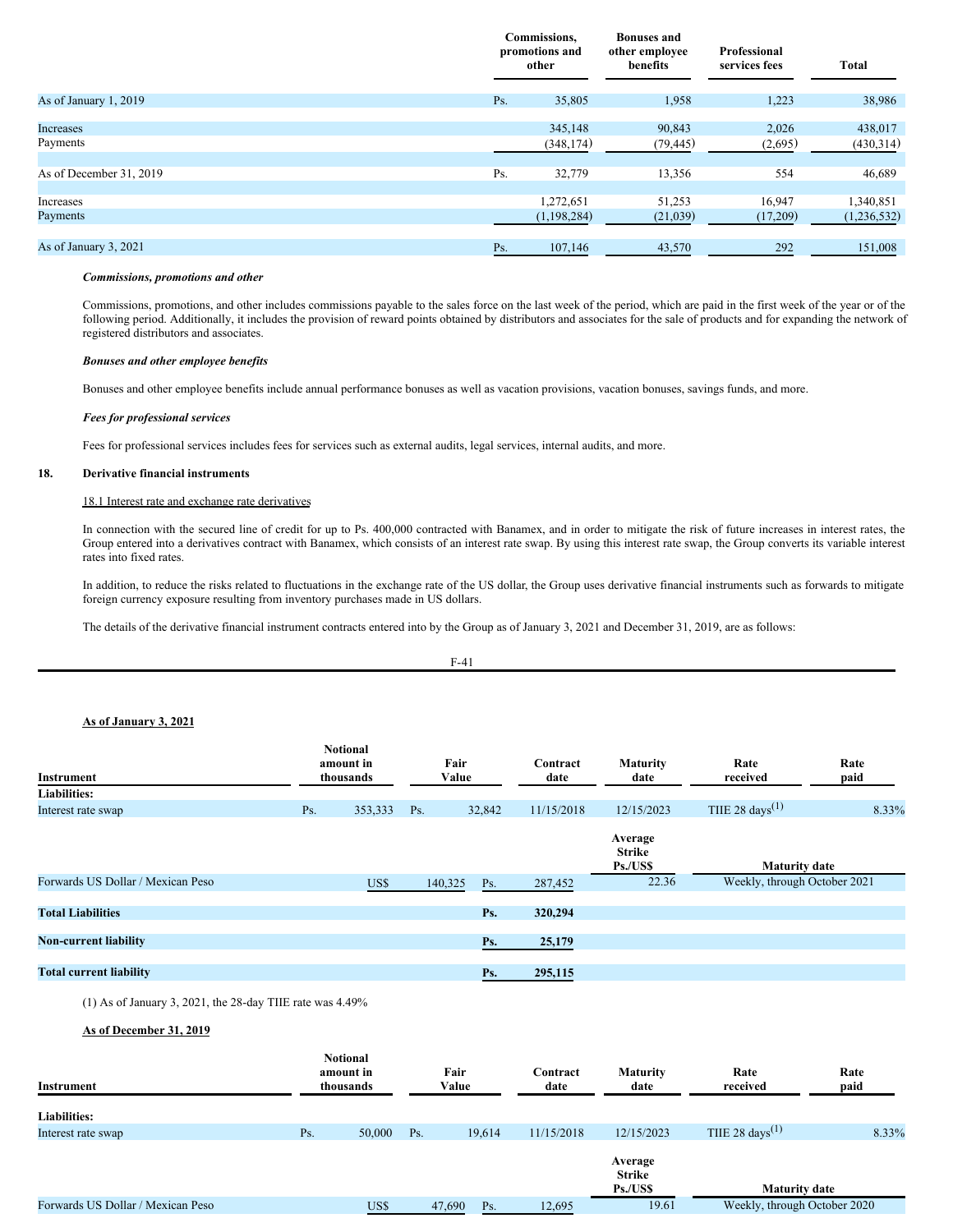| <b>Total Liabilities</b>       | Ps. | 32,309 |
|--------------------------------|-----|--------|
|                                |     |        |
| <b>Non-current liability</b>   | Ps. | 16,754 |
|                                |     |        |
| <b>Total current liability</b> | Ps. | 15,555 |

(1) As of December 31, 2019, the 28-day TIIE rate was 7.55%.

The impacts in profit or loss of the derivative financial instruments for the periods of 2020 and 2019 amounted to a loss of Ps. 287,985 and Ps. 15,680, respectively, which is included in the consolidated and combined statements of comprehensive income in the line item of "unrealized loss in valuation of derivative financial instruments<sup>'</sup>

The maturities of the notional amount of the derivatives are as follows:

| Instrument                        | <b>Notional amount</b><br>in thousands of | 2021                     | 2022                     | 2023    |
|-----------------------------------|-------------------------------------------|--------------------------|--------------------------|---------|
| <b>Liabilities:</b>               |                                           |                          |                          |         |
| Interest rate swap                | Ps.                                       | 46,667                   | 46,667                   | 260,000 |
|                                   |                                           |                          |                          |         |
| Forwards US Dollar / Mexican Peso | US\$                                      | $\overline{\phantom{0}}$ | $\overline{\phantom{0}}$ |         |
|                                   |                                           |                          |                          |         |
|                                   | $F-42$                                    |                          |                          |         |

# 18.2 Warrants

As part of the merger with DD3 as disclosed in Note 1.c, Betterware assumed an obligation that allowed existing warrant holders to purchase (i) a total of 5,804,125 Betterware shares subject to exercise as of April 12, 2020 at a price of is US\$ 11.50 per share that would expire on or before March 25, 2025 at the time of redemption or settlement, and (ii) the option to purchase 250,000 units that automatically became an option to issue 250,000 Betterware shares and warrants to buy 250,000 additional Betterware shares. The Company registered the warrants to be traded on OTC Markets, which had an observable fair value.

During July and August 2020, the Group repurchased 1,573,88 warrants. From August 18<sup>th</sup> to October 7, 2020, 895,597 warrants were exchanged for 621,098 shares, of which, 462,130 warrants were settled on a cash basis by exchanging 1 warrant for 1 share at a price of US\$ 11.44 for share, which resulted in receiving cash by an amount of Ps. 116,419. The remaining 433,467 warrants were exchanged on a cashless basis by exchanging 1 warrant for 0.37 shares.

During September 2020, the purchase option of units was exercised by their holders on a cashless basis, which resulted in the issuance of 214,020 Betterware shares.

Additionally, on October 8, 2020 and as part of the terms of the warrant agreement, the Company issued a notice requiring all of its outstanding public warrants to be redeemed by its holders given that the condition to exercise the redemption was complied. Such condition required that the share price reached US\$ 18.00 during a period of at least 20 days. The redemption of warrants was exercised on a cashless basis by exchanging 3,087,022 warrants for 1,142,325 of the Company's shares. 8,493 public warrants were not exercised by their holders during the redemption period that expired on November 9, 2020, and they were paid by the Company for a price of US\$ 0.01 per warrant.

Finally on December 23, 2020, 239,125 private warrants were exercised on a cashless basis by their holders and exchanged for 156,505 of the Company's shares.

As of January 3, 2021, the warrant holders had redeemed all of the outstanding warrants and purchase option of units and the Company recognized a loss for the increase in the fair value of the warrants of Ps. 851,520, which is recognized under the heading "Loss in valuation of warrants" in the consolidated and combined statement of profit or loss.

# **19. Employee benefits**

#### **Post-employment benefits –**

The Group recognizes the liability and corresponding impacts to profit and loss as well as comprehensive income regarding to the seniority premiums to be paid to its employees. This benefit is determined considering the years of service and the compensation from the employees.

The components of the defined benefit liability for the periods of 2020, 2019 and 2018, are as follows:

## *a) Movement in net defined liability –*

The following table shows a reconciliation from the opening balances to the closing balances for the net defined benefit liability and its components:

|                             |     | 2020  | 2019  |
|-----------------------------|-----|-------|-------|
| <b>Balance at January 1</b> | Ps. | 1,630 | 1,355 |
| Included in profit or loss: |     |       |       |
| Current service cost        |     | 425   | 424   |
| Interest cost               |     | 114   | 123   |
| Net cost of the period      |     | 539   | 547   |
|                             |     | 2020  | 2019  |

| Included in OCI:      |       |       |
|-----------------------|-------|-------|
| Actuarial loss (gain) | 1,199 | (102) |
| Income tax effect     | 360   | (26)  |
|                       |       |       |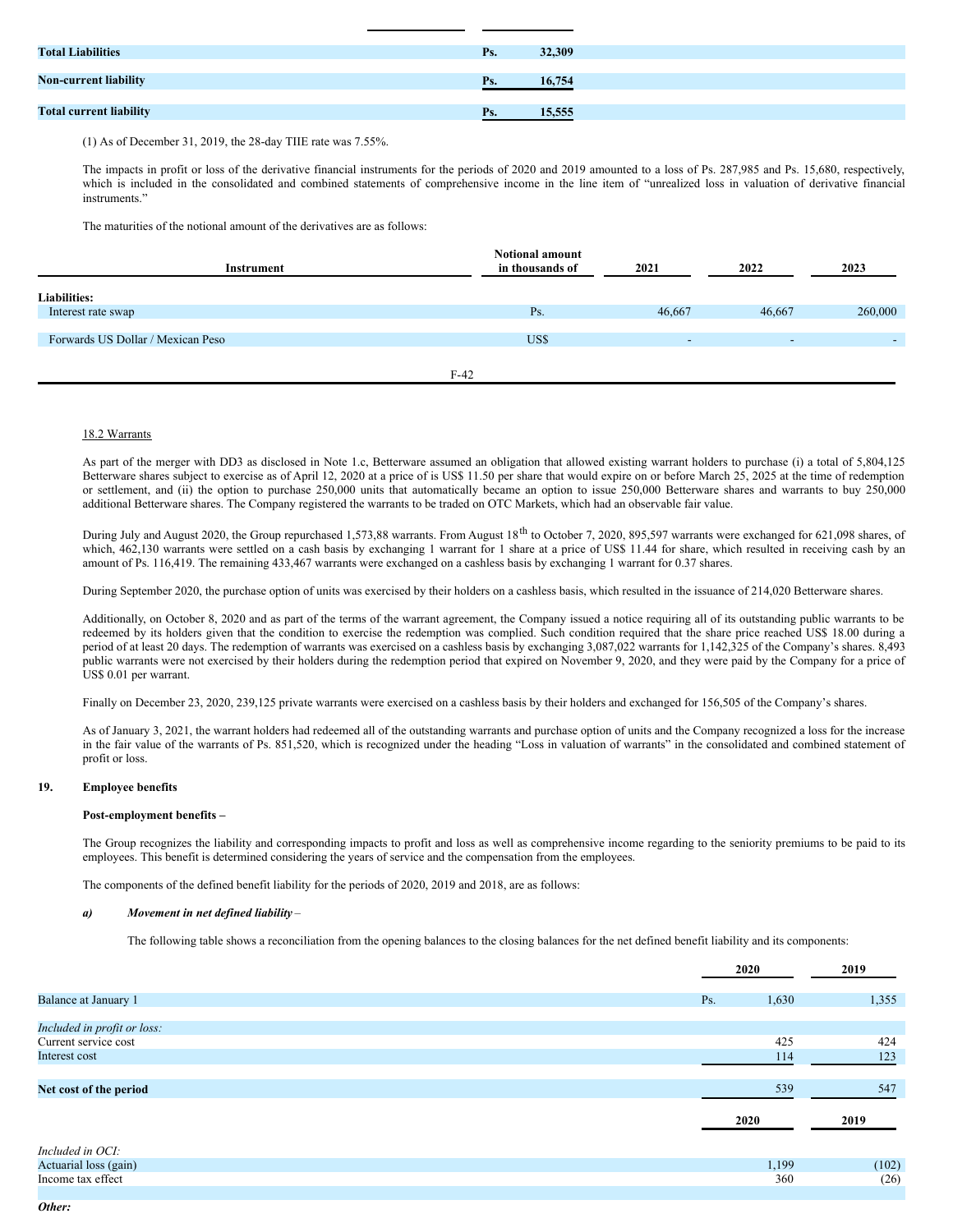| Benefits paid                 | (1, 330) | (196) |
|-------------------------------|----------|-------|
| Balance as of January 3, 2021 | .678     | .630  |
|                               |          |       |

F-43

# *b) Actuarial assumptions –*

The following were the principal actuarial assumptions at the reporting date (expressed as weighted averages):

|                      | 2020     | 2019     | 2018     |
|----------------------|----------|----------|----------|
| <b>Financial:</b>    |          |          |          |
| Future salary growth | $4.0\%$  | 4.5%     | 4.8%     |
| Discount rate        | $6.1\%$  | $7.1\%$  | $9.2\%$  |
|                      |          |          |          |
| Demographic:         |          |          |          |
| Number of employees  | 1,294    | 654      | 684      |
| Age average          | 31 years | 35 years | 35 years |
| Longevity average    | 2 years  | 3 years  | 2 years  |

# *c) Sensitivity analysis –*

Reasonably possible changes at the reporting date to one of the relevant actuarial assumptions, holding other assumptions constant, would have affected the defined benefit obligation considering a change of ±0.50% in the discount rate.

|                                          |     | <b>Effects</b> as of<br>January 3,<br>2021 | <b>Effects</b> as of<br>December 31,<br>2019 |
|------------------------------------------|-----|--------------------------------------------|----------------------------------------------|
| Increase / decrease in the discount rate |     |                                            |                                              |
| $+0.50%$                                 | Ps. | 126                                        | (127)                                        |
| $-0.50\%$                                |     | (141)                                      | 115                                          |

# **20. Financial instruments**

Below is the categorization of the financial instruments, excluding cash and cash equivalents, held by the Group as of January 3, 2021 and December 31, 2019, as well as the indication of fair value hierarchy level, when applicable:

F-44

Accounting classification and fair values

| As of January 3, 2021            |     | Amortized<br>cost | Fair value<br>through profit<br>or loss | Fair value<br>hierarchy level |  |
|----------------------------------|-----|-------------------|-----------------------------------------|-------------------------------|--|
| Financial assets -               |     |                   |                                         |                               |  |
| Trade receivables                | Ps. | 757,806           |                                         |                               |  |
| Total                            |     | 757,806           |                                         |                               |  |
| Financial liabilities -          |     |                   |                                         |                               |  |
| Debt                             |     | 629,877           |                                         |                               |  |
| Accounts payable                 |     | 2,078,628         |                                         |                               |  |
| Lease liability                  |     | 24,378            |                                         |                               |  |
| Derivative financial instruments |     |                   | 320,294                                 | 2                             |  |
| Total                            |     | 2,732,883         | 320,294                                 |                               |  |
| As of December 31, 2019          |     | Amortized<br>cost | Fair value<br>through profit<br>or loss | Fair value<br>hierarchy level |  |
| Financial assets -               |     |                   |                                         |                               |  |
| Trade receivables                | Ps. | 266,938           |                                         |                               |  |
| Other receivables                |     | 5,867             |                                         |                               |  |
| Total                            |     | 272,805           |                                         |                               |  |
| Financial liabilities -          |     |                   |                                         |                               |  |
| Debt                             |     | 677,713           |                                         |                               |  |
| Accounts payable                 |     | 529,348           |                                         |                               |  |
| Lease liability                  |     | 24,584            | $\overline{\phantom{a}}$                |                               |  |
| Derivative financial instruments |     |                   | 32,309                                  | 2                             |  |
|                                  |     |                   |                                         |                               |  |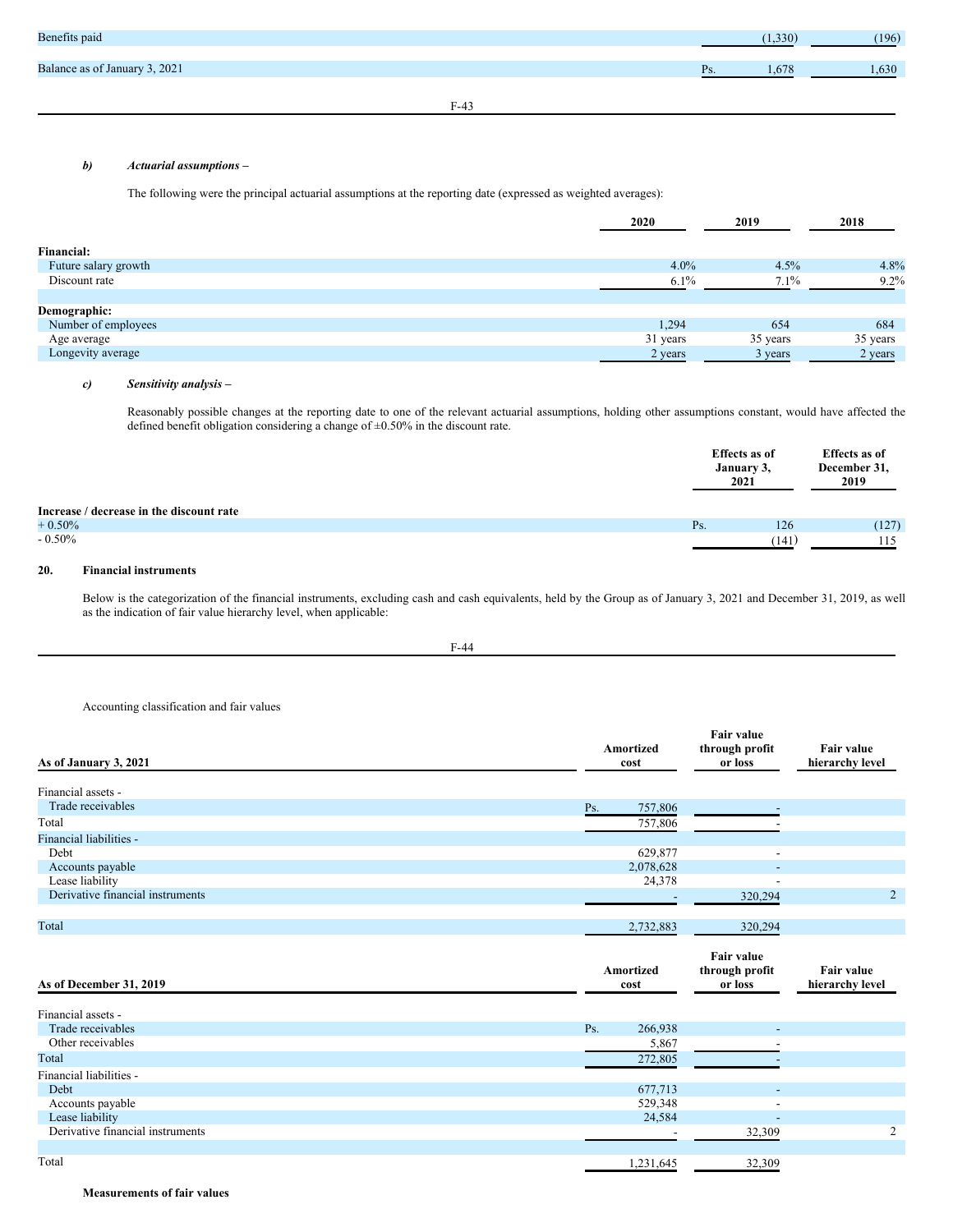Fair value hierarchy levels 1 to 3 are based on the degree to which the fair value is observable:

- Level 1 fair value measurements are those derived from quoted prices (unadjusted) in active markets for identical assets or liabilities;
- Level 2 fair value measurements are those derived from inputs other than quoted prices included within Level 1 that are observable for the asset or liability, either directly (i.e. as prices) or indirectly (i.e. derived from prices); and
- Level 3 fair value measurements are those derived from valuation techniques that include inputs for the asset or liability that are not based on observable market data (unobservable inputs).

As previously disclosed, some of the Group's financial liabilities are measured at fair value at the end of each reporting period. The following table gives information about how the fair values of these financial liabilities are determined (in particular, the valuation technique(s) and inputs used).

| <b>Financial assets/</b><br>financial liabilities                           | Valuation technique(s) and key input(s)                                                                                                                                                                                                                                                        | Significant<br>unobservable<br>input(s) | Relationship and<br>sensitivity of<br>unobservable inputs<br>to fair value |
|-----------------------------------------------------------------------------|------------------------------------------------------------------------------------------------------------------------------------------------------------------------------------------------------------------------------------------------------------------------------------------------|-----------------------------------------|----------------------------------------------------------------------------|
| Foreign currency forward contracts and<br>interest rate swaps (see Note 18) | Discounted cash flows.<br>Future cash flows are estimated based on<br>forward exchange rates (from observable<br>forward exchange rates at the end of the<br>reporting period) and contract forward<br>rates, discounted at a rate that reflects the<br>credit risk of various counterparties. | N/A                                     | N/A                                                                        |

There were no transfers between Level 1 and 2 during the current or prior year.

### **Fair value of debt that is not measured at fair value (but fair value disclosures are required)**

The fair value of debt, which is measured at amortized cost using the effective interest method, amounted Ps. 634,992 as of January 3, 2021 and was classified as Level 2. Fair value was calculated using the discounted cash flow method and the Mexican risk-free rate (TIIE), adjusted by credit risk, was used for discounting future cash flows.

# **Financial risk management**

The Group's Treasury function provides services to the business, coordinates access to domestic and international financial markets, monitors and manages the financial risks relating to the operations of the Group through internal risk reports which analyses exposures by degree and magnitude of risks. These risks include market risk (including currency risk, interest rate risk, and price risk), credit risk, liquidity risk.

The Group seeks to minimize the effects of these risks by using derivative financial instruments to hedge these risk exposures. The use of financial derivatives is governed by the Group's policies approved by the board of directors, which provide written principles on foreign exchange risk, interest rate risk, credit risk, the use of financial derivatives and non-derivative financial instruments, and the investment of excess liquidity. Compliance with policies and exposure limits is reviewed by the internal auditors on a continuous basis. The Group does not enter into or trade financial instruments, including derivative financial instruments, for speculative purposes.

#### **Market risk**

The Group's activities expose it primarily to the financial risks of changes in exchange rates and interest rates (see below). The Group enters into a variety of derivative financial instruments to manage its exposure to interest rate and foreign currency risk, including:

- In order to reduce the risks related to fluctuations in the exchange rate of foreign currency, the Group uses derivative financial instruments such as forwards to adjust exposures resulting from foreign exchange currency.
- Additionally, the Group occasionally uses interest rate swaps to adjust its exposure to the variability of the interest rates or to reduce their financing costs. The Group's practices vary from time to time depending on judgments about the level of risk, expectations of change in the movements of interest rates and the costs of using derivatives.

See Note 18 for disclosure of the derivative financial instruments entered into for the periods of 2020 and 2019.

#### *Exchange risk management*

The Group undertakes transactions denominated in foreign currencies, mainly U.S. dollars; consequently, exposures to exchange rate fluctuations arise. Exchange rate exposures are managed within approved policy parameters utilizing forward foreign exchange contracts.

F-46

The carrying amounts of the Group's U.S. dollars denominated financial assets and financial liabilities at the reporting date are as follows:

|                                   |      | 2020      | 2019     |  |
|-----------------------------------|------|-----------|----------|--|
|                                   |      |           |          |  |
| Assets                            | US\$ | 29,559    | 1,331    |  |
| Liabilities                       |      | (49, 570) | (16,095) |  |
|                                   |      |           |          |  |
| Net position                      | US\$ | (20,011)  | (14,764) |  |
| Closing exchange rate of the year |      | 19.9352   | 18.8452  |  |
|                                   |      |           |          |  |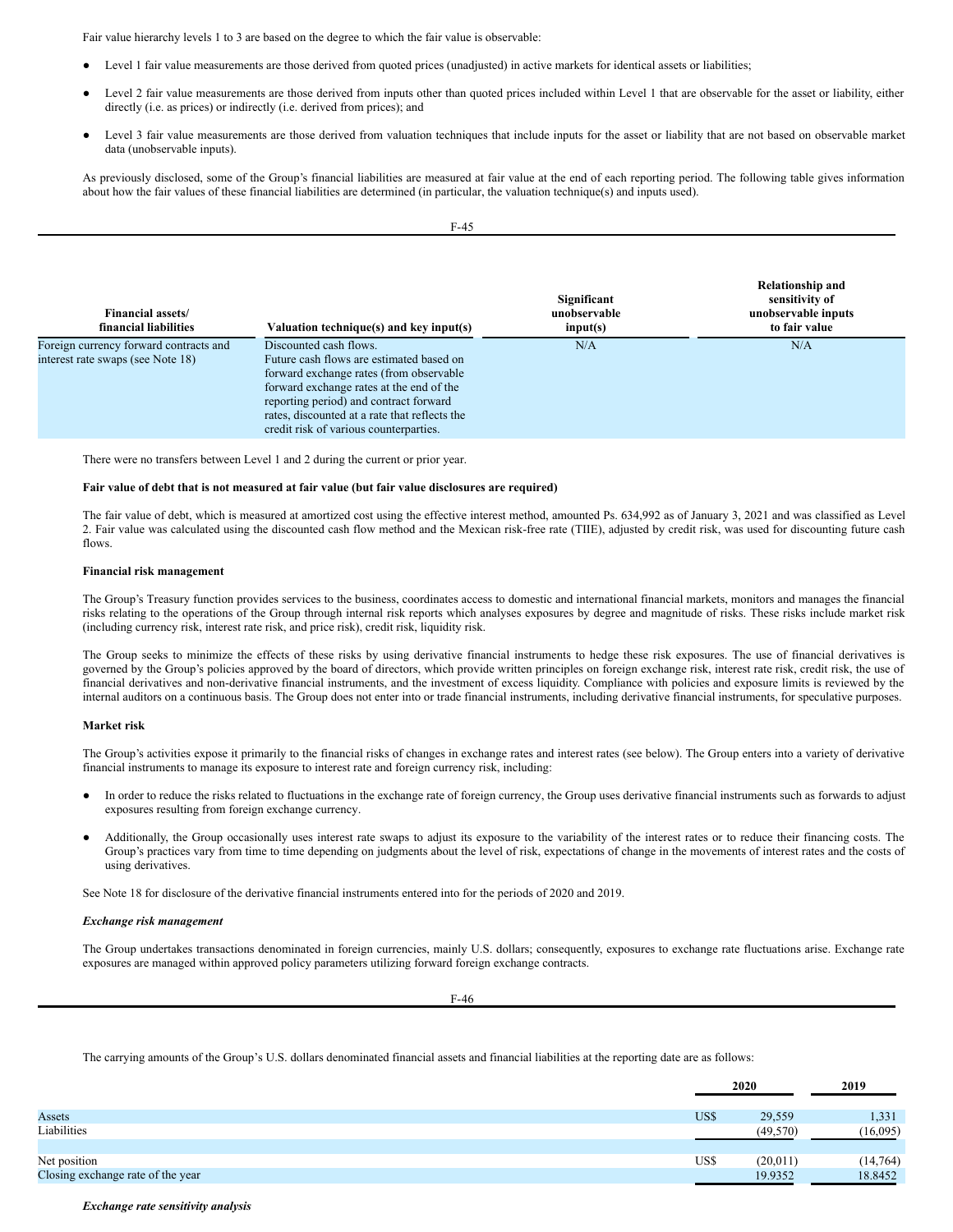The Group is mainly exposed to variations in the Mexican Peso / the U.S. Dollar exchange rate. For sensitivity analysis purposes, the Group has determined a 10 percent increase and decrease in Ps. currency units against the U.S. dollar ("relevant currency"). 10 percent is the sensitivity rate used when reporting foreign currency risk internally to key management personnel and represents management's assessment of the reasonably possible change in foreign exchange rates. The sensitivity analysis includes only outstanding foreign currency denominated financial assets/liabilities and adjusts their translation at the year-end for a 10 percent change in foreign currency rates. Given that the foreign exchange currency net position results in a liability, a positive number below indicates an increase in profit where currency units strengthen 10 percent against the relevant currency. For a 10 percent weakening of currency units against the relevant currency, there would be a comparable impact on the net income, and the balances below would be negative.

|                         |     | 2020             |
|-------------------------|-----|------------------|
| income<br>Impact on net | Ps. | ר סחים<br>39.98Z |

#### *Foreign exchange forward contracts*

It is the policy of the Group to enter into foreign exchange forward contracts to manage the foreign currency risk associated with anticipated purchase transactions up to 6 months. Basis adjustments are made to the initial carrying amounts of inventories when the anticipated purchases take place.

See Note 18 with details on foreign currency forward contracts outstanding at the end of the reporting period. Foreign currency forward contract liabilities are presented in the line 'Derivative financial instruments' within the consolidated and combined statement of financial position.

The Group has entered into contracts to purchase raw materials from suppliers in China, with such purchases denominated in U.S. dollars. The Group has entered into foreign exchange forward contracts to hedge the exchange rate risk arising from these anticipated future purchases.

## *Interest rate risk management*

The Group is exposed to interest rate risk because the Group borrows funds at variable interest rates. The risk is managed by the Group by maintaining an appropriate balance between fixed and variable rate borrowings, and by the use of interest rate swap contracts. Hedging activities are evaluated regularly to align with interest rate views and defined risk appetite; ensuring the most cost-effective hedging strategies are applied.

The Group's exposures to interest rates on financial assets and financial liabilities are detailed in the liquidity risk management section of this note.

#### *Interest rate sensitivity analysis*

The sensitivity analyses below have been determined based on the exposure to interest rates at the reporting date. For floating rate liabilities, the analysis is prepared assuming the amount of the liability outstanding at the reporting date was outstanding during the year. A one per cent increase or decrease is used when reporting interest rate risk internally to key management personnel and represents management's assessment of the reasonably possible change in interest rates.

F-47

If interest rates had been one per cent higher/lower and all other variables were held constant, the Group's net income for the 2020 period would decrease/increase by Ps 6,266. This is attributable to the Group's exposure to interest rates on its borrowings as described in Note 15.

#### *Interest rate swap contracts*

Under interest rate swap contracts, the Group agrees to exchange the difference between fixed and variable rate interest amounts calculated on agreed notional principal amounts. Such contracts enable the Group to mitigate the risk of changing interest rates on the cash flow exposures on the issued variable rate debt held. The fair value of interest rate swaps at the reporting date is determined by discounting the future cash flows using the curves at the reporting date and the credit risk inherent in the contract, and is disclosed in Note 18. The average interest rate is based on the outstanding balances at the end of the financial year.

#### **Credit risk management**

The Group's exposure to credit risk is not significant as no customer represents more than 10% of consolidated and combined sales and receivables. The concentration of credit risk is limited due to the fact that the customer base is large and unrelated, spread across diverse geographical areas. Credit policy has been implemented for each customer establishing purchase limits. Customers who do not satisfy the credit references set out by the Group, can only carry out transactions with the Group through prepayment.

See Note 6 for further details on Trade Receivables and allowance for doubtful accounts.

#### *Collateral held as security and other credit enhancements*

The Group does not hold any collateral or other credit enhancements to cover its credit risks associated with its financial assets.

### *Overview of the Group's exposure to credit risk*

Credit risk refers to the risk that a counterparty will default on its contractual obligations resulting in a financial loss to the Group. As of January 3, 2021, the Group's maximum exposure to credit risk without taking into account any collateral held or other credit enhancements, which will cause a financial loss to the Group due to failure to discharge an obligation by the counterparties and financial guarantees provided by the Group, arises from the carrying amount of the respective recognized financial assets as stated in the consolidated and combined statement of financial position.

For trade receivables, the Group has applied the simplified approach in IFRS 9 to measure the loss allowance at lifetime ECL. The Group determines the expected credit losses on these items by using a provision matrix, estimated based on historical credit loss experience based on the past due status of the debtors, adjusted as appropriate to reflect current conditions and estimates of future economic conditions. Accordingly, the credit risk profile of these assets is presented based on their past due status in terms of the provision matrix. Note 6, includes further details on the loss allowance for these assets respectively.

#### **Liquidity risk management**

The ultimate responsibility for liquidity risk management rests with the board of directors, which has established an appropriate liquidity risk management framework for management of the Group's short, medium and long-term funding and liquidity management requirements. The Group manages liquidity risk by maintaining adequate reserves, banking facilities, and reserve borrowing facilities, by continuously monitoring the forecast and actual cash flows, and by matching the maturity profiles of financial assets and liabilities. Details of additional undrawn facilities that the Group has at its disposal to further reduce liquidity risk are set out below.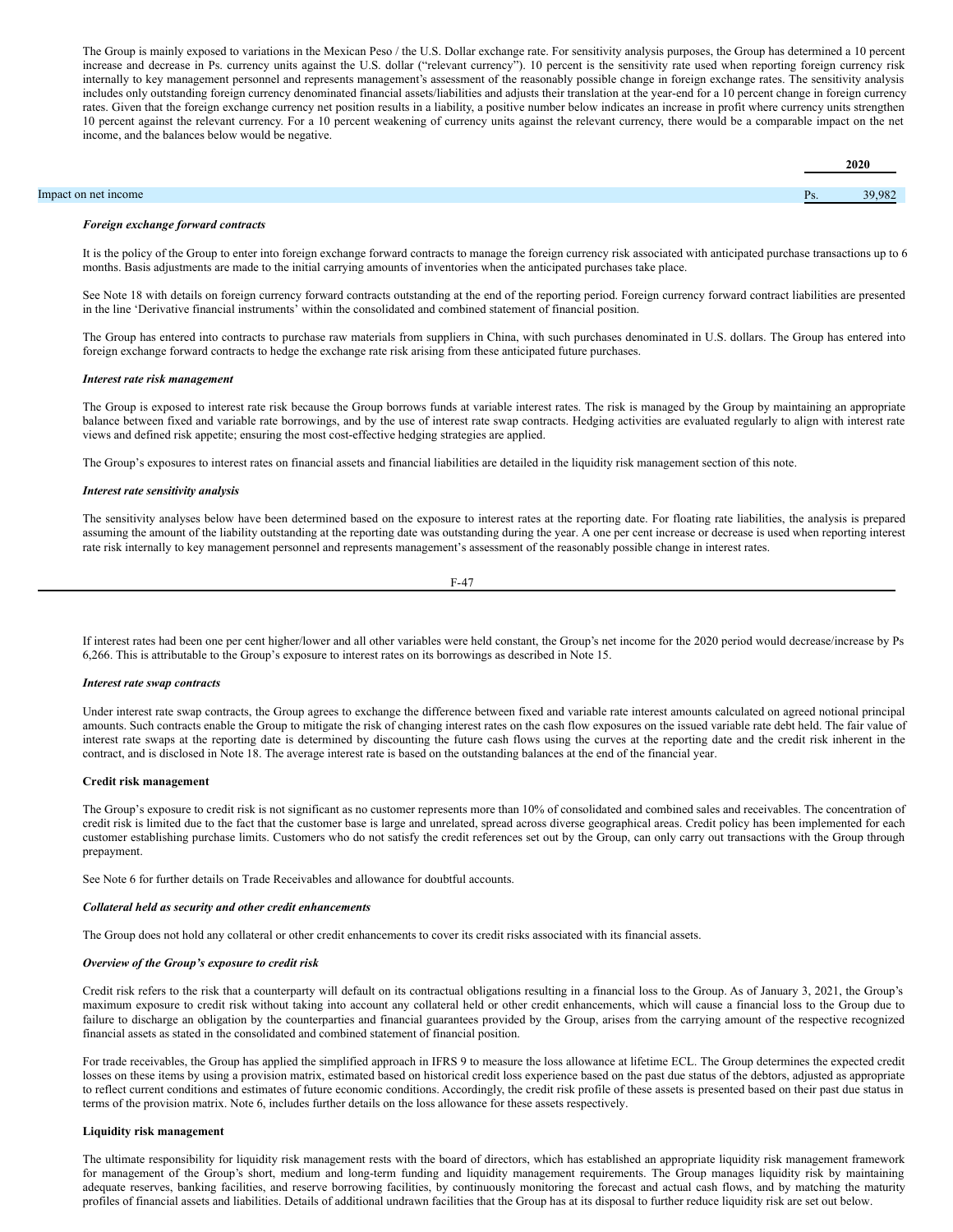### *Liquidity maturity analysis*

The Group manages its liquidity risk by maintaining adequate reserves of cash and bank credit lines available and consistently monitoring its projected and actual cash flows. The maturity analysis of lease liabilities is presented in Note 13 and long-term debt maturities are presented in Note 15.

The Group has access to financing facilities as described below. The Group expects to meet its other obligations from operating cash flows and proceeds of maturing financial assets.

| <b>Bank credit lines</b>       |     | 2020               | 2019               |
|--------------------------------|-----|--------------------|--------------------|
| Amount used<br>Amount not used | Ps. | 626,554<br>297.828 | 656,459<br>260,500 |
| Total credit lines             | Ps. | 924.382            | 916.959            |

The Group's remaining contractual maturity for its financial liabilities with agreed repayment periods, based on their undiscounted cashflows with both interest and principal, is disclosed on Notes 13, 15 and 18.

# **Capital risk management**

The Group manages its capital to ensure it will be able to continue as a going concern, while it maximizes returns for its shareholders through the optimization of its capital structure. The Group's management reviews the capital structure when presenting its financial projections to the Board of Directors and stockholders as part of the annual business plan. When performing its review, the Board of Directors considers the cost of equity and its associated risks.

The capital structure of the Group consists of net debt (borrowings disclosed in Note 15 after deducting cash and bank balances) and stockholders' equity of the Group.

## **21. Stockholders' equity**

Stockholders' equity as of January 3, 2021 and as of December 31, 2019 and 2018 by number of shares, is as follows:

|                  | Betterware de<br>México, S.A.B. de<br>C.V. | Betterware de México, S.A.B. de C.V.<br>and BLSM Latino America Servicios,<br>S.A. de C.V. $^{(1)}$ |                            |  |
|------------------|--------------------------------------------|-----------------------------------------------------------------------------------------------------|----------------------------|--|
|                  | As of January 3,<br>2021                   | As of December<br>31, 2019                                                                          | As of December<br>31, 2018 |  |
| Fixed capital    | 10,000                                     | 5.000                                                                                               | 5,000                      |  |
| Variable capital | 36,574,968                                 | 5,032,939                                                                                           | 3,654,378                  |  |
|                  | 36,584,968                                 | 5,037,939                                                                                           | 3,659,378                  |  |

(1) As of December 31, 2019 and 2018, for the 2019 and 2018 periods, the Group presented combined financial statements including Betterware and BLSM as they were entities under common control. The Group previously prepared combined statements of changes in net parent investment when all periods presented represented the combined results of both entities. As a result of the merger in March 2020, which resulted in BLSM becoming a wholly owned subsidiary of Betterware and the issuance of shares to the existing shareholders of such entities, the Group now prepares consolidated financial statements as of such date. The Group has therefore presented a combined statement of changes in stockholders' equity for the 2019 period and for the year ended December 31, 2018 (presenting the net parent investment gross by including contributed capital and retained earnings, rather than net as presented in prior years), as management believes it is a preferable presentation for comparability purposes with the existing share structure and presentation applicable to the consolidated financial statements as of January 3, 2021 and for the 2020 period.

The capital stock is represented by fully subscribed and paid common shares with no par value, with the exception of fixed capital, for which the par value per share is Ps. 10. The variable capital stock is unlimited. As of January 3, 2021 the Company had 1,015,072 treasury shares.

#### **2020**

On March 10, 2020, DD3 was merged into Betterware. Due to the merger, which resulted in the Company increased its variable capital by issuing shares to the previous shareholders of DD3 by Ps.181,865, less issuance costs of Ps.16,736. On the same date, a liability of Ps. 55,810 for the fair value of the assumed warrants obligation was recognized.

On October 2, 2020, the Ordinary Shareholders' Meeting approved an increase in the Company's variable capital by an amount of Ps. 89,235, due to the cash exercise of 352,256 warrants, equivalent to 352,256 shares.

On November 9, 2020, the Ordinary Shareholders' Meeting approved an increase in the Company's variable capital by an amount of Ps. 27,183, due to the cash exercise of 109,874 warrants, equivalent to 109,874 shares.

On November 9, 2020, the Ordinary Shareholders' Meeting approved an increase in the Company's share premium by an amount of Ps. 860,571, due to the cashless exercise of 3,520,489 warrants as of such date and as part of the redemption (see Note 1.f), equivalent to 1,301,293 shares.

On December 14, 2020, the Ordinary Shareholders' Meeting approved the merger of Promotora Forteza (a commonly controlled entity) into Betterware. As part of the merger stockholders' equity increased Ps. 4,724.

As of January 3, 2021, and as a result of the exercise of the purchase option of units by its holders (see note 18.2) and the share-based payments granted to certain directors and executives (see note 22), the total capital increase in share premium amounted Ps. 909,428.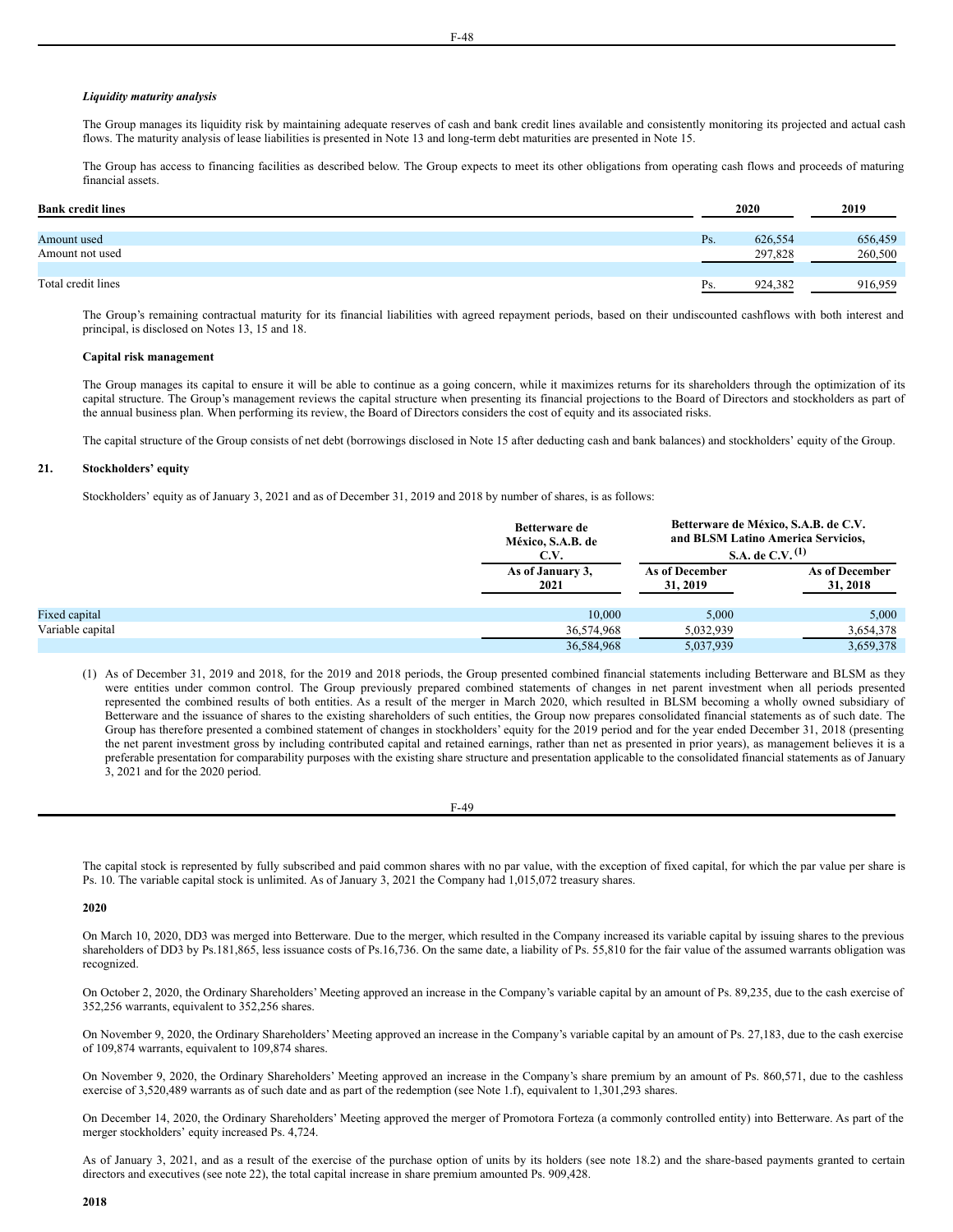On February 13, 2018, the Ordinary General Shareholders' Meeting of Betterware agreed to reduce the capital stock by Ps. 97,921. On December 5, 2018, as part of the unanimous resolutions adopted outside the Shareholders' Meeting, it was agreed to increase capital stock by Ps. 20.

#### *Dividends*

### **2020**

On January 10, 2020, the General Shareholders' Meeting approved a payment of dividends from retained earnings in the amount of Ps. 70,000, which were paid in cash on January 10, 2020. Part of this amount (Ps. 42,739) was paid to Campalier based on its shareholding. The dividend per share was Ps. 2.32.

On May 8, 2020, the General Shareholders' Meeting approved a payment of dividends on account of the profits to be generated in the fiscal year 2020 in the amount of Ps. 100,000, which were paid in cash on May 28, 2020. Part of this amount (Ps. 53,522) was paid to Campalier based on its shareholding. The dividend per share was Ps. 2.90.

On August 17, 2020, the Ordinary General Shareholders' Meeting approved a payment of dividends on account of the profits to be generated in fiscal year 2020 in the amount of Ps. 330,000, which were paid in cash on August 20, 2020. Part of this amount (Ps. 176,621) was paid to Campalier based on their shareholding. The dividend per share was Ps. 9.27.

On November 9, 2020, the Ordinary General Shareholders' Meeting approved a payment of dividends on account of the profits to be generated in the fiscal year 2020 in the amount of Ps. 330,000, which were paid in cash on November 19, 2020. Part of this amount (Ps. 168,136) was paid to Campalier based on their shareholding. The dividend per share was Ps. 9.11.

F-50

### **2019**

On May 29, 2019, the Ordinary General Shareholders' Meeting approved dividends payment from retained earnings for an amount of Ps. 128,000 which were paid in cash. Part of this amount (Ps. 78,151) was paid to Campalier based on its equity interest.

On October 8, 2019, the Ordinary General Shareholders' Meeting approved dividends payment from retained earnings for an amount of Ps. 150,000 which were paid in cash. Part of this amount (Ps. 91,583) was paid to Campalier based on its equity interest.

# **2018**

On February 13, 2018, the Ordinary General Shareholders' Meeting approved dividends payment from retained earnings for an amount of Ps. 79,080, which were paid in cash. Part of this amount (Ps. 46,696) was paid to Campalier based on its equity interest.

On November 28, 2018, the Ordinary General Shareholders' Meeting approved payment of dividends from profits generated in the year, for an amount of Ps. 111,000, which were paid in cash. Part of this amount (Ps. 65,545) was paid to Campalier based on its equity interest.

On December 4, 2018, the Ordinary General Shareholders' Meeting approved payment of dividends from profits generated in the year, in the amount of Ps. 110,000. From this amount, Ps. 45,045 was paid in cash; while the remaining for Ps. 64,955 was paid on March 31, 2019, hence it is included as a liability in the consolidated and combined statement of financial position.

#### *Legal reserve*

Retained earnings include the statutory legal reserve. The Mexican General Corporate Law requires that at least 5% of net income of the year be transferred to the legal reserve until the reserve equals 20% of common stock at par value (historical pesos). The legal reserve may be capitalized but may not be distributed unless the Group is dissolved. The legal reserve must be replenished if it is reduced for any reason. As of January 3, 2021 and December 31, 2019, the legal reserve, in historical pesos, was Ps. 10,679 and Ps. 10,370, respectively and it is included in retained earnings.

## **22. Share-based payments**

As disclosed in Note 1.d and 2.v, the Group grants a compensation plan based on Betterware's shares to certain directors as well as executives. The plans were authorized at the Board of Directors' Meeting on July 30, 2020, in which it was established that to obtain the rights to the corresponding shares of the Group, there should be a performance metric based on EBITDA (Earnings before interest, taxes, depreciation and amortization) and their continuance at Betterware, which will be delivered based on the particular compensation plans of each individual.

For the 2020 period, the expense associated with share-based payment awards was recognized in the consolidated statement of profit or loss and other comprehensive income for \$32,910 (see Note 25), with a corresponding increase in equity.

F-51

### **23. Earnings per share**

The amount of basic earnings per share is calculated by dividing the net income for the year attributable to shareholders of the Group's ordinary shares by the weighted average of the ordinary shares outstanding during the year. The following events resulted in the issuance of ordinary shares for the 2020 period:

- a) The warrants that DD3 had issued and that were automatically converted into warrants to purchase a total of 5,804,125 shares (see Note 1.c), exercised by its holders through a cash and cashless basis. The cash exercises resulted in the issuance of 462,130 shares and the cashless exercises in the issuance of 1,457,798 shares.
- b) The unit purchase option subject to the warrant contract to issue 250,000 Betterware shares and warrants to buy 250,000 additional Betterware shares (see Note 1.c). The purchase option resulted in the issuance of 214,020 Betterware shares, which were excersied on a cashless basis.

The amount of diluted earnings per share is calculated by dividing the net income attributable to shareholders of the Group's common shares (after adjusting it due to changes in the fair value of warrants recognized at FVTPL in accordance with IFRS 9) by the weighted average of the common shares outstanding during the year plus the weighted average number of ordinary shares that would have been issued at the time of converting all diluted potential ordinary shares into ordinary shares. For the 2020 period, the share-based payment incentive plans issued by the Group (see Note 22) qualified as a potential dilutive event, resulting in 709,700 potentially dilutive shares. The effect of warrants and unit purchase options throughout the 2020 and while not exercised in the period qualified as antidilutive events. In accordance with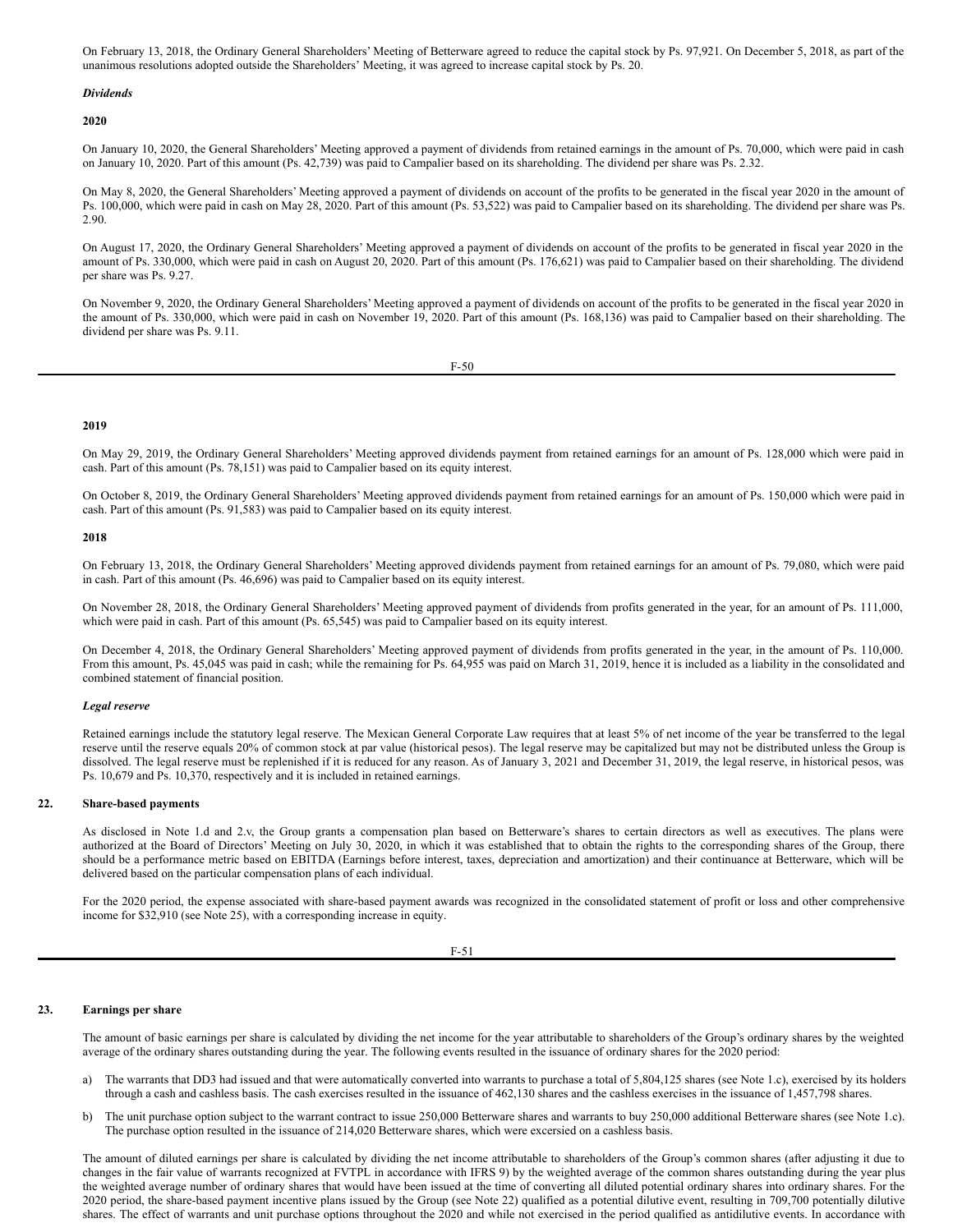IAS 33, antidilutive potential ordinary shares are disregarded in the calculation of diluted earnings per share.

As a result of the merger transaction, which closed on March 13, 2020 (see Note 1.b), between Betterware and DD3 and the subscription and payment of 2,040,000 Betterware shares on Nasdaq all Betterware shares issued and outstanding immediately prior to the closing date were canceled and new shares were issued. Betterware's original shareholders held 87.7% of the total outstanding shares, DD3 shareholders held a 6.4% stake, and investors under the Nasdaq listing held a 5.9% stake. After the closing date, Betterware had 34,451,020 issued and outstanding shares.

Additionally, because IFRS requires that the calculation of basic and diluted earnings per share ("EPS") for all periods presented be adjusted retrospectively when the number of ordinary shares or potential ordinary shares outstanding increases as a result of a capitalization, bond issue, or share split, or decreases as a result of a reverse share split, EPS calculations for the reporting period and the comparative period should be based on the new number of shares. Therefore, as a result of the cancellation and issuance of new shares on March 13, 2020, earnings per share in the consolidated and combined financial statements has also been adjusted for all periods presented to reflect the number of shares issued and outstanding giving an amount of 34,451,020 for the 2020 period, and an amount of 30,199,945 shares for the 2019 and 2018 periods, which corresponds to the amount of shares attributable to the original Betterware shareholders without giving effect to the capital contribution of the DD3 shareholders and the resources obtained by the Nasdaq listing described in the previous paragraph.

The following table shows the income and share data used in the calculation of basic and diluted earnings per share for the periods of 2020, 2019 and 2018:

|                                              |     | 2020    | 2019    | 2018    |
|----------------------------------------------|-----|---------|---------|---------|
| Net income (in thousands of pesos)           |     |         |         |         |
| Attributable to shareholders                 | Ps. | 338,361 | 472,142 | 299,267 |
|                                              |     |         |         |         |
| Shares (in thousands of shares)              |     |         |         |         |
| Weighted average of outstanding shares       |     |         |         |         |
| <b>Basic</b>                                 |     | 34,083  | 30,200  | 30,200  |
| Diluted                                      |     | 34,383  | 30,200  | 30,200  |
|                                              |     |         |         |         |
| Basic and diluted earnings per share:        |     |         |         |         |
|                                              |     |         |         |         |
| Basic earnings per share (pesos per share)   | Ps. | 9.93    | 15.63   | 9.91    |
| Diluted earnings per share (pesos per share) |     | 9.84    | 15.63   | 9.91    |
|                                              |     |         |         |         |
|                                              |     |         |         |         |

### F-52

# **24. Related party balances and transactions**

Balances and transactions between Betterware and BLSM, which are related parties, have been eliminated on combination and are not disclosed in this note. Details of transactions between the Group and other related parties are disclosed below.

Key management personnel compensation comprised short-term employee benefits of Ps. 37,713, Ps. 34,540 and Ps. 34,500 for the 2020, 2019 and 2018 periods, respectively. Compensation of the Group's key management personnel includes salaries and non-cash benefits. No long-term employee benefits were paid to key management personnel during 2020, 2019 and 2018.

# *Transactions*

The following balances were outstanding as of January 3, 2021 and December 31, 2019:

|                                                |    | 2020 | 2019 |
|------------------------------------------------|----|------|------|
| Trade accounts receivable from related parties |    |      |      |
| Fundación Betterware., A.C.                    | Ps |      | 610  |
|                                                | Ps |      | 610  |

### **25. Revenue and operating expenses**

### *Revenue –*

Revenue recognized in the 2020, 2019 and 2018 periods was generated in Mexico. A disaggregation per home product is as follows:

|                               |     | 2020      | 2019      | 2018      |
|-------------------------------|-----|-----------|-----------|-----------|
| Kitchen and food preservation | Ps. | 2,532,420 | 1,229,148 | 820,995   |
| Home solutions                |     | 1,456,666 | 529,551   | 360,595   |
| Bathroom                      |     | 842,724   | 441,093   | 376,262   |
| Laundry & Cleaning            |     | 828,473   | 318,782   | 308,359   |
| Tech & mobility               |     | 773,160   | 290,366   | 196,439   |
| Bedroom                       |     | 826,964   | 275,722   | 254,066   |
|                               |     |           |           |           |
|                               | Ps. | 7.260.408 | 3.084.662 | 2,316,716 |

## Contract balances

As of January 3, 2021 and December 31, 2019, the Group did not identify significant costs to obtain/fulfill a contract that are required to be capitalized as an asset. Consequently, the Group did not perform any analysis in order to identify possible impairment losses. See Note 6 about the expected credit loss model applicable to all financial assets measured at amortized cost.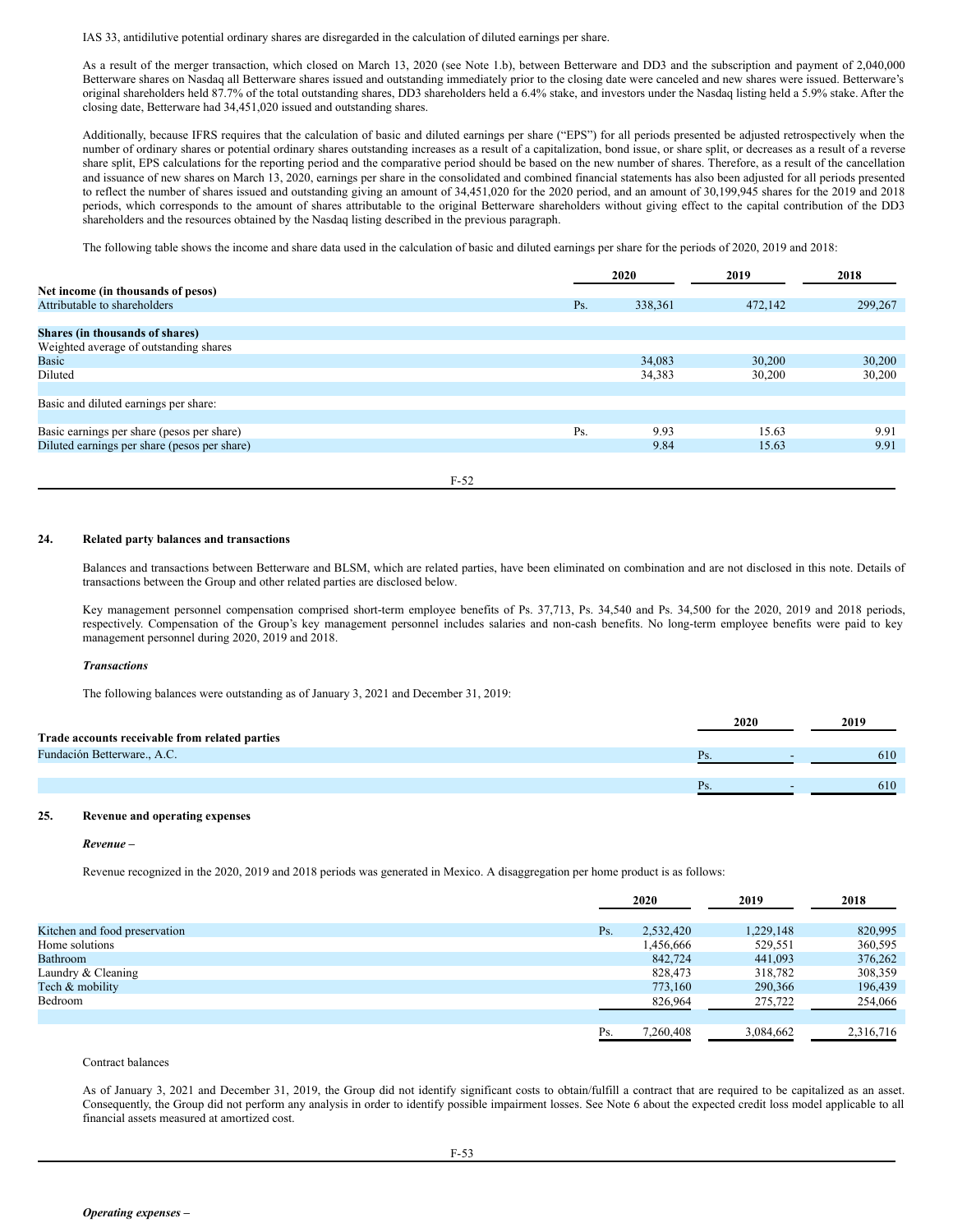Operating expenses by nature, for the periods of 2020, 2019 and 2018 are as follows:

|                                                        |     | 2020      | 2019    | 2018    |
|--------------------------------------------------------|-----|-----------|---------|---------|
| Cost of personnel services and other employee benefits | Ps. | 564,213   | 423,956 | 332,878 |
| Distribution costs                                     |     | 331,023   | 121,155 | 102,397 |
| Sales catalog                                          |     | 247,250   | 128,687 | 92,931  |
| Promotions for the sales force                         |     | 172,177   | 26,311  | 24,492  |
| Packing materials                                      |     | 112,512   | 58,361  | 46,976  |
| Impairment loss on trade accounts receivables          |     | 57,627    | 22,512  | 18,699  |
| Commissions and professional fees                      |     | 61,403    | 13,577  | 8,335   |
| Depreciation and amortization                          |     | 43,688    | 38,394  | 25,960  |
| Share-based payments                                   |     | 32,910    |         |         |
| Bank fees                                              |     | 23,965    | 15,436  | 30,934  |
| Rent expense, operating leases                         |     | 22,451    | 17,663  | 20,269  |
| Events, marketing and advertising                      |     | 19,237    | 37,848  | 35,253  |
| Travel expenses                                        |     | 13,522    | 18.835  | 17,254  |
| Other                                                  |     | 147,077   | 68,853  | 50,122  |
|                                                        | Ps. | 1,849,055 | 991,588 | 806,500 |

### **26. Segment information**

Information reported to the Chief Operating Decision Maker ("CODM"), for the purposes of resource allocation and assessment of business performance, focuses on the Group as a whole and with main strategies on a company-wide basis. As discussed in Note 1, the Group is focused on the home organization segment whose product portfolio includes home organization; kitchen preparation, food containers, and practical furniture, among other categories (see Note 25). The Group's products are offered through 9 catalogs in Mexico over the year. As such, no reporting on segment information is deemed necessary to assess the Group performance given its business model and current operations.

In addition to the above, the Group obtains all its revenue from the Mexican market, therefore no geographic information is disclosed. Also, the Group considers that there are no major customers, and therefore, no concentration risks exist given the nature of the business and the sale of its products through a significant number of distributors.

### **27. Commitments**

#### *Lease arrangements*

The Group leases warehouses and an administrative office space that expired on January 3, 2021 and that were renewed for three months in order to relocate the operations to the new distribution center (see Note 1.i). Rental expense for the periods of 2020, 2019 and 2018 was Ps. 15,703, Ps. 11,605 and Ps. 14,169, respectively.

#### *Borrowings*

The secured lines of credit with Banamex, for up to Ps. 400,000 and Ps. 195,000 (see Note 15) have a lien for the land acquired to build the Group's new corporate headquarters and distribution center (see Note 10).

F-54

### **28. Contingencies**

The Group is a party to various legal actions in the normal course of its business. The Group is not involved in or threatened by proceedings for which the Group believes it is not adequately insured or indemnified or which, if determined adversely, would have a material adverse effect on its consolidated and combined financial position, results of operations and cash flows.

Additional taxes payable could arise in transactions with related parties if the tax authority, during a review, believes that prices and amounts used by the Group are not similar to those used with or between independent parties in comparable transactions.

In accordance with the current tax legislation, the authorities have the power to review up to five fiscal years prior to the last income tax return filed.

On August 12, 2014, the International Inspection Administration "4" ("AFI" for its acronym in Spanish), under the Central Administration of International Control, in relation to the General Administration of Large Taxpayers of the Tax Administration Service ("SAT" for its acronym in Spanish), requested information regarding the Group's 2010 income tax filing, which was provided at that time. On February 20, 2017, the final agreement was signed with the Taxpayer Advocacy Office ("PRODECON") regarding the SAT's review. On March 2, 2017, the SAT notified the Group about certain issues on which an agreement was not reached. As a result, the Group filed a lawsuit for annulment before the SAT's resolution, which is in progress as of the date of issuance of these consolidated and combined financial statements. Based on the evaluation of the Group's Management, tax liabilities are not expected to arise as a result of this matter. As of January 3, 2021, the maximum exposure of the contingent liability on this matter was estimated to amount Ps. 20,086.

### **29. Subsequent events**

On January 15, 2021, the Company launched the marketing campaign "Encuentra la Solución" which will represent an investment of Ps. 75,000 in 2021.

The new distribution center will be completed during the first quarter of 2021. It began operating in the last quarter of 2020 and as of the date of the consolidated and combined financial statements, only the administrative office building is in process to be completed. Capital expenditures related to the new distribution center were made in the first quarter of 2021 and amounted to Ps. 61,615.

On February 18, 2021, the Ordinary Shareholders' Meeting approved the capitalization to retained earnings of the cumulative amount of Ps. 876,518 in premium for share issuance. Additionally, a dividend payment of Ps. 350,000 was approved.

On March 12, 2021, Betterware entered into an agreement to acquire 60% of GurúComm for Ps. 45,000. GurúComm is a Mobile Virtual Network Operator ("MVNO") and communications software developer, with an enterprise value of Ps. 75,000 (approximately US\$3,500). The Company does not expect the acquisition to be material to its 2021 results of operations.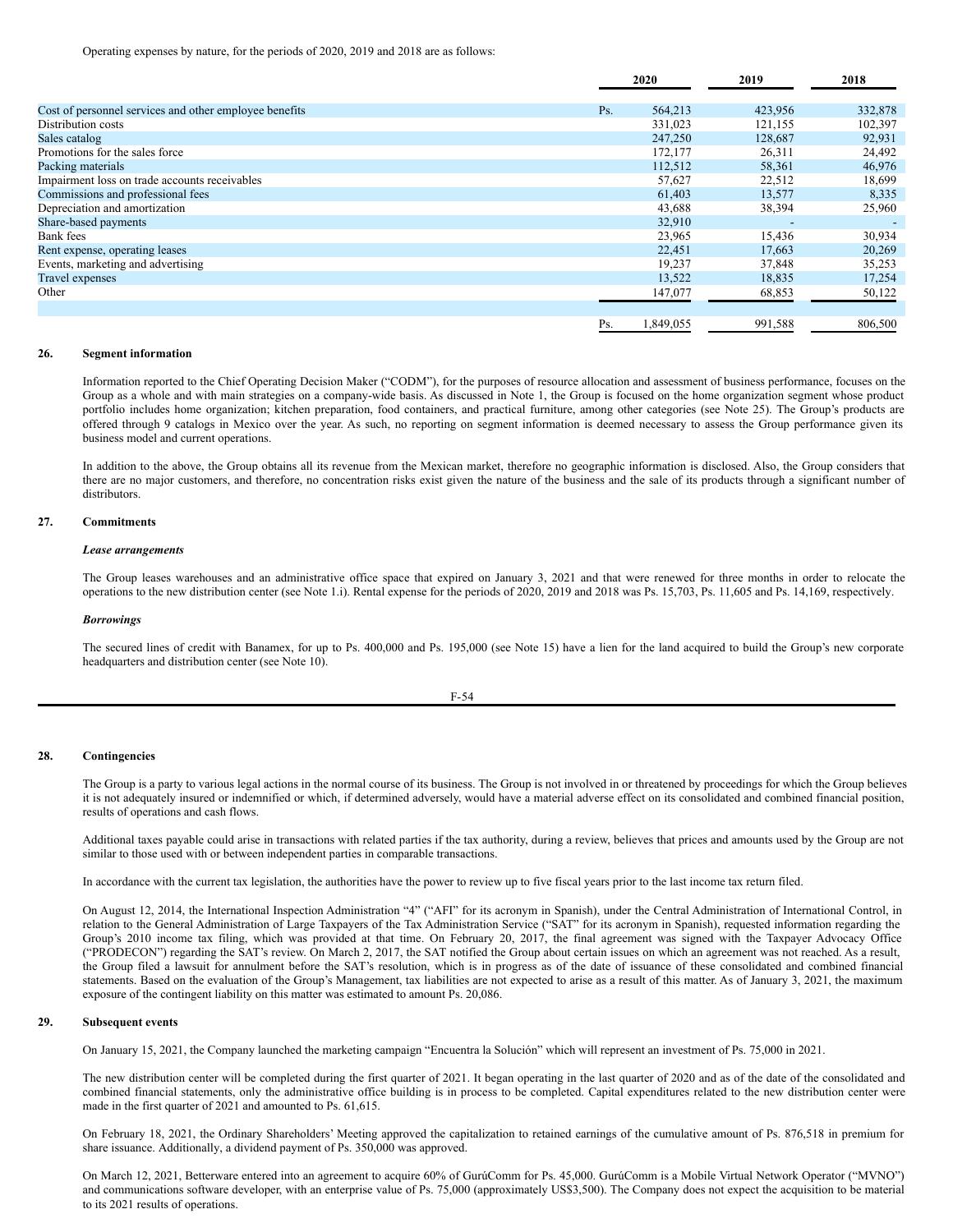# **30. Authorization to issue the consolidated and combined financial statements**

On March 25, 2021, the issuance of the Group's combined consolidated financial statements was authorized by Andrés Campos, Chief Executive Officer, and Diana Jones, Chief Financial Officer.

\* \* \* \* \* \*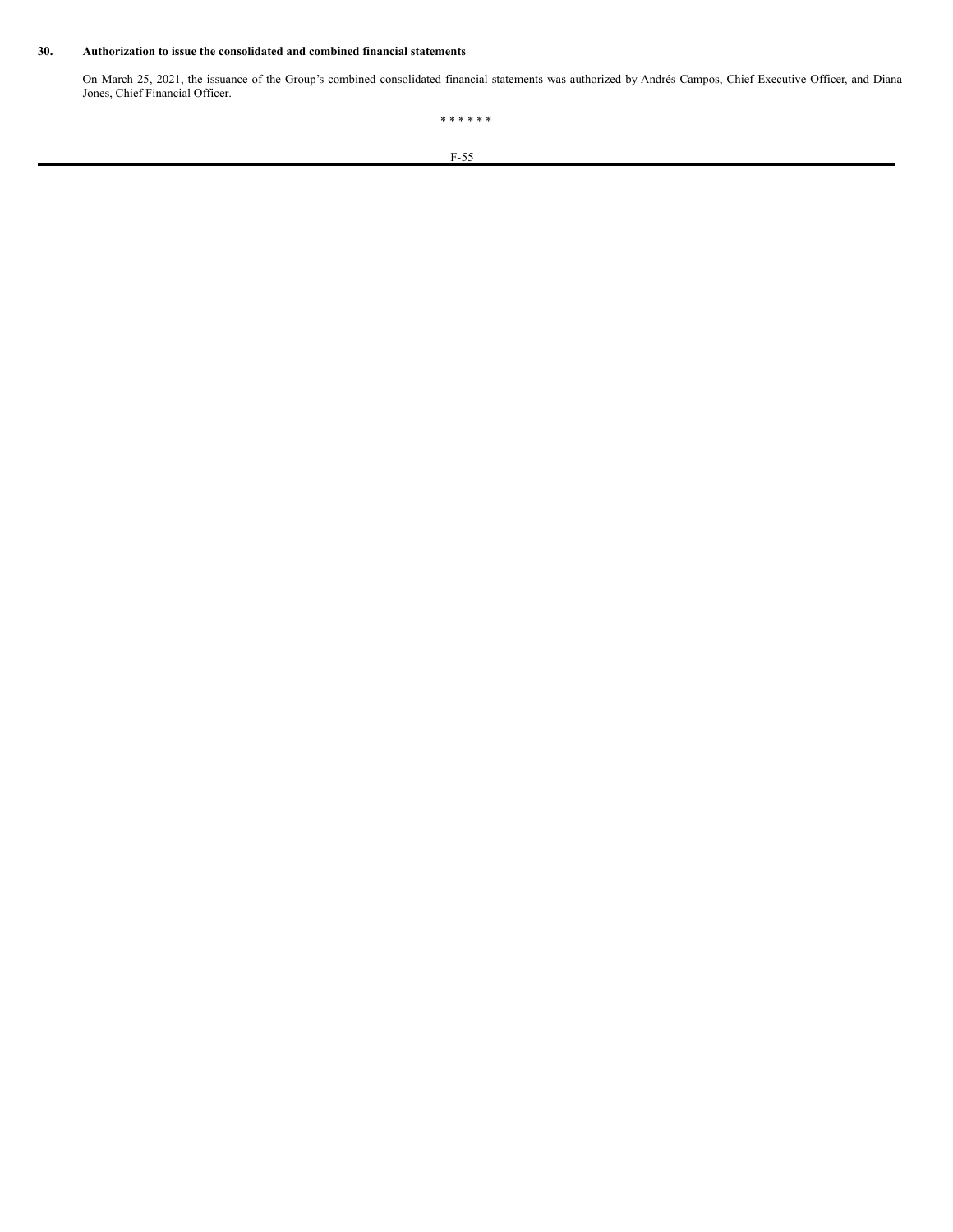### **"BETTERWARE DE MÉXICO, S.A.B. de C.V.**

### **BY-LAWS**

### **CHAPTER I**

### **NAME, PURPOSE, DOMICILE, NATIONALITY AND DURATION**

Article First. Name. The corporate name of the Company is "Betterware de México". Such name shall be followed by the words "Sociedad Anónima Bursátil de Capital *Variable*" or its abbreviation "*S.A.B. de C.V.*". (the "**Company**").

**Article Second. Domicile**. The domicile of the Company is the city of Guadalajara, Jalisco, which includes the cities of Guadalajara, Zapopan, San Pedro Tlaquepaque, Tonalá, Tlajomulco de Zúñiga, El Salto, Juanacatlán, Ixtlahuacán de los Membrillos and Zapotlanejo; however, the Company may establish offices, agencies and/or branches elsewhere within or outside Mexico, and appoint or submit to conventional domiciles, without the Company's domicile being changed thereby.

**Article Third. Purpose**. The corporate purpose of the Company shall be:

- (1) Incorporate, organize and manage any class of civil entities, business entities or of any other nature, or associations, acquire shares, interests, rights, participations, quotas, or an equity interest in other civil entities, business entities or of any other nature, associations, trusts or co-investments, whatever their corporate purpose is, whether as a stockholder or as a founding member, or by the acquisition of shares or interests in those civil entities, business entities or of any other nature, associations, trusts or co- investments previously incorporated, and dispose or transfer such shares or interests, as well as promote and manage any kind of companies, entities, trusts or co- investments. The above-mentioned entities or trusts may be Mexican or foreign, in the understanding that the Company shall always follow with the applicable law, as the case may be.
- (2) Purchase and sale, negotiation, commercialization and promotion, directly or indirectly through third parties, of any kind of products, including products, solutions and accessories for household and personal use, cleaning and personal care.
- (3) Develop, design, build, commercialize, lease, buy, transfer and maintenance, directly or indirectly, any kind of real estate property.
- (4) Grant or enter into leases or bailments, as well as acquire, posses, exchange, transfer, sell, dispose or encumber, the property or possession of any kind of personal property and real estate property, including any kind of property (*in rem*) or personal (*in personam*) rights, that are necessary or convenient for the Company's corporate purpose or for the operations or corporate purposes of the business entities, civil entities or of any nature, associations, institutions or trusts in which the Company might have an interest or participation of any nature.
- (5) Receive from other entities or persons, and provide all kind of services, including but not limited to, administration, advice and consulting services, as well as assistance services in any kind, to any third party, including to the entities or associations in which the Company is a stockholder or partner, directly or through third parties, in the United Mexican States or abroad, in accordance with the applicable law.
- (6) Represent as an intermediary, commission agent, representative, agent, or with any other character, to any person or entity, Mexican or foreigner, public or private.
- (7) Grant, issue, accept, negotiate, endorse or any other form to subscribe, including as guarantor, any kind of negotiable instruments contemplated in the law of any jurisdiction regardless of the name or characterization of such document.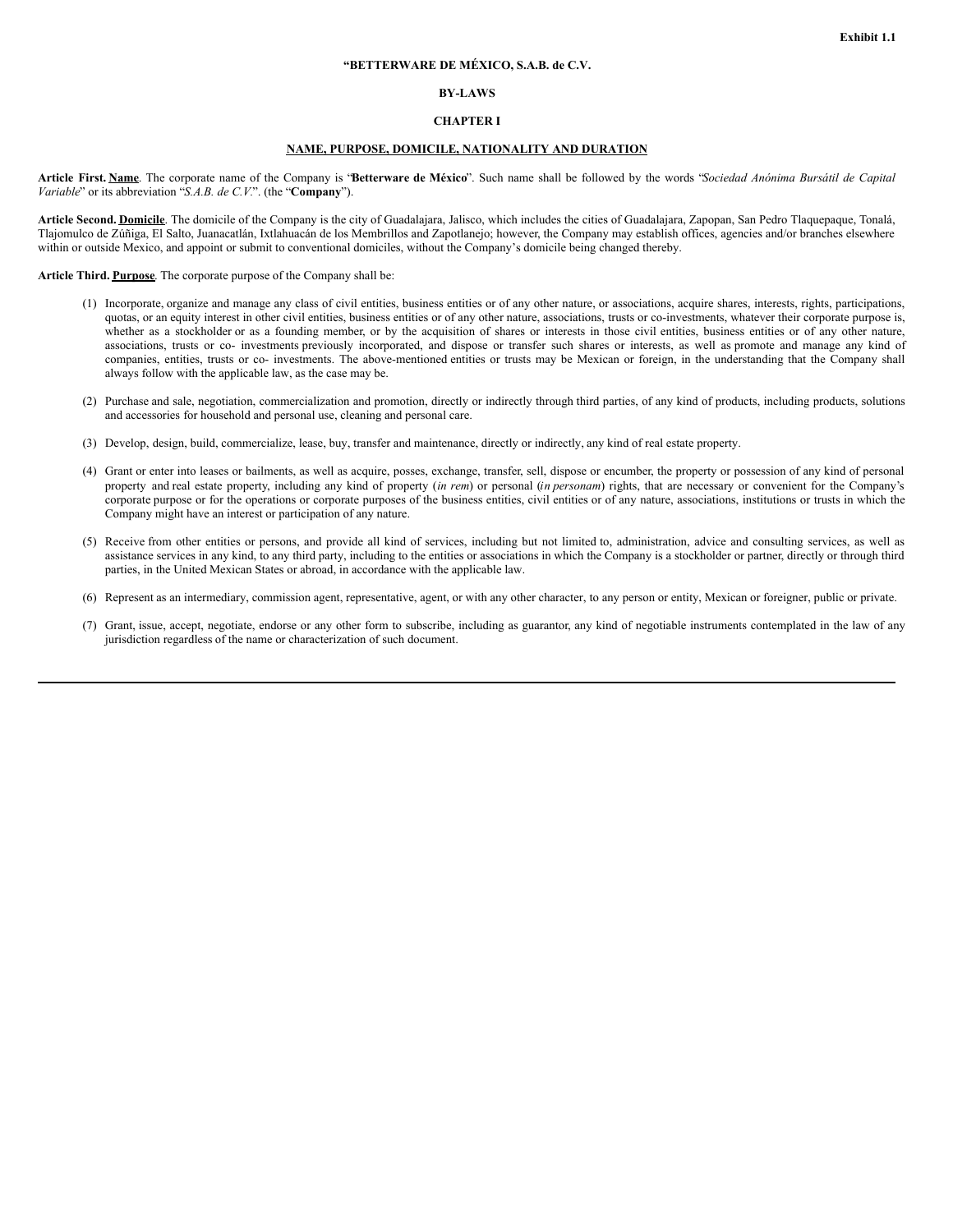- (8) Obtain and grant all kinds of finance, loans, credits or bails, and issue bonds, obligations, commercial paper, equity certificates, debt, promissory notes, and in general, any other negotiable instrument or similar debt instrument, whether individually, in series or in group, with or without a specific guaranty, in the United Mexican States ("Mexico"), or abroad, in accordance with the applicable law of any jurisdiction.
- (9) Issue not subscribed shares of any class that will be kept in the treasury of the Company to be delivered to the extent the corresponding subscription is made, as well as enter into option agreements with third parties granting them the right to subscribe and pay such shares issued by the Company. In addition, the Company may issue unsubscribed shares in the terms and conditions established in Article 53 (Fifty-Three) and other applicable articles in the Securities Market Law.
- (10) Acquire its own shares, in the terms established in the Securities Market Law and these by-laws.
- (11) Open, handle, modify, close or cancel any kind of bank accounts, investment accounts or/and of any kind of the Company, with any banking institution, whether national o foreigner.
- (12) Celebrate any kind of derivative transactions, in accordance with Mexican or foreign law, regardless of its classification, currency, sale or the applicable underlying assets.
- (13) Acquire, posses, use, register, develop and use any kind of patents, brands, commercial names, inventions, utility models, industrial designs, trade secret, franchises, licenses, sublicenses and any kind of industrial property rights, intellectual property rights, royalties, either owned by the Company or by third parties.
- (14) Perform, directly or through third parties, training and development programs, as well as investigation programs;
- (15) Process and obtain concessions, licenses, authorizations and permits before entities or governmental agencies, either federal, state or/and local governments and third parties, with the purpose to accomplish the Company's purpose.
- (16) Produce, transform, adapt, commercialize, import, export, purchase, sale or dispose, under any legal title of machinery, replacements, materials, raw materials, industrial products, effects and merchandise of any kind.
- (17) Celebrate and perform, in the United Mexican States or abroad, directly or through third parties, all kind of actions, include ownership acts, contracts, civil agreements, business or of any other nature, principal or secondary, guarantees, including, but not limited to, pledge agreements, mortgages, or any other actions that may be considered encumbrances over its personal or real estate property, or any other acts permitted under Mexican law or by the law of any other jurisdiction.
- (18) Grant all kinds of real estate guarantees, including pledges, mortgages, trusts or any other guarantees permitted under Mexican law or by the law of any other jurisdiction.
- (19) Guaranty obligations and indebtedness, of the Company or of any third party, either as a bailee guarantor, or of any other type, including as joint or several obligor.
- (20) In general, execute and perform all acts, agreements, contracts and documents, including civil, business or of any other nature permitted by the applicable law, in Mexico or abroad, to the extent it is necessary or convenient for the performance of the Company's purpose.

**Article Fourth. Duration**. The duration of the Company will be indefinite.

**Article Fifth. Nationality**. The Company is of Mexican nationality. Any foreigner who upon incorporation or thereafter acquires an interest or participation in the Company shall, by that mere fact, be considered as a Mexican with respect (a) to the shares or rights that it acquires from the Company; (b) the goods, concession rights, participations or interests of which the Company is the holder; and (c) of the rights and obligations resulting from agreements in which the Company is a party, and it shall be understood that it agrees not to invoke the protection of its Government, under the penalty, in the contrary case, of forfeiting the rights or assets it may have acquired in favor of the Mexican nation.

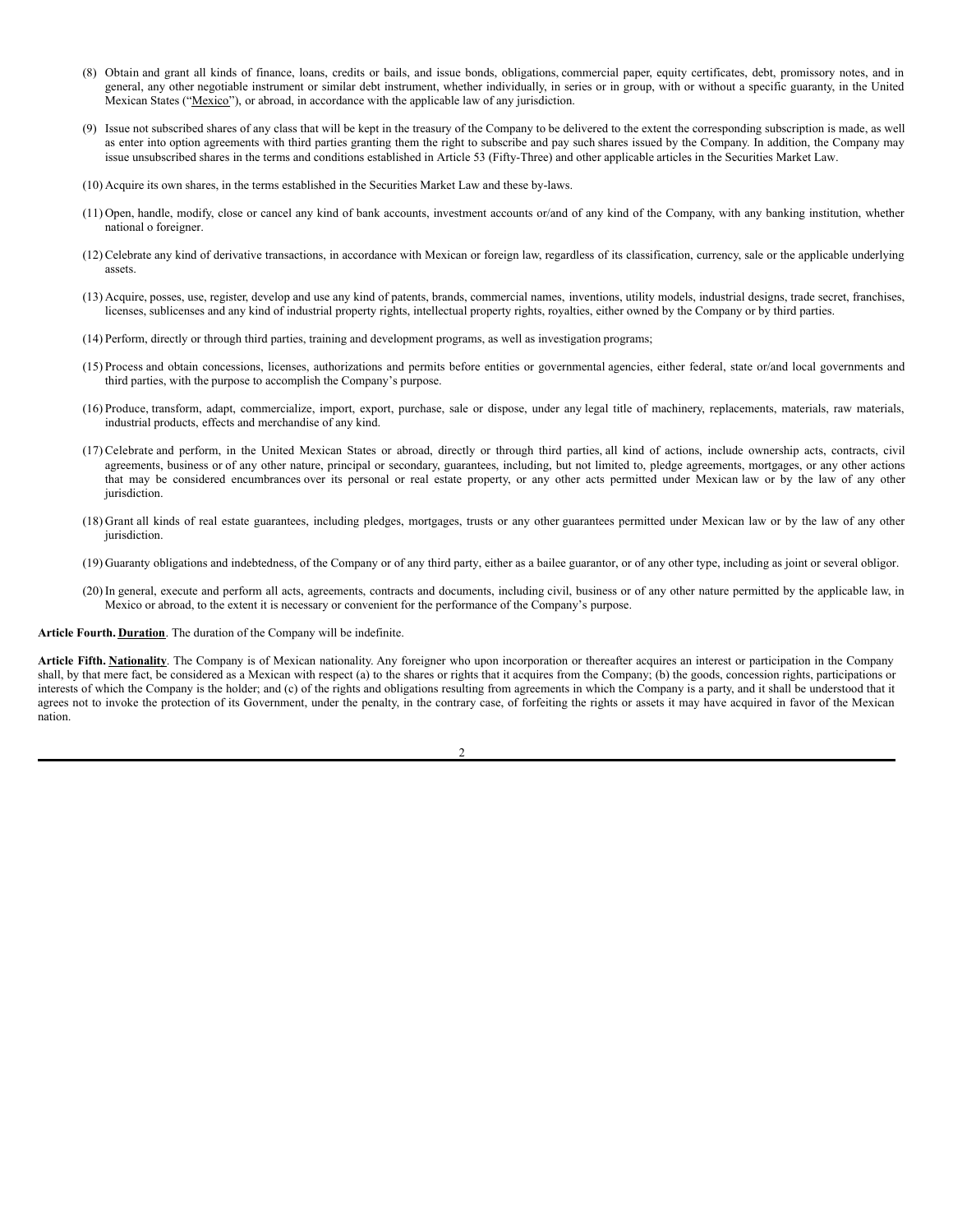#### **CHAPTER II**

# **CAPITAL STOCK AND SHARES**

**Article Sixth. Capital Stock**. The capital stock shall be variable. The minimum fixed portion of the capital stock, without right of withdrawal, is the amount of \$50,000 (Fifty Thousand pesos 00/100 Mexican currency), and is represented by 10,000 (Ten Thousand) shares. The capital stock shall be represented by common, nominative shares, with only one class, which par value shall not be expressed.

**Article Seventh. Shares**. The shares of the capital stock will belong to the series of shares that the Stockholders' Meeting resolves upon its issuance. The total amount of the shares in which the capital stock is divided may be freely subscribed, in the terms of the Foreign Investment Law (*Ley de Inversión Extranjera*) and its Regulation and any other applicable law.

Within its respective series, each share will grant equal rights and/or obligations to their holders. Each share will grant to their respective holders the same property rights; therefore all shares shall equally participate, without distinctions, in every dividend, reimbursement, amortization, or distribution of any nature in the terms established herein. To avoid any distinction in the shares quotation price, the provisional or definite share certificates shall not establish any differences between the shares representing the minimum fixed portion and the variable portion of the capital stock. Each share shall grant one vote in the General Stockholders' Meeting.

Upon prior authorization from the National Banking and Securities Commission (*Comisión Nacional Bancaria y de Valores*), the Company may issue limited, restricted, or non-voting shares, in accordance with the provisions of Article 54 (Fifty-Four) of the Securities Market Law (*Ley del Mercado de Valores*) and other legal applicable legal provisions. Shares other than common shares, with no voting rights or with limited or restricted voting rights, may not exceed (twenty- five percent) of the paid-in capital stock that the National Banking and Securities Commission deems traded among the investing public, on the date of the public offering. The National Banking and Securities Commission may increase the aforementioned limit, in the case of schemes that contemplate the issuance of any type of shares mandatorily convertible into common shares within a term not exceeding 5 (five) years, counted as from the date of their offering, or in the case of shares or investment schemes that limit voting rights based on the nationality of the holder.

The non-voting shares will not be considered for purposes of establishing the quorum of the General Stockholders' Meeting, while the shares with limited o restricted voting rights will only be counted to legally hold the Stockholders' Meetings regarding the issues and matters where they are entitled to vote.

Upon the issuance of the shares with limited, restricted or without any voting rights, the General Stockholders' Meeting that agrees to issue such shares shall establish the rights, limitations and other applicable characteristics. In such case, the shares that are issued pursuant to this Article Seventh, shall be from a different series that the ones that represent the capital stock of the Company.

**Article Eighth. Unsubscribed Shares**. The Company may issue unsubscribed shares, regardless if they represent the fixed or the variable portion of the capital stock, shares that shall be held in the treasury of the Company to be delivered once their payment and subscription is made.

In addition, the Company may issue unsubscribed shares for its subscription by the stockholders or any third party, pursuant to the terms and conditions set forth in Article 53 (Fifty-Three) of the Securities Market Law or any provision that substitutes such law from time to time, including obtaining the public offering authorization from the National Banking and Securities Commission.

The preemptive right referred to in Article 132 (one hundred and thirty-two) of the General Law of Companies (*Ley General de Sociedades Mercantiles*) will not apply in the case of increases to the capital stock carried out under the terms of Article 53 (Fifty-Three) of the Securities Market Law or any other provision replacing it.

**Article Ninth. Acquisition of the Company's Own Shares.** The Company may acquire the shares that represent its own capital stock or any negotiable instruments or any other instrument that represent such shares, without being applicable the prohibition set forth in the first paragraph or Article 134 (one hundred thirty-four) of the General Law of Commercial Entities (*Ley General de Sociedades Mercantiles*).

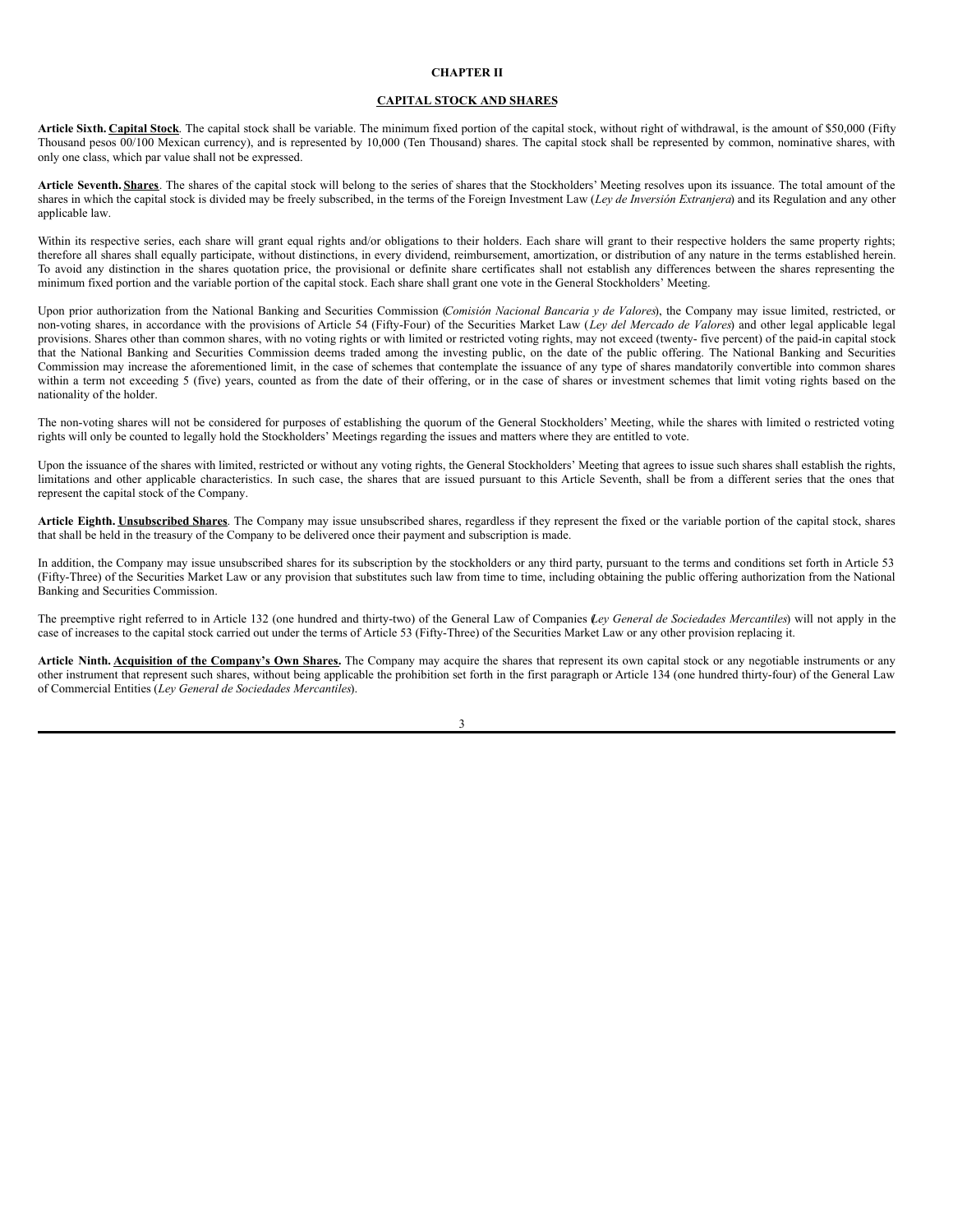The acquisition of its own shares shall be made in terms and pursuant to Article 56 (Fifty-Six) of the Securities Market Law and any other applicable provisions at the time of such acquisition. The acquisition of own shares will always be carried out through the stock exchange in which the shares representing the capital stock of the Company are listed, provided that such acquisition is permitted by applicable law and regulations, at market prices, or otherwise, through public offerings or auctions authorized by the National Banking and Securities Commission.

The shares that are held by the Company, or in such case, the issued and unsubscribed shares that are held in the treasury of the Company, may be subscribed by any stockholder of the Company or any third party, with the previous consent of the Board of Directors. For these proposes, it shall not be applicable Article 132 (one hundred thirty-two) of the General Law of Commercial Entities.

The acquisition by the Company of its own shares shall be made against the Company's equity and in such event, the acquired shares may be kept by the Company without decreasing its capital stock; or against the Company's capital stock, where such shares shall be converted into unsubscribed shares that the Company shall keep in the Company's treasury, without the need of the previous consent of the General Stockholders' Meeting, notwithstanding the Board of Directors may consent such conversion. The General Stockholders' Meeting shall expressly agree for each fiscal year, the total amount of proceeds that may allocated for acquiring the Company's shares or any negotiable instruments or any other instrument that represent such shares, being the only limitation that the total proceeds to be allocated for these purposes shall not exceed the sum of the total balance of the Company's net profit, including the net profits that have been withheld in previous fiscal years. The Board of Directors shall appoint the responsible persons for the acquisition and subscription of the Company's own shares.

As long as the shares are held by the Company, such shares shall not be represented or voted in the Stockholders' Meetings and shall not have any corporate or economic rights.

Entities controlled by the Company may not acquire, directly or indirectly, shares representing the capital stock of the Company, or negotiable instruments representing such shares; with the following exceptions (i) acquisitions made through investment funds, and (ii) acquisitions made by such companies to implement or comply with stock option plans for employees and pension, retirement, and seniority premium funds and any other fund with similar purposes, created directly or indirectly by the Company, subject to applicable law, provided that the number of shares acquired for such purpose does not exceed 5% (five percent) of the total outstanding shares of the Company. The provisions of this paragraph will also apply to acquisitions made on derivative financial instruments or warrants with underlying shares representing the capital stock of the Company, which are payable in kind.

Pursuant to the provisions of Article 366 (Three Hundred Sixty-Six) of the Securities Market Law, persons related to the Company and trustees of trusts created for the purpose of establishing stock option plans for employees and pension, retirement, and seniority premium funds and any other funds with similar purposes, created directly or indirectly by the Company, may only dispose of, or acquire shares representing the capital stock of the Company the shares representing its capital stock or the negotiable instruments representing these, through public offerings or auctions authorized by the National Banking and Securities Commission, except in the cases provided in Article 367 (Three Hundred Sixty-Seven) of the Securities Market Law and other applicable provisions.

Article Tenth. Share Certificates. The provisional or definite share certificates shall be progressively numbered, may represent one or more shares, shall include the references established in Article 125 (one hundred twenty-five) of the General Law of Commercial Entities, Article 282 (two hundred eighty-two) and any other applicable provisions of the Securities Market Law and any other applicable provisions, and shall be signed by 2 (two) members of the Board of Directors.

In the case of permanent share certificates, these may have attached progressively numbered coupons as determined by the Board of Directors, that shall be used for payment of dividends or for the exercise of any other rights granted by the General Stockholders' Meeting or Board of Directors, being the Board capable of waiving the need of such coupons.

For shares that are deposited with an institution for securities deposit, the Company may deliver to such institution several or one share certificate that represent a portion or all the shares of the capital stock of the Company. In such case, the share certificates shall be issued with the legend "to be deposited" in the corresponding institution for securities deposit, without being required to include the name, domicile or nationality of the stockholder, pursuant to the provisions of the Securities Market Law and any other applicable provisions. In addition, the Company may issue share certificates without any attached coupons. In this case, the certificates issued by the securities deposit institution shall be considered as such coupons for all the legal purposes, in terms of the Securities Market Law. The Company shall issue the corresponding definitive share certificates within the agreed period, as the case may be, by the General Stockholders' Meeting or the Board of Directors, pursuant to the terms of the General Law of Commercial Entities.

4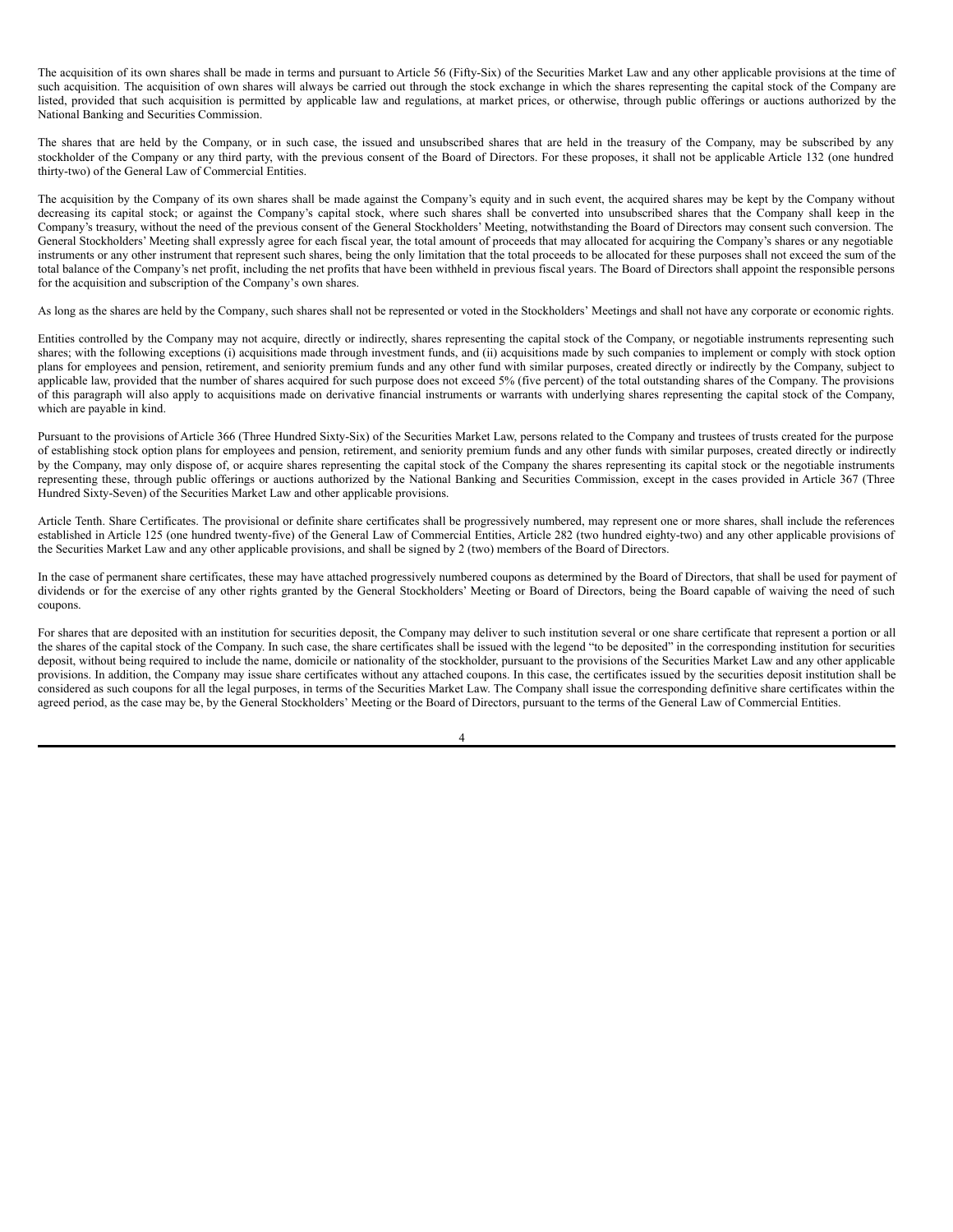Article Eleventh. Shares Registry Book. The Company shall have a Shares Registry Book in accordance with Articles 128 (one hundred and twenty-eight) and 129 (one hundred and twenty- nine) of the General Law of Commercial Entities which may be kept by the Secretary of the Board of Directors of the Company, in which all transactions relating to the subscription, acquisition or transfer of shares shall be recorded, and in which the names, addresses, nationalities and, if applicable, the code of the Federal Taxpayers Registry of the stockholders, as well as those in whose favor shares are transferred, shall be indicated.

In the event that the shares representing the capital stock of the Company are listed in stock exchanges, it shall be sufficient for their recording in such Shares Registry Book, the indication of such circumstance and of the institution for securities deposit in which the share certificate(s) is(are) deposited and, in such case, the Company shall consider as shareholders those who demonstrate such character with the statements issued by the relevant institution for securities deposit, complemented with the corresponding list of the owners of the shares drawn up by those who appear as depositors in such certificates, under the terms of the applicable law.

The Shares Registry Book will remain closed as of the date in which the statements are issued pursuant to the applicable law, until the immediately following business day from the date of the relevant Meeting. During such period no entry shall be made in such Share Registry Book.

The Company shall only consider as legitimate holder the person who appears registered as such in the Shares Registry Book in terms of Article 129 (one hundred and twentynine) of the General Law of Commercial Entities.

Article Twelfth. Increases and Decreases of the Capital Stock. With the exception of capital increases resulting from the issuance and subscription of the Company's own shares pursuant to Article Ninth above and Article 56 (Fifty-Six) of the Securities Market Law and other applicable legal provisions, capital increases shall be made by resolutions of the Ordinary or Extraordinary General Stockholders' Meeting, as the case may be, pursuant to the rules contained in this Article.

Increases in the fixed portion of the capital stock shall be made by resolution of the Extraordinary General Stockholders' Meeting in accordance with these by-laws, with the corresponding amendment thereto.

Increases in the variable portion of the capital stock shall be made by resolution of the Ordinary General Stockholders' Meeting. Upon the adoption of the corresponding resolutions, the General Stockholders' Meeting that agreed the capital increase, or any subsequent General Stockholders' Meeting, shall establish the terms or conditions on which such increase must be made, being the only formality to notarize the corresponding meeting minutes without having to amend these by- laws or register the corresponding deed in the Public Registry of Commerce of the Company's domicile.

Pursuant to and subject to Article 53 (Fifty-Three) and other applicable provisions of the Securities Market Law, the Company may issue unsubscribed shares to be kept in the Company's treasury to be subsequently subscribed by the stockholders or any third party. The foregoing, provided that (i) the extraordinary general stockholders' meeting approves the maximum amount of the capital increase and the conditions under which the relevant issue of Shares must be made, (ii) the subscription of the issued Shares is made through a public offering, upon prior registration with the National Securities Registry (Registro Nacional de Valores), in both cases in compliance with the provisions of the Securities Market Law and other general provisions resulting therefrom, and

(iii) the amount of the subscribed and paid-in capital stock is announced when the authorized capital stock represented by the issued and unsubscribed Shares is offered. The preemptive right referred to in Article 132 of the General Law of Companies will not apply in the case of increases to the capital stock through public offerings.

Except for the increases in the stock capital resulting from the issue and subscription of the Company's own shares pursuant to Article Ninth of these by-laws, all capital stock increases shall be recorded in a Book of Capital Variations to be kept by the Company for this purpose.

The capital increases may be made under any of the circumstances referred to in Article 116 (one hundred and sixteen) of the General Law of Commercial Entities, through payment in cash or in kind, through a capitalization of liabilities or reserves payable by the Company or of any other capitalizable accounts of the stockholders' equity. Considering the Company's shares certificates do not have a nominal value, it will not be necessary to issue new share certificates in the event of a capital increase as a result of any premium capitalization, capitalization of withheld earnings, capitalization of valuation or revaluation reserves or any other capitalizable item.

5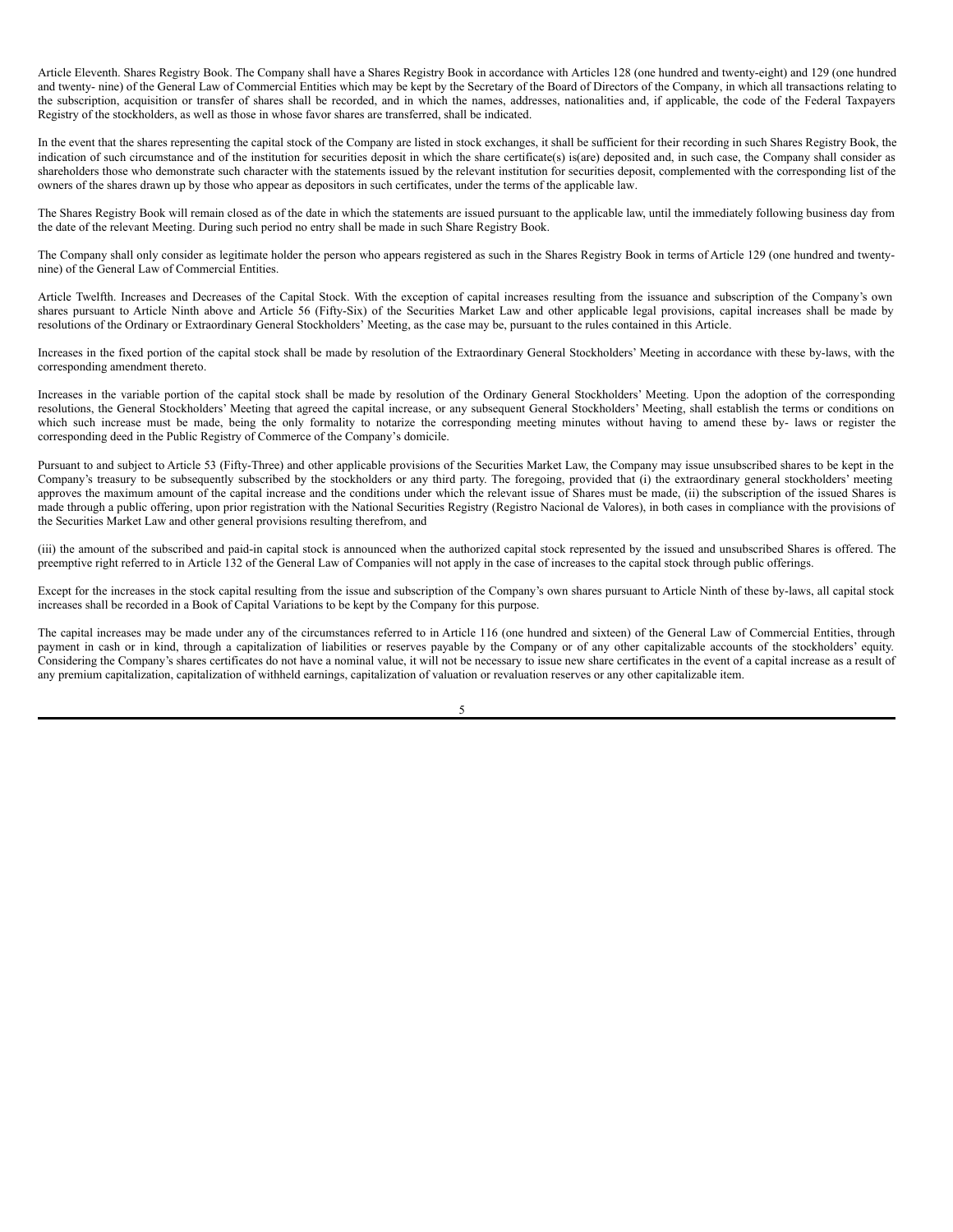In the event of capital increases through payment in cash or in kind or by the capitalization of the Company's liabilities, the existing stockholder of the Company shall have preferential rights to subscribe the new shares that are issued to register such capital increase, in proportion of the number of shares each stockholder owns, on the date of the General Stockholders' Meeting where the capital increase is approved, within the respective series, within a term of 15 (fifteen) calendar days calculated from the notice publication date in the electronic system established by the Ministry of Economy (Secretaría de Economía) or calculated from the date the Stockholders' Meeting was held in the event that all shares of the capital stock of the Company were represented thereto. In case of capital increases through an accounts capitalization of the stockholders' equity, all stockholders shall have the right over its proportional share of such accounts, for which, if applicable, such stockholders shall receive such shares of the class or series previously determined by the General Stockholders' Meeting.

In the event that there are remaining unsubscribed shares after the term established in paragraph above for the stockholders to exercise its preferential right in terms of this Article, such shares may be offered to any person for its subscription and payment, in the conditions and within the term established by the Stockholders' Meeting that agreed in such capital increase or in the conditions and within the term established by the Board of Directors or the Delegates appointed by the Stockholders' Meeting for such purpose, in the understanding that the price and other terms at which such shares are offered to third parties, may not be less than the price at which they were previously offered to the Company's current stockholders. In the event such shares are not subscribed and paid, such shares may be kept in the Company's treasury or may be cancelled, in both cases, with a previous capital decrease as determined by the Stockholders' Meeting in accordance with the applicable law.

Except for capital stock decreases resulting from the acquisition of the Company's shares referred to in Article Ninth above, Article 56 (Fifty-Six) of the Securities Market Law and other applicable provisions, as well as the scenarios specifically established in this Article Twelfth, the capital stock may only be decreased by the resolution of a General Ordinary or Extraordinary Stockholders' Meeting, as the case may be, subject to the provisions of the General Law of Commercial Entities and in accordance with the following rules:

- (a) The capital stock decreases, in its fixed portion, must be resolved by the resolution of a General Extraordinary Stockholders' Meeting, being necessary to amend the Company's by-laws, follow the provisions of Article 9 (nine) of the General Law of Commercial Entities, with the exception of decreases in the capital stock of the Company resulting from the acquisition by the Company of the Company's shares as described in in Article Ninth above.
- (b) The decreases in the capital stock of the Company, in its variable portion, except those resulting from the acquisition by the Company of the Company's shares as described in in Article Ninth above, may be made by the resolution of a General Ordinary Stockholders' Meeting, being the only formality that the corresponding Meeting minutes must be notarized before a notary public, without the need to amend the Company's by-laws or register the corresponding public deed in the Public Registry of Commerce of the Company's domicile.
- (c) Except for the decreases in capital stock of the Company resulting from the acquisition by the Company of the Company's shares as described in in Article Ninth above, any decrease in the capital stock of the Company must be recorded in a Book of Capital Variations that the Company will keep for this purpose.
- (d) The capital stock of the Company may be decreased to absorb any losses or to reimburse any contributions made by the stockholders, as well as to release the stockholders from unpaid installments in case of shares that are pending to be paid at the moment of its issuance, or as a result of the redemption and cancellation of the shares which amount has not been fully subscribed and paid in accordance with the resolutions previously made by the General Stockholders' Meeting; in such case, it shall not be necessary an additional resolution by the General Stockholders' Meeting or by the Board of Directors, in the event that the General Stockholders' Meeting has expressly delegated the power to the Board. In no event may the capital stock of the Company be reduced to an amount lesser than the legal minimum, if any.
- (e) The decreases in the capital stock of the Company to absorb losses shall be made proportionally among all the shares representing the capital stock, without being necessary to cancel any shares, since the shares do not have a nominal value.

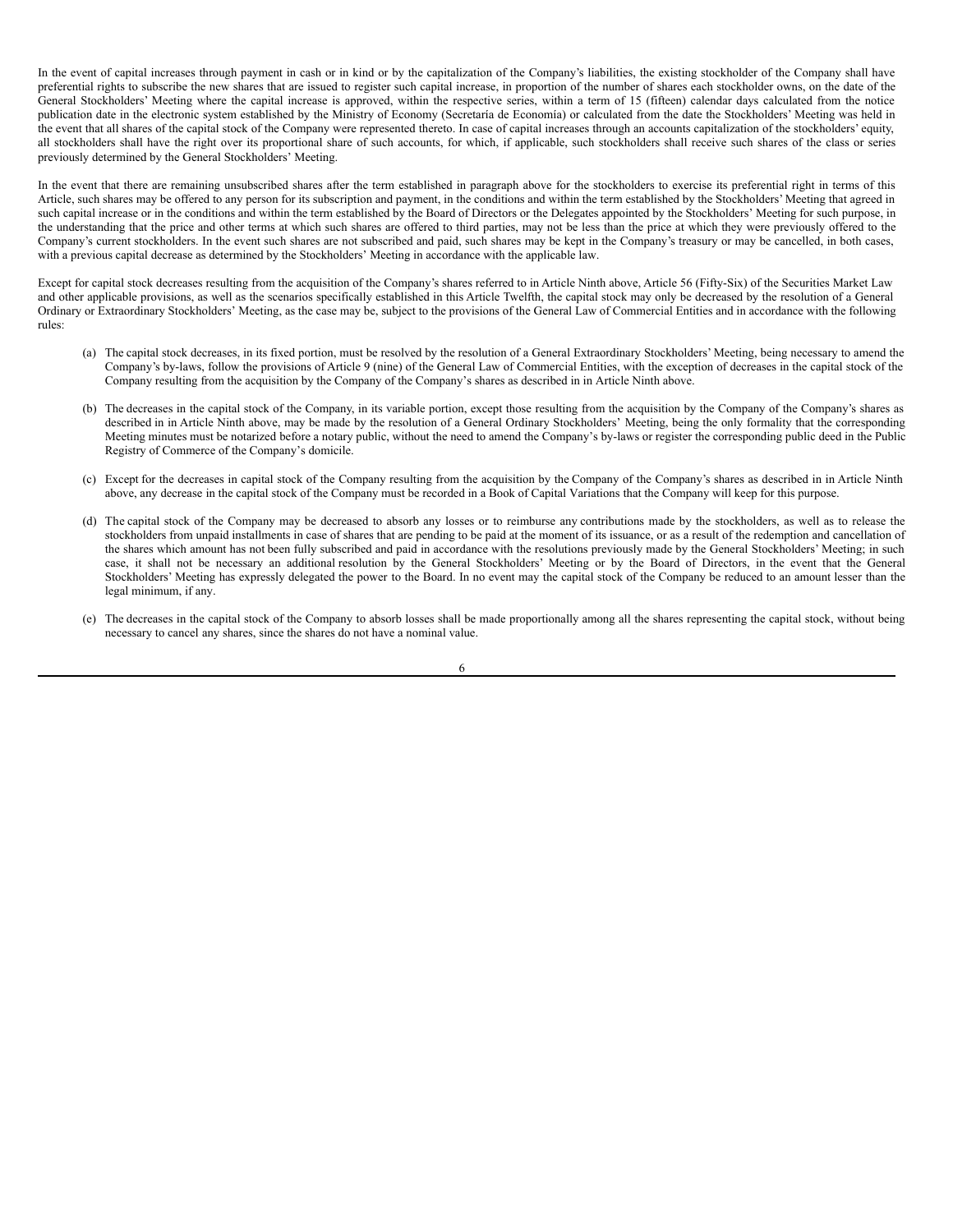Pursuant to the provisions of the Securities Market Law, the stockholders holding the shares that represent the variable portion of the Company's capital stock, shall not have the right of withdrawal referred to in Article 220 (two hundred and twenty) of the General Law of Commercial Entities.

The Company may redeem shares with distributable profits without decreasing its capital stock, with the previous resolution by the Extraordinary General Stockholders' Meeting, observing the provisions of Article 136 (one hundred and thirty-six) of the General Law of Commercial Entities, and observing the following rules:

- (a) When the shares are redeemed to all stockholders, such redemption shall be made in such a way that, after the redemption by the Company, all stockholders shall have the same participation percentages as they had immediately before such redemption was made; and
- (b) The share certificates that hold the redeemed shares, shall be cancelledArticle Thirteenth. Provisions on Change of Control.
- (c) Definitions.

For the purposes of this Article Thirteenth, the following terms shall have the following meaning, in their singular and plural form:

"Shares": means any and all shares representing the capital stock of the Company, whatever their class, series, sub-series or denomination, or any certificate, security, right (including options), or instrument issued or created on the basis of, referenced to, or whose underlying asset are such shares, including ordinary participation certificates, deposit certificates, or negotiable instruments, regardless of the governing law or the market in which the shares are placed or have been entered into or granted, or conferred any right over such shares or is convertible into, or exchangeable for, such shares, including derivatives and financial instruments, options, warrants, and convertible debentures.

"Acquisition" has the meaning set forth in subsection (b) of this Article Thirteenth.

"Voting Agreement" has the meaning set forth in subsection (b) of this Article Thirteenth.

"Affiliate" means (i) with respect to Persons who are not natural persons, all Persons who directly or indirectly through one or more intermediaries, Control, are Controlled or are under the common Control of the first Person, and (ii) with respect to natural persons, means any past, present or future spouse and any direct or indirect ascendants or descendants, including parents, grandparents, children, grandchildren and siblings.

"Competitor" means any Person engaged, directly or indirectly, by any means or through any Person, vehicle or contract, principally as its principal activity, in the business of direct sales in any form or otherwise predominantly as its principal activity in such business.

"Consortium" means the group of Entities, regardless of the jurisdiction under which they are constituted or exist, linked to each other by one or more natural persons who, if they are part of a Group of Persons, have Control of the former.

"Control", "Controlled" or "Controlled" (including the terms "Controlled", "Controlled", "Controlled" and "under Common Control") means in respect of any Person, through a Person or Group of Persons and independently of the jurisdiction under which they are constituted or exist, (i) the power to impose, directly or indirectly, by any means, resolutions or decisions, or to veto or prevent such resolutions or decisions from being taken, in any sense, at General Stockholders' or Partners Meetings, or equivalent bodies, or to appoint or remove the majority of the directors, administrators, managers or their equivalents of said Person; (ii) maintain the ownership of any class of Shares or rights related thereto which permit, directly or indirectly, the exercise of voting rights in respect of more than 50% (fifty percent) of the Shares, of whatever nature, with voting rights of such Person, and/or (iii) the power to direct, determine, influence, veto or impede, directly or indirectly, the policies and/or decisions of the Board of Directors or of the management, strategy, activities, operations or principal policies of such Person, whether through ownership of Shares, by contract or agreement, written or oral, or by any other means, regardless of whether such control is apparent or implied.

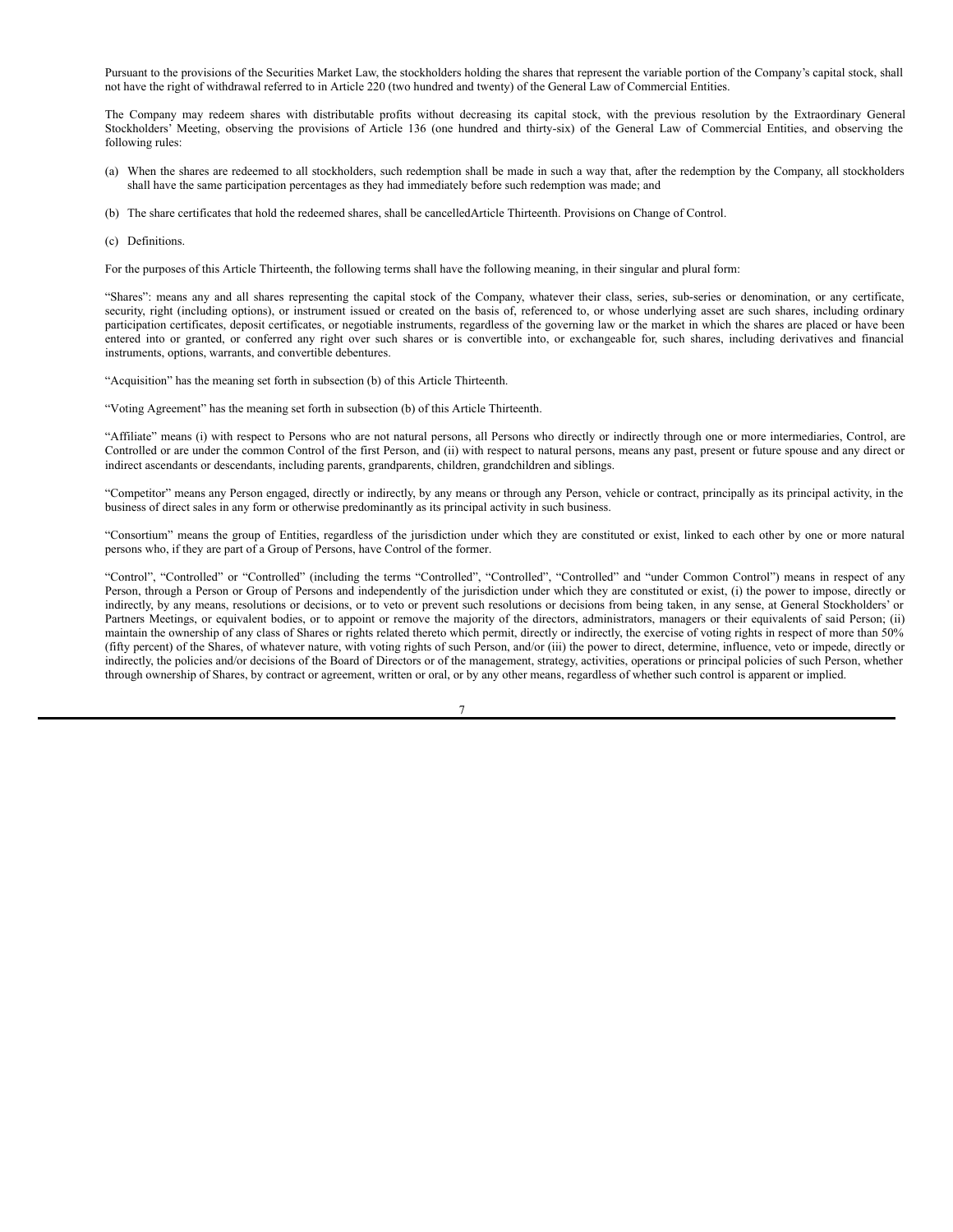"Initial Public Offering Date"

"Group of Persons" means Persons, including Consortia or Business Groups, who have agreements, of any nature, verbal or written, to make decisions in the same direction or to act jointly. In the absence of proof to the contrary, it is presumed that they constitute a "Group of Persons":

- (i) persons who are related by consanguinity, affinity or civil relationship up to the fourth degree, spouses, concubine and concubinary, or cohabitants; and (ii) persons who are not related by consanguinity, affinity or civil relationship up to the fourth degree, spouses, concubine and concubinary, or cohabitants; and
- (ii) Entities, regardless of the jurisdiction under which they are constituted, that form part of the same Consortium or Business Group and the person or group of persons that have control of said Entities.

**"Business Group"** means the group of Entities, regardless of the jurisdiction under which they are constituted or exist, organized according to schemes of direct or indirect participation in the capital stock or equivalent, linked by contract, or in any other way, in which the same Entity, of any type, maintains the Control of such **Entities** 

"Significant Influence" means the ownership of rights that allow, directly or indirectly, to exercise the right to vote with respect to at least 20% (twenty percent) of the capital stock of a Entity.

"20% Participation" means the ownership or holding, individually or jointly, directly or indirectly, through any Person, of at least 20% (twenty percent) of the capital stock or equivalent of an Entity or of any right that grants such Person or Persons the power to vote on 20% (twenty percent) of the capital stock of an Entity.

**"Person"** means any natural person, Entity or any of the Subsidiaries or Affiliates thereof, of any nature whatsoever, whether or not they are called, whether or not they have legal existence, and in accordance with the law of any jurisdiction, or any Consortium, Group of Persons or Business Group acting or intending to act in a joint, concerted or coordinated manner for the purposes of this Article.

**"Entity"** means any entity, partnership, limited liability company, company, association, co-investment, joint venture, trust, unincorporated or unincorporated organization or governmental authority or any other form of economic or business association constituted under the laws of any jurisdiction.

**"Related Persons"** means the Persons who, with respect to the Company, are located in one of the following cases:

- (i) Persons who have Control or Significant Influence over any Entity forming part of the Business Group or Consortium to which the Company belongs, as well as the directors, administrators or relevant executives of the Persons making up said Consortium or Business Group;
- (ii) Persons who have Power to Control with respect to a Person who forms part of the Consortium or Business Group to which the Company belongs;
- (iii) the spouse, concubine and concubinary, cohabitants, and persons who are related by consanguinity, by affinity or civil relationship up to the third degree, to natural persons who are located in any of the cases indicated in paragraphs (i) and (ii) above, as well as the partners of, or co-owners together with, the natural persons mentioned in said paragraphs with whom they have business relations;
- (iv) Entity that are part of the Consortium or Business Group to which the Company belongs; and/or
- (v) Entity over whom any of the persons referred to in (i) to (iii) above exercise Significant Control or Influence.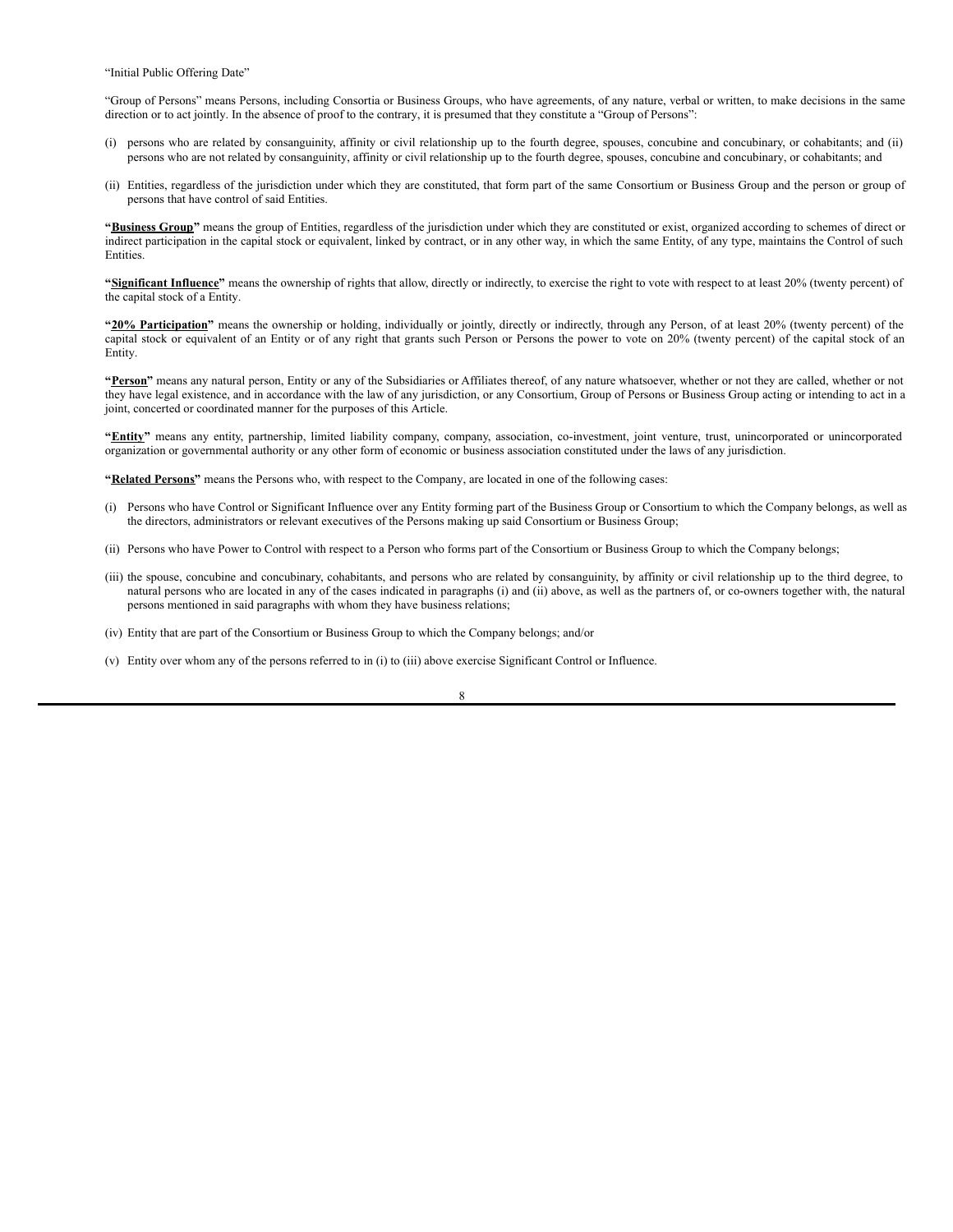**"Power to Control"** means the factual capacity to decisively influence the resolutions adopted in the Stockholders' Meetings or sessions of the Board of Directors or in the management, administration and execution of the business of the Entities or of the Entities that form part of the Business Group or Consortium to which said Entity belongs or which it Controls or in which it has Significant Influence. It is presumed that they have the power to control the Entities, unless there is evidence to the contrary, the Persons who are located in any of the following scenarios:

- (i) The stockholders or partners who have the Control of an Entity or of the Entities who form part of the Business Group or Consortium to which said Person belongs.
- (ii) The individuals who have links with an Entity or with the Entities or that form part of the Business Group or Consortium to which said Entity belongs or that this Entity Controls or in which it has a Significant Influence, through life, honorary positions or with any other similar title or similar to the previous ones;
- (iii) The Persons who have transmitted the Control of the Entity or of the Legal Persons that form part of the Business Group or Consortium to which said Entity belongs or in which this Entity has Significant Influence, under any title and free of charge or at a value lower than the market or accounting value, in favor of individuals with whom they are related by consanguinity, affinity or civil up to the fourth degree, the spouse, concubine or concubinary; and
- (iv) Those who instruct directors or relevant executives of the Entity or of the Entities who form part of the Business Group or Consortium to which said Entity belongs or which it Controls or in which it has Significant Influence, in the taking of decisions or in the execution of operations in an Entity which forms part of the Business Group or Consortium to which said Entity son belongs or which it Controls or in which it has Significant Influence.

**"Subsidiary"** means, with respect to any Person, any company or other organization in respect of which a Person owns a majority of the shares or securities representing its capital stock or voting interests, or the Voting Control of such company and/or organization, either directly or indirectly, or in respect of which a Person has the right to appoint a majority of the members of its board of directors (or equivalent governing body) or its administrator.

### (a) Authorization of an Acquisition of Securities by the Board of Directors.

Any direct or indirect acquisition of Shares, under any title or legal scheme, that is intended to be carried out in one or more simultaneous or successive operations or acts of any legal nature, without any time limitation between them, whether through a securities exchange or not, in Mexico or abroad, including structured transactions such as mergers, corporate reorganizations, divisions, consolidations, adjudication or execution of guarantees or other similar operations or legal acts (any such operations being an "Acquisition"), by one or more Persons, Related Persons, Group of Persons, Business Group or Consortium, shall require for its validity the favorable prior written consent of the Board of Directors each time the number of Shares to be acquired, when added to the Shares comprising its prior holding of Shares in the Company, as the case may be, results in the acquirer or acquirers holds a percentage in the capital stock of the Company equivalent to or greater than 9.9% (nine point nine percent). Once that percentage is reached, any subsequent Acquisition of Shares by each of said Persons, Related Persons, Group of Persons, Business Group or Consortium by means of which they acquire additional Shares of the Company representing 2% (two per cent) or more, must be notified to the Board of Directors of the Company at the corporate domicile of the Company (through the Executive Chairman of the Board with a copy to the Secretary who is not a member of the Board). No additional authorization is required to make such subsequent Acquisitions (i.e., such Acquisitions in excess of those previously approved by the Board of Directors to reach 9.9% (nine point nine percent) of the capital stock) or to enter into Voting Agreements until the percentage of participation in the capital stock is equal to or greater than 20% (twenty percent); in the understanding that the Company shall follow the reporting obligations to the Board of Directors must be observed (through the notifications mentioned above).

 $\overline{Q}$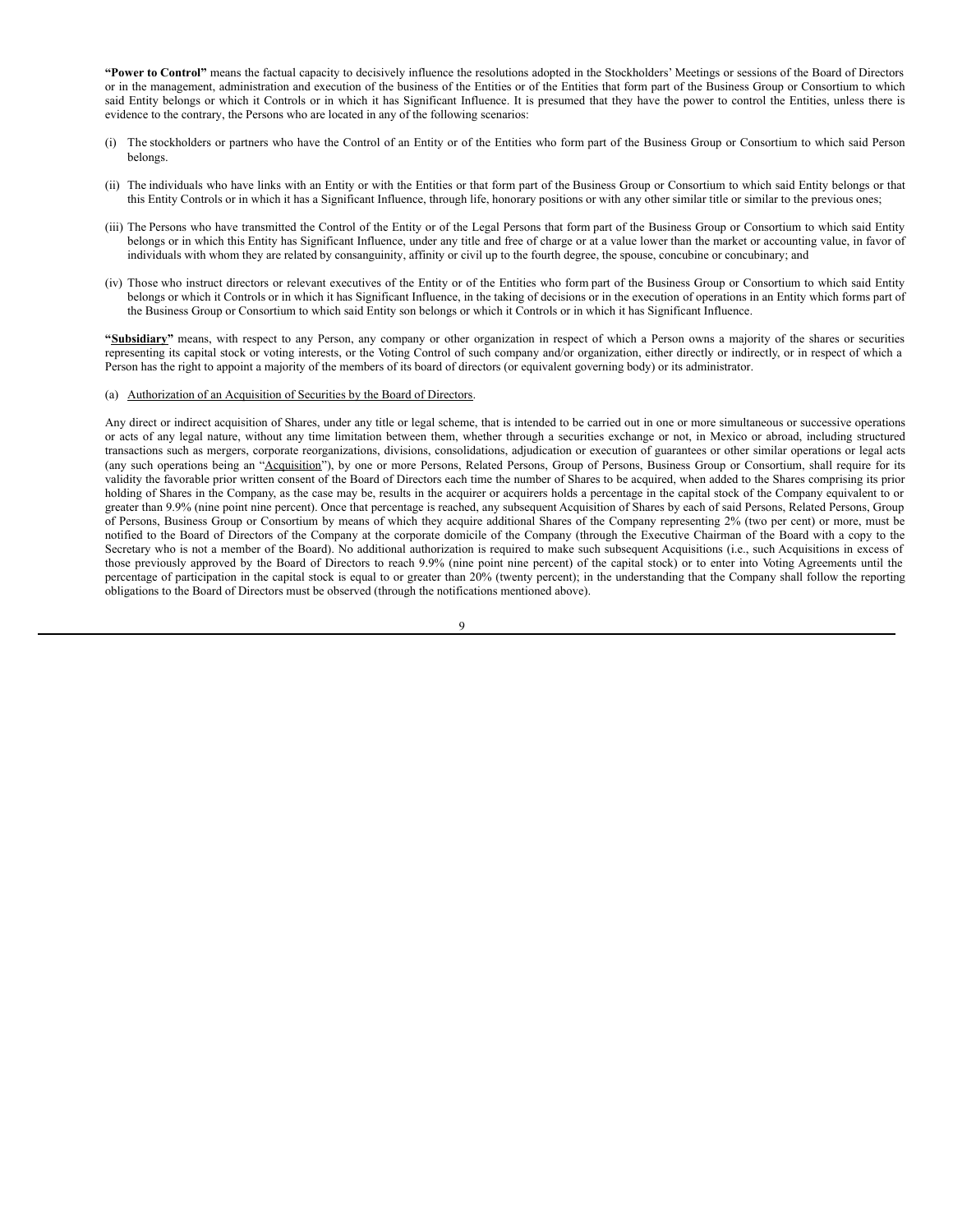The favorable agreement of the Board of Directors, prior and in writing, shall also be required for the execution and effectiveness of agreements, whether oral or written, regardless of their denomination or the title or classification given to such agreements, where voting mechanisms or agreements of association are formed or included, including voting blocks, or that certain Shares, directly or indirectly, shall be combined in some other way, or for the performance of any act tending to or involving a change in the Control of the Company or a 20% (twenty percent) Interest in the Company (each, a "Voting Agreement" and, collectively, the "Voting Agreements"), provided that it shall not be considered a Voting Agreement, any temporary agreement between stockholders whose purpose is the exercise of minority rights established in the applicable law shall be permitted and shall not require the authorization of the Board of Directors. In any event, such Voting Agreements (including permitted temporary agreements) must be duly notified and delivered to the Company and their existence will be disclosed by the Company to its stockholders.

For these purposes, the Person who individually, or jointly with the applicable Related Person(s), or the Group of Persons, Business Group or Consortium that intends to make any Acquisition or enter into any Voting Agreement, must comply with the following:

- 1. The interested party or parties must submit a written request for authorization for consideration by the Board of Directors. Said request must be addressed and delivered, in a reliable manner, to the Chairman of the Board of Directors, with a copy to the Secretary who is not a member thereof, at the Corporate domicile. The abovementioned request must be submitted under protest of truth and must contain at least the following information
	- i. if applicable, the number and class or series of Shares of which the Person(s) concerned and/or any Related Person(s) thereto or the Group of Persons, Business Group or Consortium (A) owns or co-owns, either directly or through any Related Person(s), and/or (B) in respect of which it intends to enter into a Voting Agreement;
	- ii. the number and class or series of Shares which they intend to acquire, by Acquisition or which, as the case may be, will be the subject of any Voting Agreement;
	- iii. (A) the percentage which the Shares referred to in (i) above represent of the total Shares issued by the Company, and (B) the percentage which the sum of the Shares referred to in (i) and (ii) above represent of the total Shares issued by the Company, on the understanding that for such purpose it may be based on the total number of shares reported by the Company to the securities exchange on which its shares are listed;
	- iv. the identity, principal line of business and nationality of the Person(s), Group of Persons, Consortium or Business Group that intends to carry out the Acquisition or enter into the relevant Voting Agreement; it the understanding that if any of them is an Entity, the identity and nationality of each of the partners, stockholders, founders, beneficiaries or any equivalent who finally, directly or indirectly, have Control of said Entity must be specified;
	- the reasons and objectives for which it intends to make an Acquisition or enter into the relevant Voting Agreement, particularly mentioning whether it intends to acquire, directly or indirectly, (A) shares additional to those referred to in the authorization request, (B) a 20% (twenty percent) Share, or (C) Control of the Company;
	- vi. whether it has a direct or indirect participation (and the amount and percentage of such participation) in the capital stock or in the management or operation of a Competitor or any Related Person to a Competitor, or whether it has any economic or business relationship with a Competitor or any Related Person to a Competitor, or whether any of its Related Persons are Competitors;
	- vii. whether it has the authority to acquire the Shares or enter into the relevant Voting Agreement, in accordance with the provisions of these by-laws and applicable law; if so, whether it is in the process of obtaining any consent or authorization, from which Person, and the terms and conditions in which it expects to obtain it;

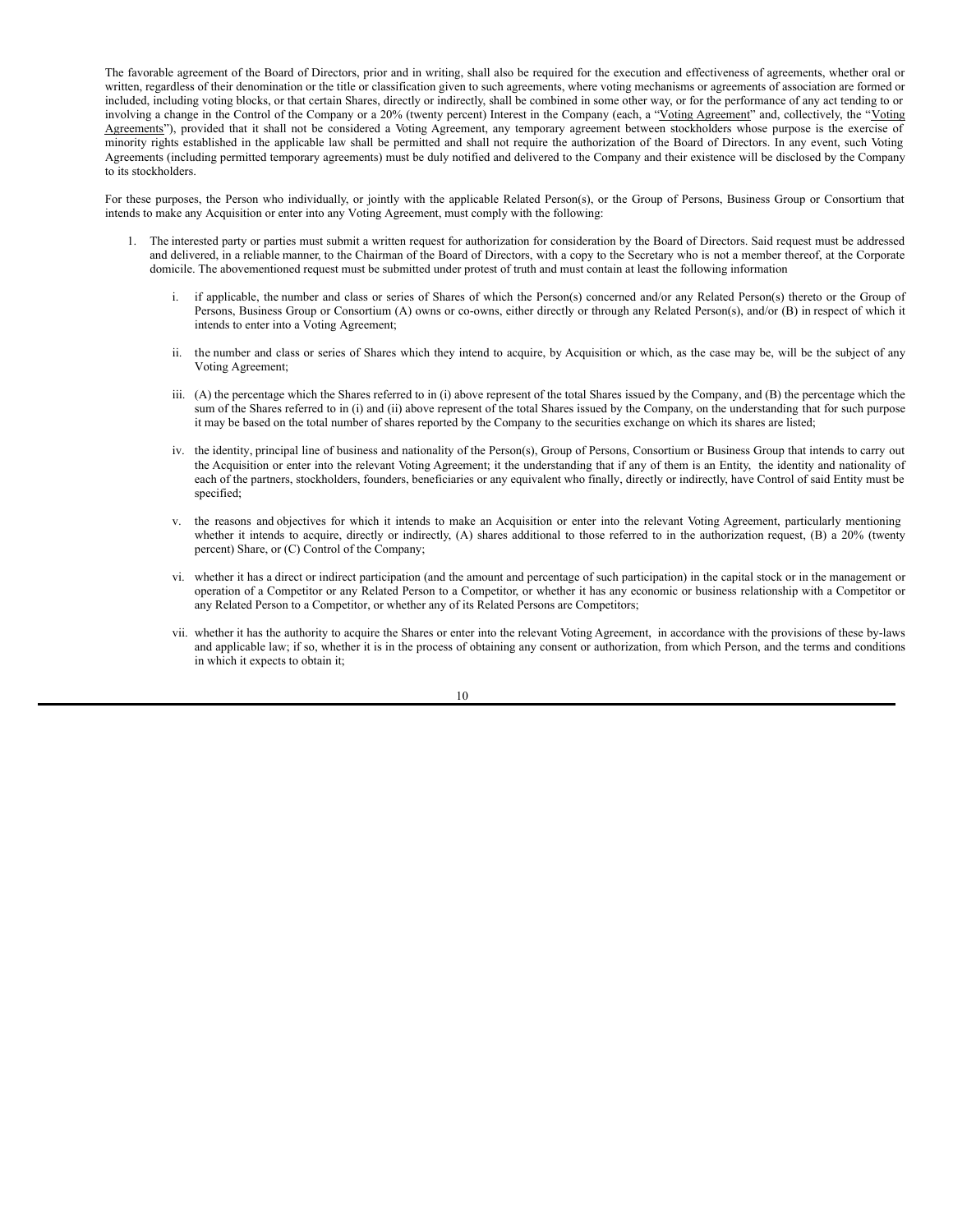viii. the origin of the economic resources that it intends to use to pay the price of the Shares that are the object of the application; if the resources come from any financing, the solicitant shall specify the identity and nationality of the Person providing him with such resources and whether such Person is a Competitor or a Related Person to a Competitor, and the documentation evidencing the respective financing agreement and the terms and conditions of such financing. The Board of Directors may request the Person to submit such request, as it considers necessary to guarantee payment of the respective purchase price and before granting any authorization in accordance to the foregoing, additional evidence with respect to the financing agreement (including evidence that no conditions exist in such agreement) or the establishment or granting of

(A) bond, (B) guarantee trust, (C) irrevocable letter of credit, (D) deposit, or (E) any other type of guarantee, for up to an amount equivalent to 100% (one hundred percent) of the price of the Shares to be acquired or which are the subject matter of such transaction or agreement, designating the stockholders, either directly or through the Company, as beneficiaries;

- ix. the identity and nationality of the financial institution that would act as intermediary, in the event that such Acquisition is made through a public offer;
- x. if applicable, in the case of a public offer to purchase, a copy of the project offer document or similar document which it intends to use for the acquisition of the Shares or in connection with such transaction or arrangement, complete as at that date, and a statement as to whether it has been authorized by, or submitted for authorization by, the competent authorities (including the National Banking and Securities Commission); and
- xi. an address in Mexico City to receive notifications and notices in connection with the filed application.

In the cases that the Board of Directors so determines, for confidential information that cannot yet be disclosed or for any other justified reasons in the opinion of the Board of Directors, the Board of Directors may, at its sole discretion, exempt the applicant from following with one or more of the requirements listed above.

- 2. Within five (5) business days following the date on which the request for authorization referred to in paragraph 1 (one) above was received, the Executive Chairman and/or Secretary shall summon a session of the Board of Directors to consider, discuss and resolve on the request for such authorization. The summons to the sessions of the Board of Directors must be made in writing and sent in accordance with the provisions of these by-laws.
- 3. The Board of Directors may request from the Person who intends to make the Acquisition or enter into the corresponding Voting Agreement, the additional documentation and the clarifications it considers necessary to properly analyze the request, as well as to hold any meetings, to resolve on the request for authorization presented to it; in the understanding that any request of this nature on the part of the Board of Directors must be submitted by the applicant within 15 (fifteen) calendar days following the date on which the Board of Directors has so requested in writing, and in the understanding, furthermore, that the request shall not be considered as final and complete, but until the Person who intends to carry out the Acquisition or execute the Voting Agreement submits all additional information and makes all clarifications requested by the Board of Directors.

The Board of Directors shall be obligated to resolve any request for authorization received under the terms of this Article of the by-laws within the period of 90 (ninety) calendar days following the sending of the request or the date on which the request is duly integrated in accordance with the provisions of the preceding paragraph.

The Board of Directors must issue a resolution approving or rejecting the application. In any case, the Board of Directors will act in accordance with the guidelines established in the second paragraph of section (c) ("General Provisions") below and must justify its decision in writing.

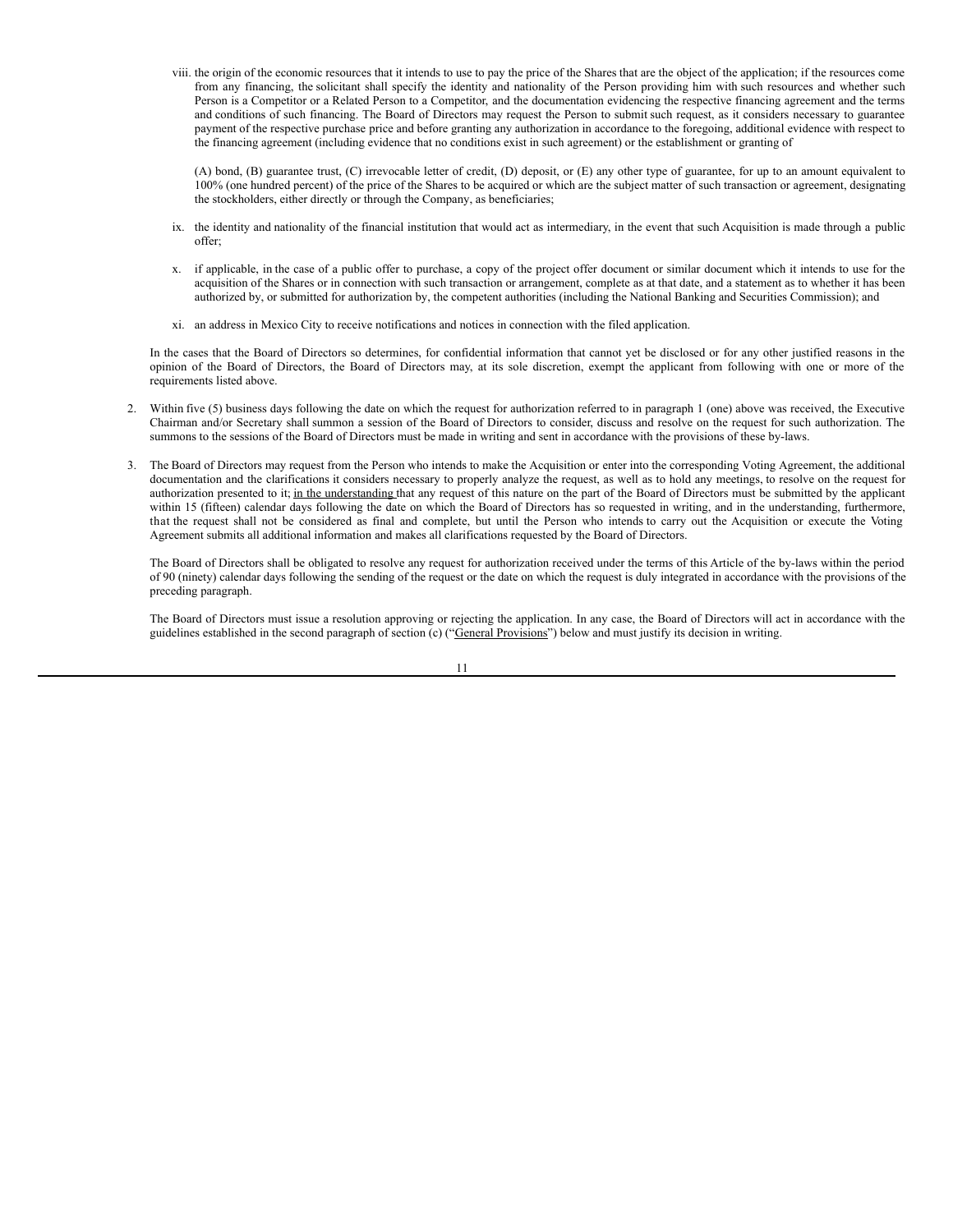- 4. In order for a session of the Board of Directors to be considered validly installed, on first or subsequent notice, to deal with any matter related to any request for authorization or agreement referred to in this Article, the attendance of at least 66% (sixty-six percent) of its proprietary members or their respective alternates shall be required. The resolutions shall be valid when adopted by the favorable vote of at least 66% (sixty-six percent) of the members of the Board of Directors.
- 5. In the event that the Board of Directors authorizes the proposed Acquisition of Shares or the execution of the proposed Voting Agreement, and such Acquisition, Voting Agreement or, in general, such operation implies (i) the acquisition of a 20% (twenty percent) or greater Share, and/or (ii) a change of Control, in addition to any authorization requirement established in this Article, the Person or Group of Persons intending to make the Acquisition or enter into the Voting Agreement must, prior to acquiring the Shares or entering into the respective Voting Agreement object of the authorization, make a purchase offer for 100% (one hundred percent) of the outstanding Shares, at a price payable in cash not less than the highest of the following:
	- (i) the book value per Share, in accordance with the latest quarterly financial statements approved by the Board of Directors and presented to the National Banking and Securities Commission or to the applicable securities exchange; or
	- (ii) the highest closing price per Share with respect to transactions in the securities exchange where the Shares are placed, published in any of the 365 (three hundred and sixty-five) days prior to the date of the application filed or the authorization granted by the Board of Directors; or
	- (iii) the highest price paid with respect to the purchase of any Shares, during the 365 (three hundred and sixty-five days) days immediately before sending of the request or the authorization granted by the Board of Directors, by the Person who intends to make the Acquisition or enter into the Voting Agreement.

In each of these cases (items (i) to (iii) above), a premium equal to or greater than 15% (fifteen percent) shall be paid in respect of the price per Share payable in connection with the requested Acquisition, on -\45the understanding that the Board of Directors may modify, upwards or downwards, the amount of such premium, taking into account the opinion of a reputable investment bank.

The public tender offer referred to in this section 5 must be completed within 90 (ninety) days of the date of the Board of Directors' authorization, on the understanding that such term may be extended for an additional period of 60 (sixty) days if the applicable governmental authorizations continues to be pending on the date of expiration of the initial term referred to above.

The price paid for each Share shall be the same, irrespective of the class or series of Shares.

In the event that the Board of Directors receives, on or before the closing of the Acquisition or the execution of the Voting Agreement, an offer from a third party, requesting to make the Acquisition of at least the same number of Shares, on better terms for the stockholders or holders of Shares of the Company (including the type and amount of the consideration), the Board of Directors shall have the capacity to consider and, if applicable, authorize such second request, revoking the authorization previously granted (regardless that the General Stockholders' Meeting has previously authorized the first Acquisition first request), and submitting both requests for consideration by the Board of Directors itself, in order for the Board of Directors to approve the request it considers appropriate, on the understanding that if the Board rejects both offers, then it will send such offers to the General Stockholders' Meeting in accordance with paragraph 8 below, in that understanding that any approval will be without prejudice to the obligation to carry out a tender offer in terms of this Article and applicable law.

12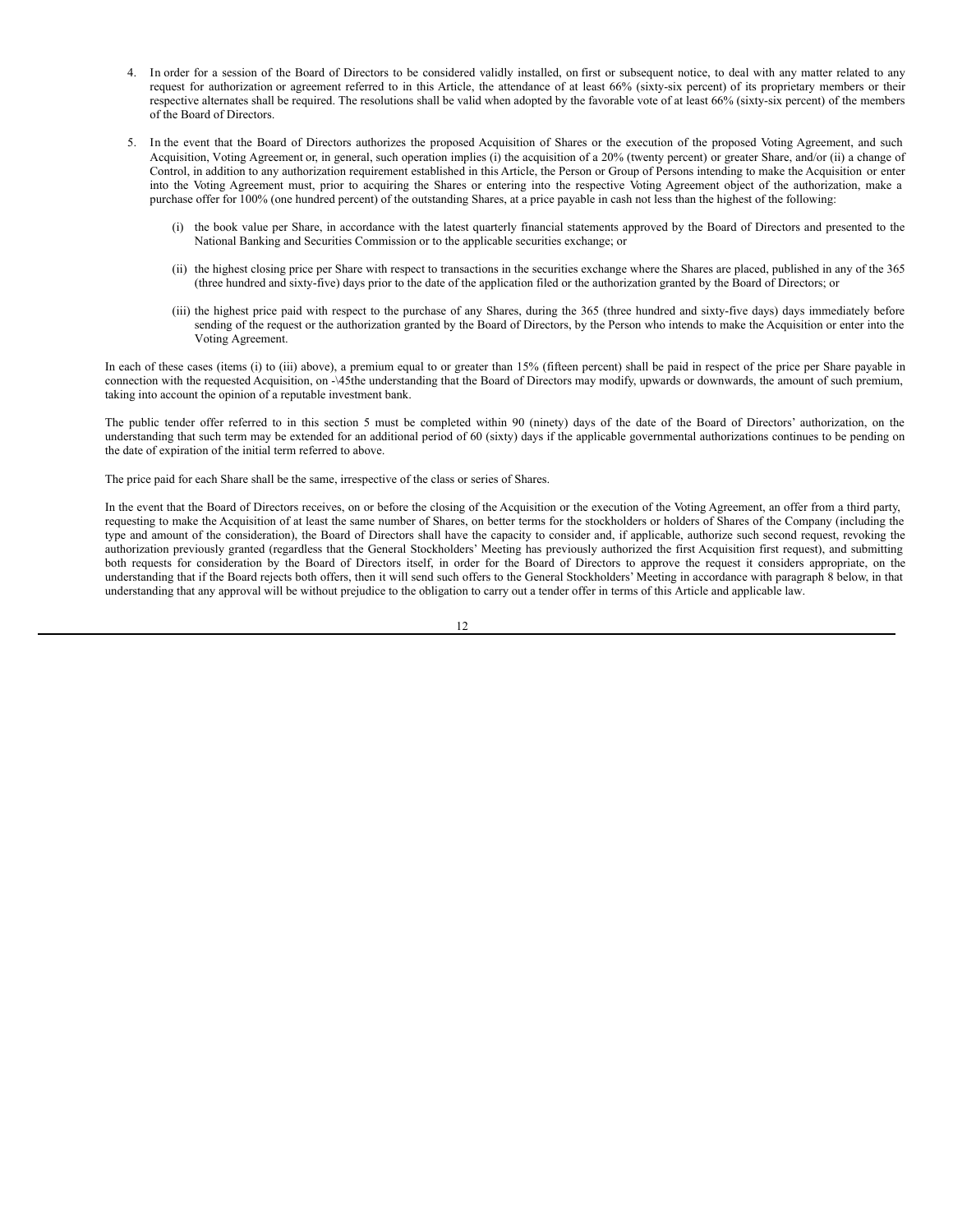- 6. Such Acquisitions of Shares that do not correspond to (i) the acquisition of a 20% (twenty per cent) of the capital stock of the Company, or (ii) a change of Control, may be registered in the Company's Shares Registry Book, once authorized by the Board of Directors and consummated on its terms. Such Acquisitions or Voting Agreements involving (and) the acquisition of a 20% (twenty percent) of the capital stock of the Company, or (z) a change of Control, may be registered in the Company's Share Register Book until the tender offer referred to in section 5 above has been completed.
- 7. The Board of Directors may deny its authorization for the requested Acquisition or for the execution of the proposed Voting Agreement, informing the applicant in writing the reasons for the denial of such authorization, and may also establish the terms and conditions under which it would be in a position to authorize the requested Acquisition or the execution of the proposed Voting Agreement. The applicant shall have the right to request and hold a meeting with the Board of Directors or, as the case may be, with an ad-hoc committee appointed by the Board of Directors, to explain, expand or clarify the terms of its request, as well as to state its position through a document submitted to the Board of Directors.
- 8. To the extent that the Board of Directors rejects a request for approval of an Acquisition or a Voting Agreement that involves (i) acquiring 20% (twenty percent) of the capital stock of the Company, or (ii) a change of Control, the Secretary of the Board of Directors shall be obligated to summon, within a period of 10 (ten) calendar days following such rejection (or within 20 (twenty) calendar days prior to the termination of the term for the Board of Directors to decide on such request), to an General Ordinary Stockholders' Meeting at which the stockholders of the Company may, by the simple majority of the votes of the outstanding Shares of the Company, ratify the decision of the Board of Directors or revoke such decision; in such case, the resolution of the stockholders at such General Ordinary Stockholders' Meeting shall be deemed as final and shall replace any prior rejection by the Board of Directors.

# (b) General Provisions.

For the purposes of this Article Thirteenth, it shall be understood that the Shares belong to one Person, if the shares are held by such Person, as well as to those Shares (i) which any Related Person is the holder, or (ii) which any Entity is the holder, when such Entity is Controlled by such Person. Likewise, when one or more Persons intend to acquire Shares in a joint, coordinated or concerted manner, in a one single act, series or succession of acts, regardless of the act that created such transaction or series of transactions, they shall be considered as a single Person for the purposes of this Article. The Board of Directors, considering the definitions contemplated in this Article Thirteenth, shall determine whether one or more Persons that intend to acquire Shares or enter into Voting Agreements shall be considered as a single Person for the purposes of this Article; in the understanding that it shall not be considered joint, coordinated or concerted acquisitions, such acquisition made by investors simultaneously as part of organized or coordinated marketing efforts through brokerage houses or similar intermediaries through a block of shares. In such determination, any information that as a matter of fact or a as matter or law is made available to the Board of Directors.

In its evaluation for the authorization request referred to in this Article, the Board of Directors shall take into account the following factors and any others it deems appropriate, acting in good faith and in the best interest of the Company and its stockholders and in compliance with its duties of due diligence and loyalty pursuant to the Securities Market Law: (i) the price offered by the potential purchaser and the type of consideration offered as part of such offer; (ii) any other relevant terms or conditions included in such offer, including the terms of the conditions precedent or subsequent of such offer, as well as the viability of the offer and the origin of the funds to be used for the Acquisition; (iii) the credibility, business and moral solvency and reputation of the potential purchaser; (iv) the effect on the Company of the proposed Acquisition or Voting Agreement with respect to the Company's business, including its financial and operating position and its business prospects; (v) whether the Acquisition or Voting Agreement will have an effect on the Company's proposed strategy, investments or future operations; (vi) potential conflicts of interest (including those arising from the Person making the application being a Competitor or Affiliate of a Competitor) in cases where the Acquisition or Voting Agreement does not relate to 100% (one hundred percent) of the Shares; (vi) the reasons raised by the potential purchaser for making the Acquisition or entering into the Voting Agreement; and (vii) the quality, accuracy and veracity of the information provided in the potential purchaser's application.

13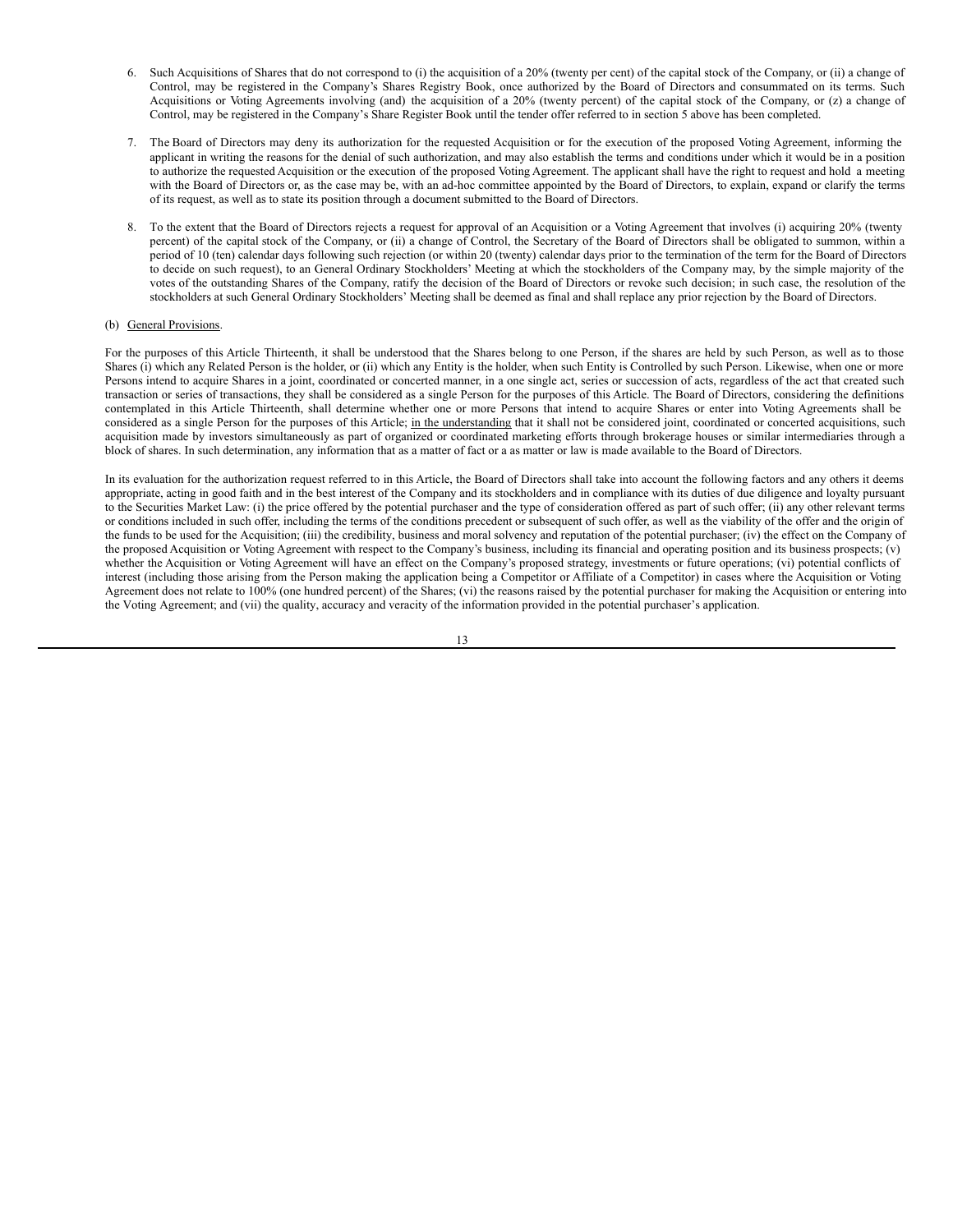If Acquisitions of Shares are made or restricted Voting Agreements are entered into in this Article, without obtaining a prior favorable written consent from the Board of Directors (or the General Ordinary Stockholders' Meeting, in such cases described above), the Shares subject to such Acquisitions or Voting Agreements shall not grant any right to vote at any General Stockholders' Meeting of the Company, under the sole liability of such acquirer, group of acquirers or parties to the applicable contract or agreement. The Shares subject to such Acquisitions or Voting Agreements that have not been approved by the Board of Directors (or the General Ordinary Stockholders' Meeting in the cases described above) will not be recorded in the Company's Share Registry Book, and any registrations previously made will be cancelled, and the Company shall not recognize or deem valid the records or lists referred to in Article 290 (two hundred and ninety) of the Securities Market Law, therefore, such records or lists shall not constitute evidence of the ownership of such Shares or grant the right to such holder to attend to any Stockholders' Meetings or legitimize the exercise of any action, including any procedural action.

The authorizations granted by the Board of Directors pursuant to the provisions of this Article shall cease to be effective in case that the information and documentation used by the Board of Directors to make any decision ceases to be substantially true, complete and/or legal.

In the event of violating the provisions of this Article, the Board of Directors may agree, among others, the following measures: (i) the reversal of the performed transactions, with mutual restitution between the parties, if possible, or (ii) the transfer of the Shares subject to the Acquisition, to an interested third party previously approved by the Board of Directors at the minimum reference price determined by the Board of Directors.

The provisions of this Article shall not apply to (i) Acquisitions of Shares made by way of inheritance or succession, or (ii) Acquisitions of Shares by the Company, or by trusts set up by the Company, (iii) the transfer to a control trust or similar entity incorporated at any time in the future by the stockholders of the Company who were stockholders immediately before to the Date of the Initial Public Offering (as such term is defined below), or (iv) any temporary agreement between stockholders where it is agreed that a block of 10% (ten per cent) or more of the outstanding Shares shall elect the directors at any Stockholders' Meeting.

The provisions of this Article shall apply in addition to any laws and general provisions relating to mandatory securities acquisitions in the markets where the Shares or any other issued securities or any rights related to such Shares are listed. In case this Article conflicts, in whole or in part, with such laws or general provisions, the law or the general provisions relating to mandatory securities acquisitions shall control.

This Article shall be registered in the Public Registry of Commerce of the Company's domicile, and shall be included in the share certificates that represent the capital stock of the Company, in order for this Article to be effective against any third party.

This Article may only be removed from the by-laws or be amended by favorable resolution of (i) up to the third anniversary of the Initial Public Offering Date, the stockholders representing at least 95% (ninety-five percent) of the Shares outstanding on such date, and (ii) at any time after the third anniversary of the Initial Public Offering Date, the stockholders representing 66% (sixty-six percent) of the Shares outstanding on such date.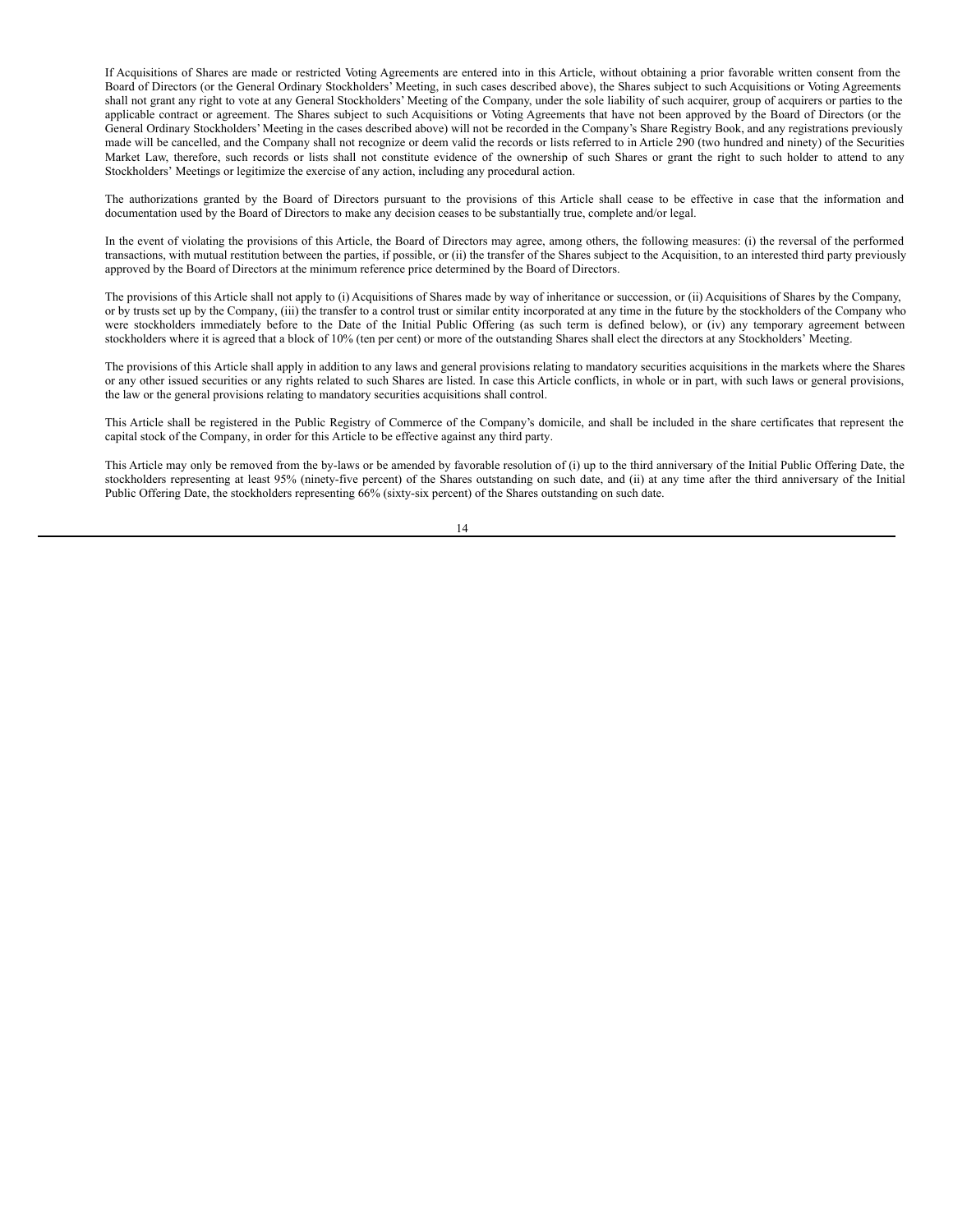## **CHAPTER III**

# **CORPORATE ADMINISTRATION**

**Article Fourteenth. Administrative Body.** The administration of the Company shall be the responsibility of its Board of Directors, the Executive Chairman of the Board of Directors and its General Manager within the scope of their respective responsibilities. The Board of Directors shall be primarily responsible for establishing the general strategies for conducting the business of the Company and the entities controlled by the Company, as well as to oversee its management and performance of such entities executives.

The Board of Directors shall have between 9 (nine) members and not more than 21 (twenty-one), as established by the Company's General Ordinary Stockholders' Meeting, subject to the provisions in these by-laws regarding the appointment of the Minority Appointed Director (as such term is defined below). An alternate director may be appointed for each proprietary member. At least 25% (twenty-five percent) of the members of the Board must qualify as independent in terms of the Securities Market Law and the applicable provisions to the securities market where the Shares are registered. The alternate directors of the independent directors must also be considered independent. In the event of the temporary or permanent absence of a proprietary member, such vacancy shall be filled, as the case may be, by the alternate member who has been specifically appointed to replace such absent proprietary member.

The stockholders with shares with voting rights, even limited or restricted, that hold at least 10% (ten percent) or more of the Company's capital stock, whether individually or jointly (the "Minority Stockholder with Designation Rights"), shall have the right to appoint and revoke at a General Stockholders' Meeting one (1) member of the Board of Directors and its alternate (any such members of the Board of Directors, the "Minority Appointed Director"), and shall be able to enter into temporary voting agreements that will not require any authorization for its execution. The appointment of the Minority Appointed Director may only be revoked by the remaining stockholders when all other directors are revoked, and in such case, the substituted members shall not be appointed during the 12 (twelve) months immediately after the revocation date.

The appointment or election of the members of the Board of Directors by stockholders that are not Minority Stockholder with Designation Rights shall be made through an Ordinary General Stockholders' Meeting with the majority vote of the stockholders with voting rights and that are present at such meeting (the "Majority Appointed Directors") in accordance with the provisions of these by-laws. The majority of the Company's Stockholders may at any time appoint at least 9 (nine) members of the Board of Directors, who will be appointed in addition to the Minority Appointed Directors; the above, in the understanding that, if the majority Stockholders intend to appoint more than 9 (nine) members, the minority rights described in the immediately preceding paragraph must be followed at all times and, if necessary, the number of Majority Appointed Directors shall be reduced in order to allow the Minority Stockholders with Designation Rights of their rights described above (including the execution of a temporary voting agreement).

For the purposes of these by-laws, the independent directors shall be those persons selected for their experience, capacity and professional prestige, who meet the requirements established in Article 26 (Twenty-Six) of the Securities Market Law and the applicable provisions to the securities market where the Shares are registered.

The General Ordinary Stockholders' Meeting shall be responsible to qualify the independence of the members of the Board of Directors. The National Banking and Securities Commission, upon prior exercise of the right to a hearing of the Company and the director in question, may object to the qualification of independence of the members of the Board of Directors, if there is evidence of the lack of independence, within a term of 30 (thirty) business days as from the notice given by the Company.

**Article Fifteenth. Members of the Board of Directors**. The members of the Board of Directors may or may not be stockholders of the Company, provided that they shall have legal capacity to exercise their office and not be disqualified from exercising acts of commerce. Under no circumstance shall any member of the Board of Directors be a person that has been the Company's external auditor or be part of the Company's Business Group or Consortium, as the case may be, during the 3 (three) years immediately before his/her appointment date.

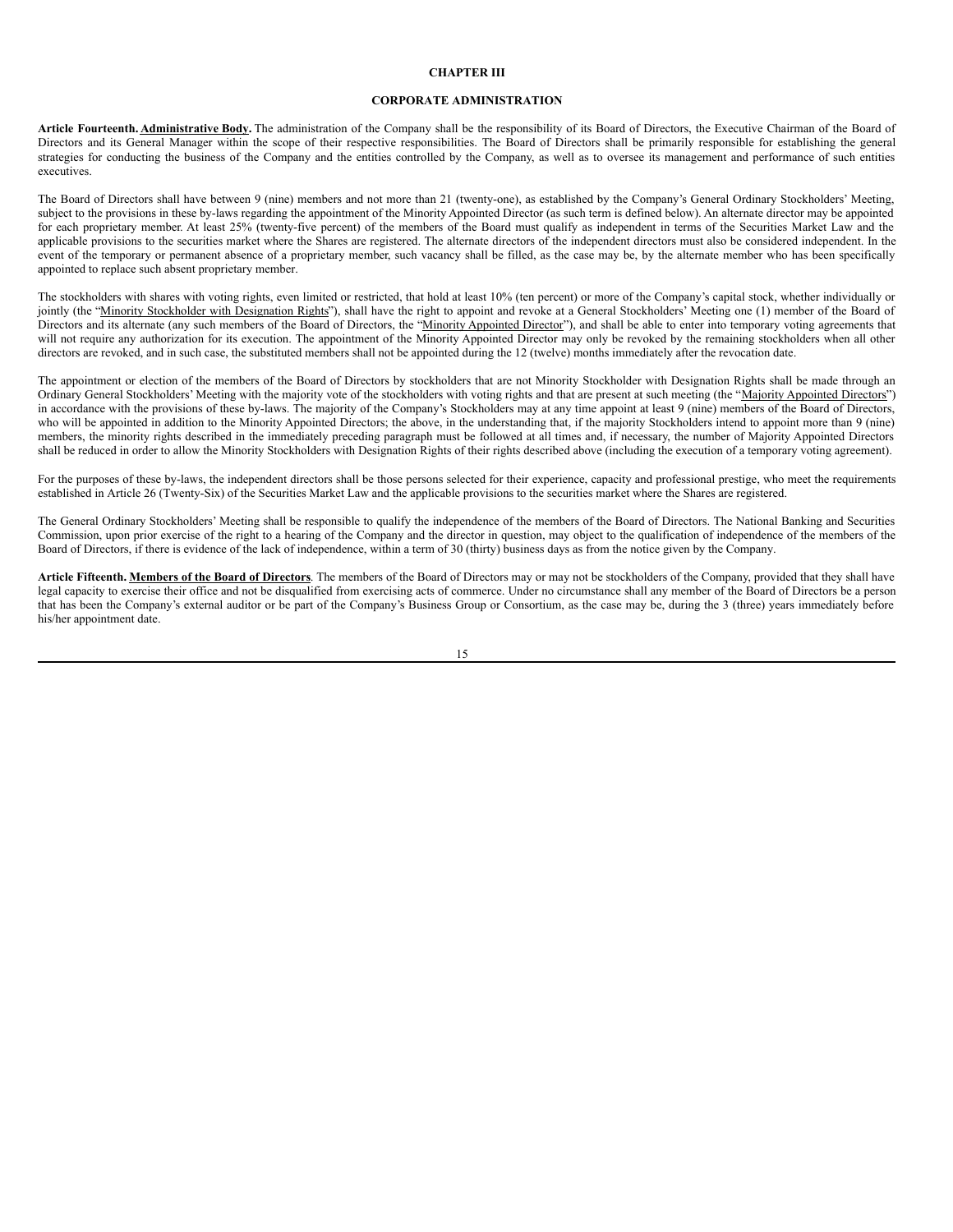The appointed Minority Appointed Directors by any Minority Stockholders with Designation Rights in an Annual General Ordinary Stockholders' Meeting, shall hold his/her office for a period of 1 (one) year, and at each Annual General Ordinary Stockholders' Meeting the Minority Stockholders with Designation Rights may (i) revoke the appointment of such Minority Appointed Director and appoint a different Minority Appointed Director in order to take his/her place; or (ii) ratify the appointment of such Minority Appointed Director; provided that if the Minority Stockholders with Designation Rights ceases to hold at least 10% (ten percent) of the Company's capital stock at the time such Annual General Ordinary Stockholders' Meeting is held or such Minority Stockholders with Designation Rights ceases to have a temporary voting agreement for such purposes, the Minority Appointed Director may be removed from the Board of Directors by the majority of the Company's stockholders without the need to remove all the members of the Board of Directors.

Except in the event that all members of the Board of Directors are removed, or in the event of resignation of such members, in which case the alternate members of the Board, or any proprietary director appointed in their place, must remain in office for the remainder of the applicable period to the resigned director, the Majority Appointed Directors and the Minority Appointed Directors shall remain in office for a period of 1 (one) year; in the understanding that their appointment may be renewed by means of their re-election in accordance with the provisions of the two preceding paragraphs, as the case may be, until the General Stockholders' Meeting of the Company revokes their appointment, and they shall continue in the performance of their duties even if they have been removed as established herein or by resignation from their office, for up to 30 (thirty) calendar days, in the absence of the appointment of the substitute or when the latter does not take office, without being subject to the provisions of Article 154 (one hundred and fifty-four) of the General Law of Commercial Entities. The Board of Directors may appoint interim directors, without the intervention of the General Stockholders' Meeting, in the event the term for their appointment has expired, the director has resigned, is incapable or dies or the provision of Article 155 (one hundred and fifty-five) of the General Law of Commercial Entities is updated. The General Stockholders' Meeting of the Company shall ratify such appointments or appoint the substitute directors at the following Meeting after such event occurs.

For purposes of this Article Fifteen, one (1) year shall be understood as the period elapsed between the date in which a General Ordinary Stockholders' Meeting is held to deal with the matters referred to in Article 181 (one hundred and eighty-one) of the General Law of Commercial Entities and the date in which the next General Ordinary Stockholders' Meeting is held to deal with such matters.

**Article Sixteenth. Appointments**. The Board of Directors, at its first meeting immediately after the Meeting that appointed it, shall appoint from among its members the Executive Chairman, who shall have the authorities and duties that, if applicable, are determined by the General Stockholders' Meeting or the Board of Directors itself.

The Board of Directors may also appoint the Secretary and the alternate Secretary, who may not be members of the Board of Directors, and shall also appoint the persons who will hold the other positions created for the best performance of their duties.

The temporary or definitive absences of the directors will be covered by the alternates. The copies or certificates of the meeting minutes of the Board of Directors and of the General Stockholders' Meeting, as well as of the entries contained in the non-accounting corporate books and registries, and, in general, of any document in the Company's files, may be authorized and certified by the Secretary or by the Alternate Secretary, who may also, jointly or separately, appear before a notary public to formalize the aforementioned minutes, without the need of any resolution, and to execute, jointly or separately, and publish any call to the General Stockholders' Meeting of the Company ordered or resolved by the Board of Directors, the Audit Committee or the Corporate Practices Committee in accordance with the Securities Market Law and these by-laws.

Article Seventeenth. Powers of the Board of Directors. The Board of Directors shall have the legal representation of the Company, and consequently, shall be vested with the following powers:

1.- To exercise the power-of-attorney of the Company for lawsuits and collections that is granted with all the general authorities and even the special ones that require a special clause in accordance with the law, for which it is granted without any limitation, in accordance with the provisions of the first paragraph of Article 2,554 (two thousand five hundred and fifty-four) of the Civil Code for the Federal District and its correlatives of the Civil Codes of all the States of the Republic and of the Federal Civil Code; shall therefore be empowered, including but not limited to, to file criminal complaints and accusations and grant pardons, to become an offended party or coadjutant in criminal proceedings, to desist from the actions it attempts;

to promote and desist in *amparo* proceedings; to compromise, to submit to arbitration, to articulate and absolve positions, to assign property, to challenge judges, to receive payments and to perform all acts expressly determined by law, including representing the Company before administrative and judicial authorities and labor tribunals.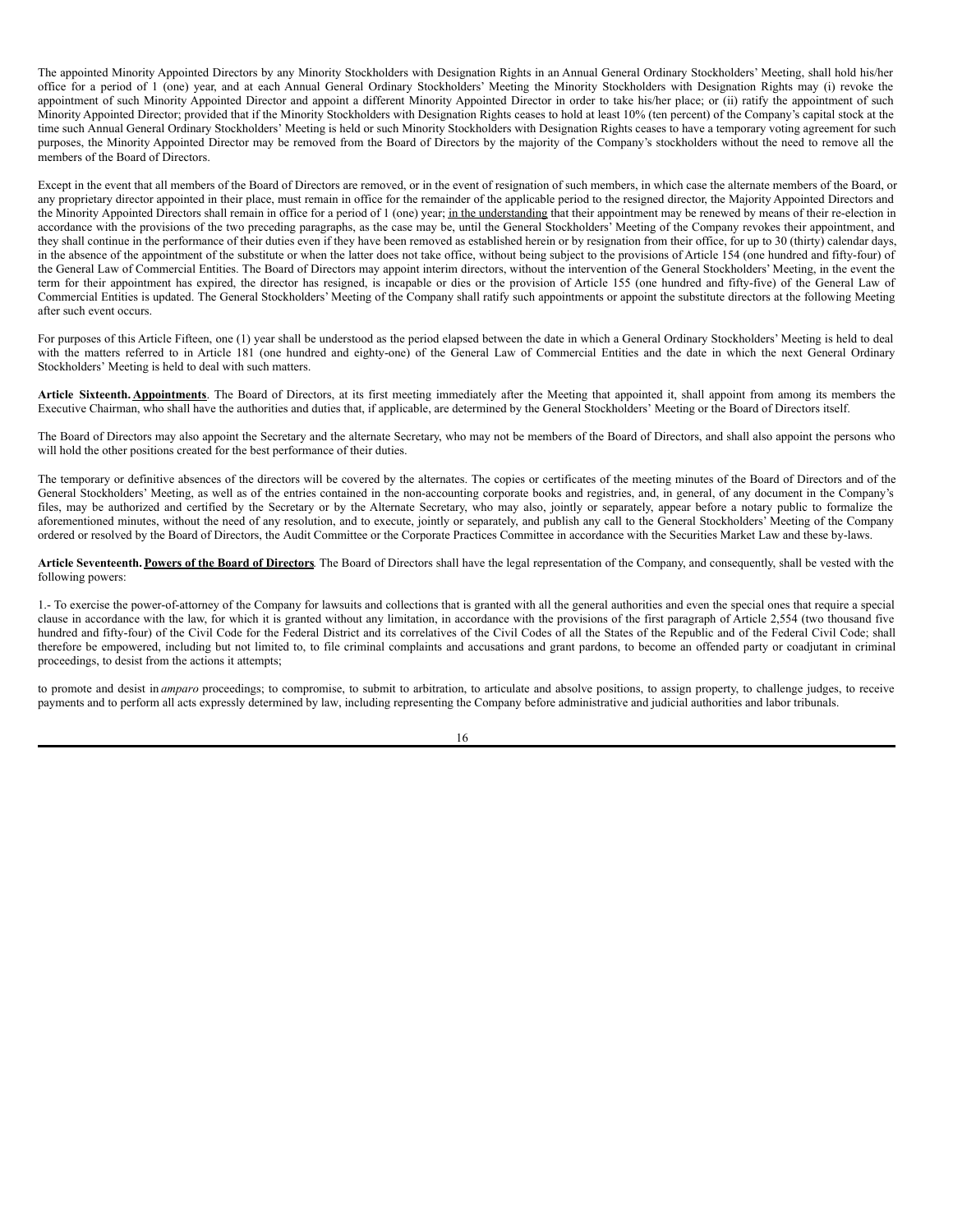2.- For acts of administration in accordance with the provisions of the second paragraph of Article 2,554 (two thousand five hundred and fifty-four) of the Civil Code for the Federal District and its correlatives of the Civil Codes of the States of the Republic and the Federal Civil Code.

3.- For acts of ownership, in accordance with the provisions of the third paragraph of Article 2,554 (two thousand five hundred and fifty-four) of the Civil Code for the Federal District and its correlatives of the Civil Codes of the states of the Republic and the Federal Civil Code.

4.- To subscribe all kinds of credit instruments, under the terms of Article 9 (nine) and the second paragraph of Article 85 (eighty-five) of the General Law of Negotiable Instruments and Credit Operations.

5.- To open and cancel bank accounts on behalf of the Company, as well as to make deposits and draw against it and appoint persons to draw against them.

6.- To appoint and remove the Chief Executive Officer, managers, agents and employees of the Company, as well as to determine their attributions, guarantees, working conditions and remunerations.

7.- To call General Ordinary, Extraordinary and Special Stockholders' Meetings in all the cases provided in these by-laws, or when it deems it appropriate and to execute its resolutions.

8.- To appoint and remove the external auditors of the Company.

9.- To formulate internal work regulations.

10.- To establish branches and agencies of the Company in any part of the Mexico or abroad.

11.- To determine the direction in which the votes corresponding to the shares or partnership interests of the capital stock of other companies owned by the Company should be cast at the General or Special Stockholders' Meetings.

12.- To execute the resolutions of the Meetings, delegate its functions to one or more of the directors, officers of the Company or attorneys-in-fact designated for such purpose, so that they may exercise them in the business or businesses and under the terms and conditions indicated by the Board itself.

13.- To acquire and dispose of shares and partnership interests of other companies.

14.- To grant general or special powers-of-attorney, and to delegate the authorities except for those whose exercise corresponds exclusively to the Board of Directors by provision of law, or of these by-laws, always reserving the exercise of its authorities, as well as to revoke the powers-of- attorney it grants and to establish the special committees it deems necessary for the development of the Company's operations, establishing the authorities and obligations of such committees, the number of members, as well as the rules governing their operation, in the understanding that such committees shall not have authorities which, in accordance with the Securities Market Law or these by-laws, correspond to the General Stockholders' Meeting, the Board of Directors or other corporate bodies.

15.- To carry out all acts authorized by these by-laws or resulting therefrom, including the issuance of all kinds of opinions required under the Securities Market Law.

16.- To appoint the persons responsible for the acquisition, issue and subscription of own shares and to determine the policies for the acquisition, issue and subscription of own shares.

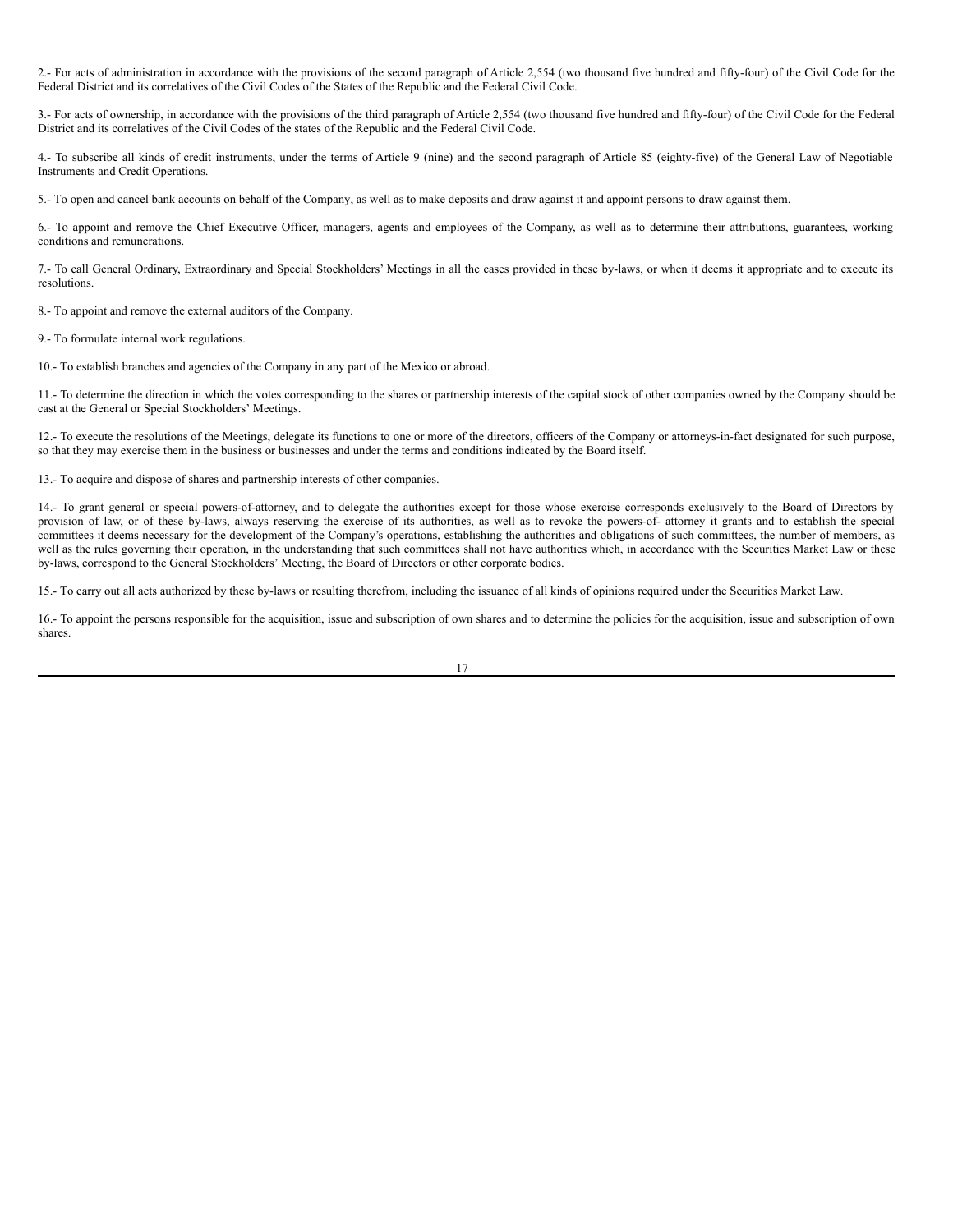17.- Power to establish the Committee or Committees that perform the function of Corporate Practices and Auditing referred to in the Securities Market Law, and to appoint and remove its members (with the exception of the Chairman of the Committee or Committees that perform the functions of Corporate Practices and Auditing, which will be appointed pursuant to the provisions of the Securities Market Law and other applicable legal provisions), as well as to establish such special committees or commissions as it deems necessary for the development of the Company's operations, establishing the powers and obligations of such committees or commissions, the number of members that comprise them and the manner of appointing their members, as well as the rules governing their operation, in the understanding that such committees or commissions will not have powers that according to the Law or these by-laws correspond exclusively to the General Stockholders' Meeting, the Board of Directors or the Committee or Committees that perform the functions of Corporate Practices and Auditing established by the Securities Market Law.

18.- To submit to the General Stockholders' Meeting held on the occasion of the closing of the fiscal year, the annual report of the Audit Committee, the annual report of the Corporate Practices Committee, and the annual report of the Chief Executive Officer, as well as such other reports, opinions and documents as may be required pursuant to and in the terms of the Securities Market Law, the General Law of Commercial Entities and other applicable legal provision

19.- To approve, upon prior opinion from the relevant committee:

a) The policies and guidelines for the use or enjoyment by related parties, of the property of the Company and of the entities controlled by it,.

b) The transactions, on a case by case basis, that the Company or the entities controlled by it intend to enter into with related parties. The following transactions will not require the approval of the board of directors, provided that they comply with the policies and guidelines approved by the board for such purpose:

- 1. Transactions that, due to their amount, are not relevant for the Company or the entities controlled by it.
- 2. Transactions carried out between the Company and the entities controlled by it or in which it has a significant influence or among any of these, provided that:
	- i) They are part of the ordinary or usual course of business.
	- ii) They are considered to be made at an arm's length basis or on the basis of valuations made by specialized external agents.
- 3. Transactions carried out with employees, provided that they are carried out under the same conditions as with any client or as a result of general employment benefits.

c) Transactions executed, whether simultaneously or successively, which due to their characteristics may be deemed as a single transaction and which are intended to be carried out by the Company or the legal entities controlled by it, during a fiscal year, when they are unusual or non-recurring, or if their amount represents, based on figures corresponding to the closing of the immediately preceding quarter, any of the following cases:

- 1. The acquisition or disposal of property with a value equal to or greater than five percent of the consolidated assets of the Company.
- 2. Granting guarantees or incurring liabilities for a total amount equal to or greater than five percent of the consolidated assets of the Company.

3. Investments in debt securities or banking instruments are excepted, provided that they are made in accordance with the policies approved by the Board of Directors for such purpose.

d) The appointment, designation, and, if applicable, removal of the chief executive officer of the Company and its full compensation, and the policies for the appointment and full compensation of the other relevant officers.

e) Policies for granting loans or any type of credit or guarantees to related parties.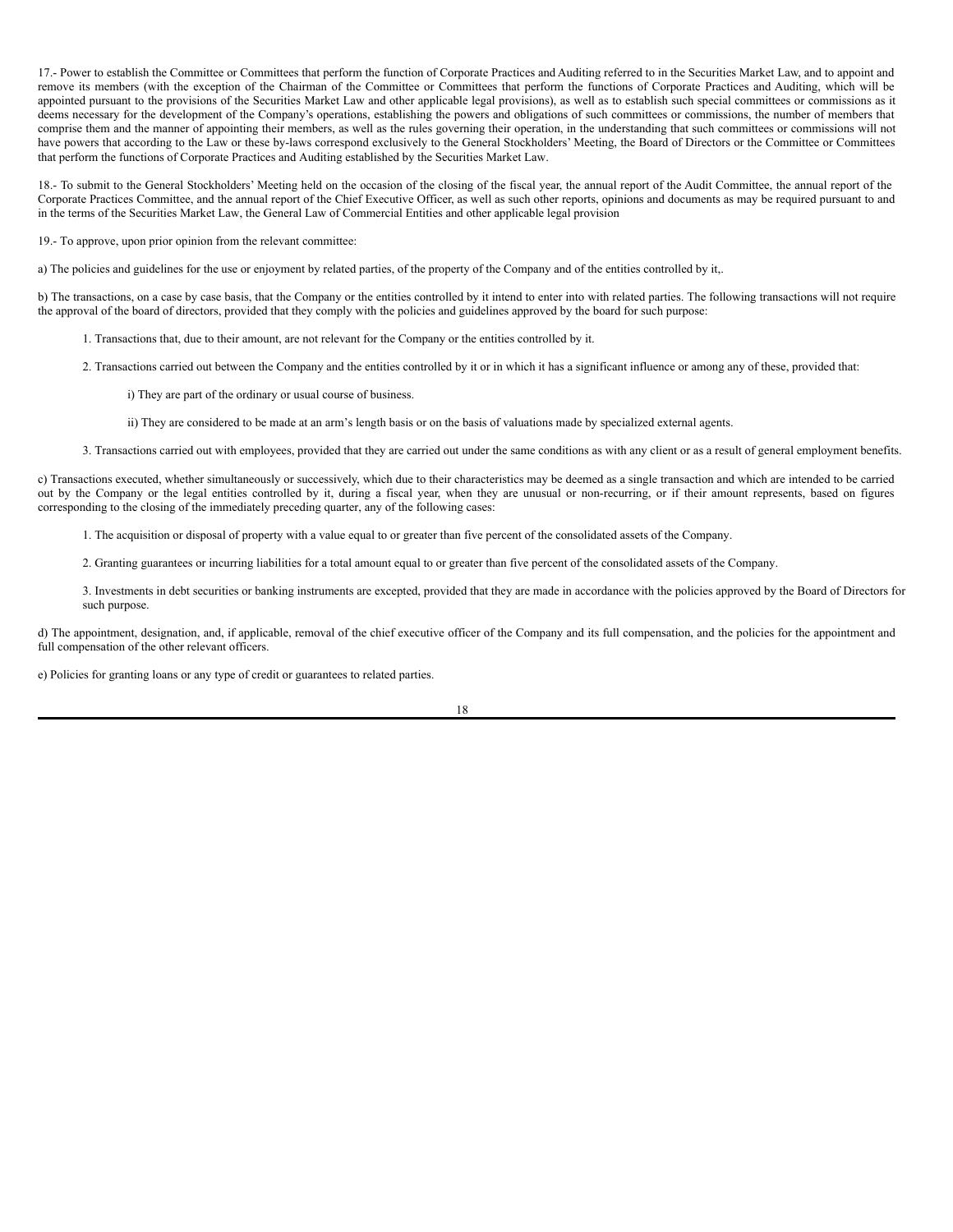f) Waivers for a director, senior executive, or person with decision-making authority, to take advantage of business opportunities for itself or for the benefit of third parties, which correspond to the company or to the entities controlled by it or in which it has a significant influence. The waivers for transactions the amount of which is less than the amount mentioned in subsection c) of this item, may be delegated to any of the committees of the company commissioned with the duties regarding auditing or corporate practices referred to in the Securities Market Law.

g) The internal control and internal audit guidelines of the Company and of the entities controlled by it.

h) The accounting policies of the Company, in accordance with the accounting principles recognized or issued by the Commission through general provisions.

i) The financial statements of the Company.

j) Hiring the legal entity that provides the external auditing services and, as applicable, additional or supplementary services to those of external auditing.

If the resolutions of the board of directors are not in line with the opinions provided by the relevant committee, such committee must instruct the chief executive officer to disclose such circumstance to the investing public, through the stock exchange on which the shares of the Company or the debt securities representing these are listed, in accordance with the terms and conditions set forth by such stock exchange in its internal regulations.

20.- To provide the general stockholders' meeting held for the closing of the fiscal year: the reports referred to in Article 43 of the Securities Market Law, b) The report that the chief executive officer prepares pursuant to Article 44, Section XI of the Securities Market Law, together with the opinion of the external auditor, c) The opinion of the board of directors regarding the contents of the report of the chief executive officer referred to in the preceding subsection, d) The report referred to in Article 172, subsection b) of the General Law of Companies, containing the main accounting and reporting policies and criteria followed in the preparation of the financial reports. e) The report on the transactions and activities in which it has been involved pursuant to the provisions of the Securities Market Law.

21.-To follow up on the main risks to which the Company and the entities controlled by it are exposed, identified on the basis of the information submitted by the committees, the chief executive officer, and the entity that provides the external audit services, and the accounting, internal control, and internal audit, registration, filing, or information systems of the latter and the former, which may be carried out through the committee that exercises the audit duties.

22.- To approve the information and communication policies with the shareholders and the market, and with the relevant directors and executives, to comply with the provisions of the Securities Market Law.

23.- To determine the relevant course of action to remedy the irregularities of which it is aware and implement the relevant corrective measures.

24.-To establish the terms and conditions by which the chief executive officer will abide in the exercise of its authority for acts of ownership.

25.-To order the chief executive officer to disclose to the public the relevant events of which it becomes aware. The foregoing, without prejudice to the obligation of the chief executive officer referred to in Article 44, Section V of the Securities Market Law.

26.- To perform any duties entrusted to it by the Securities Market Law and other applicable law. The board of directors will be responsible for overseeing compliance with the resolutions of the stockholders' meetings, which may be carried out through the committee that exercises the auditing duties referred to in the Securities Market Law.

Article Eighteenth. Chairman of General Stockholders' Meetings and Board Meetings. The Executive Chairman of the Board shall preside over the General Stockholders' Meetings and the meetings of the Board of Directors, and in lack of him or in his absence, said meetings shall be presided by one of the members appointed by the other attendees by majority vote, and shall comply with and execute all the resolutions of the Meetings and of the Board without the need for any special resolution.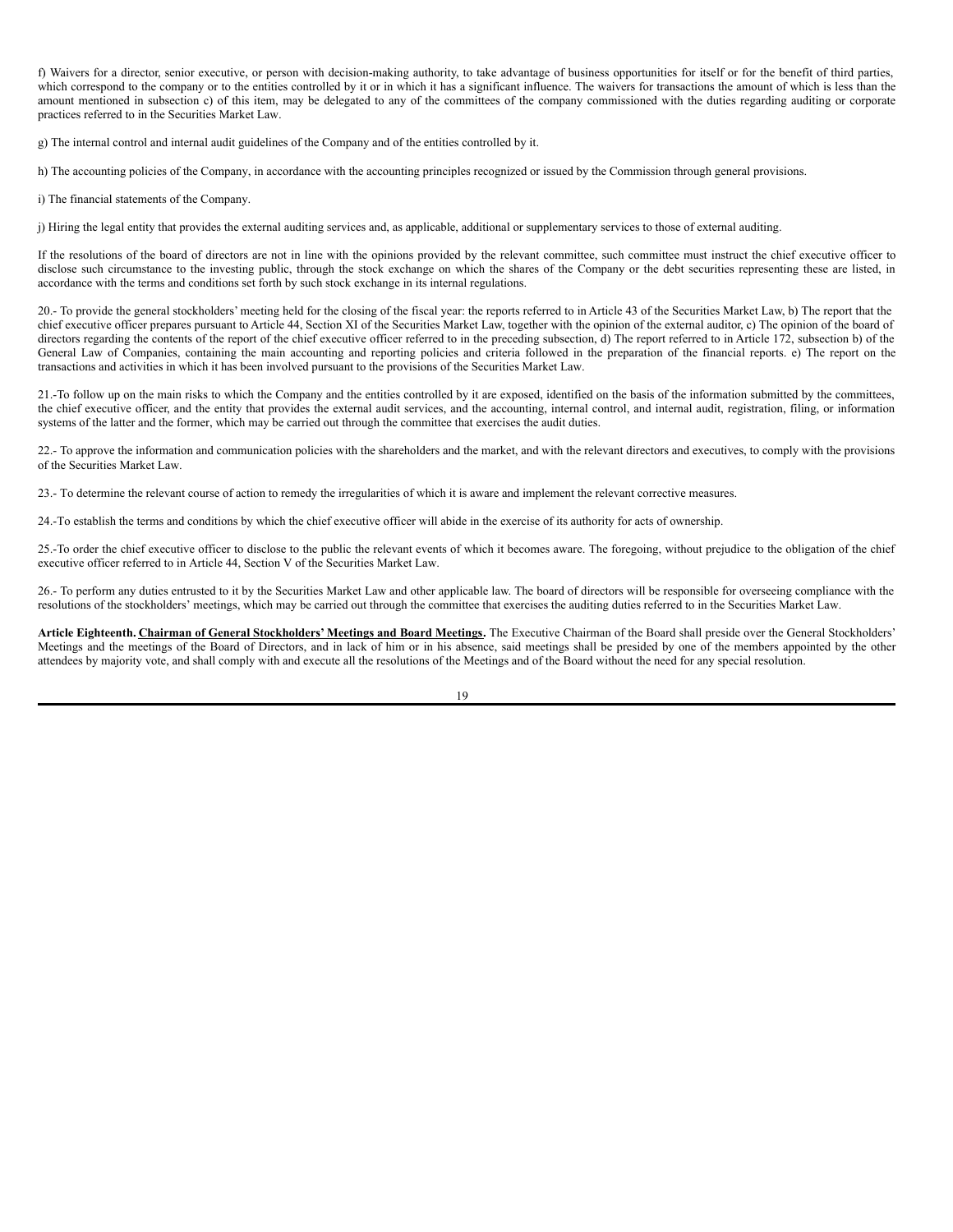Article Nineteenth. Meetings of the Board of Directors. The meetings of the Board of Directors will be held at the corporate domicile of the Company, or in any other place, as the Board itself determines it or is necessary. Extraordinary meetings may be held by telephone, in the understanding that the Secretary or alternate Secretary must prepare the corresponding minute, which in all cases must be signed by the Executive Chairman and the Secretary or alternate Secretary, and collect the signatures of the directors who attended the meeting.

In order for the meetings of the Board of Directors to be valid, the attendance of the majority of its members shall be required and its resolutions will be valid when adopted by the majority of the members present at the relevant meeting. In the event of a tie, the Executive Chairman of the Board of Directors shall not have a casting vote.

The Board of Directors shall meet: (a) in ordinary meeting at least once every three months, on the dates that the Board of Directors or its Executive Chairman determine for such purpose; and (b) in extraordinary meeting, prior call, when the Executive Chairman deems it necessary, which may be signed by the Chairman himself, by the Secretary, or by the alternate Secretary. Also, the directors who represent, jointly, at least 25% (twenty-five percent) the members of the board, the Chairman of the Corporate Practices Committee, the Chairman of the Audit Committee and the persons referred to in the Securities Market Law and other applicable legal provisions in accordance and in the terms provided therein, may call for an extraordinary meeting of the Board.

Article Twentieth. Calls for the Board of Directors Meetings. The calls for the meetings of the Board of Directors must be sent by mail, e-mail or any other reliable means of communication to the members of the Board of Directors, with at least 10 (ten) days prior to the date of the meeting. For the directors residing outside the corporate domicile, the call may be sent by e-mail or by airmail deposited at least 5 (five) days prior to the date of the meeting. The Executive Chairman, the Secretary and the alternate Secretary may also call for an extraordinary meeting by telephone or e-mail with acknowledgement of receipt, as far in advance as they deem necessary, but in no event less than 5 (five) days prior to the date of the meeting.

Resolutions may be adopted in lieu of a meeting of the Board of Directors by unanimity of its members or their respective alternates, and such resolutions shall have, for all legal purposes, the same validity as if they had been adopted in a meeting of the Board of Directors, as long as they are confirmed in writing. The document containing the written confirmation must be sent to the Secretary of the Company, who will transcribe the respective resolutions in the corresponding meeting minutes book, and will indicate that said resolutions were adopted in accordance with these by-laws.

Article Twenty-First. Meeting Minutes of the Board of Directors The minute of each meeting of the Board shall be registered in a specially authorized book and shall be signed by the Executive Chairman and the Secretary.

Article Twenty-Second. Duties and Liability of the Members of the Board of Directors Duties and Liability of the Directors and Limitations of Liability.

1.- **Duty** of Care. - The members of the board of directors, in the due exercise of the duties that the Securities Market Law and the bylaws commission to such corporate body, must act in good faith and in the best interest of the company and the legal entities it controls, for which it may:

I. Request information from the company and the legal entities controlled by it as reasonably required for decision-making. For this purpose, the board of directors of the Company may establish, upon prior opinion from the committee that performs the audit duties, guidelines that provide the way in which such requests must be made and, as applicable, the scope of the requests for information by the directors.

II. Request the attendance of relevant executives and other persons, including external auditors, who may contribute or provide information for decision-making at board meetings.

III. Adjourn the meetings of the board of directors, if a director has not been called or has not been called in time or, as applicable, if the information provided to the other directors has not been provided. Such adjournment will be for up to three calendar days, and the board may meet without the need for a new call, provided that the deficiency has been cured.

IV. Discuss and vote, requesting that only the members and the secretary of the board of directors be present, if they wish so.

The members of the Board of Directors must act in accordance with the duty of care provided in the Securities Market Law and in the applicable provisions of the stock exchange in which the Shares are listed.

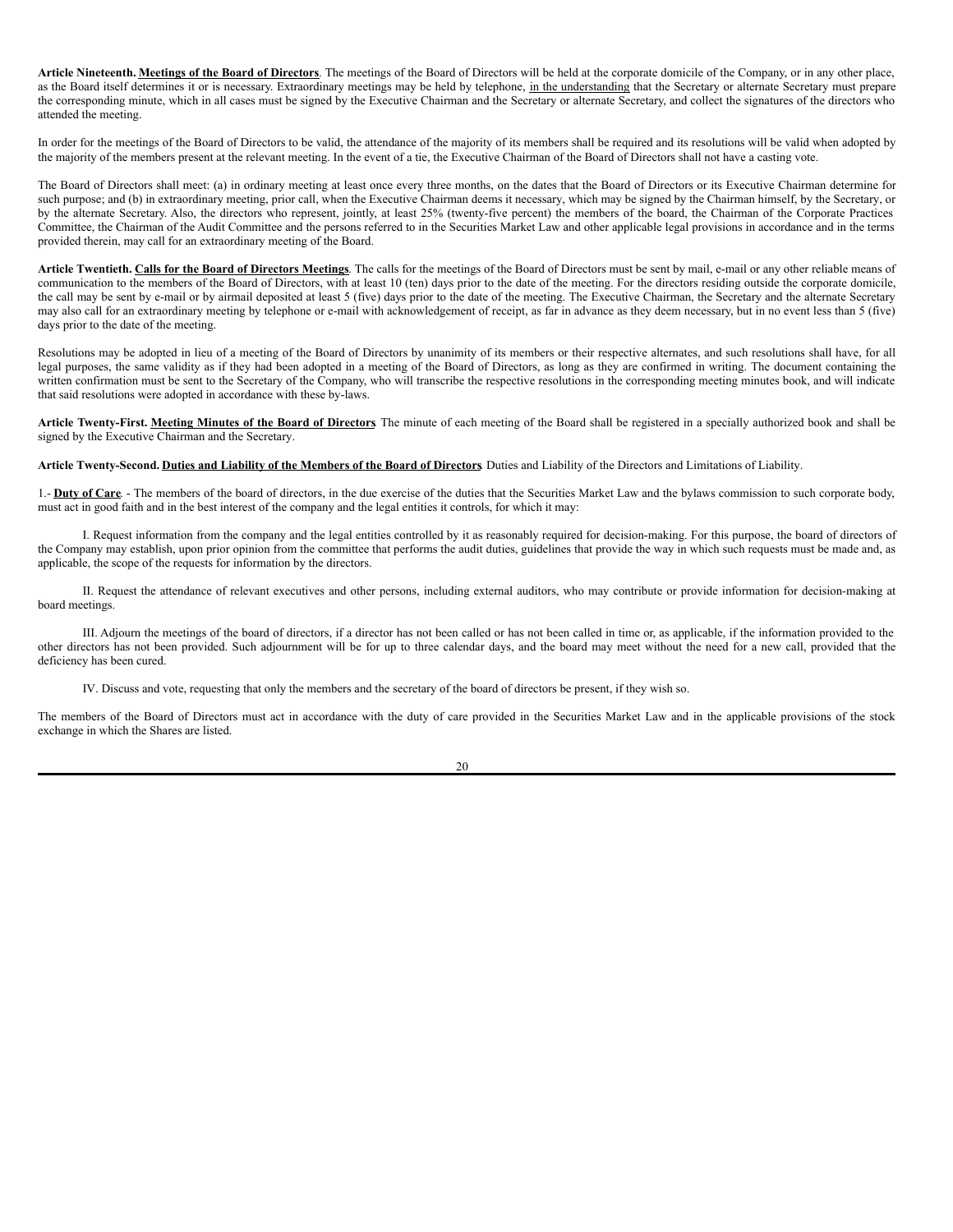The members of the board of directors, the relevant executives and other persons who represent the Company must provide the necessary information to comply with the provisions of the

Securities Market Law, abiding by the provisions of Article 3 thereof. The information submitted to the board of directors of the Company by relevant executives and other employees, both of the Company and of the entities controlled by it, must be signed by the persons responsible for its content and preparation. The members of the board of directors and other persons who hold a job, position, or commission in any of the entities controlled by the Company or in which the Company has a significant influence, shall not violate the discretion and confidentiality provisions set forth herein or other laws, when providing information pursuant to the provisions hereof to the board of directors of the Company, regarding the referenced entities.

The members of the board of directors of the Company will be deemed to breach their duty of care and will be subject to liability under the terms of the provisions of Article 33 of the Securities Market Law, if they cause punitive damages to the Company or to the entities controlled by it or in which it has a significant influence, upon the occurrence any of the circumstances below:

I. If they refrain from attending, except with cause in the opinion of the stockholders' meeting, the meetings of the board and, as applicable, the committees of which they are members, and that due to their non-attendance the meeting of body in question cannot be legally called to order.

II. If they fail to disclose to the board of directors or, as applicable, to the committees of which they are members, relevant information known to them and which is required for the proper decision-making in such corporate bodies, unless they are legally or contractually bound to keep such information secret or confidential.

III. If they fail to comply with the duties imposed on them by the Securities Market Law or the bylaws of the Company.

Pursuant to the provisions of the Securities Market Law and the general provisions issued for such purpose by the National Banking and Securities Commission, the liability consisting of indemnifying the damages caused to the Company or to the entities controlled by it or in which it has a significant influence, due to lack of care by the members of the board of directors of the Company, resulting from the acts that they perform or the resolutions that they adopt in the board or those that are not adopted if the meeting of such corporate body cannot be legally called to order, will be joint and several among the liable parties that have adopted the resolution or caused such meeting of the corporate body to be unable to be legally called to order. Such liability will be limited to direct damages, but not punitive or consequential damages, caused to the Company and to the cases in which the director in question has acted with willful misconduct, bad faith, gross negligence, or unlawfully.

2.- **Duty of Loyalty**. - The members and secretary of the board of directors of the Company shall keep confidential the information and matters of which they have knowledge by reason of their position in the Company, if such information or matters are not public. The members and, as applicable, the secretary of the board of directors, who have a conflict of interest in any matter, must refrain from participating and being present in the discussion and voting of such matter, without affecting the quorum required for such meeting to be legally called to order. The directors will be jointly and severally liable to those who have preceded them in the position, for any irregularities they may have incurred if, having knowledge thereof, they did not communicate these in writing to the committee in charge of auditing and to the external auditor. Likewise, such directors shall inform the audit committee and the external auditor of any irregularities that they become aware of during the performance of their duties and which relate to the Company or the entities controlled by it or in which it has a significant influence.

The members and secretary of the board of directors of the Company will incur disloyalty to the Company and, accordingly, will be liable for the damages caused to the Company or to the entities controlled by it or in which it has a significant influence, if, without legitimate cause, by virtue of their employment, position, or commission, they obtain economic benefits for themselves or procure these for the benefit of third parties, including a specific shareholder or group of shareholders. The provisions contained in this paragraph, and in Sections V to VII below, will also apply to persons exercising executive authority in the Company. In the case of entities in which the Company has significant influence, liability for disloyalty will apply to the members and secretary of the board of directors of such Company who contribute to obtaining, without legal cause, the benefits referred to in this paragraph.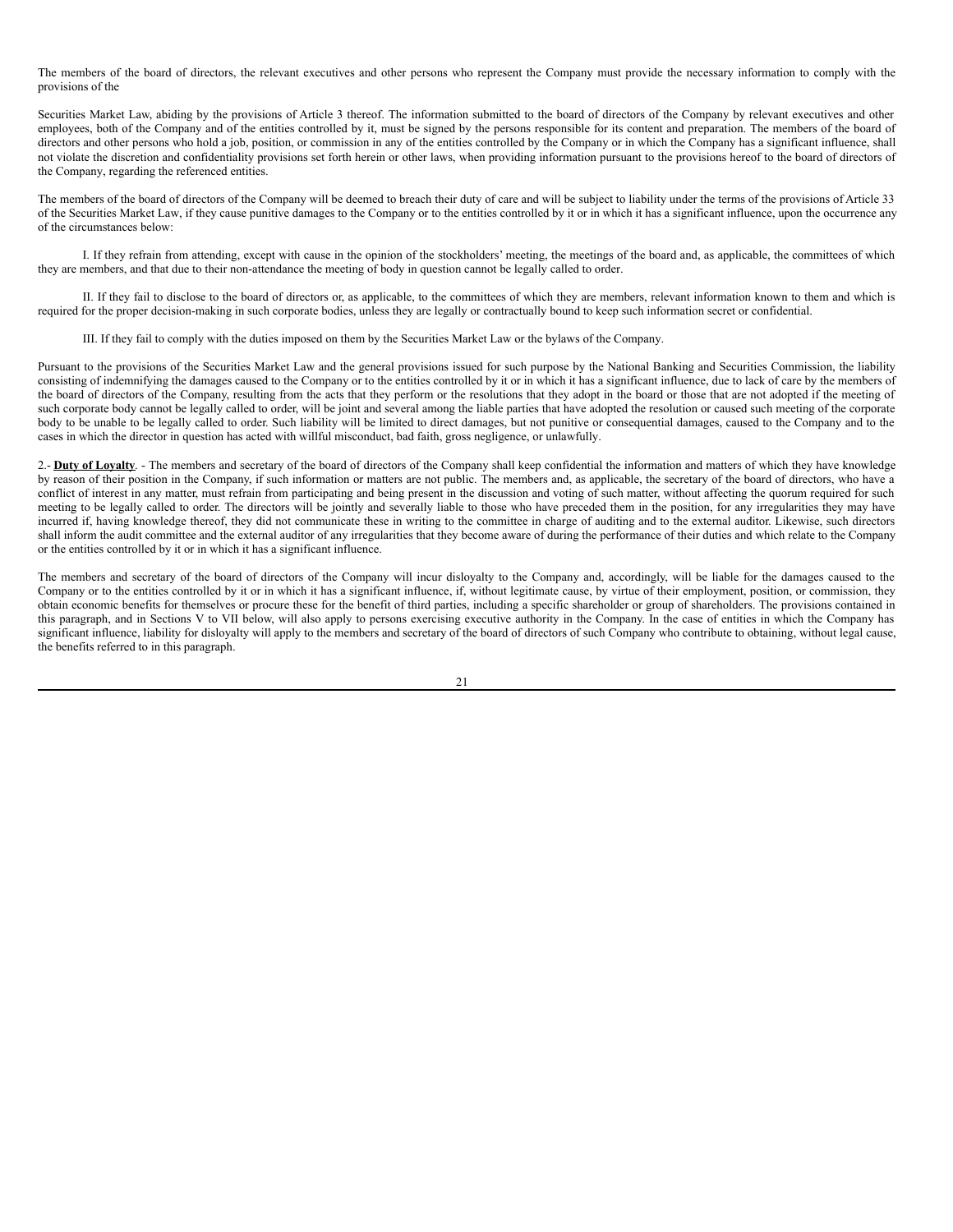Likewise, the members of the board of directors will incur disloyalty to the Company or entities controlled by it or in which it has a significant influence, being therefore liable for the damages caused to the latter or the former, upon performing any of the following:

I. Voting in the meetings of the board of directors or adopting resolutions related to the property of the Company or entities controlled by it or in which it has significant influence, with a conflict of interest.

II. Not disclosing, in the matters to be discussed in the meetings of the board of directors or committees of which they are members, the conflicts of interest they have with respect to the Company or entities controlled by it or in which it has a significant influence. In this regard, the directors must specify the details of the conflict of interest, unless they are legally or contractually bound to keep the secrecy or confidentiality thereof.

III. Knowingly favoring a specific shareholder or group of shareholders of the company or of the entities controlled by it or in which it has a significant influence, to the detriment or prejudice of the other shareholders.

IV. Approving transactions entered into by the Company, or the entities controlled by it or in which it has significant influence, with related parties, without complying with or abiding by the requirements set forth in the Securities Market Law.

V. Taking advantage for themselves or approving for the benefit of third parties, the use or enjoyment of the property of the Company or entities controlled by it, in violation of the policies approved by the Board of Directors.

VI. Misusing relevant information that is not public, related to the Company or entities controlled by it or in which it has significant influence.

VII. Taking advantage of or exploiting, for their own benefit or for the benefit of third parties, without the approval of the board of directors, business opportunities that correspond to the Company or entities controlled by it or in which it has significant influence. To that effect, unless there is evidence to the contrary, it will be deemed that advantage has been taken over a business opportunity corresponding to the Company or entities controlled by it or in which it has significant influence, or that it has been exploited, if the director, directly or indirectly, performs activities that:

a. Are part of the ordinary or usual course of business of the Company itself or of the legal entities controlled by it or in which it has a significant influence.

b. Involve the performance of a transaction or a business opportunity that was originally intended for the Company or the legal entities mentioned in the preceding paragraph.

c. Involve or intend to involve in commercial or business projects to be developed by the Company or the entities mentioned in subsection a) above, provided that the director has had prior knowledge thereof.

The members and secretary of the board of directors of the Company must refrain from engaging in any of the following conducts:

I. Generating, disseminating, publishing, or providing information to the public relating to the Company or entities controlled by it or in which it has a significant influence, or relating to the securities of any of these, knowing that it is false or misleading, or causing any such conducts to be carried out.

II. Ordering or causing the failure to record transactions carried out by the Company or the entities controlled by it, and altering or ordering the alteration of the records to conceal the true nature of the transactions carried out, affecting any item of the financial statements.

III. Concealing, omitting, or causing the concealment or omission of the disclosure of relevant information that under the terms of this law must be disclosed to the public, shareholders, or security holders, unless the Securities Market Law provides for the possibility of deferral.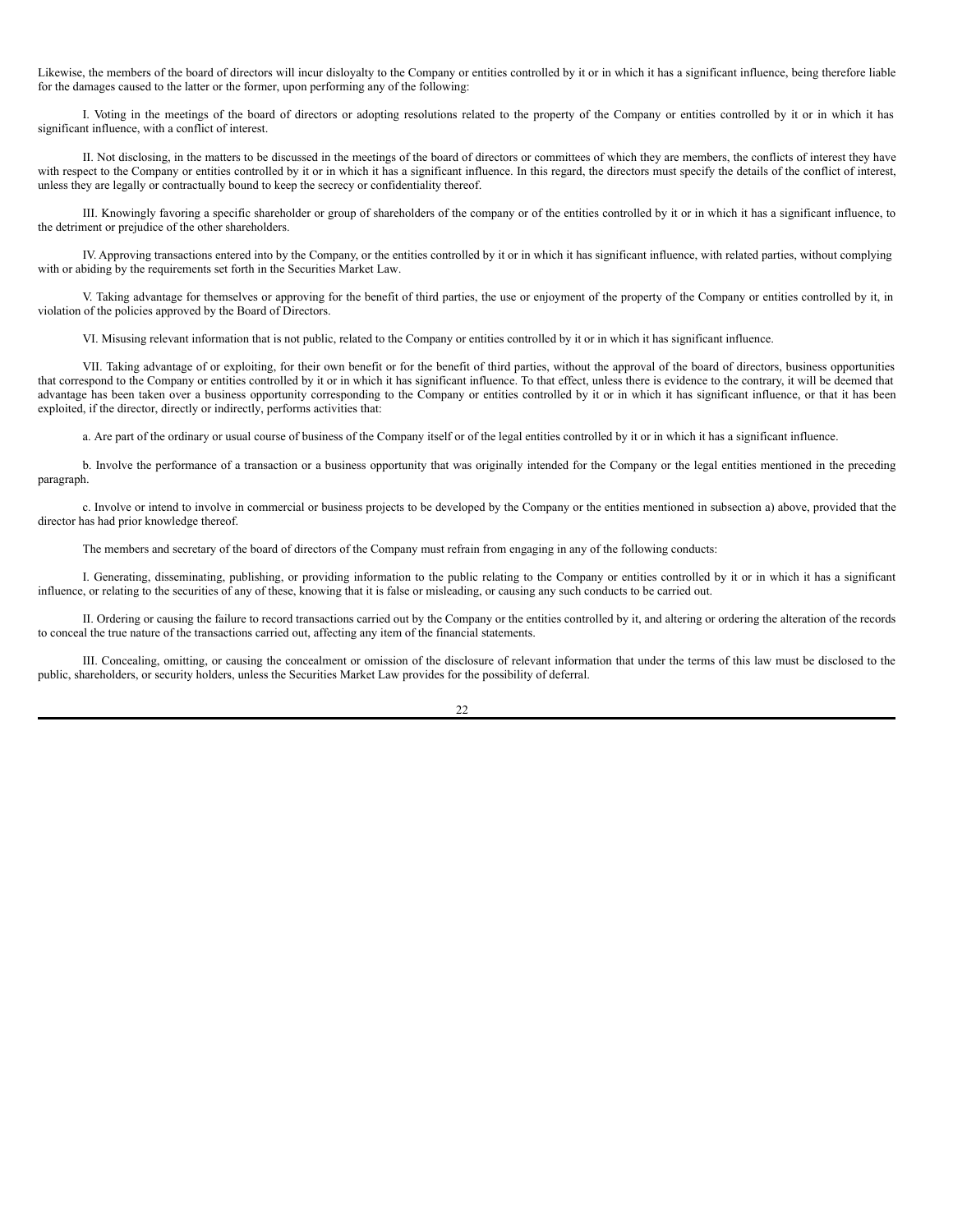IV. Ordering or accepting the recording of false information in the accounting records of the Company or entities controlled by it. Unless there is evidence to the contrary, the data included in the accounting records will be deemed false if the authorities, in the exercise of their authority, request information related to the accounting records and the Company or entities controlled by it do not have it, and the information supporting the accounting records cannot be accredited.

V. Destroying, modifying, or causing the destruction or modification, in whole or in part, the accounting systems or records or the documentation evidencing the accounting entries of the Company or the entities controlled by it, prior to the expiration of the legal terms of conservation and for the purpose of concealing the record or evidence thereof.

VI. Destroying or ordering the destruction, in whole or in part, of information, documents, or files, including electronic, for the purpose of impeding or obstructing the supervisory acts of the Commission.

VII. Destroying or order the destruction, in whole or in part, of information, documents or files, including electronic, for the purpose of manipulating or hiding relevant data or information of the Company from those who have a legal interest in knowing them.

VIII. Submitting to the Commission false or altered documents or information, for the purpose of hiding its real content or context.

IX. Altering active or passive accounts or the conditions of agreements, recording or causing the recording of non-existent transactions or expenses, exaggerating the real ones or intentionally performing any act or transaction that is illegal or prohibited by law, causing in any of such cases damages to the property of the Company in question or of the entities controlled by it, for its own financial benefit, either directly or through a third party.

The foregoing will also apply to persons exercising executive authority in the Company.

Pursuant to the provisions of the Securities Market Law, specifically Articles 34 (Thirty-Four) to 37 (Thirty-Seven) and the general provisions issued for such purpose by the National Banking and Securities Commission, the liability consisting of indemnifying the damages caused by the acts, circumstances, or omissions referred to in Articles 34, 35, and 36 of the Securities Market Law, will be joint and several among the liable parties that have adopted the resolution and will be enforceable as a consequence of the damages caused. The relevant indemnity must cover the damages caused to the Company or entities controlled by it or in which it has a significant influence and, in any case, the liable parties must be removed from office. Under no circumstances may the Company agree to the contrary, or provide in its bylaws, benefits or exculpatory provisions, which limit, release, replace, or compensate the liability obligations referred to in the articles mentioned in the preceding paragraph, or obtain for the benefit of any person insurance, surety bonds, or guarantees that cover the amount of the indemnification for the damages caused.

3.- **Liability Action**. The liability resulting from the breach of the duty of care or the duty of loyalty shall be exclusively in favor of the Company or of the legal entity controlled by it or over which it has a significant influence, that suffers punitive damages. The liability action may be exercised by the Company or by the stockholders of the Company who, individually or jointly, hold voting shares including limited or restricted voting shares, representing 5% (five percent) or more of the corporate capital of the Company in accordance with the provisions of Article 38 (Thirty-Eight) of the Securities Market Law.

The plaintiff may settle in court the amount of the indemnity for damages, provided that it previously submits for approval of the board of directors of the Company, the terms and conditions of the relevant settlement agreement. The lack of such formality will be cause for relative nullity. The exercise of the actions referred to in this section will not be subject to compliance with the requirements set forth in Articles 161 and 163 of the General Law of Companies. In any case, such actions must include the total amount of the liabilities in favor of the Company or of the entities controlled by it or in which it has a significant influence and not only the personal interest of the plaintiff(s). The action referred to in this section exercised by any of the persons mentioned in the preceding paragraph, in favor of the entities controlled by the Company or in which the Company has significant influence, will be independent of the actions that correspond to the entities themselves or to the shareholders thereof pursuant to the provisions of Articles 161 and 163 of the General Law of Mercantile Corporations.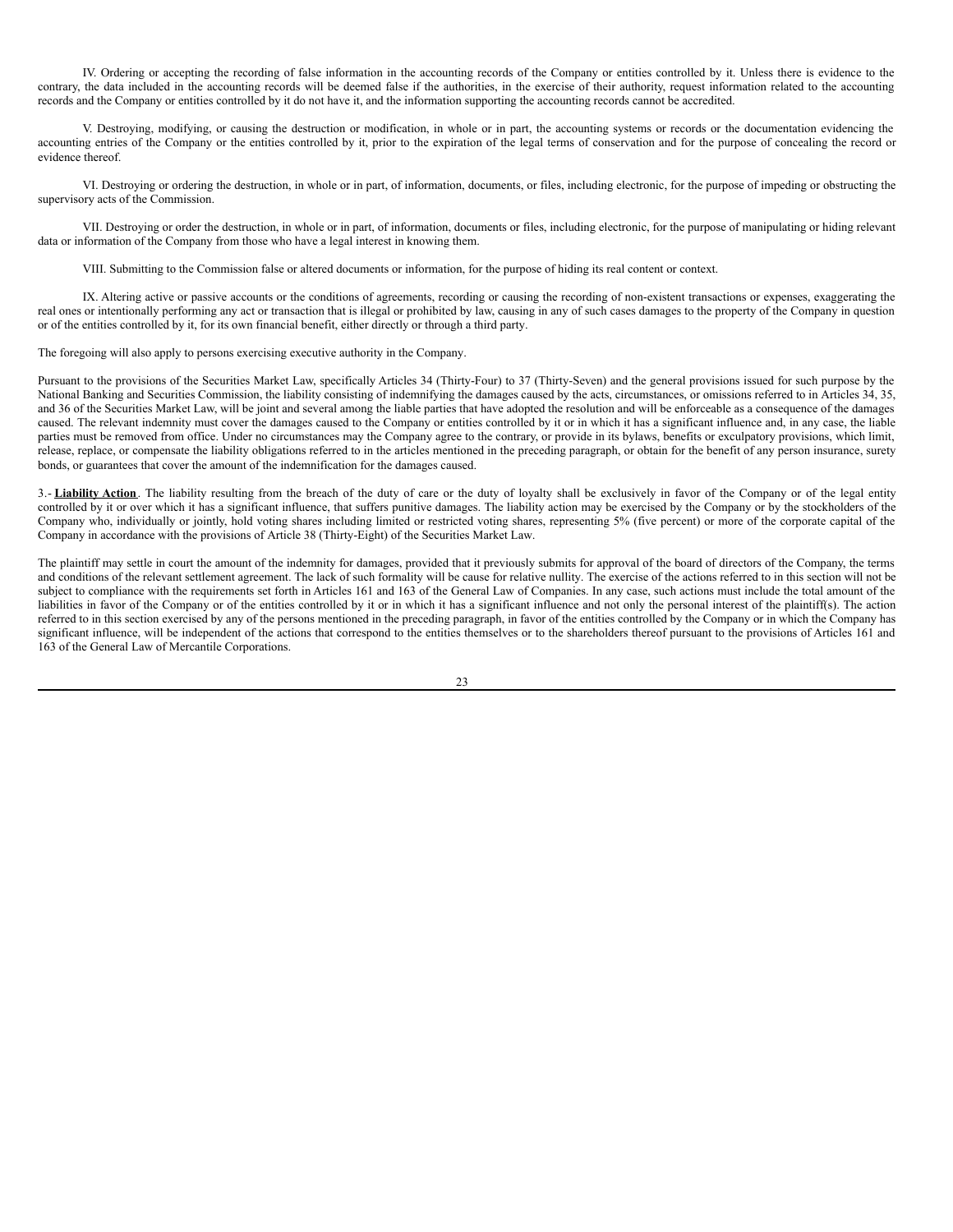The actions aiming to enforce liability under the terms of this section, have a statute of limitations of five years counted as from the day on which the act or circumstance that has caused the relevant punitive damages was carried out. In any case, the persons who in the opinion of the judge have exercised the liability action referred to in this section, with recklessness or bad faith, will be ordered to pay the costs under the terms of the provisions of the Commercial Code (*Código de Comercio*).

The liability that the Securities Market Law imposes on the members and secretary of the board of directors, and the executives of the Companies, will be enforceable even when the shares representing the capital stock of the Company are publicly traded through debt securities representing such shares, issued by trust companies under trusts, in which case the action referred to in Article 38 of the Securities Market Law and this section may be exercised by the trust company or by the holders of such securities representing the percentage of capital stock referred to in Section II of such article.

4.- **Excluding Liability**. The members of the board of directors will not incur, jointly or severally, liability for damages caused to the Company or to the legal entities it controls or in which it has a significant influence, resulting from the acts they perform or the resolutions they adopted, when acting in good faith, any of the following liability exclusion provisions occurs.

I. Comply with the requirements provided by the Securities Market Law or the bylaws for the approval of matters within the scope of the board of directors or, as applicable, the committees of which they are members.

II. Make decisions or vote in the meetings of the board of directors or, as applicable, the committees of which they are members, based on information provided by relevant executives, the legal entity that provides the external audit services or independent experts, the capacity and reliability of which do not provide any reason for reasonable doubt.

III. Have selected the most appropriate alternative, to the best of their knowledge, or the adverse financial effects have not been foreseeable, in both cases, based on the information available at the time of the decision.

IV. Comply with the resolutions of the stockholders' meeting, provided these do not violate the law.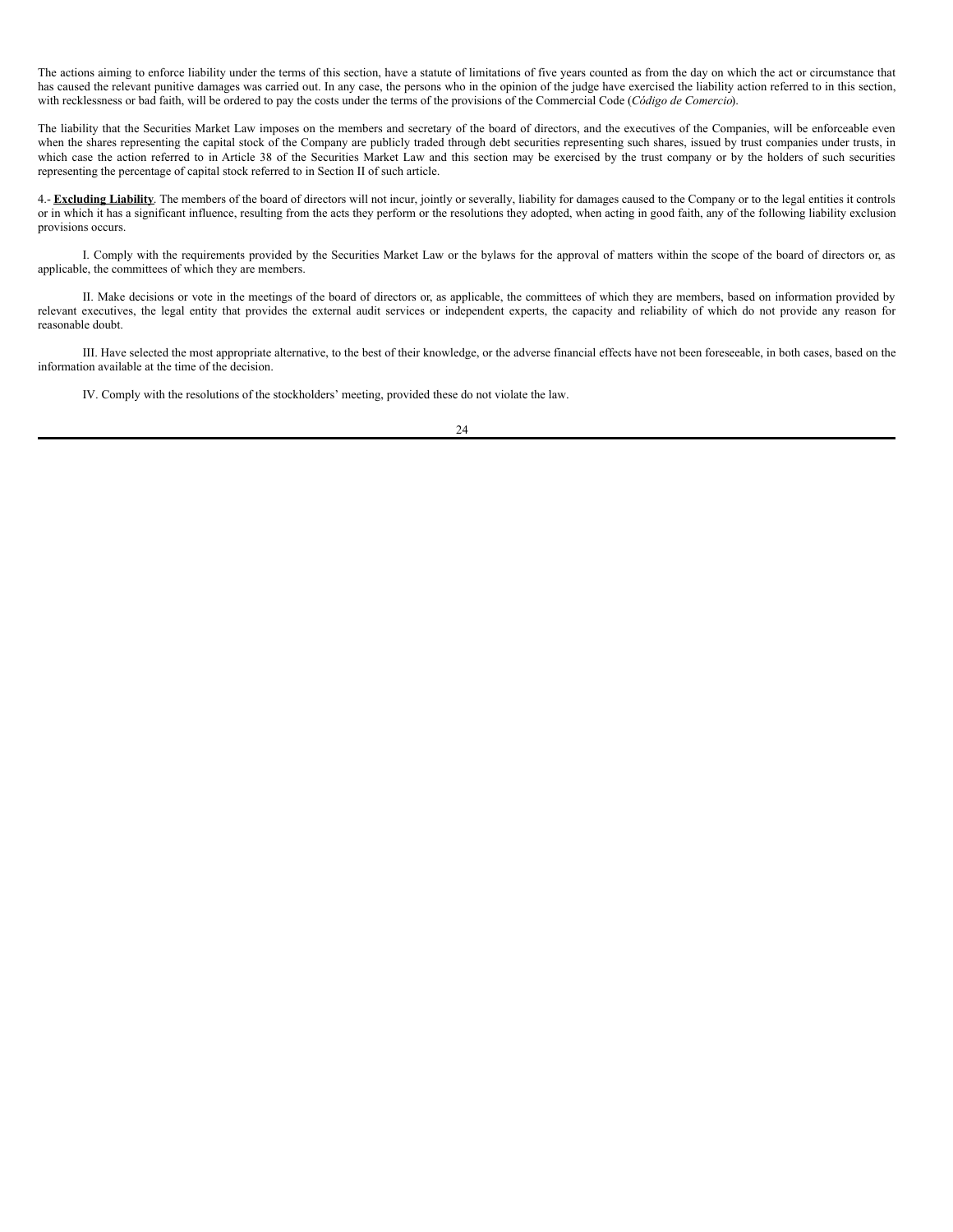### **CHAPTER IV**

# **COMMITTEES OF THE BOARD OF DIRECTORS**

**Article Twenty-Third. Audit and Corporate Practices Committee**. The surveillance of the management, conduction and execution of the businesses of the Company and of the legal persons controlled by the Company shall in charge of the Board of Directors through the audit and corporate practices committee (the "**Audit and Corporate Practices Committee**") and of the legal person that performs the external audit of the Company.

1.- **Composition**: The Audit and Corporate Practices Committee of the Company shall be composed of at least 3 (three) members appointed by the Board itself, in accordance with the provisions of the Securities Market Law, the applicable provisions of the stock exchange in which the Shares are listed, these by-laws and other applicable legal provisions, in the understanding, however, that the Chairman of the Audit and Corporate Practices Committee shall be elected by the General Stockholders' Meeting of the Company.

The members of the Audit and Corporate Practices Committee shall qualify as independent and shall be subject to the duties and responsibilities set forth in the Securities Market Law and in the applicable provisions of the stock exchange in which the Shares are listed, as well as to the corresponding liability exclusions.

The Audit and Corporate Practices Committee may create one or more Sub-Committees to receive support for the performance of its functions. The Audit and Corporate Practices Committee shall be entitled to appoint and remove the members of such Sub-Committees and to determine the authorities of it.

2.- Periodicity of the Meetings: The Audit and Corporate Practices Committee and its Sub- Committees shall meet with the necessary periodicity for the performance of its functions, at the request of any of its members, the Board of Directors or its Executive Chairman or the General Stockholders' Meeting; in the understanding that it shall meet at least 4 (four) times during a relevant calendar year, to resolve the matters within its competence in terms of the Securities Market Law, these by-laws and other applicable legal provisions.

The meetings of the Audit and Corporate Practices Committee and its Sub-Committees may be held via telephone or videoconference, in the understanding that the Secretary of the meeting must prepare the relevant minute, which in any case must be signed by the Chairman and the respective Secretary, and collect the signatures of the members who attended in the meeting.

3.- Functions: Regarding Corporate Practices, the Audit and Corporate Practices Committee shall have the functions referred to in the Securities Market Law, especially the provisions of section I (first) of Article 42 (forty-two), and other applicable legal provisions, as well as those determined by the General Stockholders' Meeting. They shall also perform all those functions in respect of which a report must be rendered in accordance with the provisions of the Securities Market Law. It shall have the following functions, without limitation:

1.- To provide opinions to the board of directors on matters within its scope in accordance with the Securities Market Law.

2.- To provide opinions regarding related party transactions to the General Stockholders' Meeting and the Board of Directors.

3.- To request the opinion of independent experts in cases in which it deems it convenient, for the proper performance of its duties or if required by the Securities Market Law or general provisions.

4.- To call stockholders' meetings and have the items they deem appropriate included in the agenda of such meetings.

5.- To support the board of directors in the preparation of the reports referred to in Article 28, Section IV, subsections d) and e) of the Securities Market Law.

6.- To develop, recommend and review guidelines and guidelines for the corporate governance of the Company and its subsidiaries.

7.- To recommend amendments to the by-laws of the Company and its subsidiaries.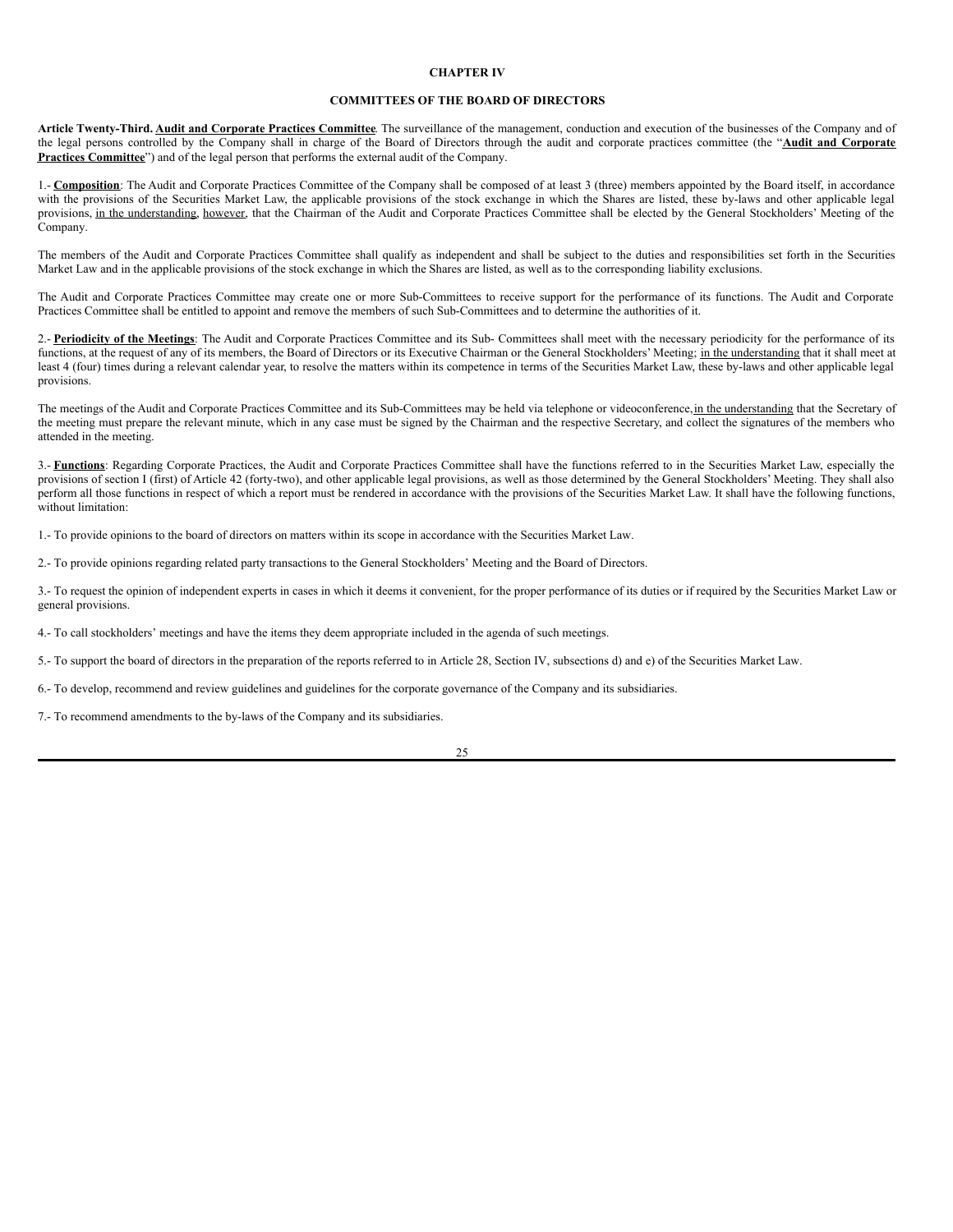8.- Analyze and review all legislative, regulatory and corporate governance developments that may affect the Company's operations, and make recommendations in such regard to the Board of Directors.

9.- To prepare and propose the different manuals necessary for the corporate governance of the Company or for the compliance with the applicable provisions.

10.- To define the compensation and performance evaluation policies of the Company's senior executives.

11.- Use best compensation practices to align the interests of the Stockholders and senior management of the Company, being able to hire any independent expert necessary for the performance of this function.

12.- Ensure access to market data and best corporate practices through external consultants in such area.

13.- Develop a plan for the succession of the Company's senior executives.

14.- To call Ordinary, Extraordinary, and Special General Stockholders' meetings within ten (10) days following the date on which it is requested in writing by Shareholders representing at least ten percent (10%) of the voting shares, including shares with limited or restricted voting rights.

15.- All others provided by the Securities Market Law or in the Company's bylaws, in accordance with the duties assigned to it by this law.

Regarding Auditing, the Audit and Corporate Practices Committee shall have the functions referred to in the Securities Market Law, especially the provisions of section II of Article 42 (forty- two), and other applicable legal provisions, as well as those determined by the General Stockholders' Meeting. They shall also perform all those functions in respect of which a report must be rendered pursuant to the provisions of the Securities Market Law. shall have the following functions, without limitation:

1.- To provide its opinion to the board of directors on matters within its scope pursuant to the Securities Market Law.

2.- To determine the need for and viability of the tax and financial structures of the Company.

3.- To provide its opinion on the financial and tax structure of the international expansion of the Company.

4.- To provide its opinion regarding the Company's financial reports, accounting policies, control and information technology systems.

5.- To evaluate and recommend the external auditor of the Company.

6.- To evaluate the performance of the legal entity that provides the external audit services, and to analyze the opinion or reports prepared and signed by the external auditor. For such purpose, the committee may request the presence of the aforementioned auditor when it deems it convenient, notwithstanding the fact that it must meet with the latter at least once a year.

7.- To discuss the Company's financial statements with the persons responsible for their preparation and review, and based thereon, to recommend or not their approval to the board of directors.

8.- To report to the board of directors on the status of the internal control and internal audit system of the Company or of the legal entities controlled by it, including any irregularities detected, if any.

9.- To prepare the opinion referred to in Article 28, Section IV, subsection c) of the Securities Market Law and submit it to the consideration of the board of directors for its subsequent submission to the stockholders' meeting, based, without limitation, on the opinion of the external auditor. Such opinion must at least indicate: (i). If the accounting and reporting policies and criteria followed by the Company are adequate and sufficient, considering the specific circumstances of the Company. (ii). If such policies and criteria have been consistently applied in the information submitted by the chief executive officer. (iii) If, as a result of (i) and (ii) above, the information submitted by the chief executive officer reasonably reflects the financial position and results of the Company.

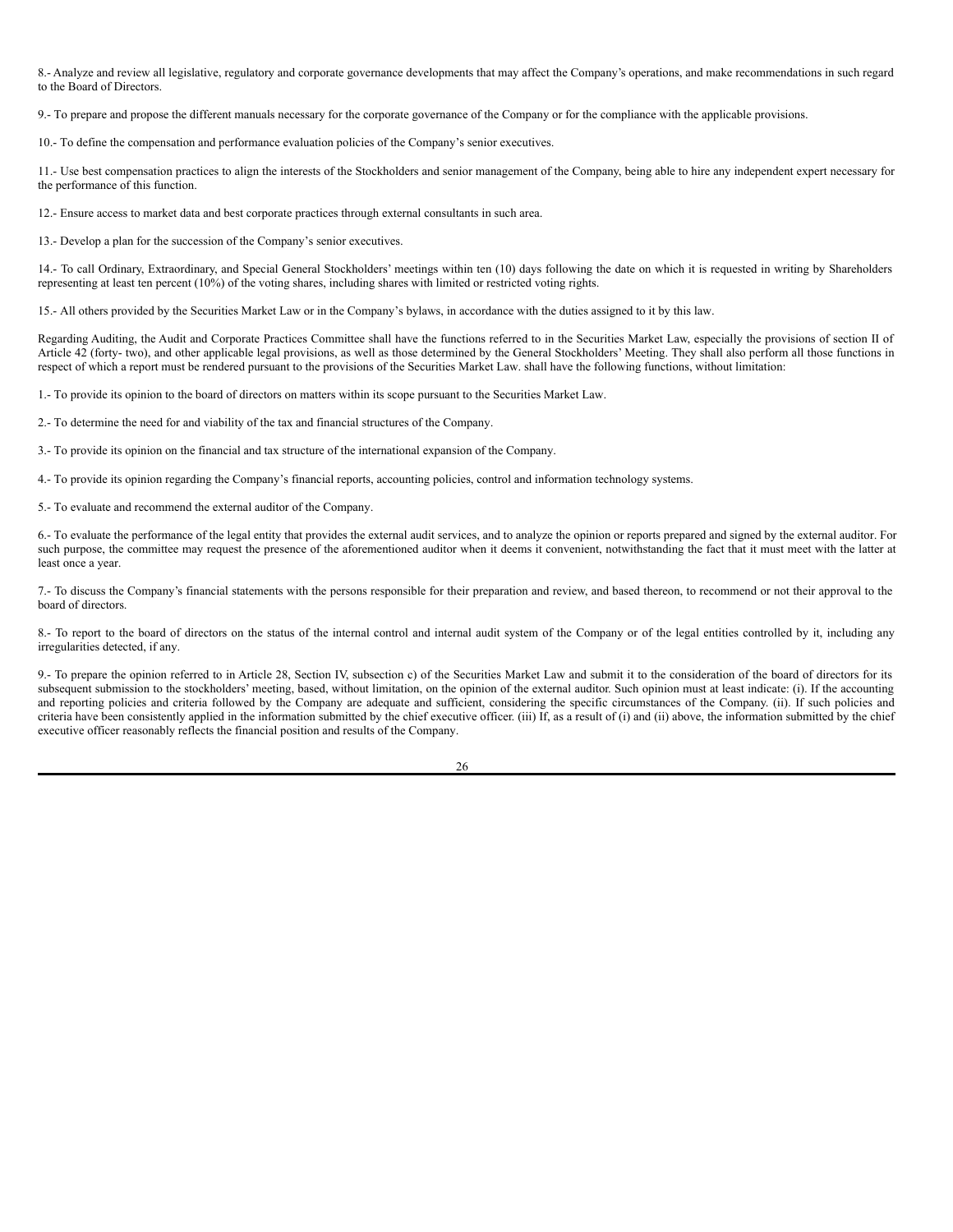10.- To support the board of directors in the preparation of the reports referred to in Article 28, section IV, subsections d) and e) of the Securities Market Law.

11.- To oversee that the transactions referred to in Articles 28, Section III and 47 of the Securities Market Law are carried out in accordance with the provisions set forth therein, and the policies derived therefrom.

12.- To request the opinion of independent experts if deemed appropriate, for the adequate performance of its duties or if required by the Securities Market Law or general provisions.

13.- To require the relevant executives and other employees of the Company or of the legal entities controlled by it, to provide reports related to the preparation of financial information and any other type of information it deems necessary for the performance of its duties.

14.- To investigate any potential violation of which it becomes aware to the transactions, operating guidelines, and policies, internal control and internal audit system and accounting records, whether of the Company or of the legal entities controlled by it, for which it shall examine the documentation, records, and other supporting evidence, to the degree and extent required to carry out such oversight.

15.- To receive observations made by shareholders, directors, relevant executives, employees, and generally, by any third party, with respect to the matters referred to in item 13 above, and take such actions as it deems appropriate in connection with such observations.

16.- To request periodic meetings with the relevant executives, and the provision of any type of information related to the internal control and internal auditing of the Company or legal entities controlled by it.

17.- To inform the board of directors of any significant irregularities detected in the performance of its duties and, as applicable, of the corrective measures taken or to propose measures that should be applied.

18.- To call stockholders' meetings and request that the items they deem appropriate be included in the agenda of such meetings.

19.- To oversee that the chief executive officer complies with the resolutions of the stockholders' meetings and the meetings of the board of directors of the Company, in accordance with the instructions, if any, issued by the stockholders' meeting or by the board of directors of the Company.

20.- To ensure that internal mechanisms and controls are established to verify that the acts and transactions of the Company and of the legal entities controlled by it comply with the applicable regulations, and to implement methods that allow to review compliance with the foregoing.

21.- To ensure the independence and efficiency of the Company's internal and external audits.

22.- To evaluate the transactions between related parties of the Company, as well as to identify possible conflicts of interest arisen from them.

23.- To analyze the financial structure of the Company, in the short, medium and long term, including any financing and refinancing transactions.

24.- To review and express an opinion regarding the management of the Company's treasury, risk and exposure of the Company to fluctuations in the exchange rate and hedging instruments of the Company, regardless its nature or denomination.

25.- To evaluate the processes and selection of insurance brokers, as well as the coverages and premiums of the Company's insurance policies.

26.- All others provided by the Securities Market Law or in the Company's bylaws, in accordance with the duties assigned to it by this law.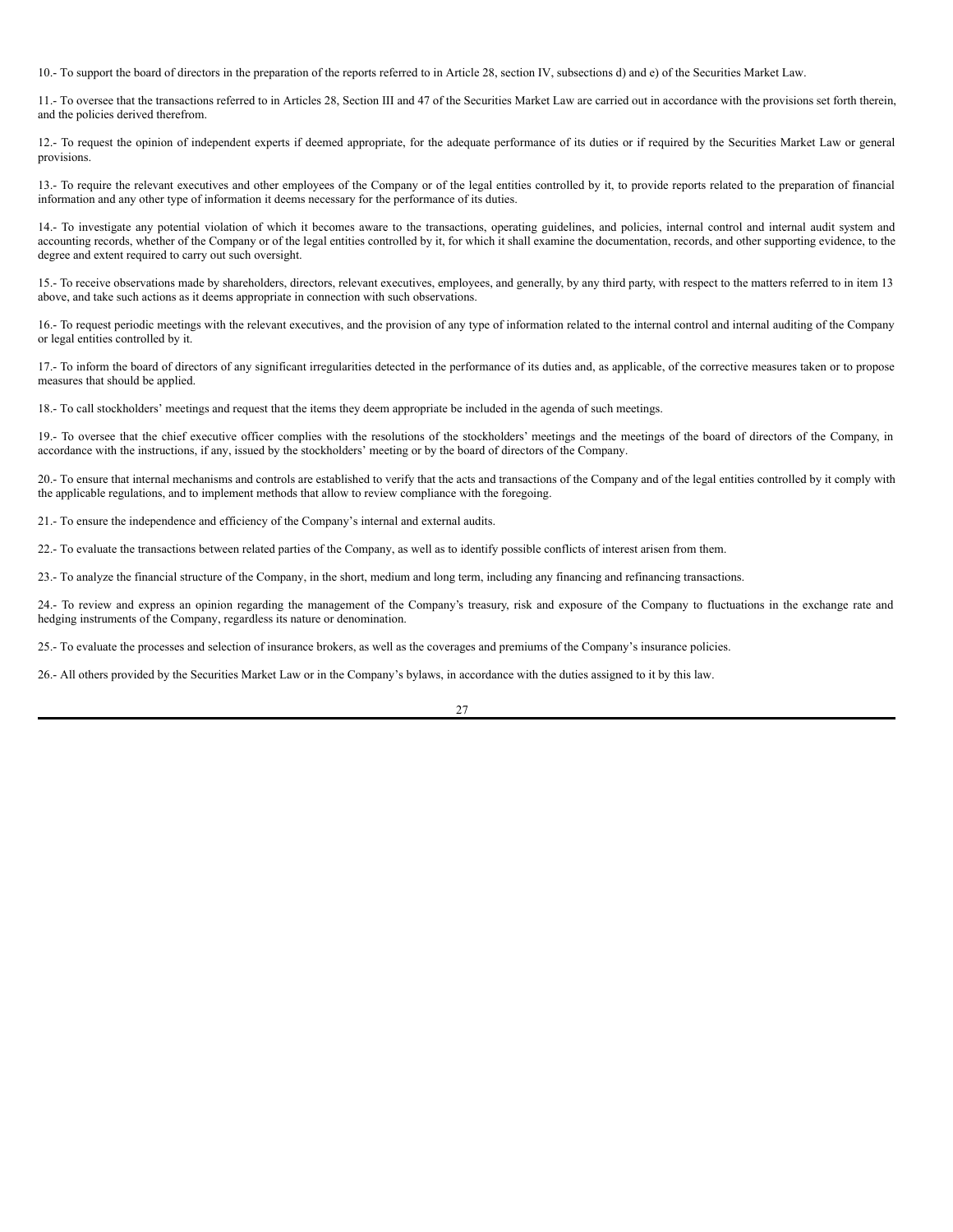The chairman of the committee exercising the duties in matters of corporate practices and auditing will be appointed and/or removed from office exclusively by the general stockholders' meeting. Such chairman may not chair the board of directors and must be selected on the basis of its experience, recognized ability, and professional reputation. They must also prepare an annual report on the activities of these bodies and submit it to the board of directors. Such report must at least include the following items:

I. With respect to corporate practices:

a) Observations regarding the performance of the relevant executives.

b) Related party transactions during the fiscal year in question, detailing the characteristics of significant transactions.

c) The full compensation packages of the individuals referred to in Article 28, Section III, subsection d) of the Securities Market Law.

d) Waivers granted by the board of directors in accordance with the provisions of Article 28, Section III, subsection f) of the Securities Market Law.

II. On auditing matters:

a) The status of the internal control and internal audit system of the Company and the legal entities controlled by it and, as applicable, the description of its deficiencies and deviations, and the aspects that require improvement, considering the opinions, reports, communications, and the external audit report, and the reports issued by the independent experts who have provided their services during the period covered by the report.

b) The mention and follow-up of the preventive and corrective measures implemented based on the results of the investigations related to the violation of the operation guidelines and policies and accounting records, whether of the Company or of the legal entities controlled by it.

c) The evaluation of the performance of the legal entity that provides the external audit services, and of the external auditor in charge thereof.

d) The description and evaluation of the additional or supplementary services, if any, provided by the legal entity in charge of performing the external audit, and those provided by the independent experts.

e) The main results of the reviews of the financial statements of the Company and of the legal entities controlled by it.

f) The description and effects of the amendments to the accounting policies approved during the period covered by the report.

g) The measures adopted as a result of the observations considered relevant, formulated by shareholders, directors, relevant executives, employees and, generally, any third party, with respect to accounting, internal controls, and matters related to internal or external auditing, or derived from the claims made on circumstances deemed irregular in the management.

h) Follow-up on the resolutions of the stockholders' meetings and of the meetings of the board of directors.

To prepare the reports referred to in this section and the opinions referred to in Article 42 of the Securities Market Law, the corporate practices and audit committee must listen to the relevant executives; in the event of a difference of opinion with the latter, such differences must be included in the aforementioned reports and opinions.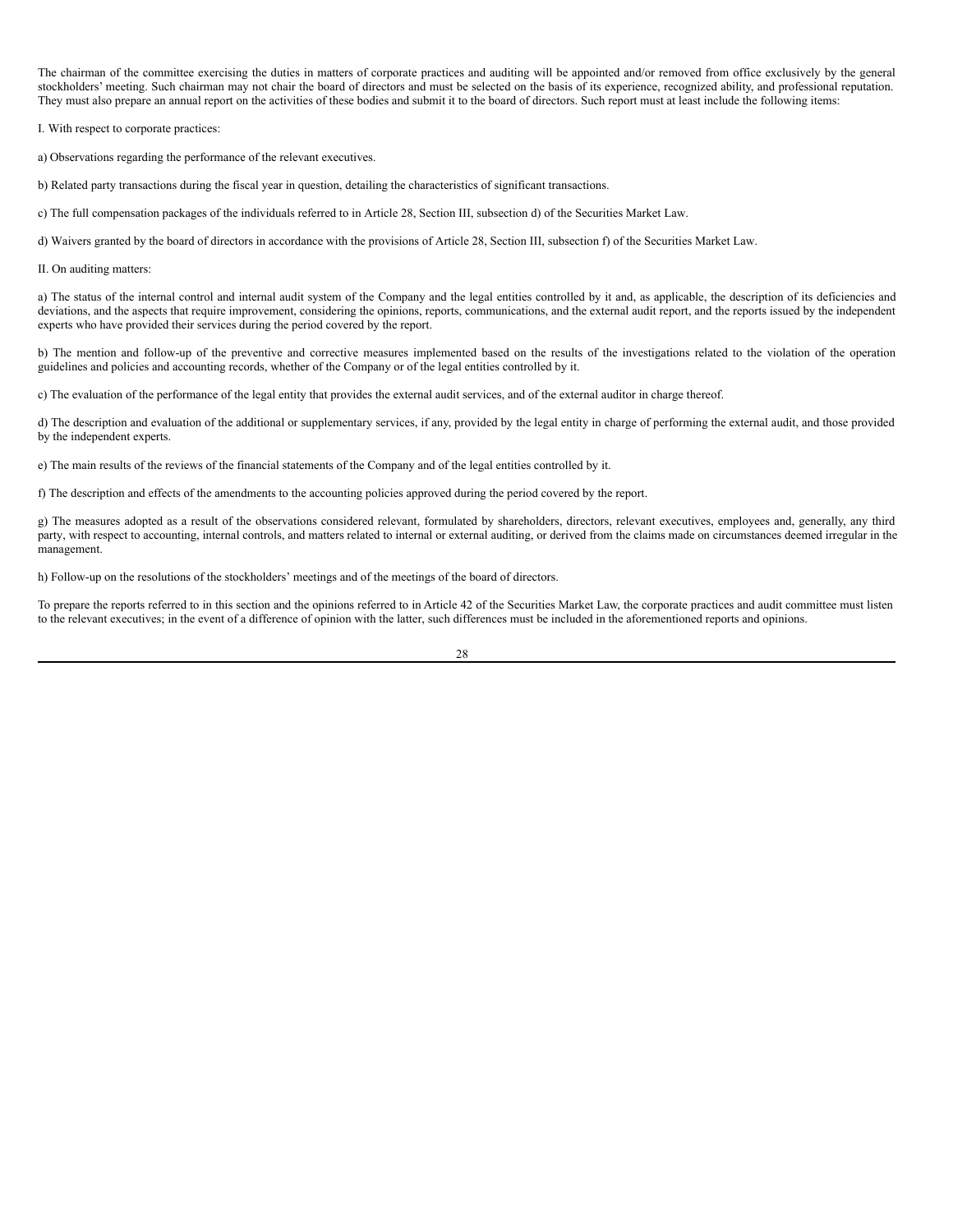### **CHAPTER V**

# **GUARANTEE, INDEMNITY AND EMOLUMENTS OF THE MEMBERS OF THE BOARD OF DIRECTORS AND COMMITTEES**

**Article Twenty-Fourth. Guarantee for the exercise of offices**. None of the members of the Board of Directors or of the different committees of the Company, nor the Secretary, alternate Secretary or the respective alternates of all of the foregoing, nor the Chief Executive Offer or the relevant executives shall have the obligation to provide guarantees to ensure the fulfillment of the responsibilities they may incur in the performance of their offices, unless the General Stockholders' Meeting that has appointed them establishes such obligation.

**Article Twenty-Fifth. Indemnification by the Company**. Subject to the provisions of the Securities Market Law, the Company undertakes to indemnify and hold harmless the proprietary and alternate members, of the Board of Directors, of the Committee or Committees that perform the functions of Corporate Practices and Auditing, and of any other committees created by the Company, the Secretary and Alternate Secretary, and the relevant officers of the Company, in connection with any liability arising from the performance of their duties, including the payment of an indemnification for any damage or injury caused and the necessary amounts to reach a settlement, as well as the total fees and expenses of lawyers and other advisors hired for the defense of the interests of such persons in the cases mentioned above, unless such liabilities result from fraudulent acts, bad faith, unlawful acts or omissions whose compensation is not permitted pursuant to the Securities Market Law and other applicable legal provisions.

Article Twenty-Sixth. Emoluments, guarantee and insurance of the Members of the Board of Directors The General Stockholders' Meeting shall approve any compensation payable to the members of the Board of Directors and of the Committees of the Company for the performance of their positions or functions in any of its committees, or for attending or participating in meetings of said bodies.

The members of the Board of Directors of the Company shall not be obliged to guarantee their performance as such, by means of a bond or any other form of guarantee or indemnity.

The Company shall indemnify and hold harmless each Director, and in such event, the Executive Chairman and the Secretary, for and against any damages from any action or decision made by such Director, Executive Chairman or Secretary acting within its corresponding authority, and such indemnification shall include a compensation for all and any costs that such Director, Execute Chairman or Secretary may incur in relation to the defense of any claim, except in such cases where he/she acts in bad faith, willful misconduct or performs any illegal acts as provided in such laws applicable to the Company. For purposes of this paragraph, the Company will hire, at its sole cost and expense, insurance policies to cover any liability described herein.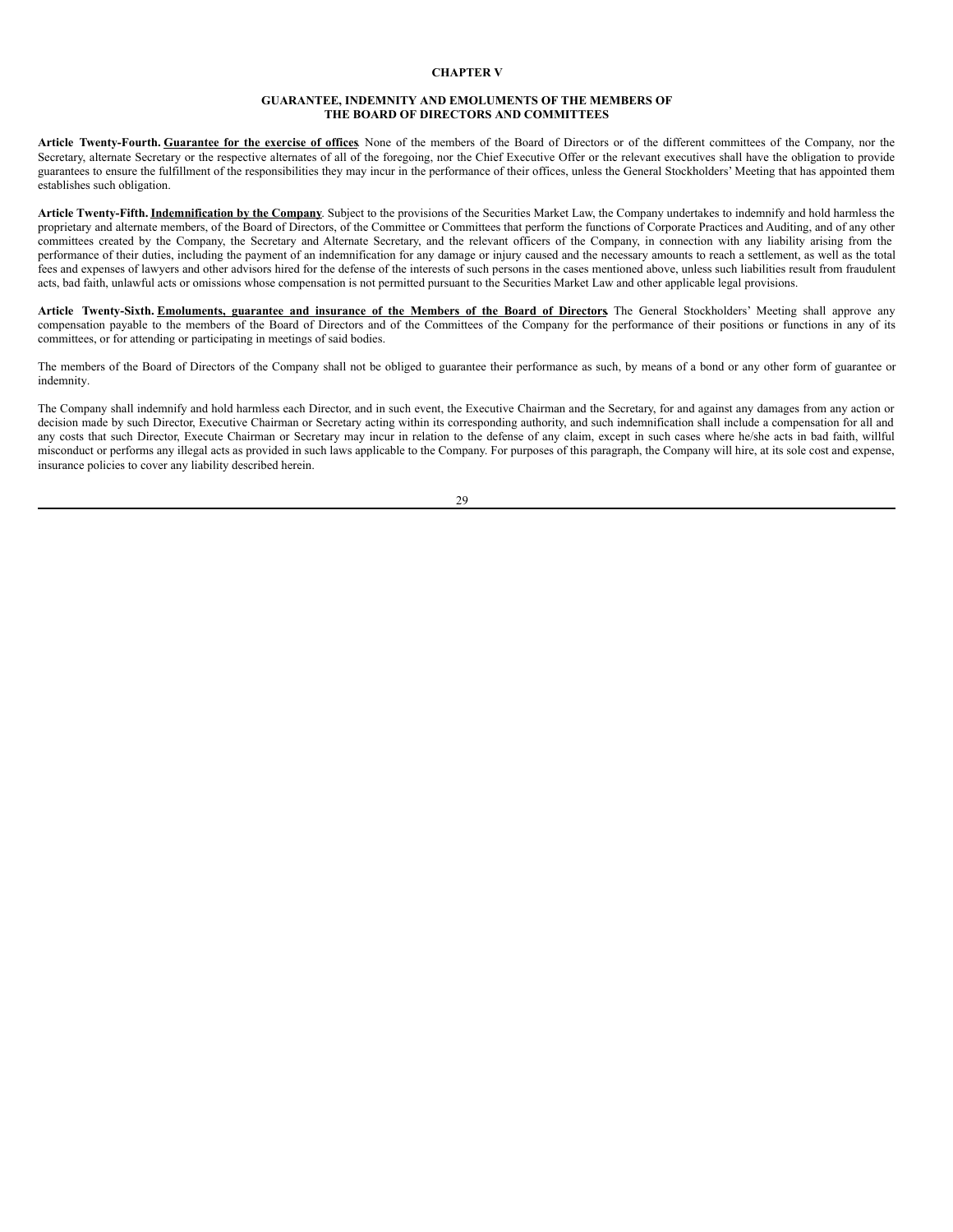### **CHAPTER VI**

# **CHIEF EXECUTIVE OFFICER**

**Article Twenty-Seventh. Functions and Powers.** The duties of management and execution of the business of the Company and the entities it controls shall be responsibility of the Chief Executive Officer Director pursuant to the provisions of Article 44 (forty-four) of the Securities Market Law, subject to the strategies, policies and guidelines approved by the Board of Directors.

The Chief Executive Officer, for the performance of his duties, shall have the broadest powers of attorney to represent the Company for acts of administration and lawsuits and collections, including special powers of attorney requiring special clauses in accordance to law. For acts of ownership, it shall be subject to the provisions set out by the Board of Directors, pursuant to Article 28 (twenty-eight), section VIII, of the Securities Market Law and other applicable provisions.

Notwithstanding the foregoing, the Chief Executive Officer shall:

- I. Submit for the approval of the board of directors the business strategies of the Company and the legal entities controlled by it, based on the information provided by the latter.
- II. Comply with the resolutions of the stockholders' meetings and of the board of directors, in accordance with the instructions, if any, issued by the stockholders' meeting or the board of directors.
- III. Propose to the committee in charge of auditing duties, the guidelines of the internal control and internal auditing system of the Company and the legal entities controlled by it, and execute the guidelines approved by the board of directors of the Company for such purpose.
- IV. Subscribe the relevant information of the Company, together with the relevant executives in charge of its preparation, within their scope.
- V. Disseminate the relevant information and events that must be disclosed to the public, in accordance with the provisions of the Securities Market Law, being responsible for the content and timeliness of such information, even if the dissemination thereof is delegated to third parties, except in case of willful misconduct or negligence of such third parties.
- VI. Comply with the provisions relating to the performance of transactions for the acquisition and trading of the Company's own shares.
- VII. Exercise, by itself or through an authorized delegate, within its scope or by instruction of the Board of Directors, the corrective and liability actions that may be appropriate.
- VIII. Verify that the capital contributions made by the members are made, as applicable.
- IX. Comply with the legal and corporate requirements provided with respect to the dividends paid to the shareholders.
- X. Ensure that the accounting, recording, filing, or information systems of the Company are kept.
- XI. Prepare and submit to the Board of Directors the report referred to in Article 172 of the General Law of Companies, except for the provisions of subsection b) of such provision.
- XII. Establish internal mechanisms and controls that allow verifying that the acts and transactions of the Company and the legal entities controlled by it have complied with the applicable regulations, and follow up on the results of such internal mechanisms and controls and take the necessary measures as applicable.
- XIII. Exercise the liability actions referred to in the Securities Market Law, against related parties or third parties that have allegedly caused damages to the Company or the legal entities controlled by it or in which it has a significant influence, unless by determination of the board of directors of the Company and upon prior opinion of the committee in charge of the auditing duties, the damages caused are not significant.
- XIV. All others provided by the Securities Market Law or in the Company's bylaws, in accordance with the duties assigned to it by this law.

The Chief Executive Officer shall perform the duties entrusted to him by the General Stockholders' Meeting or the Board of Directors, as well as those set forth in the Securities Market Law, and in compliance with its duties of due diligence and loyalty pursuant to the Securities Market Law.

The Chief Executive Officer, for the performance of his duties and activities, as well as for fulfillment of his obligations, shall be assisted by the relevant directors appointed for such purpose and by any employee of the Company or of the legal entities it controls.

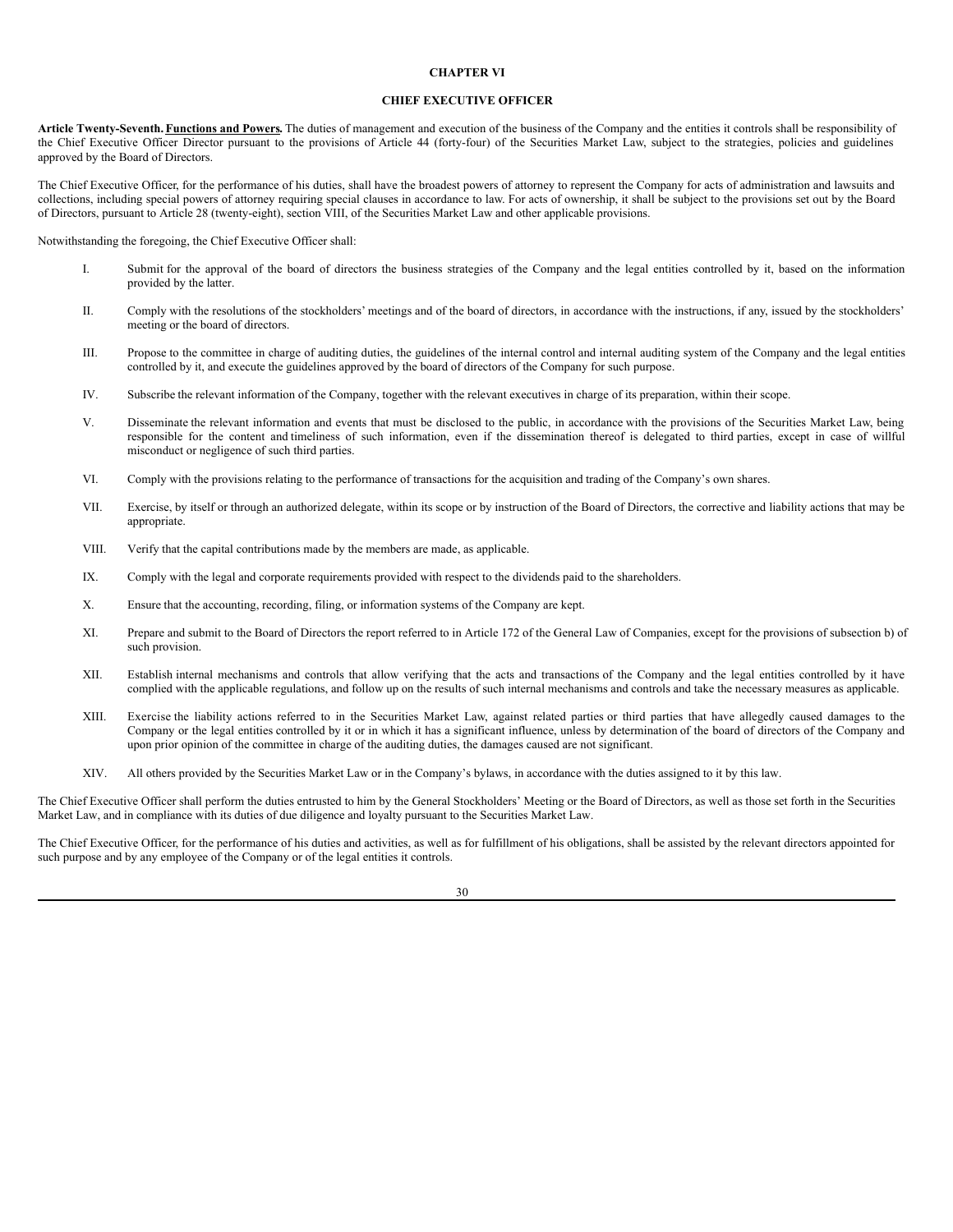### **CHAPTER VII**

# **STOCKHOLDERS' MEETING**

**Article Twenty-Eighth. General Stockholders' Meeting.** The General Stockholders Meeting is the supreme body of the Company. The Stockholders Meetings shall be General or Special and General Meetings may be Extraordinary or Ordinary. Stockholders Meetings shall be held at the Company's domicile, except in the event of unforeseen circumstances or force majeure.

**Article Twenty-Ninth**. **Minority Rights**. Calls for General Stockholders' Meetings may be made by the Board of Directors, the Secretary or the Chairman of the Board of Directors or the Audit or Corporate Governance Committees. Stockholders holding at least 10% (ten percent) of the shares with voting rights, even those limited or restricted voting rights, may request in writing, at any time, that the Chairman of the Board of Directors (or the Executive Chairman of the Board, if applicable) or the Chairman of the Corporate Practices Committee and/or Audit Committee, convene a General Stockholders' Meeting to discuss the matters specified in their request, without the need to comply with the procedure set forth in Article 184 (one hundred and eighty four) of the General Law of Commercial Entities. Any stockholders shall have the same right in any of the cases referred to in Article 185 (one hundred and eighty-five) of the General Law of Commercial Entities. If no call is made within 15 (fifteen) days following the date in which the request was made, a Civil or District Judge of the Company´s domicile shall may convene the Meeting at the request of any of the interested stockholders in terms of the applicable law.

Also, Stockholders holding at least 10% (ten percent) of the shares with voting rights, even those limited or restricted voting rights, may, for one single occasion, present a motion to adjourn the Meeting for 3 (three) calendar days and without requiring a new call, in order to vote on certain matters in which they do not believe they are adequately informed, in which case the percentage referred to in Article 199 (one hundred and ninety-nine) of the General Law of Commercial Entities shall not apply.

The holders of voting shares, including limited or restricted voting shares, that represent 20% (twenty percent) or more of the capital stock, whether individually or jointly, may judicially contest the resolutions adopted by the General Meetings in connection with matters in respect of which they are entitled to vote, in which case the percentage referred to in Article 201 (two hundred and one) of the General Law of Commercial Entities shall not apply.

The shareholders, without prejudice to the provisions of other laws or these bylaws, may enter into agreements among themselves, under the terms of Article 16, Section VI of the Securities Market Law. The execution of such agreements and their characteristics must be notified to the Company within five business days following the date of their execution for these to be disclosed to the investing public through the stock exchange(s) where the Shares or debt securities representing them are listed, under the terms and conditions set forth therein, and for their existence to be disclosed in the annual report referred to in Article 104, Section III, subsection a) of the Securities Market Law, being available to the public for consultation at the Company's offices. Such agreements will not be enforceable against the Company and breaching these will not affect the validity of the vote at stockholders' meetings, but will only be effective among the parties once they are disclosed to the investing public.

Shareholders that, individually or jointly, hold voting shares, including shares with limited or restricted voting rights, or without voting rights, representing five percent or more of the capital stock, may directly exercise a liability action against any member of the Board of Directors, Chief Executive Officer, or any relevant executive for breach of the duties of care and loyalty, in favor of the Company or the legal entity controlled by it, in accordance with Article 38, Section II of the Securities Market Law.

The shareholders will have the right to prevent the discussion of general or equivalent matters at the general stockholders' meeting, in accordance with Article 49, Section II of the Mexican Securities Market Law.

Article Thirtieth. Calls. Calls for Stockholders' Meetings must be published in the electronic system established by the Ministry of Economy, and additionally in the systems of the stock exchange in which the securities representing the capital stock of the Company are listed, no less than 15 (fifteen) calendar days before the date of the Meeting. The first call for the extraordinary general meetings must be published in the electronic system established by the Ministry of Economy, and additionally in the systems of the stock exchange in which the securities representing the capital stock of the Company are listed, no less than 15 (fifteen) calendar days before the date of said Meeting and no less than 5 (five) calendar days before the second and subsequent calls.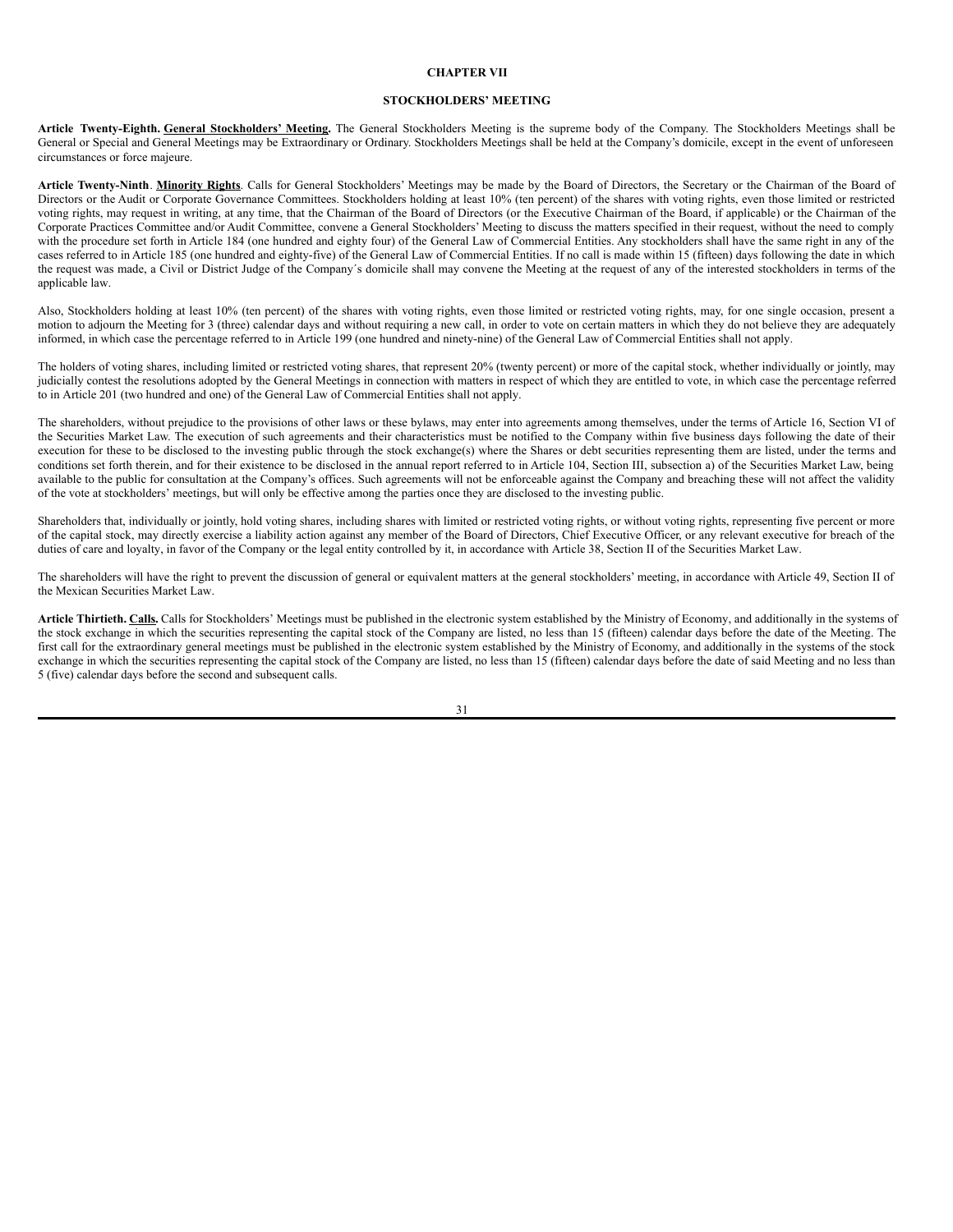From the date on which the call of meeting is published, any information and documents related to each of the items of the Agenda shall be made immediately available to the stockholders at the offices of the Company´s office at no charge and at least 15 (fifteen) calendar days prior to the date of the Meeting.

The calls shall contain the Agenda of the Meeting in which general matters shall not appear and shall be signed by the person responsible for such calls, provided; however, that if the calls are made by the Board of Directors, the signature of the Chairman, the Secretary or any other alternate Secretaries, if there is more than one, shall be sufficed. Meetings may be held without prior notice if the capital stock of the Company is fully represented at the time of voting.

In accordance with the second paragraph of Article 178 (one hundred and seventy-eight) of the General Law of Commercial Entities, unanimous resolutions adopted without holding a Meeting, by the stockholders with voting rights or with the relevant special series of shares, as the case may be, shall be, for all legal effects and purposes as valid as those adopted at a General or Special Meeting, respectively, provided that they are confirmed in writing by the stockholders.

**Article Thirty-First. Admission to Stockholders Meetings.** Only persons registered as stockholders in the Stock Registry Book, and the persons that provide certificates issued by the

S.D. Indeval Institución para el Deposito de Valores, S.A. de C.V., or any other institution acting as custodian of the securities supplemented with the lists of custodians therein, shall have the right to appear or be represented in the Stockholders' Meetings, for which the provisions of the Securities Market Law shall apply. The members of the Company ´s Board of Directors may not represent any stockholder in the Stockholders' Meetings of the Company. Stockholders may be represented at the Meetings by the person or persons they designated for such purpose by means of a power of attorney granted in accordance with the following Article.

The members of the board of directors, the Chief Executive Officer, and the individual designated by the legal entity that provides the external auditing services, may attend the stockholders' meetings of the company.

**Article Thirty-Second. Representation of Stockholders at the Meeting.** Stockholders may be represented in the Meetings by the person or persons who prove their legal capacity by means of a simple letter signed in the presence of two witnesses, or through the forms referred to in Article 49 (Forty-Nine) Section III of the Securities Market Law, that the Company makes available to them through the securities exchange brokers or in the Company itself, at least 15 (fifteen) calendar days in advance of each Meeting, which the Secretary shall verify and inform the General Stockholders' Meeting, certifying it in the relevant Meeting Minutes.

The members of the Board of Directors and the relevant executives of the Company may not represent any stockholder in the Company´s Stockholders' Meetings.

**Article Thirty-Third. Meeting Minutes Book**. The Stockholders' Meeting Minutes shall be prepared by the Secretary, will be transcribed in the corresponding book and will be signed by the Executive Chairman and the Secretary of the Meeting.

**Article Thirty-Fourth. Chairman, Secretary and Tellers at Stockholders' Meetings.** The Meetings will be presided by the Chairman of the Board of Directors. In his absence the Meetings will be presided by the person appointed by the majority vote of the stockholders.

The Secretary of the Board of Directors will act as Secretary of the Stockholders Meetings, and in his absence or if so indicated by the General Stockholders' Meeting itself, the position will be held by the alternate Secretary; in the absence of both, the position will be held by the person appointed by the majority vote of the stockholders.

The Chairman of the Board shall appoint two (2) tellers from among the stockholders, stockholders' representatives or guests attending the Meetings, in order to count the number of shares represented, to determine whether a legal quorum has been meet and, as the case may be, to count the votes cast.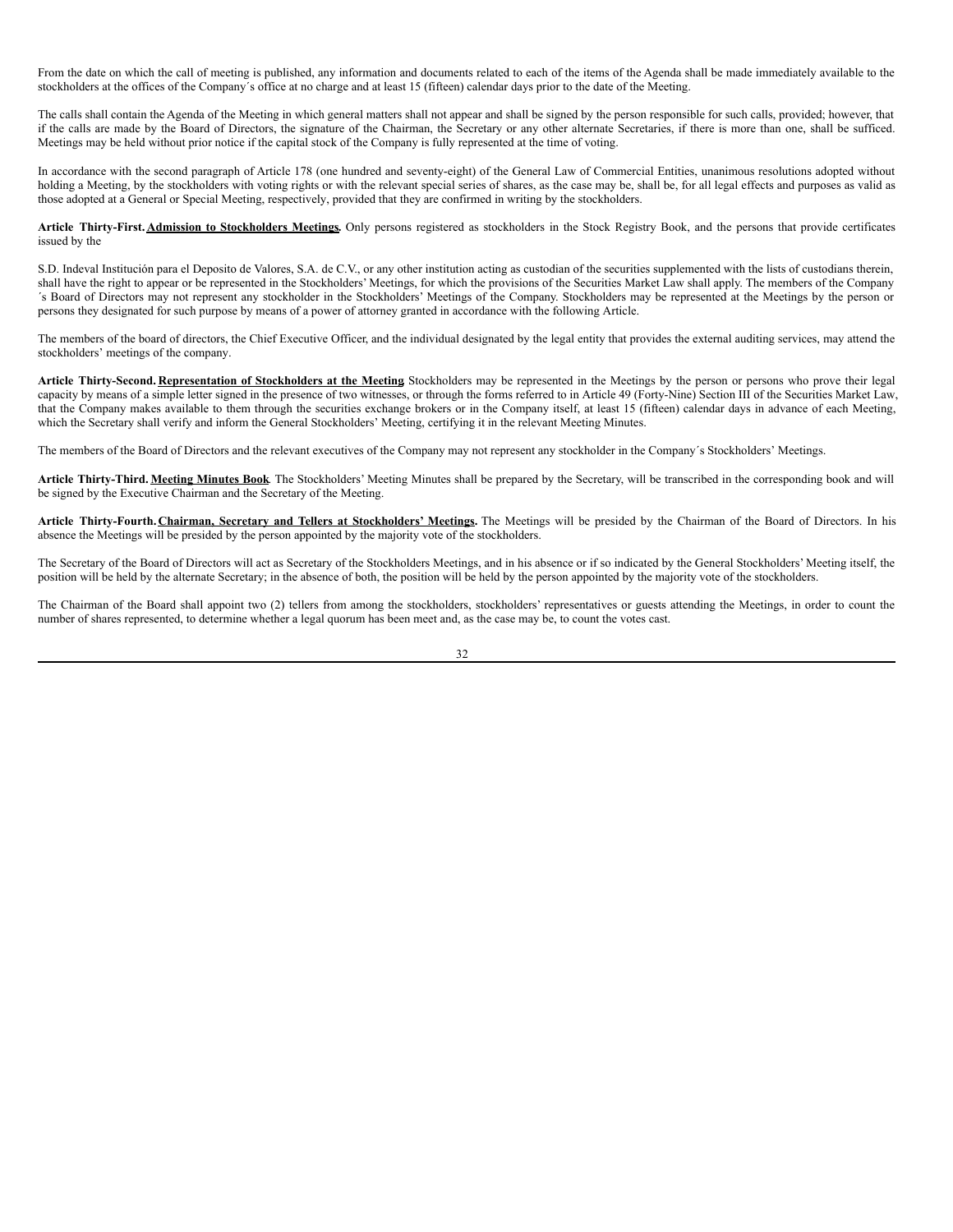**Article Thirty-Fifth. General Ordinary and Extraordinary Meetings**. The Company's Annual General Ordinary Stockholders' Meetings shall be held at least once a year, within four (4) months following the closing of each fiscal year (the "**Annual General Ordinary Meeting**"). In addition to the other matters specified in the Agenda of the Annual General Ordinary Meeting, it shall:

1.- Discuss, approve or modify and determine as appropriate, any matters in relation to the report of the Chief Executive Officer and the Board of Directors, regarding the Company´s financial situation and other related accounting documents, as set forth in Article 172 (one hundred and seventy-two) of the General Law of Commercial Entities.

2.- Discuss, approve or modify the reports of the Chairman of the Corporate Practices and Audit Committees, if necessary.

3.- Discuss, approve or modify the report rendered by the Chief Executive Officer, in accordance with the Securities Market Law and other applicable provisions.

4.- Learn the opinion of the Board of Directors in connection with the content of the Chief Executive Officer's report.

5.- Subject to the provisions established in Article Fifteen of these by-laws, discuss and approve on the re-appointment, revocation and/or appointment, if any, of one third of the proprietary members and respective alternates of the Board of Directors that said Annual General Ordinary Meeting resolve to re-appoint, revoke and/or appoint.

6.- Evaluate the independence of independent directors.

7.- To appoint the Chairmen of the Corporate Practices and Audit Committees. 8.- To decide on the use of the Company´s profit, if any.

9.- If applicable, determine the maximum amount of resources that may be used for the acquisition of its own shares.

10.- Approve the execution of transactions whether simultaneously or subsequently by the Company or the legal entities it controls within the same fiscal year that may be considered as one and the same transaction that the Company when they represent 20% (twenty percent) or more of the consolidated assets of the Company, based on figures corresponding to the close of the immediately preceding quarter, regardless of the way in which they are applied. Stockholders holding shares with limited or restricted voting rights may vote at such Meetings.

11.- Any other matter that shall be convened with by the General Ordinary Meeting in accordance with applicable law or that is not specifically reserved for an General Extraordinary Meeting.

In addition to those set forth in Article 182 (one hundred and eighty-two) of the General Law of Commercial Entities, the following matters are reserved for General Extraordinary Meetings: (i) the Company's spin-off; (ii) issuance of shares other than ordinary shares, and the cancellation of the registration of shares representing the capital stock of the Company in the National Securities Registry or in the local or foreign stock exchanges where the shares are traded ; (iii) redemption of the Company´s shares with distributable profits by the Company, (iv) increase of capital stock pursuant to Article Twelve, (v) amendment of the Company's by-laws, and (vi) other matters reserved to it by law or those for which these by-laws require a special quorum.

Article Thirty-Sixth. Quorum for installation and voting at General Ordinary Stockholders' Meetings. In order for an General Ordinary Stockholders' Meeting to be considered legally convened by virtue of a first call, at least 50% (fifty percent) plus 1 (one) of the outstanding voting shares of the Company must be represented, and its resolutions shall be valid when adopted by majority vote of the voting shares in attendance. In the event of a second or subsequent call, the General Ordinary Stockholders' Meeting may be validly held regardless of the number of shares represented, and its resolutions shall be valid when adopted by majority vote of the shares represented at the Meeting.

Article Thirty-Seventh. Quorum for installation and voting at General Extraordinary Stockholders' Meetings. In order for an General Extraordinary Stockholders' Meeting to be considered legally convened on first call, at least 75% (seventy-five percent) of the outstanding voting shares of the Company must be represented, and its resolutions shall be valid when adopted by the favorable vote of shares representing at least 50% (fifty percent) of the outstanding voting shares of the Company. In the event of a second or subsequent call, Extraordinary General Stockholders' Meetings may be validly held if 50% (fifty percent) of the outstanding voting shares of the Company is represented, and their resolutions will be valid if adopted by the favorable vote of shares representing at least 50% (fifty percent) of the outstanding voting shares of the Company.

Notwithstanding the provisions of the preceding paragraph, the favorable vote of shares with or without voting rights representing (i) 75% (seventy-five percent) of the Company's outstanding capital stock shall be required to amend the Company's by-laws and (ii) 95% (ninety-five percent) of the capital stock of the Company to resolve and request from the National Banking and Securities Commission the cancellation of the registration of the shares of the Company in the National Securities Registry, under the terms provided in the Securities Market Law and other applicable provisions.

For Special Meetings, the same rules provided in this Article shall apply for General Extraordinary Meetings, but referring to the corresponding special category of shares.

Article Thirty-Eighth. Cancellation of the Registration of Shares in the National Securities Registry. The National Banking and Securities Commission may cancel the registration of securities in the Registry at the request of the Company, upon prior resolution of the extraordinary general stockholders' meeting and with the affirmative vote of the holders of voting or non-voting shares representing 95% (ninety-five percent) of the capital stock of the Company. Once the aforementioned stockholders' meeting resolution is obtained, a tender offer must be carried out in accordance with the provisions of Article 108, Section I of the Securities Market Law, with the provisions of Articles 96, 97, 98, Sections I and II, and 101, first paragraph, of such Law and the general provisions derived therefrom being also applicable.

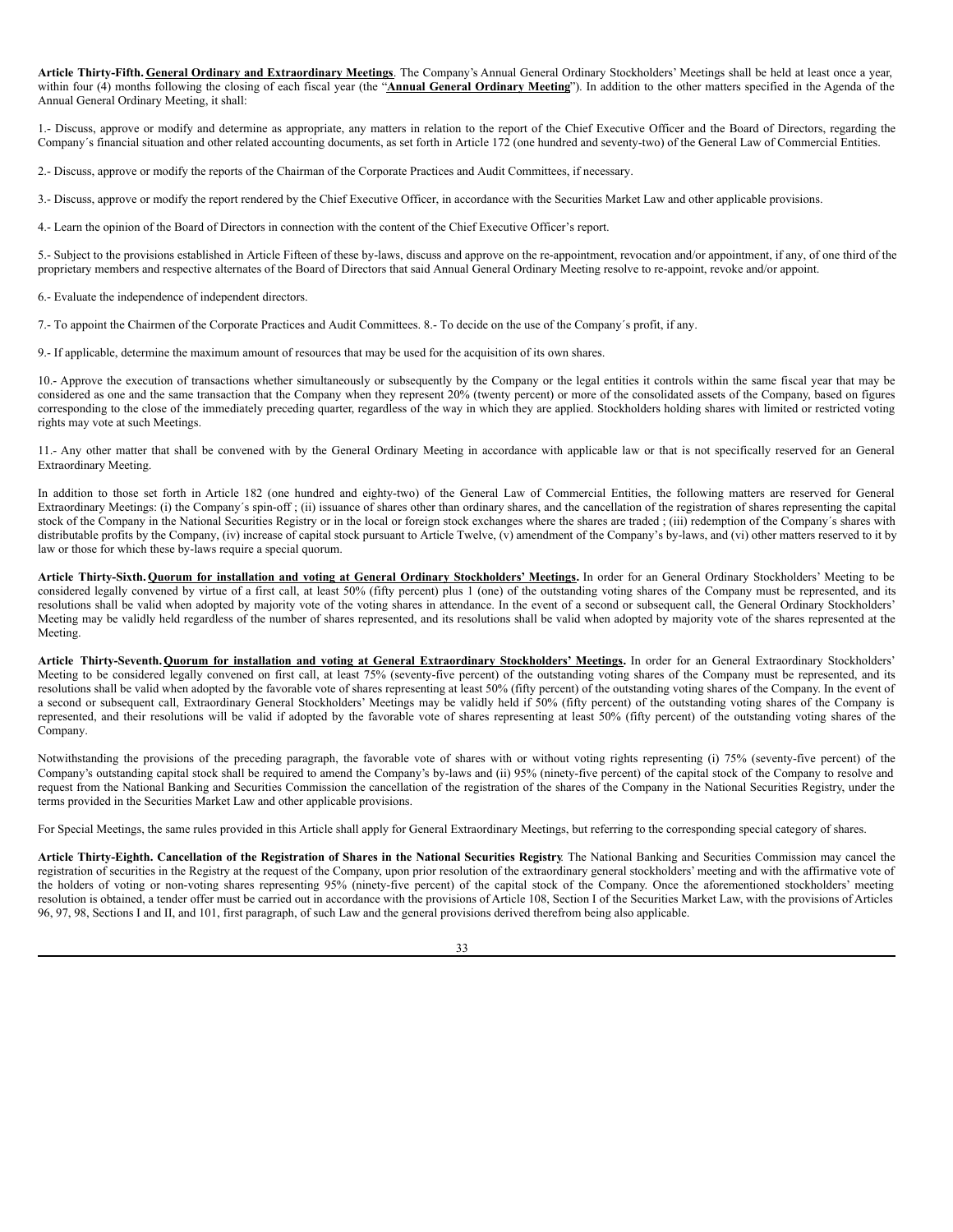### **CHAPTER VIII**

# **FISCAL YEAR AND FINANCIAL INFORMATION**

**Article Thirty-Ninth. Financial Information.** Within the three (3) months following the closing of each fiscal year, the Chief Executive Officer and the Board of Directors shall prepare the following financial information and any other information necessary pursuant to provisions of the applicable legal, within their respective duties and responsibilities pursuant to the provisions of these by-laws and the Securities Market Law, which will be delivered to the General Stockholders' Meeting by the Board of Directors:

a) A report on the Company's progress during the year and on the policies followed by the Board of Directors and, where appropriate, on the main existing projects.

- b) A report stating and explaining the main information and accounting policies and criteria used for the preparation of the financial information.
- c) A statement showing the Company's financial position at the end of the fiscal year.
- d) A statement showing, and duly explained and classified, the Company's results of the fiscal year.
- e) A statement showing the changes in the Company's financial position during the fiscal year.
- f) A statement showing the changes in the items conforming the Company's assets during the fiscal year.
- g) Any necessary notes to supplement and clarify the information provided by the above- mentioned statements.

**Article Fortieth**. **Deadline for submission**. The information referred to in the previous Article must be completed and made available to the stockholders no less than 15 (fifteen) calendar days before the Meeting at which they are to be discussed. Stockholders shall have the right to receive a copy of the corresponding reports.

**Article Forty-First. Fiscal Year**. The fiscal years shall last one year, and the date of their commencement and termination shall be set by the Ordinary General Stockholders Meeting subject to the relevant tax provisions. If the Company is liquidated or merged, the fiscal year will end early on the date on which it is liquidated or merged, as the case may be.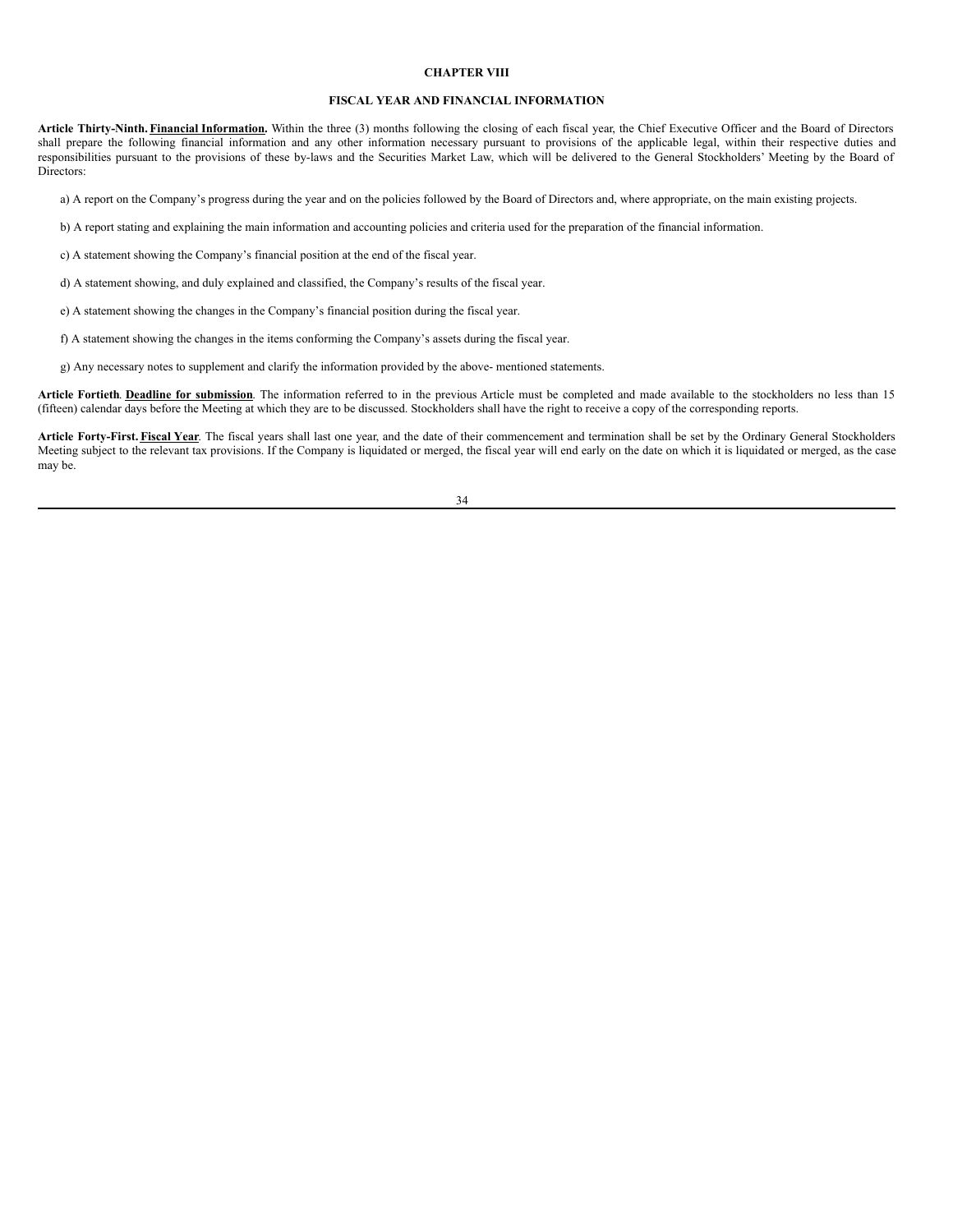### **CHAPTER IX**

## **PROFIT AND LOSSES**

**Article Forty-Second. Profits of the Company**. The net profits of each fiscal year, after deducting the amounts corresponding to: a) income tax for such fiscal year; b) if applicable, Company's profits distribution, and; c) if applicable, amortization of losses from previous fiscal years, which will be distributed, subject to a resolution of the General Stockholders' Meeting, as follows:

1.- 5% (five percent) to constitute and reconstitute the legal reserve fund, until it is equal to at least 20% (twenty percent) of the capital stock.

2.- The General Ordinary Stockholders' Meeting may create, with net profits, the "Reserve for Acquisition of Own Shares", indicating the amount of this reserve.

3.- If the General Stockholders' Meeting so determines, it may create, increase, modify or eliminate other capital reserves if such Meeting deems appropriate, and may create funds for budget estimates and reinvestments, as well as special reserve funds.

4.- The residual amounts, if any, shall be applied in the manner determined by the General Ordinary Stockholders' Meeting, including, if applicable, to pay dividends to all stockholders, in proportion to their participation.

**Article Forty-Third. Dividends**. Dividends shall be declared by the General Ordinary Stockholders' Meeting and its payments shall be made on the terms, days and place determined by such Meeting, taking into consideration the policies established by the Board of Directors or its Executive Chairman, which shall be made known through the publication of a notice in at least one newspaper with wide circulation.

The dividends not collected within 5 (five) years, from the date on which they were due and payable, shall be deemed to have been waived in favor of the Company.

The losses, if any, will be assumed by all the stockholders, in proportion to the number of their shares, including the Company's assets represented by them.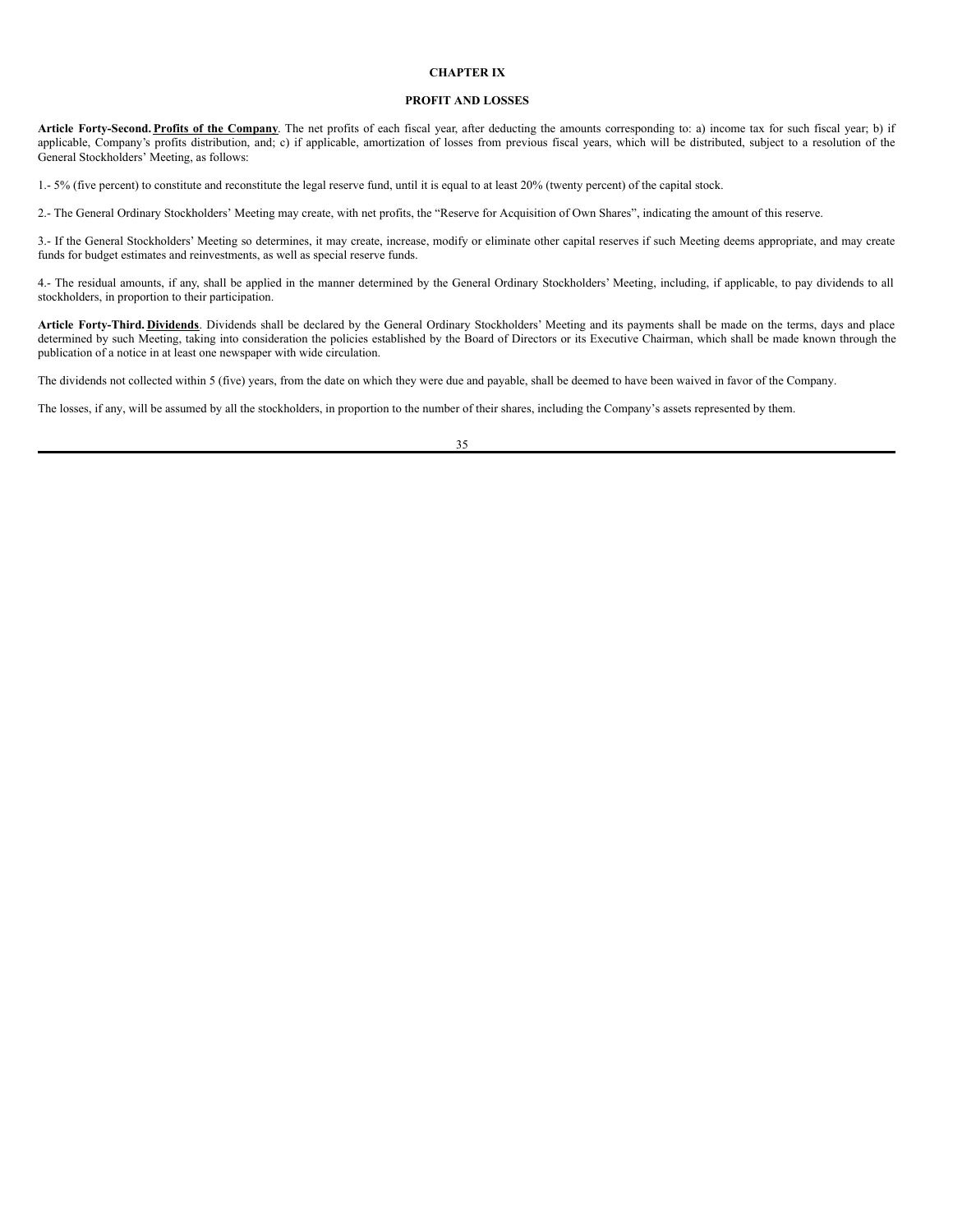### **CHAPTER X**

# **DISSOLUTION AND LIQUIDATION**

**Article Forty-Fourth. Dissolution**. The Company shall be dissolved in any of the cases specified in Article 229 (two hundred and twenty-nine) of the General Law of Commercial Entities.

**Article Forty-Fifth. Liquidators**. Upon dissolution, the Company shall be placed in liquidation. The liquidation will be entrusted to one or more liquidators appointed by the General Extraordinary Stockholders' Meeting. If the Meeting does not make such appointment, a Civil or District Judge of the Company's domicile shall do so at the request of any stockholder.

The liquidators shall have the powers and authorities established by General Law of Commercial Entities and those determined by the General Stockholders' Meeting, including:

I. Conclude special operations pending at the time of dissolution.

II. Collect the credits and pay the debts of the Company.

III. Dispose or transfer the Company's assets and liquidate its liabilities.

IV. Prepare the final financial statement to be submitted for consideration and approval of the General Stockholders' Meeting, and once such statement has been approved, it shall be registered in the Public Registry of Commerce.

V. Distribute all remaining proceeds, if any, among all the stockholders of the Company, taking into consideration their participation percentage, once the final financial statement has been approved.

VI. Cancel the registration of the Company in the Public Registry of Commerce once the liquidation is concluded.

**Article Forty-Sixth.Liquidation Procedure**. The liquidation shall be made in accordance with the resolutions taken by the stockholders upon their resolution to dissolve the Company. In the absence of resolution approving the Company's liquidation, the liquidation shall be made pursuant to the provisions of the General Law of Commercial Entities.

During the liquidation, the Stockholders' Meetings will meet as described in these by-laws, and the liquidator or liquidators will have the same responsibilities that were performed by the Board of Directors before the Company's liquidation, and the Audit and Corporate Practices Committee will continue to perform its responsibilities towards the liquidator or liquidators, as they used to perform such responsibilities as to the Board of Directors, before the Company's liquidation.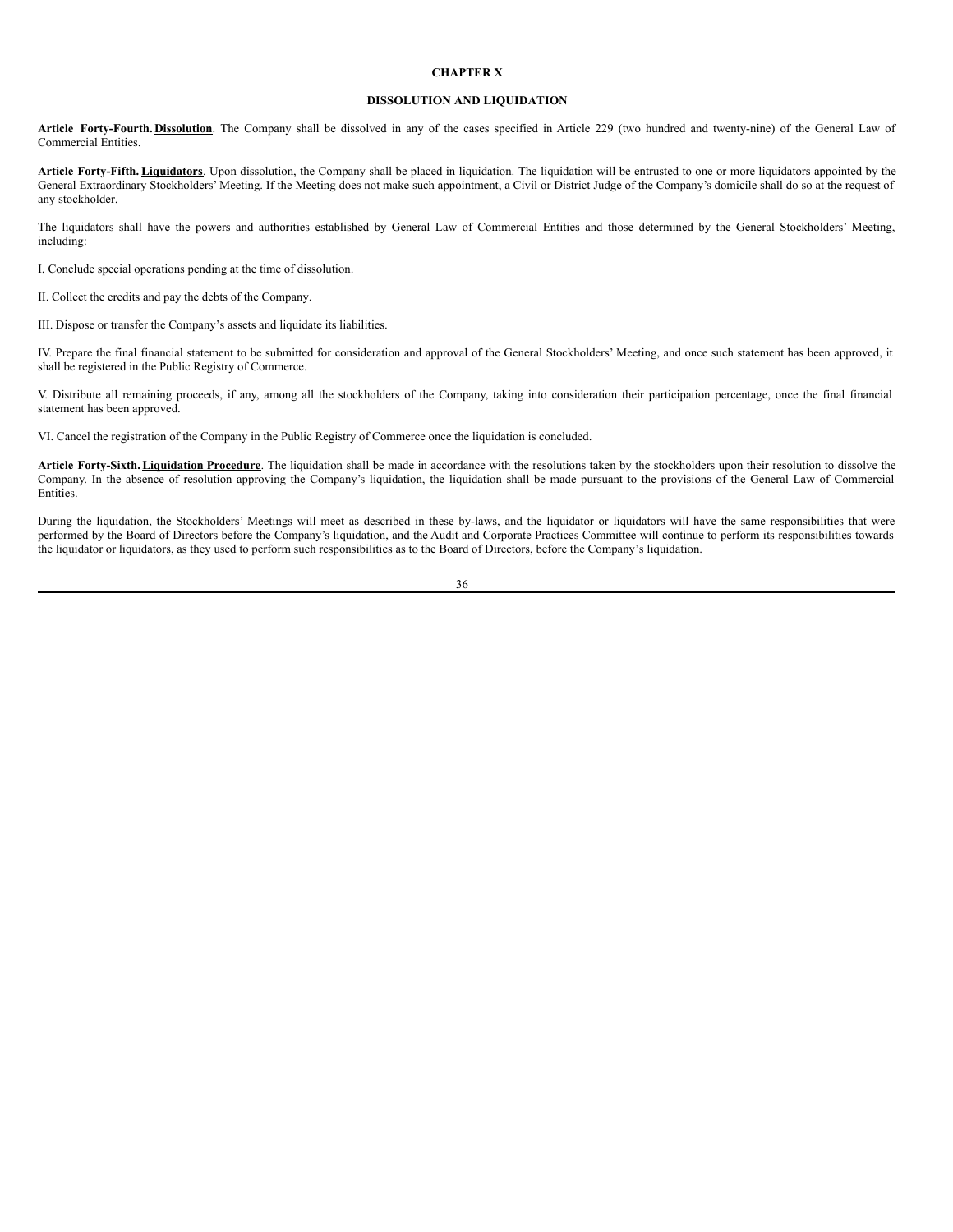# **CHAPTER XI**

# **APPLICABLE LAW AND JURISDICTION**

**Article Forty-Seventh. Applicable Law**. In all matters not expressly provided for in these by- laws, the provisions of the Securities Market Law, the General Law of Commercial Entities, and other applicable law in Mexico shall be applicable.

**Article Forty-Eighth. Jurisdiction**. In the event of any controversy between the Company and its stockholders or between two or more stockholders or between two or more groups of stockholders regarding any matters relating to the Company, all stockholders and the Company expressly and irrevocably submit to the laws applicable in, and to the jurisdiction of, the competent federal courts in Mexico City, Mexico, expressly and irrevocably waiving any other jurisdiction that may correspond to them by virtue of their present or future domicile or for any other reason.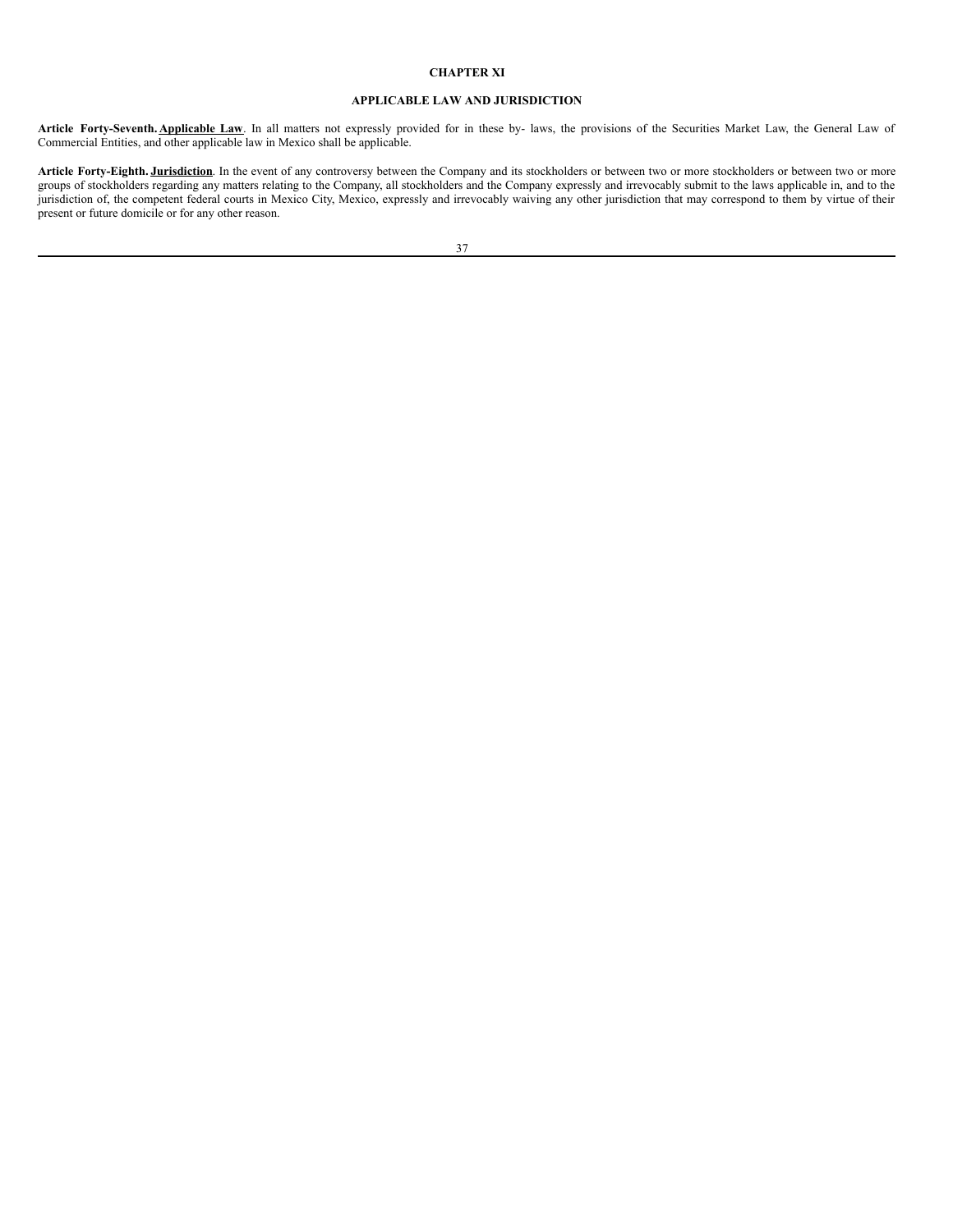# **DESCRIPTION OF SHARE CAPITAL**

The following is a summary of the material terms of our securities registered under Section 12 of the Securities Exchange Act of 1934 (the "Exchange Act"). We are a company *incorporated in Mexico.*

## **Type and Class of Securities**

Our ordinary shares are listed on the NASDAQ under the symbol "BWMX" ("Ordinary Shares"). Our authorized share capital consists of 36,584,968 Ordinary Shares. All of our Ordinary Shares have been validly issued, fully paid and are non-assessable. Our fully paid Ordinary Shares are issued in registered form and may be freely transferred under our amended Articles of Association, subject to applicable law.

#### **Ordinary Shares**

Ordinary Shares are issued in registered form only and no certificates will be issued. The Company is entitled to treat the registered holder of any share as the absolute owner thereof and is not bound to recognize any equitable claim or other claim or interest in such share on the part of any other person.

#### **Issuance of Ordinary Shares**

Our by-laws require our shareholders to authorize any share issuance. Any issuance of shares is subject to mandatory preemptive rights, except in the event of a public offering and other limited circumstances. Shares issued that have cleared preemptive rights or that are the subject of public offerings, may be allocated as a result of a resolution from our directors. Shares repurchased by us in the open market may be placed again based upon resolutions by our directors.

# **Shareholders' Meetings**

Any person authorized to vote may be represented at a meeting by a proxy who may speak and vote on behalf of the member. Depending on the matter that requires shareholders' approval, the by-laws and Mexican law provide a fixed quorum.

The annual ordinary shareholders' meeting, on first call, must have a quorum of at least 50% plus one of the outstanding shares of the company's capital stock and all resolutions shall be approved with the affirmative vote of at least the majority of the present shares. In the event of a second or subsequent call, the general ordinary stockholders' meeting may be validly held regardless of the number of shares represented, and its resolutions shall be valid when adopted by majority vote of the shares represented at the meeting.

The extraordinary shareholders' meetings, on first call, must have a quorum of at least 75% of the outstanding shares of the company's capital stock and all resolutions must be approved with the affirmative vote of at least 50% of the outstanding voting shares of the company. In the event of a second or subsequent call, extraordinary general stockholders' meetings may be validly held if 50% of the outstanding voting shares of the company is represented, and their resolutions will be valid if adopted by the favorable vote of shares representing at least 50% of the outstanding voting shares of the company. The favorable vote of shares with or without voting rights representing 75% of the company's outstanding capital stock shall be required to amend the company's by-laws.

#### **Voting Rights**

Holders of our Ordinary Shares are entitled to one vote per share on all matters submitted to a vote of holders of Ordinary Shares. Mexican Law does not provide for cumulative voting in the election of directors. Voting of shareholders at a general meeting may be in person or by proxy. Our articles of association specify how the Company shall determine the shareholders of record entitled to notice of or to vote at any meeting of shareholders or any adjournment thereof.

### **Permitted Transfers of Ordinary Shares**

The Ordinary Shares are freely transferable subject to compliance with transfer formalities under our bylaws and applicable law.

#### **Dividend Rights**

The declaration, amount and payment terms of any dividends must be approved by a majority of our shareholders acting at a general ordinary shareholders' meeting at which a quorum, on first call, of shareholders representing at least half plus one our capital stock are present, based upon the prior recommendation of our board of directors. Under Mexican law, dividends may only be paid (i) from retained earnings as set forth in financial statements previously approved by shareholders, (ii) if we have no prior fiscal year losses (unless such losses have been repaid or absorbed) and (iii) if a legal reserve has been created or is maintained by annually setting aside at least 5.0% of net income until the legal reserve equals at least 20% of our capital stock.

Dividends may be paid in U.S. dollars, Euro or any other currency chosen by the shareholders meeting and dividends may be paid at such places and times as may be determined by the shareholders meeting within the limits of any decision made at such general shareholders meeting. Dividends may also be paid in kind in assets of any nature, and the valuation of those assets shall be established by the shareholders meeting according to valuation methods determined in its discretion.

#### **Directors**

The board of directors shall have between 9 (nine) members and not more than 21 (twenty-one). Any shareholder or group of shareholders that have 10% of the capital stock of the company may appoint one member of the board of directors.

The members of the board shall hold office for one year or until the shareholders that have appointed them revoke such appointment. The directors may be reelected as many times as deemed convenient and shall continue in office until their successors have been appointed and taken office. At least 25% of members of the board of directors shall be independent in accordance with Mexican Law.

#### **Registrar and Transfer Agent**

We have appointed Continental Stock Transfer & Trust Company as our U.S. registrar and transfer agent, and all Ordinary Shares and shareholders are transferred from the register held at our registered office to the register held by our U.S. registrar and transfer agent.

#### **Repurchase of Ordinary Shares**

Pursuant to our articles of association, our board of directors may redeem our own Ordinary Shares in accordance with Mexican Law on such terms and in such manner as may be authorized by the general meeting of shareholders in an ordinary resolution, subject to the rules of any stock exchange on which our Ordinary Shares are traded.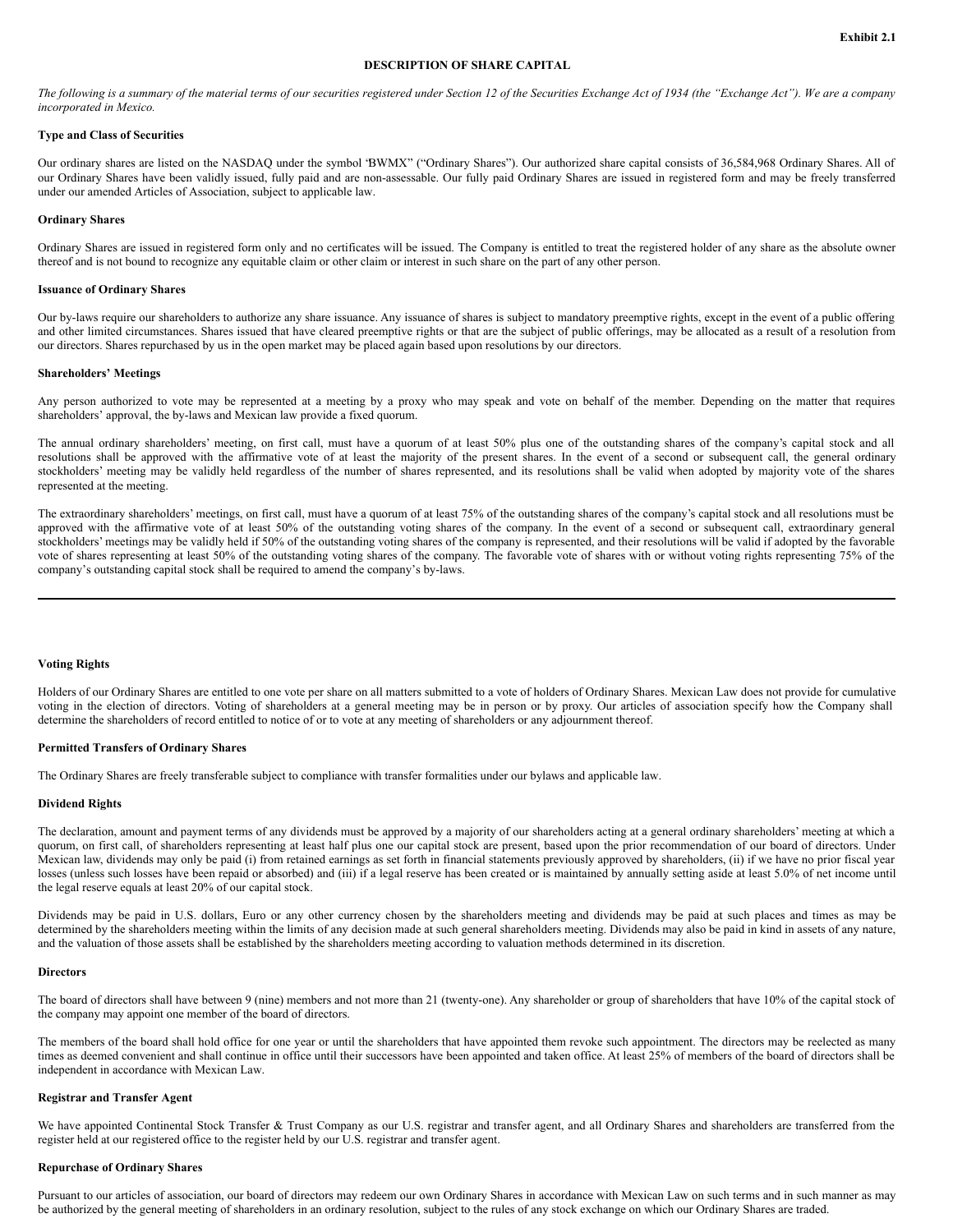# **Reduction of Share Capital**

The fixed portion of the share capital of the Company may be reduced by a resolution adopted by the general extraordinary meeting of shareholders, through the amendment of its articles of association. Variable portion of the share capital of the Company may be reduced by a resolution adopted by the general ordinary meeting of shareholders.

## **Annual Accounts**

The board of directors shall draw up the annual accounts of the Company that shall be submitted to the approval of the shareholders at the annual general meeting. Except in some cases provided for by Mexican Law, our board of directors must also annually prepare management reports on the annual accounts and consolidated accounts.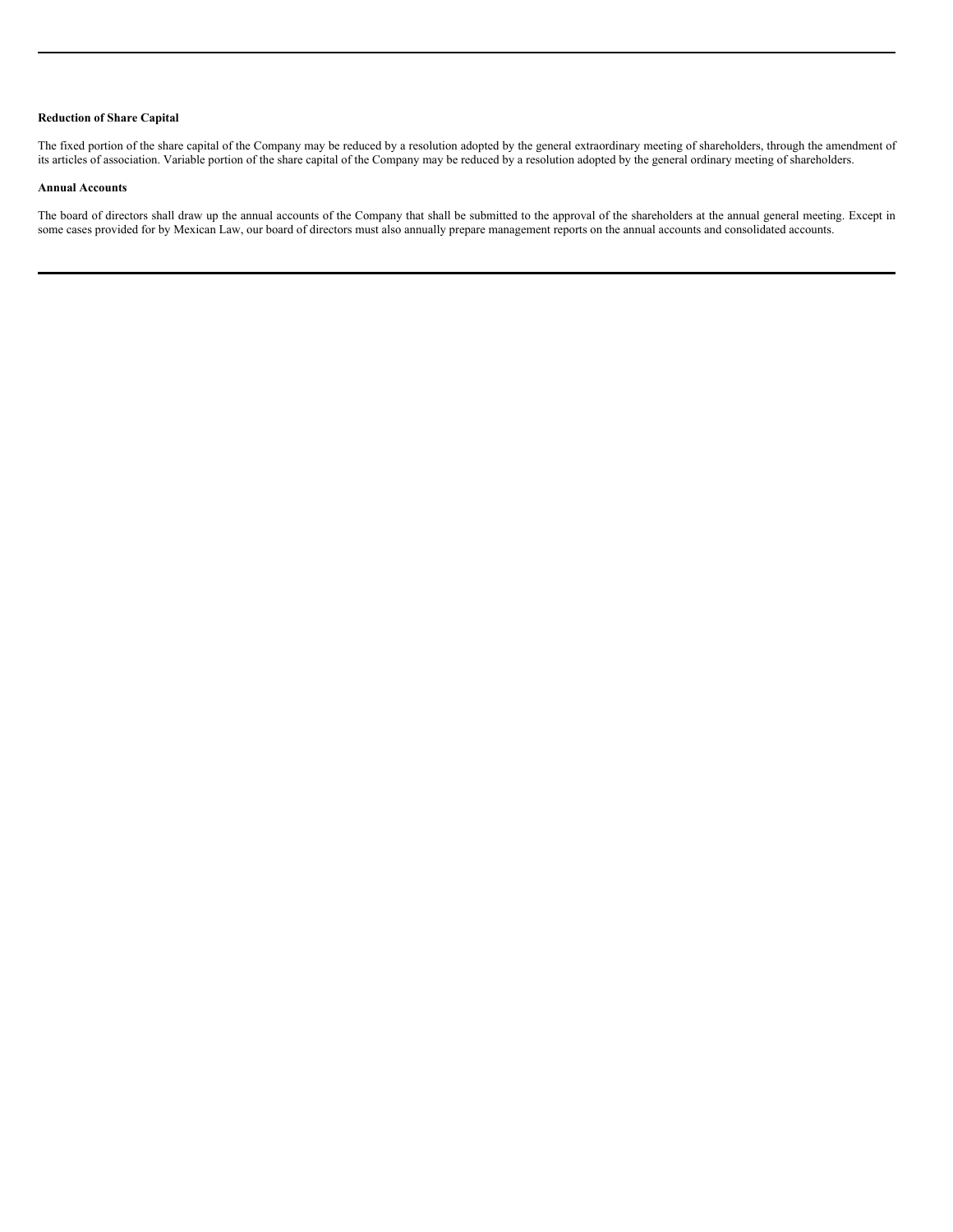# **Company**

Betterware, BLSM Latino América Servicios, S.A. de C.V. Metalcones and the contract of the contract of the contract of the contract of the contract of the contract of the contract of the contract of the contract of the contract of the contract of the contract of the contra

**Country** exico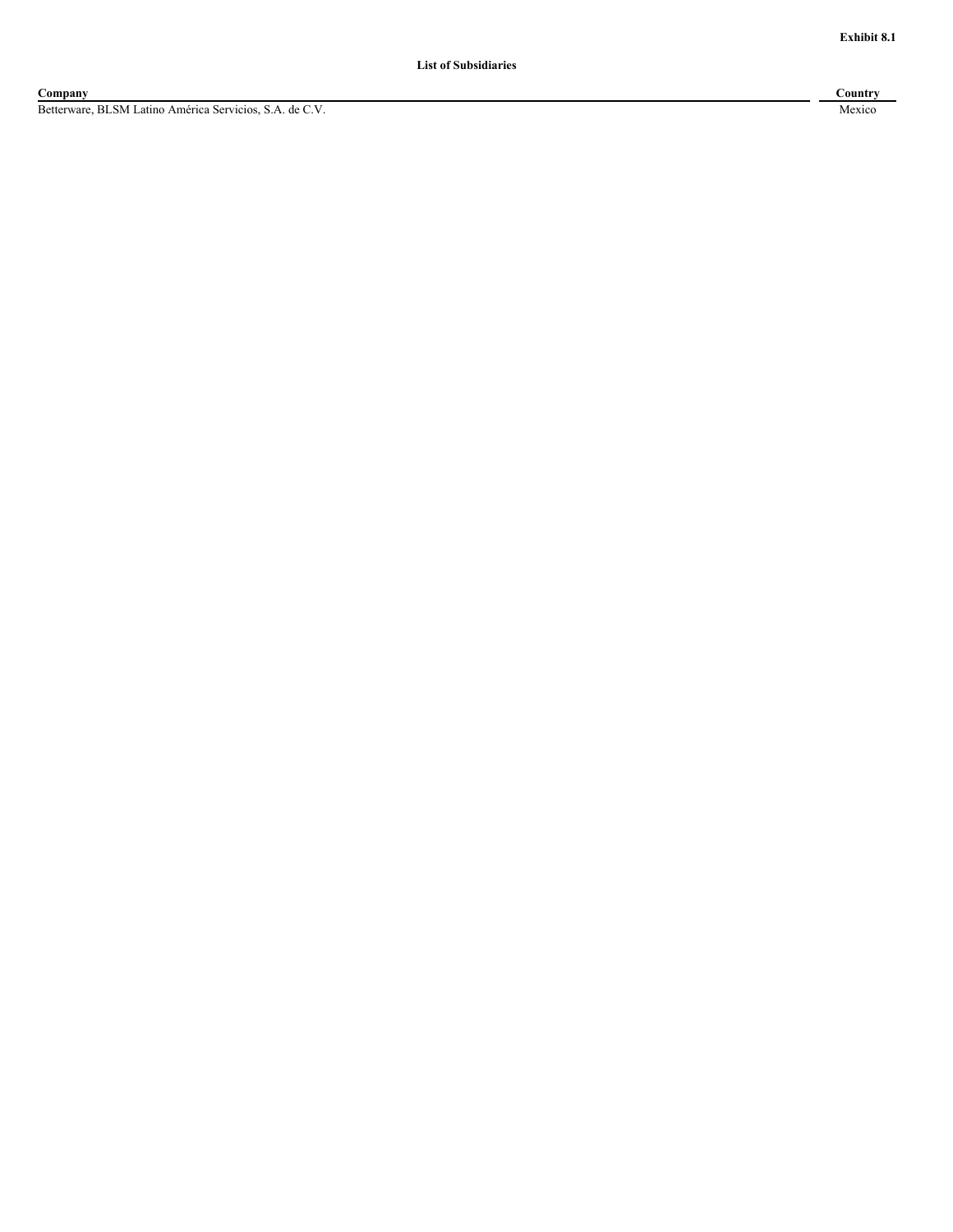# **1. Objective**

The Code of Ethics seeks to provide guidance as to what is expected from each of us in order to implement the values of Betterware de México, S.A.B. de C.V. and BLSM Latino América Servicios, S.A. de C.V., hereinafter "Betterware," by promoting the organizational culture.

# **2. Scope:**

The Code of Ethics applies to all members of the Board of Directors, Managers, employees, and to any person acting on behalf of Betterware.

The Code of Ethics extends to distributors, suppliers, and any entity or person that has a business relationship with Betterware.

# **3. Definitions:**

3.1 Ethics Committee: Betterware´s internal organism composed by Executive Chairman, CEO, CFO, CIO, CSO and the President of the Audit Committee.

# **4. Development:**

# **Corporate Philosophy**

The success of Betterware's operations is built on the commitment of shareholders, directors, and employees to adhere to the corporate philosophy, which has enabled it to be recognized as a company with high ethical business standards.

# **Mission**

To create opportunities

#### **Vision**

Every home every catalogue.

**Values**

Our values are:*Attitude*, *Commitment*, *Honesty* and *Respect*.

*Attitude*: Achieve our objectives and goals based on optimism that is contagious.

*Commitment*: Go beyond the limit, fulfill our goals, and make things happen.

*Honesty*: Always speak and act according to the truth and show loyalty.

*Respect*: Recognize our own value, treat others as we would like to be treated; listen to different opinions; and encourage dignified treatment.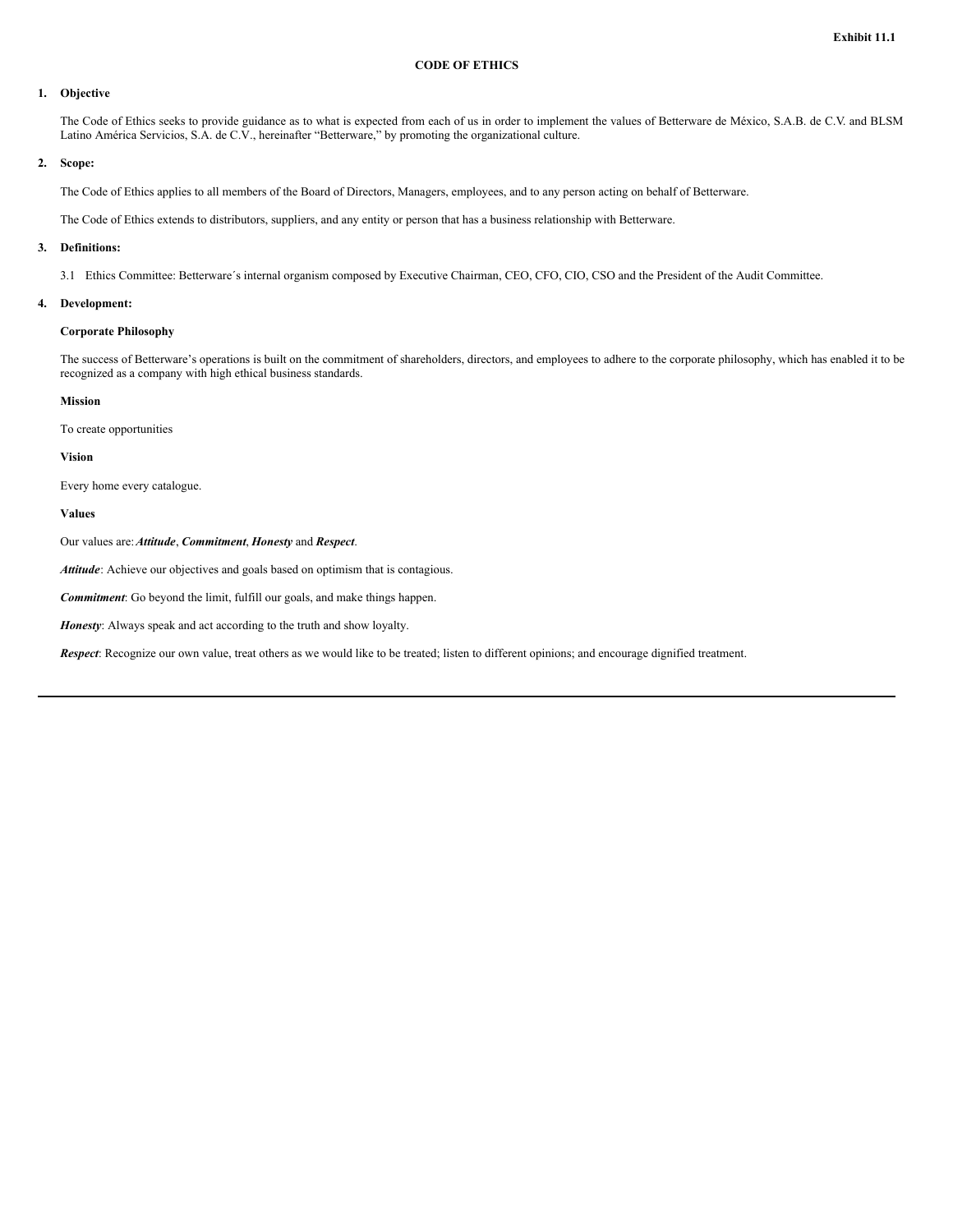## **Our relationship with third parties**

### **Distributors**

Service and attention to our distributors is Betterware's primary purpose; we go to great lengths every day to ensure that our products exceed our distributors' expectations with regards to their performance and durability.

### **Suppliers**

At Betterware we commit to fairly and promptly fulfilling the agreements reached to purchase merchandise and contract for services; we always enter into contracts based on objective criteria such as quality, reputation, innovation, price, service, and support, among others.

At Betterware we foster ethical business relationships, respect the institutional values of each of our suppliers.

Betterware asks all of its suppliers to adhere to the corporate philosophy and to the*Business Ethics Policy*.

In the event that any of our suppliers is reported for illegal or unethical activities, it could result in the termination of the business relationship.

## **Employees**

Human Talent is the basis for Betterware's development; we therefore expect each of our employees' decisions to be based on professional judgments that at all times seek to benefit our company.

We do not allow any type of discrimination to exist, whether based on age, religion, sex, race, sexual preference, or any condition protected under the laws of the community in which we operate.

# **Shareholders, Board Members, and committee members**

Betterware understands the shareholders' commitment to maintaining this company as a source of jobs and creator of social wellbeing, and as a company commits to provide a reasonable return based on its investment, creating long-term value.

# **Community**

Betterware is convinced that the Company contributes to society with its business model, by generating economic benefits and the personal development that our distributors obtain, motivates it to continue to grow.

## **Zero tolerance:**

The following acts are prohibited:

- Engaging in any type of discrimination, or sexual harassment, whether physical or verbal, against any employee, distributors, or supplier.
- Showing up to work in an unsuitable manner, or under the influence of alcohol or any drug, except where there is a medical prescription for the latter.

## **Compliance with the laws**

At Betterware we fully comply with the applicable laws and regulations to which we are subject, any act of negligence or fraud, which generates a breach, will result in the application of the corresponding legal measures.

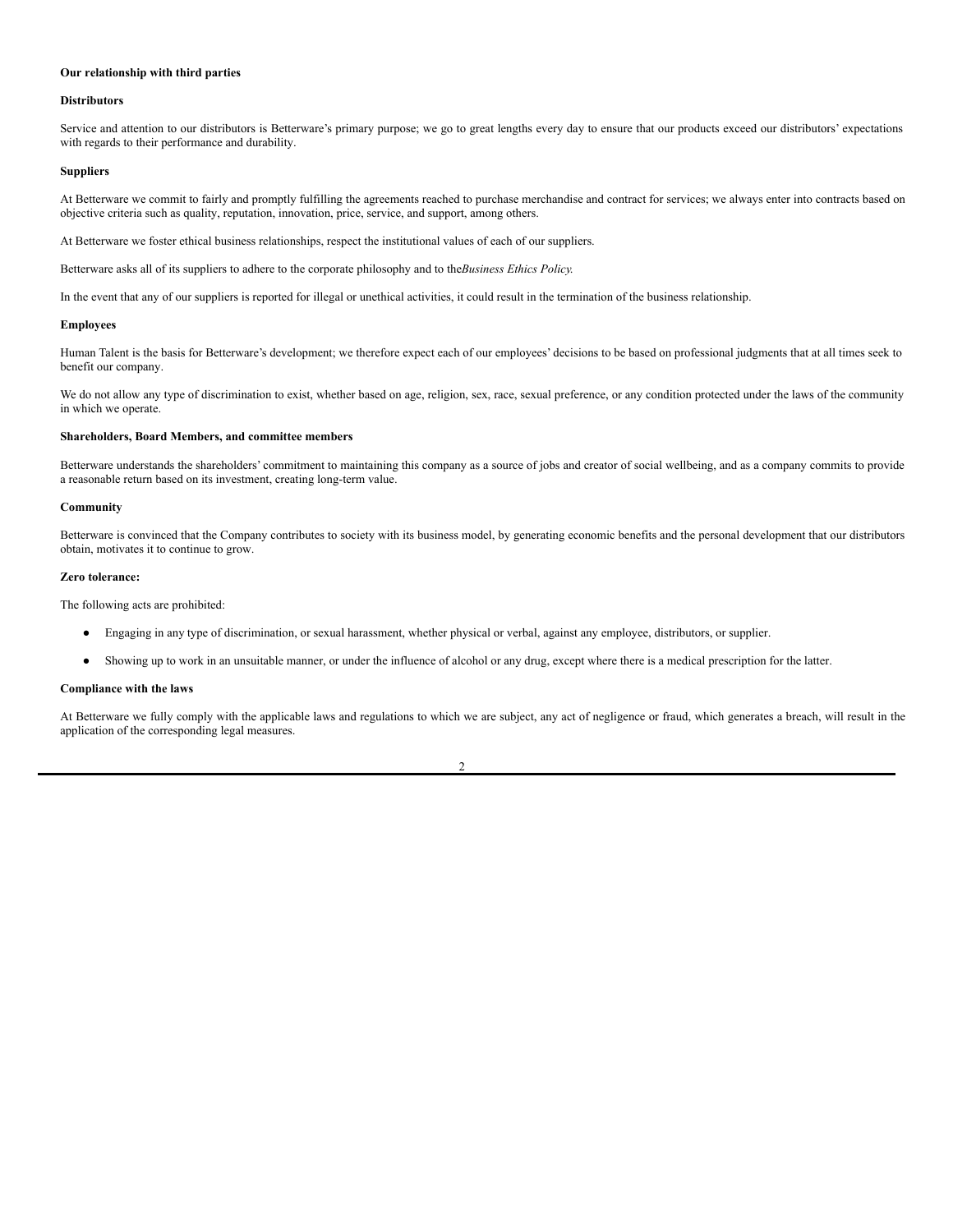#### **Conflict of interests**

Betterware recognizes and respects that its members can take part in activities of any kind outside of their normal duties, however they must take care all time that there is no conflict of interest due to inappropriate use of resources that discredit the reputation of the Company.

Some examples of restricted activities are:

- To be part of any business that affects directly or indirectly the Company, or is a competitor of Betterware.
- To take advantage of its position as Betterware employee to obtain personal benefits, including family or third parties.
- To receive revenues or benefits from suppliers, competitors or clients.
- It is not allowed that to an employee to also be a Betterware supplier.
- To be part of or have influence a negotiation with clients or suppliers which provide a personal benefit to the employee.
- To sell Betterware products and obtain a personal benefit.
- Board members are not allowed to provide additional services to the Company nor obtain any remuneration different from its board member fee.

### **Gift acceptance policy**

In order to maintain a transparent business ethic, the following activities are prohibited:

- Accept or give courtesies that of any kind that compromise or give the appearance of compromising our decision process of any current or future negotiation.
- It is forbidden to condition or seek to condition a negotiation in exchange for any gift, attention or courtesy.
- Request, negotiate or accept discounts or courtesies from suppliers, consultants or service providers for their own benefit.

Gifts under US\$50 are acceptable. Some examples includes: promotionals (pens, coffee mugs, agendas).

Unacceptable gifts includes cash, checks, gift cards; luxury items as pens, wine bottles or electronic devices; high value event tickets. It is not allowed to accept invitations from suppliers.

### **Practices of business free of corruption and bribery**

At Betterware we reject any act of corruption, bribery, collusion, influence peddling and any other illicit activity during your duties with the aim of obtaining commercial advantage.

Betterware adheres to compliance with the United States Foreign Corrupt Practices Act ("FCPA") for which it is strictly prohibited:

- a) Promising, offering, committing, paying, lending, giving or in any way transferring things of value to an agent or government official, in those cases where the contribution is illegal.
- b) Commit illegal or improper acts, or induce or instruct a third party or commit.

Any act of bribery and / or extortion must be reported through the Whistleblower Line or to any member of the Ethics Committee.

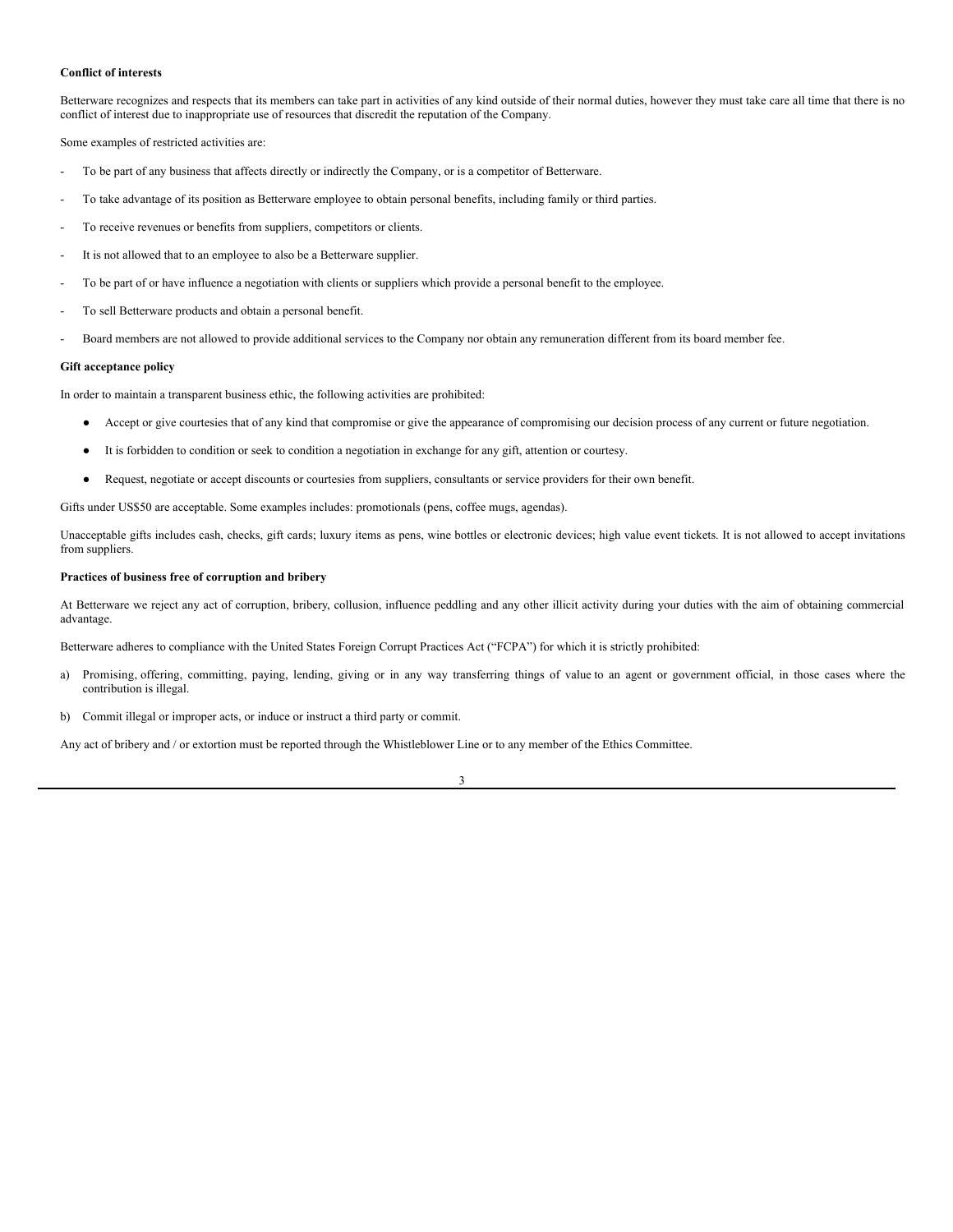# **Practices Anti-money Laundering**

Betterware is committed to complying with the laws and regulations related to money laundering, so it avoids getting involved in arrangements or operations that may be or are related to assets of illicit origin.

## **Fraud**

We are committed to not taking any action that could constitute fraud within or outside the Company.

## **Financial information**

Users of our financial information have the guarantee that all the records that support our information are properly classified, reviewed and authorized. Providing reliable and timely information in accordance with International Financial Reporting Standards.

## **Confidential information**

All information generated and / or under the custody of Betterware members for the performance of their duties is considered confidential, so we are responsible for preserving the information responsibly.

Betterware does not share internal financial or operational information with third parties under any circumstances. For any exception, the Executive President of the Board should be consulted, who defines any situation not contemplated in internal policies.

Additionally, any person who has inside information will not be able to carry out operations with any Betterware value (e.g. shares).

To get more detail of how confidential information should be managed refer to the Use of Privileged Information Policy; Protection and Safeguarding of Confidential Information Policy and Internal Control Policy.

# **Whistleblower Line**

All Betterware members, as well as third parties, may report a lack of ethics, and to ensure their full protection, they can use the external reporting service that has been implemented for the company:

E-mail: denuncia.better@linea.com Web: www.linealide.com, denuncia.bw@bw-ético Telephone: 01 800 001 3842 WhatsApp: 33 2459 8019

Anyone who retaliates against any Betterware member who, in good faith, reports an ethics violation or an alleged violation of the law may be subject to disciplinary actions, including administrative sanctions or termination of employment.

Investigations will be carried out in total confidentiality and in full compliance with the respect of the people involved. The responsible for conducting these investigations, as well as determining the sanctions is the Ethics Committee.

# **Disciplinary measures**

Any act of breach of our Code of Ethics may lead to the application of disciplinary measures, from a call for attention, a report to the personnel file, administrative act, suspension of work, or the termination of the employment relationship without responsibility for the company and the application of the corresponding legal sanctions.

### **5. Record of changes**

| March 2018  | 01 | New creation<br>___________ |
|-------------|----|-----------------------------|
| 2020<br>May | 02 | Jpdateed                    |

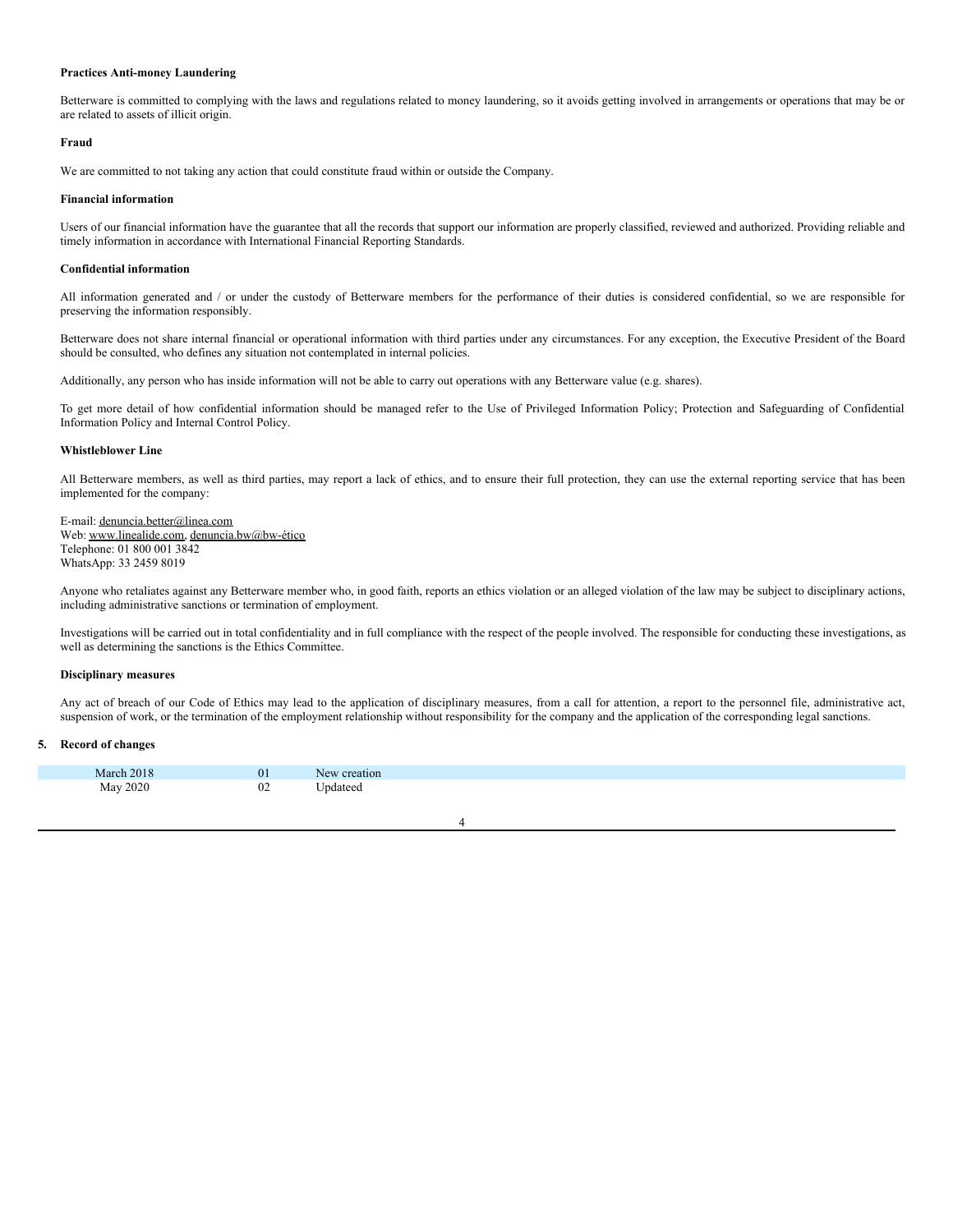## **CERTIFICATION**

I, Andres Campos, certify that:

1. I have reviewed this annual report on Form 20-F of Betterware de México, S.A.B. de C.V.;

2. Based on my knowledge, this report does not contain any untrue statement of a material fact or omit to state a material fact necessary to make the statements made, in light of the circumstances under which such statements were made, not misleading with respect to the period covered by this report;

3. Based on my knowledge, the financial statements, and other financial information included in this report, fairly present in all material respects the financial condition, results of operations and cash flows of the company as of, and for, the periods presented in this report;

4. The company's other certifying officer and I are responsible for establishing and maintaining disclosure controls and procedures (as defined in Exchange Act Rules 13a-15(e) and 15d-15(e)) and internal control over financial reporting (as defined in Exchange Act Rules 13a-15(f) and 15d-15(f) for the company and have:

- (a) Designed such disclosure controls and procedures, or caused such disclosure controls and procedures to be designed under our supervision, to ensure that material information relating to the company, including its consolidated subsidiaries, is made known to us by others within those entities, particularly during the period in which this report is being prepared;
- (b) Designed such internal control over financial reporting, or caused such internal control over financial reporting to be designed under our supervision, to provide reasonable assurance regarding the reliability of financial reporting and the preparation of financial statements for external purposes in accordance with generally accepted accounting principles;
- (c) Evaluated the effectiveness of the company's disclosure controls and procedures and presented in this report our conclusions about the effectiveness of the disclosure controls and procedures, as of the end of the period covered by this report based on such evaluation; and
- (d) Disclosed in this report any change in the company's internal control over financial reporting that occurred during the period covered by the annual report that has materially affected, or is reasonably likely to materially affect, the company's internal control over financial reporting; and

5. The company's other certifying officer(s) and I have disclosed, based on our most recent evaluation of internal control over financial reporting, to the company's auditors and the audit committee of the company's board of directors (or persons performing the equivalent functions):

- (a) All significant deficiencies and material weaknesses in the design or operation of internal control over financial reporting which are reasonably likely to adversely affect the company's ability to record, process, summarize and report financial information; and
- (b) Any fraud, whether or not material, that involves management or other employees who have a significant role in the company's internal control over financial reporting.

By: /s/ Andres Campos

Name: Andres Campos Title: Chief Executive Officer

Dated: April 19, 2021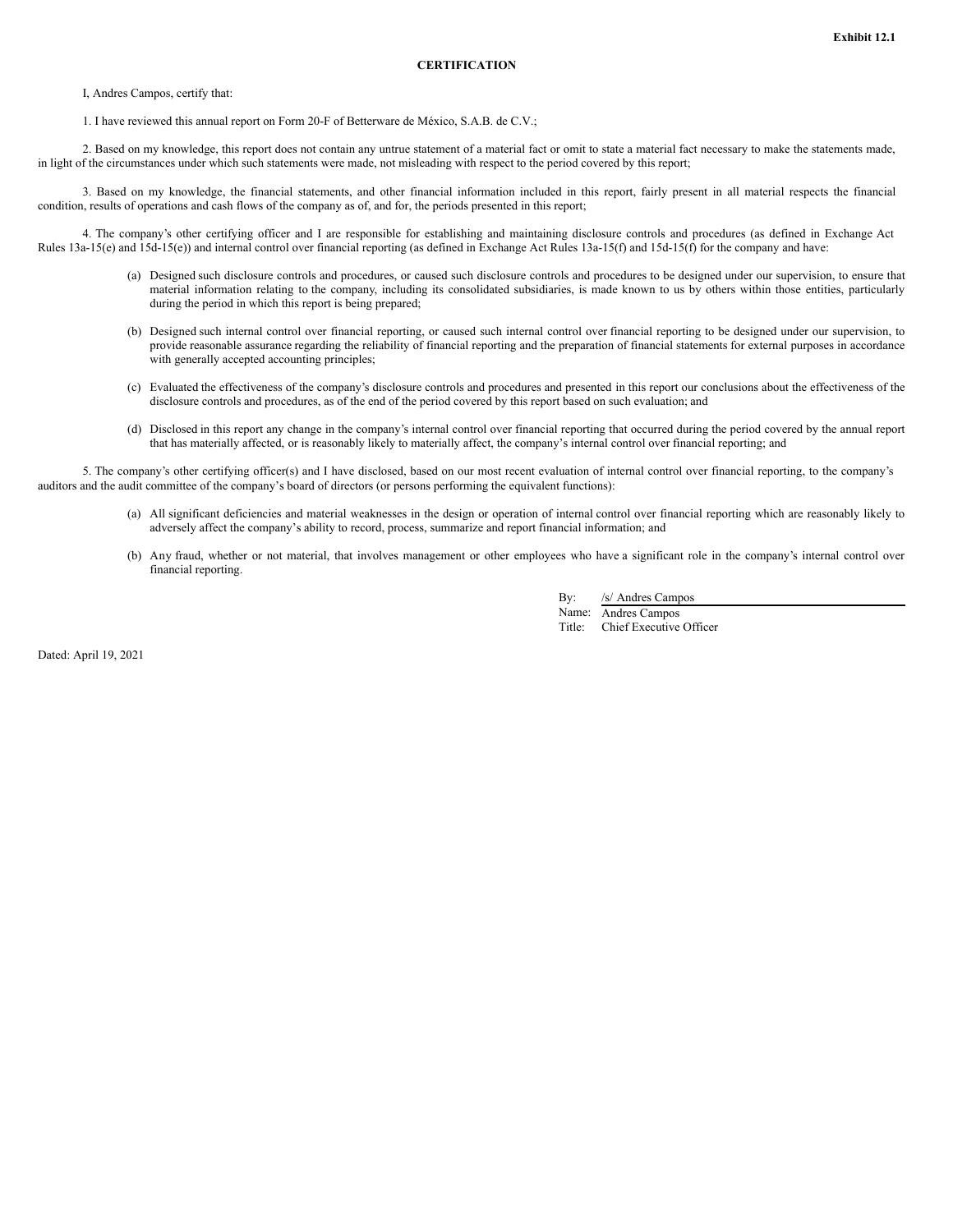## **CERTIFICATION**

I, Diana Jones, certify that:

1. I have reviewed this annual report on Form 20-F of Betterware de México, S.A.B. de C.V.;

2. Based on my knowledge, this report does not contain any untrue statement of a material fact or omit to state a material fact necessary to make the statements made, in light of the circumstances under which such statements were made, not misleading with respect to the period covered by this report;

3. Based on my knowledge, the financial statements, and other financial information included in this report, fairly present in all material respects the financial condition, results of operations and cash flows of the company as of, and for, the periods presented in this report;

4. The company's other certifying officer and I are responsible for establishing and maintaining disclosure controls and procedures (as defined in Exchange Act Rules 13a-15(e) and 15d-15(e)) and internal control over financial reporting (as defined in Exchange Act Rules 13a-15(f) and 15d-15(f) for the company and have:

- (a) Designed such disclosure controls and procedures, or caused such disclosure controls and procedures to be designed under our supervision, to ensure that material information relating to the company, including its consolidated subsidiaries, is made known to us by others within those entities, particularly during the period in which this report is being prepared;
- (b) Designed such internal control over financial reporting, or caused such internal control over financial reporting to be designed under our supervision, to provide reasonable assurance regarding the reliability of financial reporting and the preparation of financial statements for external purposes in accordance with generally accepted accounting principles;
- (c) Evaluated the effectiveness of the company's disclosure controls and procedures and presented in this report our conclusions about the effectiveness of the disclosure controls and procedures, as of the end of the period covered by this report based on such evaluation; and
- (d) Disclosed in this report any change in the company's internal control over financial reporting that occurred during the period covered by the annual report that has materially affected, or is reasonably likely to materially affect the company's internal control over financial reporting; and

5. The company's other certifying officer(s) and I have disclosed, based on our most recent evaluation of internal control over financial reporting, to the company's auditors and the audit committee of the company's board of directors (or persons performing the equivalent functions):

- (a) All significant deficiencies and material weaknesses in the design or operation of internal control over financial reporting which are reasonably likely to adversely affect the company's ability to record, process, summarize and report financial information; and
- (b) Any fraud, whether or not material, that involves management or other employees who have a significant role in the company's internal control over financial reporting.

By: /s/ Diana Jones

Name: Diana Jones Title: Chief Financial Officer

Dated: April 19, 2021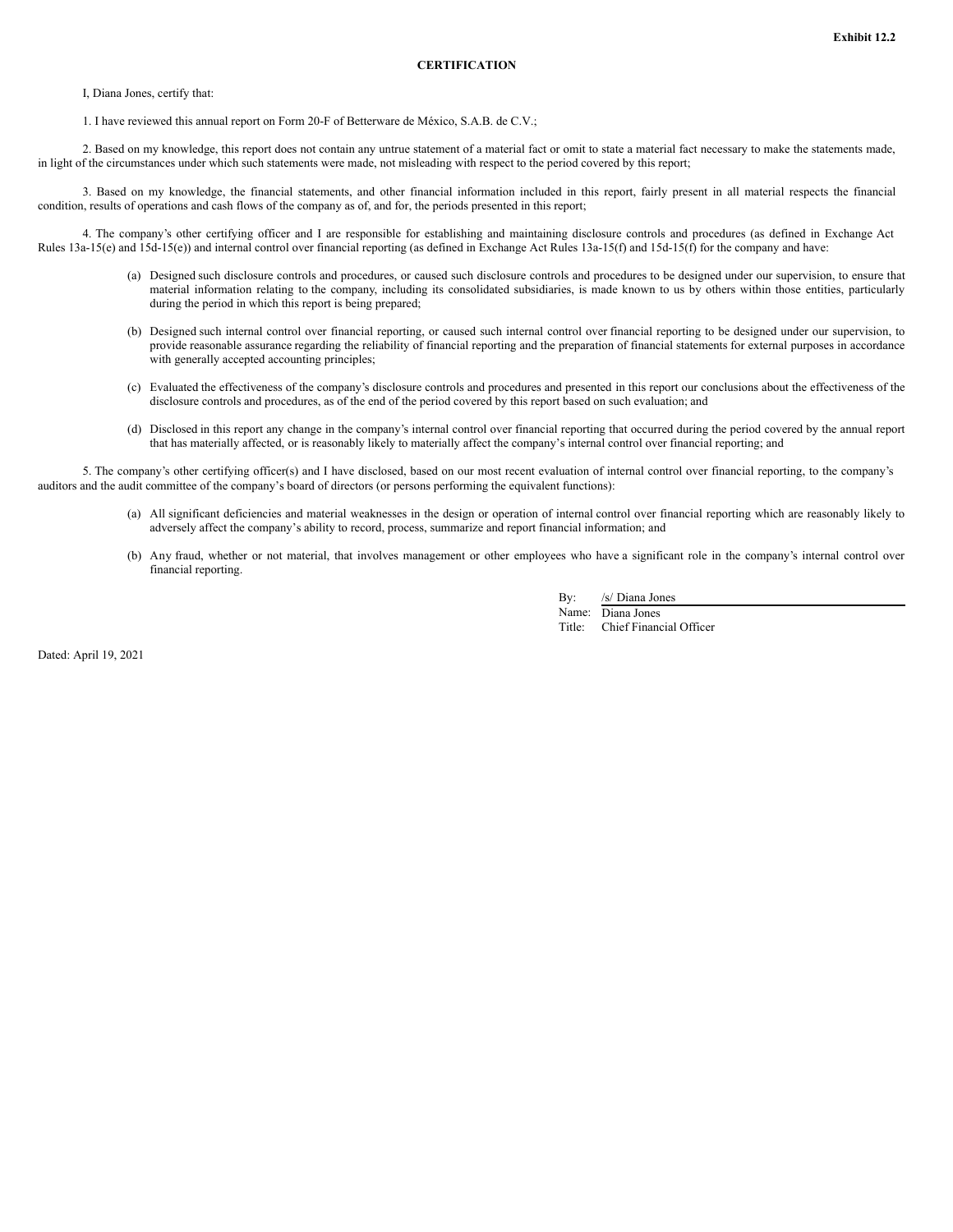# **CERTIFICATION PURSUANT TO 18 U.S.C. SECTION 1350, AS ADOPTED PURSUANT TO SECTION 906 OF THE U.S. SARBANES-OXLEY ACT OF 2002**

In connection with the annual report of Betterware de México, S.A.B. de C.V. (the "Company") on Form 20-F for the fiscal year ended January 3, 2021, as filed with the U.S. Securities and Exchange Commission on the date hereof (the "Report"), I, Andres Campos, Chief Executive Officer, certify, pursuant to 18 U.S.C. section 1350, as adopted pursuant to section 906 of the U.S. Sarbanes-Oxley Act of 2002, that to the best of my knowledge:

(i) the Report fully complies with the requirements of Section 13(a) or 15(d) of the U.S. Securities Exchange Act of 1934; and

(ii) the information contained in the Report fairly presents, in all material respects, the financial condition and results of operations of the Company.

/s/ Andres Campos

Name: Andres Campos<br>Title: Chief Executive Chief Executive Officer

Date: April 19, 2021